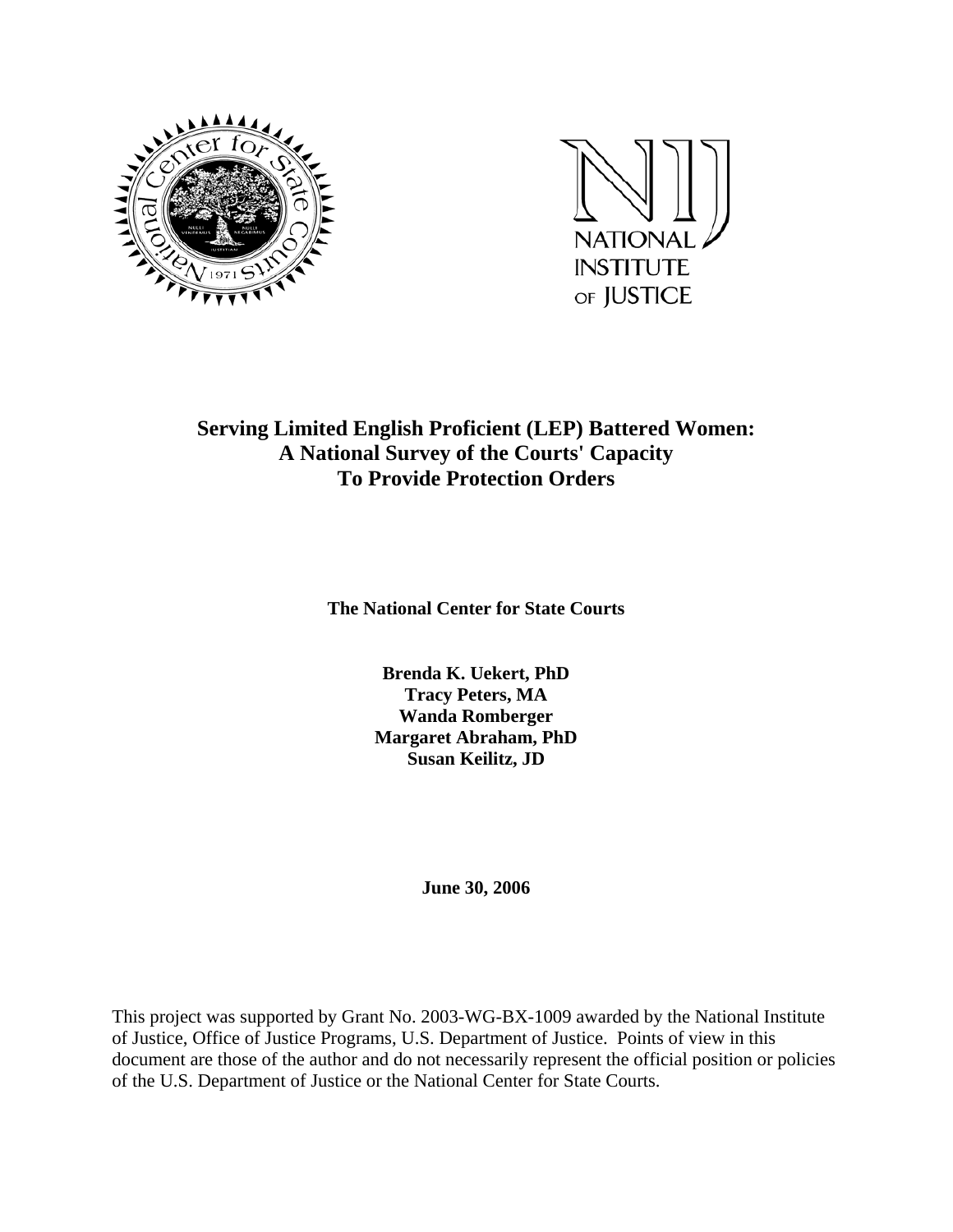# **Table of Contents**

| Language Diversity and Interpreter Resources |  |
|----------------------------------------------|--|
|                                              |  |
|                                              |  |
|                                              |  |
|                                              |  |
|                                              |  |
|                                              |  |
|                                              |  |
|                                              |  |
|                                              |  |
|                                              |  |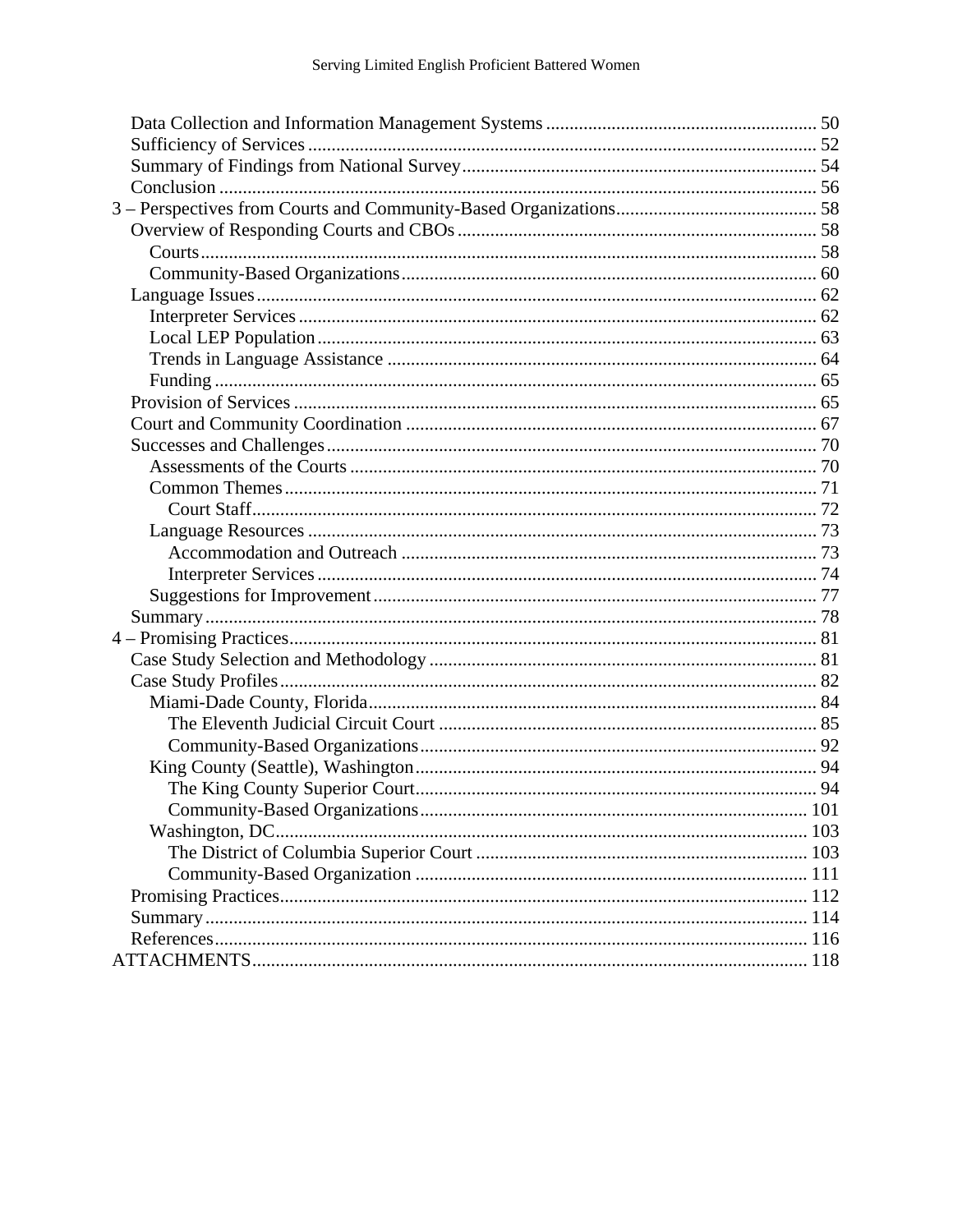# **Abstract**

<span id="page-3-0"></span>This study explored the capacity of Limited English Proficient (LEP) petitioners to receive orders of protection. It was carried out by using a multi-method study design that included a national survey of courts, an intensive survey of a select group of courts and community-based organizations within their jurisdictions, and the assessment of selected sites that can serve as national models.

Findings from the national survey of 158 courts (76 percent response rate) demonstrated that courts had inadequate resources, including a shortage of interpreters. Courts had sparse informational or instructional material on protection orders in languages other than English and rarely posted signs informing the public of the availability of interpreter services. Court relationships with community-based organizations were limited. Furthermore courts had poor data collection and information management systems that did not track requests for language assistance. The study concludes that the courts have unmet needs in the area of language assistance to protection order petitioners.

A subset of 40 courts and 84 community-based organizations (CBOs) participated in structured telephone interviews. Both court and CBO respondents recognized three service gaps in interpreter services: (1) a major gap in the provision of interpreters occurs at the filing level; (2) language determines the quality and timeliness of interpreter services; and (3) the courts vary considerably in their use of qualified interpreters. Generally, respondents advised that language services could be improved by taking the following actions: (1) provide information in multiple languages, (2) improve outreach to LEP communities, (3) collect data, (4) increase human resources, and (5) professionalize interpretation.

Three sites (Miami-Dade County, Florida; King County, Washington, and Washington, DC) were selected for further study based on the high quality of their court programs and community collaboration. The results of the site visits were used to develop five components of an effective court response to the language assistance needs of LEP domestic violence survivors. The components underscore the collection of language and ethnicity data, access to the courts, professional court interpretation, collaboration with community-based organizations, and the use of national networks to expand resources.

In conclusion, courts have serious challenges in providing access to LEP protection order petitioners, especially those who speak languages less commonly spoken in the community the court serves. Yet there are a number of promising practices that can be implemented by courts and community-based organizations that can improve access to justice for LEP domestic violence survivors.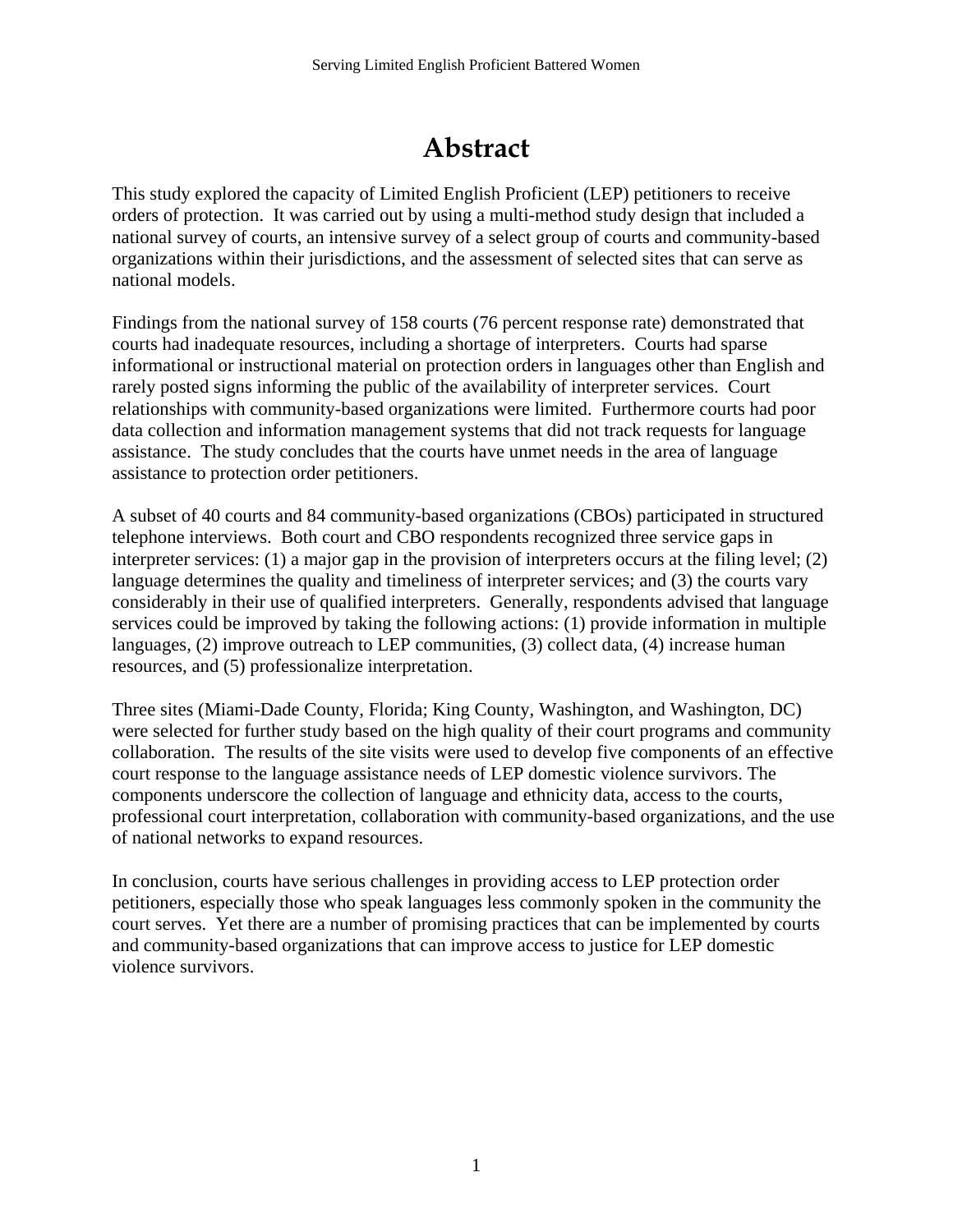## **Executive Summary**

<span id="page-4-0"></span>In 2003, the National Institute of Justice awarded the National Center for State Courts a grant to study the capacity of Limited English Proficient (LEP) petitioners to receive orders of protection. The project was guided by a national advisory board represented by judges, court staff, linguistic experts, government officials, and community-based service providers. The primary goal of the research project was to collect national-level information on the provision of protection orders for non-English speaking applicants.

## **Research Design**

The multi-method study design included a national survey of courts, an intensive survey of a select group of courts and community-based organizations within their jurisdictions, and the assessment of selected sites that can serve as national models. The national survey, based on a systematic sample of counties stratified by population and state resulted in a nationally representative sample of courts. The response rate for the national survey of courts was 76 percent, resulting in a final sample of 158 courts. The overwhelming majority of courts were general jurisdiction courts that handled a variety of criminal, civil, and/or family matters. The national survey was followed by an intensive survey of a subset of courts, and local communitybased organizations (CBOs) that served domestic violence victims. Courts selected for this phase had promising practices, such as language assistance plans in civil cases and the use of certified interpreters. The intensive survey included telephone interviews of court and CBO representatives and a fax survey for CBOs. The response rate for the courts was 93 percent, yielding a sample of 40 courts. The response rate for CBOs was 90 percent, resulting in 84 participating CBOs. Finally, three case studies were conducted to develop promising practices.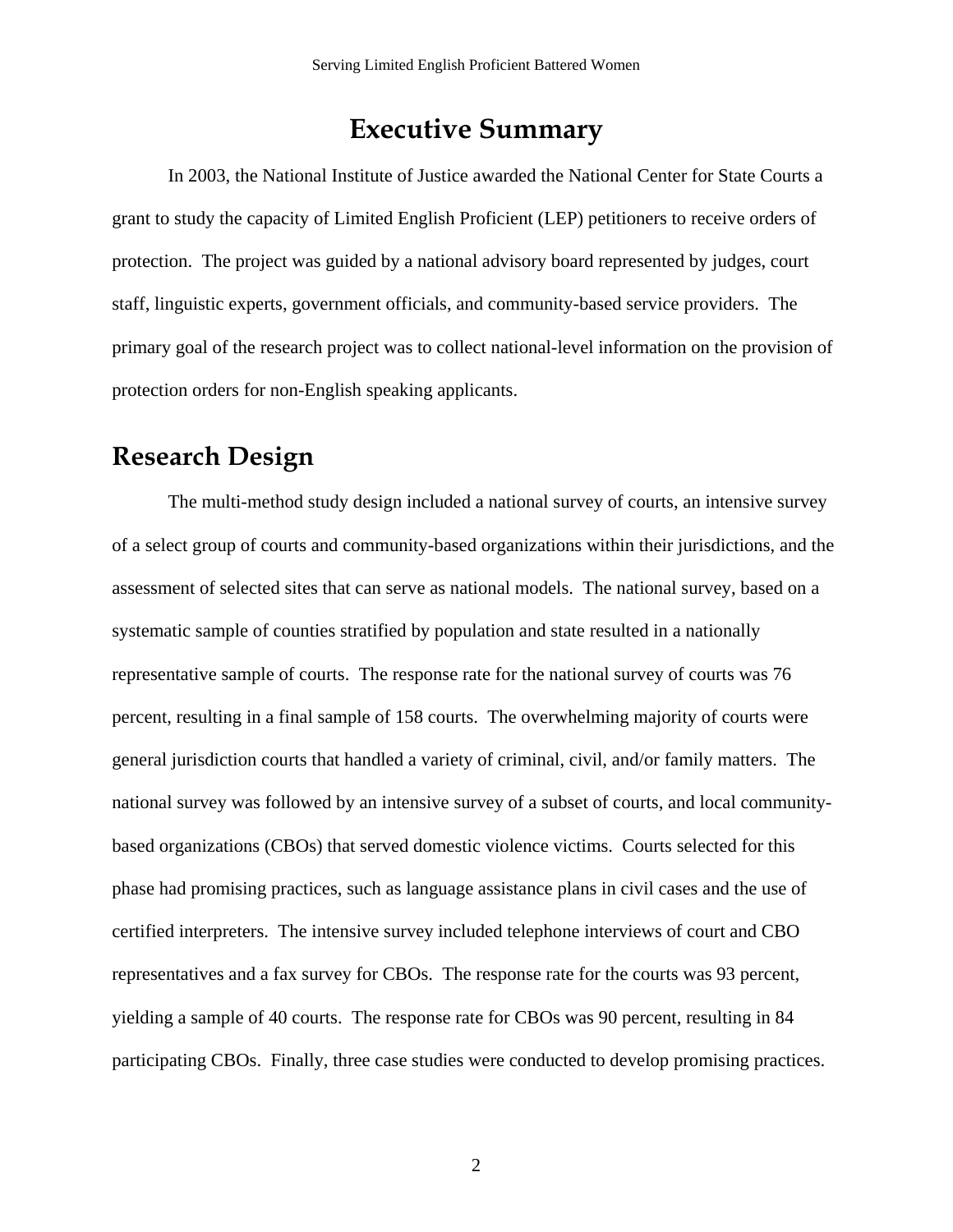## <span id="page-5-0"></span>**Results from the National Survey**

Population size was a critical factor in determining language needs and resources provided by the courts. Four county population tiers were use to document differences by size of jurisdiction: (1) population centers (800,000 or more), (2) metropolitan (400,000 to 799,999), (3) mid-sized (100,000 to 399,999) and (4) rural (5,000 to 99,999). Findings showed that language diversity increased as population increased. For example, 70 percent of responding courts in population centers reported that protection order petitioners as a group may represent four or more non-English languages, compared to 11 percent of the rural courts. In terms of language needs, Spanish was the predominant non-English language spoken in most communities. Other more common languages include Vietnamese, Russian, Korean, Arabic, and French.

There was a gap between persons seeking assistance with issues related to protection orders and the corresponding "availability of interpreters as needed." Across the board, courts did not have the capacity to provide interpreters for LEP persons seeking assistance with issues related to protection orders. The availability of interpreters as needed was extremely limited for the bottom third of languages among the list of commonly spoken languages. On average, for the bottom third of these languages, the interpreter availability was less than 50 percent in population centers and 16 percent in the rural counties. Overall, the courts' capacity to provide interpreters fell substantially short of what was required to meet the needs of the LEP population they served.

The courts seldom provided interpreters to assist petitioners with the application for a protection order, but did use interpreters for protection order court hearings. Courts used both formal and informal means to acquire interpreters. The use of contractual interpreters as needed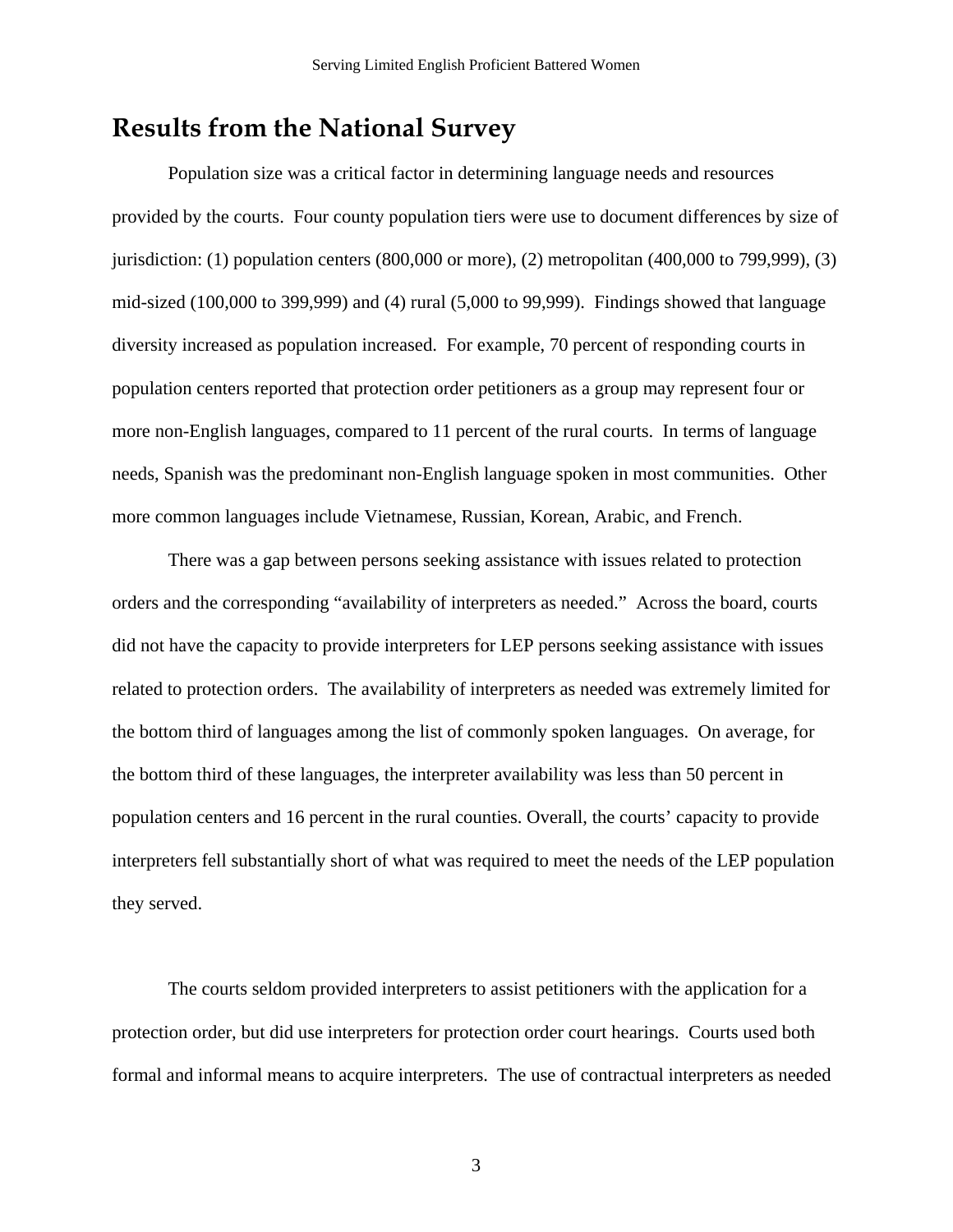was the most common means to providing services, especially among courts located in more urban areas. Courts also looked to bilingual CBO staff and court staff to interpret court proceedings. But of particular concern was the use of adult family members and friends of the petitioner, and especially minors, who were asked to interpret. About 30 percent of the courts in non-rural counties acknowledged relying on adult family members and friends of the petitioner to interpret at a court hearing. Additionally, more than seven percent of all courts acknowledged that a minor was asked to interpret at the hearing.

 Almost 60 percent of courts in population centers had a language assistance plan that included civil cases, including protection orders. In contrast, 26 percent of the courts in rural areas had such a plan. Fewer than 17 percent of the courts used language identification cards or posted signs informing the public of the availability of free interpretation services. When signs were posted, they were almost never translated into multiple languages nor did they specifically mention the availability of free interpretation services in protection order cases. Courts in population centers and metropolitan counties often had some information material in languages other than English. The courts rarely, however, provided documents such as petitions, affidavits, or protection orders in languages other than English.

Court relationships with community-based organizations (CBOs) were limited. Collaboration was greatest in the area of informing LEP petitioners of the court's services, but fewer than half of the courts outside of the population centers collaborated in this manner. Courts located in more urban areas were more likely to work with local CBOs than were courts in smaller jurisdictions.

The majority of courts provided data on the number of civil temporary protection orders filed in their courts, but most courts were unable to provide data on the number of permanent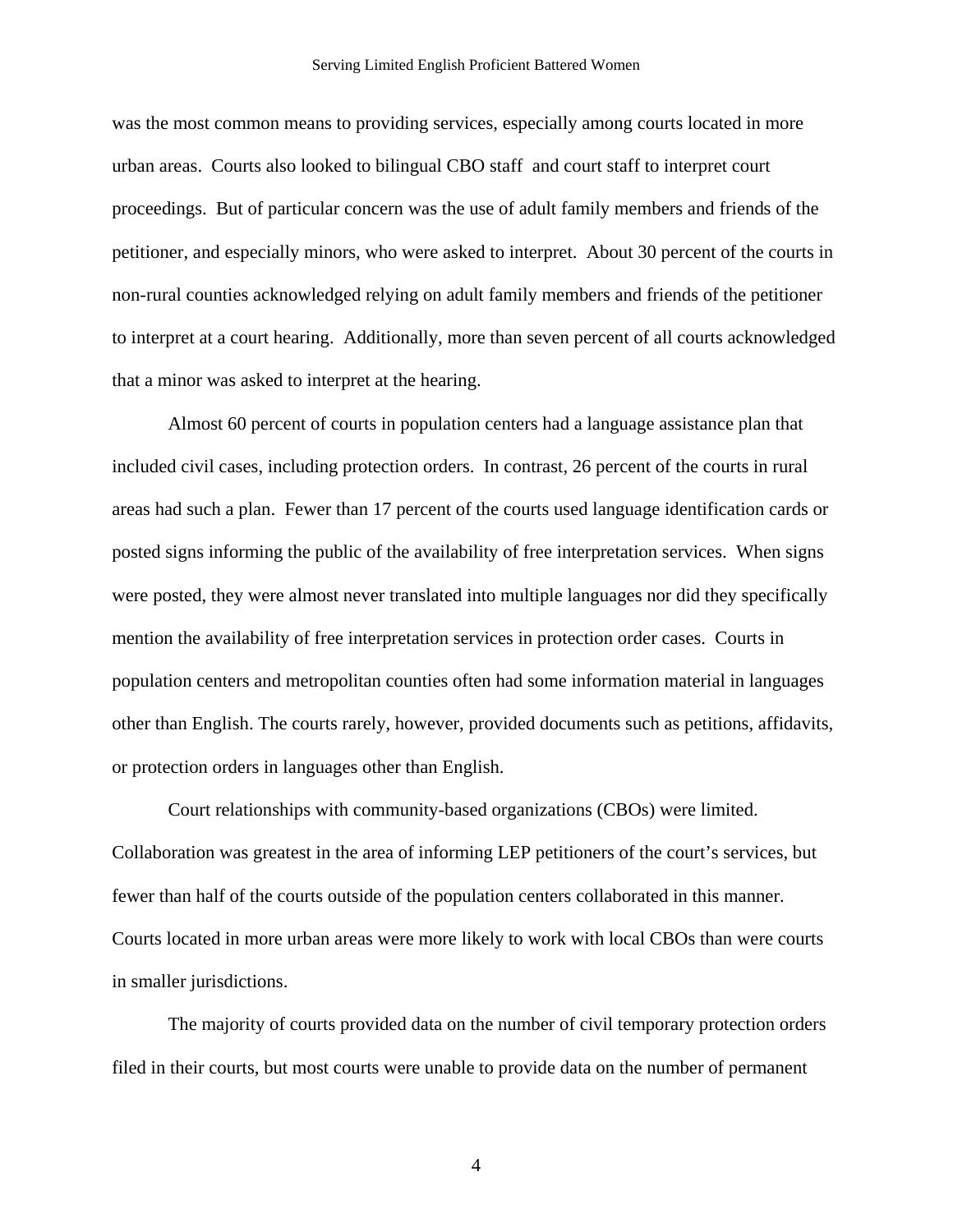protection orders filed and issued and the number of protection hearings. Fewer than one in four courts could provide data on the number of protection order hearings in which an interpreter was used. About 23 percent of courts in the population centers collected data on the primary language of the protection order petitioner—courts in smaller jurisdictions were even less likely to collect this data. The vast majority of courts simply did not collect data specific to LEP issues and protection orders, and there was no provision in place to gauge the quality or sufficiency of their services.

Despite the lack of resources and data, more than 59 percent of courts in all population tiers felt that they had sufficient services to meet the needs of those with limited English proficiency seeking protection orders. The survey found that resources dramatically declined as population decreased, yet 79 percent of the rural courts claimed to have sufficient resources to meet the needs of LEP petitioners. Among the courts that acknowledged that they did not have sufficient services to meet the needs of those with limited English proficiency seeking protective orders, respondents indicated that the greatest needs of the court in LEP area were: (1) better and increased availability of interpreters, (2) more diversity of language interpretation among staff, (3) increased availability of instructional material in languages other than English, and (4) increased funding.

 Findings from the national survey demonstrate that courts have inadequate resources, including a shortage of interpreters. Courts have sparse informational or instructional material on protection orders in languages other than English and rarely post signs informing the public of the availability of interpreter services. Court relationships with community-based organizations are limited. Furthermore courts have poor data collection and information management systems that do not track requests for language assistance. Courts in rural counties appear to have the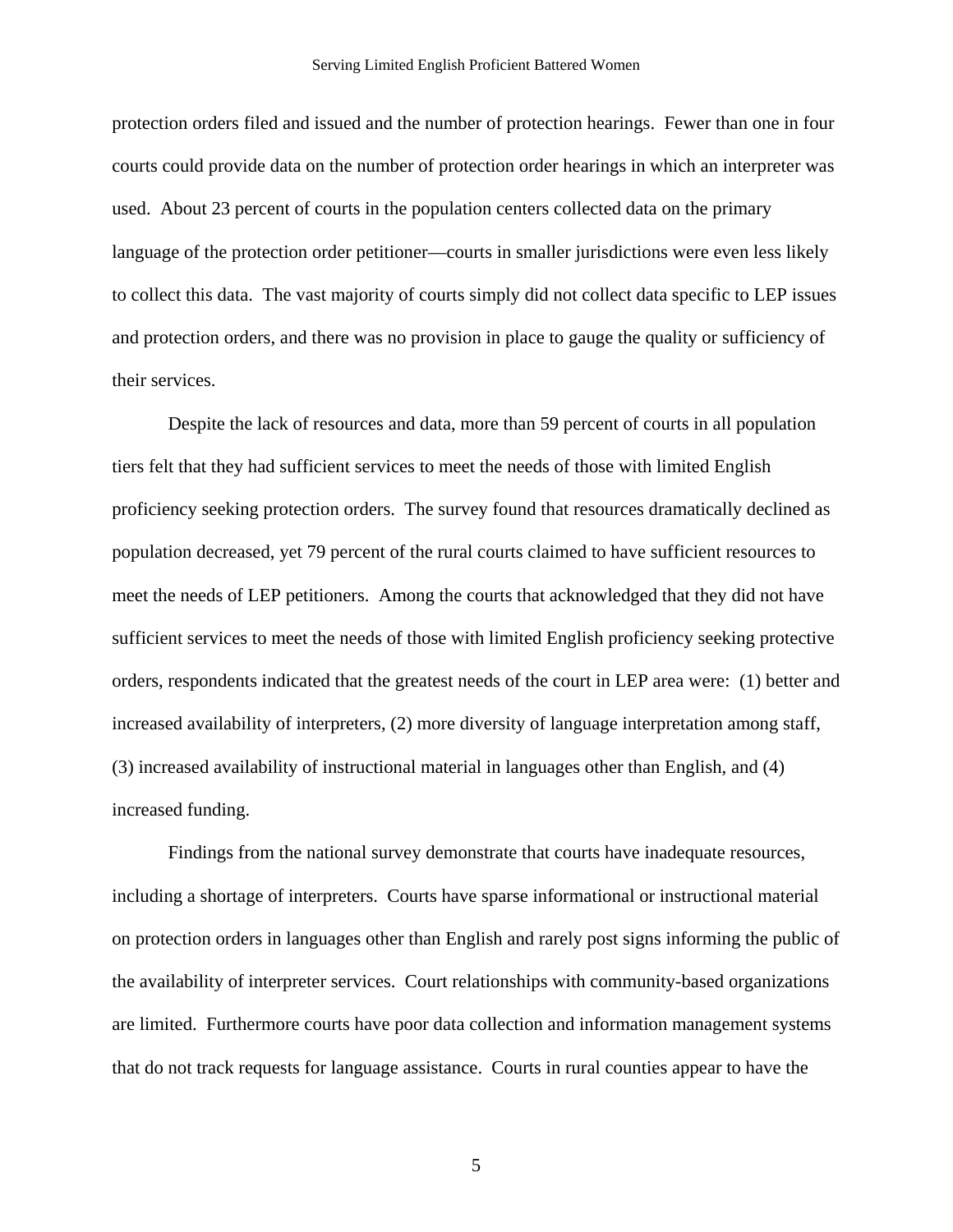<span id="page-8-0"></span>least capacity to address the needs of the LEP population. Nationally, there is a gap in the needs of the LEP population seeking protection orders and the courts' capacity to serve this population.

## **Perspectives from Courts and Community-Based Organizations**

A subset of 40 courts and 84 community-based organizations (CBOs) that provided direct services to protection order petitioners in those court jurisdictions participated in structured telephone interviews. The courts used in this phase of the research project were not typical. They were selected because they reported that the court (1) had a language assistance plan, (2) used qualified interpreters, (3) used language ID cards, and/or (4) posted signs in multiple languages. Based on these criteria, the courts included in the telephone interviews represented those courts that have better practices and greater awareness of the issue than the typical court. The interviews were designed to gather information on court or organizational structure and language issues, the provision of services, court and community coordination, and successes and challenges.

Generally, court organization of interpreter services fell into three general approaches. Within each approach, specific court operations varied significantly. In the first approach, the court had its own office of interpreter services. Many of these courts had staff or contract interpreters in the court on a daily basis for Spanish and other languages spoken commonly in the jurisdiction. A second approach was a state-centered approach in which individual courts contacted the state's administrative office of the courts to arrange for interpreters to serve at court proceedings. The third approach was a multi-method response in which the court used a variety of resources, such as contractual interpreters, telephonic interpreters, bilingual court staff, and friends or family members of the parties to the case to provide interpreter services.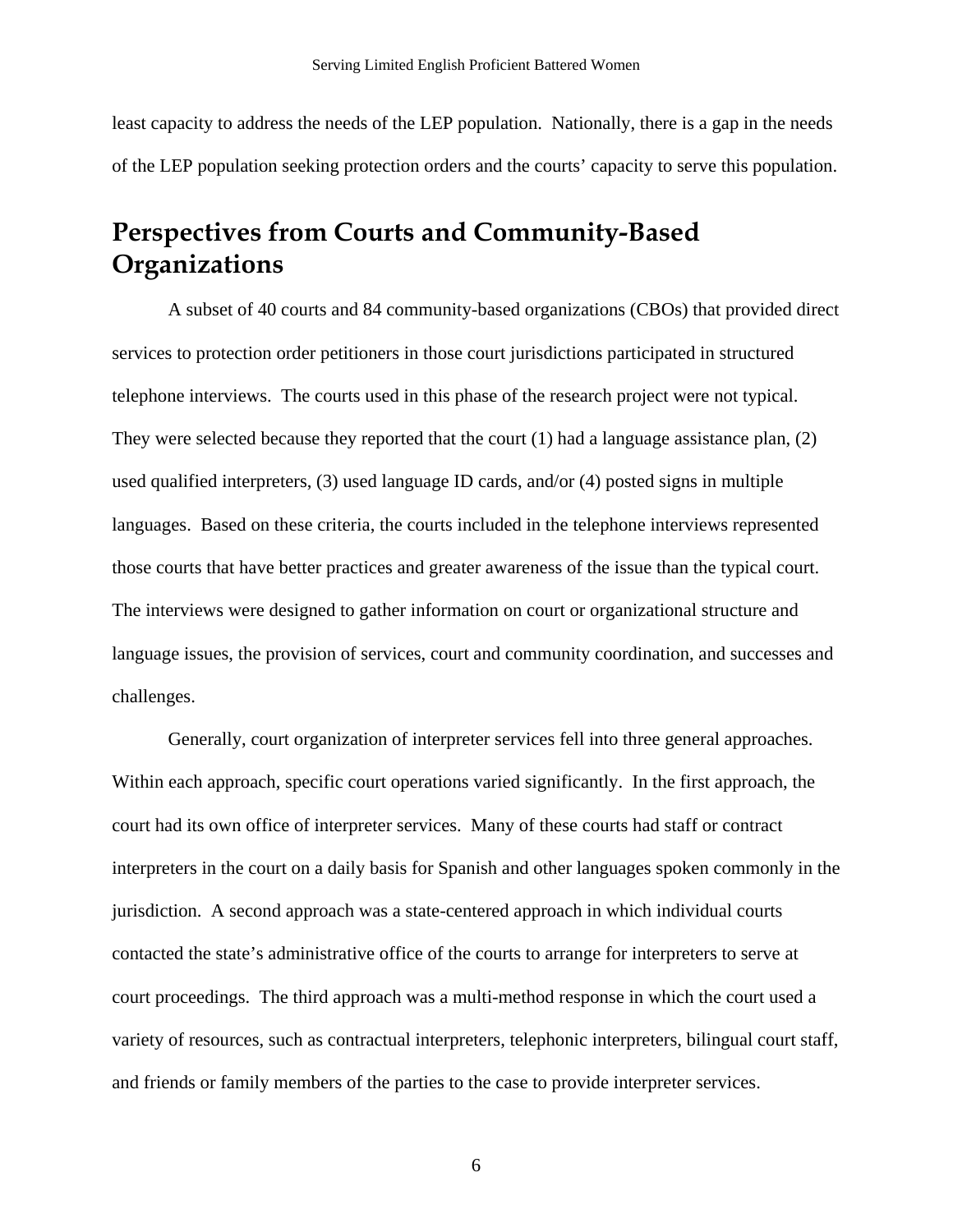Significantly, for the majority of courts funding was not as big an impediment to providing interpreters as finding qualified interpreters.

The ability of courts to provide quality language assistance varied for the different components of the process for obtaining a protection order (intake/filing, issuance of a temporary order, and hearing on a final order) and based upon the language spoken by the petitioner. Most courts were able to provide an interpreter at the hearing for a final order for most languages encountered, although smaller courts may not have been able to provide professionally qualified interpreters. Interpreters were generally not available at the intake and temporary order stages in courts in smaller jurisdictions, and in larger jurisdictions interpreters were readily available only for commonly spoken languages (primarily Spanish). Finally, immigration status of petitioners and their children did not affect the availability of protection orders or the court process.

While the predominant non-English language group was Spanish in nearly all jurisdictions, many courts noted increases in people from Eastern Europe, Russia, and Africa. Two general trends were reported by the courts. First, Spanish-speaking LEP groups were increasing generally across the country, and particularly in less urban areas experiencing growth. Second, LEP groups from various trouble spots around the world were increasing in a number of urban areas.

Courts and CBOs were asked to assess how well the court addressed the language assistance needs of protection order petitions and to identify ways in which language services can be improved. The majority of respondents who were able to provide an assessment of the courts ranked the court's provision of language services to protection order petitioners as 'excellent' or 'good.' The relatively high rankings were likely an outcome of the selection of courts that met specific performance criteria for this phase of the study. Court respondents were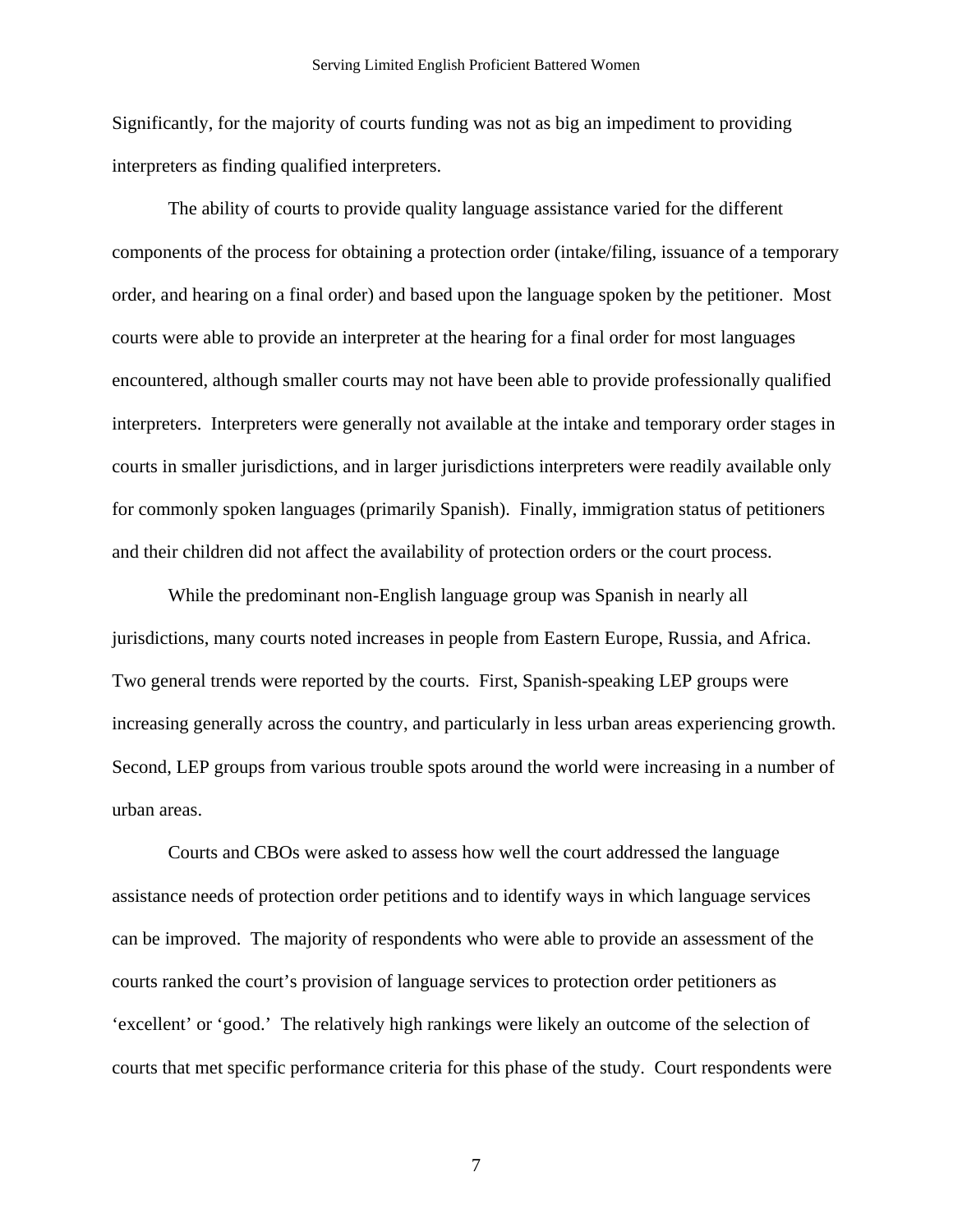more likely to rank the courts higher than were their community-based counterparts. This finding suggests a gap between court and community-based perceptions on the needs of LEP protection order petitioners and how well the courts meet those needs.

A number of common themes influenced court and CBO assessments of the court's ability to provide language assistance to protection order petitioners: (1) court staff, (2) language resources, (3) accommodation and outreach, and (4) interpreter services. Two issues arose in the context of court staff. First, court and CBOs noted the value of bilingual court staff, especially in the clerk's office where protection orders are filed. Second, a number of individuals noted the importance of training programs for court staff on issues related to cultural and language diversity, including legal rights of immigrant victims. In terms of language resources, courts were encouraged to translate informational brochures, forms, and documents into multiple languages. Assessments of court performance were also influenced by the level of communication and accommodation between the courts and the local service providers. Finally, the most significant factor that affected assessments of the court's provision of language assistance was interpreter services. Both court and CBO respondents recognized three service gaps in interpreter services:

1. A major gap in the provision of interpreters occurs at the filing level.

2. Language determines the quality and timeliness of interpreter services.

3. The courts vary considerably in their use of qualified interpreters.

Court and CBO respondents were prompted to provide suggestions on how language services can be improved for those seeking protection orders. Their recommendations corresponded to the challenges previously identified. Generally, respondents advised that language services could be improved by taking the following actions: (1) provide information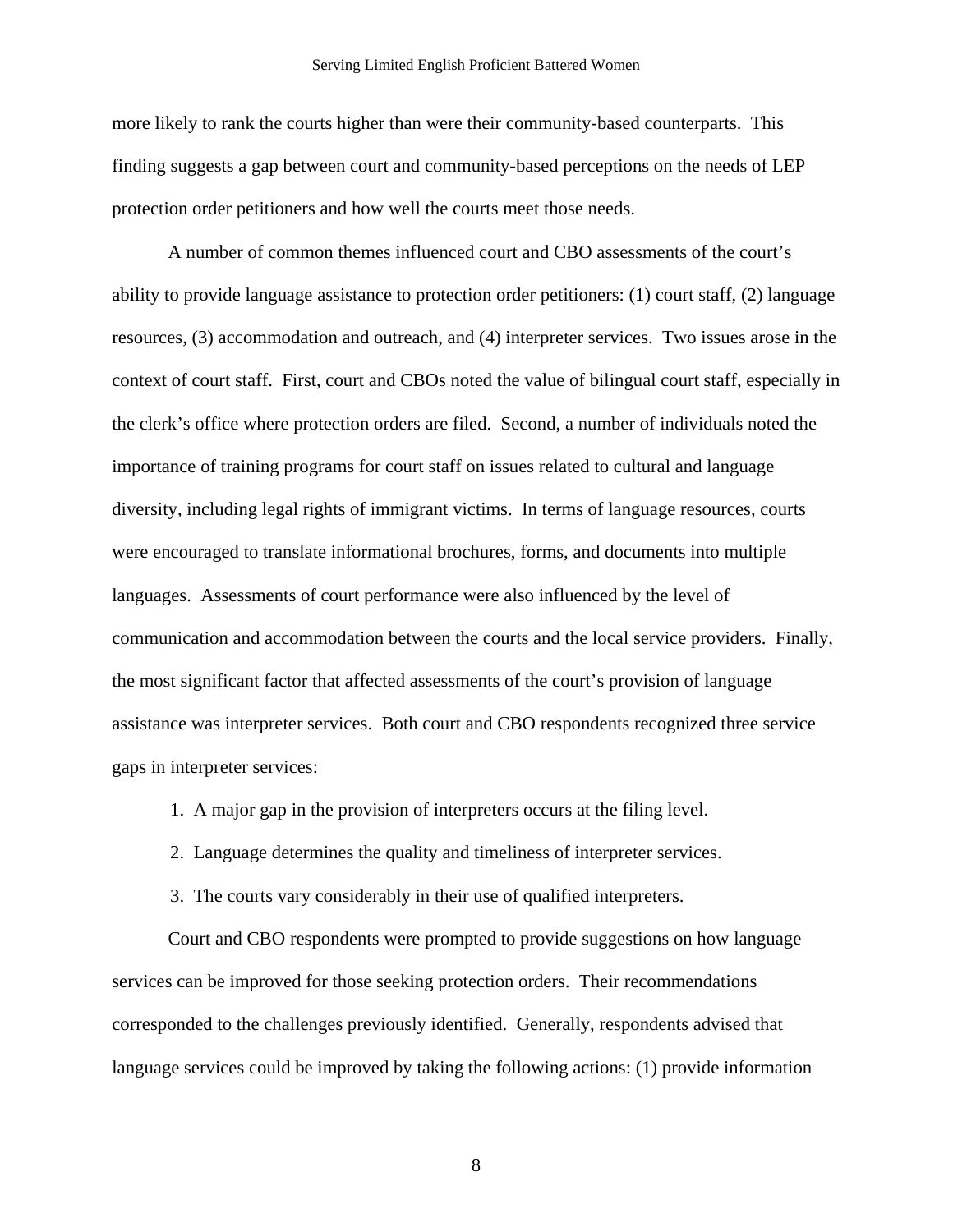<span id="page-11-0"></span>and court forms in multiple languages, (2) improve outreach to LEP communities, (3) collect data, (4) increase language resources, and (5) professionalize interpretation.

## **Promising Practices**

Three sites were selected for further study based on the high quality of their court programs and community collaboration. Research staff visited each site to observe proceedings, collect background information, and interview staff from the courts and local community-based organizations. The results of the site visits, combined with the information accumulated from the national and intensive surveys, were used to identify promising practices. The three jurisdictions selected for participation in the case study analysis were (1) Miami-Dade County, Florida, (2) King County, Washington, and (3) Washington, DC.

In each of the case study sites the project team observed numerous programs, services, policies, and practices that promoted access to justice for domestic violence survivors who have limited English proficiency. These observations were distilled into five components of an effective court response to the language assistance needs of LEP domestic violence survivors.

#### **1. Know the language and ethnicity of individuals who seek protection orders.**

- Collect data at intake on native language, level of English speaking ability, and ethnicity for case management, staff assignments, obtaining interpreters for particular languages, identifying training needs.
- Track the number of court interpreters needed for which languages and numbers needed at each stage of the case, including filing, temporary protection order, permanent protection order hearings, and enforcement.

### **2. Create a court environment that encourages LEP individuals to access the court's services.**

- Court staff should reflect the communities the court serves.
- Courthouses should have signage in multiple languages and use language identification cards.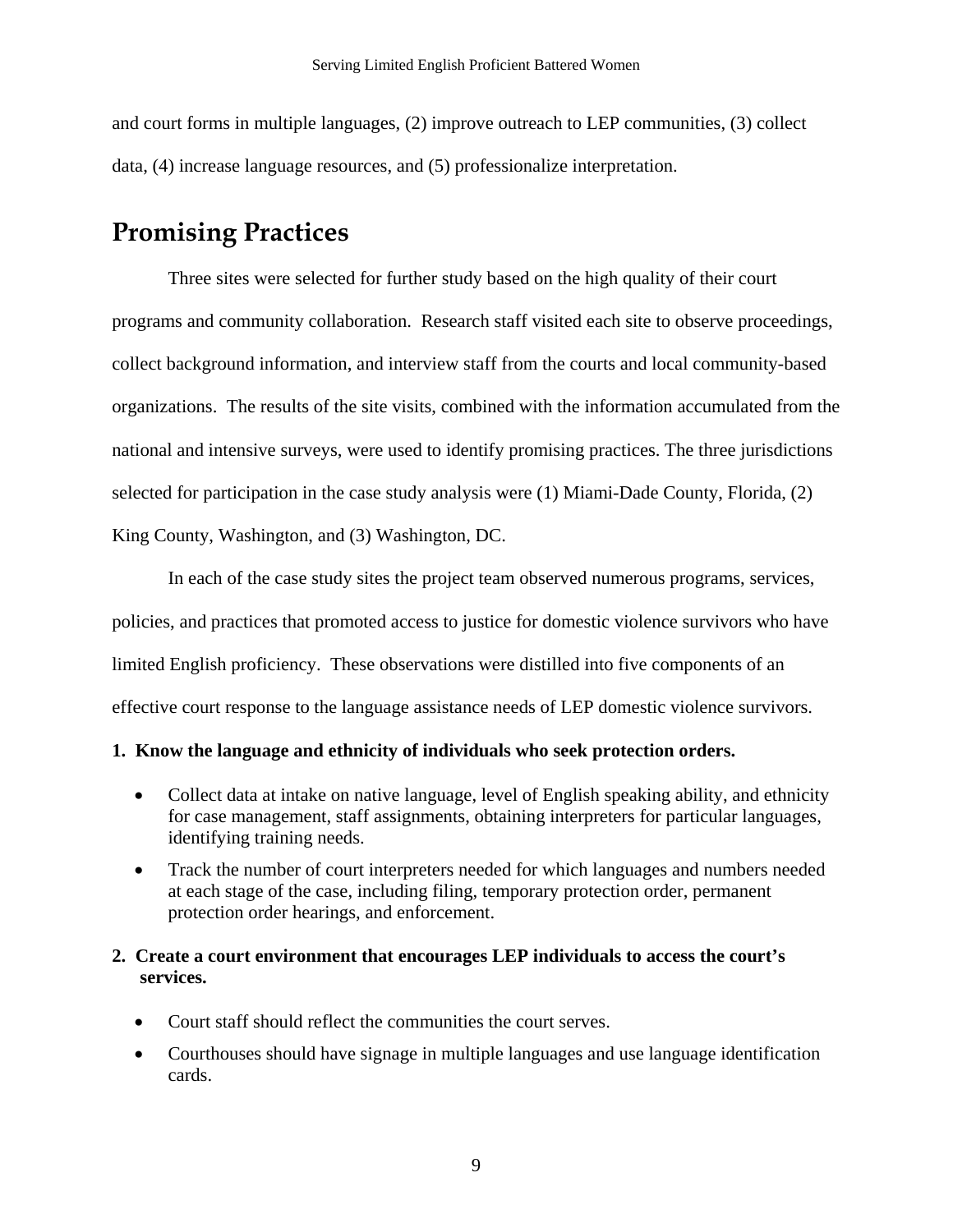- The court should employ bilingual staff at all stages of the protection order process for the primary language groups served by the court.
- Court documents used in the protection order process should be available in the more common languages spoken by LEP petitioners, including petitions, temporary and final orders, instructions, and materials about services (see examples from the District of Columbia Superior Court (http://www.dccourts.gov/dccourts/superior/dv/forms.jsp).
- Provide training to judges and court staff on interpreter qualifications and how to assess them, when and how to request an interpreter, how to work with interpreters in the courtroom, language and cultural diversity, including immigrants' legal rights to access to justice, and sensitivity to concerns of immigrants and other LEP persons.
- The court should not inquire about immigration status of parties and guarantee that the protection order process is the same for all persons.

### **3. Ensure the quality and professionalism of court interpretation.**

- For the languages most commonly spoken by LEP petitioners require certification through the state's certification body, the Consortium for State Court Interpretation, the Federal Court Interpreter Certification Examination Program, The National Association of Judiciary Interpreters and Translators or the local court.
- Ensure that interpreters adhere to the Model Code of Professional Responsibility for Interpreters in the Judiciary. (see http://www.ncsconline.org/wc/publications/ Res\_CtInte\_ModelGuidePub.pdf*)*.
- Pay court interpreters at a rate that is reasonably competitive with other government agencies and the local private sector. (see www.uscourts.gov/interpretprog/rates.html).
- Provide an opportunity for court users and service providers to identify problems in the quality or performance of interpreters and offer suggestion for addressing concerns.

#### **4. Work collaboratively with community-based organizations to achieve a coordinated community response to the language assistance and service needs of LEP communities served by the court.**

- Establish or revive a domestic violence coordinating council that includes justice system partners, domestic violence service providers, and organizations serving specific immigrant and ethnic communities and groups.
- Engage in proactive outreach to community-based organizations to identify immigrant communities that may not access the court, to learn about cultural issues that may be barriers for LEP and immigrant domestic violence survivors.
- Use community networks to find qualified court interpreters.

### **5. Participate in and use national networks to expand resources for providing appropriate language assistance services.**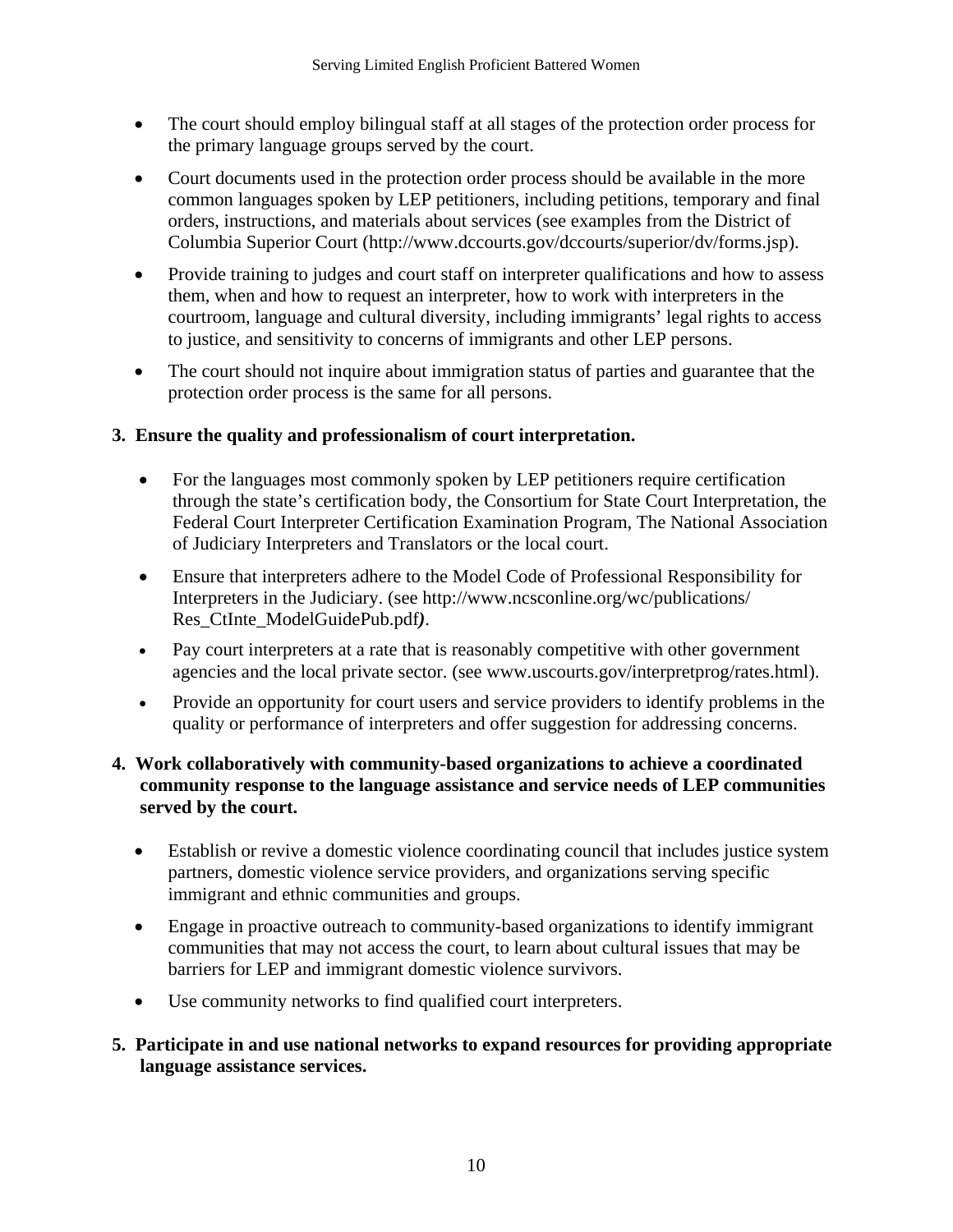- Use on-line resources available from the U.S. Department of Justice (www.lep.gov), the U.S. Department of Health and Human Services (e.g., (www.4woman.gov/minority/), the Consortium for State Court Interpretation (www.ncsconline.org/D\_Research/ CourtInterp.html), and The National Association of Judiciary Interpreters and Translators (www.najit.org).
- Use the internet to gather information on languages and cultures of LEP groups in the community.
- Work with universities and other courts nationally to develop mechanisms for securing interpreters in less frequently called for languages.
- Creatively use in-person and telephonic interpreting to fill gaps and provide interpretations for all languages at all stage of the protection order process.

In conclusion, the nation's courts need to increase their institutional capacity to identify, develop,

and implement an effective system so as to provide equal and "meaningful access" to protection

orders and court services for the LEP population.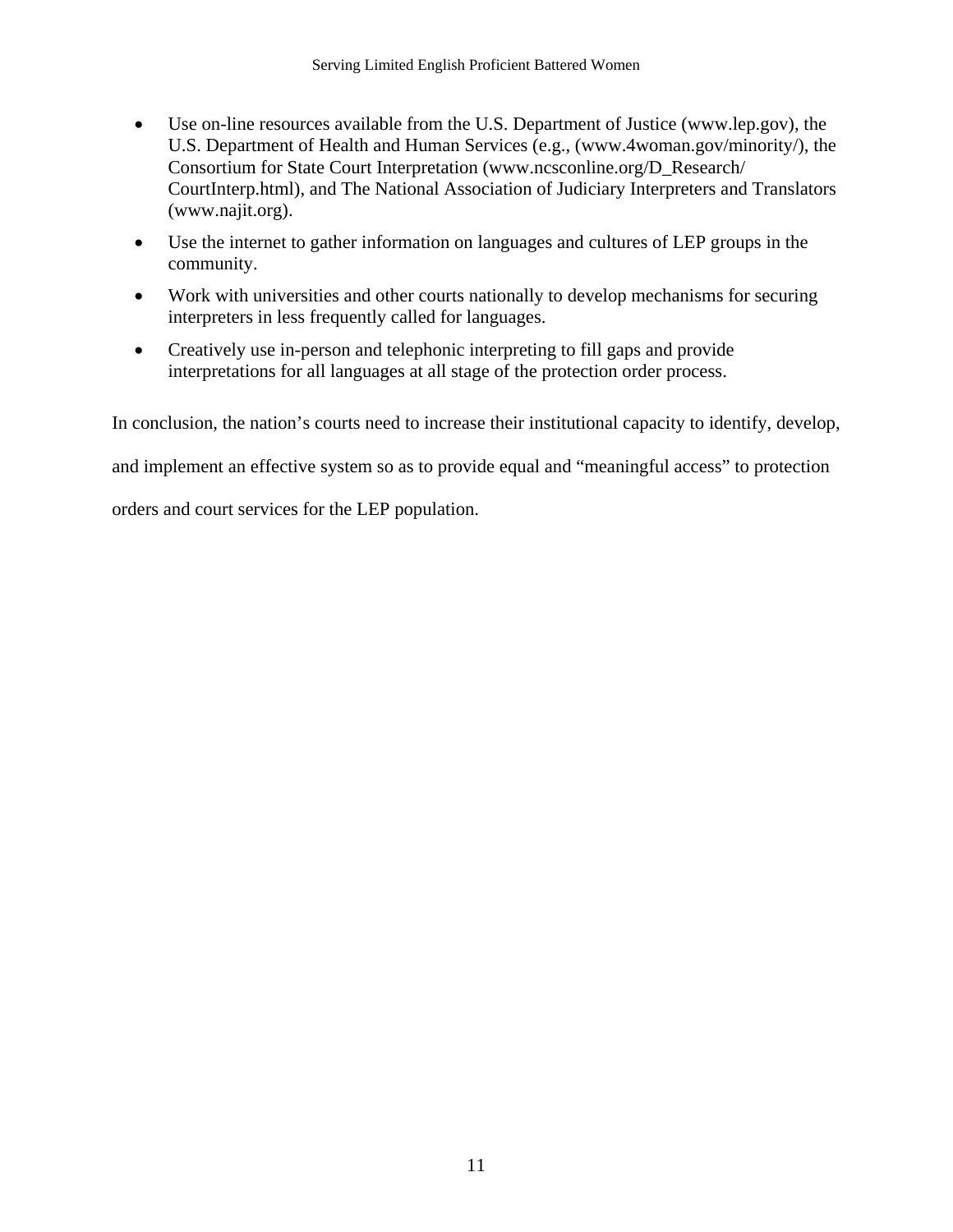## **1 - Introduction**

<span id="page-14-0"></span>In 2003, the National Institute of Justice awarded the National Center for State Courts a grant to study the capacity of Limited English Proficient (LEP) petitioners to receive orders of protection. The project was guided by a national advisory board represented by judges, court staff, linguistic experts, government officials, and community-based service providers. This chapter provides a literature review and discusses the methodology used to conduct the study.

## **Literature Review**

 $\overline{a}$ 

*To a minority for whom English is not the primary language, language barriers only heighten the desperation that justice is simply beyond reach, no matter what the truth or consequences.*  —Florida Supreme Court Task Force on Racial and Ethnic Bias[1](#page-14-1)

The courts increasingly serve a population with limited English proficiency. Data from

the 2000 Census of the United States indicate that 18 percent of the adult population speak a

language other than English at home—nearly 5 percent speak English "not well" or "not at all."<sup>2</sup>

These figures underestimate the extent of the non-English speaking population, as the Census

Bureau historically undercounts minorities, immigrants, children, and the poor.[3](#page-14-3)

Despite federal and state guidelines, most courts have not had the budget or resolve to create the capacity to provide sufficient language services. The need for interpreters, culturallysensitive staff, and language-specific documents may be greatest in the case of battered and

<sup>&</sup>lt;sup>1</sup> Cited in the National Center for State Courts' home page for court interpreting (www.ncsconline.org).

<sup>&</sup>lt;sup>2</sup> U.S. Census Bureau, Census 2000, Summary File 3, Tables P19, PCT13, and PCT14; Internet release date: February 25, 2003. More current estimates are not available as the Census Bureau collects this particular data once every decade.

<span id="page-14-3"></span><span id="page-14-2"></span><span id="page-14-1"></span><sup>&</sup>lt;sup>3</sup> The U.S. Census Monitoring Board, established by Congress in 1997, estimates that the 2000 Census missed 6.4 million people.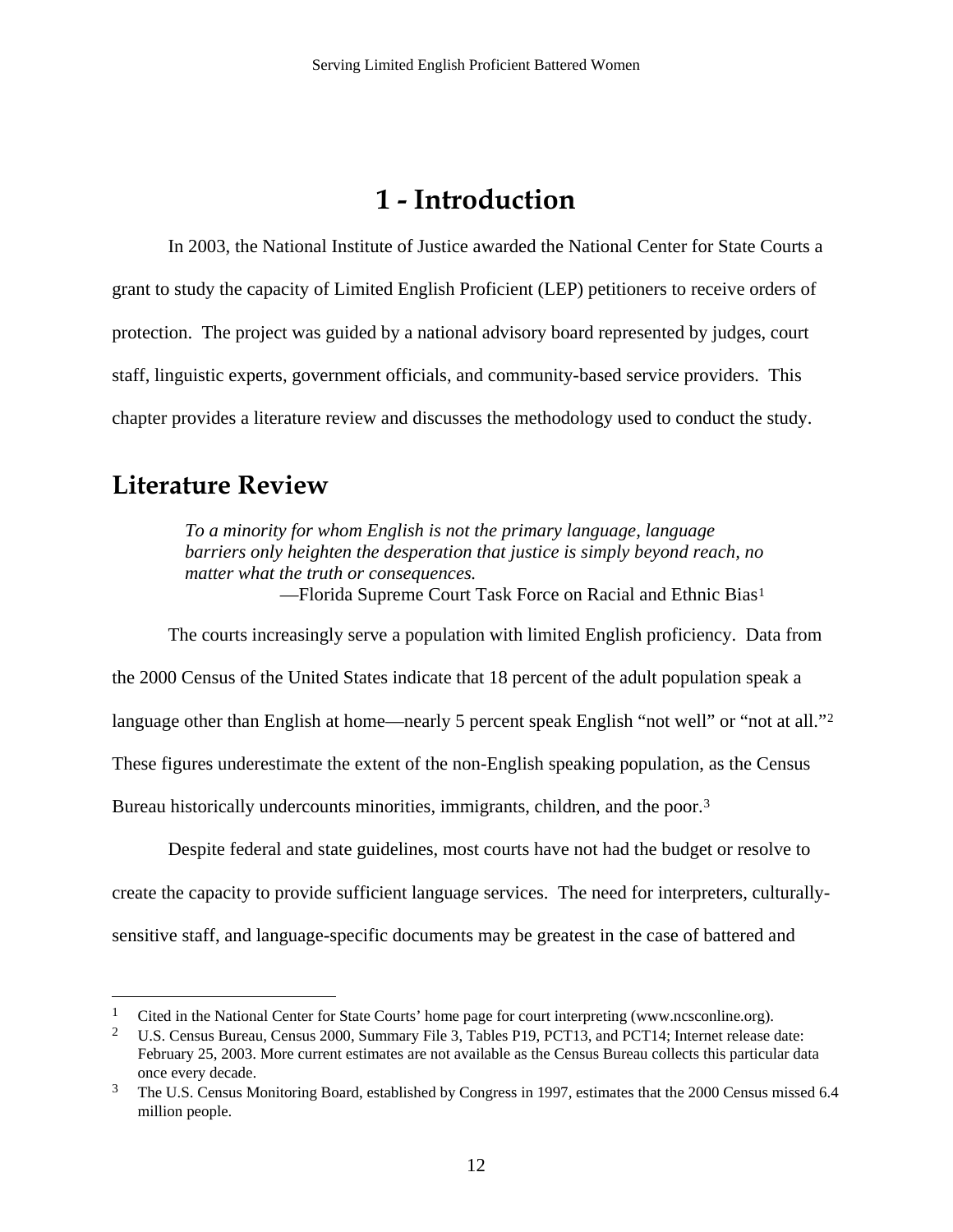<span id="page-15-0"></span>stalked women who seek reprieve with protection orders. The courts' ability to assist limited English proficient (LEP) petitioners essentially determines whether a woman takes an important step toward ending an abusive relationship or whether she is further alienated from the justice system and her safety jeopardized. This literature review documents the extent of the LEP population in the United States, summarizes applicable federal laws, discusses the courts' role, and provides information on domestic violence.

### **The LEP Population in the United States**

 $\overline{a}$ 

"Limited English proficient" is a term generally used to encompass persons who are "non-English speaking" as well as persons who do not speak English with sufficient fluency to function effectively in a particular setting without oral interpretation or written translation assistance (Pennsylvania Supreme Court Committee on Racial and Gender Bias in the Justice System, 2003). The extent of the population with limited English proficiency is not entirely known, although Census Bureau data provide some rough estimates. The Census Bureau estimates that the nation's foreign-born population numbered 32.5 million in 2002, accounting for 12 percent of the total U.S. population (United States Department of Commerce, 2003). Among the foreign-born population, 52 percent were born in Latin America, 26 percent in Asia, 14 percent in Europe, and the remaining 8 percent in other regions of the world. The Census data suggest that the needs of the foreign-born population are extensive and are especially likely to impact agencies in metropolitan areas.[4](#page-15-1)

The Census Bureau compiles data on languages spoken at home. Of the adult population, nearly 18 percent of the population speak a language other than English at home. Furthermore, the proportion of the non-English speaking language population varies considerably by state.

<span id="page-15-1"></span><sup>&</sup>lt;sup>4</sup> More than one-fifth of the foreign-born had less than a ninth grade education and the foreign-born are more likely to live in central cities of metropolitan areas (43 percent) compared to the native population (27 percent).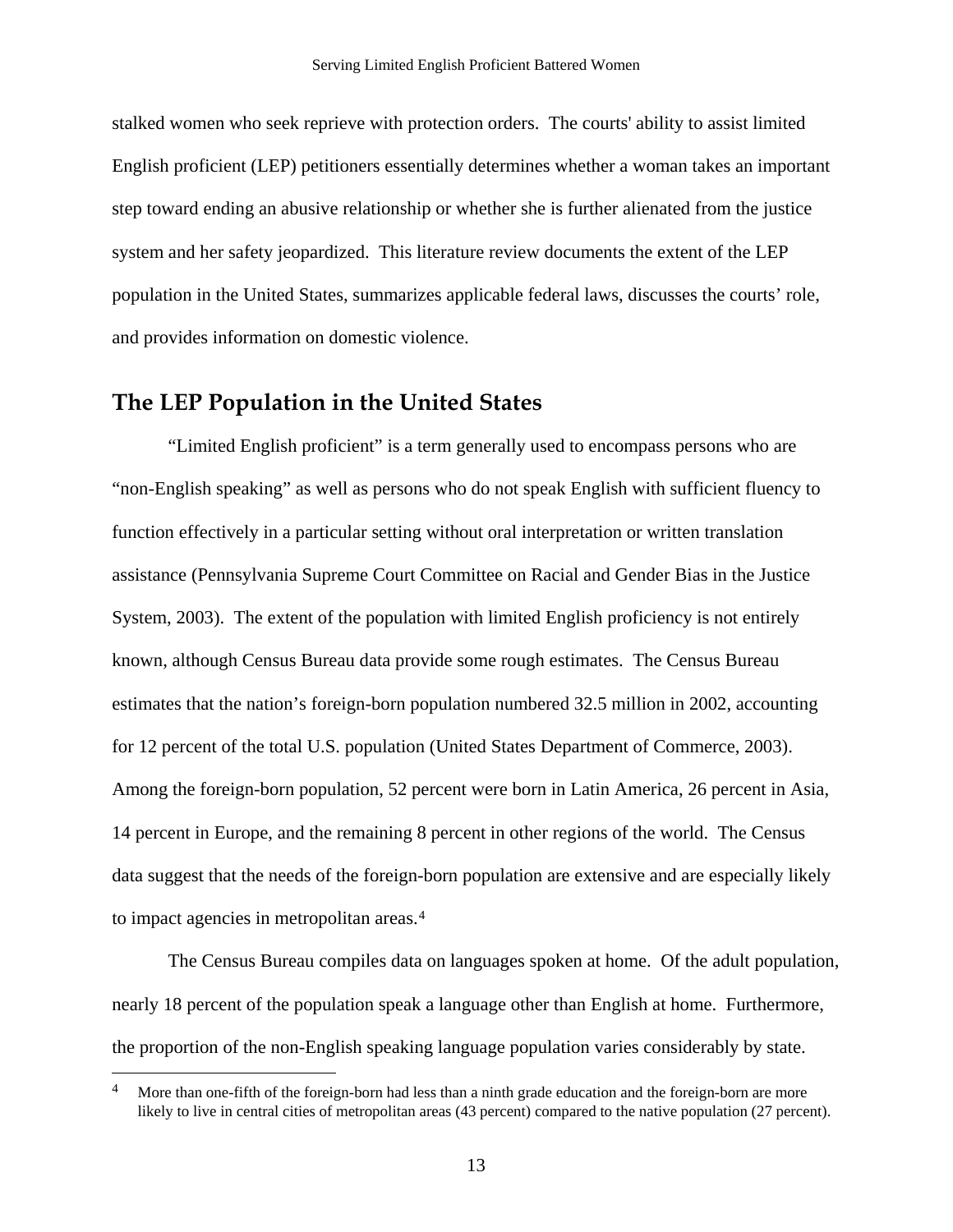Exhibit 1.1 lists the 13 states that have a higher-than-average percentage of residents who speak

a language other than English at home.

#### **Exhibit 1.1: Non-English Speaking Population, United States and Individual States above the National Average, 2000**

|                                      | <b>Population 18</b><br>vears and over | <b>Speak non-</b><br><b>English language</b><br>at home | <b>Percent of</b><br><b>Population</b> |  |  |
|--------------------------------------|----------------------------------------|---------------------------------------------------------|----------------------------------------|--|--|
| <b>United States</b>                 | 209,279,149                            | 37,171,829                                              | 17.8                                   |  |  |
| <b>States above National Average</b> |                                        |                                                         |                                        |  |  |
| California                           | 24,650,185                             | 9,522,061                                               | 38.6                                   |  |  |
| New Mexico                           | 1,311,478                              | 498,746                                                 | 38.0                                   |  |  |
| Texas                                | 14,977,890                             | 4,629,865                                               | 30.9                                   |  |  |
| Hawaii                               | 917,212                                | 262,567                                                 | 28.6                                   |  |  |
| New York                             | 14,302,266                             | 4,034,403                                               | 28.2                                   |  |  |
| New Jersey                           | 6,332,876                              | 1,635,003                                               | 25.8                                   |  |  |
| Arizona                              | 3,767,931                              | 945,176                                                 | 25.1                                   |  |  |
| Florida                              | 12,347,806                             | 2,836,454                                               | 23.0                                   |  |  |
| Nevada                               | 1,488,526                              | 334,335                                                 | 22.5                                   |  |  |
| Rhode Island                         | 800,810                                | 157,898                                                 | 19.7                                   |  |  |
| <i>Illinois</i>                      | 9,180,064                              | 1,760,058                                               | 19.2                                   |  |  |
| <b>Massachusetts</b>                 | 4,853,130                              | 908,415                                                 | 18.7                                   |  |  |
| Connecticut                          | 2,565,991                              | 475,551                                                 | 18.5                                   |  |  |

The 2000 Census reports that over 300 languages are spoken in the United States. The Department of Justice's Executive Office of Immigration provides some indication of the use of languages in the United States. The Department identifies language by three categories, based on usage and the number of requests for interpreters:

- 1. Spanish (19,501 requests),
- 2. Common includes Mandarin, Foo Chow, Creole, Arabic, Russian, Armenian, Albanian, Punjabi, French, Indonesian, Portuguese, Urdu, Fulani, Somali, and Amharic (1,135 to 8,232 request), and
- 3. Uncommon includes 299 languages (0 to 954 requests).

Generally, resources and interpreter services are more plentiful for Spanish and common

languages than uncommon languages.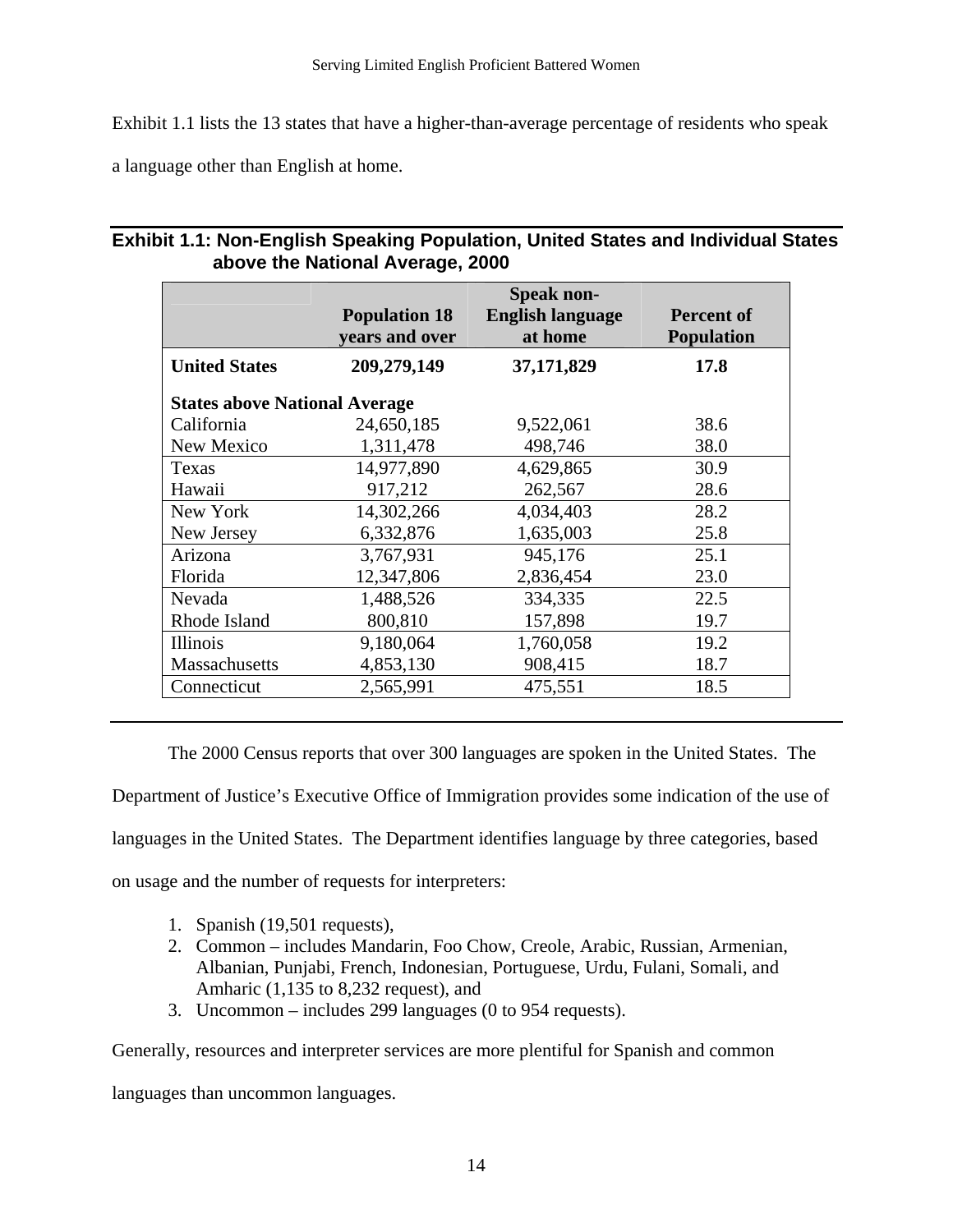### <span id="page-17-0"></span>**Title VI and Executive Order 13166**

In 1964, President John F. Kennedy signed Title VI of the Civil Rights Act (Title VI, 42 U.S.C. § 2000d et seq.) The landmark legislation prohibits discrimination on the basis of race, color, and national origin in programs and activities receiving federal financial assistance.[5](#page-17-0) A decade later, the Supreme Court, in *Lau V. Nichols* (414 U.S. 563, (1974)), addressed the problem of language barriers and their consequences on the effective participation of non-English speaking individuals in federal benefits and services. The case centered on the failure of the San Francisco school system to provide English language instruction to approximately 1,800 students of Chinese ancestry who did not speak English. The Supreme Court held that, under these circumstances, the school's practice violated the Title VI prohibition against discrimination on the basis of national origin. The ruling opened a new era in federal civil rights enforcement under the so-called "Lau Remedies.["6](#page-17-0)

On August 11, 2000, President Clinton signed Executive Order 13166, "Improving Access to Services for Persons with Limited English Proficiency." The Executive Order requires federal agencies to examine the services they provide, identify any need for services to those with limited English proficiency, and develop and implement a system to provide "meaningful access" to services for the LEP population. Under the Executive Order, each federal agency must prepare a plan to improve access to its federally conducted programs and activities by eligible LEP persons. The Department of Justice has the responsibility to act as a clearinghouse for the federal agency LEP plans. In addition, the Executive Order requires that every federal agency that provides financial assistance to non-federal entities must publish guidance on how

 $\overline{a}$ 

<sup>5</sup> Section 601 of Title VI provides that "No person in the United State shall, on the ground of race, color, or national origin, be excluded from participation in, be denied the benefits of, or be subjected to discrimination under any program or activity receiving Federal financial assistance."

<sup>6</sup> See the Federal Register, vol. 65, no. 159, August 16, 2000, pp. 50123-50125 for more information.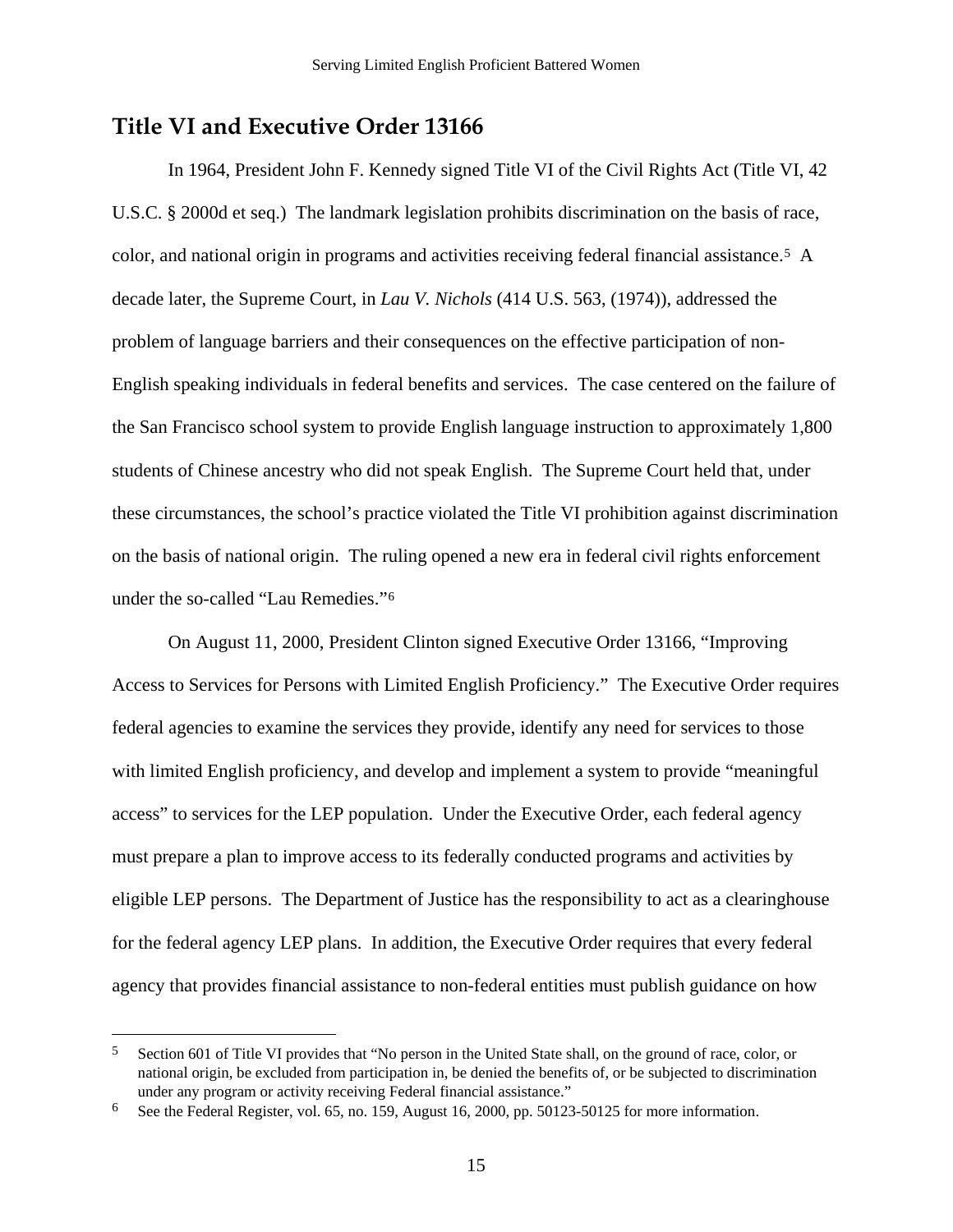<span id="page-18-0"></span>those recipients can provide meaningful access to LEP persons, and thus comply with the nondiscrimination provisions of Title VI. The Department of Justice, which has responsibility to authorize publication of federal agency Title VI recipient guidance, has identified a four-factor analysis to help agencies determine whether the standard of "reasonable steps to ensure meaningful access" has been satisfied:

- Number or proportion of LEP persons in the eligible service population,
- Frequency of contact with the program,
- Nature and importance of the program, and
- Resources available and costs.

 $\overline{a}$ 

Title VI and its implementing regulations require that federal agencies and recipients of

federal funds provide meaningful access to their programs to LEP individuals. While most local

and state government agencies, including criminal justice agencies and courts, are supported

through federal funds, a number of states and local jurisdictions have recently passed "English-

only" laws.[7](#page-18-0) According to the Department of Justice's Civil Rights Division:

State or local "English-only" laws do not relieve an entity that receives federal funding from its responsibilities under federal anti-discrimination laws. Entities in States and localities with "English-only" laws are certainly not required to accept federal funding – but if they do, they have to comply with Title VI, including its prohibition against national origin discrimination by recipients of federal assistance.<sup>[8](#page-18-0)</sup>

The enforcement of Title VI and Executive Order 13166 in the context of "English-only"

laws is likely to reach the Supreme Court. In 2001, the Supreme Court addressed the scope of

the Title VI disparate impact regulations in *Alexander v. Sandoval* (121 S. Ct. 1511 (2001)). The

Court ruled that, even if the Alabama Department of Public Safety's policy of administering

driver's license examinations only in English violates the Title VI regulations, a private party

<sup>&</sup>lt;sup>7</sup> For instance, in Arizona, voters passed Proposition 203, which requires that students learning English cannot take any subjects in their native language unless they are determined to be an "English speaker." The law went into effect in 2004.

<sup>&</sup>lt;sup>8</sup> "Commonly Asked Questions and Answers Regarding Executive Order 13166," Coordination and Review Section, Civil Rights Division, Department of Justice (http://www.usdoj.gov/crt/cor/Pubs/lepqa.htm).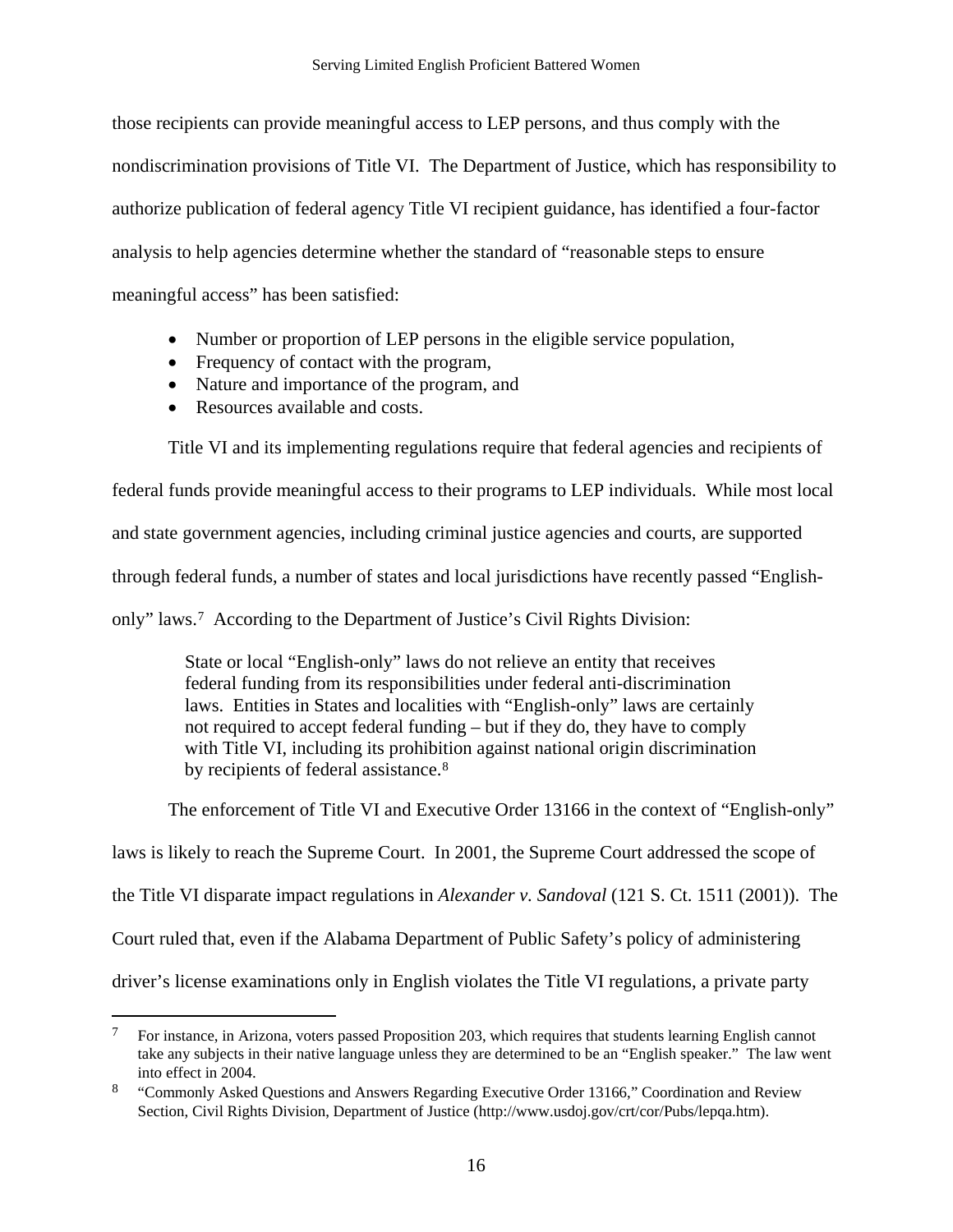<span id="page-19-0"></span>could not bring a case to enjoin Alabama's policy. The Department of Justice holds that, while "*Sandoval* holds principally that there is no private right of action to enforce the Title VI disparate impact regulation… it did not address the validity of those regulations or EO 13166."[9](#page-19-0)  The Justice Department maintains that the Executive Order remains in force.

## **Limited English Proficiency and the Courts**

In 2001, the Conference of Chief Justices (CCJ) passed "Leadership to Promote Equal Justice,"a resolution encouraging judicial leaders to establish partnerships with state and local bar organizations, legal service providers, and others to "remove impediments to access to the justice system, including physical, economic, psychological and language barriers."[1](#page-19-0)0 A year later, CCJ noted that many states were already pursuing "effective strategies," such as state or local task forces to promote racial and ethnic fairness, educational awareness programs, interpreter service programs, and multilingual court forms.[1](#page-19-0)1 The CCJ resolutions, combined with activity in the areas of state task forces and court interpreter certification, suggest a heightened awareness of the importance of language access to justice in the courts.

Court interpretation, and the qualification of interpreters, have been a major focus of a number of task forces. In many courts interpreters are not provided, clients are asked to bring their own interpreter, or the interpreter provided is not competent. One expert observer, Robert Joe Lee, Court Executive of Language Services for the New Jersey Administrative Office of the Courts, coined the term "appearance standard" to describe how the qualifications and preferred standing on the roster of interpreters are usually determined. The "appearance standard" consists

 $\overline{a}$ 

<sup>&</sup>lt;sup>9</sup> Memorandum for Heads of Departments and Agencies General Counsels and Civil Rights Directors, From Ralph. F. Boyd, Jr., Assistant Attorney General, Civil Rights Division, Department of Justice, October 26, 2001 (public document available on the Internet).

<sup>&</sup>lt;sup>10</sup> Conference of Chief Justices, Resolution 23, Adopted January 25, 2001.

<sup>&</sup>lt;sup>11</sup> Conference of Chief Justices, Resolution 28 (In Support of State Courts' Responsibility to Address Issues of Racial and Ethnic Fairness), Adopted August 1, 2002.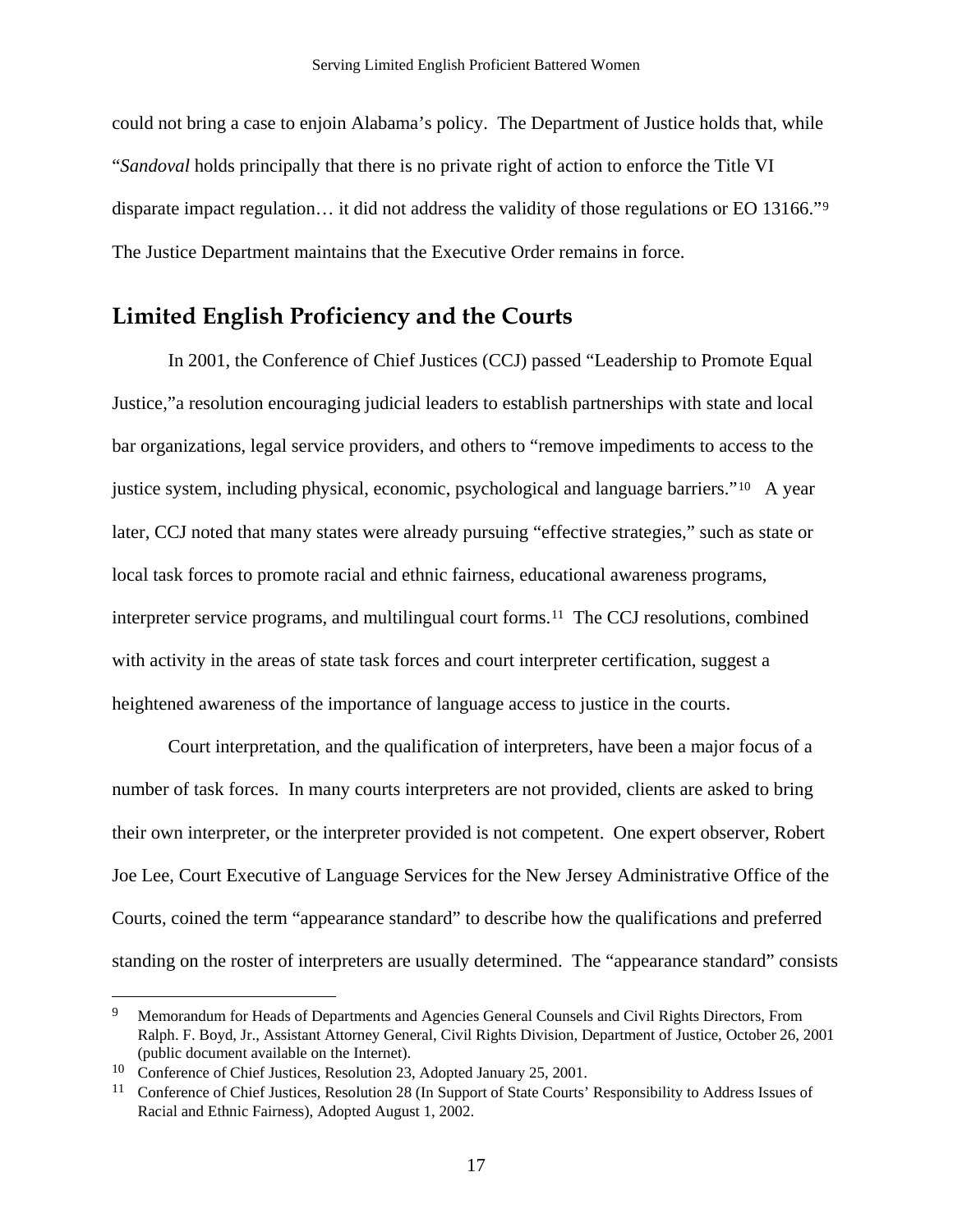<span id="page-20-0"></span>of five criteria: (1) the person is available, (2) the person shows up on time, (3) the person dresses appropriately and appears professional, (4) the person appears to be bilingual, and (5) no one complains about the person (cited in Hewitt, 1995). Yet court interpretation "is a highly specialized form of interpreting that cannot be effectively performed without commensurate specialized training and skills" (Hewitt, p. 16). An interpreter's level of qualification can only be determined through testing.[12](#page-20-0)

There is considerable variance in the provision of court interpreters and document translation across states, courts, and even case types. The New Jersey Judiciary regards itself as the "flagship" for state court initiatives designed to assure equal access to courts for linguistic minorities. For example, the state has court interpreters on staff, training is provided to municipal court judges, a code of professional responsibilities for interpreters has been approved, and a pilot telephone interpreting program has been instituted (New Jersey Supreme Court Committee on Minority Concerns, 2002).[13](#page-20-0) The New Jersey task force's recommendation in the 2000-2002 report is ambitious: "The Supreme Court should require that a qualified interpreter is provided for every person who needs an interpreter" (p. 101).

 Variances in the provision of court interpreters appear closely related to membership in the Consortium for State Court Interpreter Certification program. The Consortium, which has grown to 35 member states, was founded in 1995 for the purpose of developing and regulating the use of court interpreter proficiency tests.[14](#page-20-0) Generally, a certified interpreter is someone who has passed an examination mandated by legislation to assess interpreter competency for court

 $\overline{a}$ 

 $12$  Reliable and valid oral testing is conducted by some interpreter testing entities, including the Consortium for State Court Interpreter Certification Examination program, the National Association for Judicial Interpreters and Translators, and the State of California's testing program.

<sup>&</sup>lt;sup>13</sup> In 1996-97, the Superior Court needed interpreters for 45,188 events spread among 46 languages, and an estimated 90,000 interpreted events in the Municipal Courts.

<sup>14</sup> The Consortium was one of 15 finalists for the prestigious Innovations in American Government Award in 2002, sponsored by Harvard University's John F. Kennedy School of Government.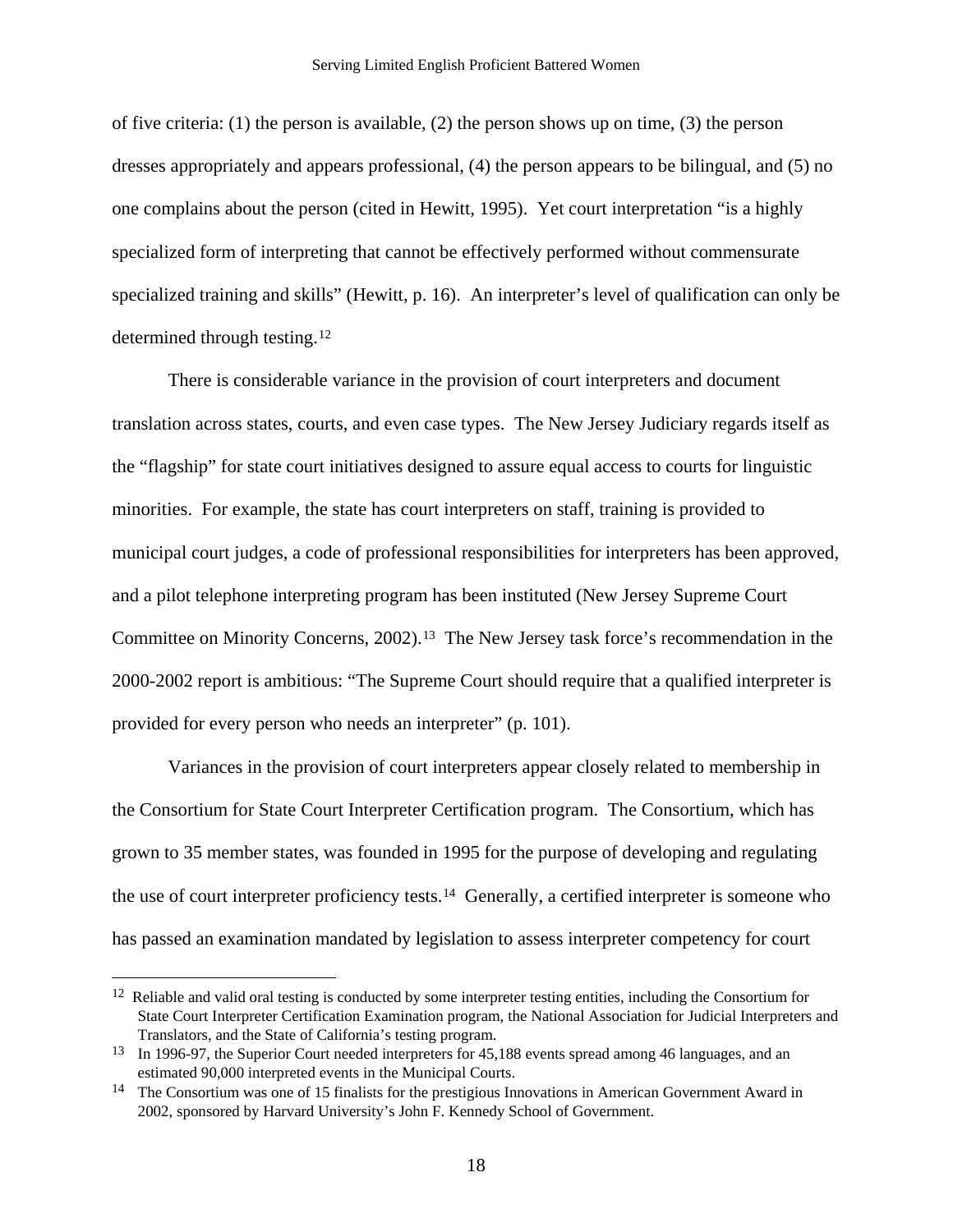<span id="page-21-0"></span>proceedings. Some states have no certification for court interpreters, while other states test interpreters but don't certify them.

Participation in the Consortium and state requirements to use certified interpreters do not assure equal access to LEP persons in every court, but these steps are likely to improve services generally. For example, Nebraska, a member of the Consortium, notes a shortage of certified language interpreters in the state (Nebraska Minority and Justice Task Force, 2003). Thus, with so few certified interpreters available, non-certified interpreters are hired to interpret locally by the county and district court clerks. The appointment of an interpreter is left to the discretion of the court. In this regard, the Nebraska task force noted that some judges refused to appoint an interpreter for civil cases, despite state law, and were confused over payment for services.[15](#page-21-0)

A recent report from Pennsylvania, which is now a member of the Consortium, vividly demonstrates the plight of non-English speakers in the state courts. Findings from the Pennsylvania Supreme Court Committee on Racial and Gender Bias in the Justice System (2003) include the following:

- Some courts routinely allow untrained, non-professional individuals, including relatives and friends, to act as interpreters.
- Paid court interpreters are permitted to interpret without any demonstrated competency, especially when they are working under contract.
- The lack of standards in Pennsylvania for the use of interpreters and for determining interpreter competency compounds the problem of providing access to justice for LEP persons.

The Committee concluded that "the ability of the court system to determine facts and dispense justice is compromised by inadequate language services" (p. 41).

The wide assortment of language services, or lack thereof, across states and courts is compounded by the types of cases to which courts are obligated to provide services. Until

<u>.</u>

<sup>&</sup>lt;sup>15</sup> "In any proceeding the presiding judge shall appoint an interpreter to assist any person unable to communicate the English language for preparation and trial of his or her case" (Neb. Rev. Stat. § 25-2403 (Reissue 1995)).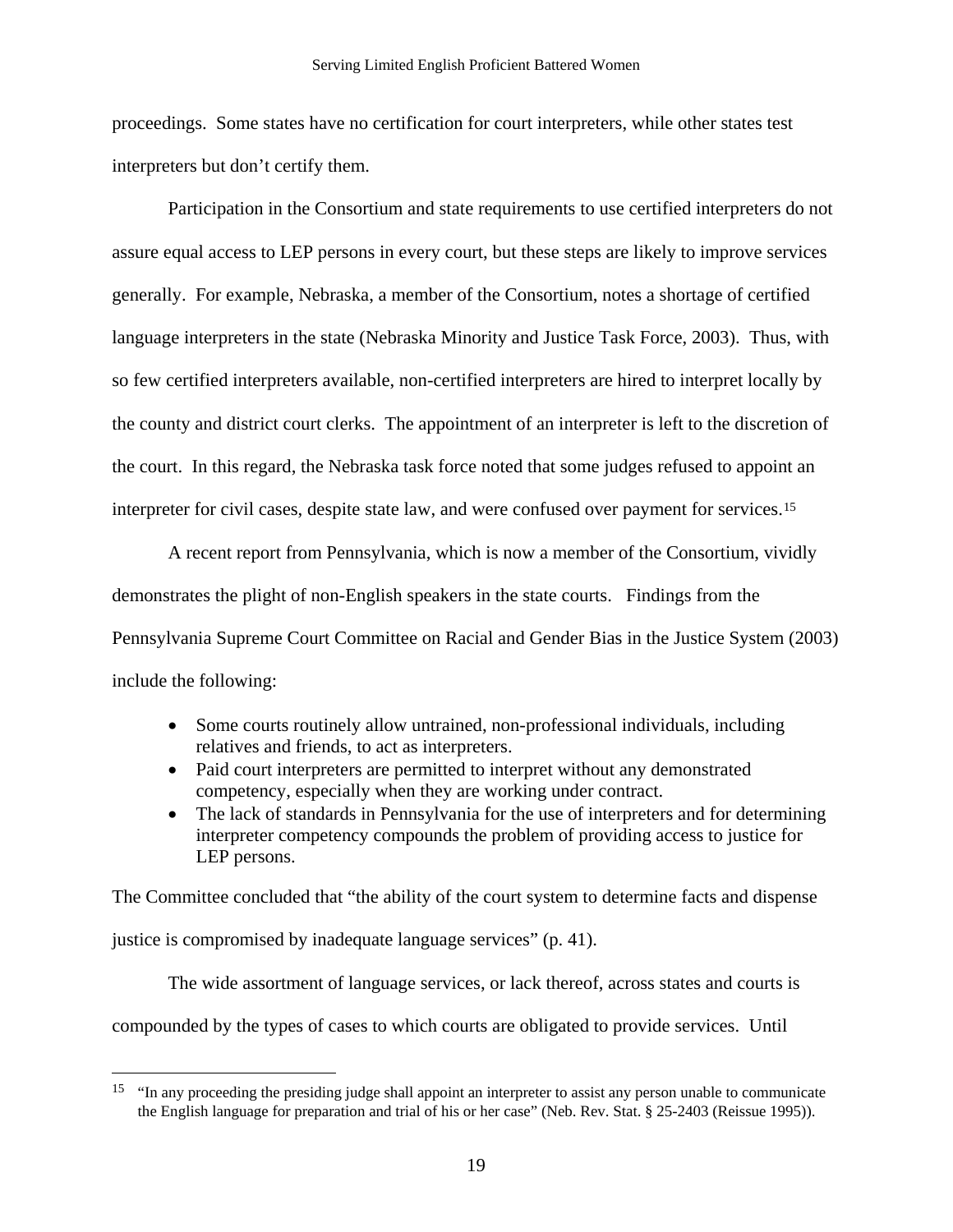<span id="page-22-0"></span>recently, most courts provided court interpretation in criminal cases only. But some jurisdictions have begun mandating the provision of interpreters for LEP litigants in civil court proceedings. For instance, Florida's Judicial Management Council's Committee on Trial Court Performance and Accountability recommends interpreter services in all criminal contempt proceedings, as well as certain types of cases, including domestic violence cases (injunctions, extensions, hearings). In 1997, the American Bar Association also adopted a resolution that "recommends that all courts be provided with qualified language interpreters in order that parties and witnesses…may fully and fairly participate in court proceedings" (ABA Resolution, Rep. No 109, adopted August 1997).

### **Domestic Violence and the LEP Population**

1

The LEP population shares just one feature: it is unable to speak or understand English enough to function effectively in specific settings. Otherwise, the LEP population is extremely heterogeneous in terms of race, class, ethnic background, and national origin. Consequently, a solid body of research does not exist for domestic violence in the LEP population. Rather, this project is informed by studies of domestic violence among immigrant groups.

The early 1990s reflected a growing recognition of the devastating impact immigration law and procedure had on immigrant victims of domestic violence.[16](#page-22-0) The Violence Against Women Act of 1994 (P.L. 103-322) contained some recourse for battered immigrants specifically, the Act provides relief by enabling battered immigrants to attain lawful permanent residence.[17](#page-22-0) Despite subsequent reforms to protect immigrant battered women, immigration

<sup>&</sup>lt;sup>16</sup> The first piece of legislation that recognized domestic violence as a problem experienced by immigrants dependent on their abusive citizen and lawful permanent resident spouses for legal immigration status was the "battered spouse waiver" (INA § 216(c)(4), 8 U.S.C. § 1186a(c)(4) (2001)).

<sup>&</sup>lt;sup>17</sup> Between March 1996 and 2000, the INS received more than 11,000 VAWA self-petitions and had approved over 6,500 (Strack, 2000).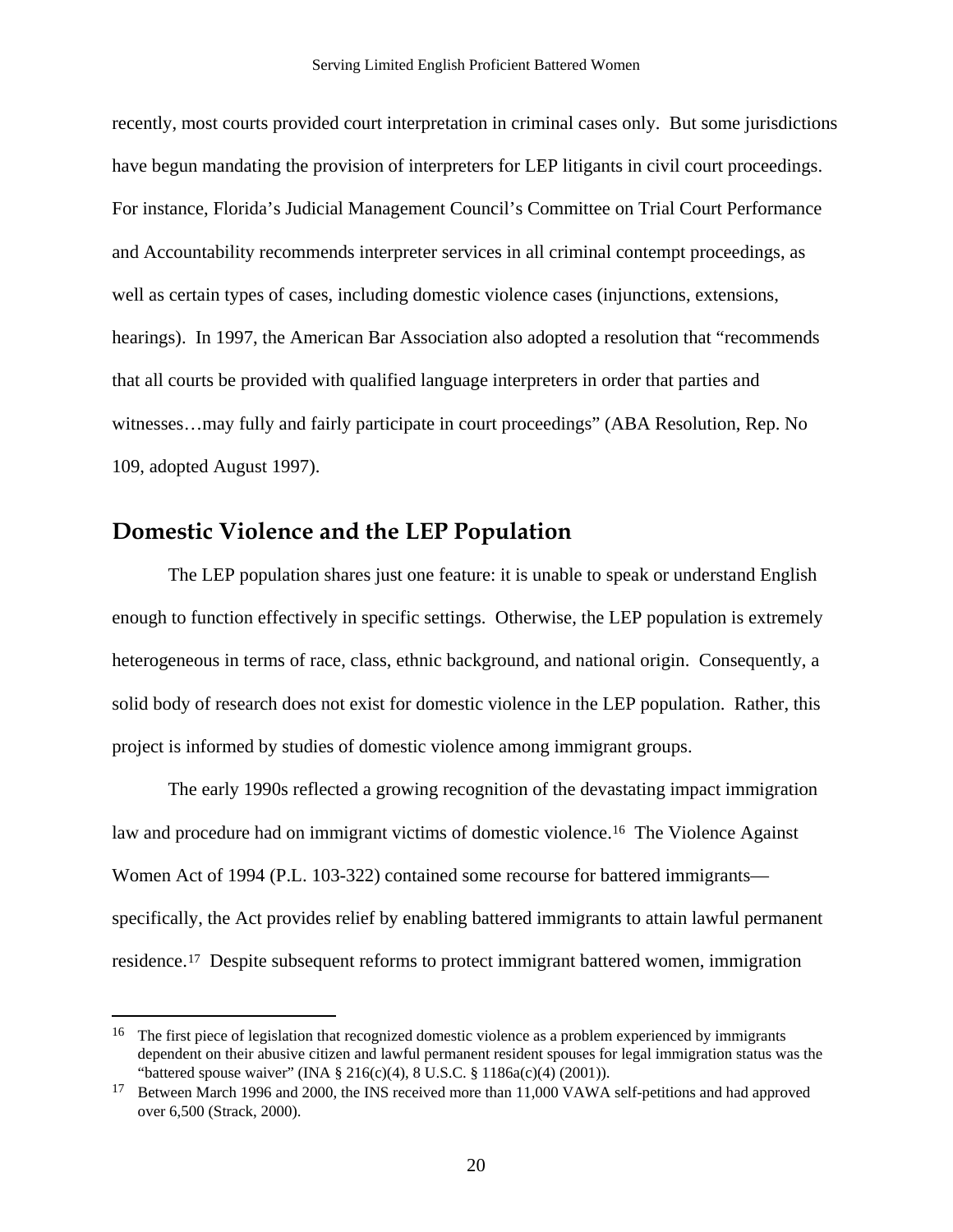<span id="page-23-0"></span>status continues to be used as a means to control intimate partners. For example, Dutton, Orloff, and Hass (2000) found that 72 percent of the battered Latinas surveyed in their study reported that their spouses never filed immigration petitions for their wives even though 51 percent of the victims qualified to have petitions filed on their behalf.[18](#page-23-0) In addition, those abusers who did eventually file petitions for their spouses took almost four years to do so. Fear of deportation is a very powerful tool used by abusers to prevent battered immigrant women from seeking help and to keep them in violent relationships.

Immigrant women experiencing domestic violence are subject to additional "weapons" that set them apart from others. In particular, the batterer often threatens the victim with deportation, destruction of essential paperwork, including passports and lawful permanent residency cards that demonstrate legal status, the removal of children, or reporting victims to the Department of Homeland Security (DHS) for alleged immigration violations. When battered immigrant women do seek assistance, they face countless challenges, including family and community resistance, fear of official institutions, and the lack of services (Abraham, 2000; Dasgupta, 1998; Shetty & Kaguyutan, 2002; Supriya, 1996; Warrier, n.d.). Immigrant women may also be wary of requesting help from official institutions based on experiences with similar institutions in their home country (Erez, 2000).

Language barriers further isolate immigrant women from community resources and legal remedies. For example, Erez (2000) suggests that some immigrant women do not know or understand the provisions of protection orders (which are predominantly English-only documents). Interpreting services are woefully inadequate. For example, law enforcement officers sometimes file a report based on information gathered from the abusive partner, his extended family, or the victim's children when official interpreters are not available (see Orloff,

<u>.</u>

<sup>18</sup> Individuals can now file on their own behalf.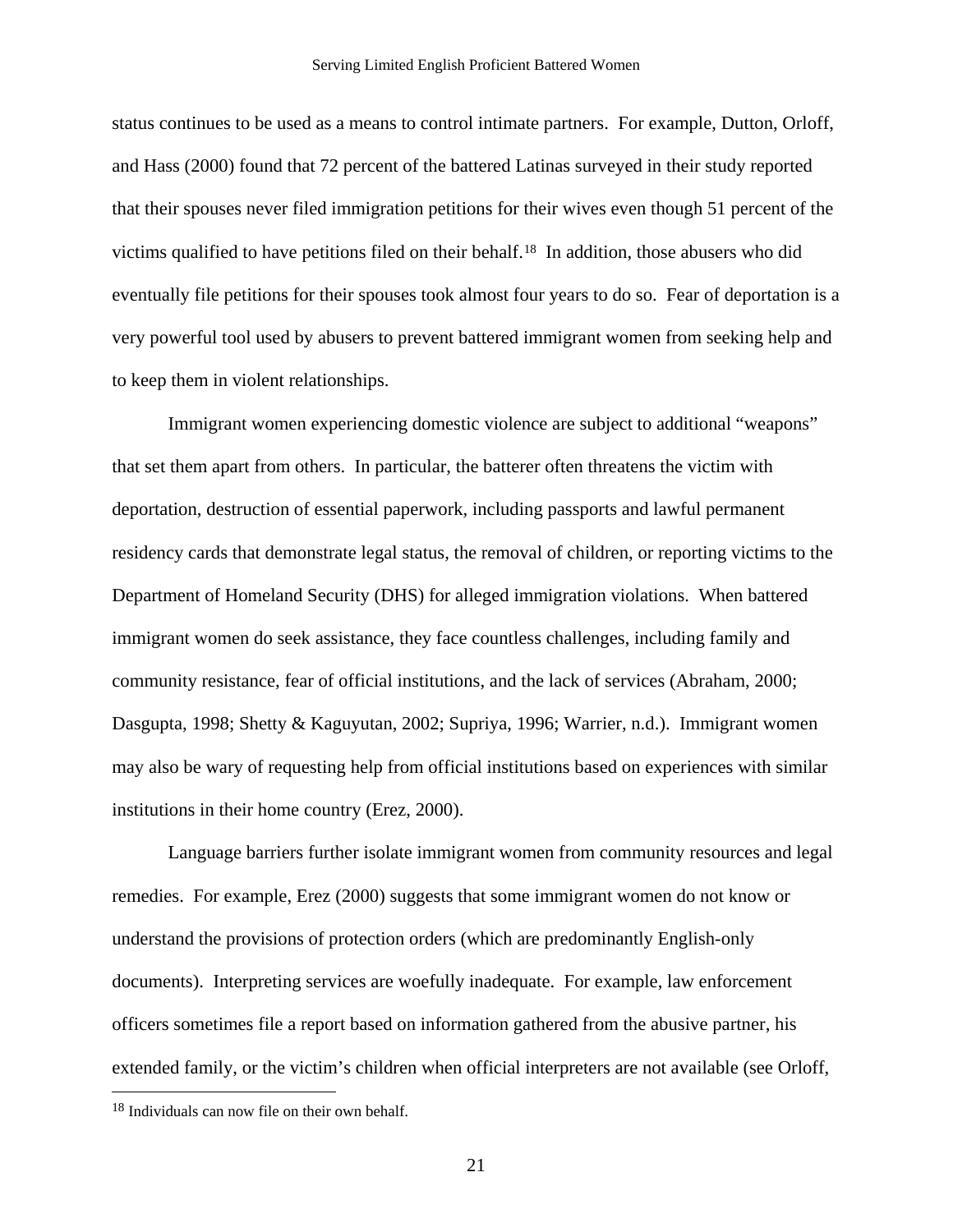<span id="page-24-0"></span>Dutton, Hass, and Ammar 2003). Moreover, when official interpreting services are available, the

interpretation itself may be part of the problem. Community members are sometimes called into

service—community members who may disagree with the woman's actions, lack interpreting

skills, and are only vaguely familiar with the dialect being spoken (Abraham, 2000; Erez;

Warrier, n.d.).

## **Research Design**

The primary goal of the research project was to collect national-level information on the

provision of protection orders for non-English speaking applicants. There were six objectives:

- 1. To determine the extent of LEP women seeking protection orders on a national scale—with documentation of languages represented and geographic distribution;
- 2. To assess current policies and procedures regarding LEP requests for protection orders;
- 3. To estimate the courts' current level of language services and assistance to LEP women seeking protection orders;
- 4. To identify and assess court collaborations with local community-based organizations;
- 5. To examine budget, staffing, and coordination issues that facilitate delivery of services to LEP clients; and
- 6. To develop national service and delivery models based on promising local practices.

The multi-method study design included a national survey of courts, an intensive survey

of a select group of courts and community-based organizations within their jurisdictions, and the

assessment of selected sites that can serve as national models. The research design incorporated

three separate phases.

- Phase I –A national survey of 158 courts was carried out to gather data and general information on the extent of LEP battered women seeking protection orders and the ability of the courts to provide services.
- Phase II: An intensive survey was administered to a sample of 40 individual courts and the community-based organizations (CBOs) that provided services to the LEP population, primarily in the area of domestic violence.
- Phase II: Court services in the area of protection orders to LEP battered women were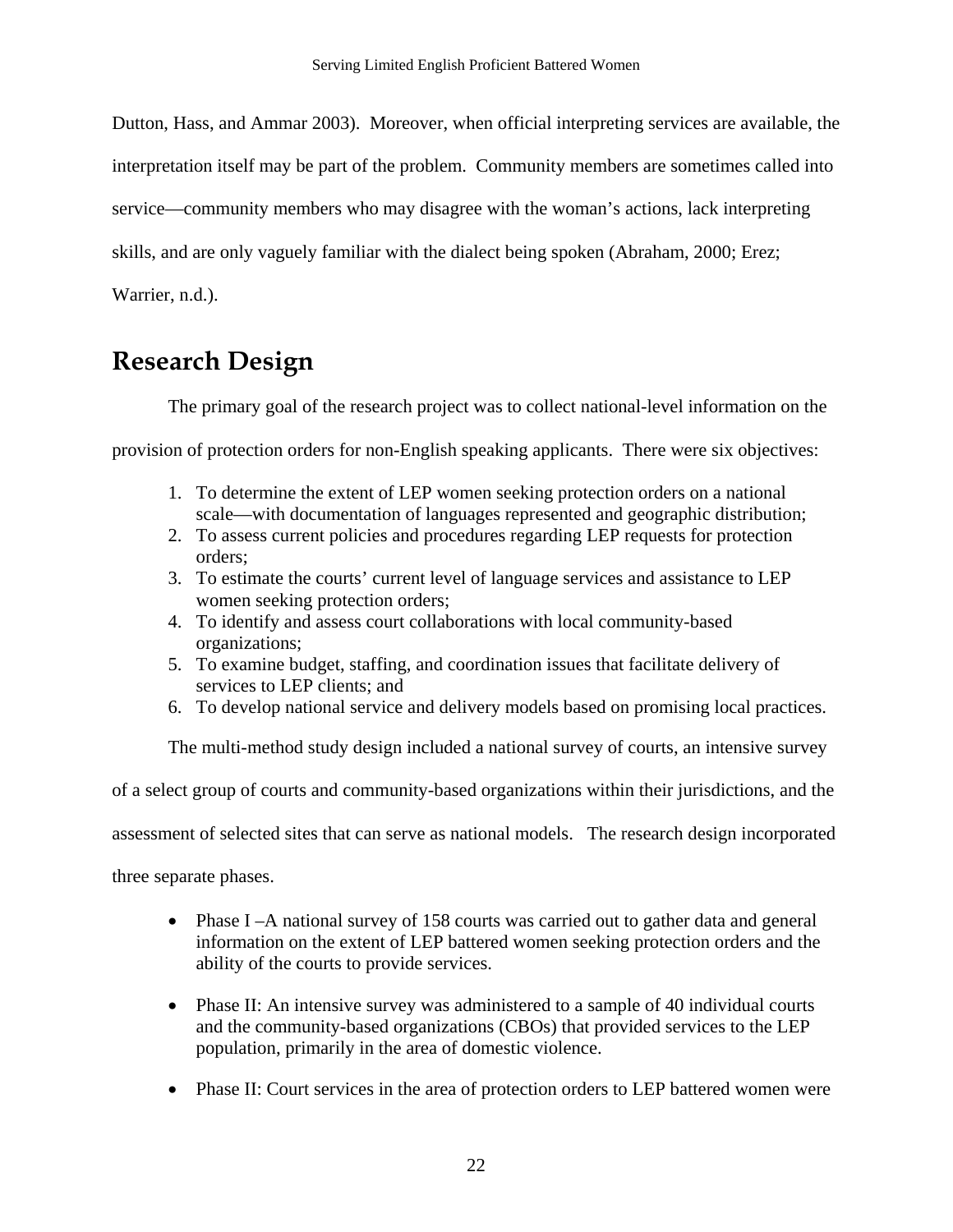detailed in three metropolitan areas to explore service delivery and relationships between courts and CBOs.

<span id="page-25-0"></span>The study was guided by a national advisory board comprised of a diverse panel of experts in the courts, domestic violence, interpretation, and ethnic/cultural/language issues (see Attachment A for a list of members). The advisory board assisted the research team with the development of the questionnaires, provided recommendations for case studies, guided the creation of a White Paper and practitioner-based products, and generally informed the research team. Members of the advisory board participated in listserv discussions and attended an advisory board meeting on March 8-9, 2005, held at the National Center for State Courts' headquarters in Williamsburg, Virginia.

### **Phase I: National Survey**

The goal of the national survey was to gauge the extent of LEP women seeking protection orders and the courts' ability to provide services. The national survey involved three steps. First, a stratified systematic sample of counties was drawn. Second, a survey instrument was designed, with input from members of the national advisory board. Third, the survey was administered by research staff.

#### **Sample Selection**

This study began at the county level as the county tends to be the basic unit of court jurisdiction in most states. The county also afforded the opportunity to build a representative national sample based on political boundaries and population density, using the US Census Bureau county population figures as the data source. In 2000, there were 3,141 counties in the United States, ranging in population from 67 (Loving County, Texas) to 9.5 million (Los Angeles County). Three steps were used to draw a stratified sample representative of the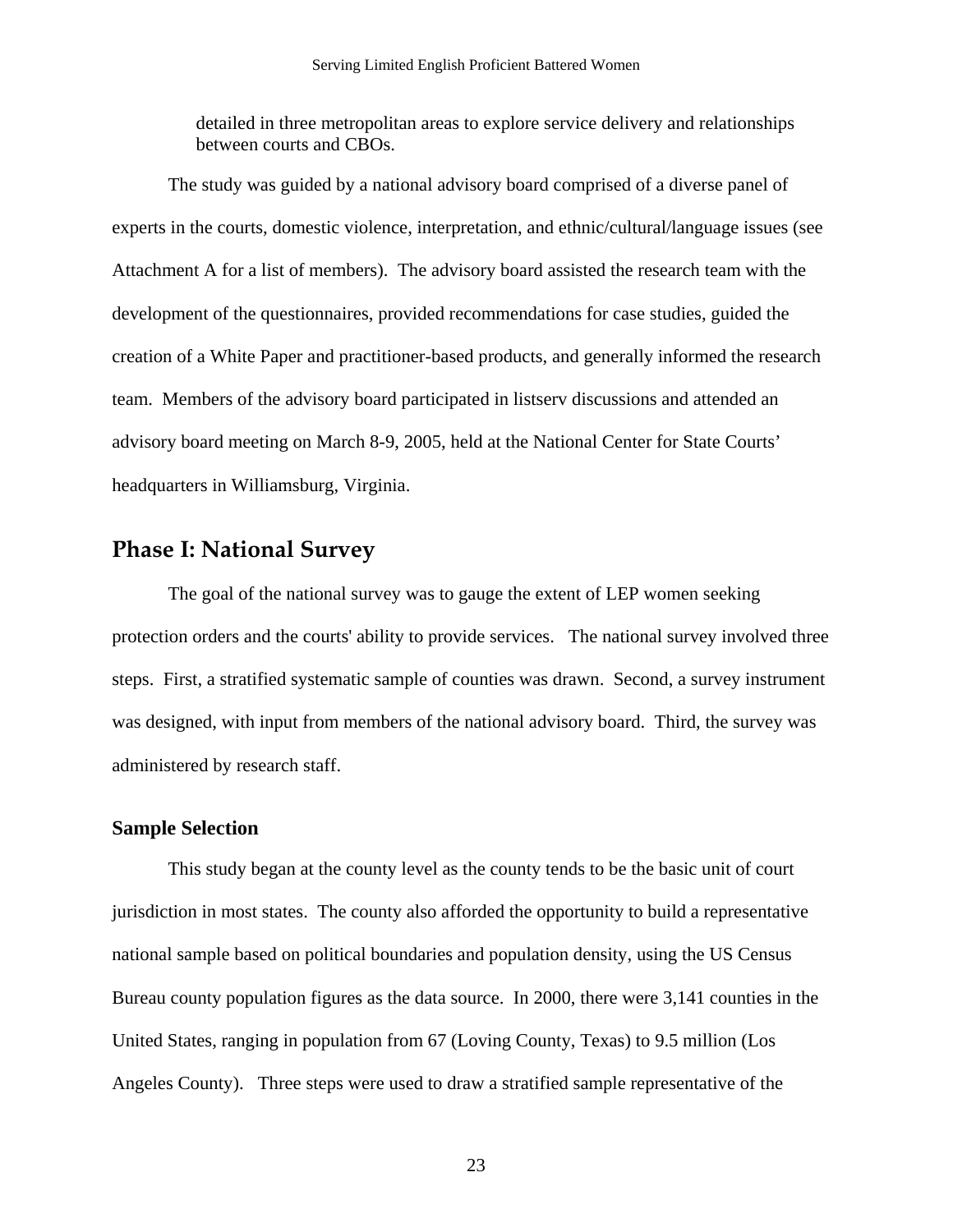<span id="page-26-0"></span>population distribution in the United States:

- Step 1 Counties were stratified into four tiers based on population.
- Step 2 Within each tier, the counties were grouped by state and sorted by descending population.
- Step  $3 -$  Every  $n^{th}$  county was selected, with greater representation from the most populous counties.[19](#page-26-0)

The sampling technique, an extension of the sampling design used in the National Center for

State Courts' Civil Trial Court Network Project,<sup>[2](#page-26-0)0</sup> assured geographic representation within each

population tier. While three of the tiers were strictly based on population, one tier included an

additional geographical dimension (tier one consisted of the most populous county in each

state).<sup>[21](#page-26-0)</sup> Exhibit 1.2 shows the selection criteria and number of counties selected within each

tier.

 $\overline{a}$ 

| <b>Exhibit 1.2: Sample Selection</b>                                               |                                                                                                                              |                                      |  |  |
|------------------------------------------------------------------------------------|------------------------------------------------------------------------------------------------------------------------------|--------------------------------------|--|--|
| <b>Tier</b>                                                                        | <b>Population Criteria</b>                                                                                                   | <b>Interval Sampling</b>             |  |  |
| <b>Tier 1: Most Populous</b><br><b>County in Each State</b><br>20.5% of population | • Most populous county within<br>each state and D.C. (24 counties<br>have populations over 800,000)<br>$\bullet$ 51 counties | Every county<br>$= 51$ counties      |  |  |
| <b>Tier 2: Metropolitan</b><br><b>Counties</b><br>31.0% of population              | • Pop: $400,000$ or greater<br>$\bullet$ 110 counties (excluding<br>population centers)                                      | Every 3rd county<br>$=$ 37 counties  |  |  |
| <b>Tier 3: Mid-Sized Counties</b><br>24.0% of population                           | • Pop: $100,000$ to 399,999<br>$\bullet$ 365 counties                                                                        | Every 10th county<br>$=$ 37 counties |  |  |
| <b>Tier 4: Rural</b><br>24.4% of population                                        | • Pop: 5,000 to 99,999<br>$\bullet$ 2,324 counties                                                                           | Every 66th county<br>$=$ 35 counties |  |  |

In addition, members of the advisory board were asked to nominate additional counties for

<sup>&</sup>lt;sup>19</sup> Counties with populations less than 5,000 were excluded from the sample because they are not likely to have an infrastructure that would merit the analysis of court practices at the county level.

<sup>&</sup>lt;sup>20</sup> The Civil Trial Court Network (CTCN) project receives funding from the Bureau of Justice Statistics.

<sup>&</sup>lt;sup>21</sup> The counties were later classified solely by population size to ensure appropriate statistical analysis based on a single dimension.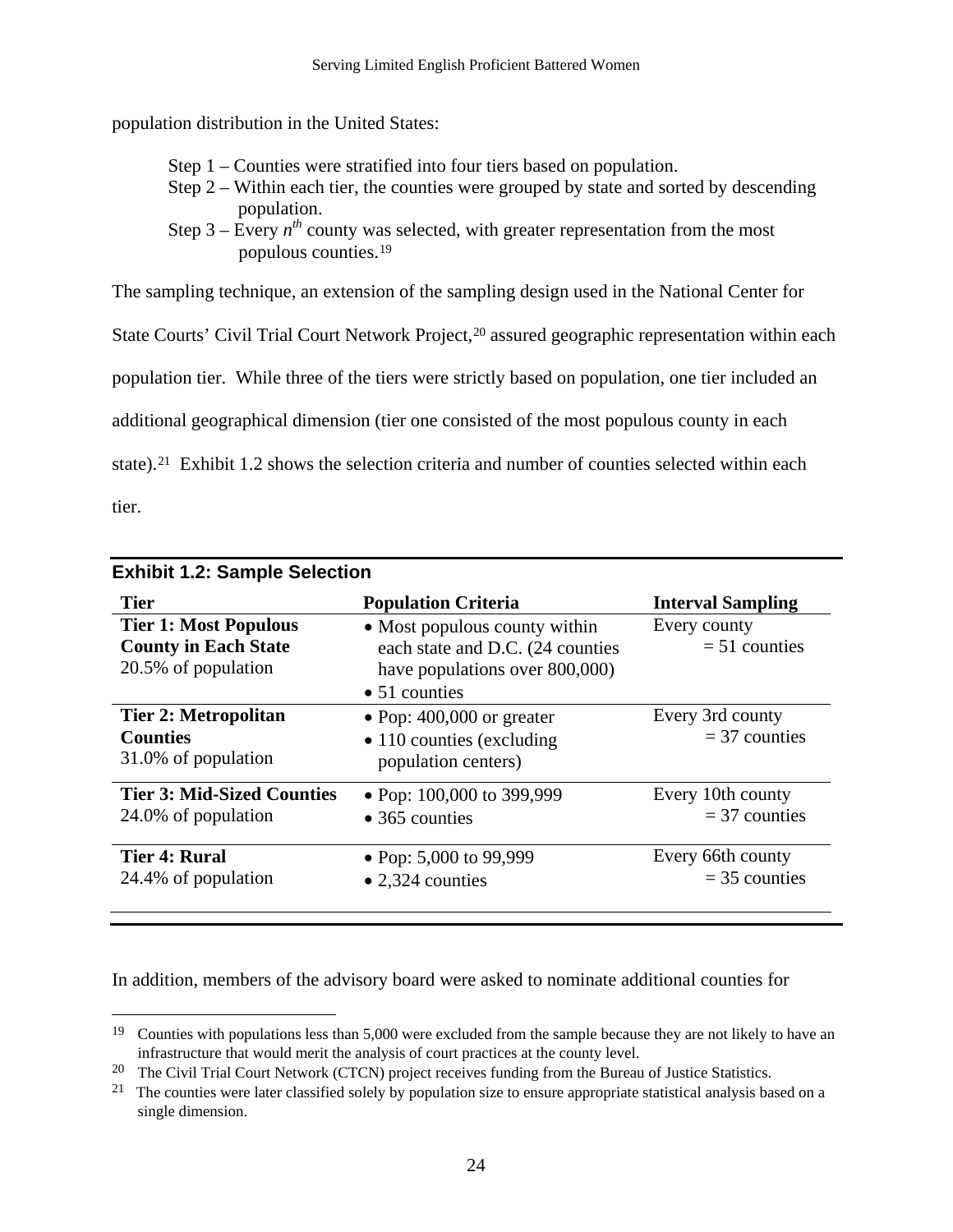<span id="page-27-0"></span>inclusion in the survey—only one county (Oakland County, Michigan) was added to the sample. Phase I used a sample of 161 counties, which allowed the project to be manageable while maximizing the representativeness of the sample. While the inclusion of state population centers assured representation from each state, the overall sample favored highly populated states (e.g., California, Texas, Florida). In addition, the sample was weighted to more heavily represent metropolitan areas, where the greatest percentage of the LEP population resides. The sample also included a sufficient number of rural counties to ensure that language issues affecting lesspopulated jurisdictions are represented. A complete listing of counties that were selected for participation can be found in Attachment B.

#### **Survey Instrument**

A survey instrument, which was designed with assistance from members of the advisory board and pilot tested at a number of courts, contained three sections (see Attachment C). Background information was collected in part I of the survey and included requests for:

- Type of court,
- Filing and assistance with protection order applications,
- Languages spoken by those seeking protection orders,
- Court practices and services,
- Language resources,
- Interpreter and translator qualifications,
- Language assistance plans, and
- Strengths and challenges.

Part II of the survey focused on court relationships with community-based organizations

(CBOs). Courts were asked to identify specific areas in which they worked with local CBOs and

to provide contact information for local domestic violence organizations. In part III of the

survey, courts were asked to provide data on the number of civil temporary and permanent

protection orders filed and issued and number of requests for language assistance.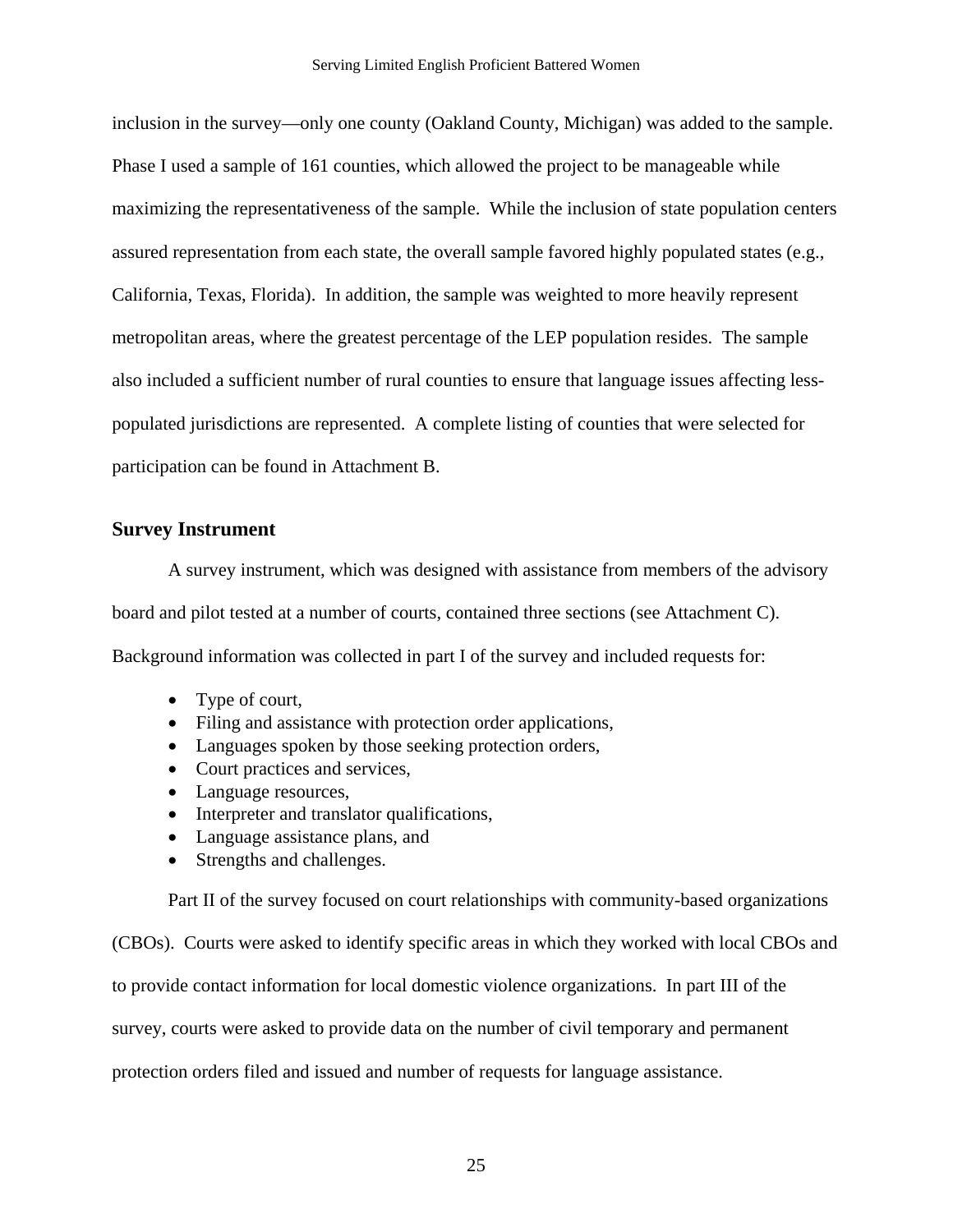#### <span id="page-28-0"></span>**Survey Administration**

The survey was administered by research staff from the National Center for State Courts, using the court as the initial entry point. The administration of the survey included the following steps: (1) jurisdictional mapping, (2) identifying key contacts, and (3) conducting the survey.

Jurisdictional mapping was essential to identify the appropriate contacts at each selected site. For example, in some counties, a general jurisdiction court was responsible for handling a variety of civil and criminal matters, including protection orders. In other counties, a municipal court, justice of the peace court, and/or family court handled protection orders depending on the type of case. In addition, larger counties sometimes had specialized domestic violence courts with jurisdiction over all protection orders. Therefore, the first step in survey administration was jurisdictional mapping. The source of jurisdictional mapping information was derived from state and county-based Internet web sites and other resources (e.g., *BNA's Directory of State and Federal Courts, Judges, and Clerks*).

In localities served by multiple limited jurisdiction courts, research staff searched for data on the number of protection orders filed in each court to identify the courts with the highest volume of cases. Where no data was available, staff made calls to the courts serving larger populations to inquire about the number of protection order filings. The research team selected, at most, the three highest volume courts in counties served by multiple courts. Ultimately, 207 courts from 161 counties were selected for inclusion in the phase I survey.

Each court has a court administrator or manager to oversee operations. Research staff contacted each court administrator at the selected courts, by email and/or telephone, to seek his or her participation in the survey and to direct us to the most appropriate respondent. Because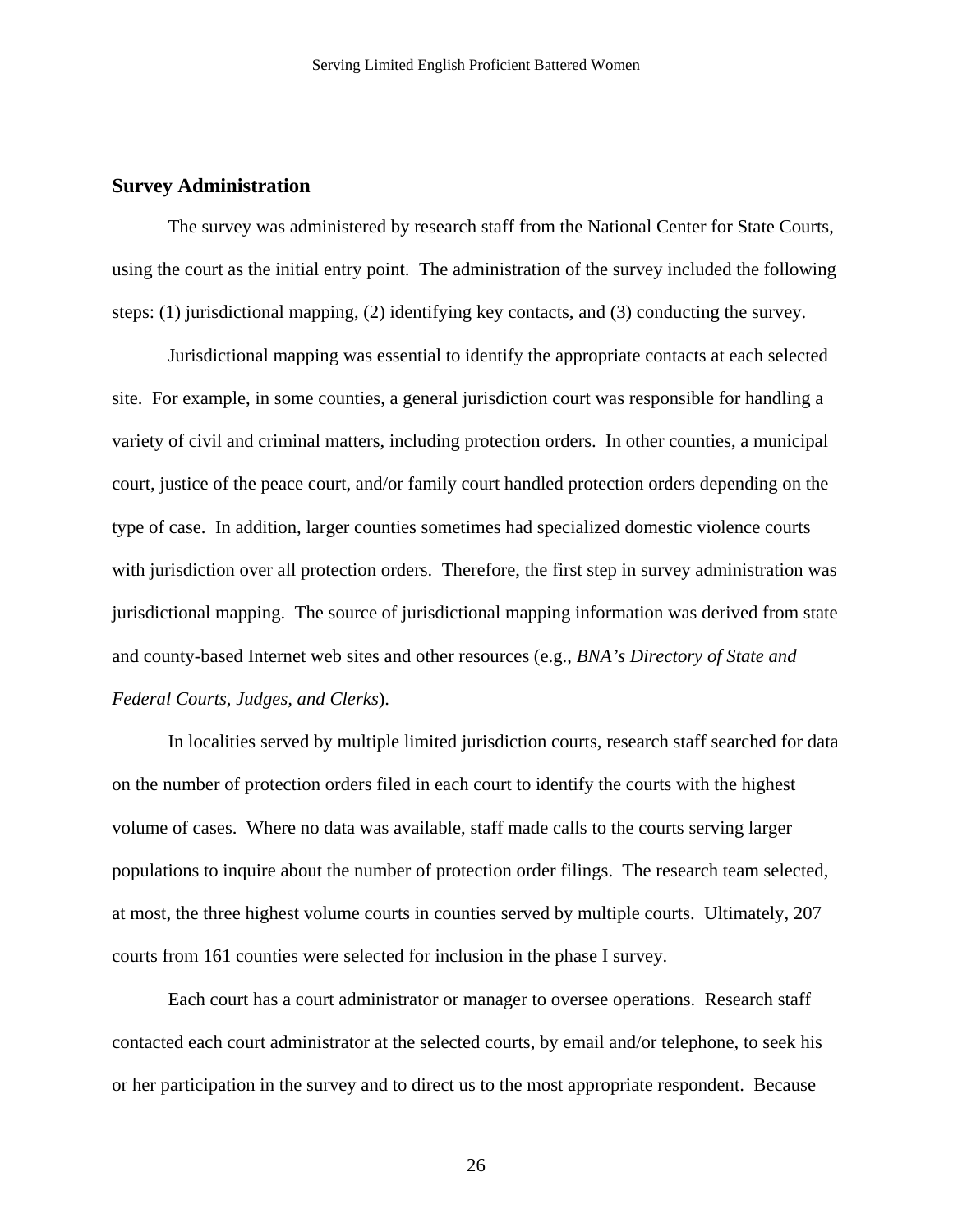<span id="page-29-0"></span>each court differed in structure, the type of respondent varied occupationally and included judges, court administrators, court clerks, court interpreter managers, and domestic violence court staff. The surveys were administered by email or fax, with frequent follow-up reminders to improve the response rate.

#### **Response Rate**

The response rate for the survey was 76 percent (158 of 207 courts completed the survey). Attachment D lists the responding courts. The response rate varied by county population—as county population decreased, the response rate decreased. Exhibit 1.3 shows the response rates for each population tier.

| <b>Population Tier</b>             | <b>Courts</b>   | <b>Courts</b>     | <b>Response</b> |
|------------------------------------|-----------------|-------------------|-----------------|
|                                    | <b>Surveyed</b> | <b>Responding</b> | Rate            |
| Most Populous County in Each State | 67              | 56                | 84%             |
| Metropolitan (400,000 or more)     | 53              | 40                | 75%             |
| Mid-sized (100,000 to 399,999)     | 50              | 35                | 70%             |
| Rural (5,000 to 99,999)            | 39              | 27                | 69%             |
| Total                              | 209             | 158               | 76%             |

## **Phase II: Intensive Survey**

The national survey documented the general capacity of courts to respond to the needs of LEP battered women in the context of protection orders. In Phase II, perspectives from community-based organizations were added to the design. Based on specific criteria, 43 courts and community-based service providers operating within those jurisdictions were asked to participate in a more intensive telephone interview. Phase II involved sample selection, the design of an interview protocol, and the administration of the interviews.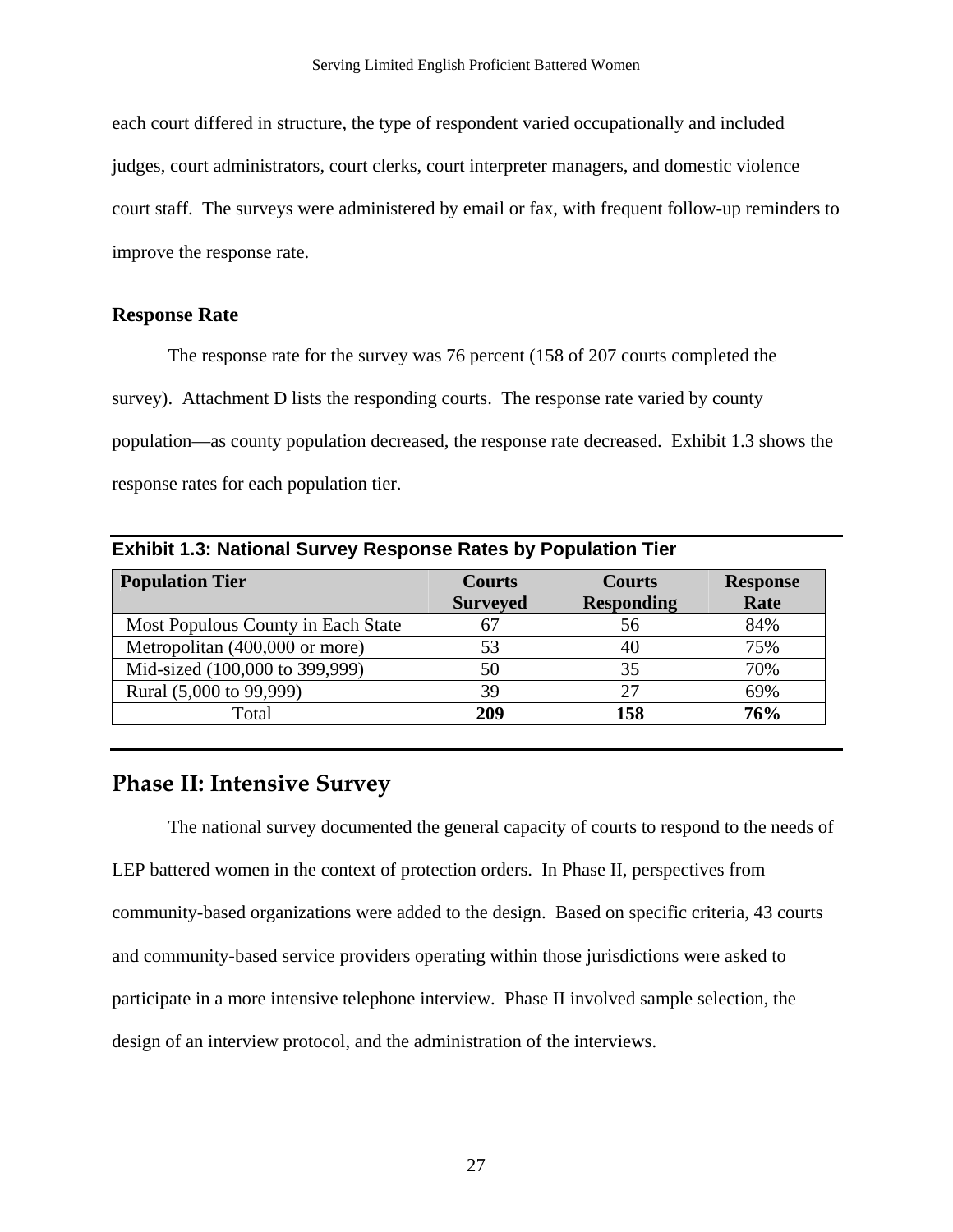#### <span id="page-30-0"></span>**Sample Selection**

The goal of the intensive survey was to document practices and policies at courts and local organizations that appear to hold promise in providing services to LEP petitioners. Thus, the sample selection was based on objective criteria as well as subjective assessment. Three steps were taken to select a diverse sample of courts. First, only a subset of courts were eligible for this portion of the study based on their responses to selected items from the national survey. Second, no more than one court was selected to represent a single county. Third, a qualitative assessment of responses from the national survey was undertaken to determine the final sample selection.

Eligibility was determined by examining responses from the national survey on four items:

- 1. Existence of a language assistance plan in civil cases,
- 2. Use of certified interpreters,
- 3. Use of language identification cards (see Attachment E for a sample), and
- 4. Posting signs in the courthouse informing the public of interpretation services.

The four items are indicative of court practices favorable to LEP petitioners. However, two of these practices (use of language identification cards and posting signs) were seldom marked by responding courts. Research staff used a combination of these four criteria to select courts eligible for inclusion in the Phase II survey. The result was a sample of 58 courts in 49 counties.

 Seven counties had two or more courts meet the eligibility criteria. To maintain geographic representation, the next step was to select a single court from each county. Results from the national survey, and the volume of protection orders handled by each court, were used to select the court that appeared to have the most promising practices. For instance, if one court used had a language assistance plan, used qualified interpreters, posted signs, and provided data, it would be selected over another court in the same county that could not provide data and did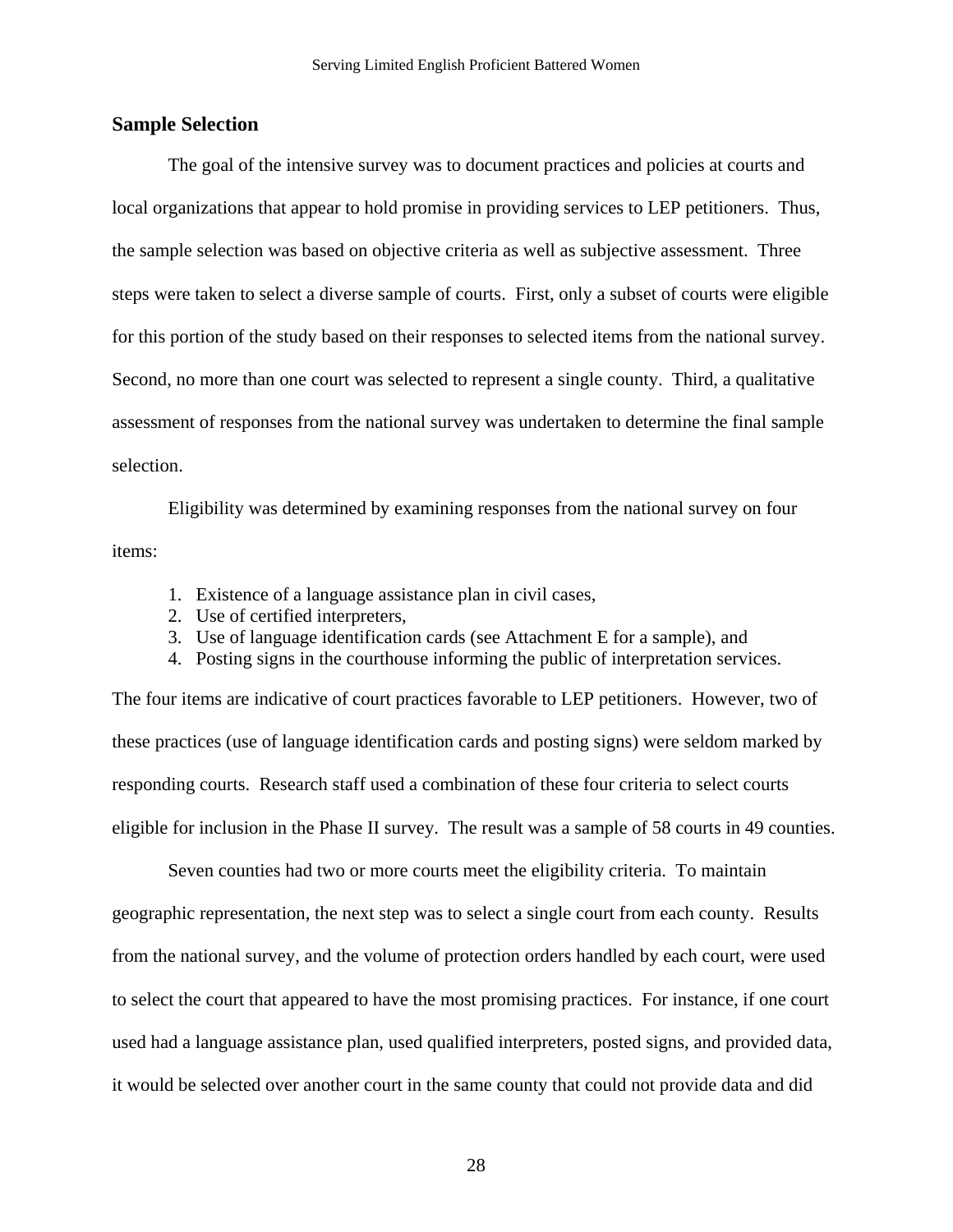<span id="page-31-0"></span>not post signs. In cases where multiple courts from a single county were drawn, a comparison of the court responses to the national survey clearly distinguished a court that was more pro-active in the LEP area than others. This exercise resulted in an eligibility list of 49 courts.

 Finally, the survey responses from each eligible court were reviewed. Two factors completeness of the national survey and the number of protection orders—were used to select the final sample. In total, six courts were precluded from selection because either they handled fewer than five protection orders on an annual basis or their responses to the national survey included a high proportion of missing information. The final sample used for the intensive survey was 43 courts, with over-representation from the population centers and metropolitan courts. Attachment F lists the 43 courts.

 The selection of courts for the intensive survey was followed by the identification and selection of community-based organizations that served in the courts' jurisdictions. Four sources were used to initially identify domestic violence and ethnic/culturally-based organizations. First, many of the courts provided contact information for local CBOs when responding to the national survey. Second, the National Immigrant Victim Service Provider Resource Director, housed at the Legal Momentum website, was used to identify additional local resources.[2](#page-31-0)2 Third, CBO representatives who participated in the interviews were asked to identify other organizations in their community that assisted domestic violence victims. Fourth, research staff conducted an Internet search (www.google.com) to identify additional CBOs operating in the selected localities. While this strategy resulted in a long list of eligible organizations, only those CBOs that provided direct assistance to individuals seeking protection orders were included in the final sample. A total of 133 CBOs were initially contacted—40 of those CBOs were excluded because they did not provide direct services to protection order petitioners or did not work in the

 $\overline{a}$ 

<sup>22</sup> See http://www.legalmomentum.org/issues/imm/directory.php.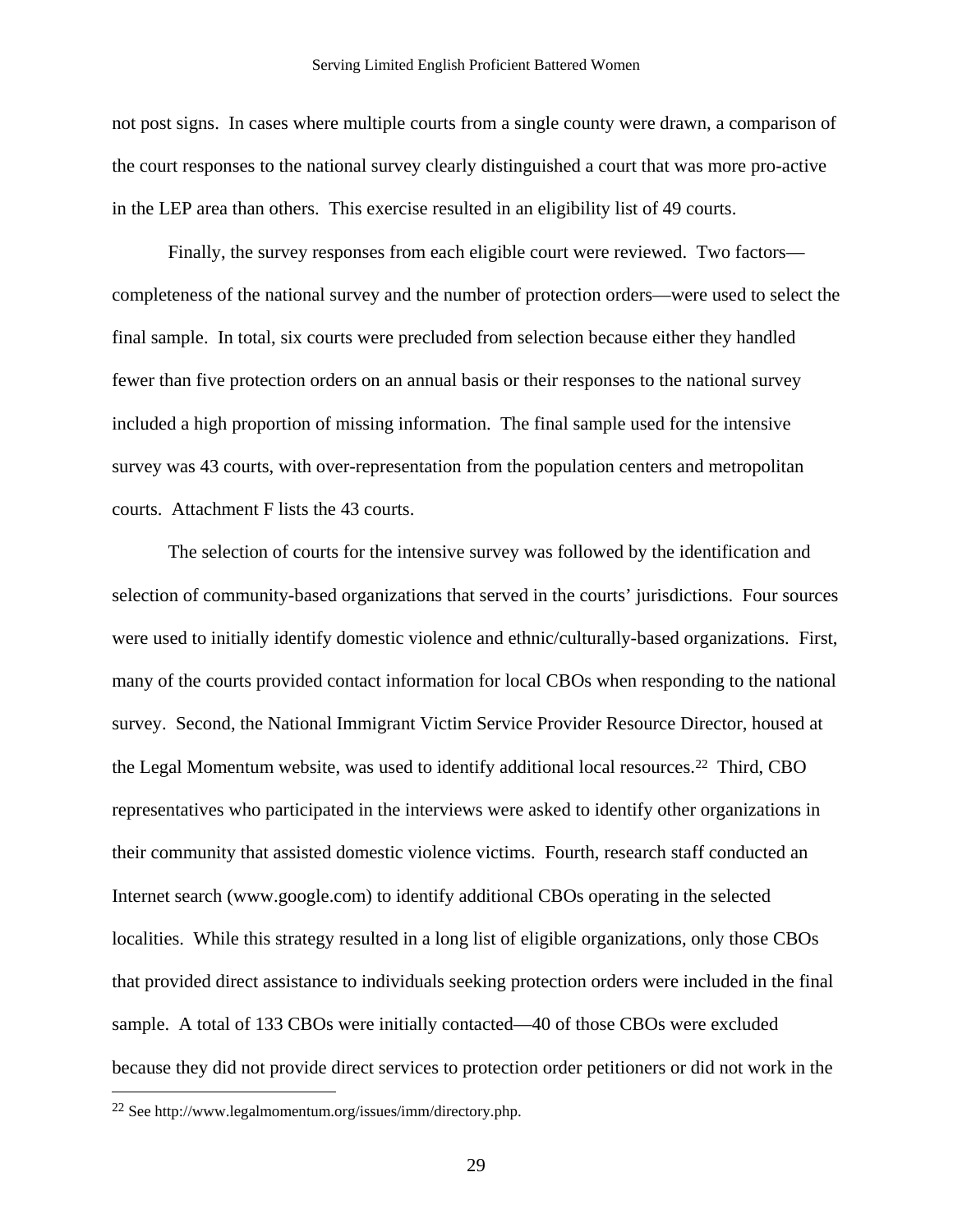<span id="page-32-0"></span>court's jurisdiction. The final list of 93 CBOs asked to participate in the telephone interviews is provided in Attachment G.

#### **Survey Instruments**

 Three instruments were designed for the intensive survey: (1) closed-ended fax-back survey for CBOs, (2) interview protocol for courts, and (3) interview protocol for CBOs. The closed-ended fax-back survey for CBOs was designed to screen out CBOs that did not provide direct services and to gather background information on the types of organizations that responded to the survey and their activities (see Attachment H). The interview protocols for courts and CBOs had similar formats (see Attachment I and Attachment J). Both protocols had four parts, with questions refined for the type of respondent. Part I included questions on court or organizational structure and language issues, and sought to gain a general overview of processes and practices. Part II addressed the provision of services and focused on how services might differ based on whether the language of the petitioner was commonly or less commonly encountered by the court (or organization). Part III solicited information on court and community coordination. Part IV included items to capture information on the successes and challenges the court faced in the provision of language services in protection order cases.

#### **Survey Administration**

The research team contacted those individuals from each of the 43 selected courts who had previously completed the national survey. Potential respondents were asked to participate in a telephone interview and were faxed or emailed a copy of the court interview protocol. The research team arranged personal interviews with each respondent and sent reminders to increase the likelihood that the interview would be completed as scheduled.

Community-based organizations were not contacted until a commitment from the court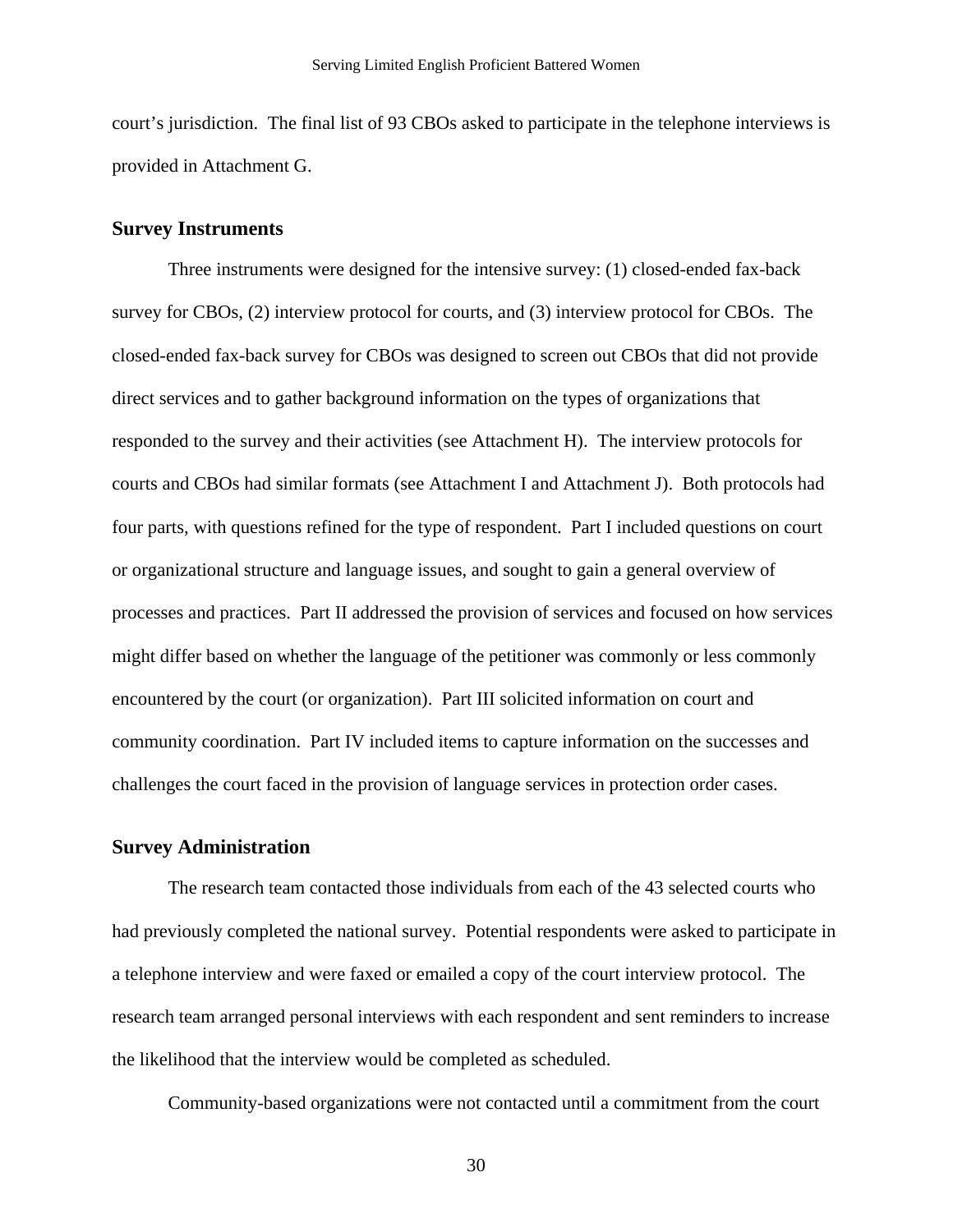<span id="page-33-0"></span>was secured. The CBOs were contacted by email or telephone and asked to initially complete the fax-back survey. Research staff then arranged for a telephone interview with the appropriate CBO representative. CBO representatives were contacted at least five times before they were considered a non-respondent. The telephone interviews, on average, were completed in 30 to 40 minutes.

### **Response Rates**

 The response rates for both courts and CBOs were high. Of 43 courts surveyed, only 3 refused to participate—a response rate of 93 percent. The response rate for CBOs was 90 percent. Exhibit 1.4 provides details of the response rates for courts and CBOs by population tier.

| <b>Exhibit 1.4: Intensive Survey Response Rates by Population Tier</b> |                        |                          |                         |
|------------------------------------------------------------------------|------------------------|--------------------------|-------------------------|
| <b>Population Tier</b>                                                 | <b>Courts Surveyed</b> | <b>Courts Responding</b> | <b>Response</b><br>Rate |
| Most Populous County in                                                |                        |                          |                         |
| <b>Each State</b>                                                      | 14                     | 14                       | 100%                    |
| Metropolitan (400,000 or                                               |                        |                          |                         |
| more)                                                                  | 15                     | 13                       | 87%                     |
| Mid-sized $(100,000)$ to                                               |                        |                          |                         |
| 399,999)                                                               | 11                     | 10                       | 91%                     |
| Rural (5,000 to 99,999)                                                | 3                      | 3                        | 100%                    |
| Total                                                                  | 43                     | 40                       | 93%                     |

|                          | <b>CBOs</b> | <b>CBOs</b>     | <b>CBOs</b>       | <b>Response</b> |
|--------------------------|-------------|-----------------|-------------------|-----------------|
| <b>Population Tier</b>   | Contacted*  | <b>Surveyed</b> | <b>Responding</b> | Rate            |
| Most Populous County in  |             |                 |                   |                 |
| <b>Each State</b>        | 70          | 51              | 48                | 94%             |
| Metropolitan (400,000 or |             |                 |                   |                 |
| more)                    | 47          | 33              | 28                | 85%             |
| Mid-sized $(100,000)$ to |             |                 |                   |                 |
| 399,999)                 | 12          | 9               |                   | 89%             |
| Rural (5,000 to 99,999)  | 4           |                 |                   | <b>NA</b>       |
| Total                    | 133         | 93              | 84                | 90%             |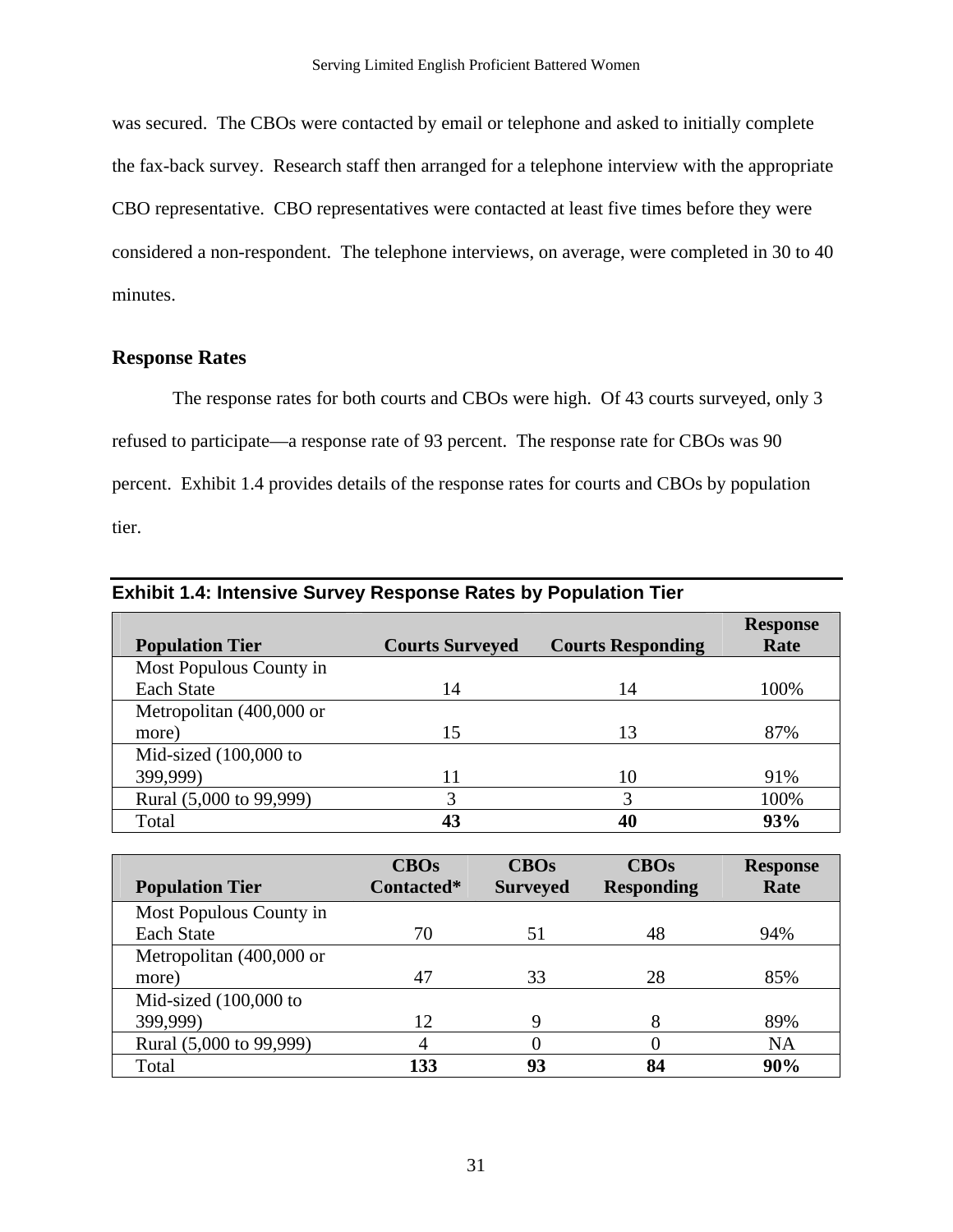<span id="page-34-0"></span>\* A number of CBOs that were contacted did not provide direct services or did not work in the jurisdiction under study, excluding them from the sample.

## **Phase III: Case Studies**

Phase III included the assessment of three jurisdictions that had practices that aim to improve access to the courts for LEP battered women. Potential sites were identified through a combination of results from the intensive survey and recommendations from the national advisory board. Case studies entailed the collection of data and documents as well as on-site activities.

#### **Selection of Case Studies**

The intensive survey, which included in-depth telephone interviews with courts and the

CBOs that provided local services within those jurisdictions, was the basis of case selection.

Originally, the research team had planned on visiting at least one jurisdiction in a mid-sized or

rural county. However, all of the stellar programs were located in metropolitan areas. The

criteria used to select sites for inclusion in the case study were:

- 1. The courts received consistently high marks from community-based organizations.
- 2. The courts had excellent protection order processes and a reputation for outstanding provision of language assistance.
- 3. The courts actively engaged in outreach to the community.
- 4. The courts provided certified interpreters to assist petitioners with the filing process and court hearing.
- 5. Court and CBO staff were willing to host a site visit from the research team.

In addition to the criteria included above, research staff worked to enlist three jurisdictions that had heterogeneous populations and could provide data on the numbers of petitioners and requests for language assistance. The three jurisdictions selected for participation in the case study analysis were (1) Washington, DC, (2) Miami-Dade County, Florida, and (3) King County, Washington.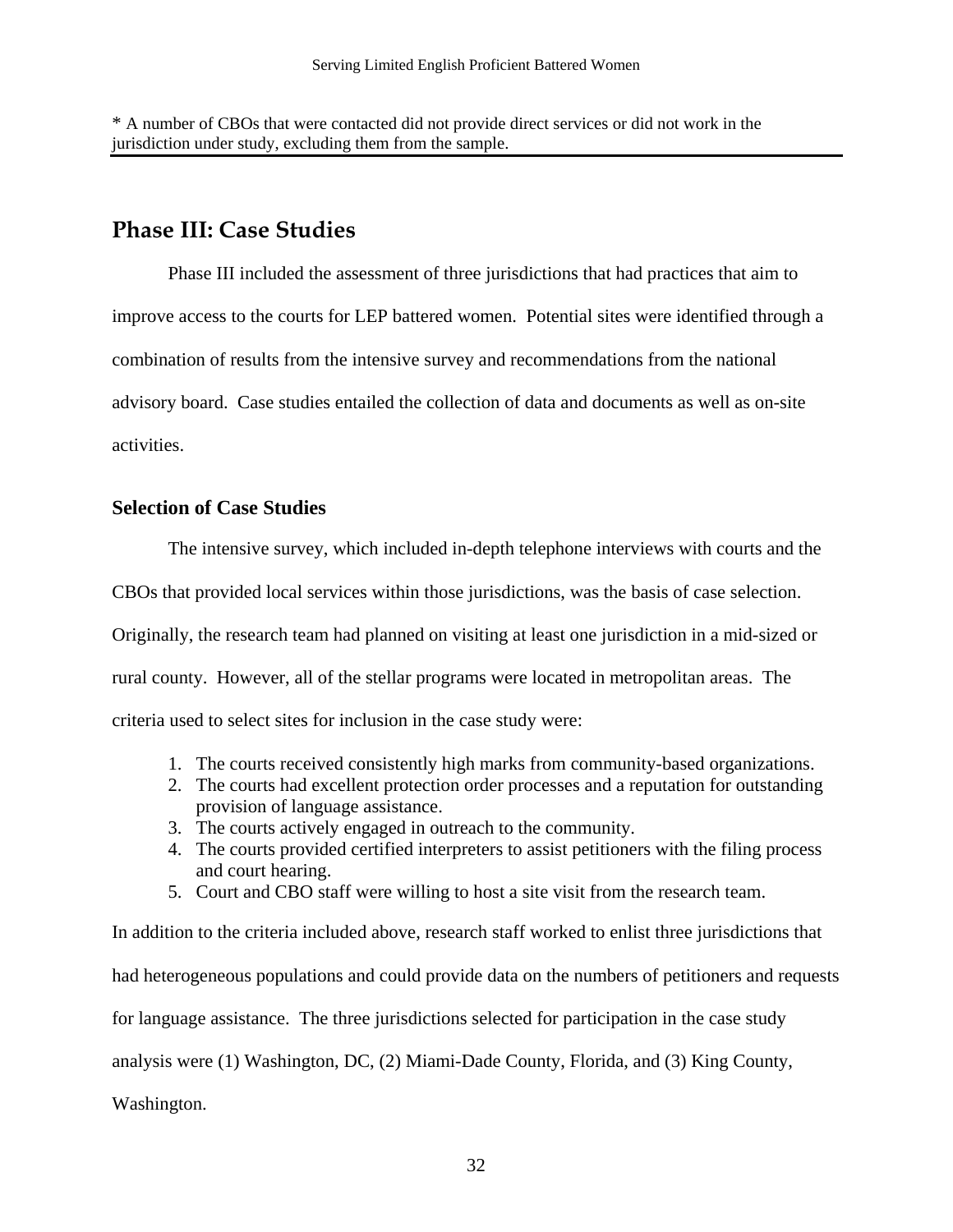#### <span id="page-35-0"></span>**On-Site Activities**

Site visits served two purposes. First, the site visits were used to *independently* document local practices. Second, the site visit explored promising practices that can be implemented by other courts and community-based organizations. On-site activities included observing protection order hearings and interviewing staff. A team of two researchers visited each site for approximately three days. Interview protocols were used to capture consistent information across sites—samples can be found in Attachments K and L. Separate protocols were developed for each site and to cover each different professional type. A variety of individuals were interviewed at each site and included the following professional types: judges, court managers, court interpreters, attorneys, victim assistance, and advocates. Managers as well as line staff were interviewed. In addition, the research team observed a domestic violence coordinating council meeting in Miami-Dade County.

### **Data Analysis**

The study resulted in quantitative data as well as rich qualitative contextual information. The quantitative data from the national survey and the CBO fax-back survey were entered into two SPSS datasets. Survey data was analyzed using descriptive statistical tools, such as crosstabulations and percentages. In addition, court and CBO interview data were entered into and analyzed in NVivo—a qualitative analysis software that is used for exploring and interpreting text data and analyzing fine details.

## **Study Limitations**

Three limitations impact the accuracy and reliability of study findings. First, the survey may not be truly representative of the courts for the simple matter that the court structure in the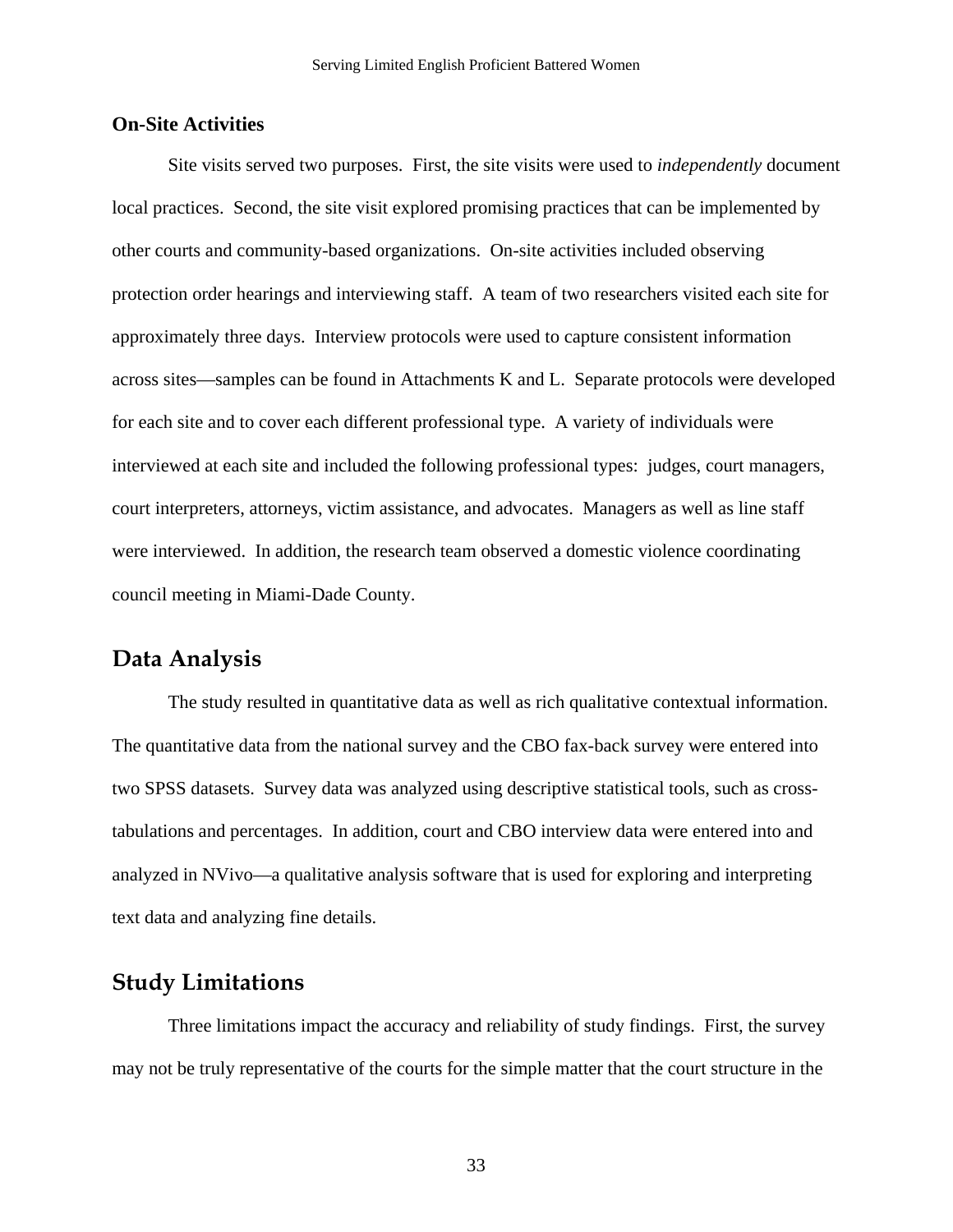United States lacks national uniformity. The reliance on the county jurisdiction to build the sample, while necessary, does not adequately reflect the diversity and volume of limited jurisdiction courts. Yet there is no master list of local, county, and state courts in the United States, and certainly no listing of courts that handle civil protection orders. Essentially, the limitations of the sample design affect the representativeness of the courts used in the surveys. Second, because the sample was drawn from counties, the study overlooks tribal courts. Findings must therefore be limited to policies and practices in state courts, rather than tribal courts. Finally, the study collects data and information from both official and organizational sources. It does not, however, collect information directly from petitioners. The experiences of LEP petitioners would have provided valuable information on processes that both hinder and improve their willingness to pursue and obtain an order or protection. Unfortunately, the logistics and expenses of including LEP petitioners in the study design proved overwhelming. Future studies would benefit from the inclusion of personal interviews and/or focus groups of battered persons who petition the court for a protection order.

## **Practitioner-Focused Products**

 In addition to the research reports provided to the National Institute of Justice, members of the national advisory board, working in conjunction with the National Center for State Courts' research team, guided the development of the following products.

• **Judicial Benchcard: Court Interpretation in Protection Order Hearings** (see Attachment M)

The judicial benchcard, designed to be used as a one-page back-to-back document to guide judges in protection order hearings, covers three basic questions: (1) how do I appoint an interpreter? (2) what should I expect from the interpreter, and (3) how can I assist communication in interpreted proceedings. The guide includes advice on how to locate an interpreter and how to know if the interpreter is qualified. It includes sample questions to assess understanding of English, sample questions to assess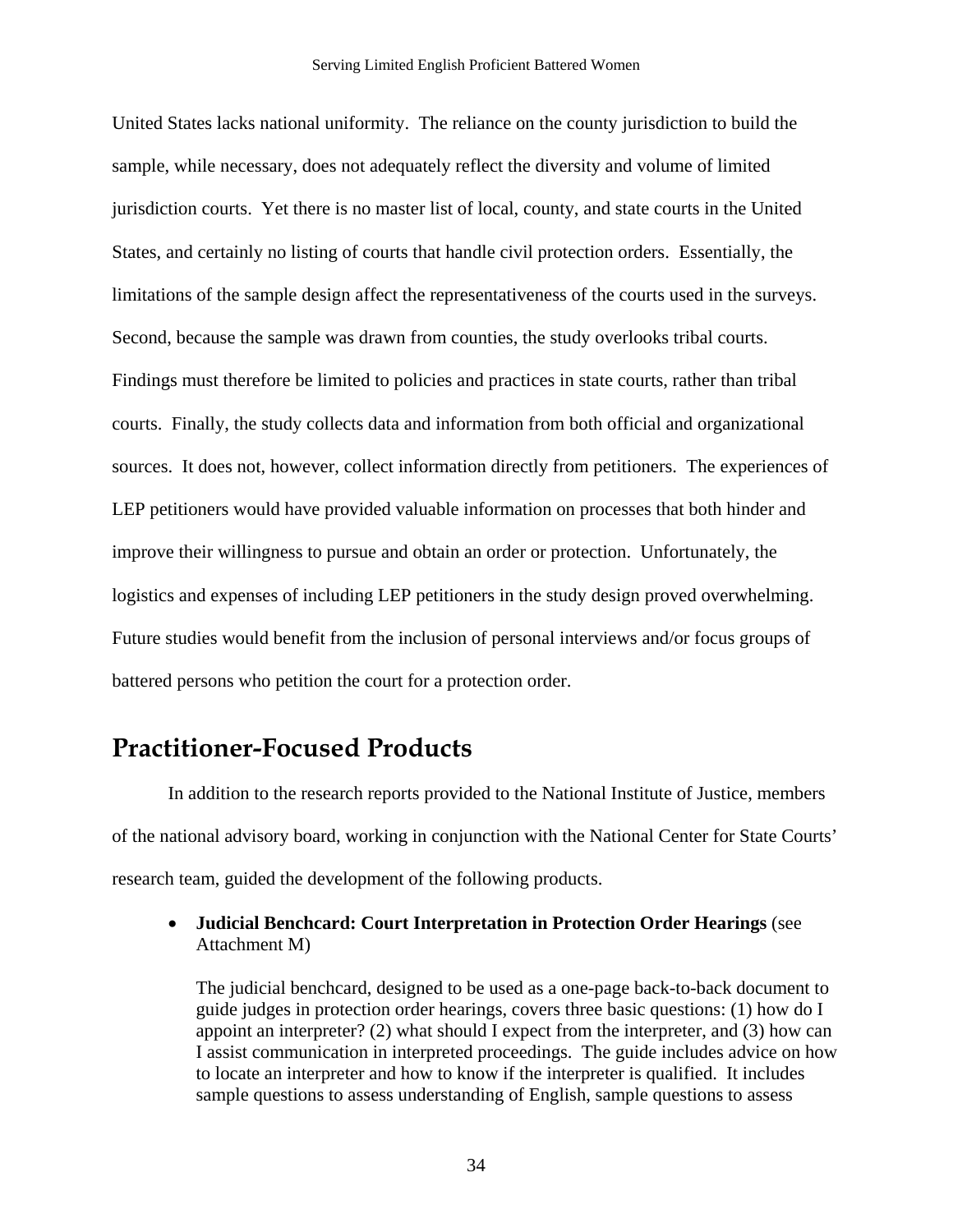<span id="page-37-0"></span>interpreter qualifications, and a sample interpreter's oath. The benchcard also includes a short list of basic resources.

• **Brochure for Service Providers** (see Attachment N)

The brochure provides a general definition of a temporary and permanent protection order, describes the rights of LEP individuals, and offers a checklist of resources for community-based organizations.

• **Code of Professional Responsibility for Interpreters Serving Limited English Proficiency (LEP) Victims of Domestic Violence Outside of the Courtroom and Judicial Settings** (see Attachment O)

The Code of Professional Responsibility for Interpreters was designed for nonjudicial settings, such as intake and meetings with service providers, interviews with police, and communications with advocates and medical personnel.[2](#page-37-0)3 The Code of Professional Responsibility covers ten canons, on issues such as accuracy and completeness, impartiality and avoidance of conflict of interest, confidentiality, and duty to provide ethical violations.

• **Web-based Module: Limited English Proficiency Resource Guide** (see Attachment P)

The web-based module (located at http://www.ncsconline.org/WC/Education/ CtInteLEPGuide.htm) provides resources for the courts. The module includes links to online publications and resources and cites print publications. Topics include LEP laws and compliance, LEP policies and policy guidance, tips and tools, LEP and domestic violence, sample LEP policies and plans, and miscellaneous LEP reports and resources.

#### • **White Paper: Improving the Courts' Capacity to Serve Limited English Proficient Persons Seeking Protection Orders** (see Attachment Q)

The White Paper makes policy recommendations and call for action to improve the state courts' capacity to identify, develop, and implement a system that ensures "meaningful access" to services for limited English proficient individuals seeking protection orders. The Paper includes a statement of the problem, call to action, barriers to "meaningful access," and recommendations.

 $\overline{a}$ 

<sup>&</sup>lt;sup>23</sup> A code of professional responsibility for interpreters in courtroom settings already exists.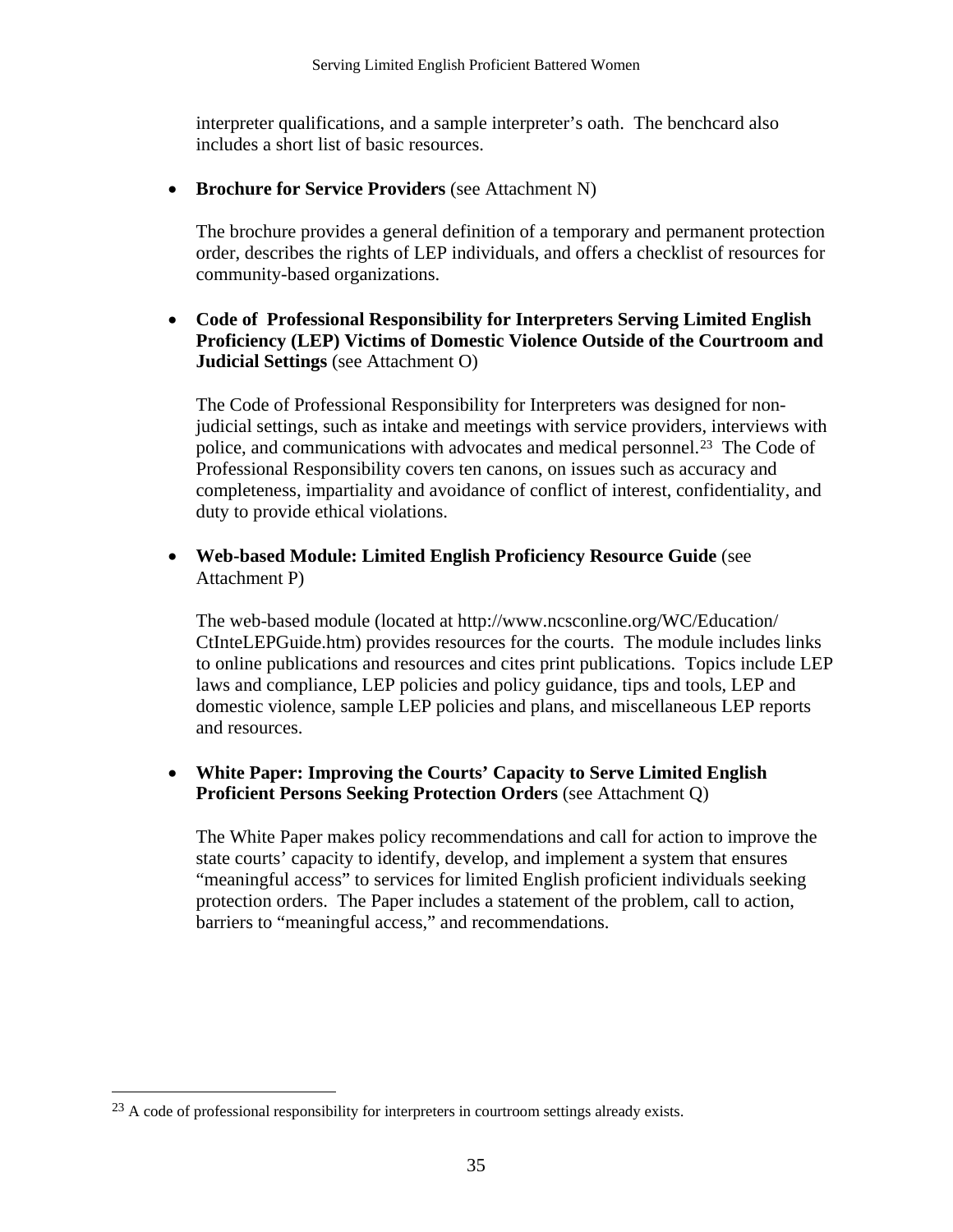## **2 – Results from the National Survey**

<span id="page-38-0"></span>This chapter presents findings from a national survey of a sample of 158 courts with jurisdiction over domestic violence civil protection orders. The sample of courts was initially drawn from a list of counties in the United States. Counties were stratified by population and state, and the final sample was selected systematically to ensure geographic representativeness. Within each county, the courts responsible for handling protection orders were surveyed.<sup>24</sup>

Population was the primary variable used in the analysis of the survey data. Courts were grouped into four tiers, based on county population: (1) population centers, which includes counties with a population of 800,000 or more, (43 courts) (2) metropolitan counties, which consist of counties with a population of 400,000 to 799,999 (36 courts), (3) mid-sized counties with populations between 100,000 and 399,999 (52 courts), and (4) rural counties with populations of 5,000 to 99,999 (27 courts). An overall response rate of 76 percent was achieved.

The survey instrument was divided into three sections. Background information addressed issues such as type of court, filing and assistance with protection order applications, languages spoken by those seeking protection orders, court practices and services, language resources, interpreter and translator qualifications, language assistance plans, and strengths and challenges. In a section on court relationships with community-based organizations (CBOs), courts were asked to identify specific areas in which they worked with local CBOs and to provide contact information for local domestic violence organizations. Finally, courts were asked to provide data on the number of civil temporary and permanent protection orders filed

<u>.</u>

<sup>&</sup>lt;sup>24</sup> The number of courts sampled in each county was limited to the three courts with the highest volume of protection orders. This applies to counties in which a number of limited jurisdiction courts handle civil protection orders.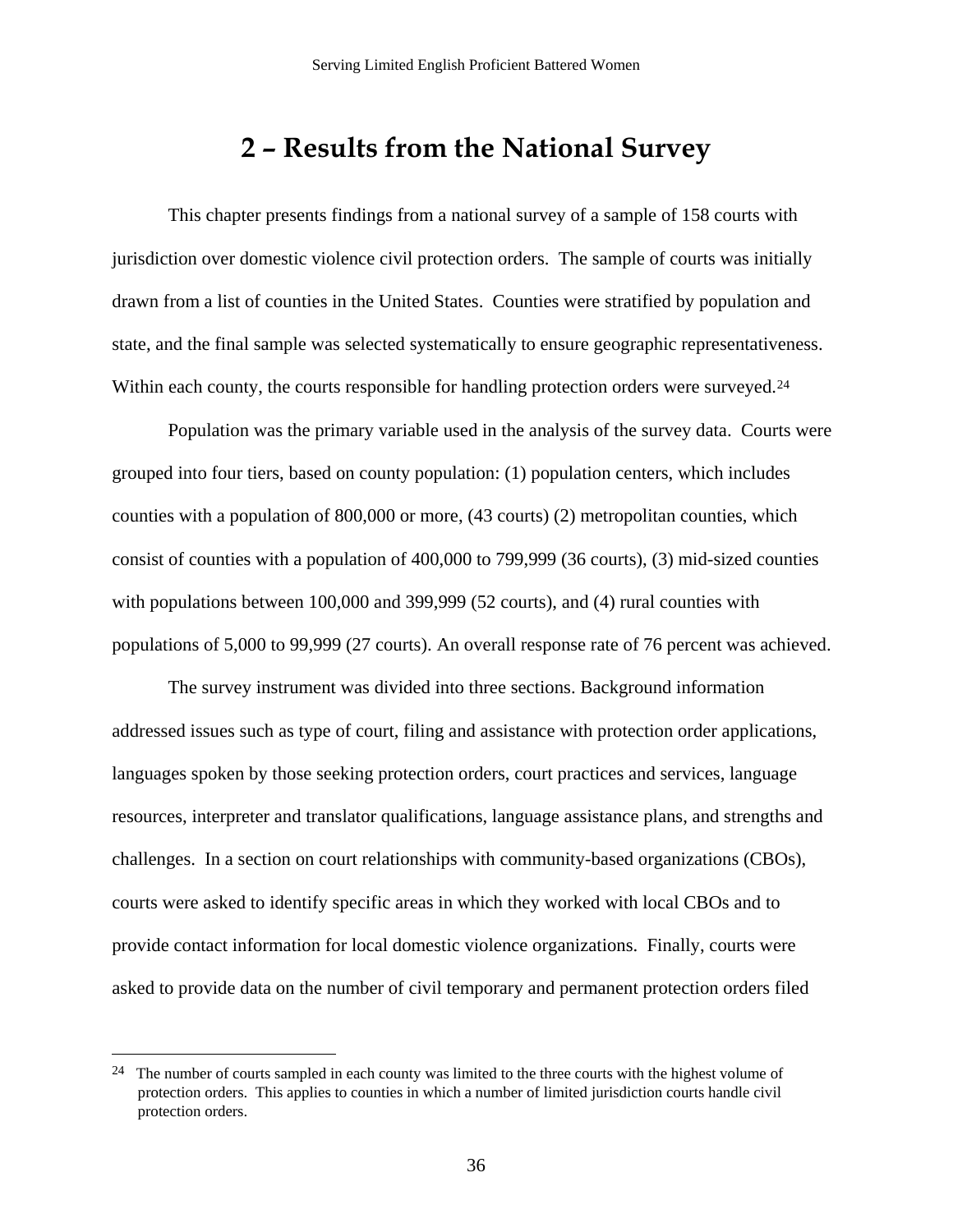and issued and number of requests for language assistance.

As with any survey, the quality of the information is dependent on the knowledge and accuracy of the respondent. In addition, some respondents may have been inclined to respond more favorably to present a better perception of their court—especially since the survey was administered by the National Center for State Courts. Given these caveats, some caution should be used in interpreting the findings.

## **Background Information and Service Provision**

The population of the county played a significant role in nearly every survey item. Generally, more populous counties had more heterogeneous populations with greater language demands than less populous counties. Consequently, the level of need was higher in more populous counties. The data presented in this section cover a wide variety of topics, including general court resources, perceptions of language diversity and resources, and court practices.

### **General Court Resources**

 The majority of the courts in our survey are general jurisdiction courts that handle a variety of criminal, civil, and family cases. The jurisdiction of the court does not appear to affect the availability of resources or court practices. Rather, the most significant difference in general court protection order resources is population. Two measures in particular are indicative of court resources: (1) the "availability of a specialized unit or dedicated staff" to assist petitioners with temporary protection order applications and (2) "on site availability of domestic violence advocates" to assist petitioners. The availability of court resources for temporary protection orders decreases in accordance with the size of the county.

• The percentage of courts with a specialized unit or dedicated staff to assist petitioners with temporary order applications was 69 percent in population centers, 86 percent in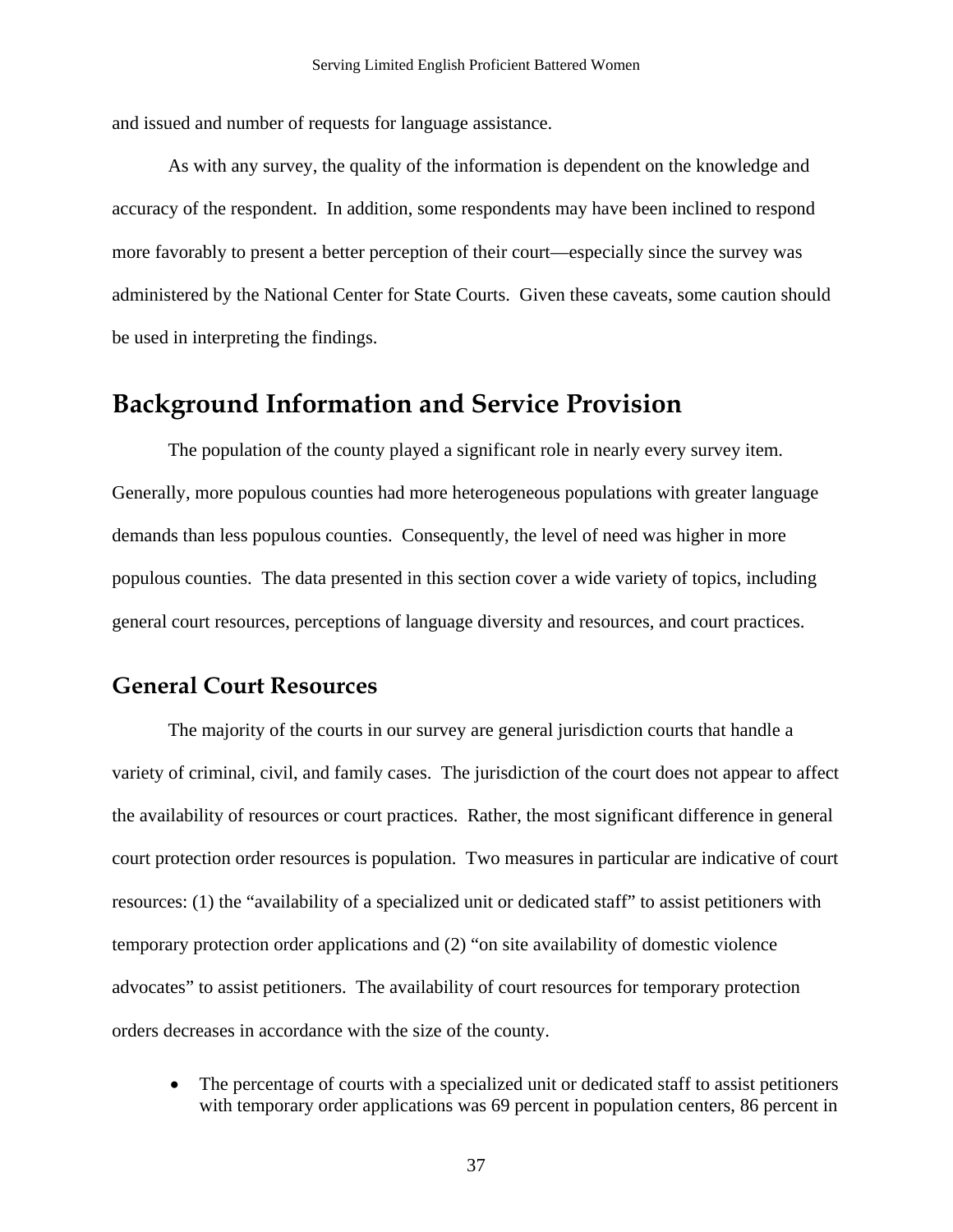<span id="page-40-0"></span>metropolitan counties, 62 percent in mid-sized counties, and 26 percent in rural counties.

• The percentage of courts with domestic violence advocates on site to assist petitioners was 67 percent in population centers, 69 percent in metropolitan counties, 54 percent in mid-sized counties, and 26 percent in rural counties.

## **Language Diversity and Interpreter Resources**

The survey instrument included a list of languages other than English commonly spoken in the courts—the list was compiled from Language Line's number of court requests for interpreters. Respondents were also offered an "other" category in which they could note additional languages. Within each language, respondents identified whether the language was "commonly spoken", "less commonly spoken" or "not spoken" by persons seeking assistance with issues related to protection orders. Respondents were then requested to note, for each language, the "availability of interpreters as needed." Findings indicate that (1) language diversity decreases as population decreases, and (2) courts do not have the capacity to provide interpreters for LEP persons seeking assistance with issues related to protection orders.

Exhibit 2.1 shows the number of languages other than English spoken by protection order petitioners. The data on the number of languages commonly spoken includes both categories of "commonly spoken" or "less commonly spoken.["2](#page-40-0)5 While some level of response error is expected, the data demonstrate that language diversity increases as population increases. For example, 70 percent of responding courts in population centers reported that protection order petitioners as a group may represent four or more non-English languages, compared to 11 percent of the rural courts. Given the fewer resources in rural courts, even this relatively low level of language diversity in rural courts is notable.

<u>.</u>

<sup>25</sup> Unless otherwise noted throughout this document, languages referred to as "commonly spoken" include languages identified as "commonly spoken" and "less commonly spoken."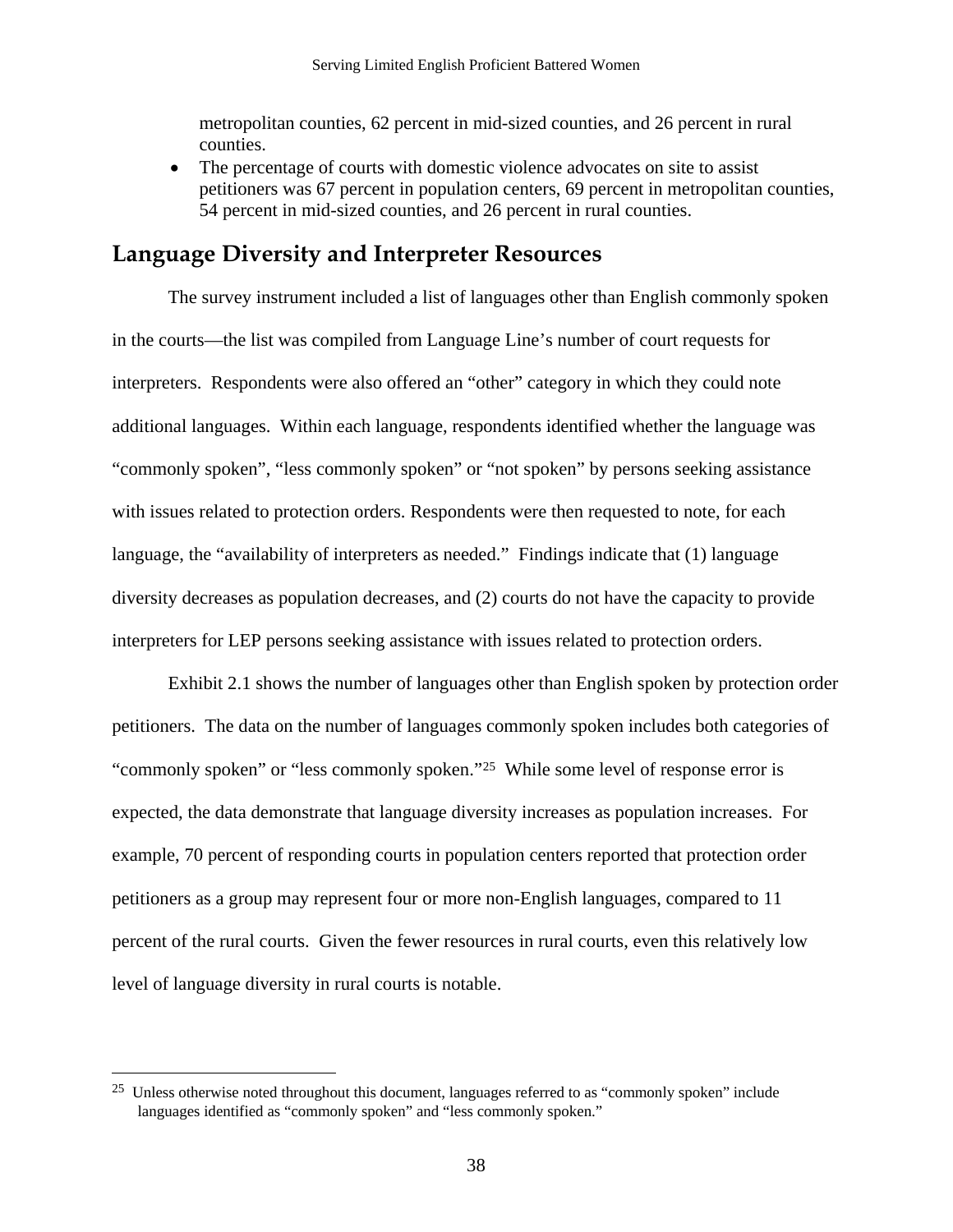| Exhibit 2.1: Number of Languages other than English Spoken by Protection Order |  |  |  |
|--------------------------------------------------------------------------------|--|--|--|
| <b>Petitioners</b>                                                             |  |  |  |

| Number of               | <b>Population</b> | <b>Metropolitan</b> | <b>Mid-sized</b> | <b>Rural</b> |              |
|-------------------------|-------------------|---------------------|------------------|--------------|--------------|
| <b>Languages</b>        | <b>Centers</b>    | 400,000 to          | 100,000 to       | 5,000 to     |              |
| <b>Commonly Spoken*</b> | $800,000+$        | 799,999             | 399,999          | 99,999       | <b>Total</b> |
| No Other Languages      | 7%                | 17%                 | 12%              | 26%          | 14%          |
| One                     | 9%                | 14%                 | 27%              | 41%          | 22%          |
| Two                     | 5%                | 6%                  | 15%              | 19%          | 11%          |
| Three                   | 9%                | 6%                  | 10%              | 4%           | 8%           |
| Four or more            | 70%               | 58%                 | 37%              | 11%          | 46%          |

**Item**: What languages other than English are spoken by persons seeking assistance with issues related to protection orders?

*\* Includes "commonly spoken" and "less commonly spoken" languages.* 

Exhibit 2.2 shows that, among 84 percent of the responding courts, Spanish was the most commonly spoken language by persons seeking assistance with issues related to protection. The next language commonly spoken in the courts was Vietnamese (47 percent of the courts), followed by Russian (41 percent), Korean (37 percent), Arabic (34 percent), and French (34

percent).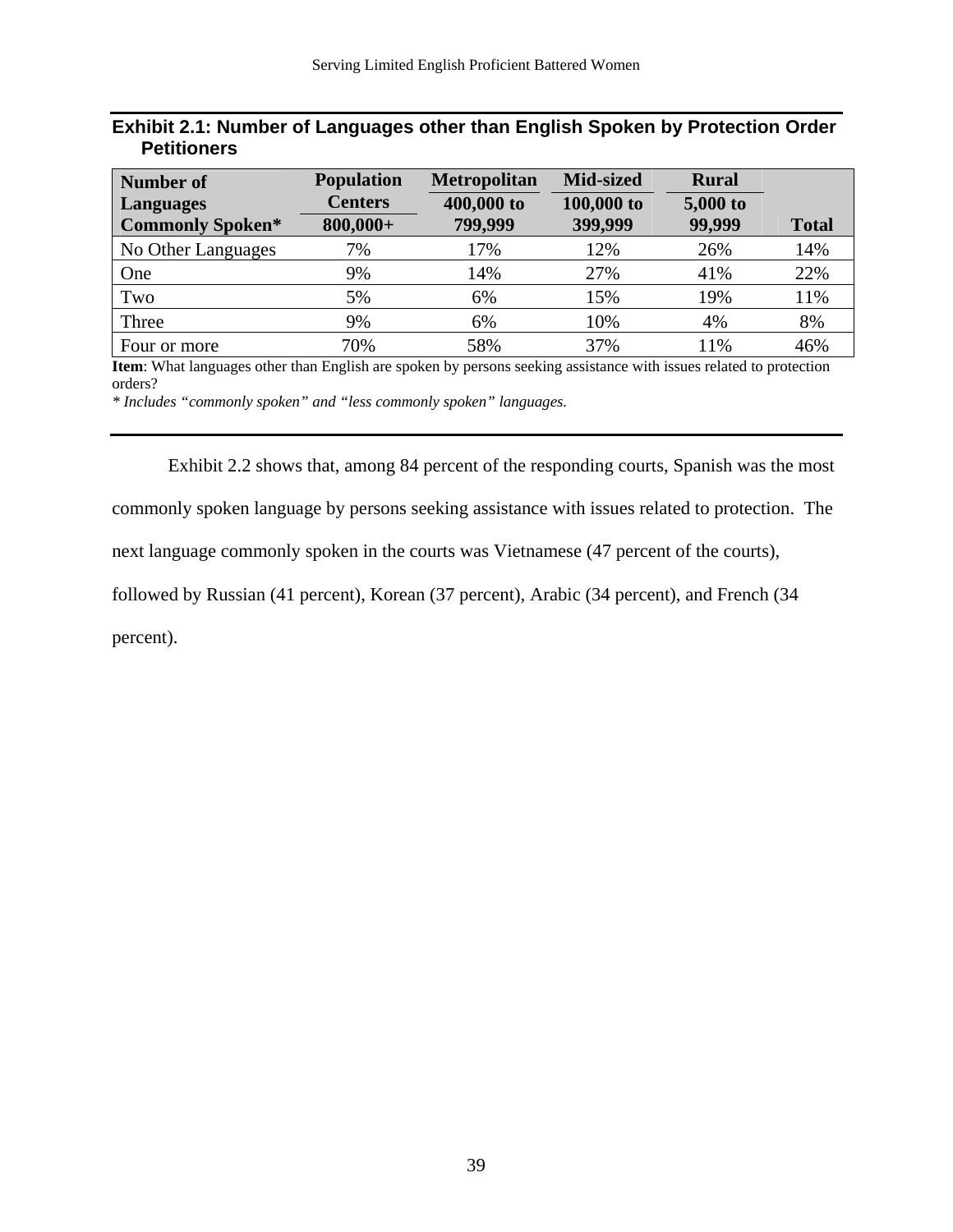|                       | <b>Population</b> | <b>Metropolitan</b> | Mid-sized  | <b>Rural</b> |              |
|-----------------------|-------------------|---------------------|------------|--------------|--------------|
|                       | <b>Centers</b>    | 400,000 to          | 100,000 to | 5,000 to     |              |
| Language              | $800,000+$        | 799,999             | 399,999    | 99,999       | <b>Total</b> |
| Albanian              | 37.2%             | 16.7%               | 9.6%       | 3.7%         | 17.7%        |
| Arabic                | 53.5%             | 50.0%               | 21.2%      | 7.4%         | 34.2%        |
| Armenian              | 34.9%             | 22.2%               | 11.5%      | 3.7%         | 19.0%        |
| <b>Bosnian</b>        | 44.2%             | 25.0%               | 15.4%      | 3.7%         | 23.4%        |
| Cantonese             | 48.8%             | 44.4%               | 15.4%      | 3.7%         | 29.1%        |
| Farsi                 | 46.5%             | 33.3%               | 13.5%      | 3.7%         | 25.3%        |
| French                | 51.2%             | 44.4%               | 23.1%      | 14.8%        | 34.2%        |
| <b>Haitian Creole</b> | 41.9%             | 33.3%               | 17.3%      | 3.7%         | 25.3%        |
| Korean                | 55.8%             | 41.7%               | 36.5%      | 3.7%         | 37.3%        |
| Laotian               | 39.5%             | 36.1%               | 23.1%      | 18.5%        | 29.7%        |
| Mandarin              | 51.2%             | 44.4%               | 13.5%      | 11.1%        | 30.4%        |
| Polish                | 46.5%             | 33.3%               | 15.4%      | 3.7%         | 25.9%        |
| Portuguese            | 46.5%             | 41.7%               | 26.9%      | 3.7%         | 31.6%        |
| Punjabi               | 30.2%             | 25.0%               | 13.5%      | 7.4%         | 19.6%        |
| Russian               | 62.8%             | 50.0%               | 30.8%      | 14.8%        | 41.1%        |
| Spanish               | 90.7%             | 83.3%               | 84.6%      | 74.1%        | 84.2%        |
| Tagalog               | 37.2%             | 19.4%               | 15.4%      | 3.7%         | 20.3%        |
| Vietnamese            | 60.5%             | 50.0%               | 46.2%      | 22.2%        | 46.8%        |

#### **Exhibit 2.2: Non-English Languages Commonly Spoken by Persons Seeking Assistance with Issues Related to Protection Orders\***

**Item**: What languages other than English are spoken by persons seeking assistance with issues related to protection orders?

*\* Percentages include respondents who indicated a language was either "commonly spoken" or "less commonly spoken."* 

 Exhibit 2.3 graphically presents the higher level of diversity in urban counties, measured as a combination of Spanish (the most commonly spoken language in most courts) and additional languages. The data show that 68 percent of the courts in population centers have Spanish and four or more other languages commonly spoken among persons seeking assistance with issues related to protection orders, compared to 58 percent in metropolitan counties, 35 percent in midsized counties, and 11 percent in rural counties.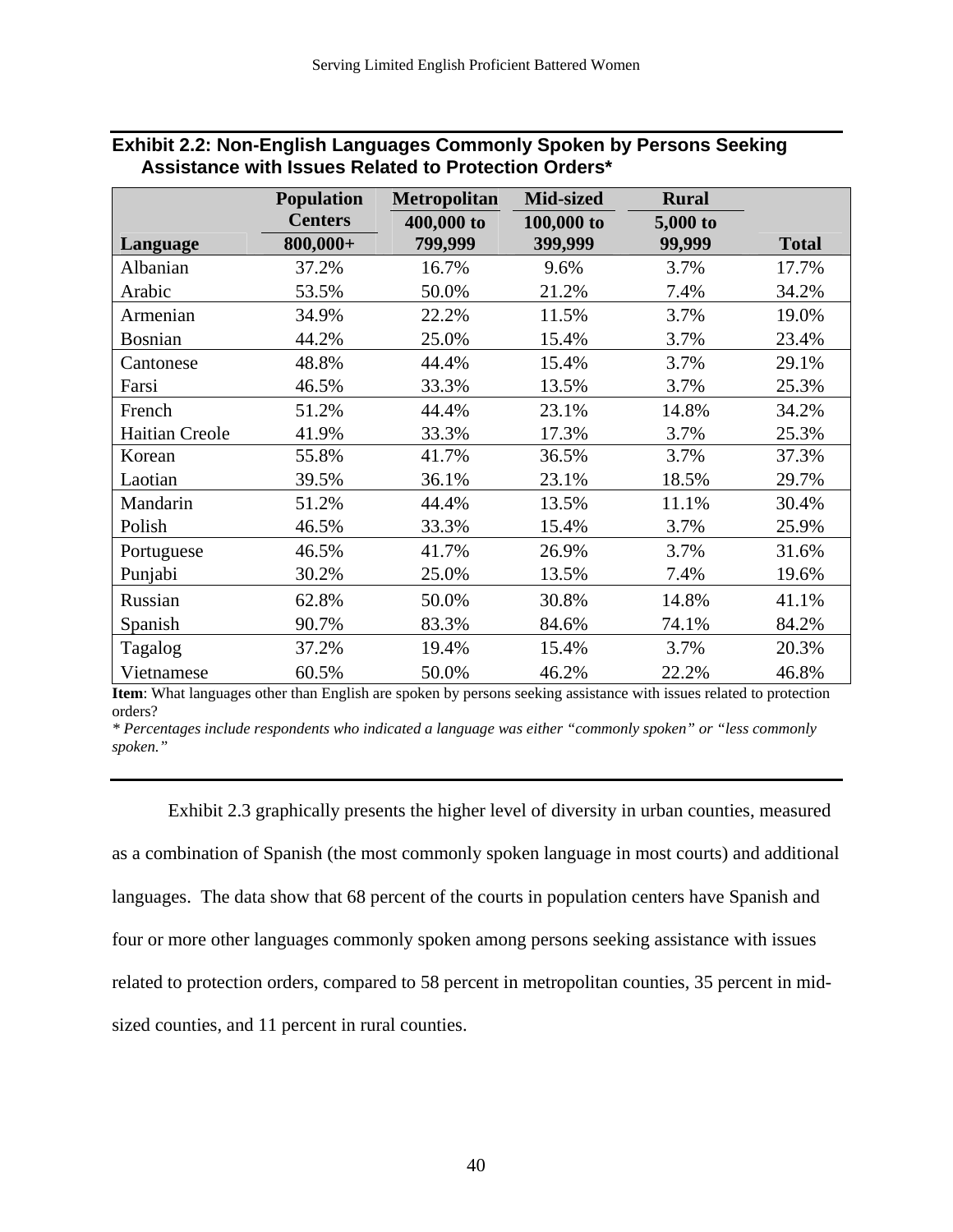

#### **Exhibit 2.3: Number of Languages Commonly Spoken among LEP Population Seeking Protection Orders\***

**Item**: What languages other than English are spoken by persons seeking assistance with issues related to protection orders? *\* Includes "commonly spoken" and "less commonly spoken" languages.* 

While the courts in the population centers have the greatest language diversity, about 41 percent of the courts in rural counties noted that Spanish was commonly spoken among protection order petitioners. Fully 67 percent of courts located in population center counties reported that Spanish and at least three other non-English languages were commonly spoken by protection order petitioners. This figure dropped to 58 percent in metropolitan courts, 37 percent in midsized courts, and to 11 percent in rural courts.

#### **Interpreter Resources**

The primary language resource that should be provided by the courts is interpretation, preferably carried out by certified interpreters. But there is a gap between persons seeking assistance with issues related to protection orders and the corresponding "availability of interpreters as needed." Courts in all four population tiers do not have the capacity to provide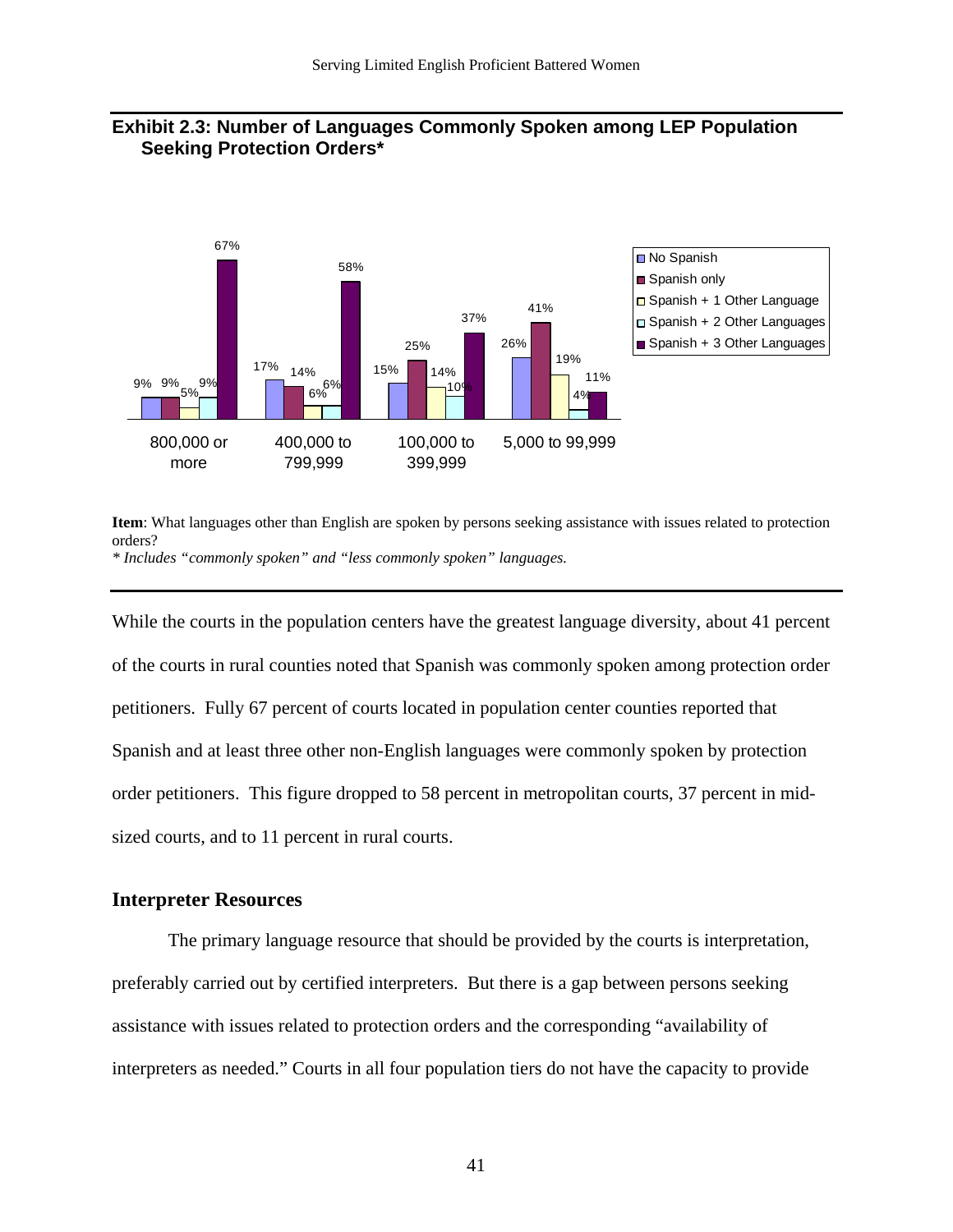interpreters for LEP persons seeking assistance with issues related to protection orders. There is also considerable variance in the provision of court interpreters by language. The highest availability of interpreters is for Spanish with 85 percent in population centers, 82 percent in mid-sized counties, 77 percent in metropolitan counties, and 62 percent in rural counties. Interpreter availability was substantially lower for the next five languages (Vietnamese, Russian, Korean, French and Arabic). For example, interpreter availability for Vietnamese-speaking persons ranged from 66 percent in population centers to 33 percent in rural counties. Also, for each of these languages, the interpreter availability was much lower in rural courts as compared to courts in population centers.

The large differences in the availability of interpreters between population centers and rural areas for each of languages demonstrate a lack of capacity particularly in rural counties. However, the substantial difference in interpreter availability for Spanish compared to the other languages should not be over emphasized, given the relatively large size of the LEP Spanishspeaking population in the United States as compared to the other languages spoken by the LEP population. Moreover, the existing interpreter availability for Spanish falls short of meeting the needs of the Spanish-speaking LEP population that seek assistance with issues related to protection orders.

The availability of interpreters as needed is extremely limited for the bottom third of languages among the list of commonly spoken languages. On average, for the bottom third of these languages, the interpreter availability is less than 50 percent in population centers and 16 percent in the rural counties. Exhibit 2.4 shows interpreter availability for the top and bottom third of the commonly spoken languages, by population tier. Overall, the courts' capacity to provide interpreters falls substantially short of what is required to meet the needs of the LEP

42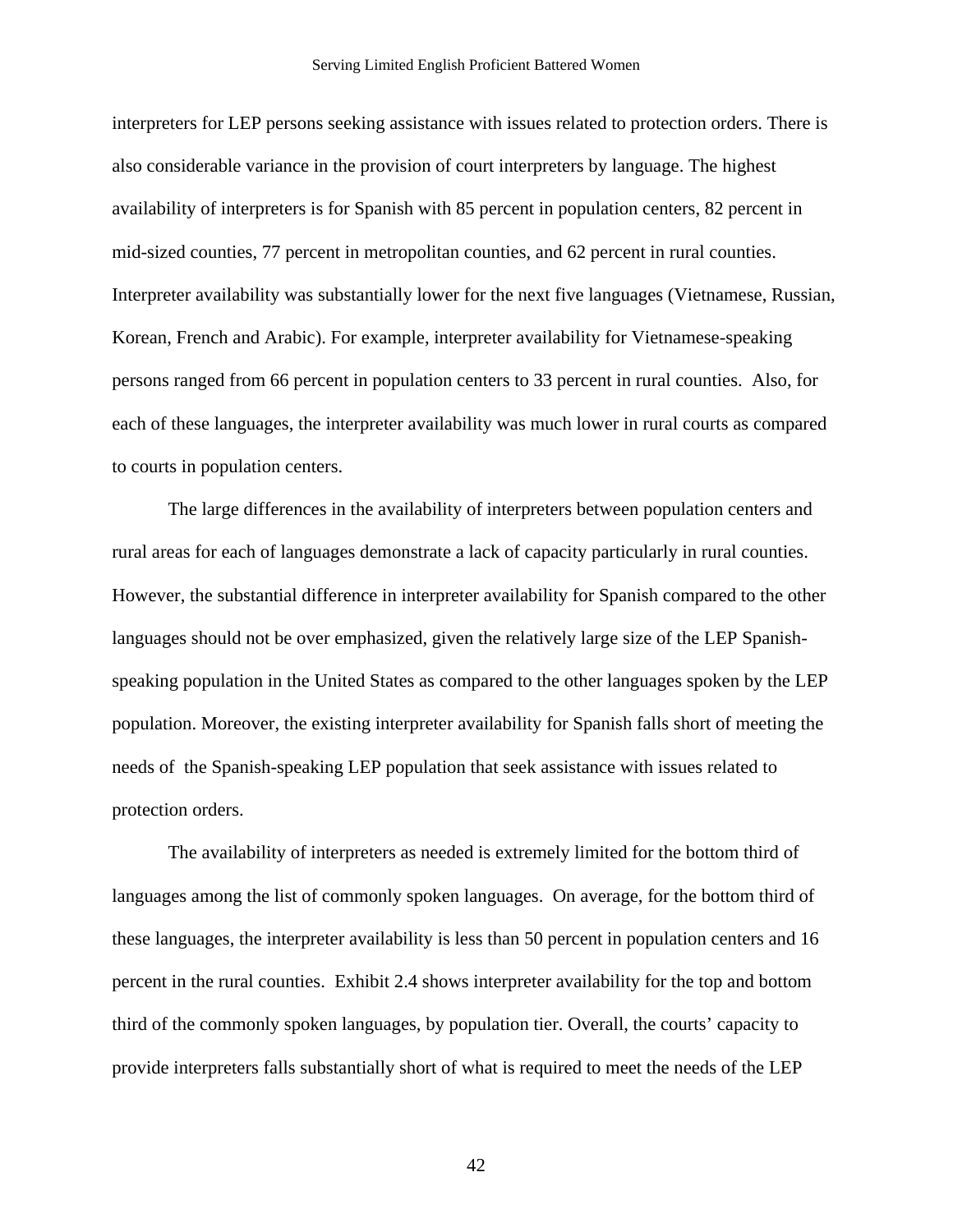population they serve.

#### **Exhibit 2.4: Interpreter Availability for the Top and Bottom Third of Commonly Spoken Languages\***

| <b>Interpreter Availability "as</b><br>needed" for the Top Third<br>of Commonly Spoken<br><b>Languages</b> | <b>Population Tier</b>    | <b>Interpreter Availability "as</b><br>needed" for the Bottom<br><b>Third of Commonly Spoken</b><br><b>Languages</b> |
|------------------------------------------------------------------------------------------------------------|---------------------------|----------------------------------------------------------------------------------------------------------------------|
| 62%                                                                                                        | <b>Population Centers</b> | 48%                                                                                                                  |
| 61%                                                                                                        | Metropolitan              | 41%                                                                                                                  |
| 51%                                                                                                        | Mid-sized                 | 34%                                                                                                                  |
| 31%                                                                                                        | Rural                     | 16%                                                                                                                  |

**Item**: Please indicate by checking from the table below the languages spoken and whether court interpreters are generally available for these languages.

*\* Includes "commonly spoken" and "less commonly spoken" languages.* 

## **Interpreter Services and Practices**

A shortage of interpreter resources will impact services and court practices. This section of the report documents responsibilities for arranging court interpreter services, the qualifications of interpreters, and the formal and informal provision of interpreters for protection order court hearings.

### **Responsibility for Arranging Interpreter Services**

 In all four population tiers, the courts are primarily responsible for arranging interpreter services. Over 75 percent of the courts in mid-sized counties, metropolitan counties, and population centers were responsible for arranging interpreter services. In contrast, just 60 percent of the courts in rural counties stated that they were responsible for arranging interpreter services—the responsibility otherwise lies with the local domestic violence organizations or "others."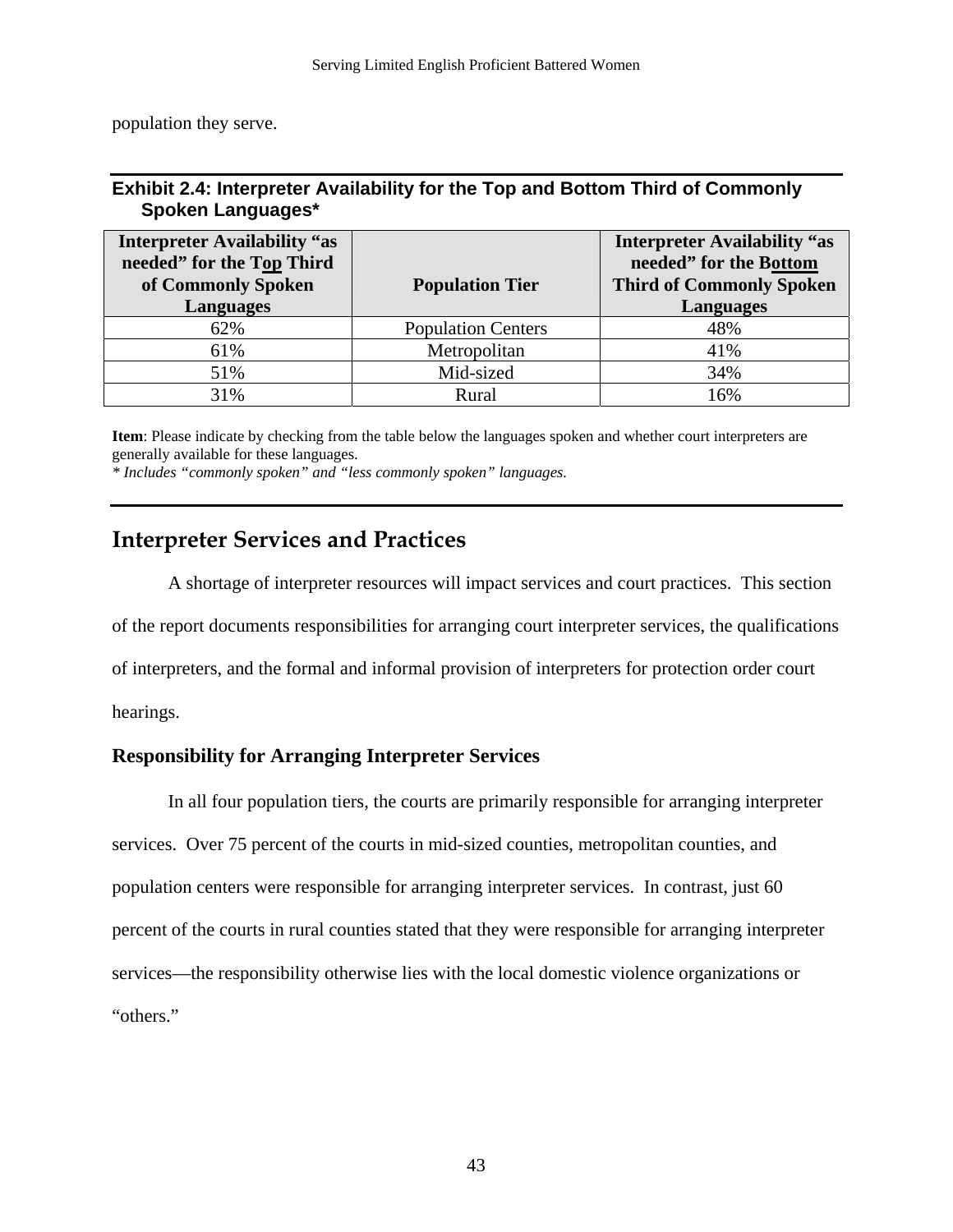#### **Qualifications of Interpreters**

 Courts use a variety of resources to identify available interpreters, and prefer to use interpreters that have passed some type of certification requirement. As shown in Exhibit 2.5, courts most often use interpreters that meet state guidelines. This figure varied from a high of 71 percent of courts in population centers to 48 percent of courts in rural counties. At least 35 percent of all courts rely on a state register of qualified interpreters. American Translator Association (ATA) certification is either rarely or never used to determine the qualification of translators of brochures. While courts may rely on state certified interpreters, many do not have any formal means to determine the qualifications of interpreters and translators.

|                                       | <b>Population</b> |                     |                  |              |
|---------------------------------------|-------------------|---------------------|------------------|--------------|
|                                       | <b>Centers</b>    | <b>Metropolitan</b> | <b>Mid-sized</b> | <b>Rural</b> |
| Interpreters meet state certification |                   |                     |                  |              |
| guidelines.                           | 71%               | 69%                 | 61%              | 48%          |
| The court uses a state register of    |                   |                     |                  |              |
| qualified interpreters.               | 37%               | 54%                 | 41%              | 44%          |
| Translators of court brochures are    |                   |                     |                  |              |
| ATA certified.                        | 15%               | 11%                 | 6%               | 0%           |
| The court does not have any formal    |                   |                     |                  |              |
| means to determine the qualifications |                   |                     |                  |              |
| of interpreters and translators.      | 12%               | 17%                 | 25%              | 35%          |

#### **Exhibit 2.5: Qualifications of Interpreters**

#### **Formal and Informal Provision of Interpreters**

Interpreters are seldom available to assist petitioners with the application for a protection

order. However, court hearings are considered serious matters for which qualified interpreters

are required. Courts are resourceful and use formal and informal means to acquire interpreters.

• Formally, interpretation may be provided for court hearings through (1) on-site interpreters available during business hours, (2) contractual interpreters that provide services as needed, (3) telephone interpreters used through a commercial service, and (4) interpreters provided through a community-based organization.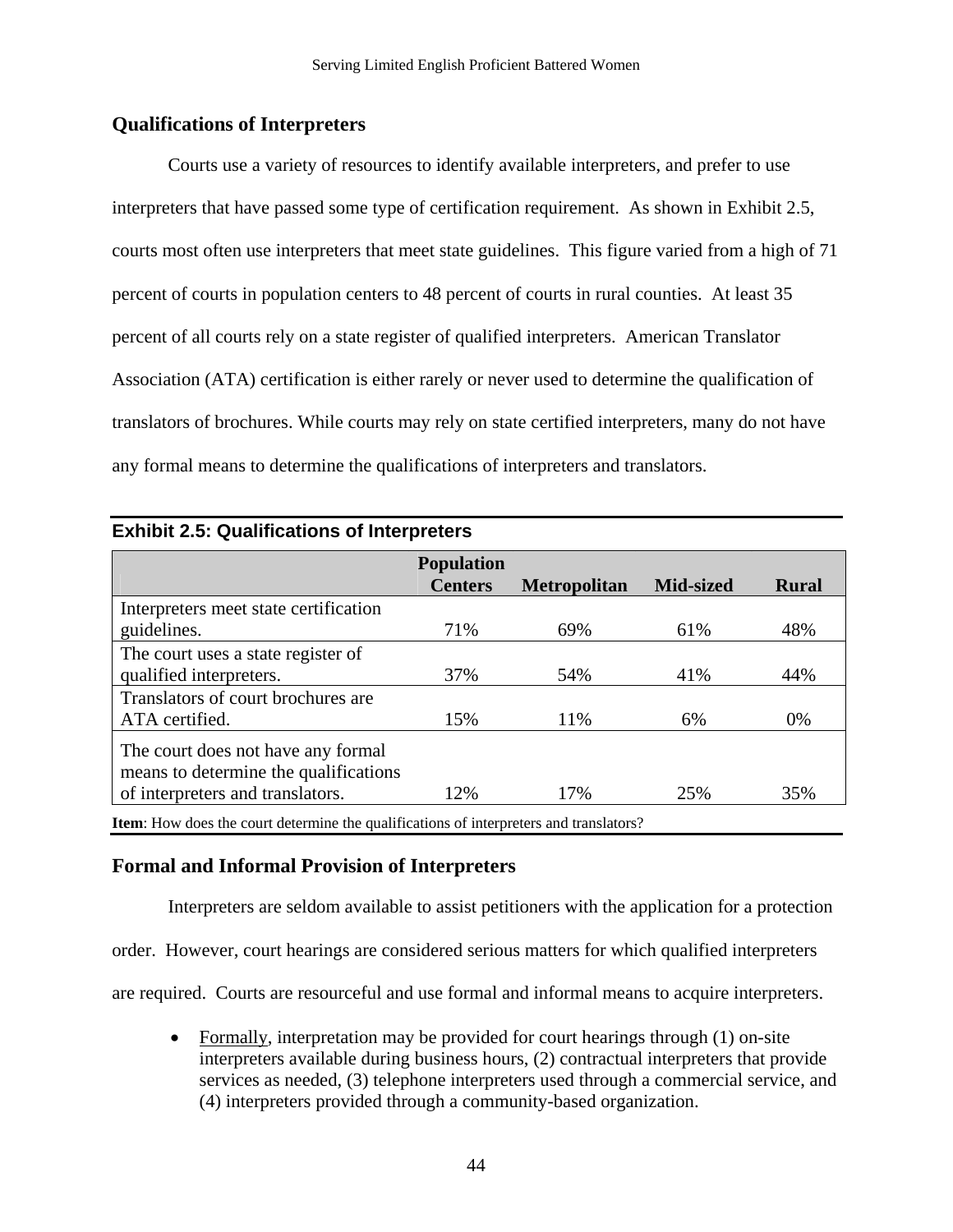• Language services for court hearings may also be provided informally through (1) bilingual staff/volunteers from a community-based organization who assist petitioners, (2) bilingual court staff, (3) the petitioner, who must make the arrangements for an interpreter, (4) adult family members and friends of the petitioner who may be present are asked to interpret, and (5) minors (children of petitioners) who may be present are asked to interpret.

Exhibit 2.6 shows the formal provision of interpreters by population tier. The use of contractual interpreters as needed is most common among the forms of formal provision of interpreter services in protection order court hearings. The use of contractual interpreters decreases as population decreases. The availability of on-site interpreter during business hours is more prevalent in population centers and metropolitan counties, than in mid-sized and rural counties. The use of commercial telephone interpreting services and interpreters provided through community-based organization tends to be the least common form of formal provision of interpreter services as reported by the responding courts.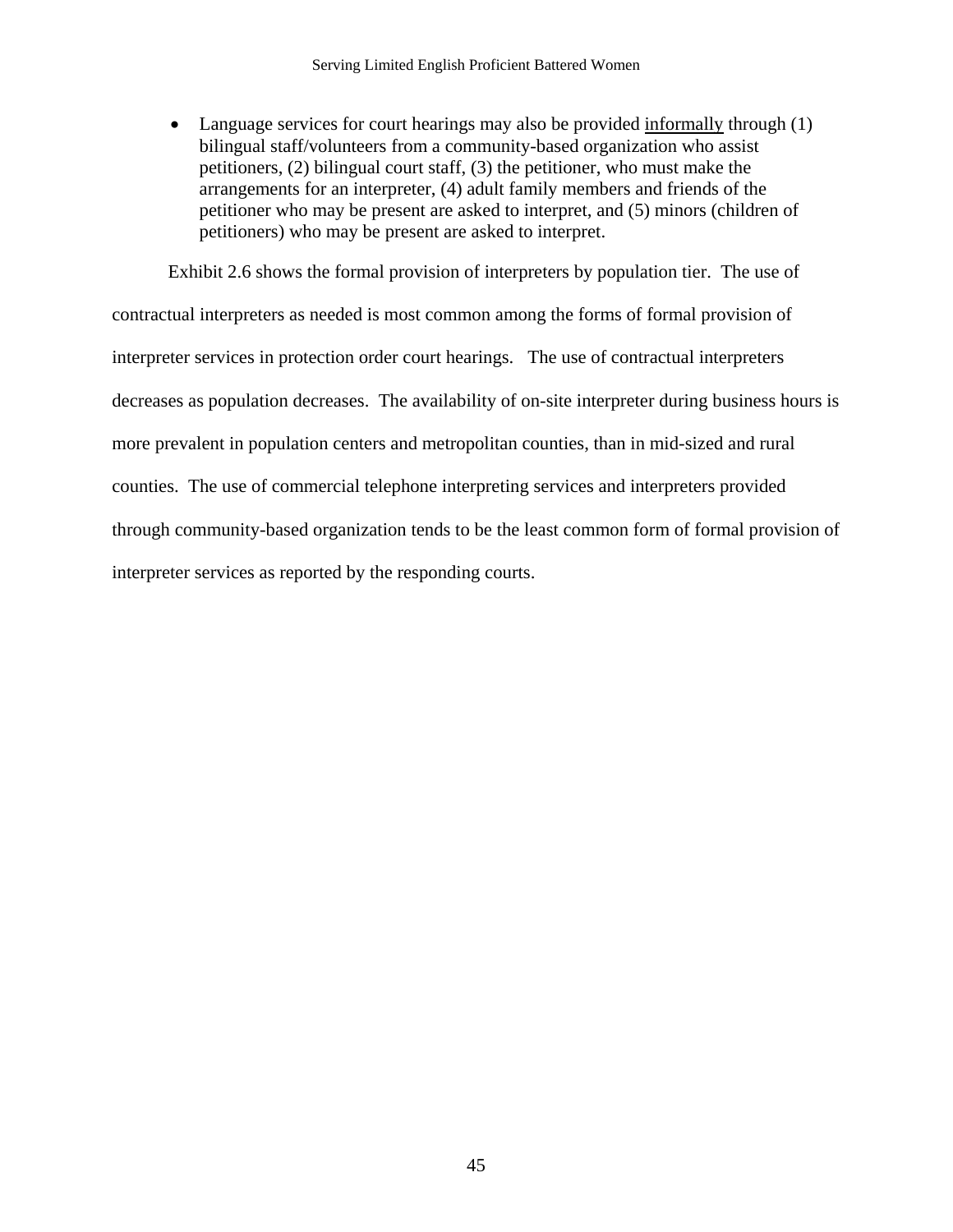

**Exhibit 2.6: Formal Provision of Interpreters for Protection Order Court Hearings**



 In addition to the formal use of interpreting services, courts rely on informal sources, especially in cases where the language is seldom spoken. Exhibit 2.7 shows the informal provision of interpreters for protection order hearings. Generally, the use of bilingual CBO staff who volunteer to act as an interpreter and the use of bilingual court staff to interpret court proceedings were relatively popular ways to provide interpretation. But of particular concern is the use of adult family members and friends of the petitioner, and especially minors, who may be present being asked to interpret. About 30 percent of the courts in non-rural counties acknowledged relying on adult family members and friends of the petitioner to interpret at a court hearing. Additionally, more than seven percent of all courts acknowledged that a child was asked to interpret at the hearing. While the data does not indicate how frequently this occurs, the percentage of courts that have indicated using family, friends, and children to interpret in a court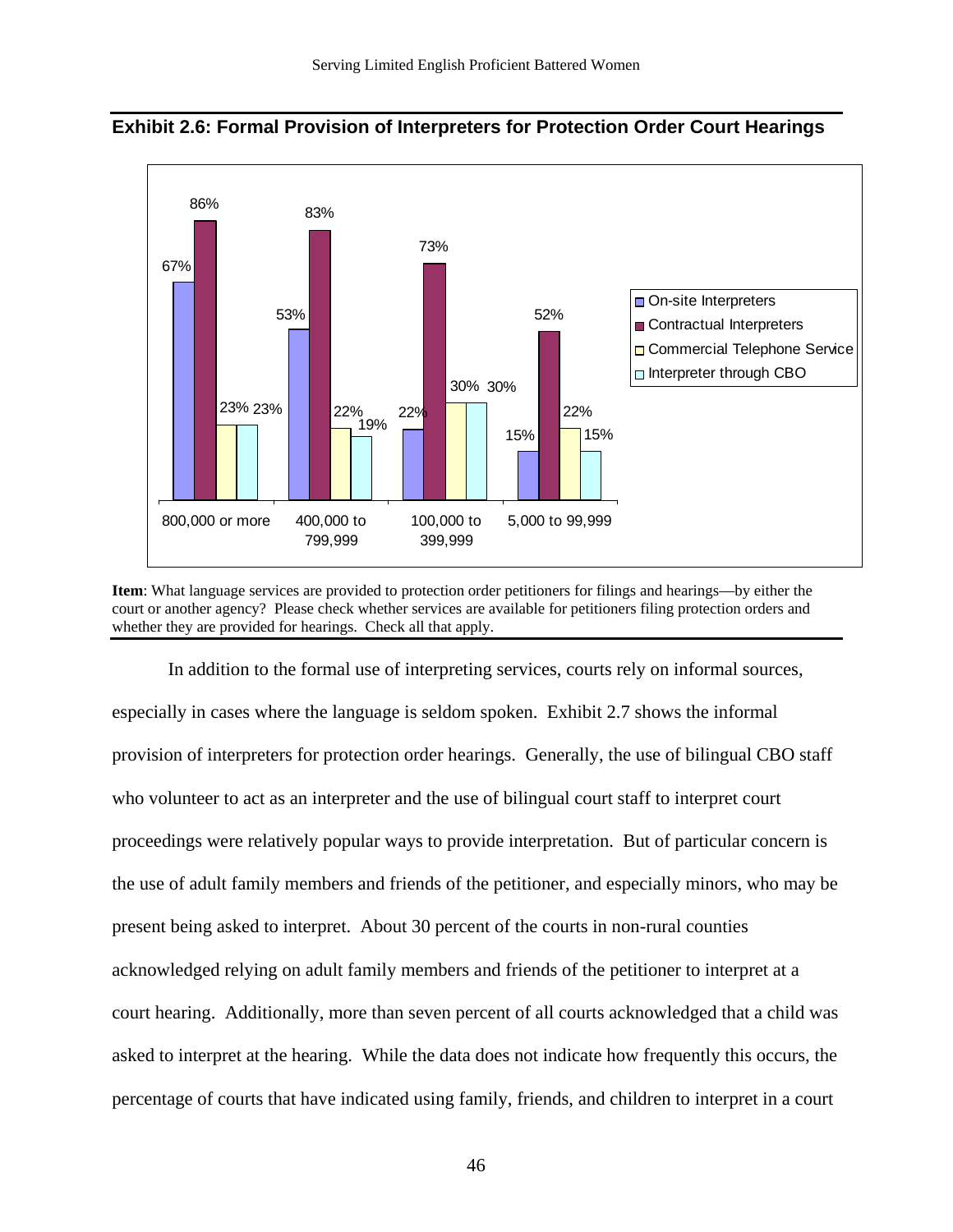hearing is problematic and potentially harmful to both petitioner and interpreter.



#### **Exhibit 2.7: Informal Provision of Interpreters for Protection Order Court Hearings**

**Item**: What language services are provided to protection order petitioners for filings and hearings—by either the court or another agency? Please check whether services are available for petitioners filing protection orders and whether they are provided for hearings. Check all that apply.

## **Court Responses to the LEP Population**

Court responses were measured in several ways. First, the development and distribution of a formal language assistance plan (LAP) by the courts can be used to determine needs and formalize procedures. Second, the use of language identification cards, which lists a number of languages in the native alphabet, is helpful for court staff to determine the language of the petitioner. Third, signage in multiple languages is an important resource to LEP petitioners. Fourth, protection order brochures and information guides in multiple languages can improve access to the courts for LEP petitioners.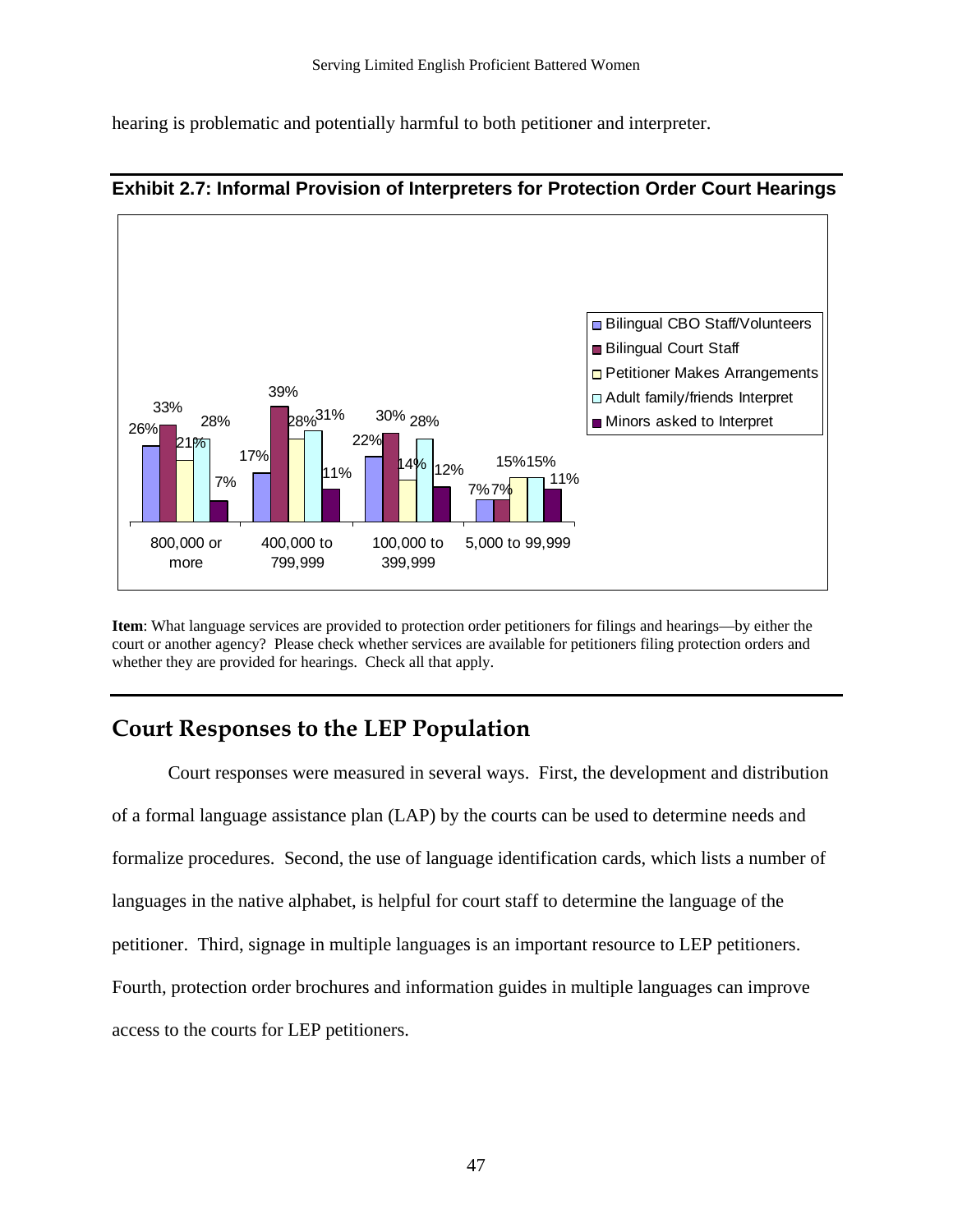#### **Language Assistance Plans**

 Not all courts have a comprehensive plan for language assistance to LEP persons. Over 60 percent of courts in rural counties do not have a comprehensive language assistance plan. Courts located in urban counties are much more likely to have a language assistance plan than their counterparts in less populated counties. Urban courts are also much more likely to have a plan that includes civil cases, which typically cover protection order proceedings. These data are shown in Exhibit 2.8.



**Exhibit 2.8: Language Assistance Plans by Population Tier** 

**Item**: Does the court have a comprehensive plan for language assistance to LEP persons? The plan may include coverage for specific types of criminal or civil cases. Please check all that apply.

#### **Language Identification Cards and Posted Signs**

 Fewer than 17 percent of the courts use language identification cards or posted signs informing the public of the availability of free interpretation services. When signs are posted, they are almost never translated into multiple languages, nor do they specifically mention the availability of free interpretation services protection order cases. The limited use of language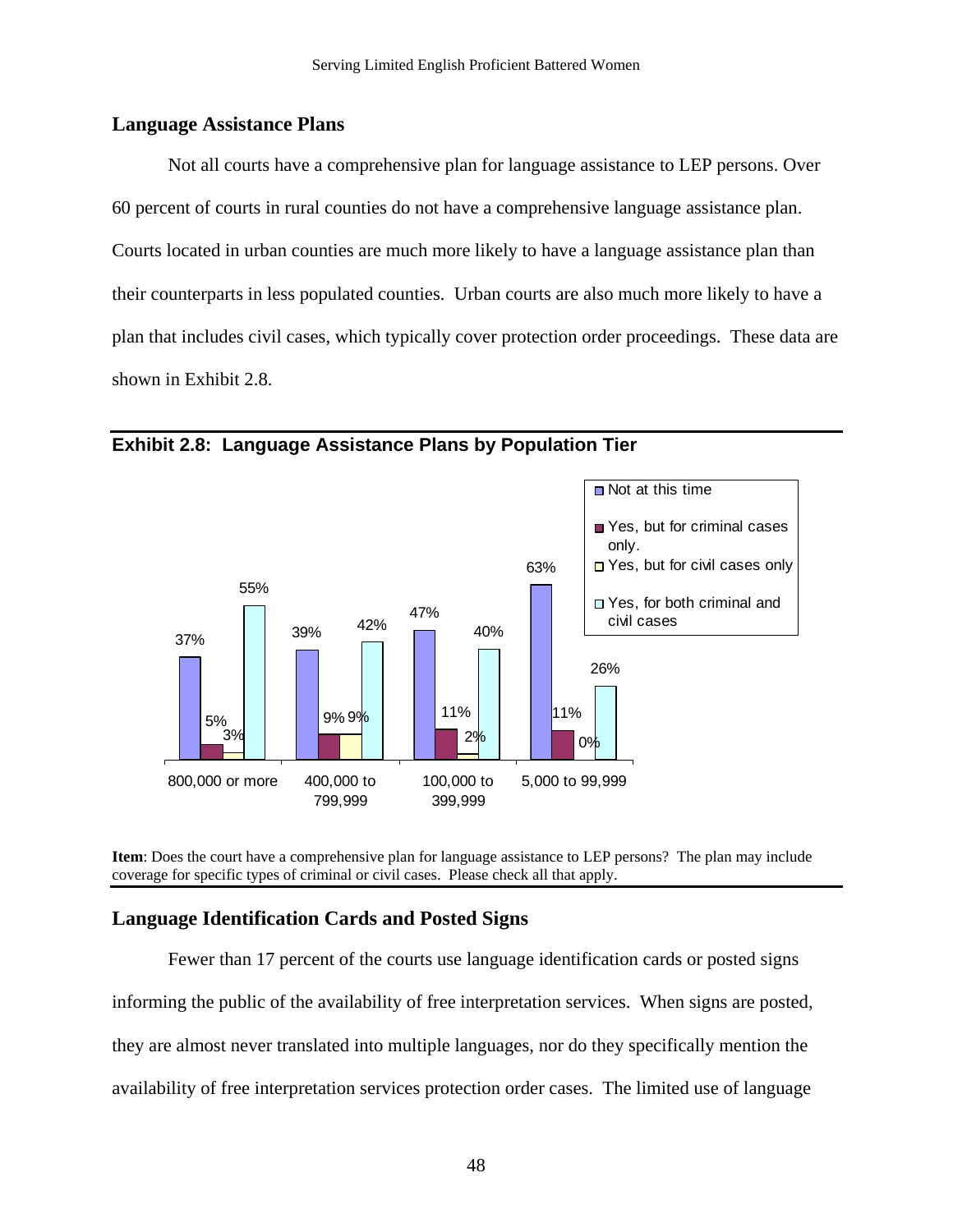identification cards and posted signs across courts in all population tiers suggests a lack of awareness of the needs of the LEP population.

#### **Brochures and Informational Guides**

The courts provide some informational or instructional material about protection orders through brochures and written material. Although these materials are primarily in English, courts in population centers and metropolitan counties also have some material in languages other than English. The courts rarely, however, provide documents such as petitions, affidavits, or protection orders in languages other than English.

## **Court Relationships with Community-Based Organizations**

 Court relationships with community-based organizations (CBOs) are limited. Exhibit 2.9 shows collaborative efforts between the courts and the CBOs. Collaboration is greatest in the area of informing LEP petitioners of the court's services, but fewer than half of the courts in mid-sized and rural counties collaborate in this manner. The courts in all four population tiers do not work in any significant way with CBOs to address immigration issues in domestic violence cases. Courts located in more urban areas are more likely to work with local CBOs than courts in smaller jurisdictions. For instance, 60 percent of the courts in the population centers work with CBOs to inform LEP petitioners of the court's services, whereas 38 percent of the rural courts did so.

49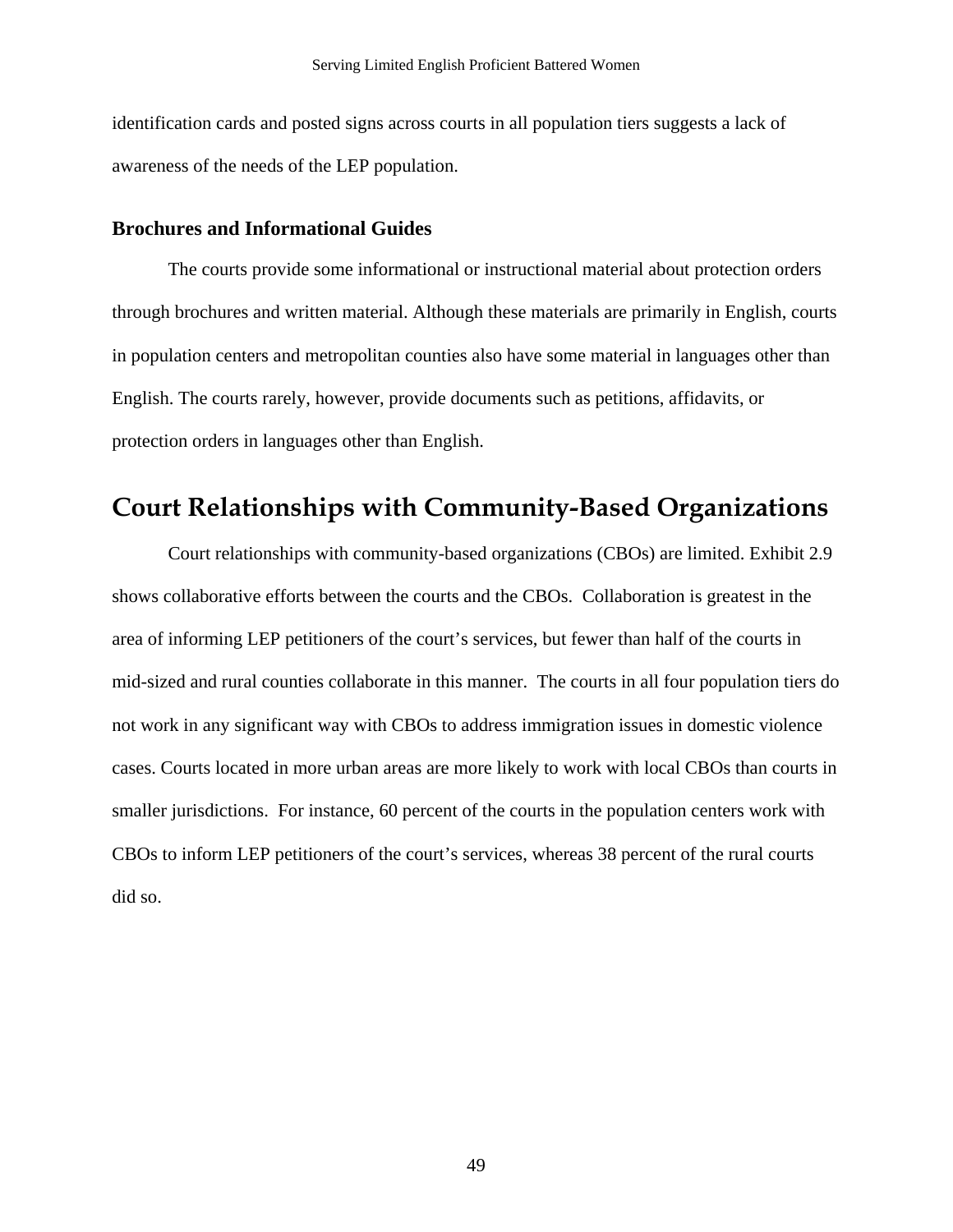

#### **Exhibit 2.9: Court Relationships with Community-based Organizations**

# **Data Collection and Information Management Systems**

 In some states, a single court is responsible for protection orders within the county. In other states, people can file an order of protection in a number of different courts. To gauge the volume of protection orders handled, the survey instrument requested each court to provide data (where available) from the county or equivalent and their individual court. Results are shown in Exhibit 2.10. The majority of courts (58 percent) provided data on the number of civil temporary protection orders filed in their courts, but most courts were unable to provide data on the number of permanent protection orders filed and issued and the number of protection hearings. Fewer than one in four courts could provide data on the number of protection order hearings in which an interpreter was used.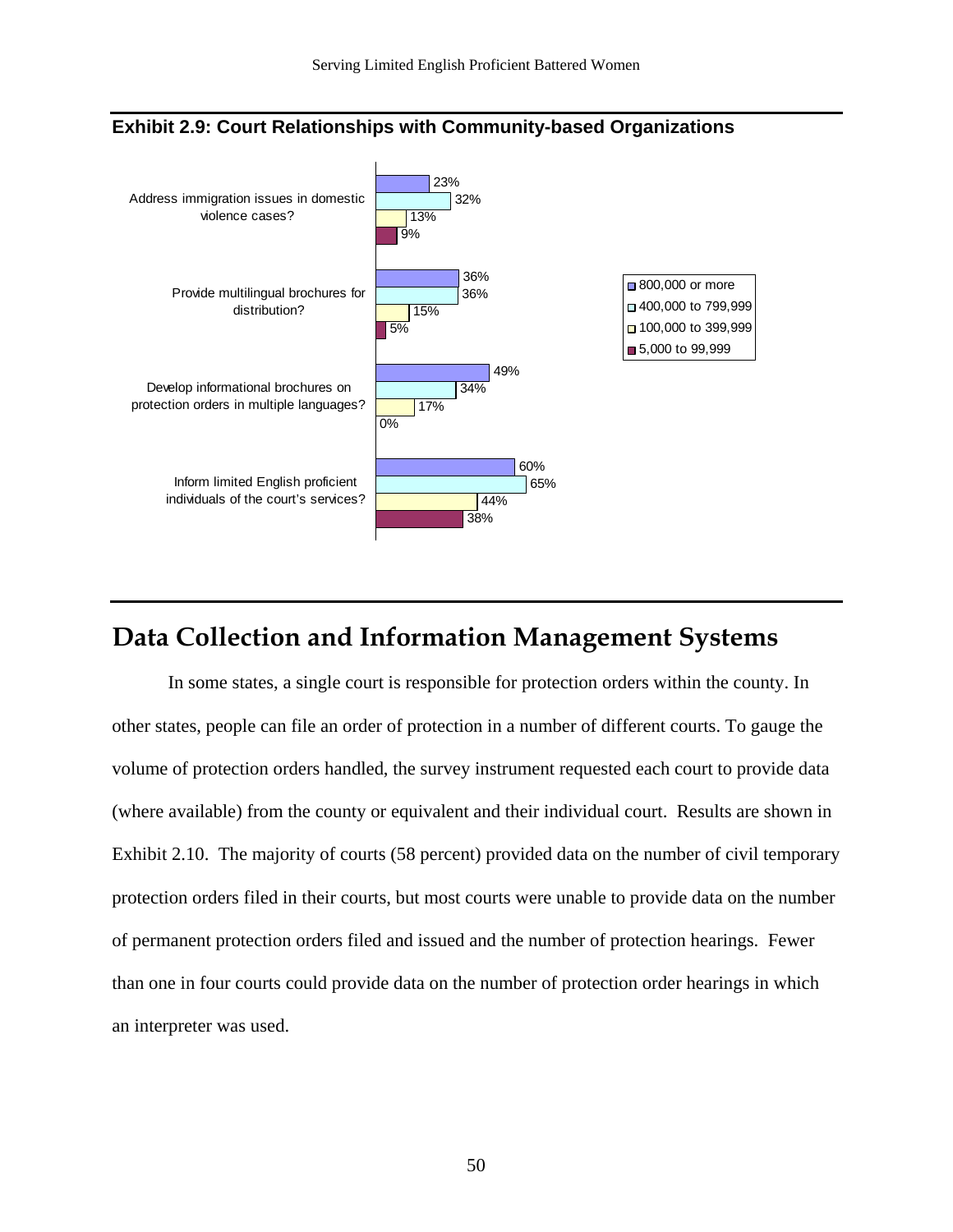| <b>Exhibit 2.10: Data collected on Volume of Protection Orders Handled</b> |
|----------------------------------------------------------------------------|
|                                                                            |

|                                                         |    | Calendar         | <b>Fiscal</b> |               |
|---------------------------------------------------------|----|------------------|---------------|---------------|
| <b>Data reported for Calendar or Fiscal year?</b> N=120 |    | 93               | 27            |               |
|                                                         |    |                  |               |               |
|                                                         | n  | <b>Reporting</b> | <b>Mean</b>   | <b>Median</b> |
| <b>Jurisdiction</b>                                     |    |                  |               |               |
| b. Number of Civil Temporary Protection Orders Filed    | 56 | 35.4             | 2,272         | 769           |
| c. Number of Civil Permanent Protection Orders Filed    | 35 | 22.2             | 1,485         | 189           |
| Number of Civil Permanent Protection Orders Issued      | 39 | 24.7             | 950           | 326           |
| e. Number of Civil Protection Hearings                  | 32 | 20.3             | 1,524         | 271           |
| Court                                                   |    |                  |               |               |
| f. Number of Civil Temporary Protection Orders Filed    | 92 | 58.2             | 1,927         | 816           |
| g. Number of Civil Permanent Protection Orders Filed    | 59 | 37.3             | 1,142         | 367           |
| h. Number of Civil Permanent Protection Orders Issued   | 61 | 38.6             | 863           | 367           |
| i. Number of Civil Protection Hearings                  | 58 | 36.7             | 2,875         | 617           |
| <b>Language Assistance for Court</b>                    |    |                  |               |               |
| j. Number of Civil Temporary Protection Orders Filed    |    |                  |               |               |
| Requiring Language Assistance                           | 31 | 19.6             | 54            |               |
| k. Number of Civil Permanent Protection Orders Filed    |    |                  |               |               |
| Requiring Language Assistance                           | 28 | 17.7             | 48            |               |
| 1 Number of Civil Permanent Protection Orders Issued    |    |                  |               |               |
| Requiring Language Assistance                           | 27 | 17.1             | 30            |               |
| m. Number of Civil Protection Hearings in which an      |    |                  |               |               |
| Interpreter was Used                                    | 36 | 22.8             | 30            |               |

The survey instrument asked courts if they collected data on (1) the primary language of protection order petitioners, (2) the primary language of protection order respondents, (3) petitioner satisfaction with interpreter services, and (4) grievances or complaints due to language access issues. As demonstrated in Exhibit 2.11, the courts in all county population tiers do a poor job of data collection on LEP issues. Outside of population centers, less than 7 percent of courts collect data on the primary language of the protection order petitioner. The vast majority of courts simply do not collect data specific to LEP issues and protection orders, and there is no provision in place to gauge the quality or sufficiency of their service provision.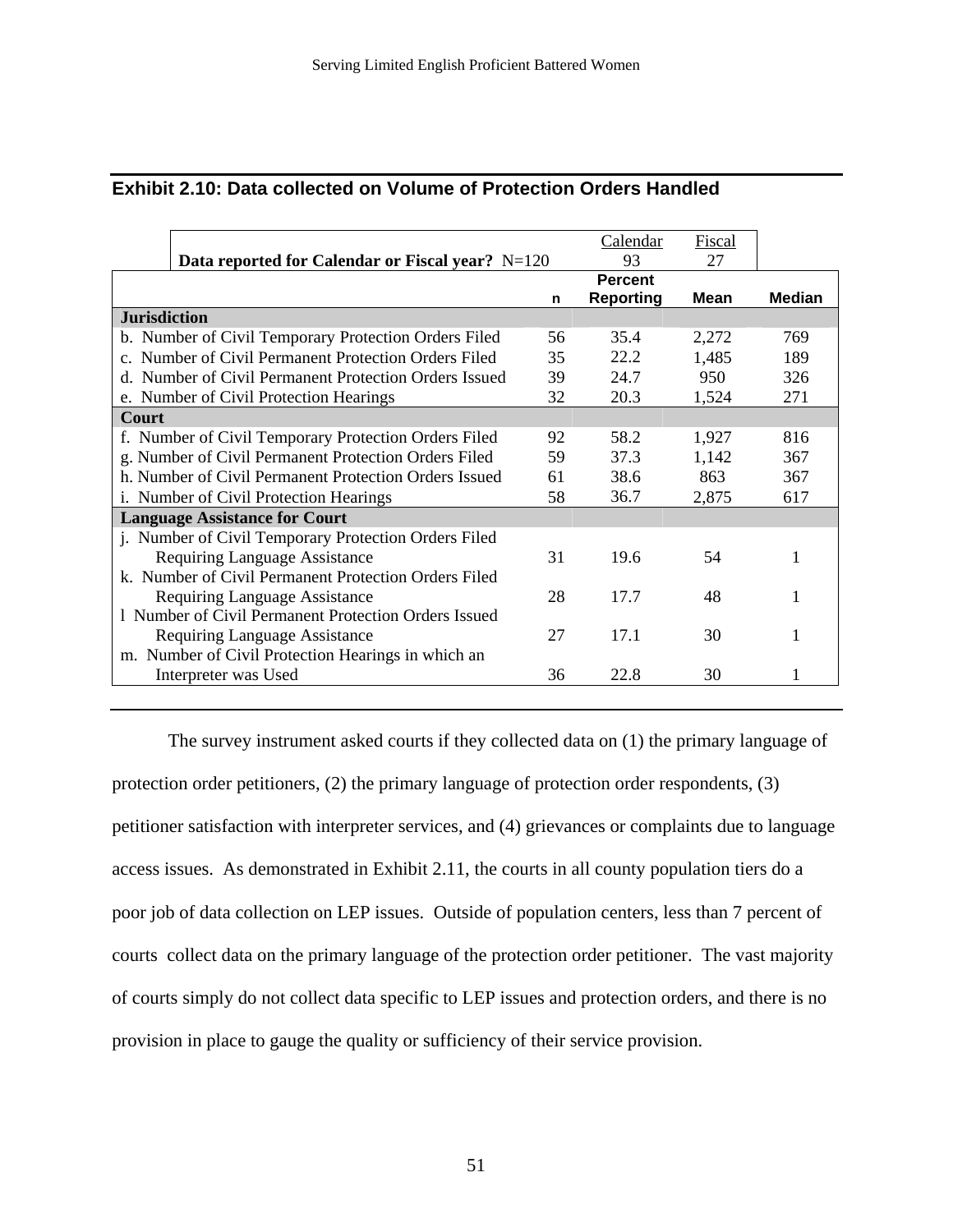



**Item**: Does the court collect data on:

# **Sufficiency of Services**

 Despite the lack of resources and data, more than 59 percent of courts in all population tiers felt that they had sufficient services to meet the needs of those with limited English proficiency seeking protection orders (see Exhibit 2.12). The survey found that resources dramatically decline as population decreases, yet 79 percent of the rural courts claimed to have sufficient resources to meet the needs of LEP petitioners. The inverse relationship was also noted in the fact that just 59 percent of courts in the population centers indicated they had sufficient services. Quite likely, rural courts have so few requests for language assistance that they feel their services are sufficient, whereas urban courts have far greater needs from their linguistically diverse communities.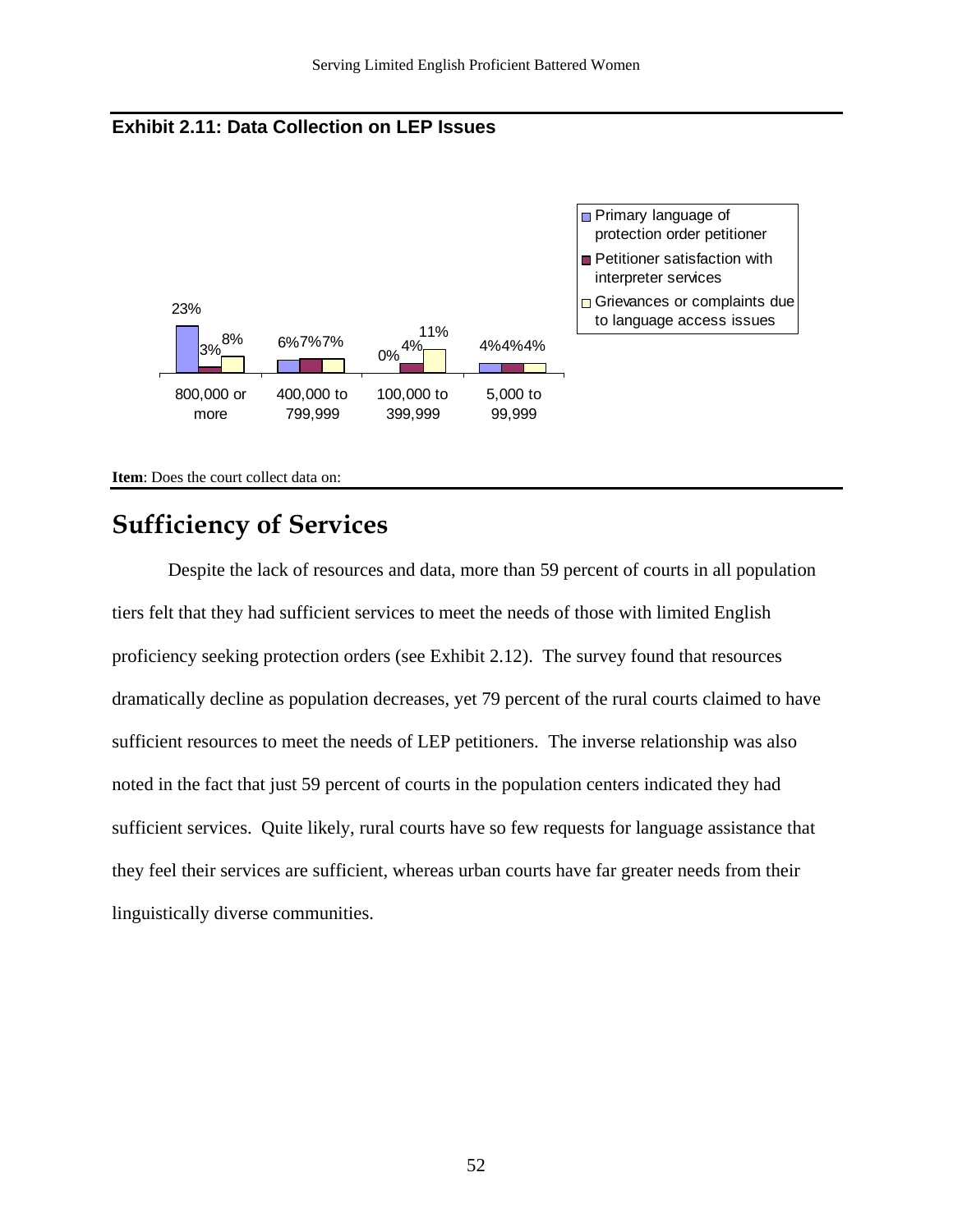#### **Exhibit 2.12: Court Claims to have Sufficient Services for LEP Individuals Seeking Protection Orders**



**Item**: From your perspective, does the court have sufficient services to meet the needs of those with limited English proficiency seeking protection orders?

Among the courts that acknowledged that they did not have sufficient services to meet

the needs of those with limited English proficiency seeking protective orders, respondents

indicated that the greatest needs of the court in LEP area are:

#### • *Better and increased availability of interpreters*

This included needs such as more on-site interpreters, more certified interpreters, the availability of interpreters for some of the less commonly or rarely spoken languages, someone that can come to the courthouse to interpret when needed, immediate availability to interpreters, greater availability of qualified interpreters - especially for Spanish, Spanish-speaking interpreters employed by the court available to family law division, more interpreters to avoid significant delays in court hearings, interpreters of various languages available when petitioners file, cases to be set when interpreter is available, someone in each office to act as an interpreter (for the people who handle protection orders), certified or trained interpreters, more full time Spanish interpreters at the intake office, criteria for determining qualifications for interpreters, on-call interpreters for court hearings, custody mediations, a phone based system in which a pool of interpreters can be contracted for less spoken languages, and someone who knows ASL and ASL interpreters.

#### • *More diversity of language interpretation among staff*

This included needs such as bilingual courtroom staff and qualified Spanish-language interpreters**,** more certified Spanish interpreters on staff**,** information on resources available to courts, and staff available for immediate assistance with protection orders.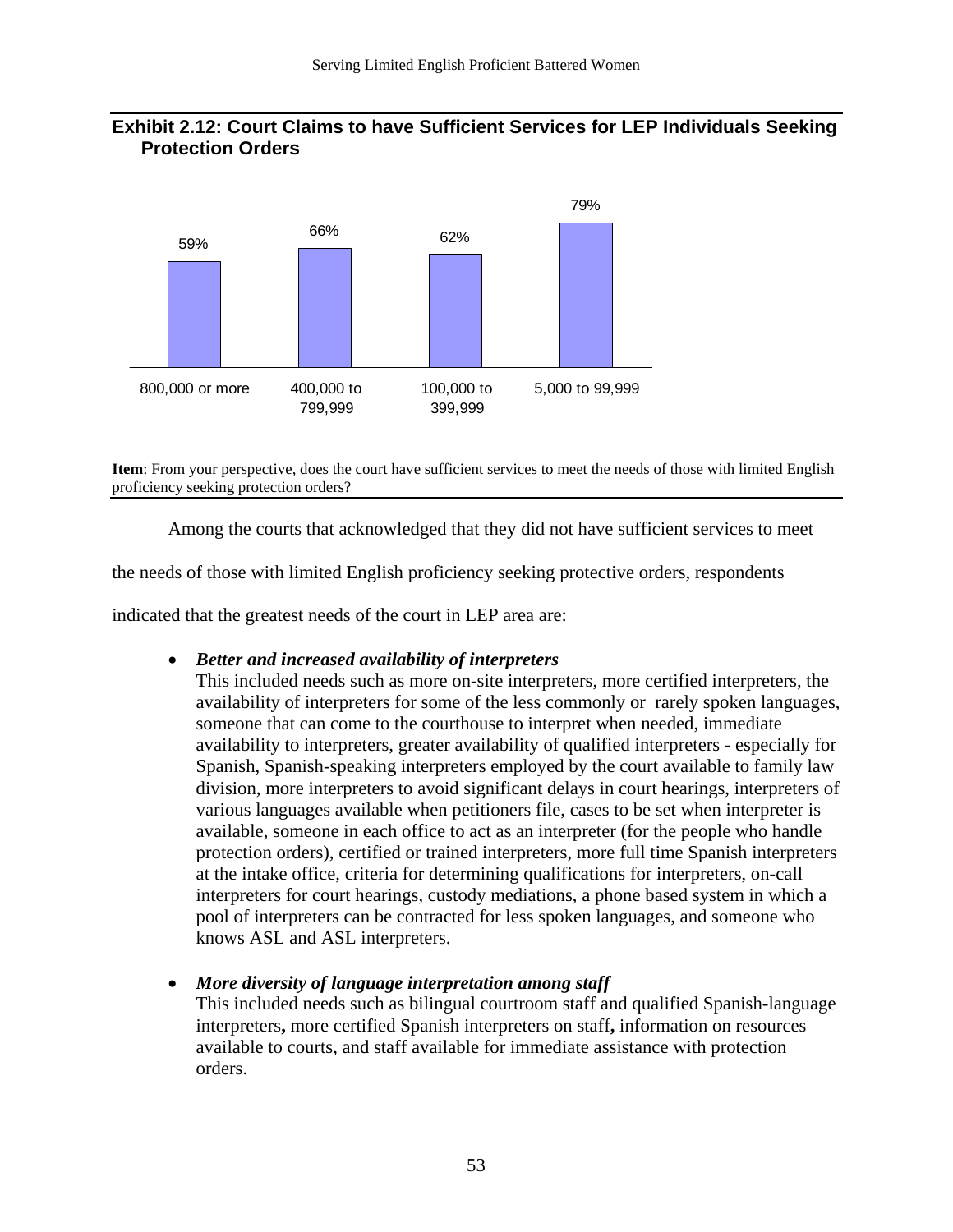• *Increased availability of instructional material in languages other than English*  This included needs such as instructions and forms in multiple languages, more brochures, more written materials, forms that have the English to Spanish interpretation included, brochures and materials written in Spanish, and Signage/translations of forms in languages other than Spanish.

#### • *Increased Funding*

This included needs such as funding for occasional local interpretation services, funding for an on staff interpreter, funding for enough Certified Court Interpreters for all case types, more funds for translation, State funded court interpreter program, and funds to pay for more translation services.

# **Summary of Findings from National Survey**

Overall, the court's capacity to meet the needs of the LEP population fell short of

meeting the needs of the LEP population it serves. This potentially reduces the range, efficacy

and quality of services that LEP person receive and thereby limits their meaningful access to the

courts. Below is a summary of the findings of the courts capacity to provide services to LEP

individuals seeking protection orders.

#### 1. **Courts Have Inadequate Resources**

Courts have inadequate resources to meet the needs of LEP population. However, there are vast differences in resources among courts based on the county population size for those seeking protection orders. These differences in resources are most apparent between the courts in population centers and rural counties.

#### 2. **Courts Have Limited Language Diversity**

There is limited diversity in the languages that the courts serve for those LEP persons seeking protection orders. Courts in rural counties have the least language diversity. Despite the heterogeneous population and the multitude of languages spoken in the United States, particularly in the population centers and metropolitan counties, there are courts in all four county population tiers that have contact only with those that speak English. This suggests a lack of awareness or preparation by the courts for the diversity of languages in their counties or their inaccessibility to LEP persons seeking protection orders in languages other than English.

#### 3. **Courts Have a Shortage of Interpreters**

A gap exists between persons seeking assistance with issues related to protection orders and the corresponding "availability of interpreters as needed." Courts in all four population tiers do not have the capacity to provide interpreters for LEP persons seeking assistance with issues related to protection orders. There is also considerable variance in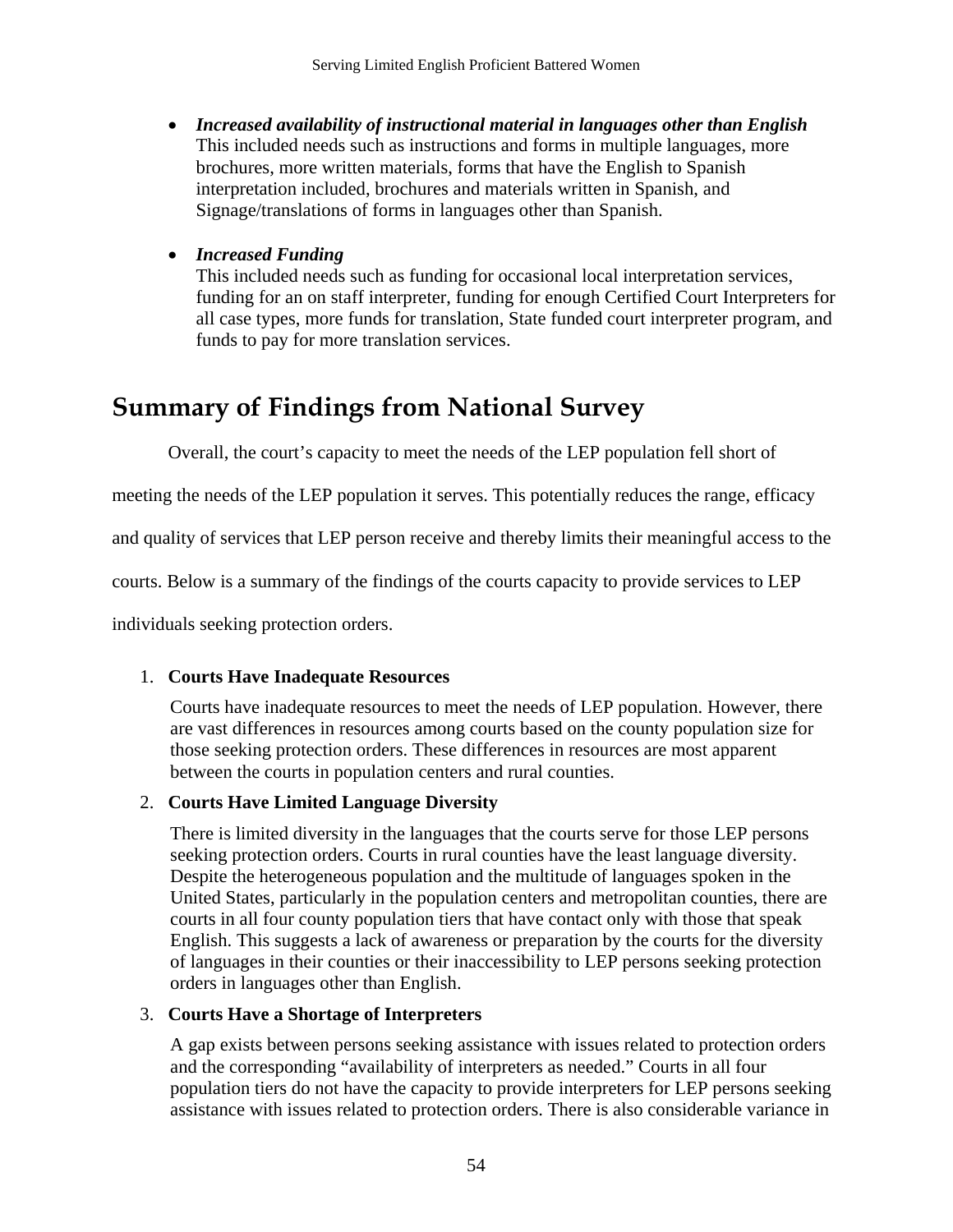the provision of court interpreters by language. There is a shortage of trained professional interpreters for the less common languages.

#### 4. **Courts Use a Variety of Professional and Unprofessional Interpreters for Protection Order Court Hearings**

The majority of courts prefer to use contractual interpreters that provide services as needed for protection order hearings. However, many courts have also used bilingual staff from community-based organizations, bilingual court staff, adult family members and friends of the petitioner, and minors (children of petitioners) to interpret at hearings. The level to which each of these services was availed by the courts varies for the different population tiers. Of particular concern is the number of courts that have requested children and adult family members and friends to act as interpreters in protection order hearings

#### 5. **Courts Vary in Standards for Interpreters**

Court interpretation "is a highly specialized form of interpreting that cannot be effectively performed without commensurate specialized training and skills" (Hewitt, 1995, p. 16). Yet the courts vary in determining qualifications of interpreters and translators. From 15 to 30 percent of the courts, depending on population, had no formal means to determine the qualifications of their interpreters and translators.

#### 6. **Courts Have Sparse Informational or Instructional Material on Protection Orders in Languages Other Than English**

The courts provide some informational or instructional material about protection orders through brochures and written material. While the courts in urban counties have some material in languages other than English, the availability of translated material is extremely limited in rural courts. Overall courts rarely provide documents such as petitions, affidavits, or protection orders in languages other than English.

#### 7. **Courts Rarely Use Language Identification Cards and Posted Signs Informing of the Availability of Services**

 Fewer than 20 percent of the courts use language identification cards or posted signs informing the public of the availability of free interpretation services. Posted signs were almost never translated into multiple languages nor did they specifically mention the availability of free interpretation services protection order cases.

#### 8. **Courts Vary in the Development of Language Assistance Plans**

Many courts do not have a comprehensive language assistance plan in civil cases, including protection orders. The percentage of courts that have a plan that covers civil cases is about 50 percent for non-rural courts and just 21 percent for rural courts.

#### 9. **Court Relationships with Community-based Organizations**

Court relationships with community-based organizations (CBOs) are limited. The court relationship with CBOs is primarily geared toward working to inform LEP individuals of the court's services. Courts do not work with community-based organizations to address immigration issues that arise in protection order cases.

#### 10. **Courts Have Poor Data Collection and Information Management Systems**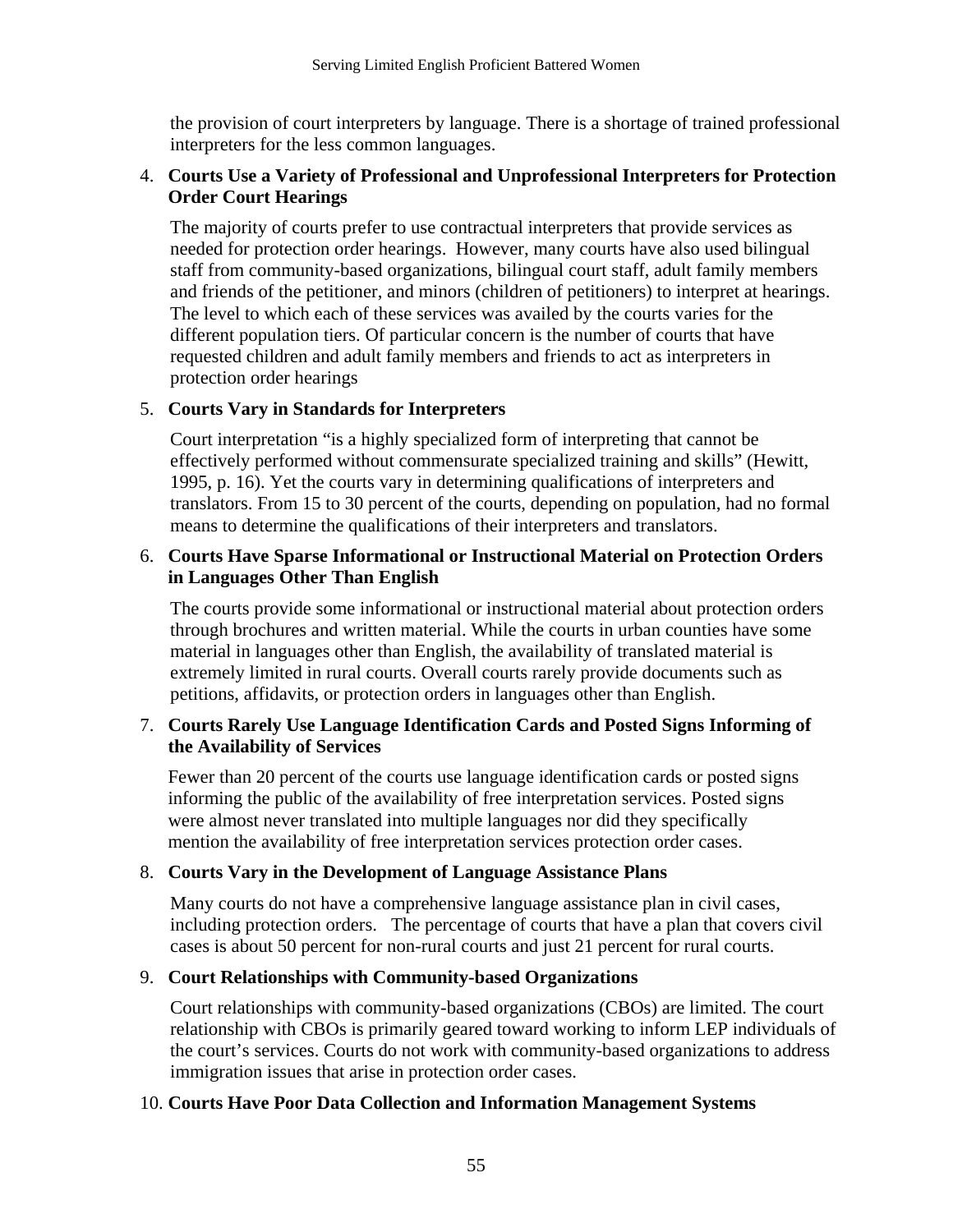<span id="page-58-0"></span>The courts lack information systems for data collection to assess the overall number of protection orders handled by individual courts or by the county. There is no systematic data collection that would allow courts to assess the quality and range of their service provision to LEP persons. The courts do a poor job of data collection on LEP issues on primary language of petitioners, petitioner satisfaction with interpreter services, and documenting grievances or complaints due to language access issues.

#### 11. **Courts Vary in Their Perception of Sufficiency of Services**

Despite the lack of resources and data, courts generally perceive that they have sufficient services to meet the needs of those with limited English proficiency seeking protection orders. Although rural county courts almost consistently have the least resources and service capacity, they tend to view themselves as having sufficient services even more so than courts in urban counties. Similarly, courts in population centers that offer more services to LEP persons are less likely to consider their services as sufficient than courts in less populous counties.

#### 12. **Courts Have Unmet Needs**

Some of the greatest needs of the court to improve the provision of services in the LEP area include better and increased availability of interpreters, more diversity of language interpretation among staff to assist LEP persons, increased availability of instructional material in languages other than English, and increased funding to improve resources and services.

# **Conclusion**

 $\overline{a}$ 

In 1997, the American Bar Association adopted a resolution that "recommends that all courts be provided with qualified language interpreters in order that parties and witnesses…may fully and fairly participate in court proceedings."<sup>26</sup> In 2001, the Conference of Chief Justices (CCJ) passed a resolution, "Leadership to Promote Equal Justice," encouraging judicial leaders to establish partnerships with state and local bar organizations, legal service providers, and others to "remove impediments to access to the justice system, including physical, economic, psychological and language barriers."[27](#page-58-0) A year later, CCJ noted that many states were already pursuing "effective strategies," such as state or local task forces to promote racial and ethnic fairness, educational awareness programs, interpreter service programs, and multilingual court

<sup>26</sup> ABA Resolution, Rep. No 109, adopted August 1997.

<sup>27</sup> Conference of Chief Justices, Resolution 23, Adopted January 25, 2001.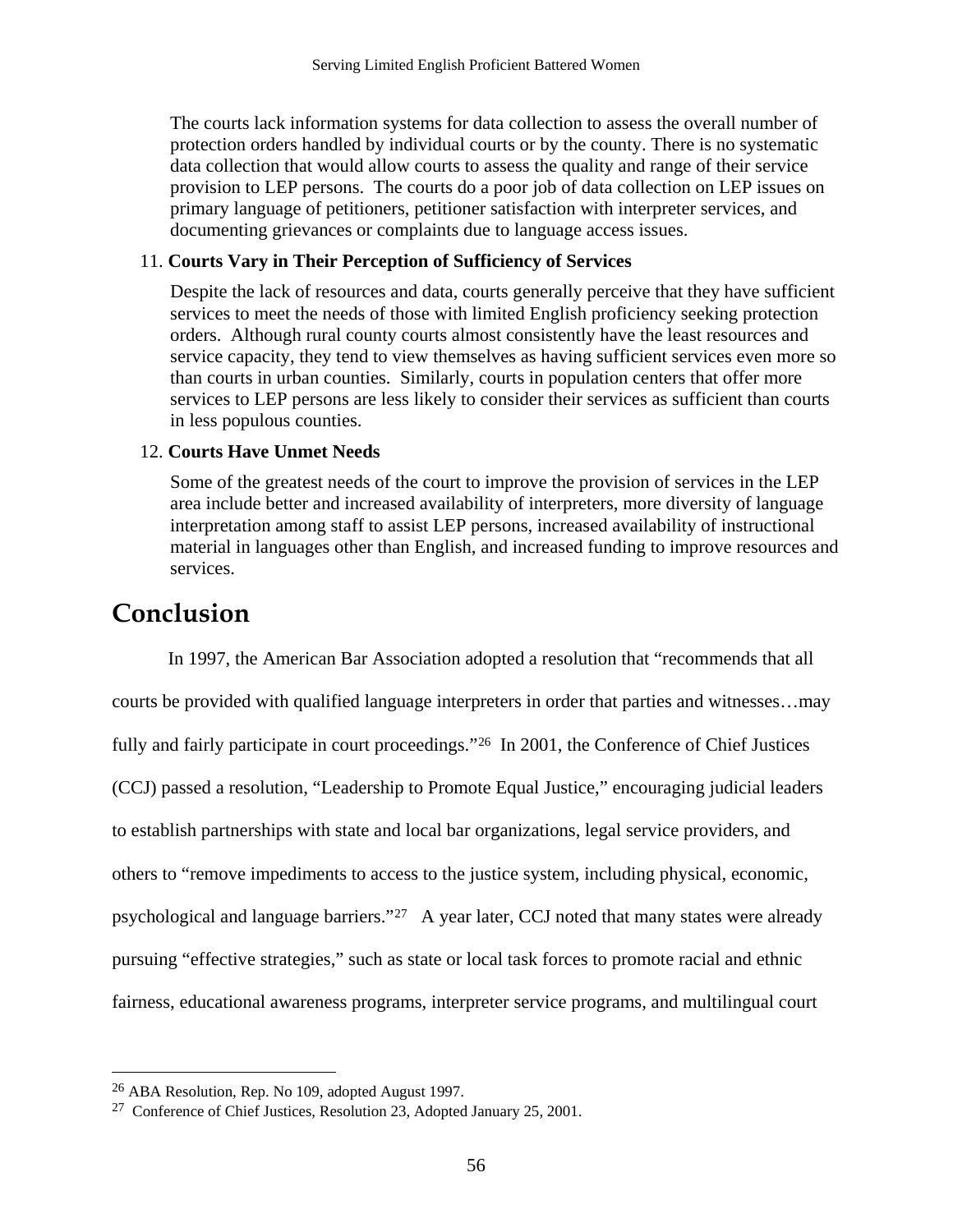<span id="page-59-0"></span>forms.[28](#page-59-0) The CCJ resolutions, combined with activity in the areas of state task forces and court interpreter certification, suggest a heightened awareness of the importance of language to justice in the courts.

Although there is no previous baseline for assessing the improvement in service provision, the findings from this first phase of the national study conducted by the National Center for State Courts, offer a snapshot of the courts' current level of language services and assistance to LEP women seeking protection orders. This snapshot demonstrates that there are vast differences based on population size in terms of court resources, language diversity, and attention to the problem of LEP individuals seeking protection orders. Courts in rural counties appear to have the least capacity to address the needs of the LEP population. Nationally, there is a gap in the needs of the LEP population seeking protection orders and the courts' capacity to serve this population. Overall, the courts need to increase their institutional capacity to identify, develop, and implement an effective system so as to provide equal and "meaningful access" to protection orders and court services for the LEP population.

 $\overline{a}$ 

<sup>&</sup>lt;sup>28</sup> Conference of Chief Justices, Resolution 28 (In Support of State Courts' Responsibility to Address Issues of Racial and Ethnic Fairness), Adopted August 1, 2002.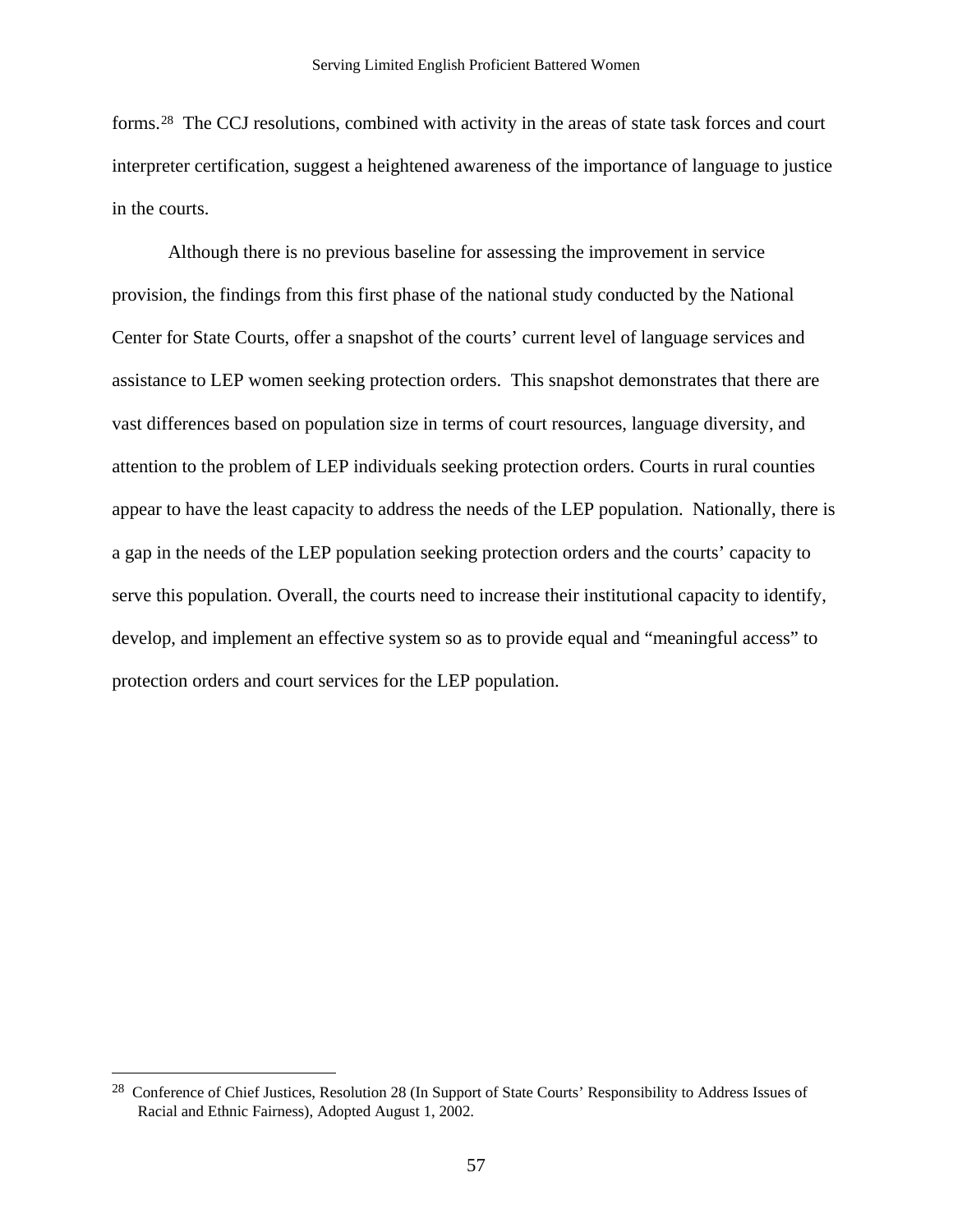# **3 – Perspectives from Courts and Community-Based Organizations**

A subset of 40 courts and 84 community-based organizations (CBOs) that provide direct services to protection order petitioners in those court jurisdictions participated in structured telephone interviews. The interviews were designed to gather information on court or organizational structure and language issues, the provision of services, court and community coordination, and successes and challenges. Additionally, community-based organizations were asked to complete a short fax-back survey requesting organizational information. This chapter summarizes the results from the intensive survey of the courts and CBOs.

## **Overview of Responding Courts and CBOs**

The courts used in this phase of the research project are not typical. They were selected because they reported that the court (1) had a language assistance plan, (2) used qualified interpreters, (3) used language ID cards, and/or (4) posted signs in multiple languages. As such, the courts included in the telephone interviews represent those courts that have better practices and greater awareness of the issue than the average courts.

### **Courts**

Of the 40 courts that participated in follow-up telephone interviews, 33 are members of the Consortium for State Court Interpreter Certification. They are located in counties that range in population size from very rural to urban. The courts were selected based on their responses to the national survey—30 of the courts surveyed in this phase have a comprehensive language assistance plan and use interpreters that meet state certification guidelines. About one-third of

58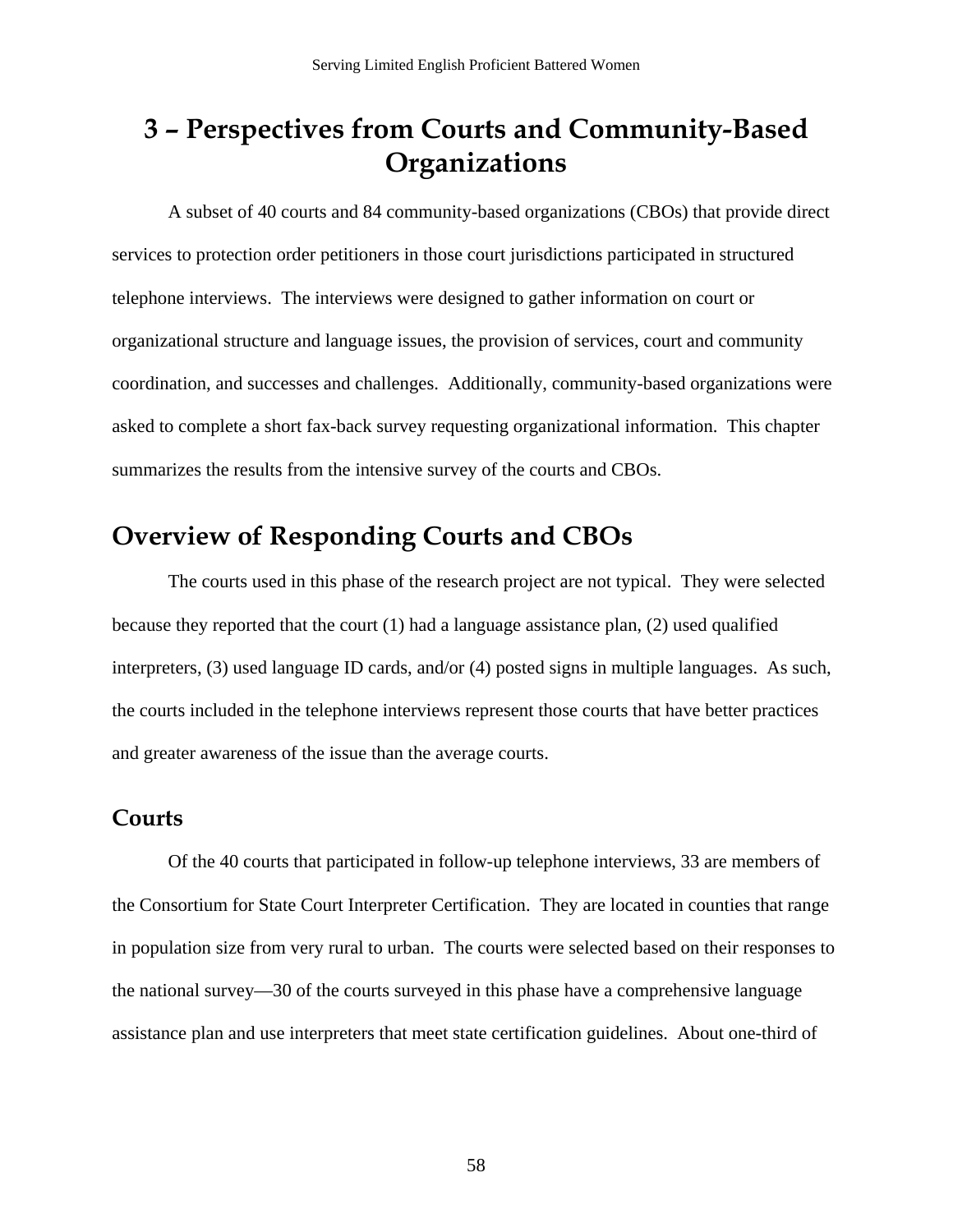the courts reported using language identification signs or posting signs in multiple languages informing the public of the availability of free interpretation services.

The court structure, organization of calendars, and assignment of judges were quite varied across the courts participating in the telephone interviews. While the majority of the courts were courts of general jurisdiction, several were limited jurisdiction courts that hear only a subset of cases (such as misdemeanors, civil matters up to specified monetary limits, and family law issues such as custody, visitation, and child support). Only three courts were dedicated domestic violence courts, but most of the larger courts had dedicated calendars for temporary and final protection order hearings. In about one-third of the courts, protection orders were heard in the family division, and in another third of the courts judges heard protection orders along with a mix of all case types. In two-thirds of the courts only judges heard protection order cases, and in the other third about half had referees or hearing masters and half had a mix of judges and other judicial officers.

The number of protection orders heard by the courts in the interview sample varied by the size of the court. Smaller and more rural courts had lower caseloads than larger courts. One rural court had only about 20 protection order filings in a year, while a typical annual caseload for a metropolitan court was about 3,000 to 4,000. The forty participating courts in the survey sample have a variety of protection order processes; some of the variation stems from differences in the states' statutes governing protection orders. For example, the time period within which the court sets a hearing on a final protection order varies from 7 days to 30 days after a temporary order has been granted. Most courts indicated that final protection orders are valid for one year. Courts are about evenly split on whether a judge or hearing officer holds an ex parte hearing for temporary protection orders or makes a ruling based on the petition and affidavit.

59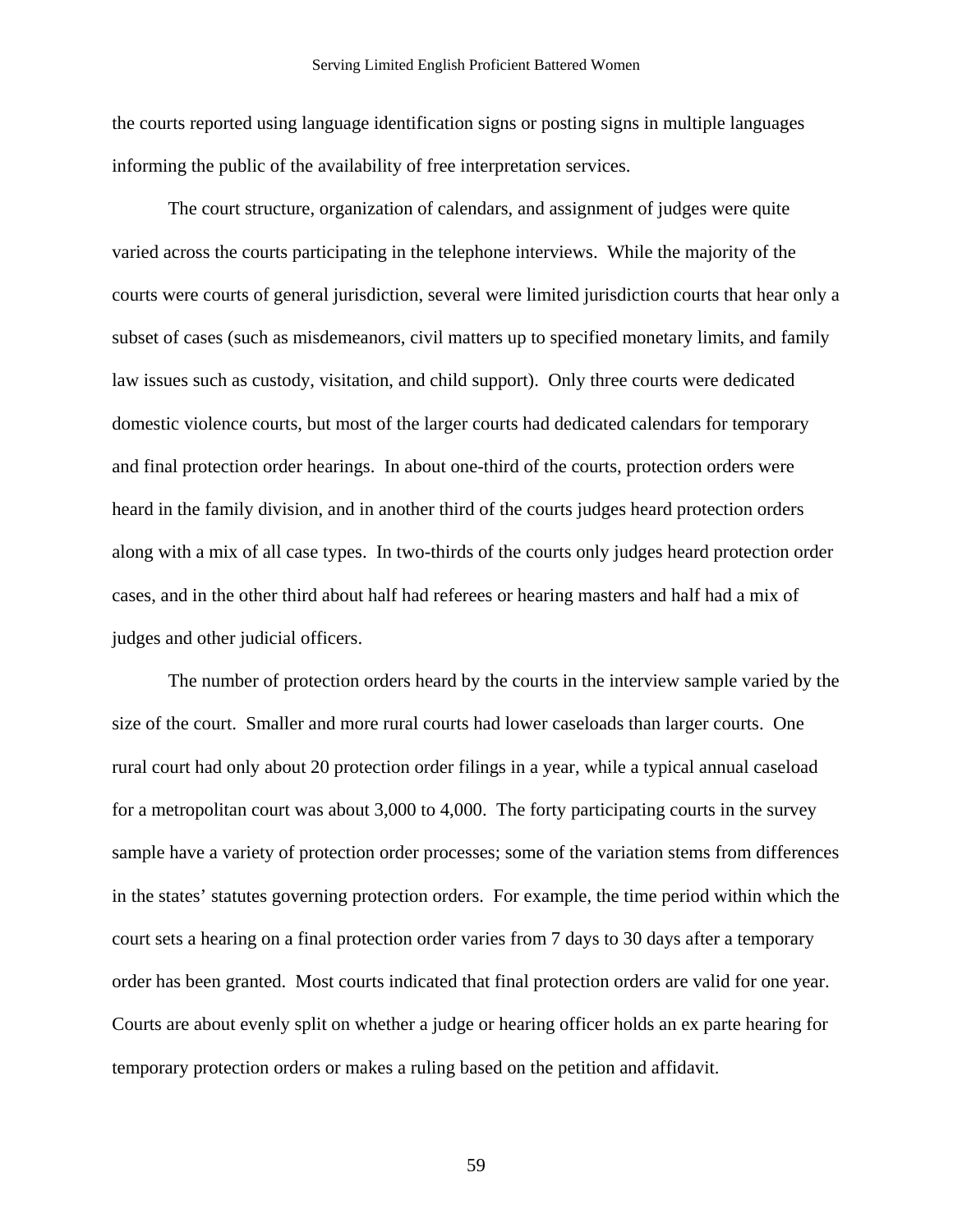The intake process typically involved the court clerk's office and/or a specialized intake office. In the majority of cases, the intake process is shared in varying ways among intake office staff, clerk's office staff and advocates from community-based organizations. Most commonly, the court clerk's office is solely responsible for intake, which typically involves providing instructions for completing the forms and providing a place to complete them. This model is most prevalent among smaller jurisdictions. The next most common model is an intake office staffed by court employees and advocates from a community-based organization.

### **Community-Based Organizations**

Background characteristics of participating community-based organizations (CBOs) were compiled by a fax-back survey that each CBO were asked to complete prior to their telephone interview. Eighty-one of the 84 CBOs that were interviewed returned the fax-back survey. The fax-back survey collected information similar to what was collected in the surveys sent to courts in the national survey. Exhibit 3.1 shows that the CBOs are actively involved in assisting petitioners with protection orders—74 of the 81 CBOs accompany petitioners to protection order hearings and almost 26 of the CBOs report they have staff housed in the courthouse. Furthermore, 54 of organizations report that CBO bilingual staff interpret for the petitioner during the application process; 27 of the CBOs indicated that their bilingual staff had interpreted at protection order hearings in the court.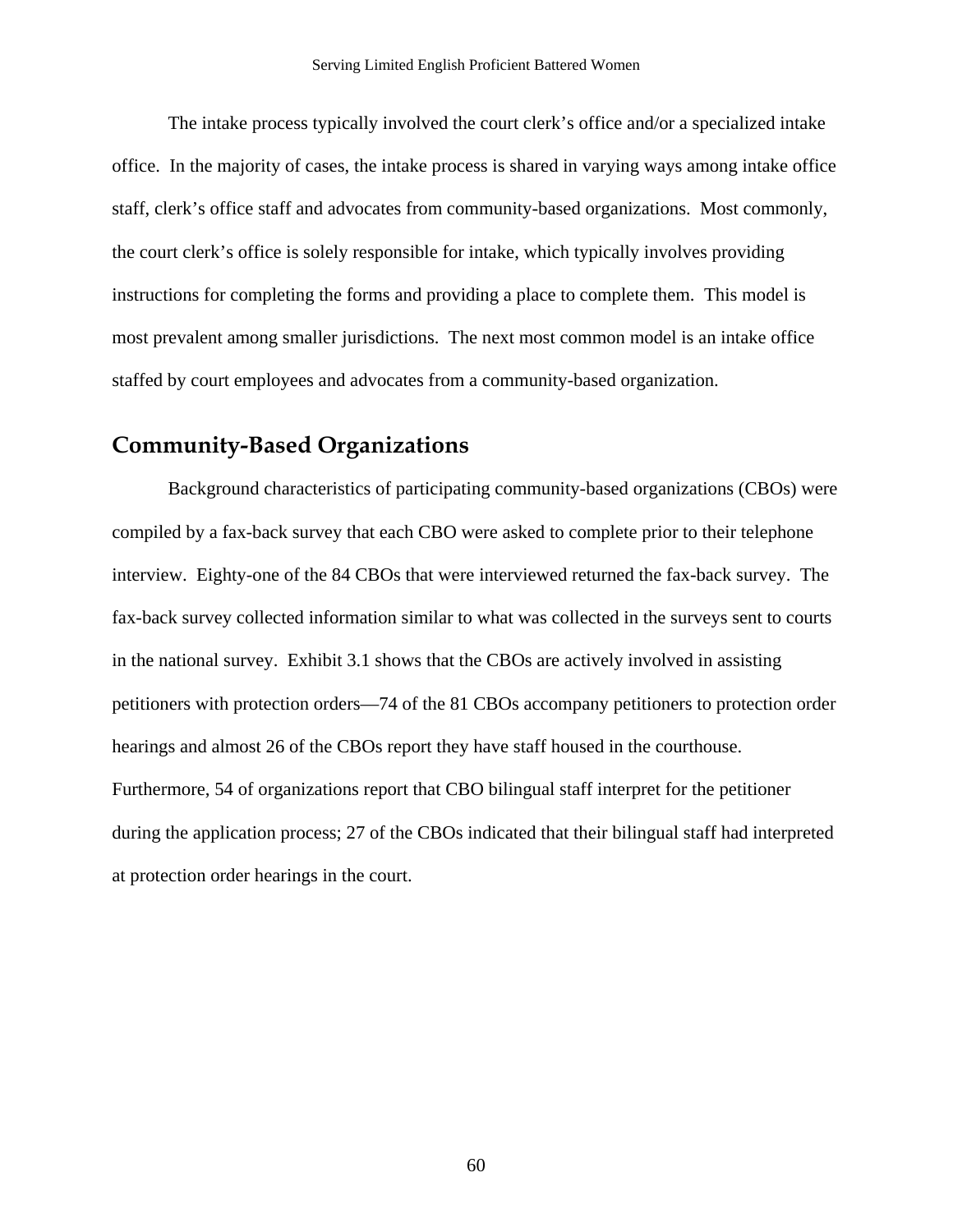



Exhibit 3.2 shows the number of CBOs that work with petitioners on specific issues, and indicates the proportion of those CBOs that work with the court on those issues. Generally, the CBOs had little direct involvement with the court in providing services. For instance, 73 of the 81 CBOs reported working with petitioners on immigration issues, but of those, only 5 work with the court.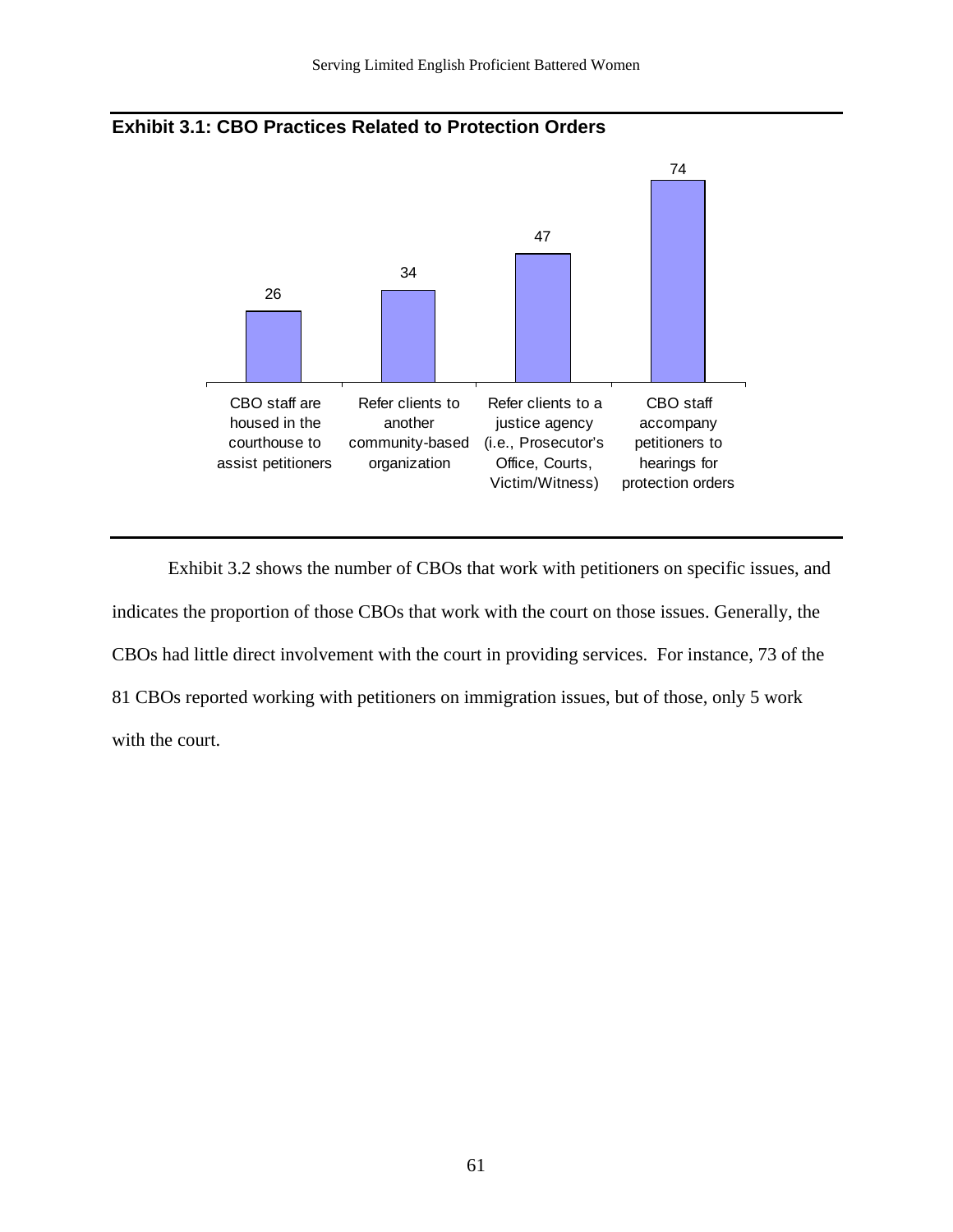

#### **Exhibit 3.2: CBO Assistance to Petitioners and Involvement with Courts**

# **Language Issues**

Courts and CBOs were asked to respond to identify language issues impacting the provision of language services in the courts. Four items were addressed in the interviews: (1) interpreter services, (2) the local LEP population, (3) trends in language assistance, and (4) funding.

### **Interpreter Services**

Courts are responsible for providing interpreters, at least in court hearings. Generally, court organization of interpreter services fall into three general approaches. Within each approach, specific court operations can vary significantly.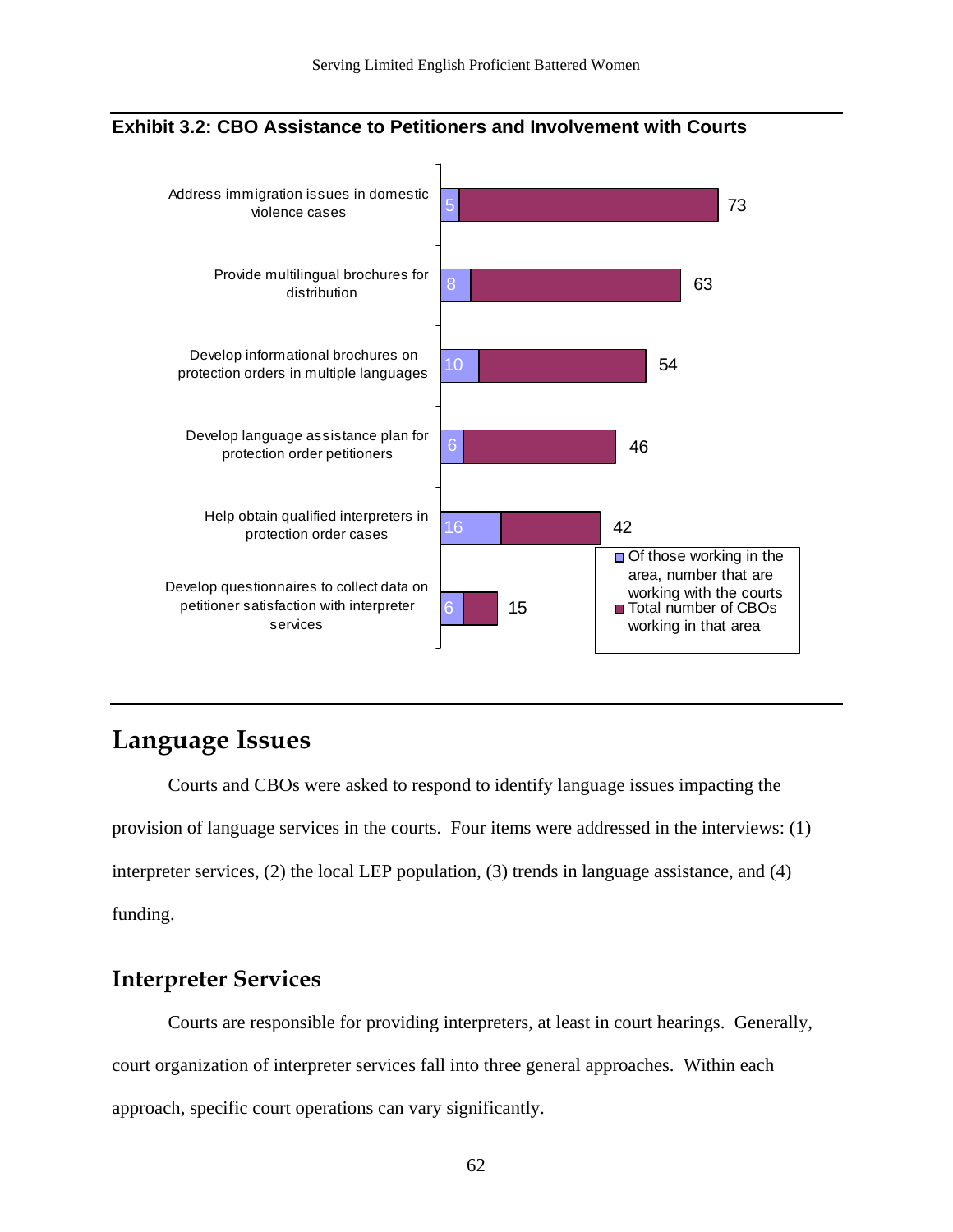#### **Approach 1: The court has its own office of interpreter services.**

- **Many of these courts have staff or contract interpreters in the court on a daily basis** for Spanish and other languages spoken commonly in the jurisdiction.
- Examples: King County, Washington; Miami-Dade County, Florida; Washington, DC; Clark County, Nevada; Milwaukee County, Wisconsin; and El Paso County, Colorado

#### **Approach 2: The state's administrative office of the courts arranges interpreters.**

- The court notifies the AOC that an interpreter is needed and the AOC obtains an interpreter from its resource list. The interpreter is paid directly by the AOC.
- Examples: Barnstable County, Massachusetts; Virginia Beach, Virginia; Fayette County, North Carolina

#### **Approach 3: Courts use a variety of methods to secure interpreter services.**

- Interpreter services can be provided in a number of ways. Interpreters might include those listed on internal and state lists, bilingual court and CBO staff, friends or family members, or contractual telephonic interpreters.
- Examples: The Jefferson County (Kentucky) Family Court and the District Court of Suffolk County, New York reported using telephone interpreting service regularly.

## **Local LEP Population**

The most predominant language group is Spanish in nearly all jurisdictions. Many courts identified Spanish as one group, but Spanish speakers include people from many different countries and cultures, including Central America, South America, and the Caribbean. In some large urban areas, such as Chicago and New York, Polish was identified as a common language. Chinese (Mandarin and Cantonese), Vietnamese, and other Southeast Asian LEP populations (Pakistan and India) also were prevalent in large urban areas and on the West Coast. Courts in Minnesota noted large populations of Hmong. Many courts in various parts of the country noted increases in litigants from Eastern Europe, Russia, and Africa.

Two general trends were reported by the courts. First, Spanish-speaking LEP groups are increasing generally across the country, and particularly in less urban areas experiencing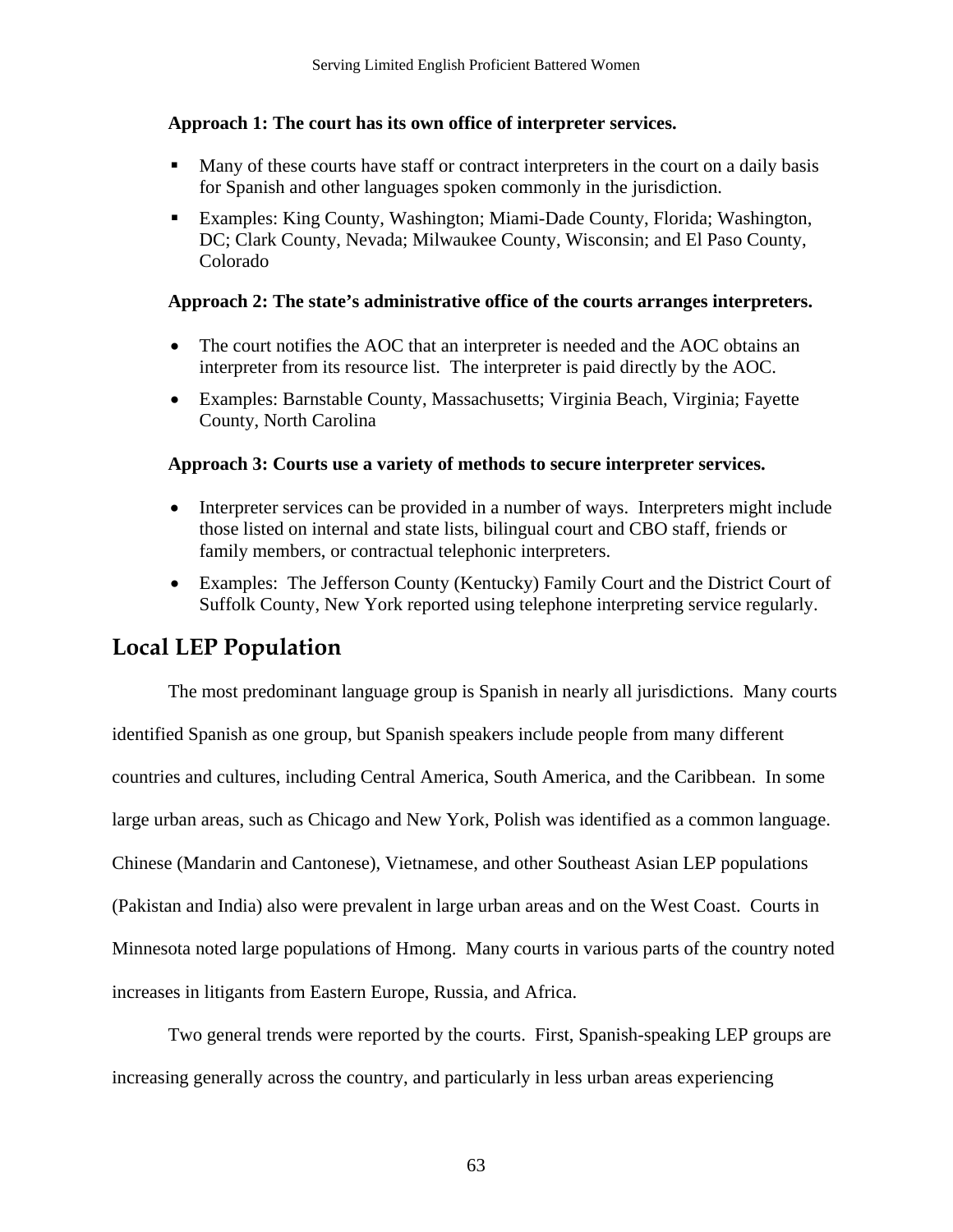<span id="page-66-0"></span>growth. Second, LEP groups from various trouble spots around the world are increasing in places such as Seattle, which has become a refugee hub, and in other jurisdictions with active church groups or charitable organizations. As a court respondent in Erie County, New York, stated, "trends come and go." The respondent went on to note the increase in demand for Bosnian and Croatian language assistance during the ethnic war in the former Yugoslavia; the increase in the number of requests for Russian in the wake of the decline of the former Soviet Union; and the surge in language assistance needs in Amharic and Sudanese dialects as war and economic crises created refugees from Ethiopia and Sudan.

### **Trends in Language Assistance**

<u>.</u>

The majority of the courts reported positive changes in the provision of language assistance to protection order petitioners. Several courts reported improvement in coordination of services, either through the administrative office of the court (Kentucky, Missouri, North Carolina) or the local court. For example, the Milwaukee County Civil and Family Courts in Wisconsin, and the El Paso County Combined Courts in Colorado, created an in-house coordinator position, which had improved the process significantly.

Three California courts noted the positive impact that a state pilot project to provide interpreters for protection order cases had made on improving services[.2](#page-66-0)9 The San Francisco County Superior Court has seen a "400 percent" increase in interpreters as a result of the pilot grants. Other courts mentioned adding bilingual staff (Ramsey County District Court, Minnesota) and adding more interpreters (Washington, D.C. Superior Court and Brockton District Court, Massachusetts) or full-time Spanish interpreters in the court every day  $(8<sup>th</sup>$ 

<sup>&</sup>lt;sup>29</sup> The grants were provided through the California Administrative Office of the Courts, the Center for Children and Family Services of the California. Some courts no longer have the grants and have absorbed the costs into their budgets.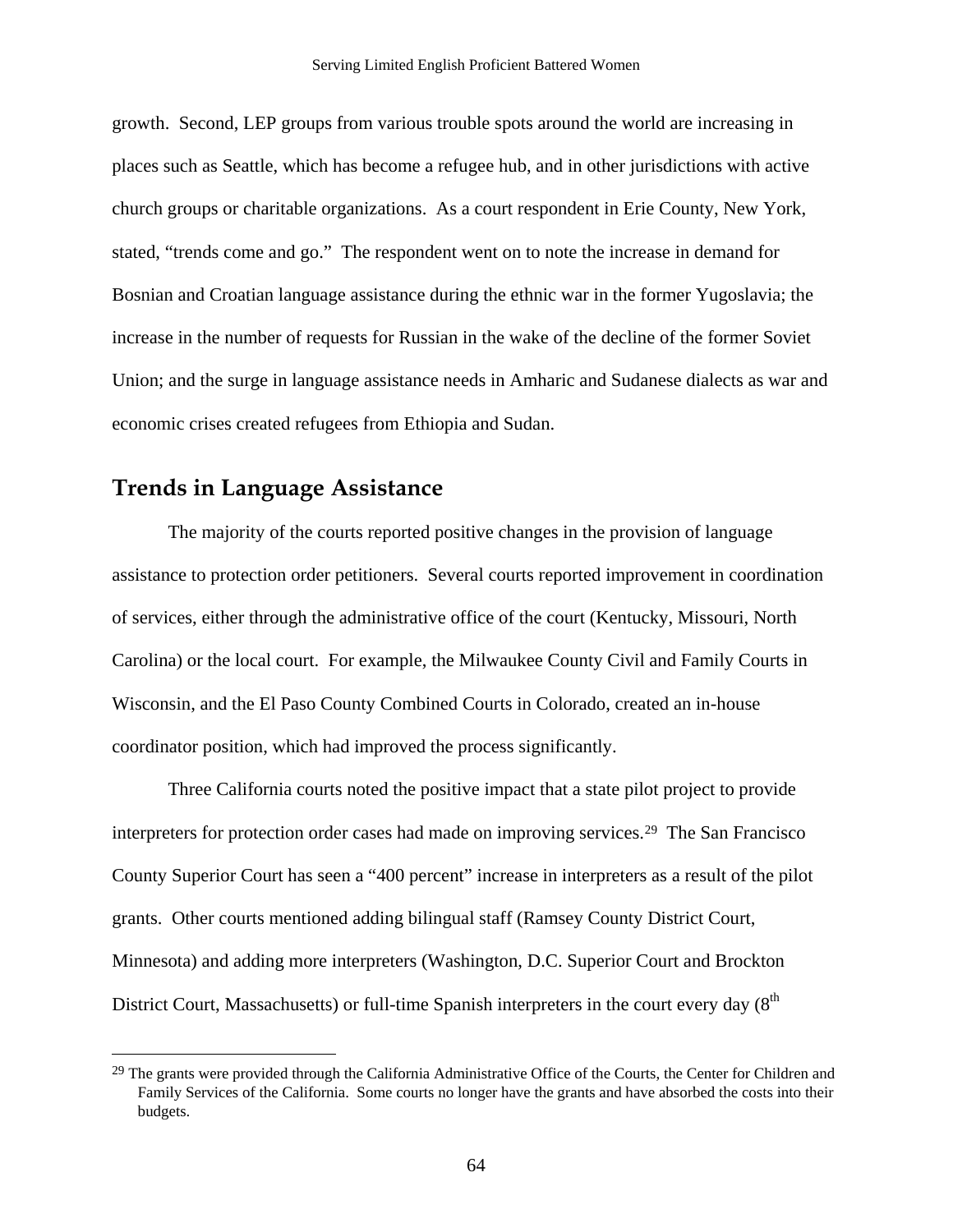Judicial District Court in Clark County, Nevada and the Suffolk County District Court, New York).

### **Funding**

Although a few courts cited the lack of funds to pay for interpreters, for the majority of courts funding is not as big an impediment to providing interpreters as finding a qualified interpreter is. As one court respondent noted, "I've never been able to say I can't provide interpreters due to lack of funds; the problem is the availability of the interpreter, not the money." In several states the administrative office of the courts (AOC) pays for some or all of the cost of interpreter services (e.g., Minnesota, Missouri, North Carolina, Virginia). However, some courts in two of these states do not provide interpreters for protection order cases and do not appear to know that the AOC will provide these funds.

One court expressed concern that funds will not continue to be available: "Funding is always a concern, especially as the need increases and the recognition that the courts need to offer the service in more areas. Right now criminal cases and these protection from abuse cases are considered priority, but the courts are moving toward providing services where we typically do not that will have a major funding impact as these services expand."

## **Provision of Services**

Court and CBO representatives were asked to describe how the courts provide language services to petitioners with limited English proficiency (LEP) during the various stages of the protection order process, including intake, issuing a temporary order, and at the hearing on a final order. The ability of courts to provide quality language assistance varies for the different components of obtaining a protection order (intake/filing, issuance of a temporary order, and

65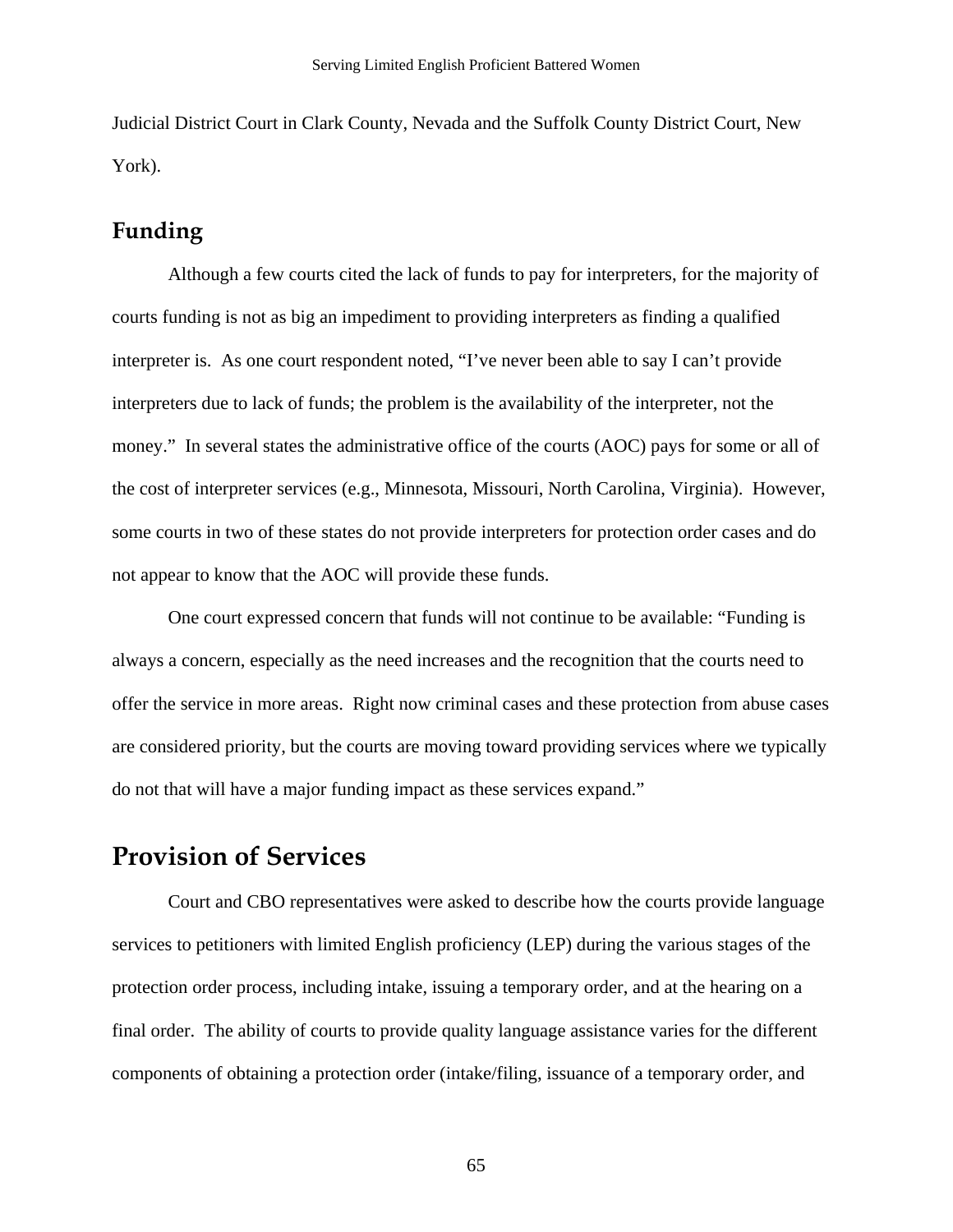hearing on a final order) and for the language spoken by the petitioner. Three general findings are:

- 1. Most courts are able to provide an interpreter at the hearing for a final order for most languages encountered, but smaller courts may not be able to provide professionally qualified interpreters.
- 2. Interpreters are generally not available at the intake and temporary order stages in courts in smaller jurisdictions, and in larger jurisdictions interpreters are readily available only for commonly spoken languages (primarily Spanish).
- 3. Courts do not inquire about the immigration status of a petitioner and the protection order process does not change based on immigration status. Several courts attempt to connect undocumented LEP petitioners to legal and other services.

Within these broad findings, major differences exist among courts. In addition, there is a

significant difference in the provision of services based on language.

A number of courts provide bilingual staff or on-call interpreters to assist LEP petitioners who speak a language commonly encountered by the court, primarily Spanish. For languages less commonly encountered by the court, few courts provide interpreters at intake for the temporary order. In Washington, King County Superior Court attempts to provide an interpreter the same day, but petitioners often have to return the next day. For final hearings, nearly all courts can provide an interpreter, but there may be some delays if the language is very rare. In some smaller jurisdictions, the court may use any person who speaks that language.

The findings from the telephone survey indicate that all courts need some type of assistance in serving the language assistance needs of LEP protection order petitioners. Responses from courts in a few states (California, Maryland, Massachusetts, Missouri, and North Carolina) indicate that the administrative office of the courts can play an important role by developing materials and resources that courts across the states can use. Community-based organizations also have much to offer courts in developing strategies and resources for improving language assistance to LEP domestic violence survivors.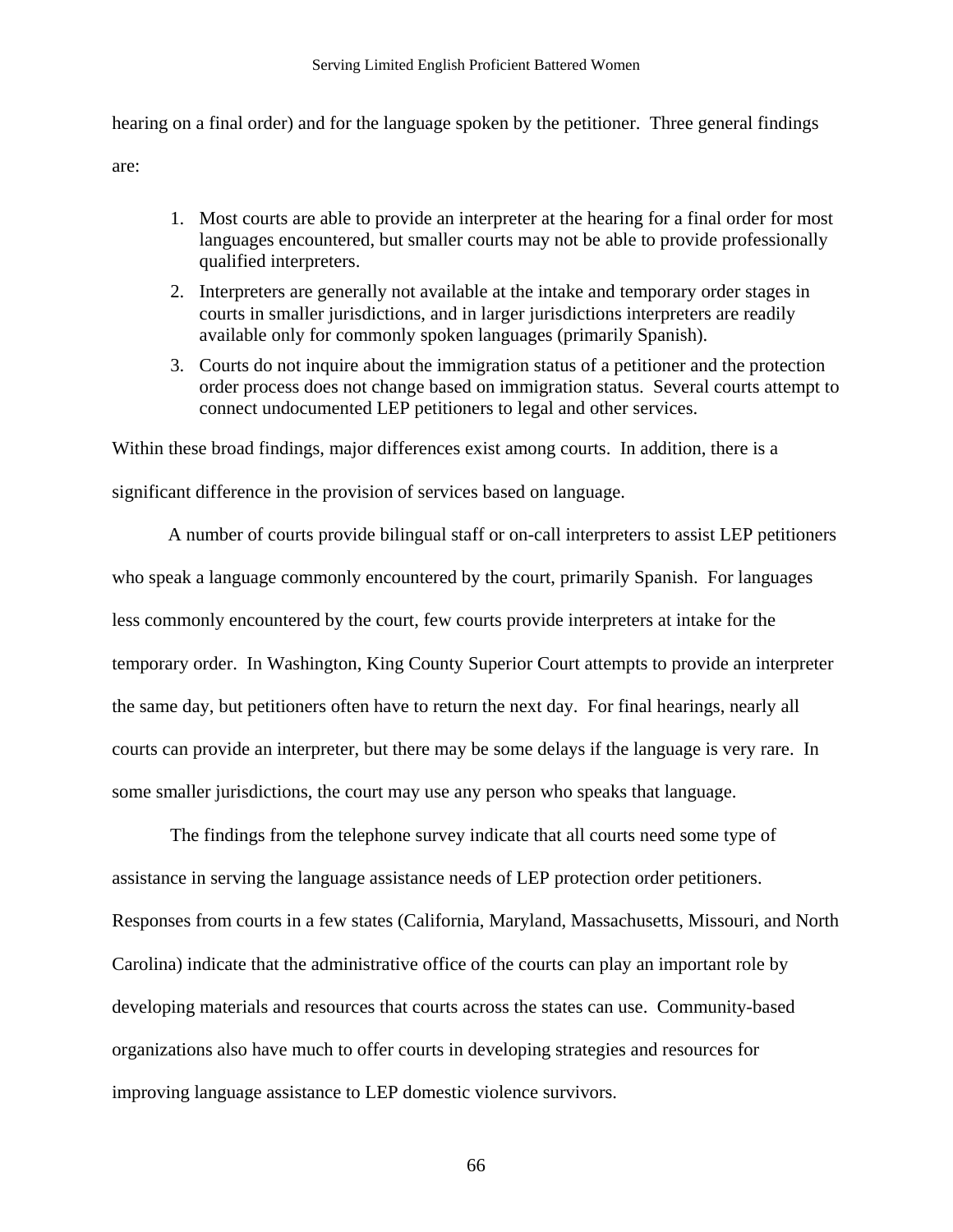# **Court and Community Coordination**

 Court respondents were asked to discuss their court's relationship with CBOs to provide language services in regard to domestic violence cases. The courts could be generally classified into three types of responses.

- 1. The courts did not have any type of working relationship with CBOs.
- 2. The courts' role was primarily limited to referrals to domestic violence agencies.
- 3. The courts were actively engaged in outreach to CBOs and to LEP communities.

Some of the courts, primarily located in more rural areas, were unaware of any local CBOs active in either domestic violence or language issues. The more active courts were all located in urban jurisdictions. Only a handful of courts considered outreach to the community to be an

important role of the court. A few examples of courts that provide outreach are provided below.

- In New York, the Erie County Family Court works with a committee that includes domestic violence advocates, attorneys, and probation officers to provide outreach to the minority and foreign communities in the area.
- In Washington state, the King County Superior Court's Office of Interpreter Services conducts training at community legal clinics and at various community groups. The court has a judges speakers bureau that conducts outreach to some of the ethnicbased communities. The court works with a number of organizations that work with refugees and immigrants.
- The Washington DC Superior Court has worked with a local CBO to conduct theater skits in the community to better inform people on how the court works.
- In Illinois, Cook County Circuit Court staff attend network meetings with community agencies and are actively engaged in community outreach.

Nearly all CBO staff interviewed described their relationship with the courts in positive

terms—many noted that their relationship was "wonderful," "excellent," or "very good"—even

in cases where there was no formal working relationships between courts and CBOs. The CBOs,

engaged in the day-to-day activity of advocating on behalf of domestic violence

victims/survivors, based their perceptions on the quality of interaction they had with individual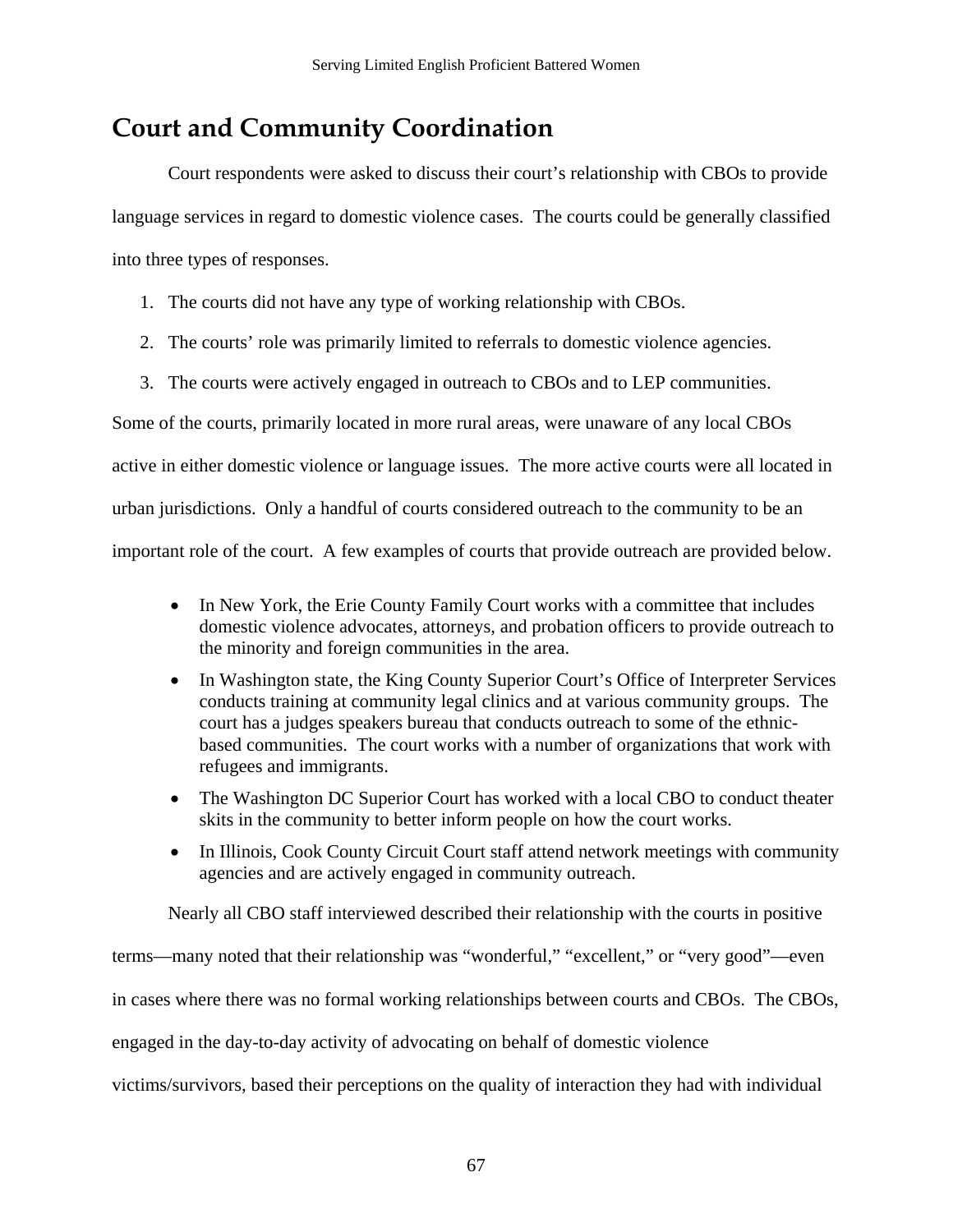judges and court staff. In addition, many of the CBOs were very active in local task forces that included court representation, and their views of the court were shaped by these activities. For instance, in Milwaukee County, Wisconsin, CBO staff are members of the Milwaukee Commission on Domestic Violence and Sexual Assault. In this capacity, they participate in subcommittees that include court staff, domestic violence judges, police officers, and community members. The committee is charged with developing ways to better serve their clients and to translate materials into non-English languages. In Alameda County, California, the local domestic violence organizations receive referrals from the court and participate in the Family Violence Council with court staff. Such activities forged a sense of shared goals between the CBOs and the courts.

The courts and CBOs often work together on larger issues related to domestic and/or family violence. They seldom work together to address issues specific to the LEP population. For this reason, most courts and CBOs were unable to specifically address the strengths and challenges in working together to address language access needs with each other. Nevertheless, the responses are suggestive of the nature of court-community coordination.

Court respondents indicated that the greatest strength in working with CBOs was that they were able to improve their outreach to specific communities. Also, the interaction and interchange between the courts and CBOs can be used to improve services for LEP petitioners and to increase court staff cultural sensitivity. For example, in Stanislaus County, California, the Superior Court incorporates cultural sensitivity issues raised by CBOs into its court staff training program. From the court's perspective, coordination and communication can also increase the level of trust the CBOs and ethnic-based communities have in the courts.

68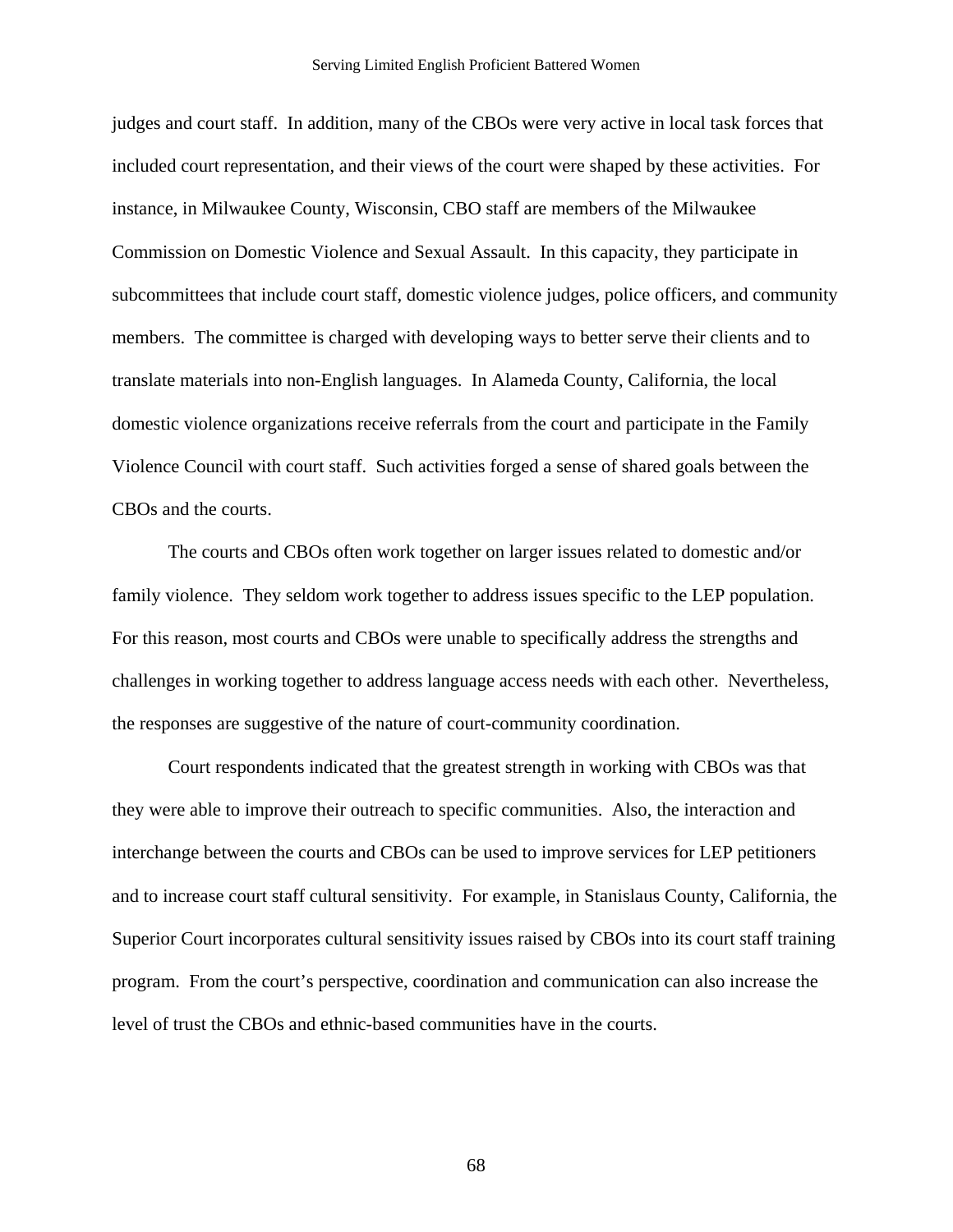The challenges most often noted were particular to those courts that provide space and resources for community-based advocates to assist protection order petitioners—some of the advocates also provided translation and/or interpretation services for LEP petitioners. In many cases, the courts have become dependent on advocates to provide individual assistance to petitioners. Yet the advocates are not employees of the court, which can create some confusion over roles. Some of the courts also noted that the precarious grant-based funding of CBOs is a challenge to maintaining a strong relationship.

Respondents from community-based organizations shared their perceptions of strengths and challenges in working with the courts. The greatest strength was in the collaboration itself, which increased the CBOs' access to judges and court staff and helped them gain respect from the courts. At the same time, collaboration was also seen as a challenge. As a service provider from a CBO in Milwaukee County, Wisconsin observed, "There is always the challenge of balancing aggressive advocacy with maintaining a good relationship." An advocate in Montgomery County, Maryland, also mentioned the tension of being seen as part of the system while keeping the focus on the client. A number of those surveyed also cited the high levels of bureaucracy within courts as a challenge to collaborating effectively. Finally, several respondents cited that an additional challenge is that too frequently, judges and court staff are not well versed in cultural diversity issues that affect domestic violence victims/survivors. This seemed particularly relevant for CBOs who work with communities that speak less common languages (e.g., the Hmong community in Milwaukee County, Wisconsin and the Arab American community in Wayne County, Michigan).

69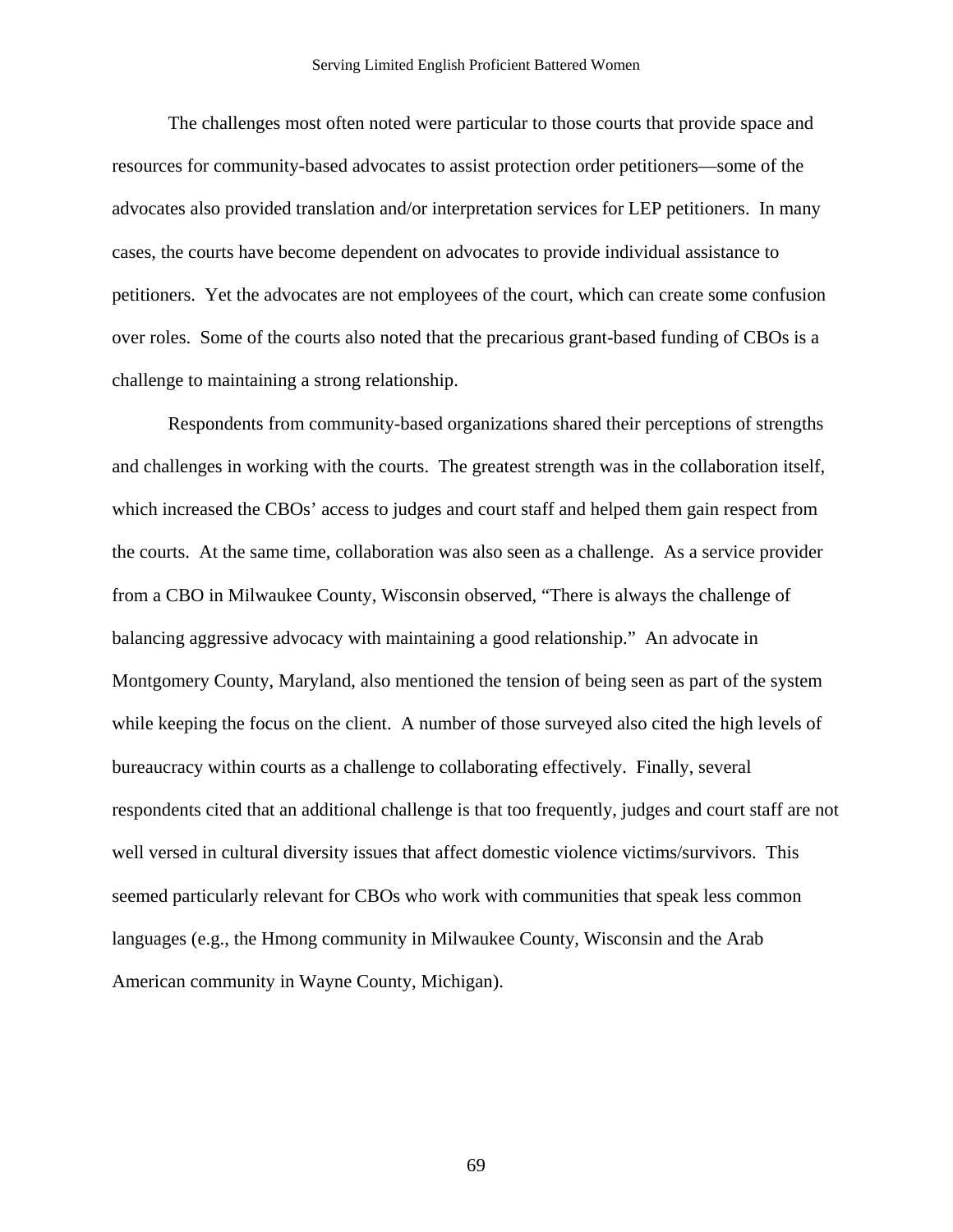# **Successes and Challenges**

The telephone interviews with courts and community-based organizations concluded with a discussion of the successes and challenges for the courts in providing language access and services to LEP petitioners. Respondents were asked to provide an assessment of the court and provide a rationale for the assessment. Finally, respondents were asked to provide suggestions on how language services could be improved for those seeking protection orders.

## **Assessments of the Courts**

Courts and CBOs were asked to assess how well the court addresses the language assistance needs of protection order petitions and to identify ways in which language services can be improved. Respondents were asked to rank the court's current provision of language services as excellent, good, fair, or poor. Exhibit 3.3 shows the ratings of the courts provided by courts and CBOs. Three courts, all located in mid-sized or rural counties, could not provide a ranking, primarily because they have little experience with LEP petitioners (Houston County Superior Court in Georgia, the District Court in Washington County, Minnesota, and the Dallas County Circuit Court in Missouri). Additionally, a relatively large proportion of staff from CBOs did not provide a definitive rating of the courts. In some cases this was due to the lack of knowledge of the court's provision of language services. In other cases, an overall rating was not assigned because the court's performance varied greatly by language.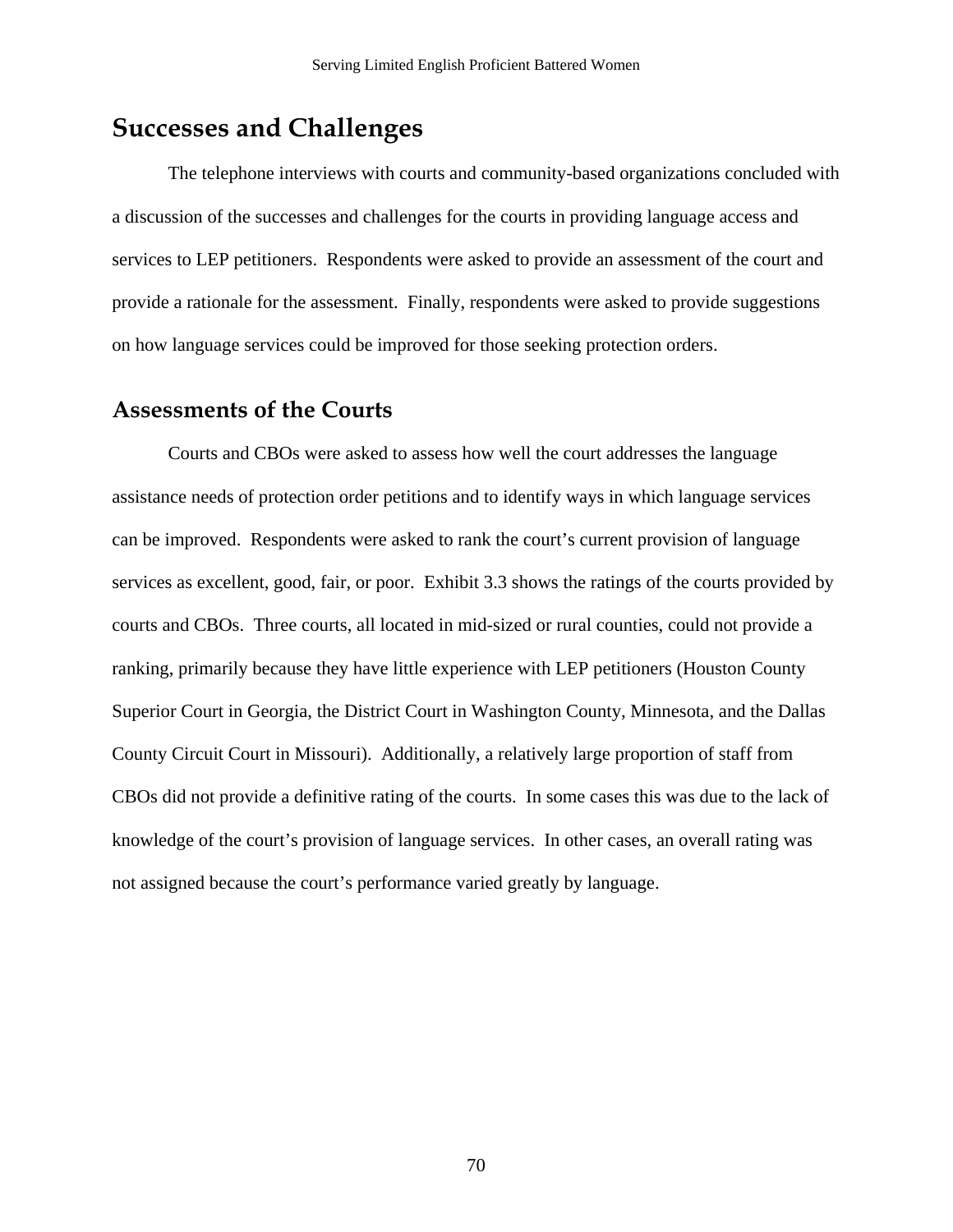|                     | <b>Courts</b> |            | <b>CBOs</b> |            |
|---------------------|---------------|------------|-------------|------------|
|                     | Number        | Percentage | Number      | Percentage |
| Excellent           | 16            | 40.0       | 10          | 11.9       |
| Good                | 17            | 42.5       | 28          | 33.3       |
| Fair                |               | 7.5        | 13          | 15.5       |
| Poor                |               | 2.5        |             | 4.8        |
| Rating not provided |               |            | 29          | 34.5       |

### <span id="page-73-0"></span>**Exhibit 3.3: Court and CBO Assessment of Court Provision of Language Assistance to Protection Order Petitioners**

**Item**: Please give us your overall assessment of how you think your court addresses the language assistance needs of protection order petitioners/plaintiffs. Would you rate the court's provision of language services as excellent, good, fair, or poor?

Over 80 percent of the courts surveyed in this phase considered their provision of language services to protection order petitioners as 'excellent' or 'good.' Almost 45 percent of CBOs gave the court an 'excellent' or 'good' rating—although this figure is artificially low because of the high proportion of those who did not provide a rating. The exclusion of nonresponders brings these figures up to 89 percent of courts and 69 percent of CBOs. While the vast majority of both courts and CBOs find the courts' provision of language services as 'good' or 'excellent', courts were more likely to rate their courts higher than were the CBOs. [30](#page-73-0)

# **Common Themes**

 $\overline{a}$ 

A number of common themes influenced court and CBO assessments of the court's ability to provide language assistance to protection order petitioners. These themes are grouped into the following categories: (1) court staff, (2) language resources, (3) accommodation and outreach, and (4) interpreter services.

<sup>&</sup>lt;sup>30</sup> Correlations between courts and CBOs are not available for the draft report. Staff are currently merging qualitative and quantitative data, which will enable correlation coefficients to be provided in the final report.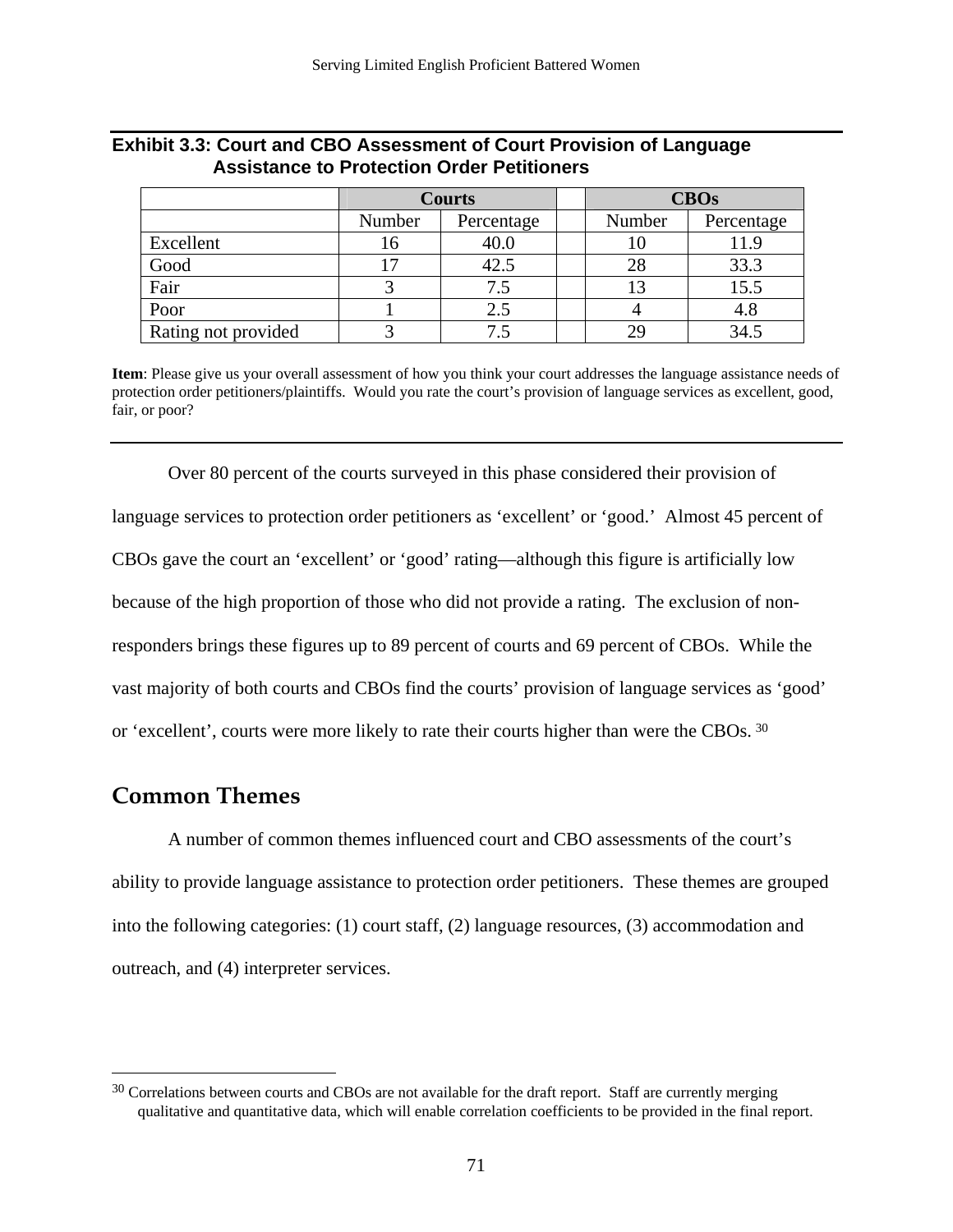## **Court Staff**

Two issues arose in the context of court staff. First, court and CBO interviewees noted the value of bilingual court staff, especially in the clerk's office where protection orders are filed. Second, a number of individuals noted the importance of training programs for court staff on issues related to cultural and language diversity. Bilingual staff, for both courts and CBOs, was seen as an important consideration in the hiring process. While a number of courts have taken specific measures to hire bilingual court staff, there is a growing and unmet need for additional bilingual staff.

- In New Hanover County, North Carolina, there is no one in the court's office who can speak Spanish. The CBO noted that the hiring of a Spanish-speaking staff would help improve communication for Spanish-speaking clients
- In Solano County, California, the CBO encouraged the clerk's office to hire more bilingual staff.
- In Ramsey County, Minnesota, the CBOs noted an improvement in services for Spanish-speaking petitioners with the addition of a Spanish-speaking clerk.
- In Suffolk County, New York, the CBO respondent stated that courts and CBOs should be willing to increase salaries to bring in bilingual staff.

Court staff should be trained on diversity issues. Several CBO respondents felt that the judges and court staff are not particularly sensitive to diversity issues and "can be a little abrupt or dismissive to LEP petitioners." Several courts noted training and educational programs that are designed to improve cultural sensitivity among staff. At least one state (Colorado) requires all state court employees to take classes on diversity. At the local level, several courts mentioned specific training programs to improve sensitivity and response to language needs.

- In Massachusetts, the Chelsea District Court trains judges on sensitivity issues on LEP issues.
- In Washington, the King County Superior Court's Office of Interpreter Services has an orientation session to educate judges and commissioners about protocols and ethics of interpreting.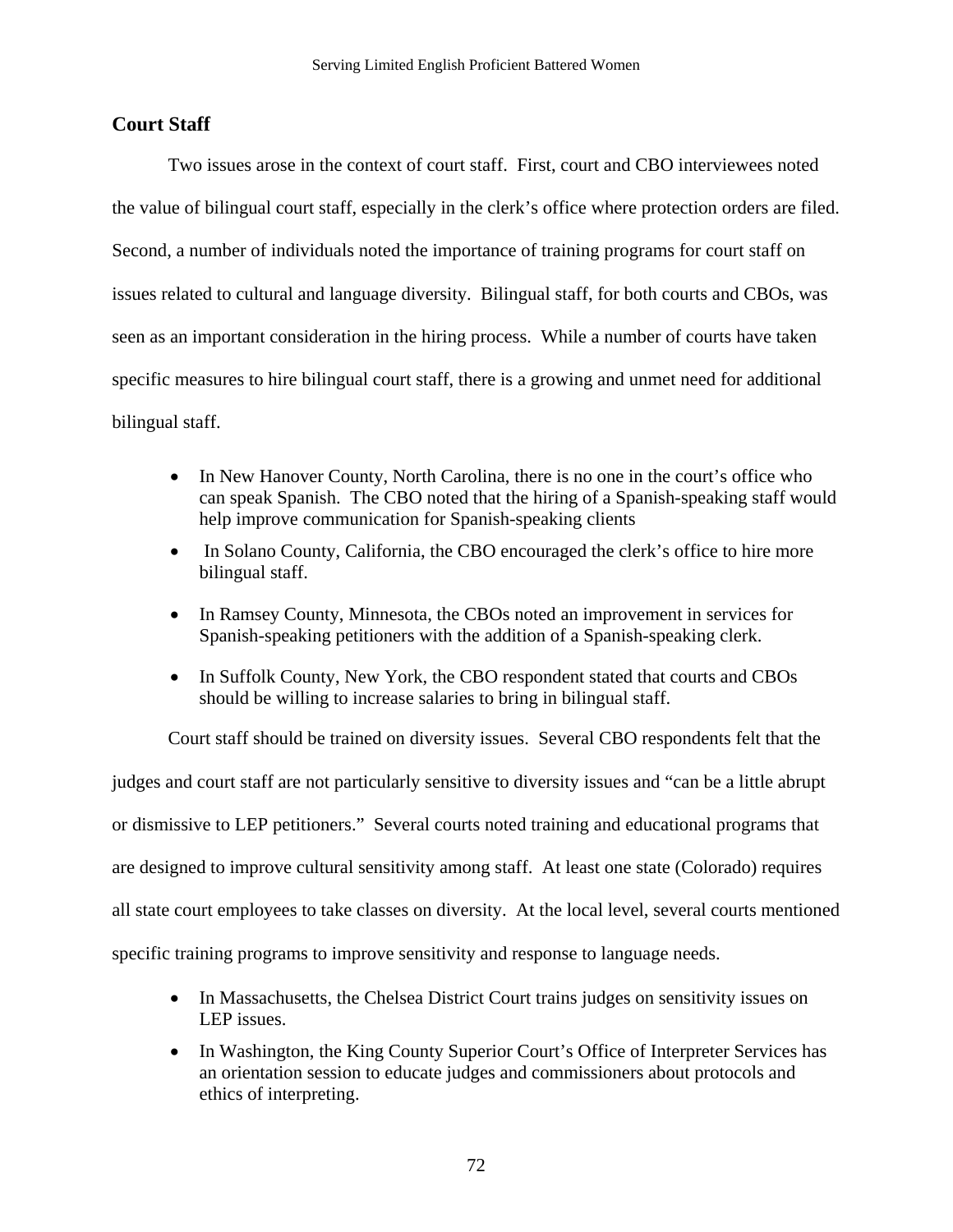• In Miami-Dade County, Florida, the Eleventh Circuit Court has a special training program for interpreters.

## **Language Resources**

English is the official language of the courts. Some states have laws that discourage or forbid the translation of official documents. Consequently, the ability of the courts to provide non-English documents, forms, and informational brochures is influenced by state laws, interpretation of those laws, and the initiative of the court. For example, in Kentucky, the Jefferson County Family Court was unable to use multi-language forms developed by the Center for Women and Families because Kentucky has designated English the official language of the state.

The absence of translated protection orders in particular, is a compliance issue. Staff in Alameda County Superior Court in California noted that LEP petitioners and respondents walk out of the courtroom with an English-language protection order that they cannot read. While an interpreter provides the terms and conditions of the order at the hearing, LEP petitioners and respondents have no written information in their native language to which to refer to after the hearing. With few exceptions, the use of English-only protection orders is a national norm and quite often, a state requirement. Only a handful of courts, such as the Eleventh Circuit Court in Miami-Dade County and the Washington DC Superior Court have translated protection orders into non-English languages. In addition, a number of courts have translated informational brochures into multiple languages.

### **Accommodation and Outreach**

Assessments of court performance were influenced by the level of communication and accommodation between the courts and the local service providers. For instance, some courts have made an effort to inform advocates of the status of interpreters for hearings. Additionally,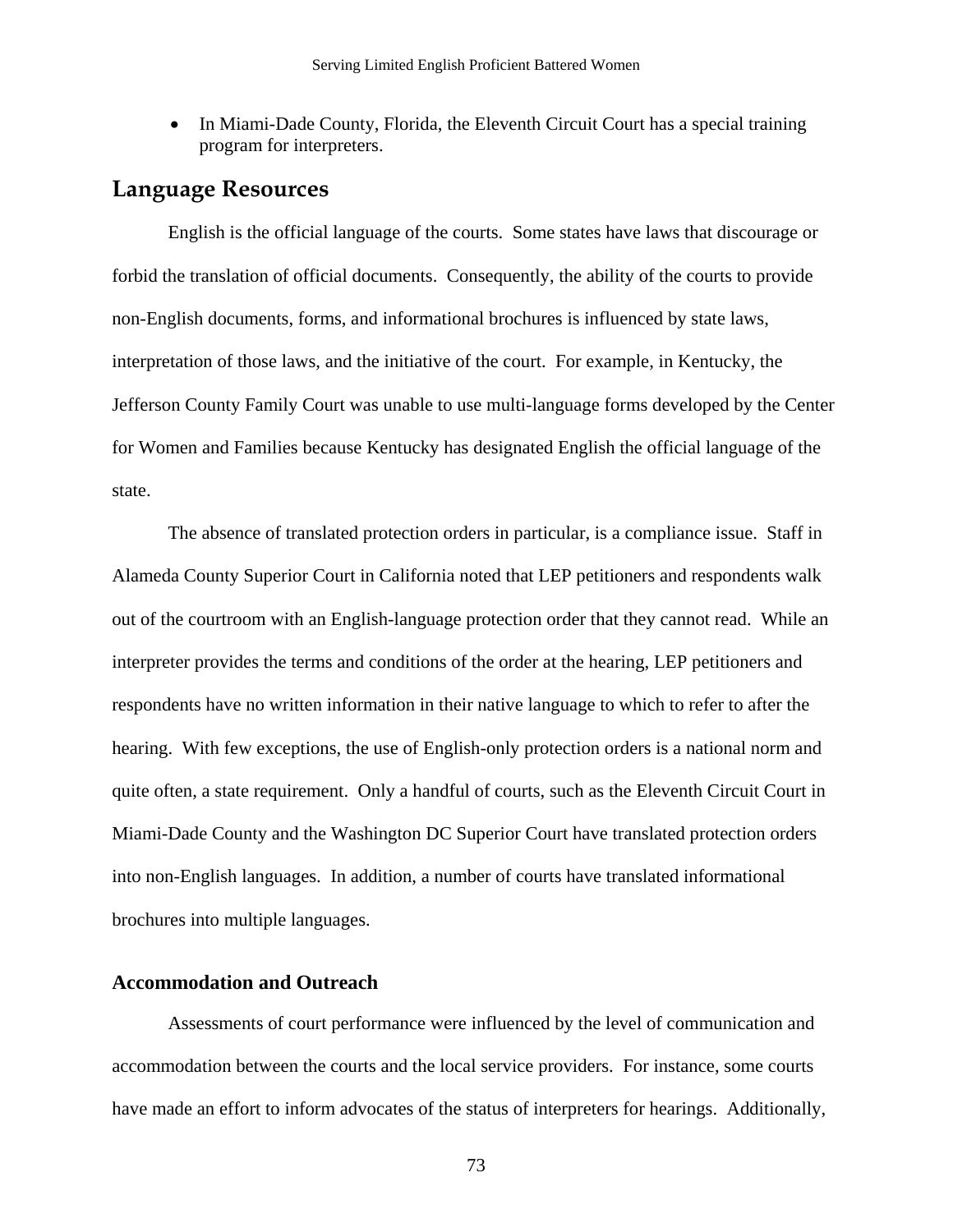CBOs staff may have a preference for specific interpreters who work well with domestic violence or sexual assault victims. CBOs from a number of jurisdictions, such as Ramsey County and Washington County in Minnesota, noted that the courts have been very accommodating to requests for specific interpreters.

Court outreach and participation in local task forces and committees can affect service levels and perceptions of CBOs. In Milwaukee County, Wisconsin, a CBO respondent cited the creation of a dedicated court, participation on the local task force, and the creation of a county interpreter coordinator position as reasons for a positive assessment of the court. Finally, staff from King County Superior Court in Washington offered a telling comment, "We have built up trust with the agencies bringing the clients in."

### **Interpreter Services**

 The most significant factor that affects assessments of the court's provision of language assistance is interpreter services. While courts might perform well in areas related to court staff, language resources, and accommodation and outreach, the provision of interpreters is critical to LEP petitioners. Despite the favorable assessments of the courts' provision of language assistance, both court and CBO respondents recognized three service gaps in interpreter services:

- 1. A major gap in the provision of interpreters occurs at the filing level.
- 2. Language determines the quality and timeliness of interpreter services.
- 3. The courts vary considerably in their use of qualified interpreters.

### **The Filing Gap**

Generally, courts are diligent in securing certified or qualified interpreters for court hearings. However, LEP petitioners must typically secure their own assistance in completing the application for a protection order. For instance, in Minnesota, the Scott County District Court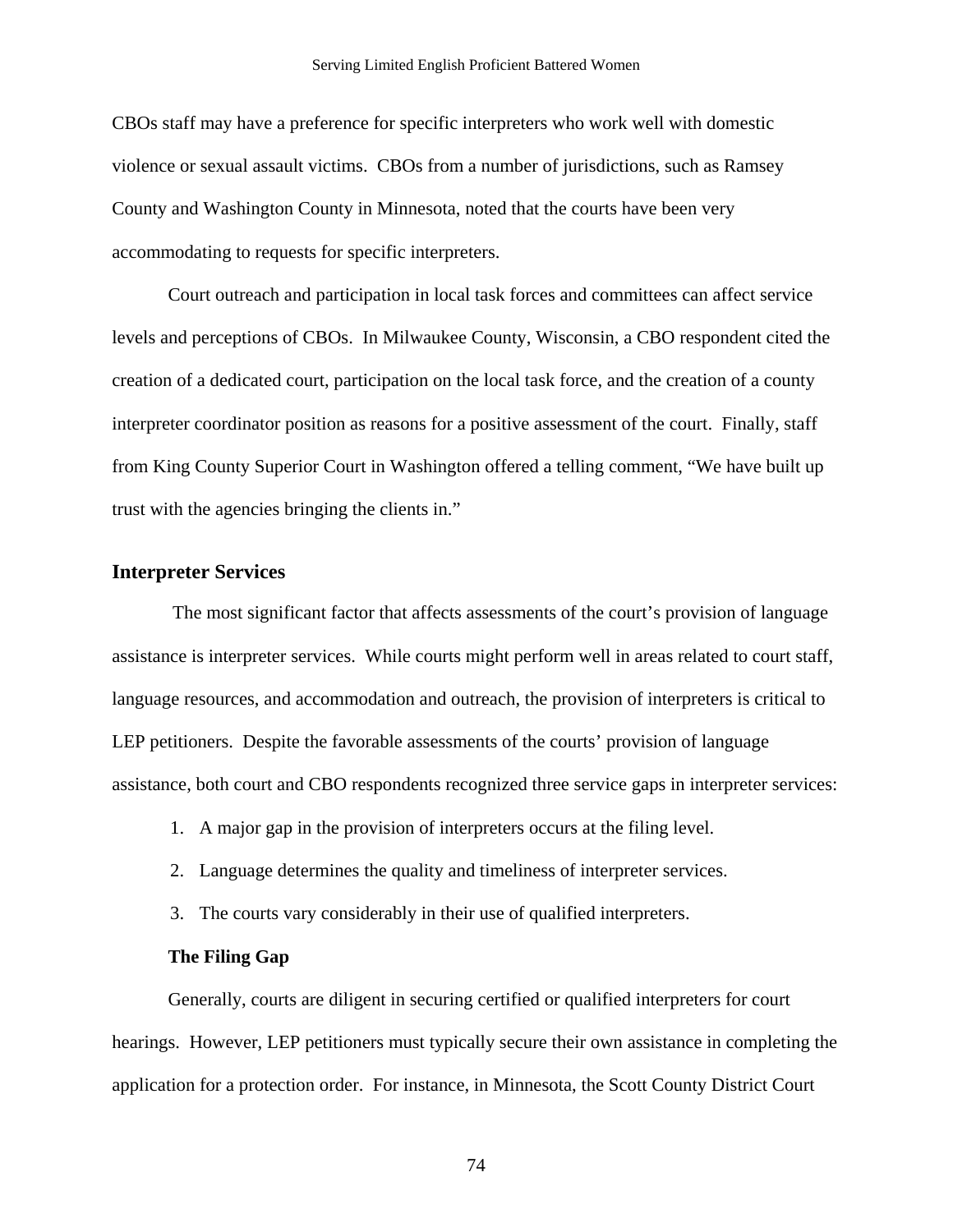respondent noted that LEP services were simply not available at the paperwork level—as a last recourse, the court would have to use a commercial telephonic interpreter service (the application is six pages long and it would be extremely cumbersome to spell out all the legal terms). In most jurisdictions, CBO staff have simply assumed the responsibility of helping LEP petitioners with the application process.

The availability of in-house court interpreters increases the likelihood that the petitioner will receive assistance with the application process. For example, the Washington D.C. Superior Court has in-house interpreters who are ready to assist protection order petitioners with paperwork, although court hearings take priority. In-house interpreters are typically available for Spanish—non-Spanish-speaking LEP applicants would have to be resourceful to get assistance at the filing stage.

### **The Language Gap**

In every court participating in this study, there is a major service gap between the provision of Spanish and all other languages. In many communities, the Spanish-speaking population is the largest "minority" community and represents the largest need for interpreter services. Yet there are other linguistic groups with high levels of need that do not receive services similar to those received by Spanish-speaking petitioners. Consequently, LEP petitioners with primary languages other than Spanish are often subjected to delays and uncertified interpreters, which ultimately impact access to justice. Several examples highlight the difficulties in providing interpreter services for less than common languages.

• A CBO respondent in Ramsey County, Minnesota, shared the experiences of a domestic violence victim who spoke the African language of Mandingo. The inability to find a Mandingo interpreter led to numerous delays in the court proceeding.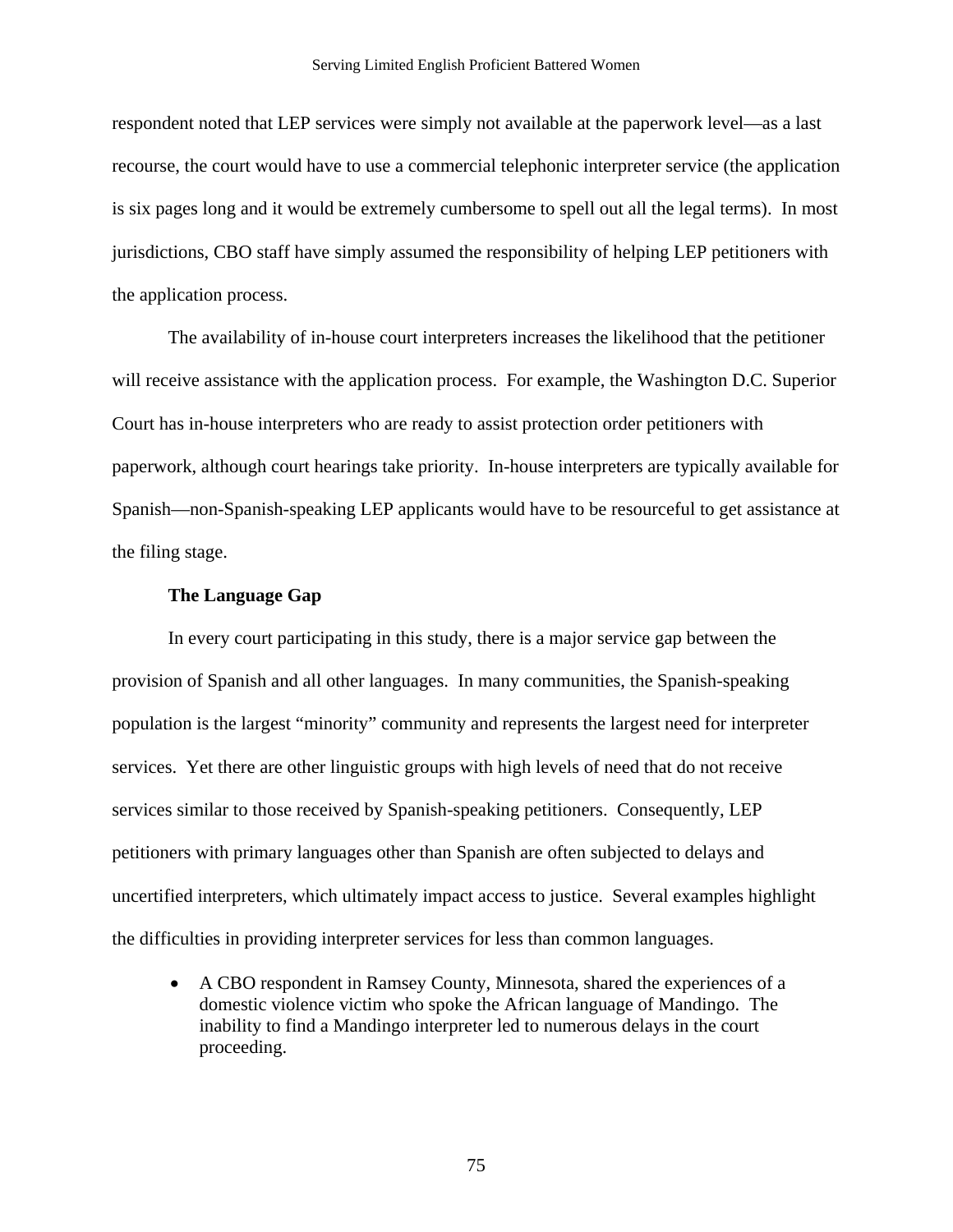- In Milwaukee County, Wisconsin, a CBO respondent noted the low number of certified Hmong interpreters and the subsequent delays in temporary restraining orders and protection orders.
- In Alameda County, California, a CBO respondent mentioned that it's more difficult to get an interpreter for the Asian languages than it is for Spanish.

An additional concern in working with LEP petitioners from a smaller community is that the interpreter may know the petitioner and/or respondent. In such cases, battered women may be extremely reluctant to speak to someone from their own LEP community. In addition, anecdotal information suggests that the interpreters of some of the less commonly used languages do not interpret correctly and instead, may be encouraging petitioners to drop their requests for a protection order.

### **The Qualifications Gap**

The courts participating in the intensive survey tend to use certified interpreters (in those languages where certification is available). Some courts, such as the King County Superior Court and the Washington D.C. Superior Court, have additional qualifications or screening tools that interpreters must meet to work in the court environment. Other courts do not have any formal means to measure the qualifications of interpreters.

Many CBO respondents noted that judges and judicial officers recruited unqualified persons to interpret, including CBO staff, in official proceedings. The use of unqualified interpreters is more likely to occur in cases where the LEP petitioner speaks a less commonly known language, where standards are generally lower for interpreters. Some courts used family members, including in-laws and children, to interpret at hearings. While this is not standard procedure for courts, the use of family and advocates happens on a circumstantial basis. For example, a CBO respondent in Cumberland County, Maine, noted that if an interpreter does not appear for a hearing, the judge may enlist someone who happens to be in the court, including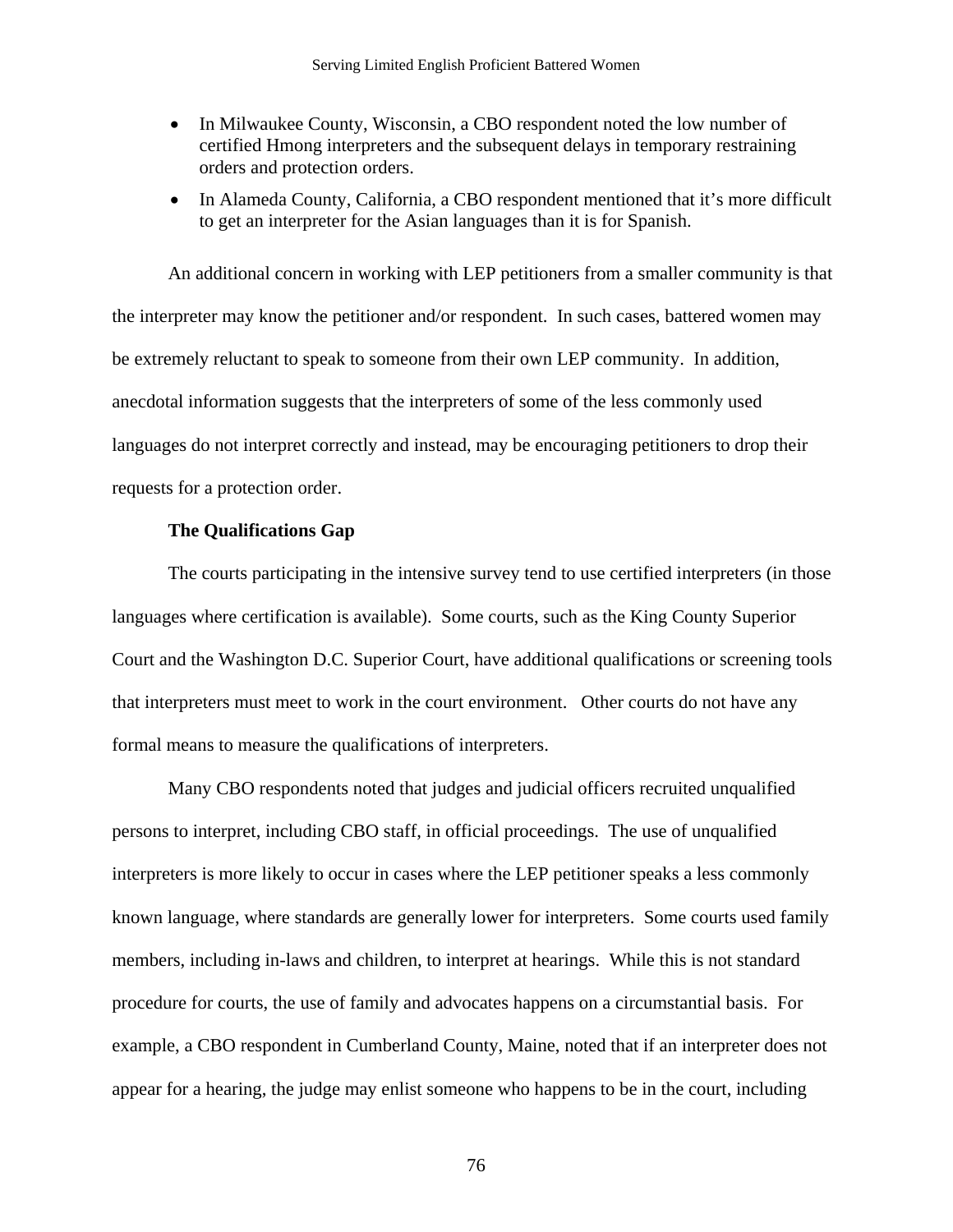family members, to interpret.

# **Suggestions for Improvement**

Court and CBO respondents were prompted to provide suggestions on how language

services can be improved for those seeking protection orders. Their recommendations

correspond to the challenges they previously identified. Generally, respondents advised that

language services could be improved by taking the following actions:

## **1. Provide Information in Multiple Languages**

- Post signs in multiple languages.
- Translate brochures, documents, and forms.
- Provide informational brochures, websites, and CDs that describe the protection order process in multiple languages.
- Use language identification cards to identify the language of the petitioner.

## **2. Improve outreach to LEP communities.**

- Create a public awareness campaign.
- Ensure communities that immigration status is not a matter for the local court.

### **3. Collect data.**

- Collect data on protection order filings, issuances, hearings, and language assistance needs.
- Evaluate satisfaction with interpreter services.

## **4. Increase language resources.**

- Hire bilingual and culturally diverse staff.
- Have certified interpreters in the court where demand is high.
- Use contractual interpreters as necessary.
- Ensure an adequate pool of qualified interpreters.
- Train and educate judicial and court staff on diversity and language issues.
- Develop a pool of qualified interpreters who are on call to provide interpretation assistance as needed in multiple languages.

## **5. Professionalize interpretation.**

- Never use family members or children to interpret.
- Create a centralized interpreters office in the court.
- Maintain high standards for all interpreters.
- Insist on certified interpreters in languages where certification is possible.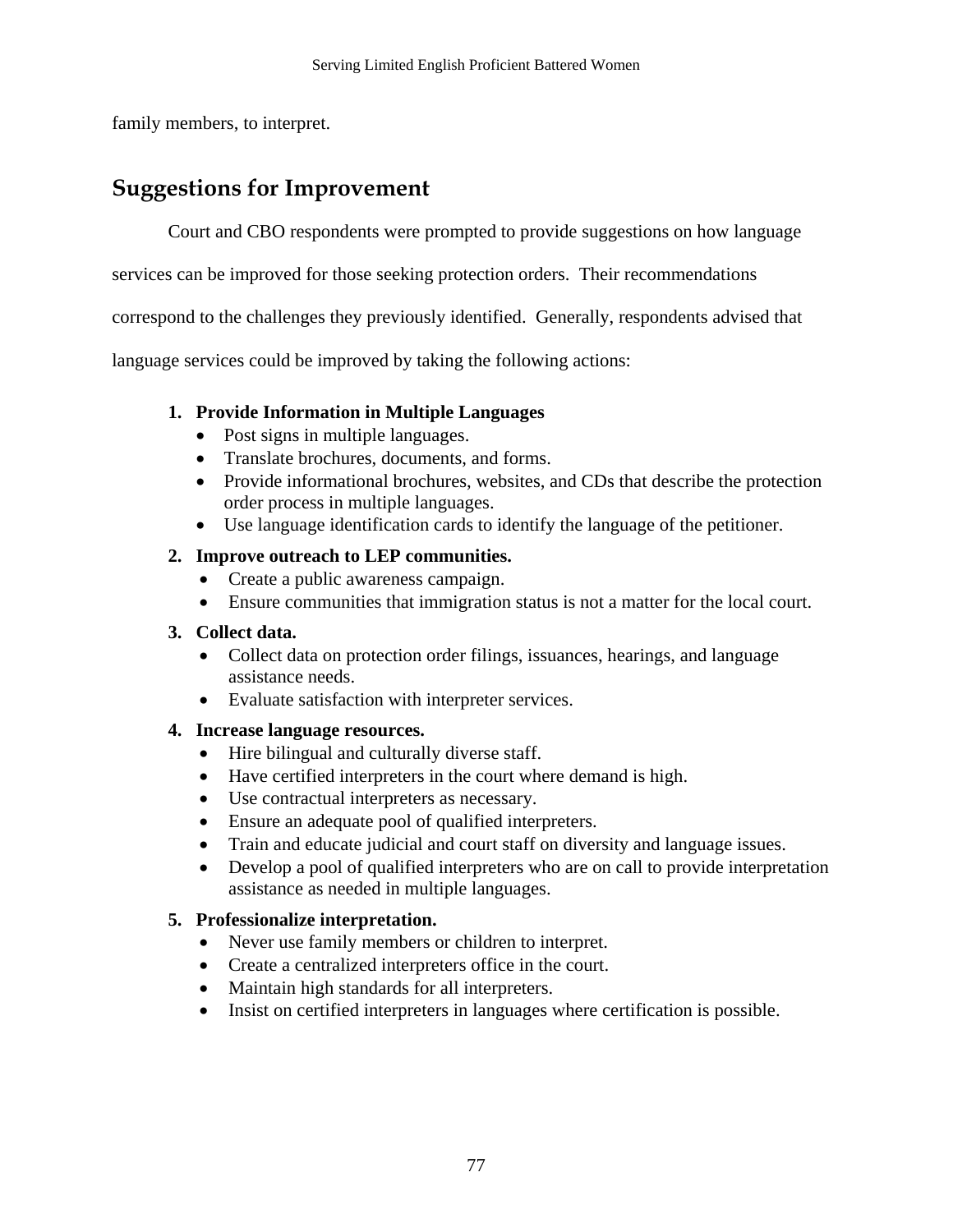## **Summary**

Courts participating in the intensive survey included 40 courts that exemplified promising practices, such as the drafting of a language assistance plan, the use of certified interpreters, the use of language identification cards, and posting signs in multiple languages. In each of the 40 court jurisdictions, community-based organizations (CBOs) that provided direct services to protection order petitioners were identified through a variety of means and contacted to solicit their participation in a fax survey and telephone interviews. The response rate for courts was 93 percent; the response rate for CBOs was 90 percent (84 CBOs participated).

Courts generally used three approaches to administer interpreter services: (1) the court has its own office of interpreter services, (2) the state's administrative office of the courts provides interpreters, and (3) the courts use a variety of methods to secure the services of an interpreter. Respondents noted that the Spanish-speaking population and various LEP groups from trouble spots around the world are increasing generally across the country. In recent years, the courts have made some positive changes in response to growing language demands, such as the coordination of services and the hiring of bilingual court staff. The biggest concern for the court was finding qualified interpreters.

The ability of courts to provide quality language assistance varies for the different components of obtaining a protection order (intake/filing, issuance of a temporary order, and hearing on a final order) and for the language spoken by the petitioner. Most courts are able to provide an interpreter at the hearing for a final order for most languages encountered, but smaller courts may not be able to provide professionally qualified interpreters. Interpreters are generally not available at the intake and temporary order stages in courts in smaller jurisdictions, and in larger jurisdictions interpreters are readily available only for commonly spoken languages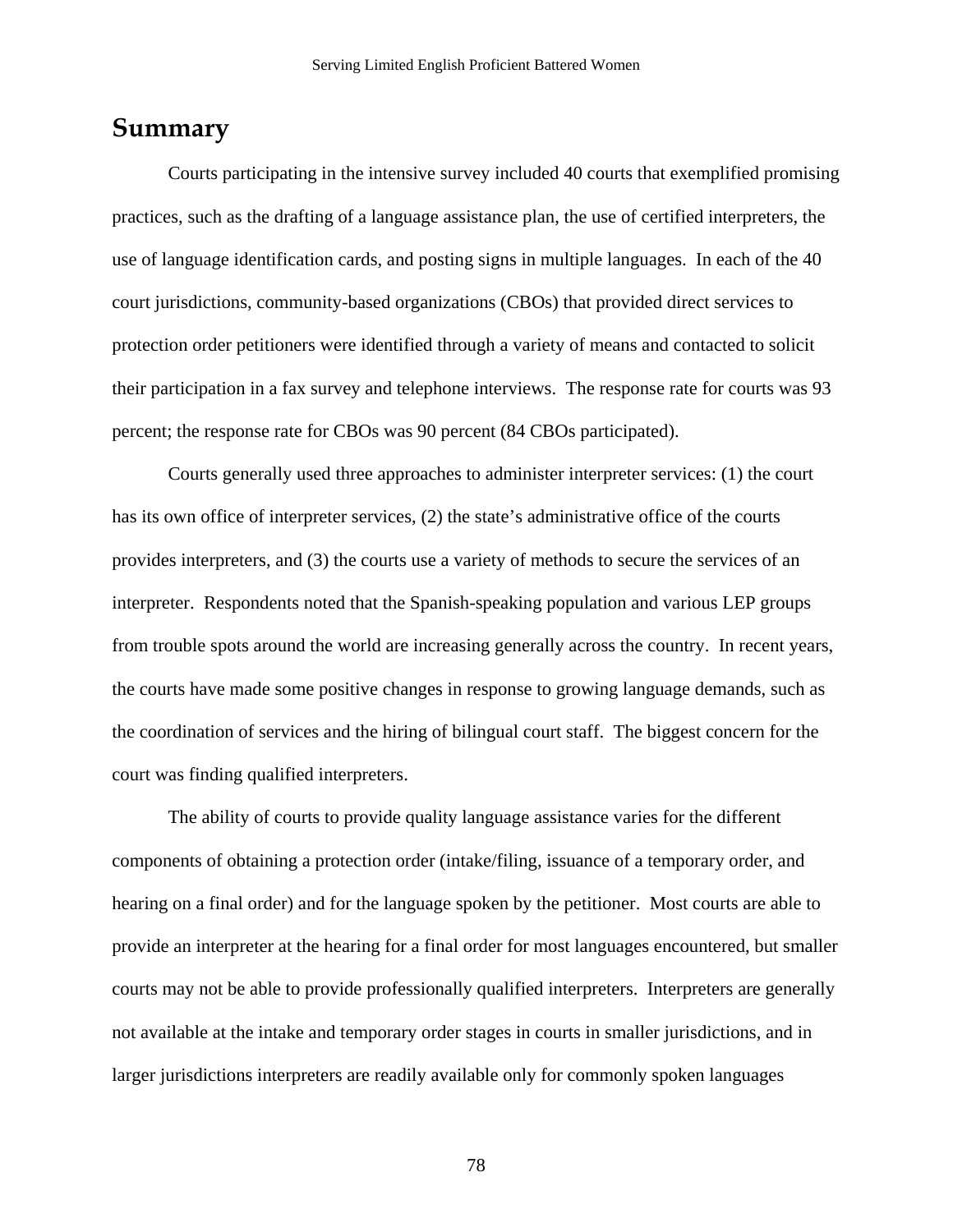(primarily Spanish). Finally, courts do not inquire about the immigration status of a petitioner; the availability of protection orders and the process are not affected by immigration status.

Court-CBO relationships were classified into three general types: (1) the courts did not have any type of working relationship with CBOs, (2) the courts' role was primarily limited to referrals to domestic violence agencies, and (3) the courts were actively engaged in outreach to CBOs and to LEP communities. Nearly all CBO staff interviewed described their relationship with the courts in positive terms, even in cases where there was no formal working relationship. Court respondents indicated that the greatest strength in working with CBOs was that they were able to improve their outreach to specific communities. For community-based organizations, the greatest strength was in the collaboration itself, which increased the CBOs' access to judges and court staff and helped them gain respect from the courts. The primary challenge for courts and CBOs was recognizing the different philosophies and roles of both CBO and court staff.

Courts and CBOs were asked to assess how well the court addresses the language assistance needs of protection order petitions and to identify ways in which language services can be improved. While the vast majority of both courts and CBOs find the courts' provision of language services as 'good' or 'excellent', courts were more likely to rate their courts higher than were the CBOs. The following themes influenced court and CBO assessments of the court's ability to provide language assistance to protection order petitioners: (1) court staff, (2) language resources, (3) accommodation and outreach, and (4) interpreter services.

The most significant factor that affects assessments of the court's provision of language assistance is interpreter services. Despite the favorable assessments of the courts' provision of language assistance, both court and CBO respondents recognized three service gaps in interpreter services: (1) a major gap in the provision of interpreters occurs at the filing level, (2) language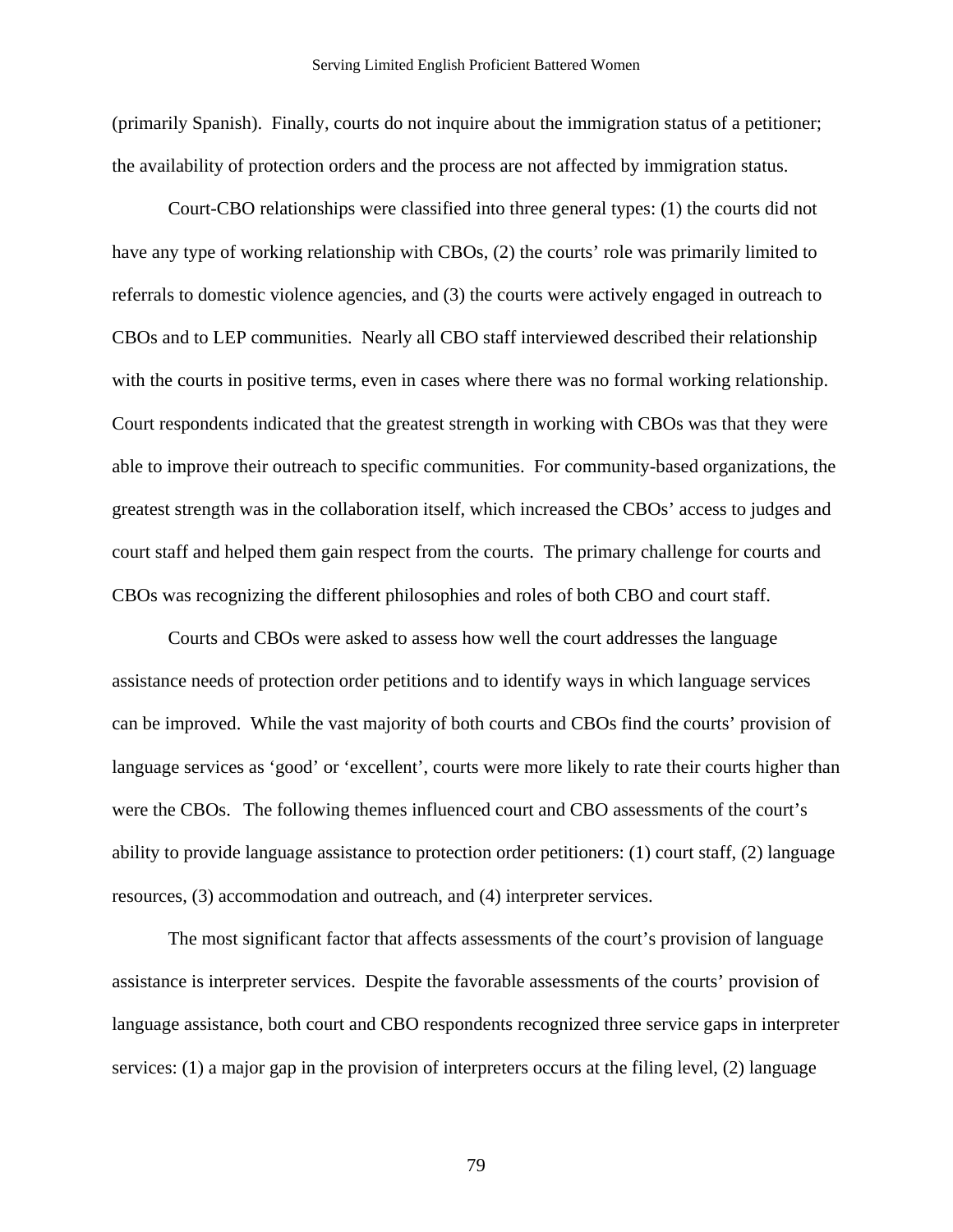determines the quality and timeliness of interpreter services, and (3) the courts vary considerably in their use of qualified interpreters. Finally, court and CBO respondents made the following suggestions for improving language services for LEP protection order petitioners.

- 1. Provide Information in multiple languages.
- 2. Improve outreach to LEP communities.
- 3. Collect data.
- 4. Increase language resources.
- 5. Professionalize interpretation.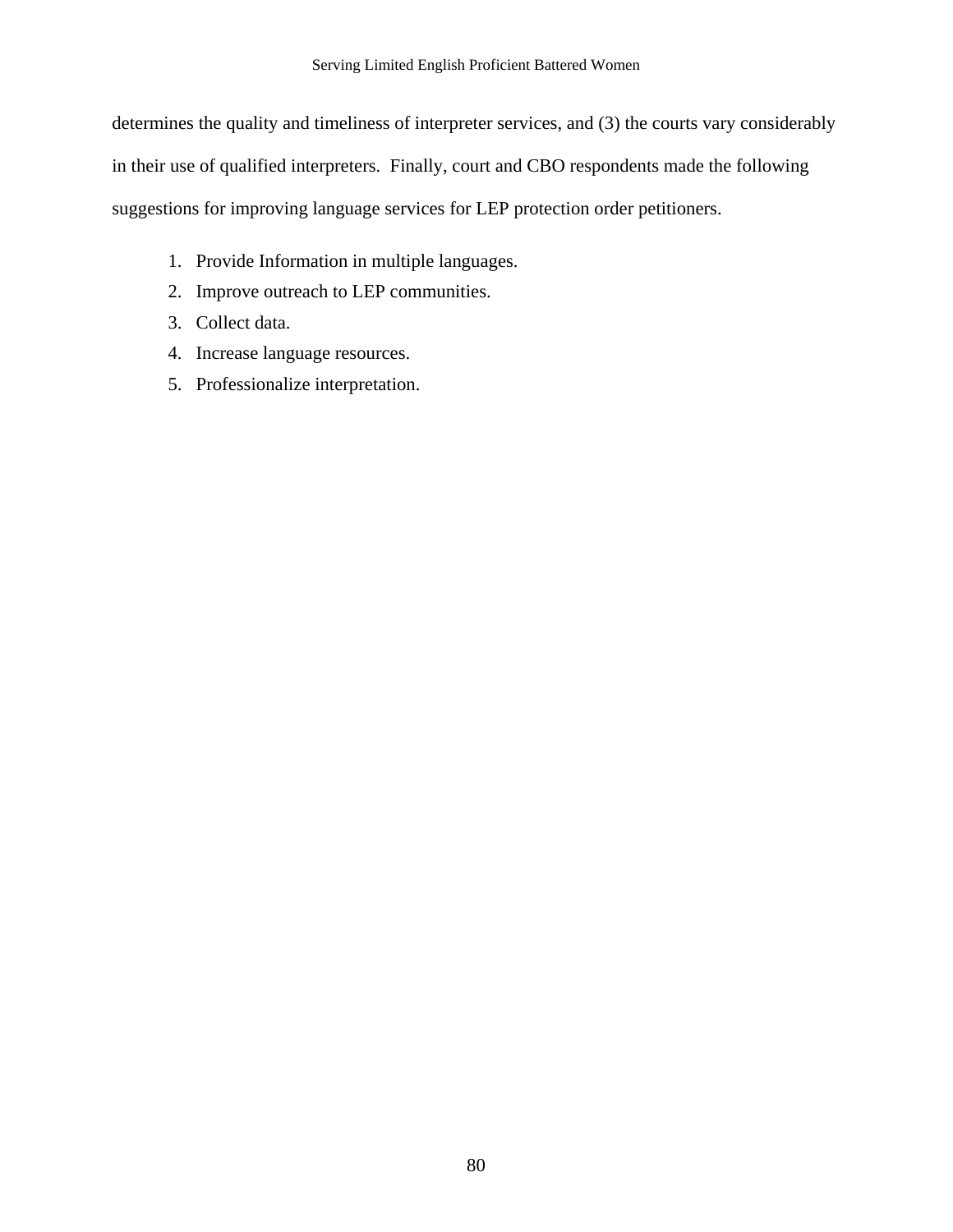# **4 - Promising Practices**

Three sites were selected for further study based on the high quality of their court

programs and community collaboration. Research staff visited each site to observe proceedings,

collect background information, and interview staff from the courts and local community-based

organizations. The results of the site visits, combined with the information accumulated from the

national and intensive surveys, were used to identify promising practices for assisting LEP

petitioners in the protection order process.

# **Case Study Selection and Methodology**

The criteria used to select sites for inclusion in the case study were:

- 1. The courts received consistently high marks from community-based organizations.
- 2. The courts had efficient protection order processes that incorporated safety planning and other supportive services.
- 3. The courts had a reputation for outstanding provision of language assistance.
- 4. The courts provided certified interpreters to assist petitioners with the filing process and court hearing.
- 5. The courts actively engaged in outreach to the community.
- 6. Court and CBO staff were willing to host a site visit from the research team.

In addition to the criteria included above, research staff worked to enlist three jurisdictions that had heterogeneous populations and could provide data on the number of petitioners and requests for language assistance. The three jurisdictions selected for participation in the case study analysis were (1) Miami-Dade County, Florida, (2) King County, Washington, and (3)

Washington, DC.

Site visits served two purposes. First, the site visits were used to *independently* document

local practices. Second, the site visit explored promising practices that can be implemented by

other courts and community-based organizations. On-site activities included observing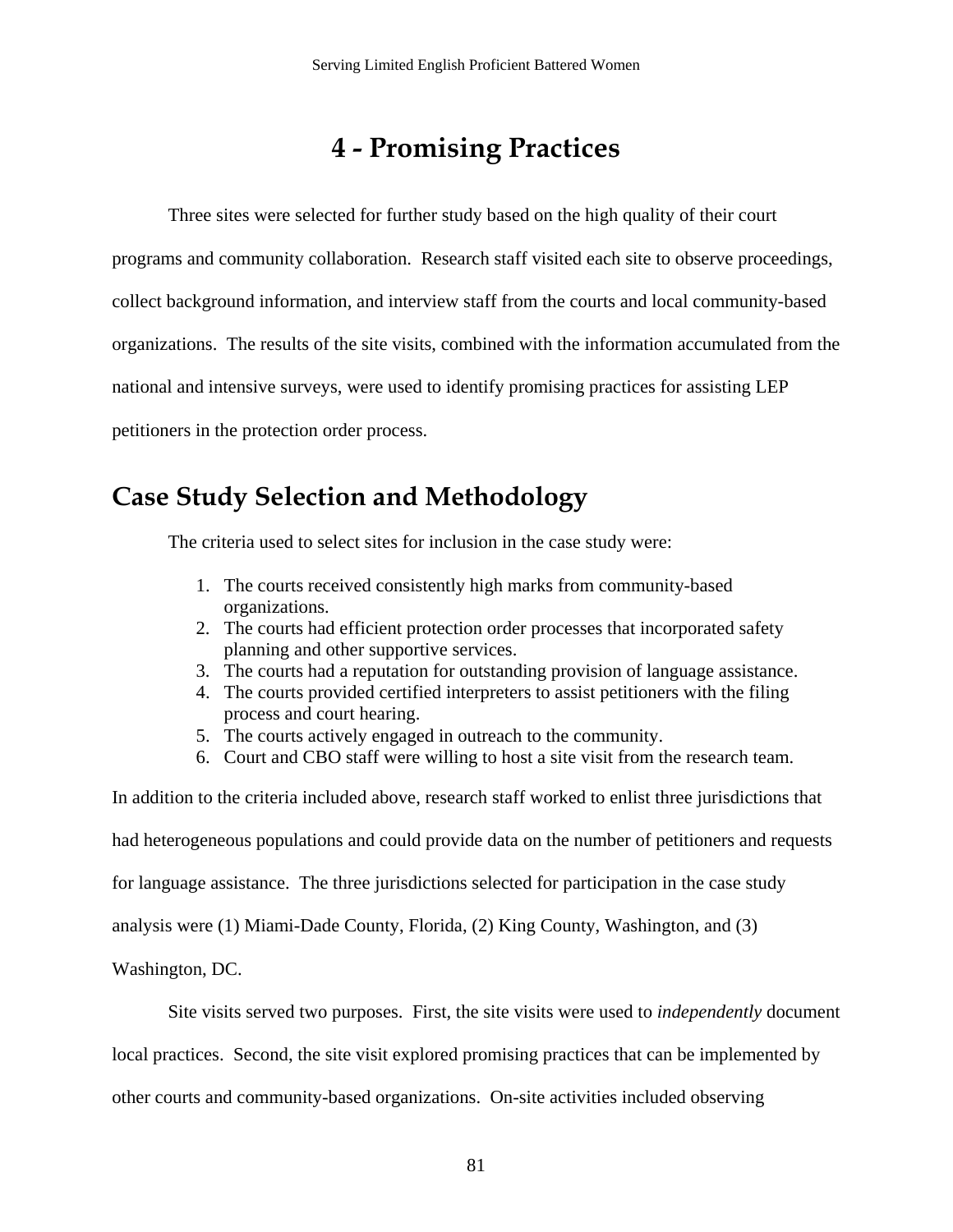<span id="page-84-0"></span>protection order intake processes and protection order hearings, collecting background information and data, and conducting in-depth interviews.[3](#page-84-0)1 Interview protocols were used to capture consistent information across sites (see Attachments K and L). Separate protocols were developed for each site and to cover each different professional group.

# **Case Study Profiles**

Each of the selected sites has a heterogeneous population with multiple languages.

Exhibit 4.1 provides basic demographic information for each of the three jurisdictions. The

percentage of the population over age 5 that speak a language other than English at home ranges

from 17 to 18 percent in Washington DC and King County, Washington, to 68 percent in Miami-

Dade County.

 $\overline{a}$ 

|                                                  | Miami-    | <b>King County</b> | <b>Washington</b> |
|--------------------------------------------------|-----------|--------------------|-------------------|
|                                                  | Dade FL   | WA                 | <b>DC</b>         |
| Population 5 years and older                     | 2,108,512 | 1,632,553          | 539,658           |
|                                                  |           |                    |                   |
| <b>Language Spoken at Home</b>                   |           |                    |                   |
| English only                                     | 32.1%     | 81.6%              | 83.2%             |
| Language other than English                      | 67.9%     | 18.4%              | 16.8%             |
| Spanish spoken at home                           | 1,248,616 | 69,351             | 49,461            |
| -- Percent who speak English "less than well"    | 52.8%     | 46.7%              | 51.3%             |
| Other Indo-European language spoken at home      | 155,369   | 75,204             | 23,721            |
| -- Percent who speak English "less than well"    | 40.0%     | 35.2%              | 24.5%             |
| Asian and Pacific Island language spoken at      |           |                    |                   |
| home                                             | 16,395    | 137,921            | 8,974             |
| -- Percent who speak English "less than well"    | 47.5%     | 52.4%              | 50.2%             |
| Percent of population in linguistically isolated |           |                    |                   |
| households*                                      | 21.0%     | 5.3%               | 4.7%              |

### **Exhibit 4.1: Language Demographics of Three Case Study Sites**

\* Linguistically isolated household is one in which no member 14 years old and over (1) speaks only English or (2) speaks a non-English language and speaks English "very well." In other words, all members 14 years and over have at least some difficulty with English.

Source: United States Bureau of the Census, 2000.

<sup>&</sup>lt;sup>31</sup> Interviews were conducted with judges, court managers, court clerks, protection order intake staff and advocates, court interpreters, prosecutors, and staff of community-based organizations that provide services to domestic violence survivors.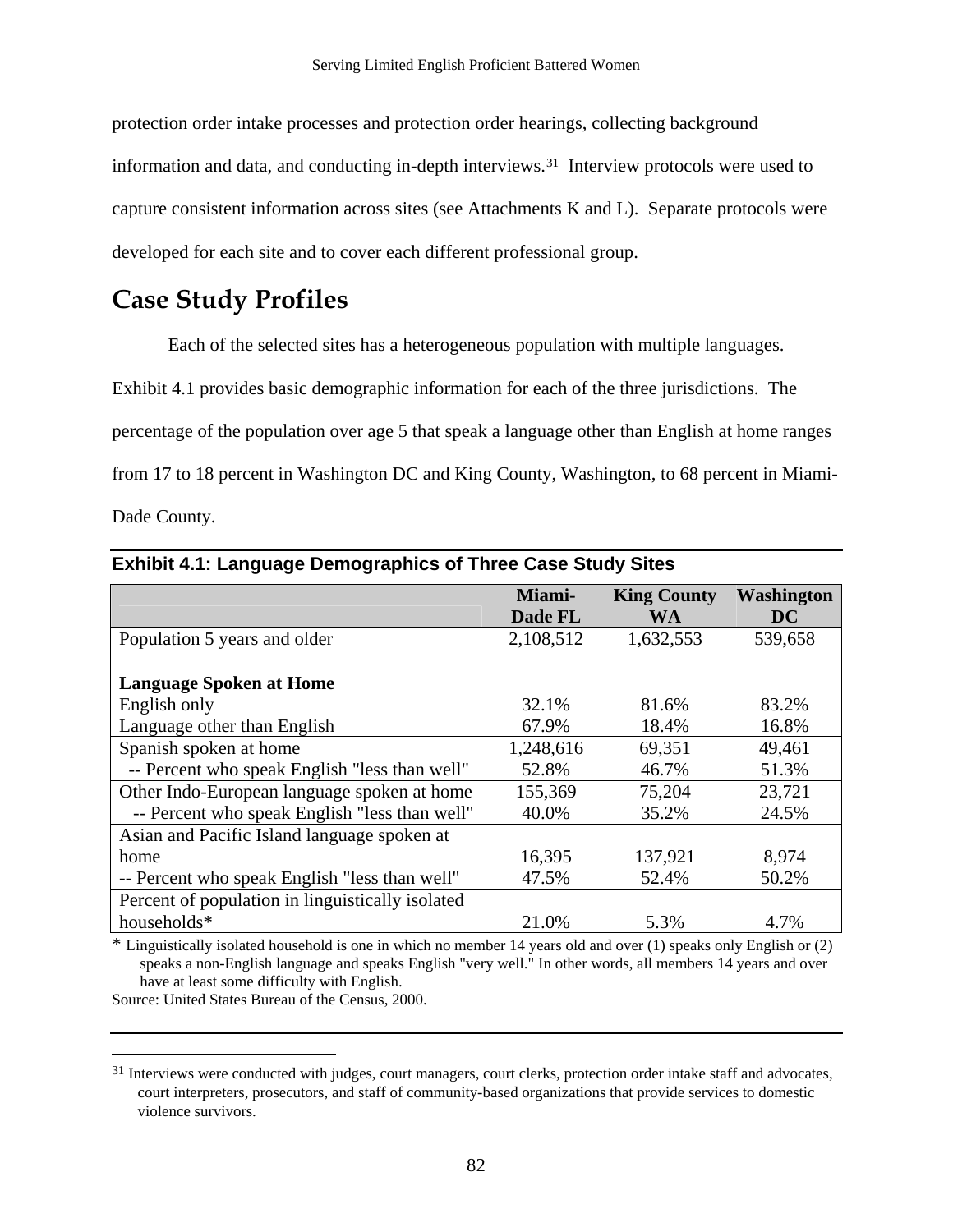#### Serving Limited English Proficient Battered Women

Each of the selected sites varies with regard to diversity in language and immigrant groups. Miami's LEP population speaks primarily Spanish and Creole and its major immigrant communities are from Latin America and the Caribbean Basin, including Cuba, Puerto Rico, Haiti, and more recently, Venezuela. Washington, D.C. has a large Spanish speaking population and more Asian, Southeast Asian, and African immigrants and languages than Miami. Seattle is the most diverse in terms of immigrant groups and languages, largely because the area has become a hub for refugee populations. In addition to communities from Latin America, Asia, and Southeast Asia, Seattle has numerous immigrants from Eastern European and African countries where civil war and ethnic conflicts have created large refugee populations.

In all the case study sites the protection order process in the court entails four basic steps: (1) an intake process in which petitioners complete petitions and other required paperwork; (2) a judicial decision to grant or deny the temporary order; (3) clerk's office processing of the order, which includes certification, filing in the court's case information system and transmittal to a law enforcement agency for service on the respondent; and (4) a hearing on the final order. For each of these four steps, the details of the process vary to some degree across the three sites. For example, in each of the sites a petitioner can begin the protection order process in either the clerk's office or in a specialized intake office. However, each court has a different model for organizing, managing and staffing the intake office. In the discussion of the individual sites below, the descriptions of the protection order process follow the four basic steps and provide details for each of them.

Although the case study sites differ in the composition of their LEP groups and in the details of the protection order process, they have some common philosophies and characteristics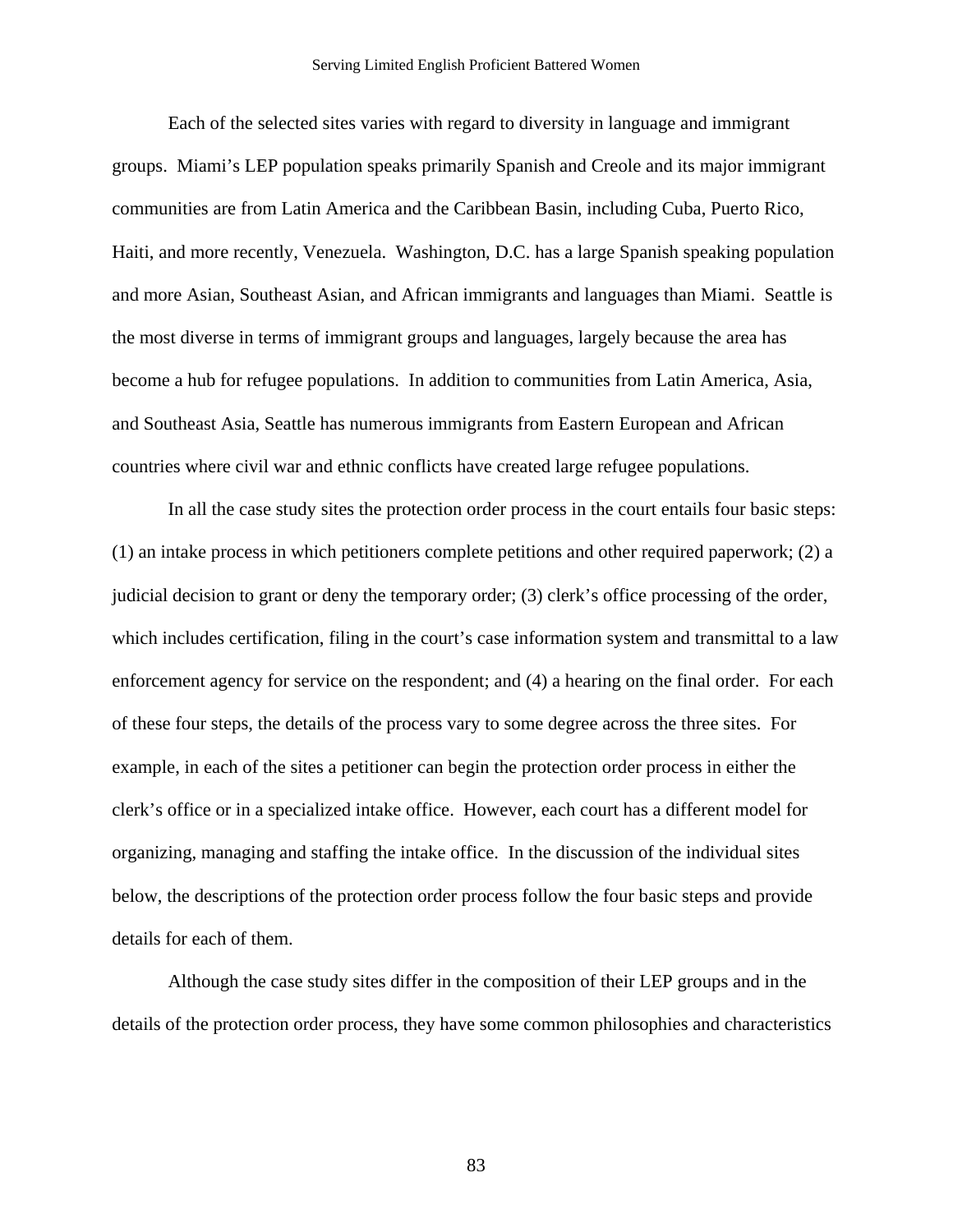<span id="page-86-0"></span>regarding language assistance services that translate to promising practices for all jurisdictions.

These are:

- 1. The court leadership and staff are committed to providing culturally appropriate language assistance for LEP persons as an essential element of access to justice.
- 2. The courts gather and use data to identify LEP groups using the protection order system and to hire and assign bilingual staff and court interpreters.
- 3. The courts have well organized offices for court interpretation services with state or federally qualified staff interpreters supplemented by contract interpreters to cover a wide range of languages.
- 4. The courts provide language assistance for all stages of the protection order process intake, temporary orders and final orders.
- 5. The courts are partners in a coordinated community response to domestic violence, which helps the courts identify new and growing LEP groups, extend their access to qualified interpreters, and collaborate with community based organizations on developing language assistance resources.
- 6. The courts and community based organizations are proactive in accessing and sharing resources across a national network.
- 7. The court leadership and staff value and encourage on-going education about the cultural differences and influences among the various immigrant and LEP groups the courts serve.

# **Miami-Dade County, Florida***[32](#page-86-0)*

In 2000, 57 percent of the Miami-Dade County population was Hispanic or Latino (U.S.

Census, 2000). This statistic is consistent with court staff reports that the predominant LEP

groups requiring court interpreters are Spanish and Creole and that its major immigrant

communities are from Latin America and the Caribbean Basin, primarily Cuba, Puerto Rico, and

Haiti. The site visits identified three notable features of Miami Dade's response to LEP domestic

violence survivors:

 $\overline{a}$ 

 $32$  Members of the research team visited Miami-Dade County February 21-23, 2006. The participants in the site visit included the Eleventh Judicial Circuit Court (the Domestic Violence Division, the Domestic Violence Case Management Unit, the Domestic Violence Clerk's Office, and the Domestic Violence Court Interpreter's Office (Civil Interpreters Unit), the Domestic Violence Intake Unit, the State's Attorney's Office, the Victim's Compensation Fund, Safespace (shelters operated by the Department of Social Services),and Community Based Organizations - Legal Aid, The Lodge, LUCHA, and MUJER, Inc..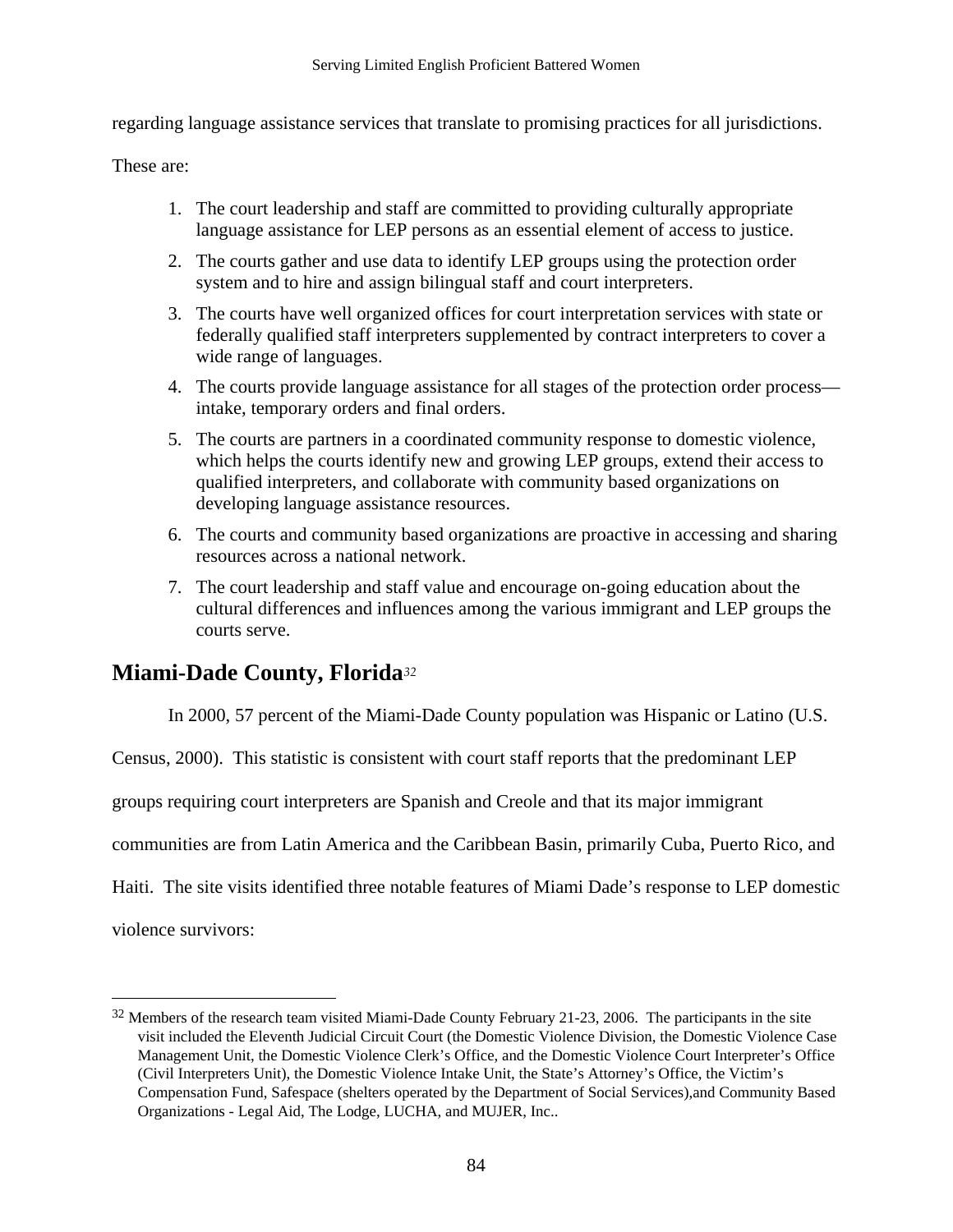- 1. *The community is highly networked and takes a collaborative approach to obtaining and sharing resources to address the needs of domestic violence survivors and their families, as well as the various LEP groups.* For example, one organization, the Advocate Program, coordinates grant applications to address the community's needs as whole, not individual agencies' needs.
- 2. *The court places a high value on staff diversity and cultural competence.* The court leadership strongly believes that the court should reflect the communities that the court serves. It places a high priority on providing language assistance, including having bilingual staff and certified court interpreters.
- 3. *The court takes case management very seriously.* It has implemented automated case management systems, calendaring systems, program policies and procedures that track cases filed, languages LEP petitioners speak, languages for which bilingual staff is most needed, resources needed and in which locations.

## **The Eleventh Judicial Circuit Court**

The Eleventh Judicial Circuit includes the Circuit Court and County Court serving

Miami-Dade County. In 1992, the Eleventh Judicial Circuit created a dedicated Domestic Violence Division to hear all domestic violence protection orders (called civil injunctions) and domestic violence misdemeanor crimes. In 2005, the Domestic Violence Division's caseload included 8,436 civil injunctions and 4,687 criminal misdemeanor filings.

The Domestic Violence Division has seven full-time judges who hear both injunctions and criminal cases, and another eight part-time judges who hear civil injunction cases at the three branch/satellite courts. All the judges assigned to the Domestic Violence Division also hear family law matters, such as child custody and support, visitation, paternity. Support services for the Domestic Violence Division include: (1) an intake unit, and (2) a domestic violence case management unit.

The Intake Unit assists all petitioners for injunctions. The intake process has two components. One is to assist the petitioner in completing the injunction process, which entails gathering the information needed for an injunction, preparing the petition, affidavit, and other paperwork. The second component has a social services function to assess the needs of the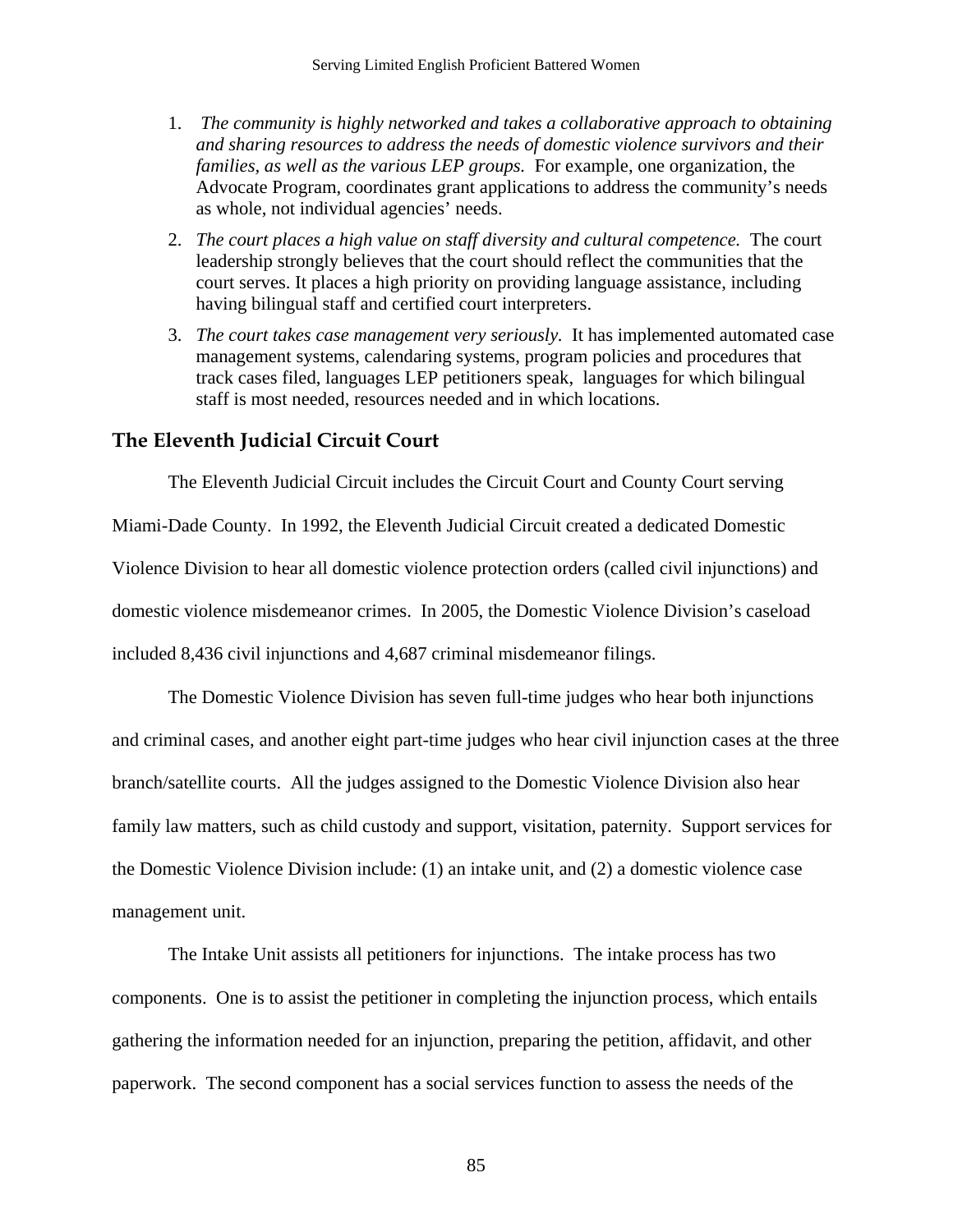petitioner, assist in safety planning, and make referrals to appropriate services. Most intake counselors are seasoned staff with advanced degrees who are highly qualified for performing the social service function of the Intake Unit.

The Intake Unit originally was funded and managed by the Administrative Office of the Courts (AOC). However, the Clerk of Courts recently assumed management and fiscal responsibility for the Intake Unit as a consequence of a state constitutional amendment regarding funding for state courts. Under the new management plan, staff of the Clerk's Office of the Family Division handles the filing of the paperwork and entry of petitions into the case management system, while staff of the Department of Human Services (DHS) assists petitioners in the preparation of the petition and the social services component of the intake process. Continuity and quality of services have been preserved because the intake counselors who formerly were employed by the AOC are now employees of DHS. Furthermore, the Clerk's Office of the Family Division has always worked cooperatively with staff of the Intake Unit and that collaborative spirit is expected to remain the same with DHS.

The Case Management Unit is staffed by attorneys who provide support to the judges in injunction cases. Case Managers work with the parties to structure court orders regarding visitation schedules, child support, treatment referrals, and other specialized conditions that may be necessary. Case Managers also provide information to the parties about the injunction process and assist in scheduling emergency hearings and requests to modify the conditions of an injunction.

### **The Protection Order Process**

**Step 1: Intake.** The process for obtaining a protection order typically begins in the Domestic Violence Intake Unit (Intake Unit), but some cases are initiated in the Clerk's Office. Intake Unit staff works cooperatively with Clerk's Office staff to process protection order cases,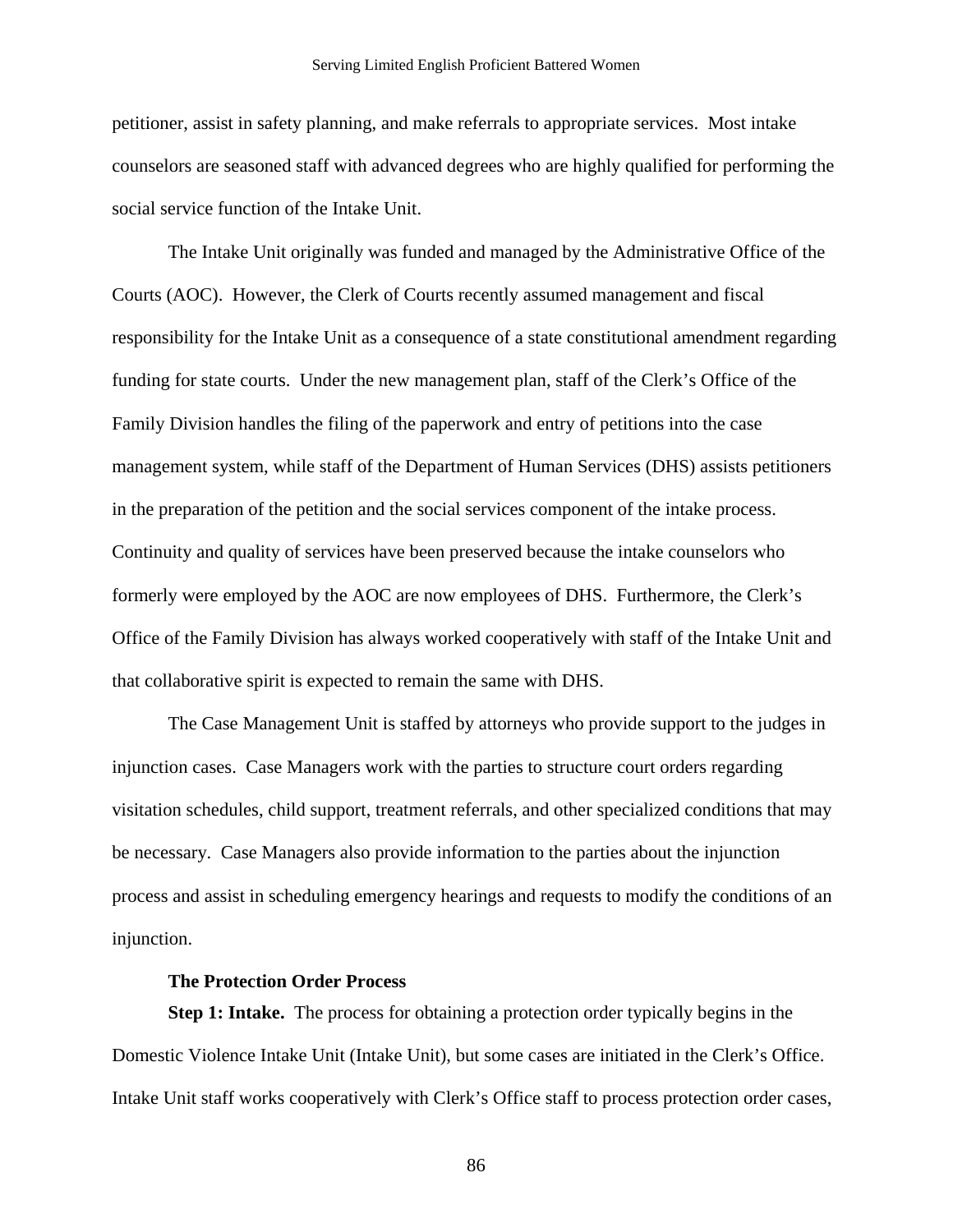and Clerk's Office staff may assist petitioners on very busy days. Temporary orders also are available after hours and on weekends. The Clerk's Office is open until 10:45 p.m. on weekdays and on Saturdays until 6:45 p.m. On-call judges review the petitions, which staff courier to the judge and back to the courthouse.

The Intake Unit is a spacious and attractive suite of offices that includes two waiting areas. In the first area petitioners complete the paperwork in the intake packet. The second waiting area is for those who have met with an intake counselor and are waiting for the signed protection order, hearing notice, and other paperwork. The second waiting area also is used as a separate waiting area if the respondent named in a protection order seeks an order against the petitioner in that case.

The receptionist, who is Spanish-English bilingual, works in a small office that is accessible from four directions: the hallway, the two waiting areas, and the counselors' offices. The flow of paperwork is managed and tracked through the reception area. A form that accompanies each case file is used to track the progress of the case through each step of the process, including the time the file passed to each staff and what steps staff have completed. Staff working on that case initial the form for each step they complete so staff always knows who had the file last, what the next step is, and how long the case has been in the Intake Unit.

When a person first comes to the reception window, the receptionist gives her an intake packet and directs her to complete it in the first waiting area. The packets are available in English, Spanish, and Creole. The first page of the packet is a form with a set of questions used to determine whether the person meets the statutory requirements for a protection order. The second page of the packet asks for demographic and other information about the petitioner and the respondent, including place of birth, ethnic background, whether either party needs an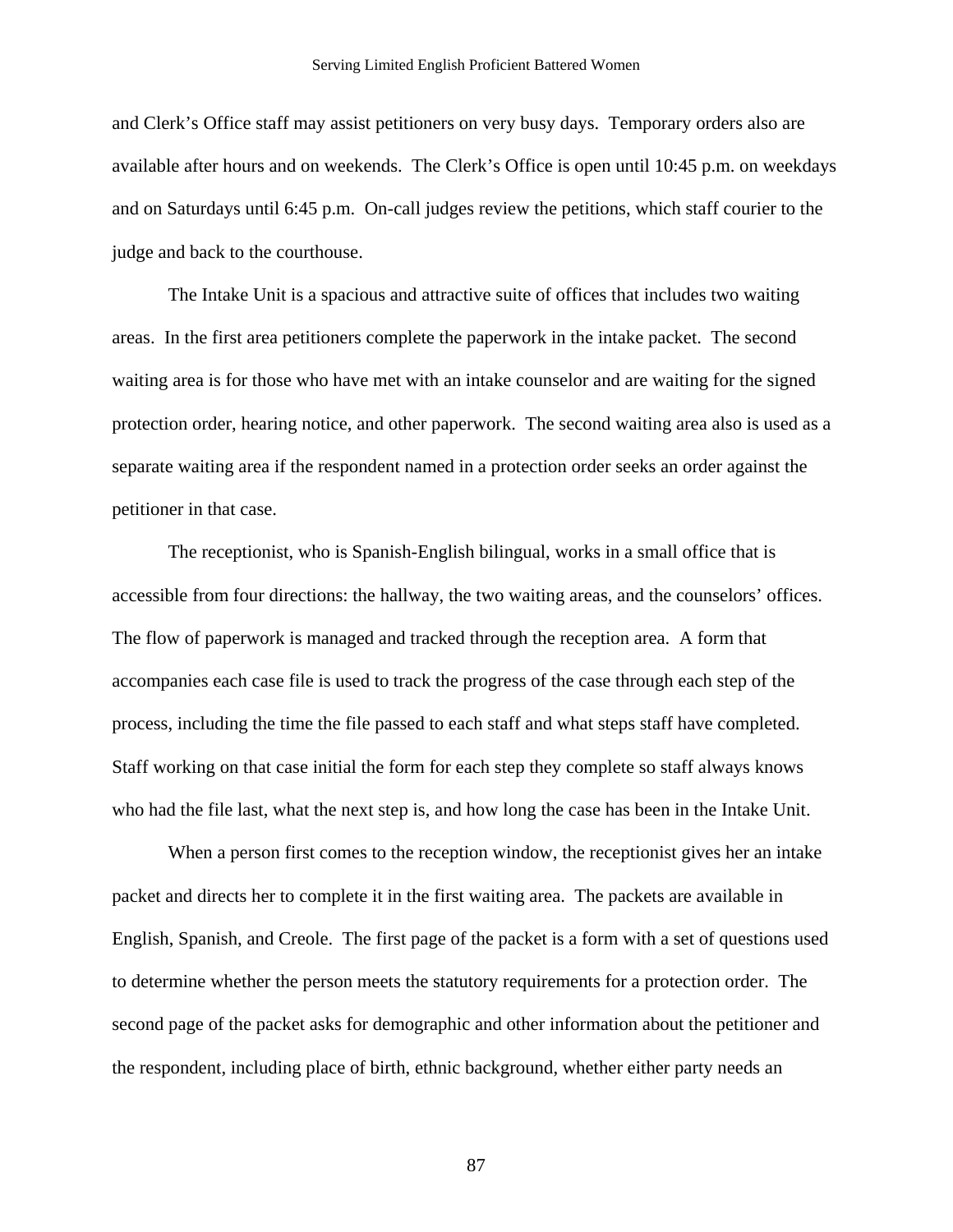<span id="page-90-0"></span>interpreter, and if so, for what language.<sup>[3](#page-90-0)3</sup> The next step is to meet with an intake counselor, who assists the person through the rest of the process, including completing the petition and discussing safety issues and assessing the need for other services.

**Step 2: Temporary Order.** The paperwork goes to the Clerk' Office, where staff create the case in DOVES, which is the court's networked case management information system. At this time, staff runs the names of the petitioner and respondent through DOVES to determine if any cases are pending between the parties. Staff also can determine whether the respondent has filed a petition in one of the branch courthouses. If both parties have filed petitions, Intake Unit or Clerk's Office staff sends both to the same judge to review.

Court staff courier the paperwork to and from the judge assigned to review petitions that day. Temporary orders are issued based on the written petition. Judges in any location can review petitions filed in any other location, which gives the system great flexibility. Petitioners can stay in the second waiting area while their petition is being reviewed. They also can start the intake process for legal representation by Legal Aid in its office next to the Intake Unit. Petitioners can provide feedback on their experience in the Intake Unit by completing an evaluation form and placing it in a suggestion box on the wall in this waiting area.

**Step 3: Filing and Service.** If the temporary order is granted the Clerk's Office certifies the order and prepares two packets for the petitioner; one is for her to keep and the other is to give to a law enforcement officer to serve in the event the petitioner has to call for police assistance before the injunction has been served by the Miami Dade Police Department ( which

 $\overline{a}$ 

<sup>&</sup>lt;sup>33</sup> If the person's responses to the questions on the first page indicate that the person may not qualify for a protection order the receptionist calls the intake supervisor. The intake supervisor brings the person back to an office and discusses the person's situation to determine if she did not understand the questions or if she needs to file a different type of action. If it appears that the person qualifies for a protection order, the intake supervisor escorts her back to the receptionist to continue with the process. If the person's situation calls for a different type of action, the intake supervisor directs her to the appropriate office.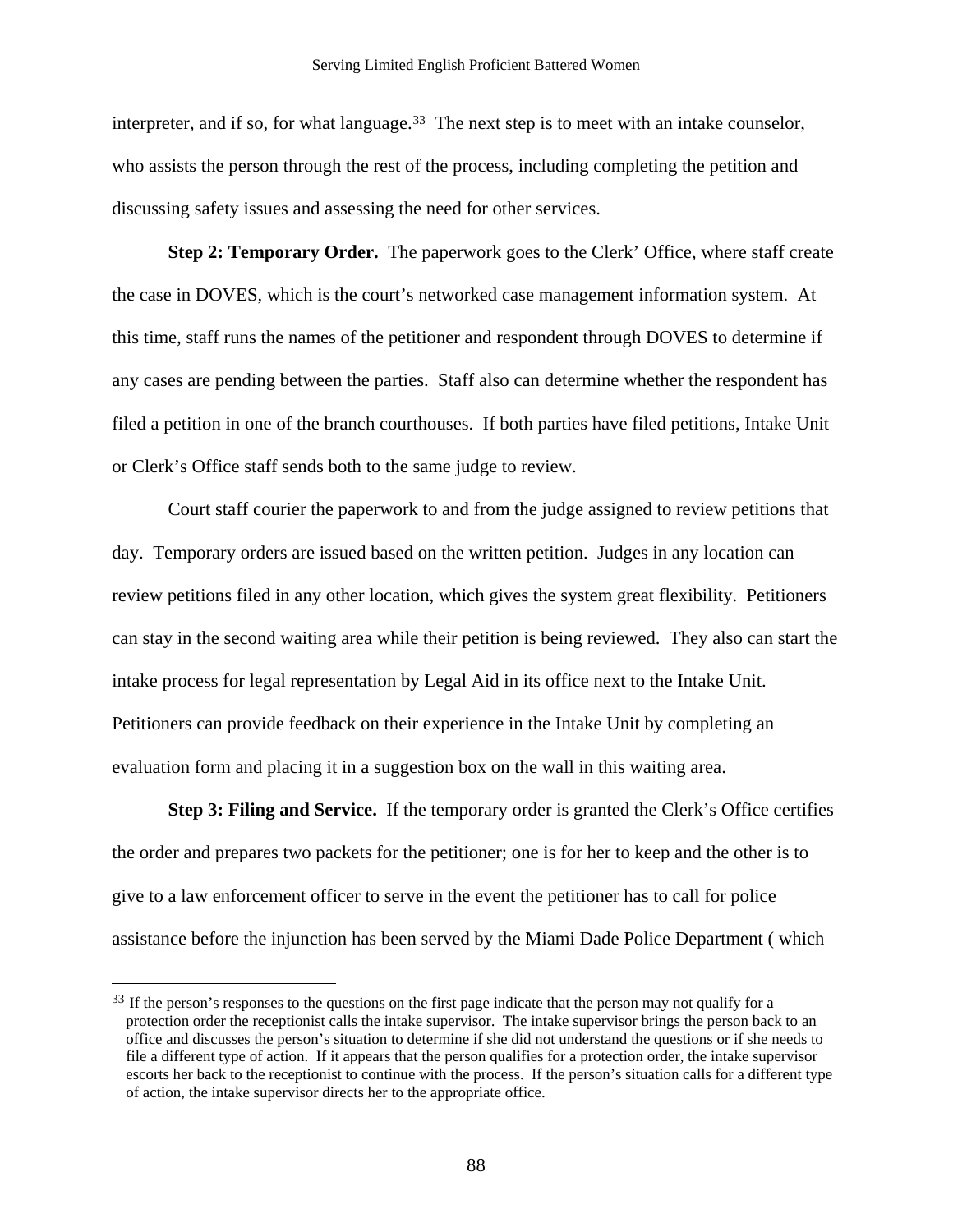is responsible for service of temporary injunctions). The court has developed service packets in Spanish.

**Step 4: Final Order Hearing.** Hearings on final orders are set within two weeks of the issuance of the temporary injunction. Case managers work with the parties when they appear for the hearing. If the respondent contests the order, the judge hears the testimony of the parties and witnesses to determine whether to grant a permanent order and what the terms and length of the order will be. Permanent orders can be for one year or longer and may be for and indefinite amount of time.

The Legal Aid Society of Miami Dade provides free representation for domestic violence survivors in protection order hearings. Staff attorneys also represent indigent individuals in family law, housing, public benefits, and guardianship matters, regardless of immigration status. Legal Aid has an office in the courthouse next to the Domestic Violence Intake Unit and four satellite offices, all of which are open 8:30-4:30 Monday through Friday. Petitioners can start the intake process for Legal Aid while they are waiting for the judge to review their protection order petition. Legal Aid has a total of 20 attorneys who represent approximately 1,000 clients per year. About 70 percent of these clients are LEP.

### **Court Provision of Language Assistance Services**

The Administrative Office of the Court is responsible for interpretation and translation services. The Civil Interpreters Unit provides interpretation services for the Domestic Violence Court, the Family Court, the Child Support Enforcement, Probate, the State Attorney, the Public Defender's Office, and General Magistrates. The Civil Interpreters Unit also translates court documents, and letters, motions, and answers from the parties; transcribes tapes of 911 calls; and provide sight translation of items offered as evidence in hearings, such as emails. For protection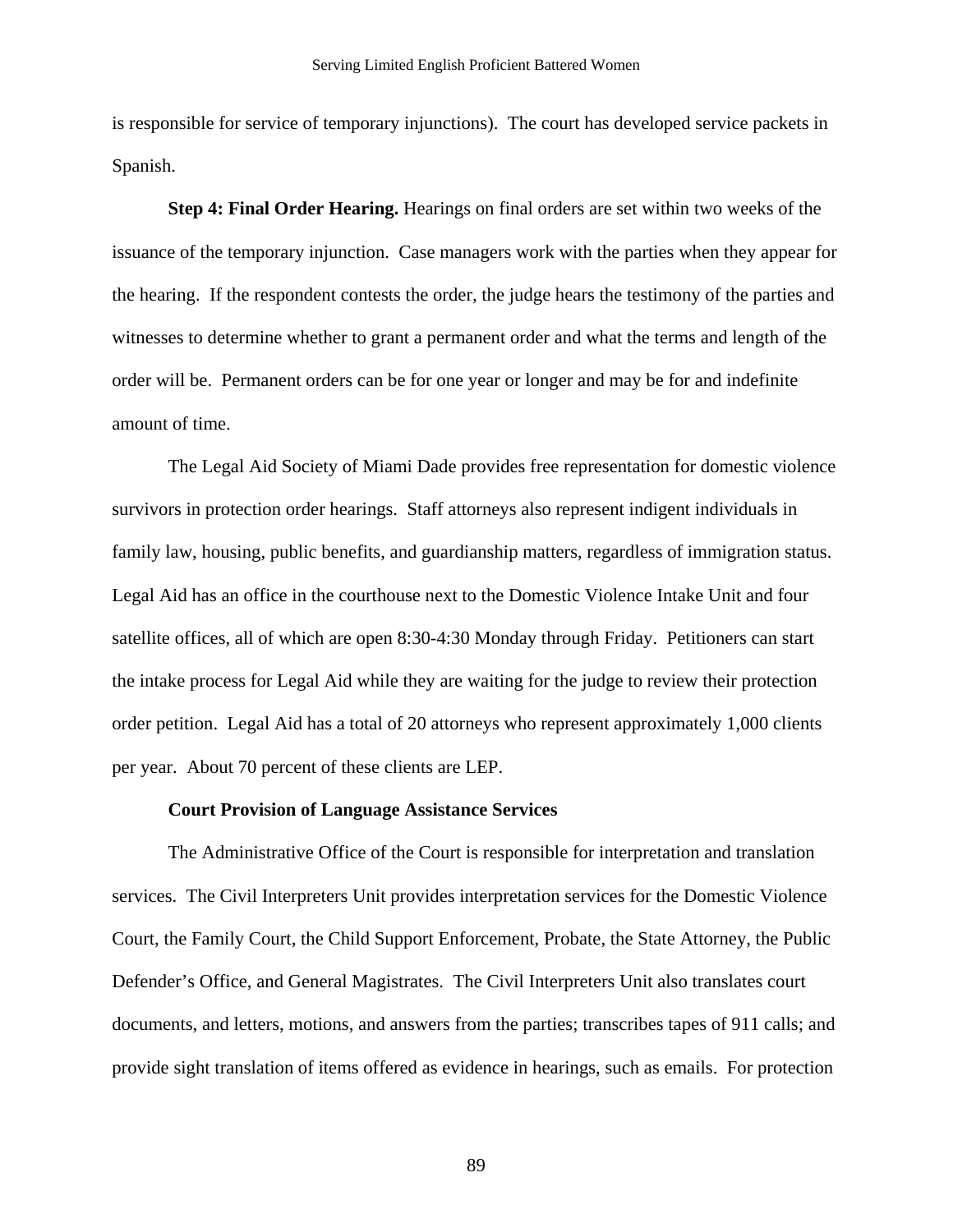orders, the Civil Interpreters Unit provides interpreting and translation services for petition preparation when the language is other than Spanish (English-Spanish bilingual staff interpret and translate for Spanish speakers) and for hearings on final orders. In 2005 the Civil Interpreter's Unit provided interpretation services for 63,106 proceedings.

The Civil Interpreters Unit has eight staff interpreters who are qualified in Spanish, Haitian Creole, Russian, Portuguese, French, Italian, and American Sign Language. The Unit also has 10 to 12 regular contractors for Spanish. All staff and contract Spanish interpreters are certified through the Consortium for State Court Interpretation, the Federal Court Interpreter Certification Examination Program, or the Eleventh Judicial Circuit. For other languages, the court contracts with a local agency called LINK and with individuals who are on a list of qualified interpreters. The agency has its own qualification standards.

The court works with Florida International University to test prospective interpreters. All interpreters must complete a six week general training program on courtroom procedures. They also must learn a glossary of legal terms and vocabulary for different Spanish-speaking countries. Interpreters are encouraged to participate in the "Domestic Violence University" offered by the Domestic Violence Division. Interpreters serve a six-month probationary period before they are certified by the Eleventh Judicial Circuit.

Two economic issues have the potential to jeopardize the ability of the court to continue to provide high quality interpreter services. The more pressing issue is the low pay rate for staff and contract interpreters. Staff salaries are relatively low, and many of the current staff interpreters stay for their dedication to the work and for the benefits of longevity in the state retirement system. It currently is difficult to recruit new staff interpreters and as retirements occur the court may not be able to maintain an adequate number of staff interpreters. The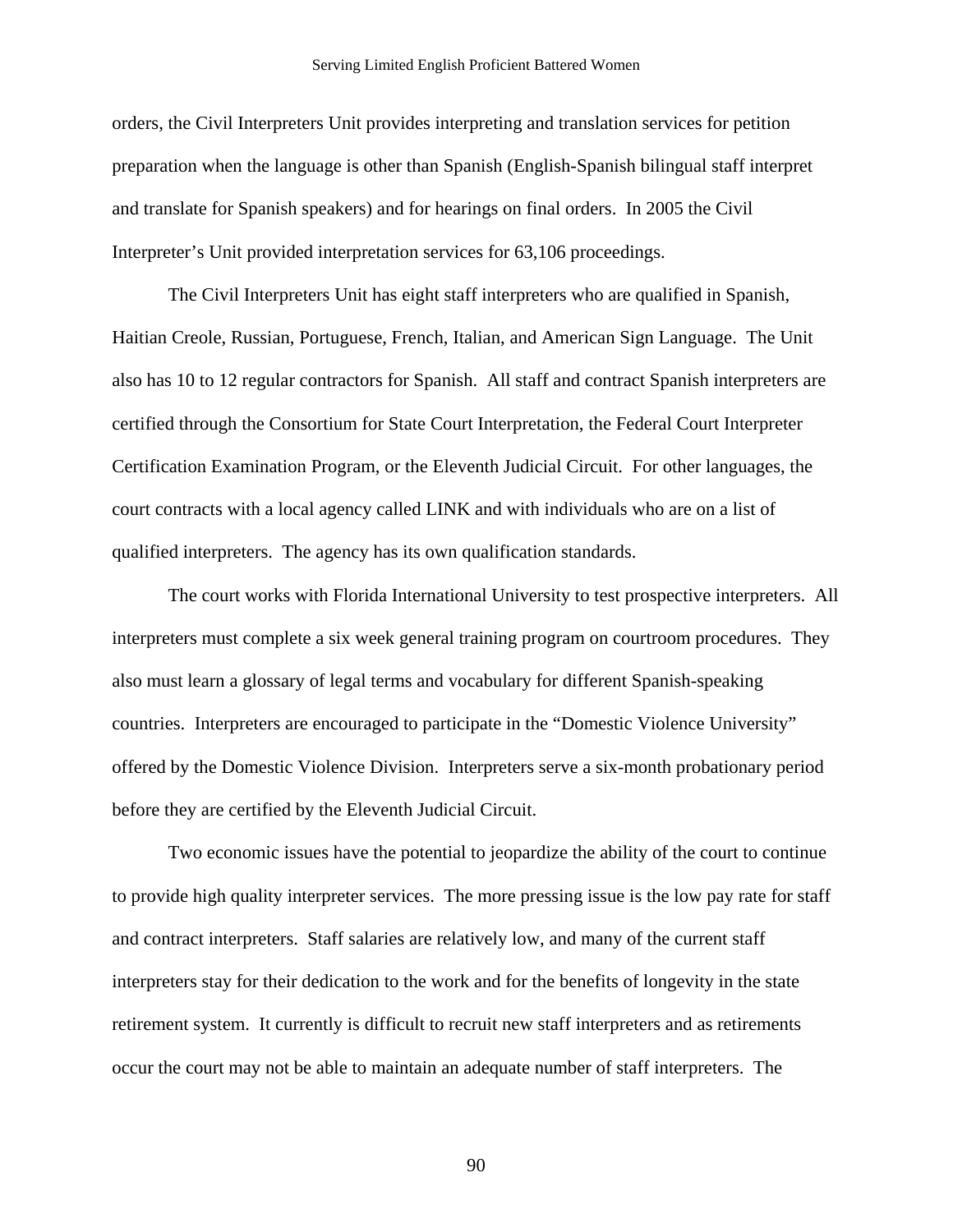<span id="page-93-0"></span>situation regarding contract interpreters is even more dire; contractors who are paid only \$25 per hour, which is far below the hourly rate paid by the federal courts and in the private sector.<sup>[34](#page-93-0)</sup> Recruiting and retaining interpreters who are well qualified and experienced in court interpretation is also becoming problematic.

The second issue is the move to state funding of local courts, which pays for only essential services. Although the court has no plans to cut back or curtail the provision of interpreters for civil cases, including protection orders, the potential exists for this to occur. However, the court and its community partners are likely to ensure that the court can continue its current level and quality of language assistance services given the emphasis the Miami Dade community has placed on providing access to justice for domestic violence survivors.

### **Provision of Interpretation Services for the Protection Order Process**

Language assistance for Spanish and Creole speaking LEP petitioners is available more readily and quickly than it is for LEP petitioners who do not speak either Spanish or Creole. For example, the court's telephone voice response system is provided in English and Spanish. Formerly, it was also provided in Creole but technical difficulties caused the court to discontinue this option. However, the court will be installing a new system that will accommodate more languages, and Creole will then be offered again.

For LEP petitioners who speak Spanish or Creole, the intake and petition process can be conducted in their native language by bilingual court and Intake Unit staff. At least six Clerk's Office staff and several Intake Unit staff are Spanish-English bilingual, including the receptionist. One Intake Unit staff in a satellite office is Creole-English bilingual, and she is available by telephone to the other three intake offices. Many court materials are available in

 $\overline{a}$ 

<sup>&</sup>lt;sup>34</sup> The 2006 federal court fees for contract interpreters who are certified and professionally qualified was \$355 per day (\$44.38/hour). Rates can be found at www.uscourts.gov/interpretprog/rates.html.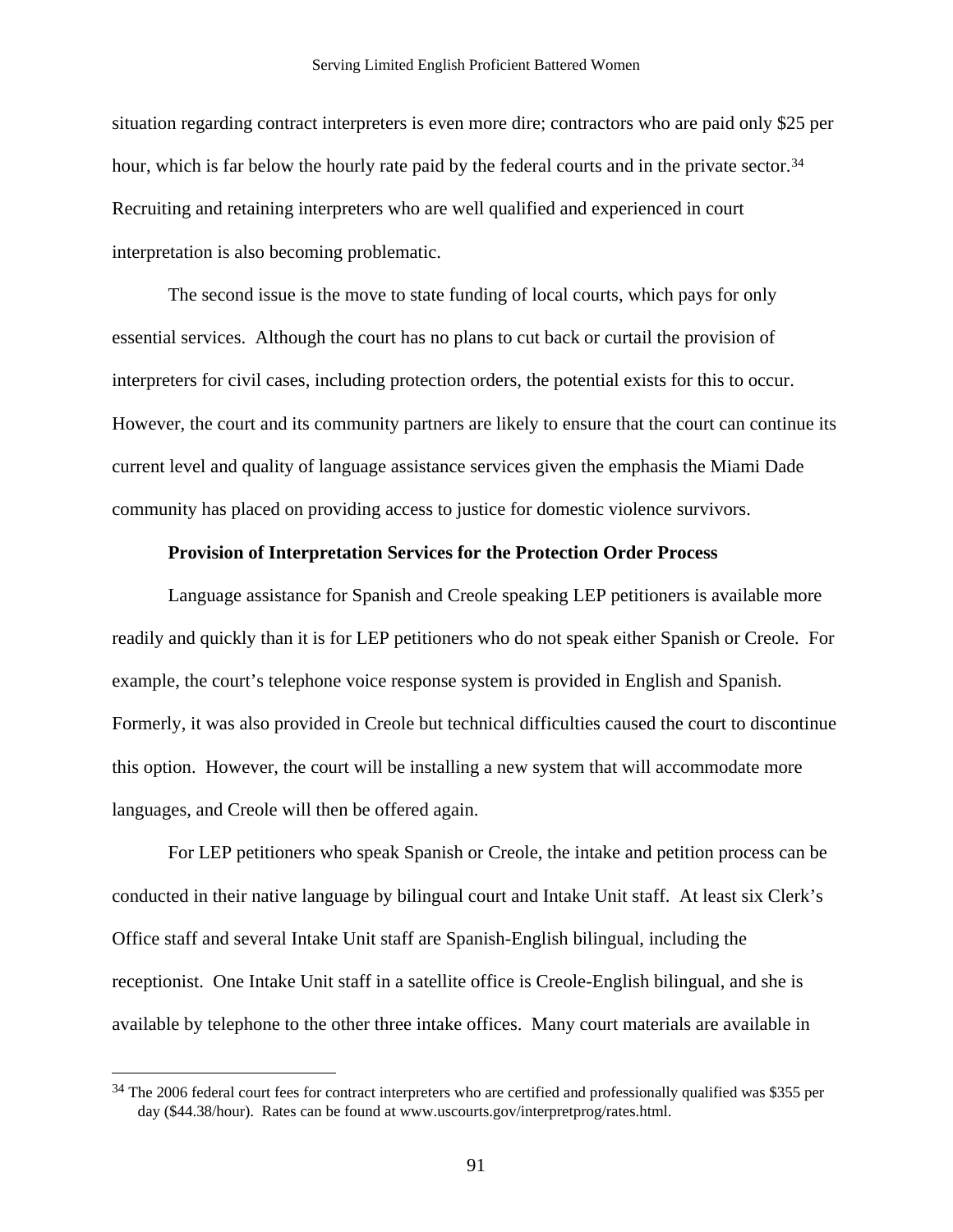Spanish and Creole, including the intake packet and documents that describe the relief available in a protection order and the process for obtaining one. The Intake Unit also has created Spanish language summaries of each document used in the intake process. All court forms can be translated into Spanish and Creole by the Civil Interpreter's Unit staff interpreters.

For LEP petitioners who do not speak Spanish or Creole, the court provides interpreters for the intake process, but there typically is some delay in providing the services. Intake Unit staff may allow a friend or advocate from a community based agency to interpret in order to expedite the process. Documents can be translated into other languages, but the process typically is longer.

For the final hearings, court interpreters are assigned to interpret for all LEP parties. One interpreter interprets for both the petitioner and the respondent. The court never allows family members or friends to interpret. For Spanish and Creole, there may be a delay in hearing the case because the interpreters for these languages cover numerous matters within the courthouse and they may be held up in another proceeding. For other languages, the Intake Unit schedules an interpreter in advance, so delays are less common. In a rare instance, the court may need to reschedule a hearing because an interpreter could not be found in time.

### **Community-Based Organizations**

Miami Dade is fortunate to have numerous community based organizations to serve domestic violence survivors and other women, children and families in the LEP, immigrant, and farm worker communities. As noted above, most of these service providers are networked and work cooperatively with each other to address the various needs of the community as a whole. They also work with the court to address domestic violence and LEP issues. At least two agencies, the Advocate Program and LUCHA, serve primarily to coordinate services, make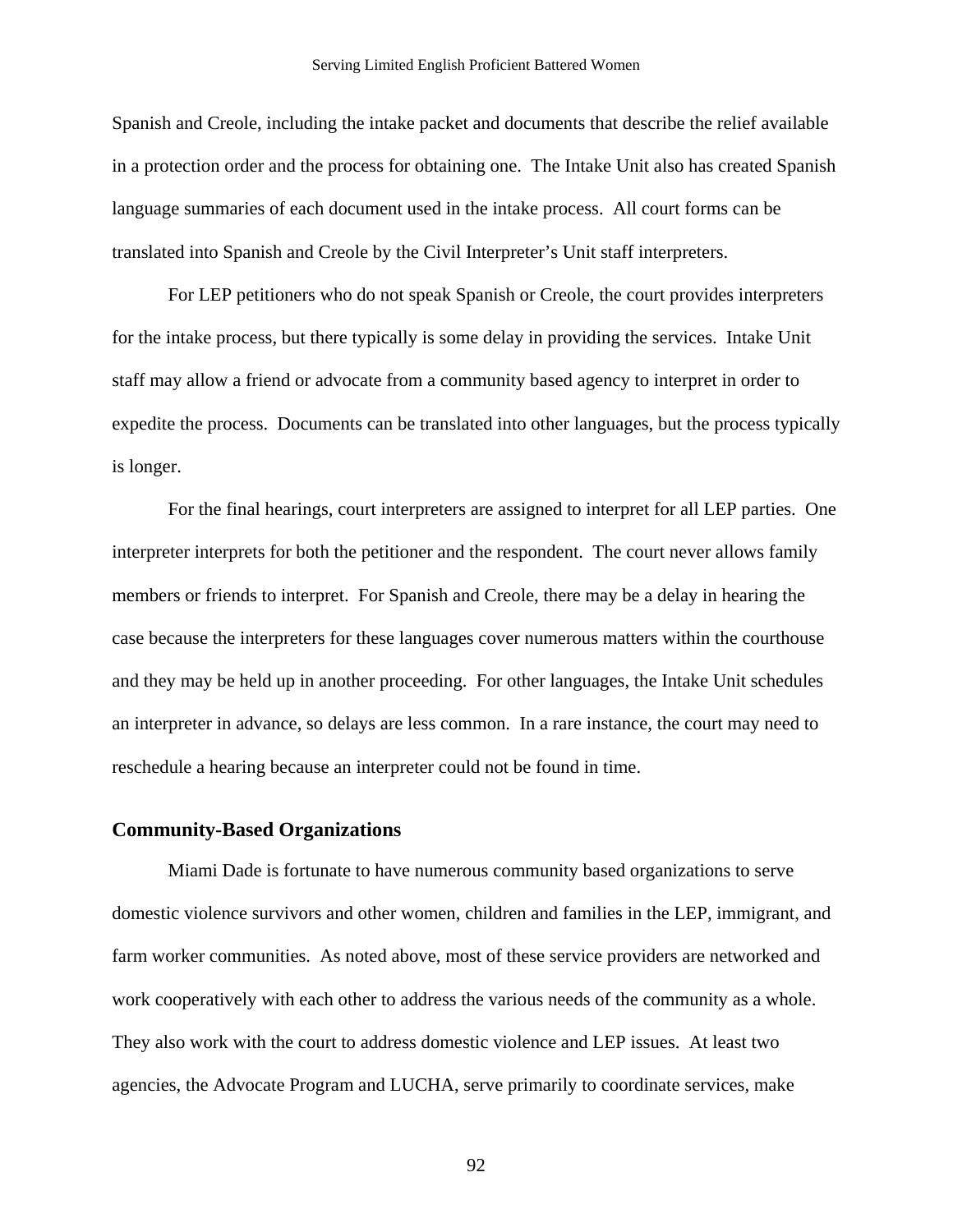referrals, and provide training and support to other service providers. All of these community based organizations have bilingual staff and program materials in the languages of their primary client groups.

The NCSC project team interviewed representatives of Legal Aid, LUCHA (component of the Florida Immigrant Advocacy Center), MUJER, and The Lodge. These community based organizations provide an array of services, including legal representation for protection orders, family law, public benefits, immigration and other legal issues; legal advocacy in court proceedings; shelter, counseling and support services for survivors and their children; services to strengthen families, including parenting and conflict resolution workshops, health fairs and literacy classes. MUJER targets its service to Spanish speaking LEP women and LUCHA focuses on facilitating access to immigration relief to domestic violence survivors and Human Trafficking.

The CBOs interviewed by the project team work collaboratively with the DV Court and the DV Interpreter's Office. They participate in trainings for judges and courts staff and have ready access to program managers to discuss issues and concerns about language assistance services. The representatives of these agencies are generally very supportive of the court's efforts to provide meaningful access to protection orders, understand the fiscal constraints on the court, and appreciate the court's openness to addressing challenges related to language assistance services. Some representatives expressed concern, however, that the court provides only one interpreter for both parties if they speak the same language. This concern is particularly acute for LEP women in small immigrant communities where the interpreter may know the litigants or their families. These LEP petitioners may feel a lack of privacy and trust that inhibits them from presenting the best evidence to the court or from seeking services at all.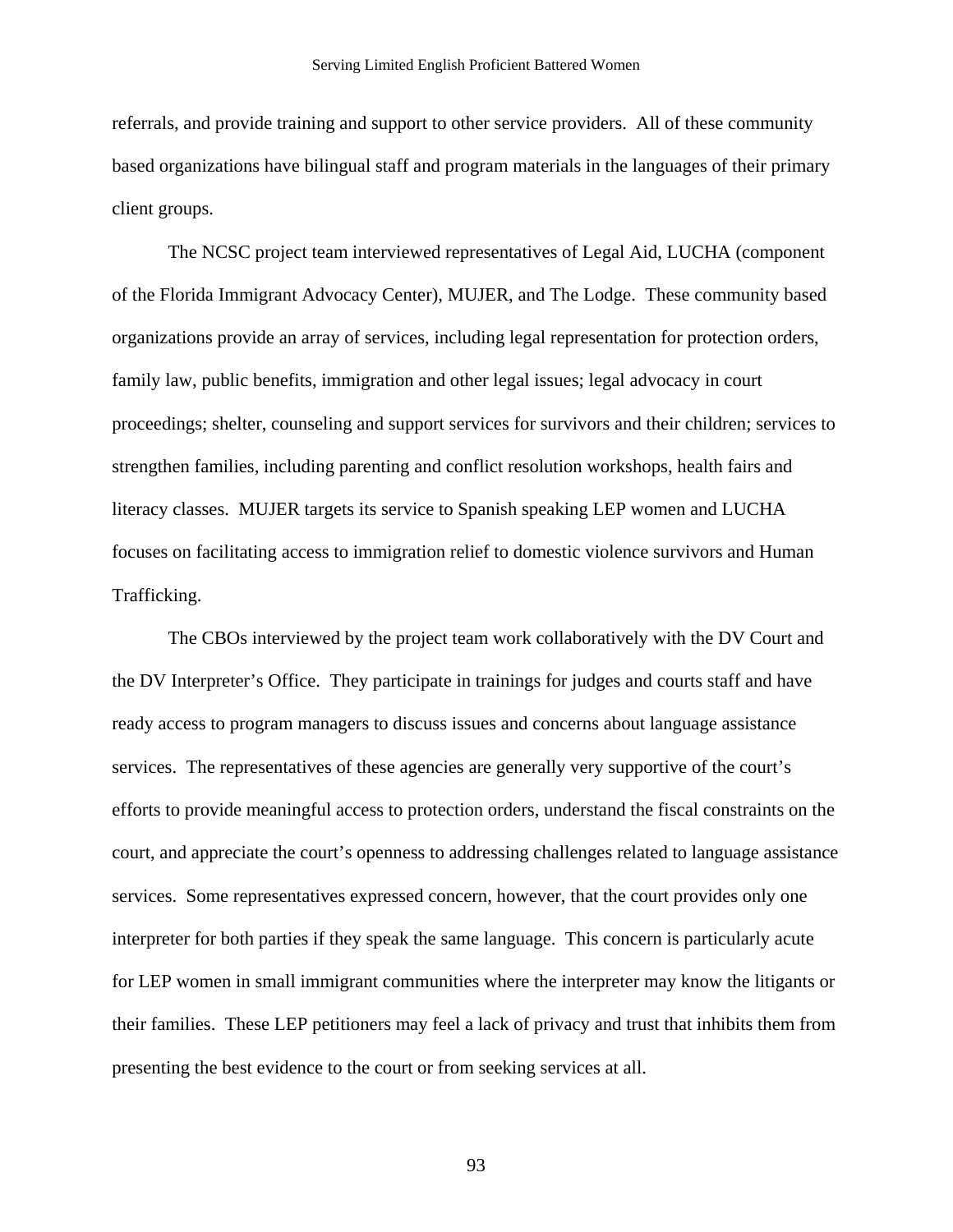# <span id="page-96-0"></span>**King County (Seattle), Washington***[3](#page-96-0)5*

King County is a highly diverse community that recently has become a hub for refugees. Last year, Seattle was identified as being the second largest refugee resettlement area in the country. Two factors make Seattle a desirable place for resettlement: many refugees already have family in the area and several agencies have been established to assist refugee groups.

The continual influx of immigrant groups requires the community to be resourceful in addressing their language assistance needs. The King County Superior Court Office of Interpreter Services (OIS) rises to this challenge by collaborating very closely with community based organizations that serve LEP, immigrant, and refugee communities. The dedication of the OIS is reflected in its insistence on quality interpretation services as well as the high number and diversity of languages for which it has provided interpretation and translation services. To date that number is 114, and it includes Anywok, Bemba, Chuj, Esan, Krio, Maraka, Palau, Sarahule and Twi.

### **The King County Superior Court**

 $\overline{a}$ 

The King County Superior Court is a court of general jurisdiction with 51 judges and 10 commissioners. Judges hear felony cases, civil litigation, family law and juvenile cases. Commissioners hear family law and juvenile cases. Protection order cases are heard in the Family Law Department. The court does not have a specialized domestic violence division. Four to five commissioners are assigned each day to hear ex parte petitions and hold hearings on

<sup>&</sup>lt;sup>35</sup> The research project team visited King County on February 28 to March 2, 2006. The participants in the site visit included: the King County Superior Court (judges, and family law commissioners, and court manager; the Office of Court Interpreter Services; and the Clerk's Office), the Protection Order Advocate Program, the Domestic Violence Unit of the Prosecutor's Office, and service agencies and community based organizations - CONSEJO, Eastside Domestic Violence Program, Abused Deaf Women's Advocacy Services, Domestic Abuse Women's Network (DAWN), CHAYA, Northwest Justice Center, New Beginnings Shelter, the Chinese Information Service Center, and the Refugee Women's Alliance.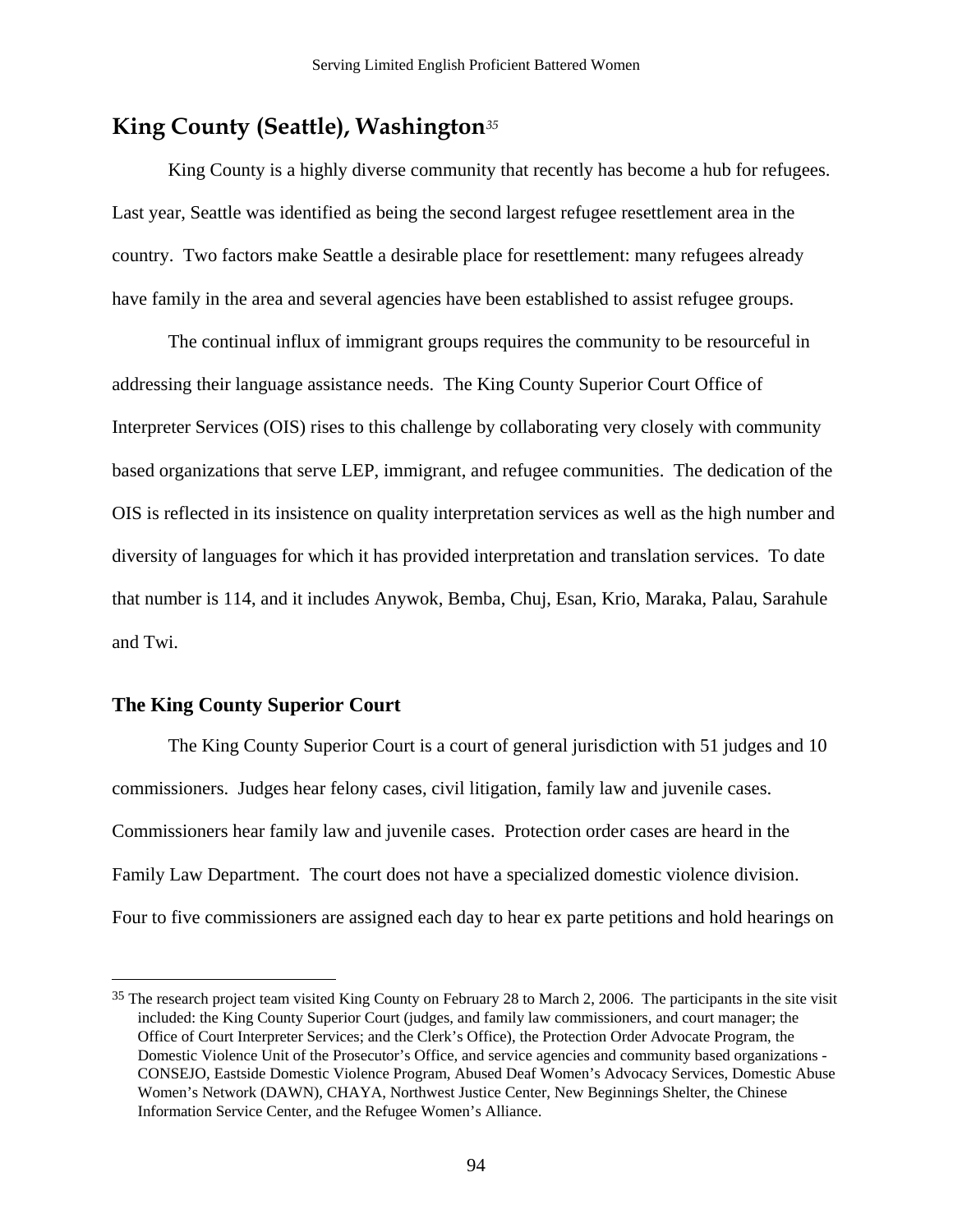final orders. If the parties to a protection order have a family law case pending, the protection order may be assigned to the judge hearing the family law matter. The Superior Court has three sites. The downtown Seattle courthouse and the Regional Justice Center in Kent hear the same types of cases, including family law cases and protection orders. The Juvenile Court is in a separate location. The District Courts and municipal courts also have jurisdiction for protection orders, but if the parties have children in common or a pending family law case, the hearing on the final order will be in the Superior Court.

### **The Protection Order Process**

**Step 1: Intake.** In the downtown courthouse of the Superior Court, the protection order process can begin in either the Clerk's Office on the sixth floor or in the Protection Order Advocates Office (Protection Order Program) on the second floor. The process in the Clerk's Office takes less time because staff refer petitioners to Protection Order Program advocates, rather than address safety issues or other service needs themselves. If a petitioner has been to a community based service provider, she may opt for filing directly through the Clerk's Office because she is receiving assistance for safety planning and other services from that agency. If Clerk's Office staff perceives that a petitioner may benefit from talking with the Protection Order Program advocates or is limited English proficient and without accompaniment, they direct the person to the Protection Order Program.

The Protection Order Program is a component of the King County Prosecutor's Office, which has a domestic violence unit. The staff of the Protection Order Program are employees of the Prosecutors Office, and the staff who assist petitioners are called advocates. In the downtown Seattle courthouse, the Protection Order Program has two full-time and two part-time advocates, as well as a part-time intern. The office in Kent has two full-time advocates.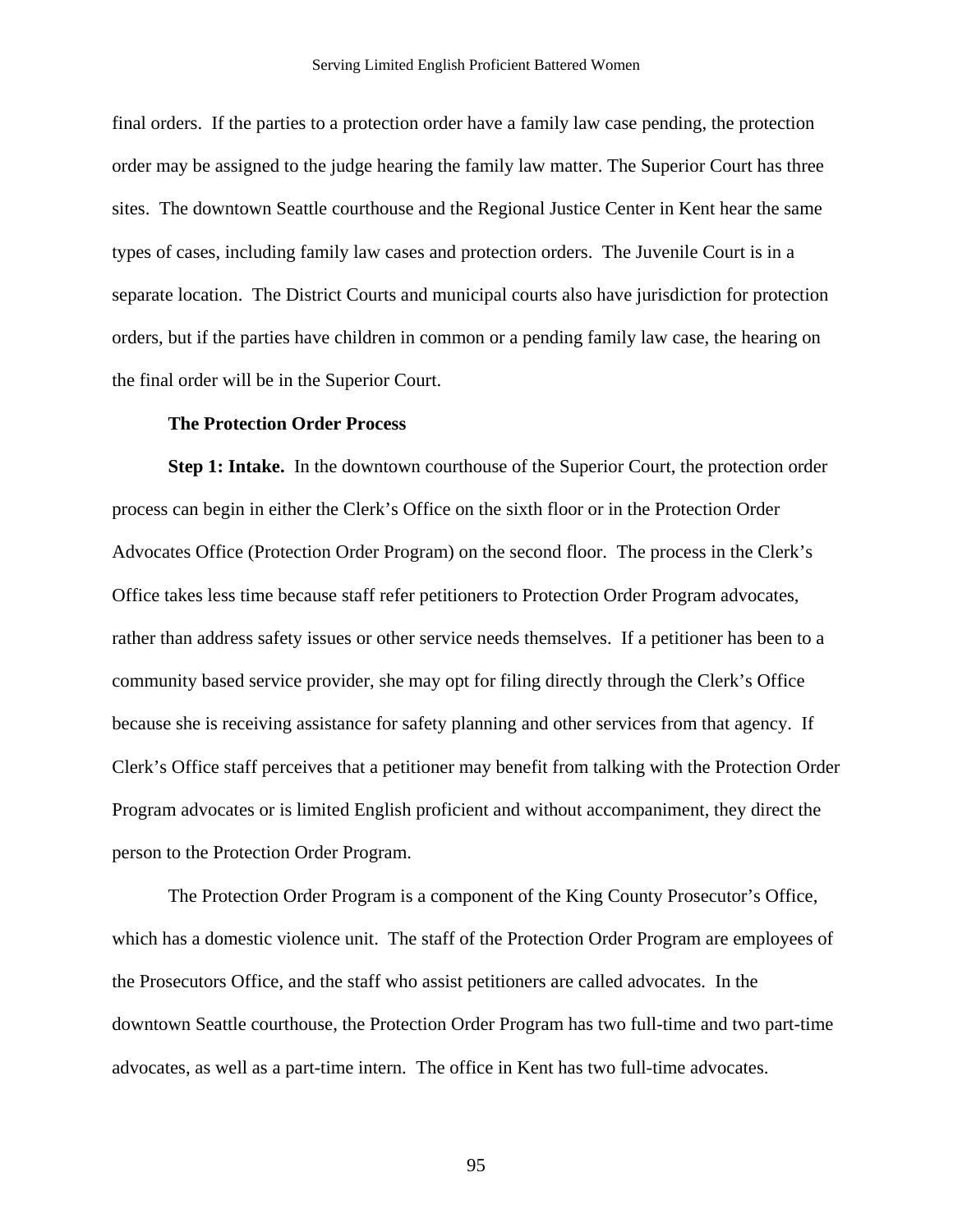Advocates assist petitioners in completing and filing petitions and at the hearing on the final order. They address only the protection order issues and do not coordinate with advocates in the prosecutor's office who might be working with the person through a criminal case against the respondent. The Protection Order Program may assist both parties to a protection order case, but it cannot assist a party if the prosecutor is pursuing charges against him or her. In these instances, the Protection Order Program sends the person to the Clerk's Office to obtain the paperwork for filing a petition.

The process of obtaining a temporary order through the Protection Order Program takes two to three hours. Advocates explain the protection order process and assist petitioners in constructing the narrative for the petition. They also discuss the person's situation and needs, counsel victims on safety issues, make safety plans if needed, and suggest service referrals. These referrals can be for shelter, housing, domestic violence support services, substance abuse treatment, and legal services. An important aspect of promising practice is that brochures for many of these services are printed in several languages and are prominently displayed in the reception area of the Protection Order Program office.

**Step 2: Temporary Order.** When the paperwork is complete, the advocate gives the person a sheet of paper that explains the next steps the person needs to take and where to go. The person is directed to the Ex Parte Clerk on the third floor, where ex parte hearings are held by commissioners. The Ex Parte Clerk manages the flow of petitioners through the ex parte hearings.

**Step 3: Filing and Service.** After the petitioner has appeared before a commissioner and the decision on the ex parte order is made, the Ex Parte Clerk sends the petitioner to the Clerk's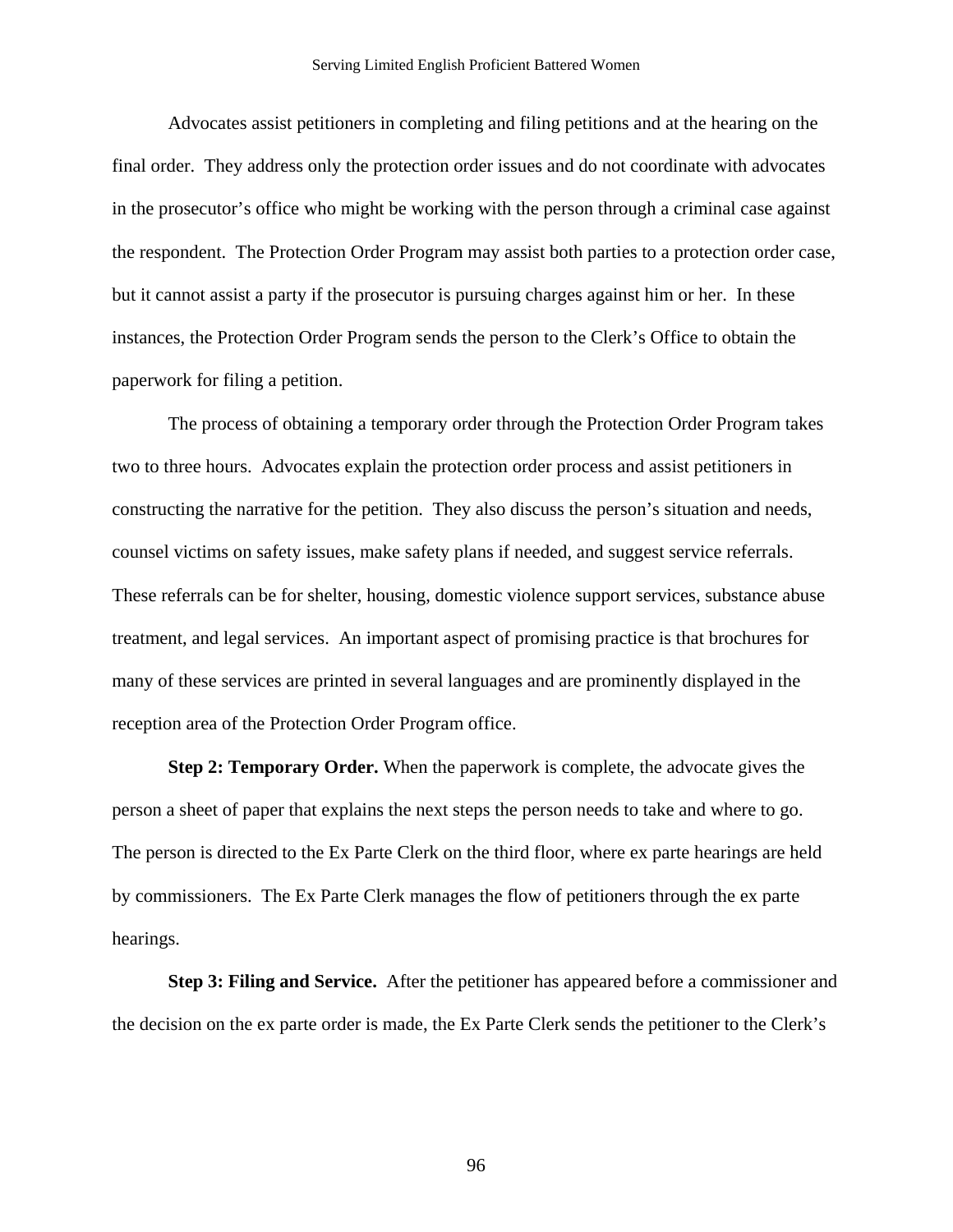Office on the sixth floor, where the case is entered into the case management system and copies of the order are made.

Municipal police and the King County Sheriff's Department are responsible for serving protection orders and hearing notices. Law enforcement agencies fax copies of returns of service to the Protection Order Program, which tracks the service process. Advocates also check the court file at the end of each day to note whether the return of service has been entered into the file. Service of orders can be problematic in the Seattle area. To address this problem the court allows service by mail after two court continuances for lack of service.

**Step 4: Final Hearing.** Hearings for final orders are scheduled within 14 days of issuance of the temporary order. Advocates work with petitioners before the hearing to review the process, coordinate witnesses, and reach agreements on issues such as custody and visitation. Petitioners sit at a table in the courtroom with other petitioners and advocates and advocates shuttle back and forth to the respondent to facilitate consent orders and resolution of details such as visitation arrangements. After the commissioner hears the evidence and rules on the case, advocates assist in getting the paperwork to the parties in the courtroom and addressing any questions the parties may have.

### **Court Provision of Language Assistance Services**

The Office of Interpreter Services (OIS), a part of the Court Operations Division, manages and coordinates the provision of interpreter services in all three locations of the King County Superior Court. The philosophy and procedures developed and followed by the OIS illustrate several promising practices for the provision of language assistance services. The OIS was established in 1992 to ensure the provision of qualified interpreters for the court. The OIS is funded through the court's budget and is guided by a standing interpreter committee composed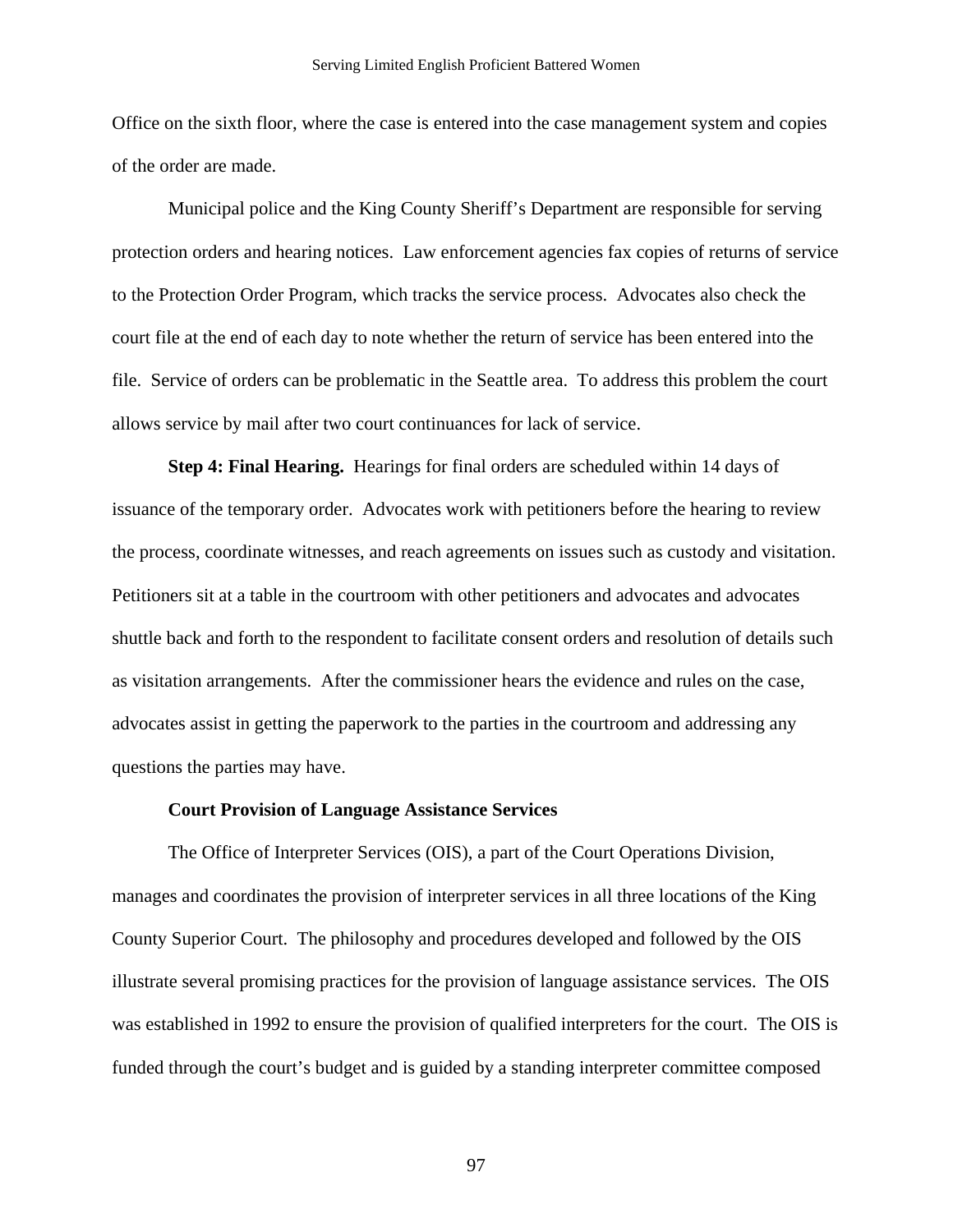of Superior Court judges and commissioners. The manager of OIS serves as staff to the standing committee, which meets regularly to address issues such as interpreter ethics and contractor payment policies.

The OIS manager, assistant manager, and one staff member are certified court interpreters for Spanish. All other interpreters are hired on contract. Washington State provides court interpreter certification for seven languages. For these languages the OIS uses only court certified interpreters (with the occasional exception of Lao because only one person in Washington is a court certified interpreter in Lao). The OIS rarely uses an agency to find interpreters. Instead, OIS staff screens potential contractors to ensure they adhere to high standards of professionalism and, for individual case assignment, that they do not know any party in the case for which they are interpreting. To date, the OIS has offered language assistance services in 114 languages, including indigenous languages and services for deaf litigants and jurors.

An important promising practice is that OIS uses its extensive network of resources to find interpreters when a new language is requested. The OIS manager and Assistant Manager are both very active locally and nationally and have a reputation and expertise on interpreting issues. They also provide volunteer service with local ethnic communities. When a person comes to the court needing interpreter services for a language new to the court, the OIS staff gathers information on the language and the culture of the people who speak it. Through e-mail, the internet and referrals, the OIS has developed excellent contacts, including universities and other courts around the country. OIS uses these relationships creatively to address interpretation needs in multiple languages. For example, an interpreter in New York City who speaks six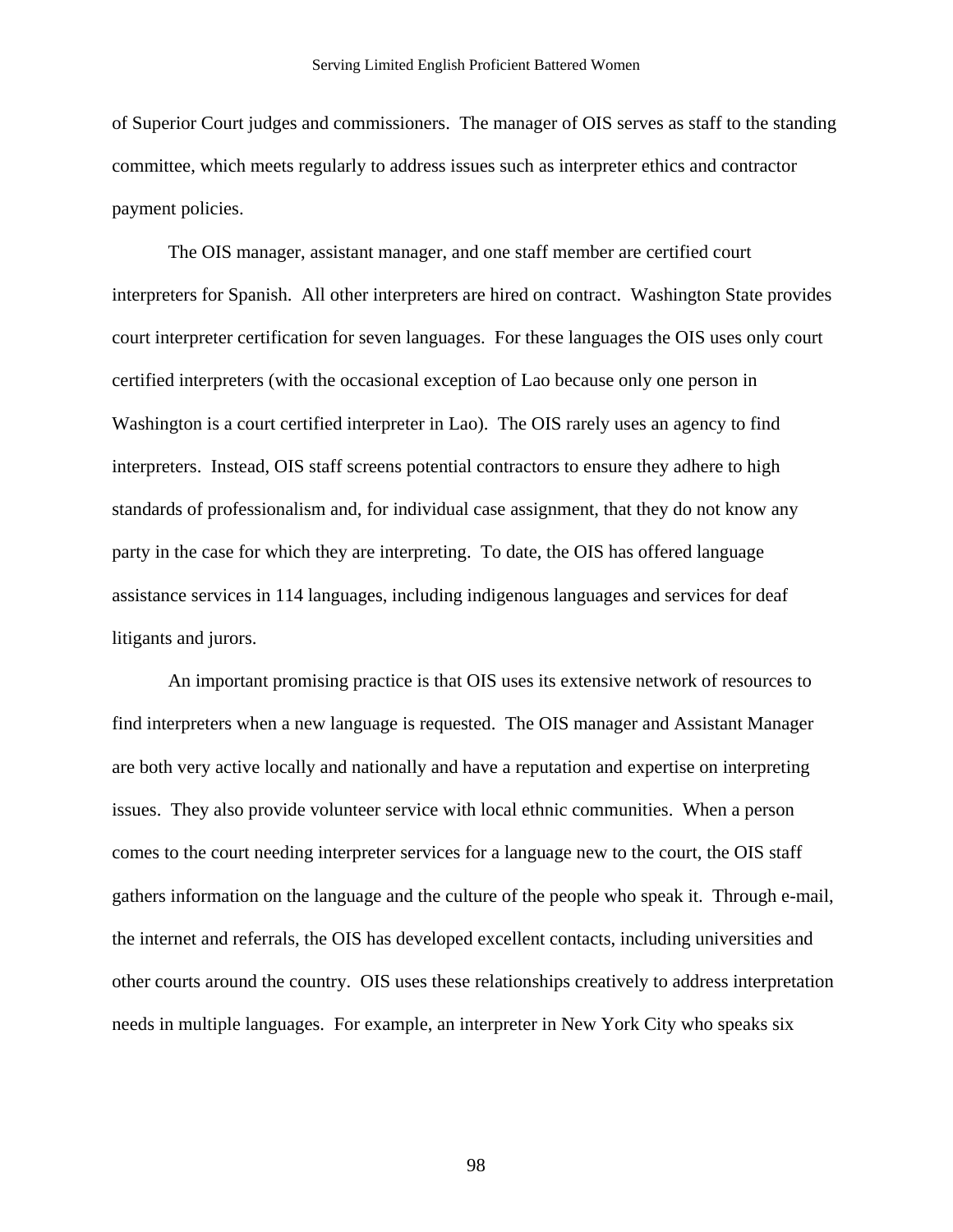African languages as well as English has provided telephone interpreting for the court when the OIS could not find an in-person interpreter.

The Assistant Manager translates court documents into Spanish. OIS contracts with individuals in the Seattle area and across the country to translate documents into languages other than Spanish. The Court may pay for translation services in some civil matters, but in others the parties must pay the costs.

The OIS provides an individual orientation to the services of OIS to every new commissioner and judge. The orientation includes information on interpreter qualifications and how to assess them, when and how to request an interpreter, language and cultural diversity, and sensitivity to concerns of immigrants and other LEP persons. OIS staff also observes the first few times a new judicial officer presides in matters proceedings involving interpreters so they can offer tips and answer any questions the judicial officer might have.

The OIS has developed an effective manual interpreter management and case tracking system that provides an excellent model that can be used by jurisdictions that do have automated tracking systems or are in rural counties with limited resources.. The OIS has not yet automated its system for assigning and coordinating interpreters because staff has not found a software program that can perform all the functions that OIS currently performs with its manual system. OIS's manual system has three components:

- (1) A *language bank,* which is a three-ring binder containing names, qualifications, and contact information for interpreters the court uses;
- (2*) A case file*, which are 3x5 index cards with the case number, names of the parties, which parties need an interpreter for what language, when the hearing is scheduled, and when it was completed; these cards are kept in three boxes: one for Spanish, one for other languages, and one for juvenile cases using any language; and
- (3) "*The Book,"* which is an 8 ½ by 11 calendar that captures all the hearings requiring interpreters in the three court sites each day across two pages, with Spanish and other languages highlighted in different colors, so that staff can take one look and see the whole picture for that day. Each of the court locations maintains it own copy of the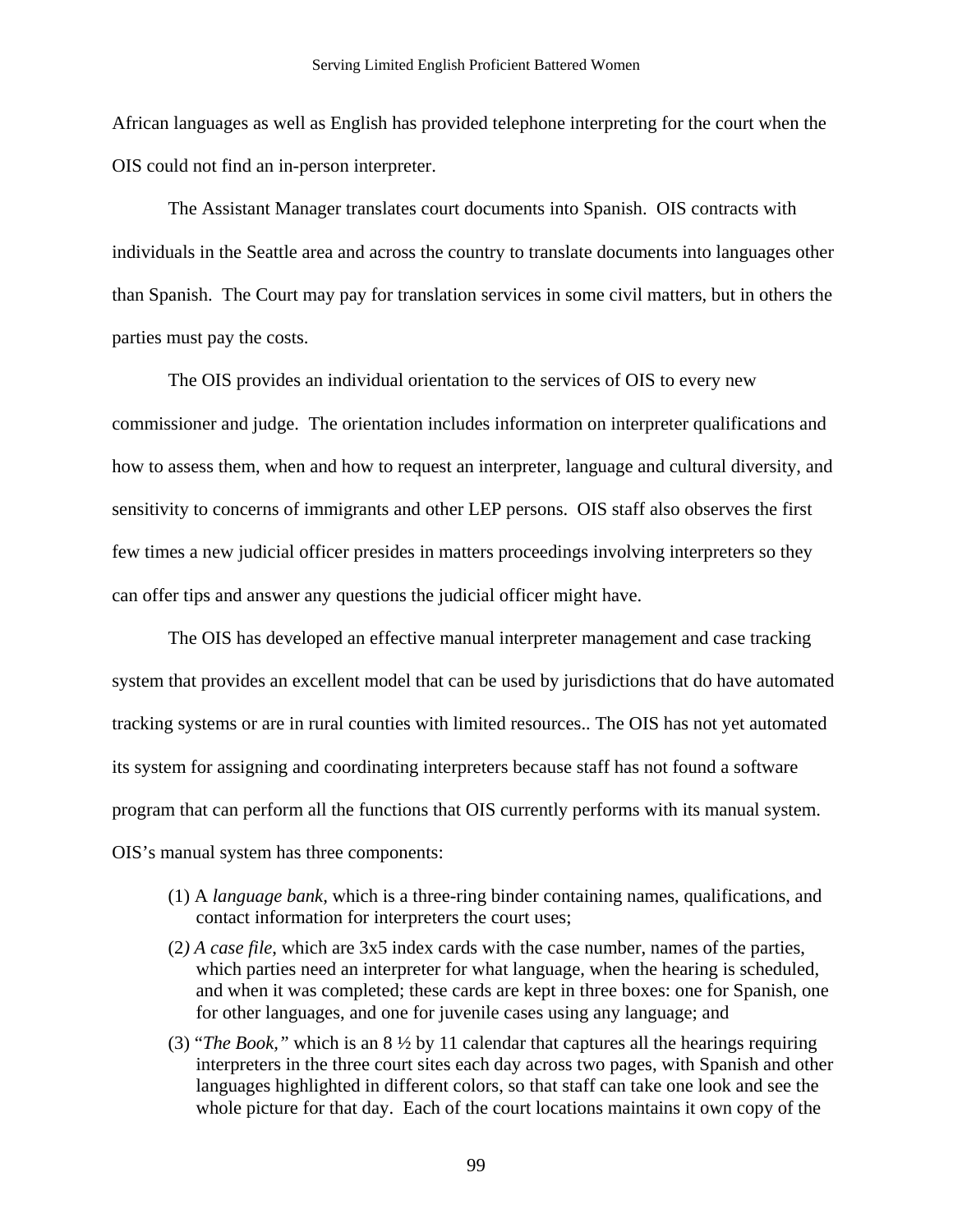<span id="page-102-0"></span>scheduling book so interpreters and court staff in each site can determine who is needed for which hearings. OIS staff check the scheduling book at the end of each day to review the needs for the next two days. This system minimizes the number of cases that fall through the cracks and maximizes the courts' flexibility to provide interpreters on short notice.

### **Provision of Interpretation Services for the Protection Order Process**

The OIS provides interpretation services for all phases of the protection order process. On average, two to three petitioners require interpretation services each day. The Protection Order Office calls the OIS to request an interpreter when an LEP petitioner comes into the office. Part of the intake process is to establish indigence by completing an "in forma pauperis" petition. Only those who are indigent can receive interpretation services through the court's Office of Interpreter Services (OIS). The OIS has worked out a process to allow an interpreter to assist in the intake process before the form is completed and filed. If the form has not been filed with the temporary order, advocates ensure that a form is completed at the hearing on the final order.<sup>[36](#page-102-0)</sup>

For Spanish and Vietnamese, the two most commonly spoken languages, an interpreter often can be arranged fairly quickly and certainly the same day. The interpreter stays with the petitioner through intake, the ex parte hearing, and filing in the Clerk's Office. The OIS attempts to provide same day service for other languages, but in some instances the person may have to return the next day. Many LEP petitioners are accompanied by advocates from community based organizations who speak the petitioner's language. These advocates may provide interpretation for the intake process, but a court interpreter typically is present for the ex parte hearing.

The hearing on the final order is set for 2 weeks after filing the ex parte petition. Depending on where the petitioner began the protection order process, either the Protection

<u>.</u>

<sup>36</sup> About 98 percent of petitioners qualify for free services, although some receive a "one-time only" approval. Petitioners who do not qualify are required to pay the costs of \$45 per hour for court certified interpreters, and \$35 per hour for non-certified interpreters.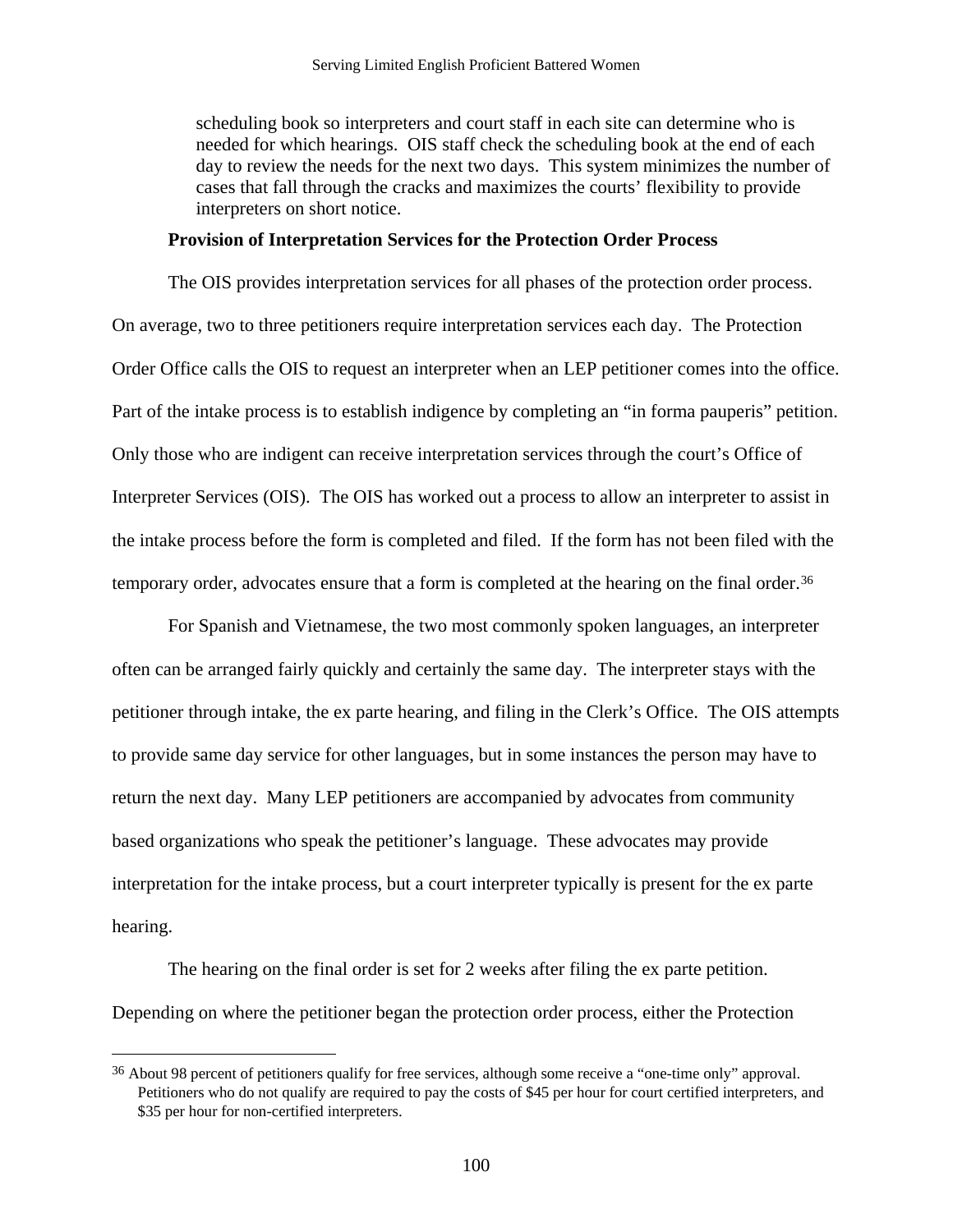Order Program or the Clerk's Office submits the request for interpreters needed for the final hearing when the temporary order is filed. A request form is attached to a copy of the first page of the temporary order and sent to the OIS though the inter-court mail system. OIS then secures the interpreter(s), puts the interpreter's name(s) on the request sheet and sends it back to the Protection Order Program so they will know who the name of the interpreter assigned to interpret at the hearing. If OIS is having difficulty finding an interpreter for a hearing, it notifies the Protection Order Program a few days ahead of time to alert the advocates that the hearing may have to be rescheduled. Interpreters are provided for both parties and two separate interpreters are scheduled in virtually all cases. After the hearing, the interpreter for the petitioner accompanies the party to the Clerk's Office to interpret during the filing of the final order.

### **Community-Based Organizations**

The Seattle area has an extensive network of community based organizations (CBOs) serving domestic violence survivors, LEP communities, and refugee communities. NCSC project team interviewed representatives of nine CBOs: the Abused Deaf Women's Advocacy Services, the Chinese Information Service Center, CHAYA (serving the South Asian community), CONSEJO (serving primarily the Latin American community), Domestic Abuse Women's Network (DAWN), Eastside Domestic Violence Program, New Beginnings Shelter, Northwest Justice Center, and the Refugee Women's Alliance (ReWA). The range of immigrant groups served by these agencies reflects the extent to which Seattle is an immigration and refugee center: Spanish, Vietnamese and Cambodian, Laotian, Chinese (Mandarin and Cantonese), Punjabi, Hindi, Bosnian, Ethiopian, Nigerian, Congolese, and Somali.

The Seattle area's community based organizations provide wide range of services, including legal representation for protection orders, family law, public benefits, immigration and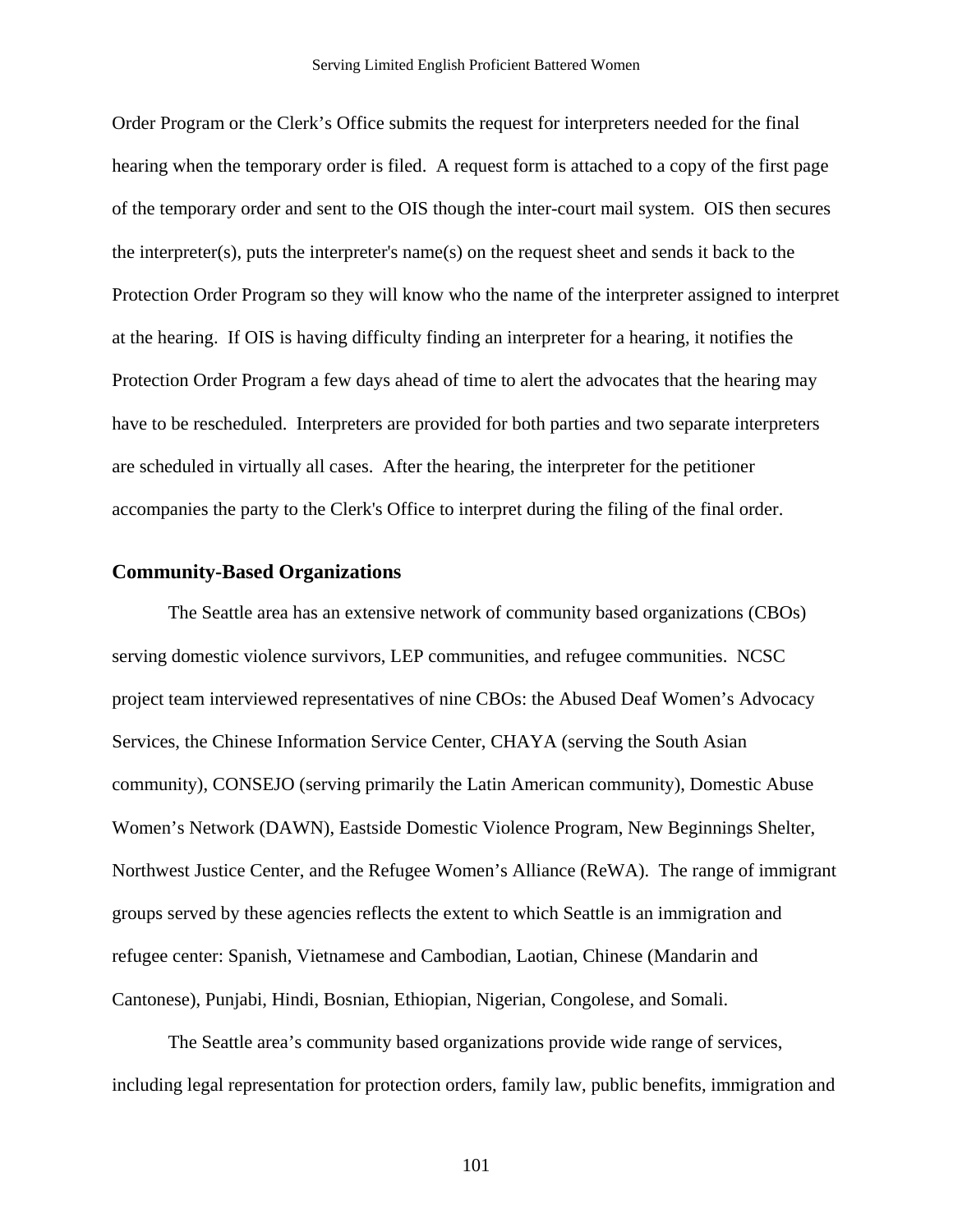other legal issues; legal advocacy in court proceedings, including criminal, civil, and protection orders; shelter, counseling, and referral services for survivors and their children; mental health and substance abuse treatment. Because Seattle has attracted many refugee groups, several of the area's CBOs, including the Chinese Information Service Center, CHAYA, CONSEJO, the Northwest Justice Project, and ReWA, focus their services to assist primarily the immigrant and refugee communities, including immigration and resettlement issues, health services, language translation, and training community volunteers to become advocates and provide language interpretation for other service providers.

One of the collaborative projects of Seattle's CBOs is called the Multi-Lingual Access Project (MAP). This project will establish a cellular telephone crisis line to be used after business hours. The crisis line will provide assistance in 21 languages. Various CBOs are taking responsibility for the different languages (e.g., CONSEJO will handle Spanish). The City of Seattle is providing the funding from federal monies. Law enforcement and CBOs will be able to access the MAP crisis line. The MAP is scheduled to be operational by the end of 2006.

The CBOs interviewed by the project team work collaboratively with the Office of Interpreter Services. They participate in community activities and projects with the court and the OIS and have ready access to the Manager and staff of the OIS to discuss issues and concerns about language assistance services. The representatives of these agencies are generally very supportive of the court's efforts to provide meaningful access to protection orders, understand the constraints in finding qualified interpreters for the numerous languages spoken in the Seattle area, and appreciate the court's openness to addressing challenges related to language assistance services. Two concerns expressed by some CBO representatives relate to the court in general, not specifically the protection order process: (1) the lack of signage in Spanish and other more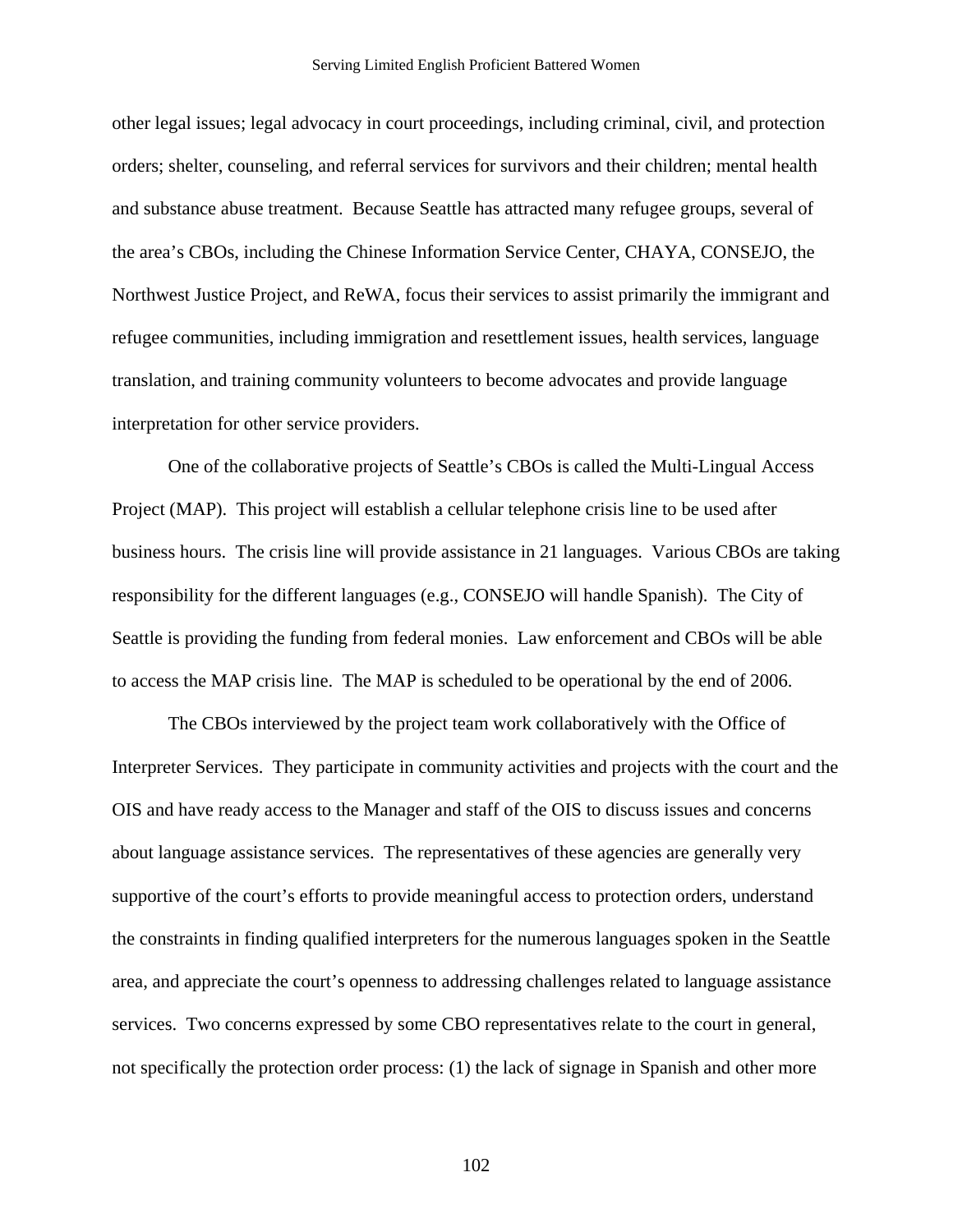<span id="page-105-0"></span>commonly spoken languages to assist petitioners in finding their way around the courthouse, and (2) the lack of a brochure or other materials in other languages to describe the court, its services, and how to access those services.

## **Washington, DC**[37](#page-105-0)

Washington, D.C. has a diverse LEP population. Spanish speakers from Latin America predominate, but the city has relatively large communities from Asia, Southeast Asia, and Africa. To respond to the growing need for language assistance services for these LEP groups, the District of Columbia Superior Court's Office of Court Interpreting Services (OCIS) developed a language assistance plan in 2004 as part of a larger effort by the District of Columbia Courts to improve court performance in a number of areas. The plan addresses three D.C. Courts goals: (1) to administer justice promptly and efficiently; (2) to administer justice fairly and impartially without regard to race, ethnicity, gender, sexual orientation, economic status, or mental or physical disability; and (3) to provide the public with information that is easily understandable and readily available. For each goal, the OCIS plan includes specific strategies, objectives, action steps, expected outcomes, collaborating entities, performance targets, data sources and methods, budget resources, individuals responsible for particular tasks, and timelines for completing them.

### **The District of Columbia Superior Court**

 $\overline{a}$ 

The District of Columbia Superior Court is a unified trial court. In 1996, the Superior Court implemented a Domestic Violence Unit (DVU) after extensive planning and collaboration

<sup>&</sup>lt;sup>37</sup> The NCSC project team visited Washington, D.C. October 5 & 6, 2005. The participants in the case study of Washington, D.C. were the District of Columbia Superior Court (Domestic Violence Unit, Office of Court Interpreting Services, and Crime Victims Compensation Program); the Office of the Attorney General; Ayuda, the Asian Pacific Islander Domestic Violence Resource Project, the District of Columbia Coalition Against Domestic Violence, and WEAVE.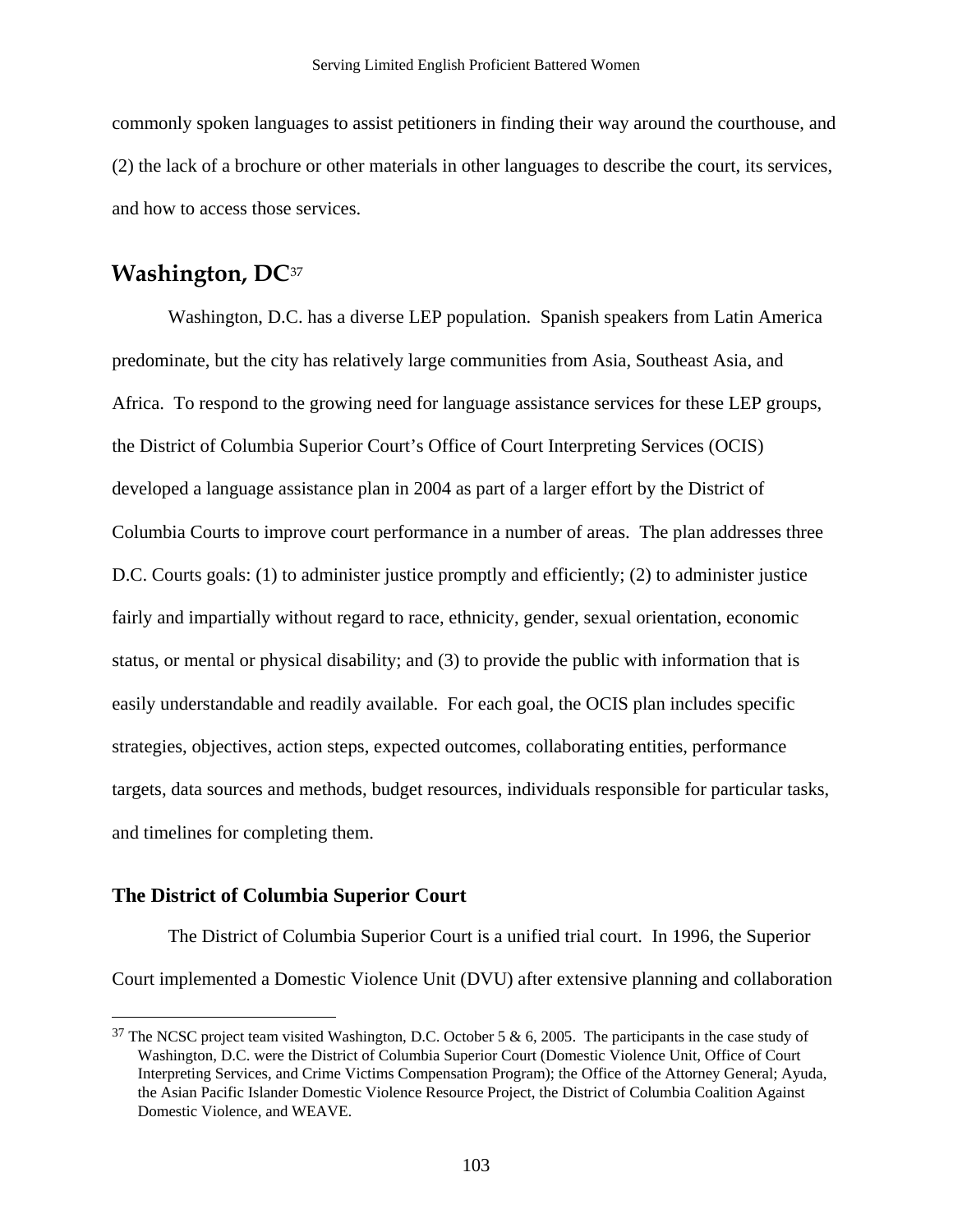with justice system partners and community based organizations. The DVU has jurisdiction for civil protection orders and domestic violence criminal misdemeanors. In 2004, the DV Unit's caseload included 3,845 filings for protection orders and 4,244 new arrests for criminal misdemeanors. Six judges serve in the Domestic Violence Unit. The Domestic Violence Unit has a separate Domestic Violence Clerk's Office and collaborates very closely with the Domestic Violence Intake Center (DVIC), which is not a part of the Superior Court. The DV Clerk's Office and the DVIC are located close to each other on the fourth floor of the courthouse.

The DVIC is staffed and managed by a partnership of several community-based organizations and government agencies, including the District of Columbia Coalition Against Domestic Violence, WEAVE (Women Empowered Against Violence), the Office of the Attorney General for the District of Columbia (including a child support officer), the D.C. Metropolitan Police Department, and the U.S. Attorney's Office. The DVIC also has a satellite office with representatives from each of these agencies at the Greater Southeast Center. Petitioners may file and receive Temporary Protection Orders in the Southeast Office via a video conference link to the main courthouse.

The D.C. Superior Court also administers the Crime Victim Compensation Program (CVCP), and approximately 48 percent of claims for victim compensation are made by domestic violence victims. The program pays or reimburses expenses for needed services, including medical and mental health care, temporary emergency housing, moving expenses, transportation, food, and clean-up of the crime scene. The average claim is \$3,500, which typically includes \$3,000 for temporary emergency housing, \$400 for food, and \$100 for transportation. The CVCP collaborates with D.C. area domestic violence service agencies for service referrals and to provide case management for domestic violence victims staying in hotels. The CVCP has ten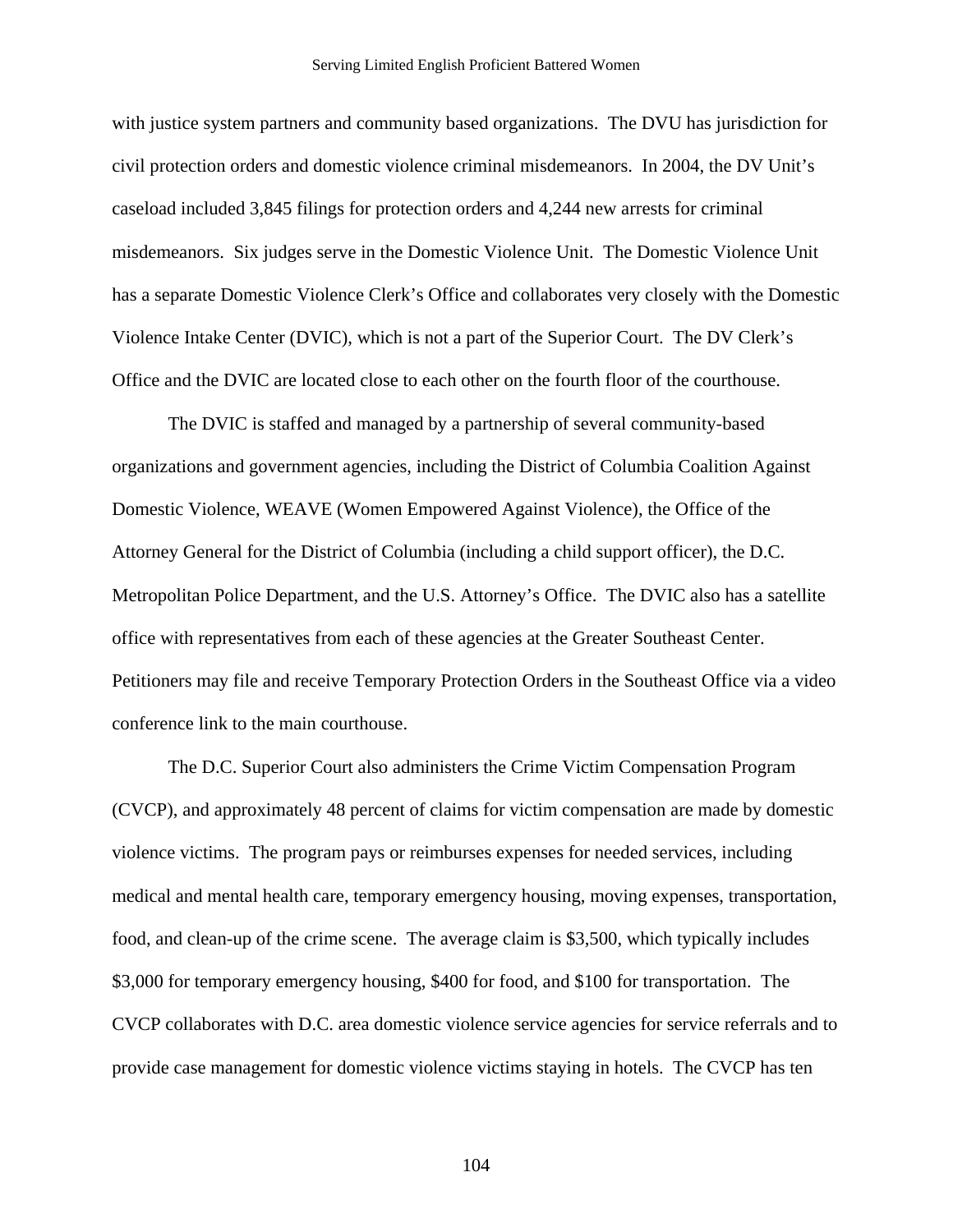<span id="page-107-0"></span>staff, four of whom speak Spanish and another speaks French and Vietnamese. The CVCP has a relationship with the Chinatown Service Center for Chinese interpreters. For other languages, CVCP staff calls upon the Office of Court Interpreting Services. CVCP program brochures are translated into Spanish.

### **The Protection Order Process**

 $\overline{a}$ 

**Step 1: Intake.** The process for obtaining a protection order begins in either the DVIC or the DV Clerk's Office. Persons seeking a protection order first are directed to the DVIC, where they complete an intake form. The intake form asks for information on the person's ability to speak English and his/her preferred language. Staff screen for conflicts (i.e., the person is seeking an order against someone who already has been served by the Intake Center). If there is a conflict, the person is directed to the DV Clerk's Office. The court and DVIC recognize that they may miss the "real" victim in these cases, but the advocates in the DVIC can assist only the person who came to the DVIC first. In some cases, a petitioner can obtain a TPO in less time by going to the DV Clerk's Office directly because the DV Clerk's Office does only the petition process. This option is the preferable one used by persons who have been working with a community-based service provider to prepare their protection order case before coming to the courthouse. Those who file for protection orders through the DV Clerk's Office do not receive the benefits of safety planning and other assistance provided in the DVIC unless they are receiving these services through a community-based organization.[3](#page-107-0)8

DVIC advocates from the partner agencies meet with petitioners to discuss their needs, including child support, emergency shelter, safety planning, and other needs. DVIC advocates assist the petitioners in completing the paperwork needed to file for a Temporary Protection

<sup>&</sup>lt;sup>38</sup> Many D.C. based organizations and law schools have specialized domestic violence programs that assist victims in obtaining protection orders.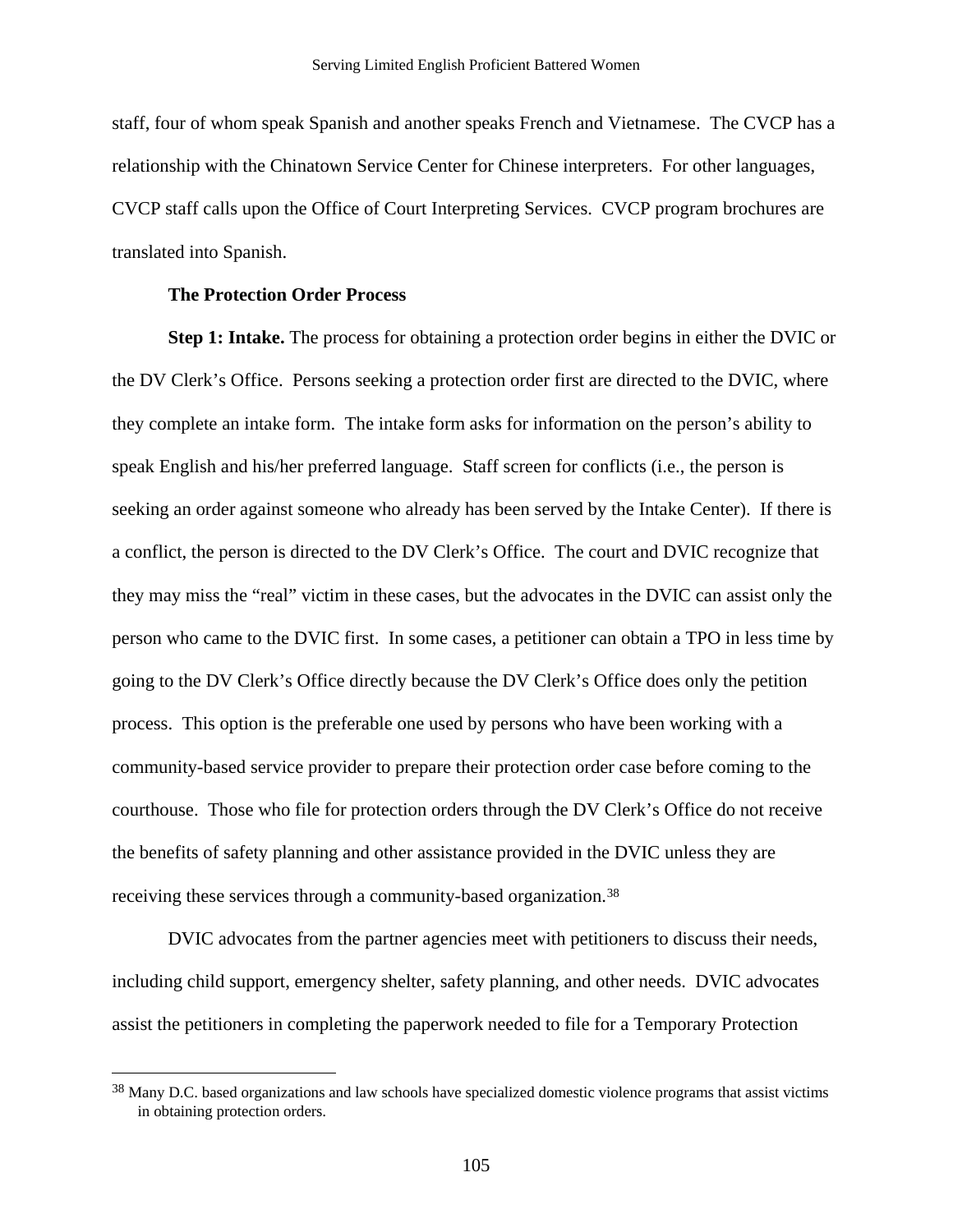Order (TPO). Petitioners are directed to go to the DV Clerk's Office, which prepares the court file and checks the court's records system for previous and pending cases involving the parties so the judge can have all relevant information for the ex parte hearing.

**Step 2: Temporary Protection Order.** Petitioners are then sent to the courtroom where a judge is assigned to hear ex parte petitions for TPOs. When all six judges are sitting, one is devoted to hearing temporary protection orders and the process moves swiftly. When there are only five judges, there may be delays because a judge is not available immediately. On those days the court has to determine who can take the case in the shortest time (i.e., when the judge can take a break from other cases to hear the TPO). If the judge grants the TPO, the courtroom clerk gives a copy to the petitioner. The petitioner also is given the date and time for the permanent order hearing. Petitioners can also file for a permanent protection order and have the case set for hearing without seeking a temporary protection order. In these cases, and in cases where the TPO was denied, the case is set for hearing on the full permanent order within fourteen days.

**Step 3: Filing and Service.** After a TPO has been issued, the petitioner returns to the DV clerk's Office to file it. The DV Clerk's Office prepares a service packet for the Metropolitan Police Department (MPD). The packets are available in English and Spanish. The MPD has reciprocity arrangements with surrounding cities and counties in northern Virginia and Maryland for service of faxed TPOs. Temporary orders can also be served by private process servers if the petitioner so elects. Following a safety protocol, the DVIC advocate calls the person before the final hearing date to offer encouragement and support to come to the hearing.

**Step 4: Final Order Hearing.** TPOs are valid for 14 days, within which period of time a hearing on final order (Civil Protection Order/CPO) is held. For the hearings on final orders, the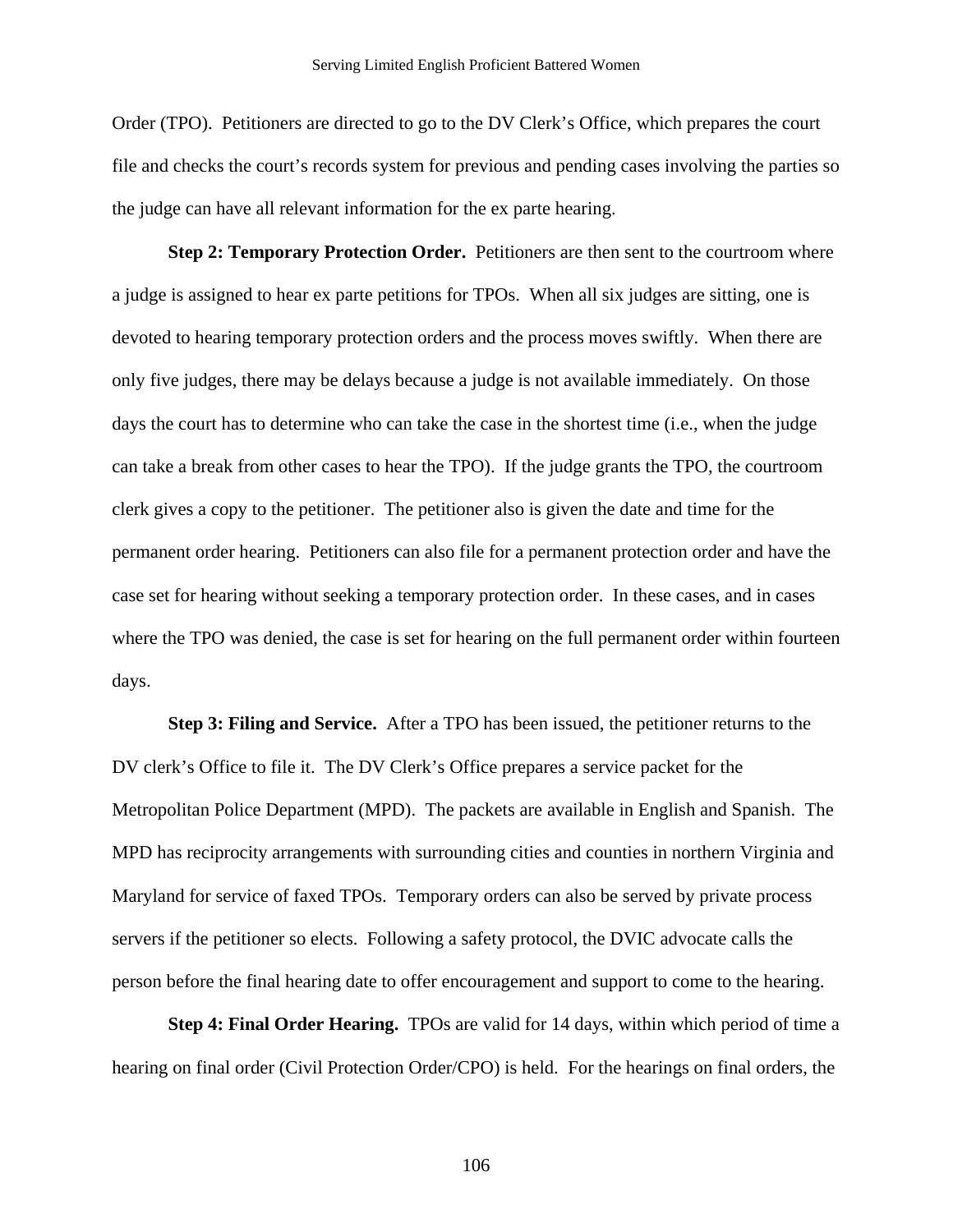court has a check-in process in the morning to determine which parties have appeared. When both the petitioner and respondent have appeared, one of two Attorney Negotiators, who are court employees, works through the negotiation process with each party individually and in private to determine if a CPO is possible and, if so, its terms. The Attorney Negotiators prepare proposed final Civil Protection Orders—the form is in the court's computer system—and can add or change conditions as the parties decide. The case then goes in front of judge to review and accept a consent order. If the parties cannot agree on a consent CPO, the court will hold a contested hearing on all or parts of the petition.

The Office of the Attorney General (OAG) provides legal representation to petitioners in hearings on final orders. Several local community-based organizations, including Ayuda, WEAVE, and area law school clinics also provide legal representation to petitioners for temporary and permanent orders. The OAG has a VAWA grant that funds two attorneys to represent LEP domestic violence survivors; both attorneys speak Spanish, as does the OAG Chief. All Spanish speaking LEP petitioners who wish to be represented have counsel who speak Spanish.

#### **Court Provision of Language Assistance Services**

The Office of Court Interpreting Services (OCIS) provides interpreters for the District of Columbia Courts. Funding is provided through the court's budget, which is controlled by Congress. For protection orders, interpreting and translation services are provided for petition preparation, TPO hearings, and hearings on final orders. The OCIS has three staff interpreters one for American Sign Language and two for Spanish. All other interpreters are contractors with the court.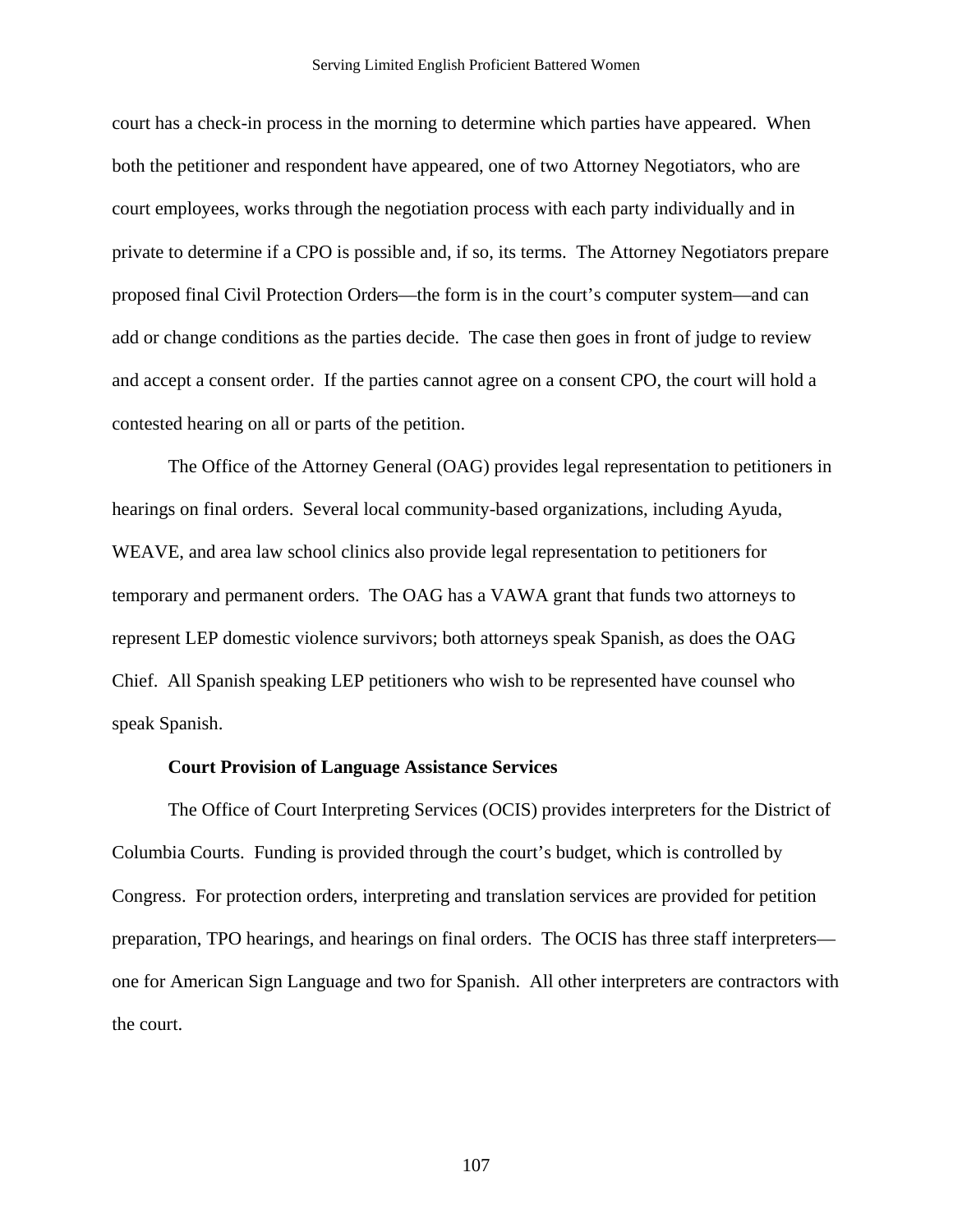Monday through Friday, the court has five contract Spanish interpreters and the two OCIS staff, for a total of seven Spanish interpreters. For other languages, interpreters are arranged by request. The OCIS has developed a form for requesting an interpreter that can be faxed to the OCIS office. OCIS is in the process of creating an on-line request for interpreter form on the DC courts' website, which should become operational in 2006. The OCIS staff interpreters are federally certified. Many contractors are federally certified in the languages for which there is federal certification, and others may be certified through the 32-member Consortium for State Court Interpreter Certification. The OCIS also uses its own test to qualify interpreters.

Certified interpreters participate in an orientation to the court process, which addresses general courtroom procedures, courtroom protocol, and the interpreter's code of ethics. OCIS also plans to institute an Interpreter's Oath that each court contracted interpreter must sign. In addition to interpreter orientation, the OCIS provides training on court interpreting services and issues related to LEP and deaf persons to new judges in their two-week orientation training. It also produced a bench book for judges in 1995, which uses information taken from the *Fundamentals of Court Interpretation.*

The process for obtaining language assistance differs for Spanish and non-Spanish speaking LEP protection order petitioners. A Spanish-English bilingual paralegal assists Spanish speaking petitioners to complete the interview and paperwork process and calls the Office of Court Interpreting Services (OCIS) to arrange an interpreter for the TPO hearing. If the petitioner speaks another language, the DVIC calls the OCIS to request an interpreter for a language the petitioner speaks comfortably (e.g., a petitioner may speak his or her native language and another language such as French). The OCIS will track these cases and note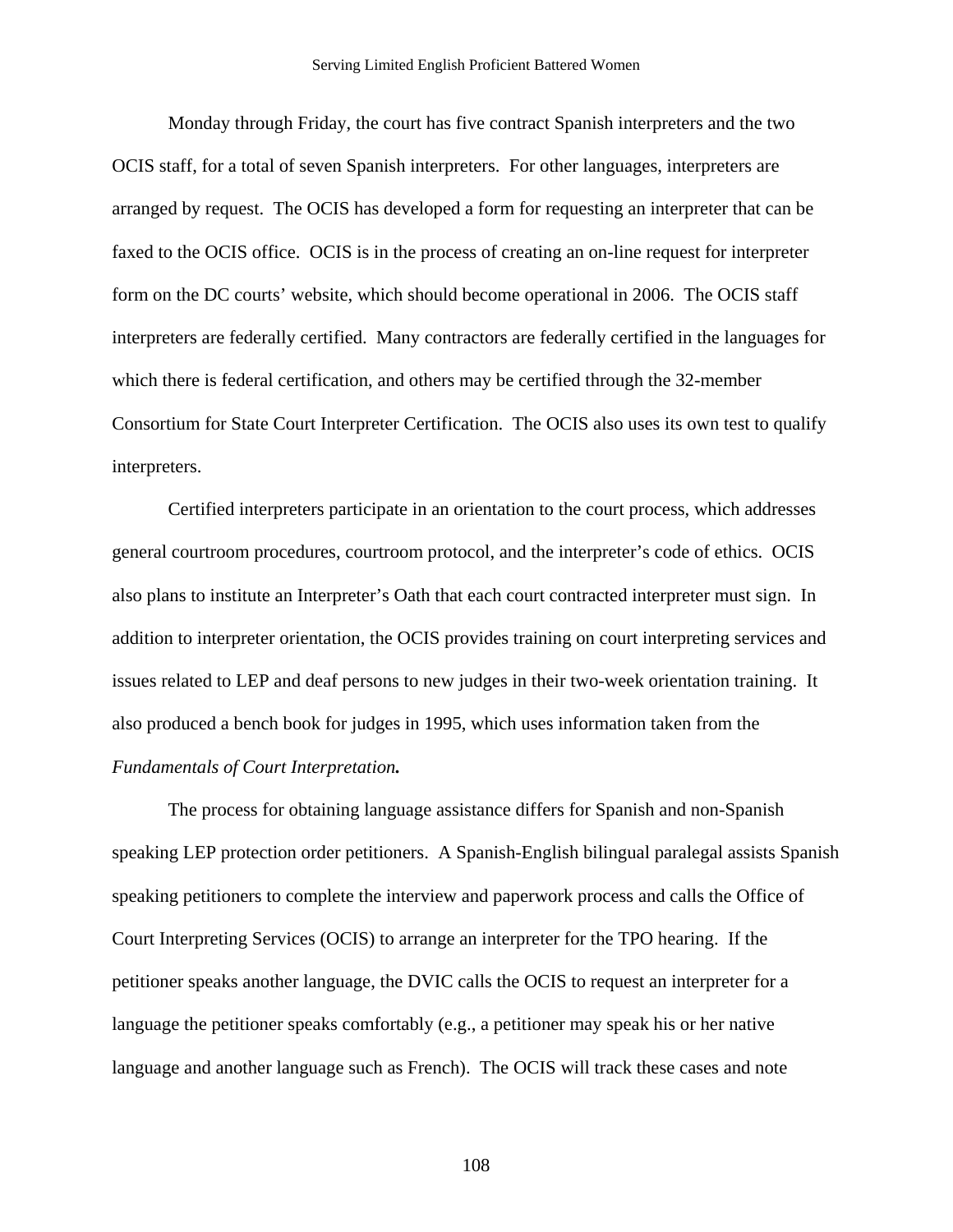hearing dates to provide an interpreter when the case is called as "ready" on the date of the hearing. Unless a specific interpreter has been requested, the interpreter who is on call will handle the hearing. All protection order proceedings, including TPO and CPO hearings, are recorded. This record provides the OCIS with the ability to respond to questions from judges and parties when interpretation issues arise.

### **Process for Spanish-speaking LEP protection order petitioners**

When a Spanish-speaking person first comes through security at the front door of the courthouse, U.S. Marshal security staff should send the person to the DVIC on the fourth floor. There also is a Spanish-speaking bilingual staff at the information desk on first floor, to the left of security, but this office is behind a glass enclosed window with no signage in a language other than English.

The person comes up to the DVIC, where a Spanish-English bilingual intake staff signs her in, notes the time, and gives her an intake form to complete. When there is a conflict, the person goes directly to the DV Clerk's Office. If there is no conflict, a Spanish-English bilingual paralegal conducts the interview process, including safety planning and other services (housing, custody, child support). If the person is eligible for and wishes to file for a TPO, the bilingual paralegal draws up the petition in English and Spanish and reviews it with the person. When the petition is complete, the paralegal brings the petitioner to the DV Clerk's Office next door (adjoining room) to see the Spanish-English bilingual clerk and then escorts the petitioner to the courtroom.

The judge conducts the TPO hearing with a Spanish interpreter. (Spanish speaking interpreters are on call in the courtrooms throughout the day.) There is a short wait for interpreters, although there may be delays on Mondays when the court is very busy and sometimes in the afternoons. The interpreter helps court staff complete the TPO order and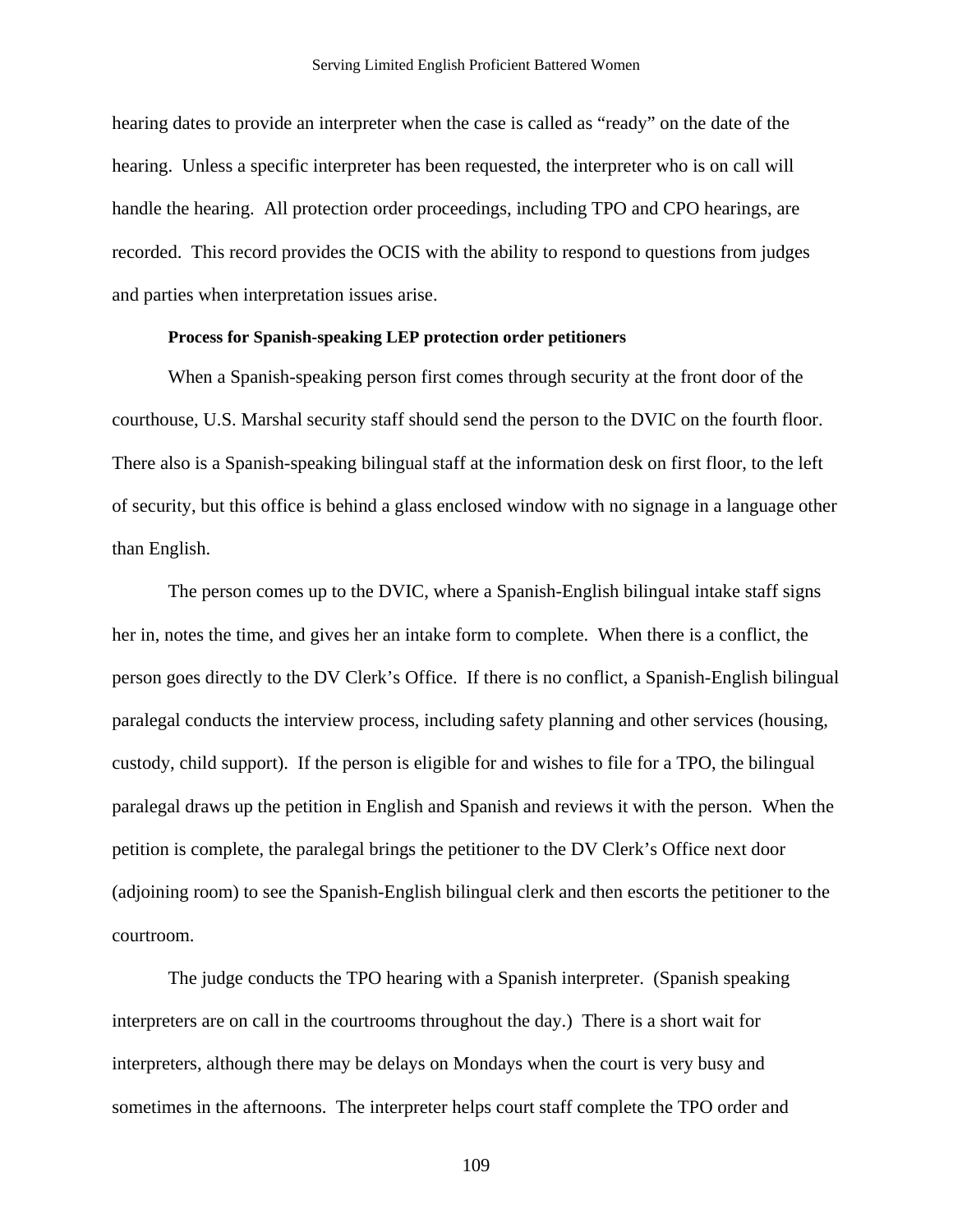service packet in Spanish. Spanish language court order forms and petitions are completed in addition to the English language versions. The court asks interpreters working with LEP petitioners and respondents to translate civil protection orders into the language of the LEP parties.

At the hearings on final orders, the English-Spanish bilingual Attorney Negotiator works through the negotiation process with the parties that have appeared. The Attorney Negotiator prepares a written translation of the order – the form is in the court's computer system – and can add or change conditions as the parties decide. The case then goes in front of judge, where an interpreter interprets for the petitioner (and respondent, if necessary).

The Office of the Attorney General (OAG) or other local CBO or law school-based program, provides legal representation to petitioners in hearings on final orders. The OAG has a VAWA grant that funds two attorneys to represent LEP domestic violence survivors; both attorneys speak Spanish, as does the OAG Chief.

### **Process for LEP petitioners who speak a language other than Spanish**

The petitioner often comes in with an advocate from a community-based organization or a friend or family member who speaks some English. The DVIC or Clerk's Office typically asks that person what language the petitioner speaks and then calls the OCIS for an interpreter. The OCIS has access to 40 different languages and the U.S. State Department. OCIS staff provides an estimate of the time it will take to get an interpreter; which typically can be 2 hours and up to 4 hours. It is unusual that an interpreter cannot be obtained that day, however. In very few cases, the court uses a telephone interpretation service. For scheduled hearings, delays generally are shorter because the interpreters are arranged ahead of time. An interpreter works with the Attorney Negotiator and the parties in the negotiation process as it is done for all litigants and then interprets during the court hearing.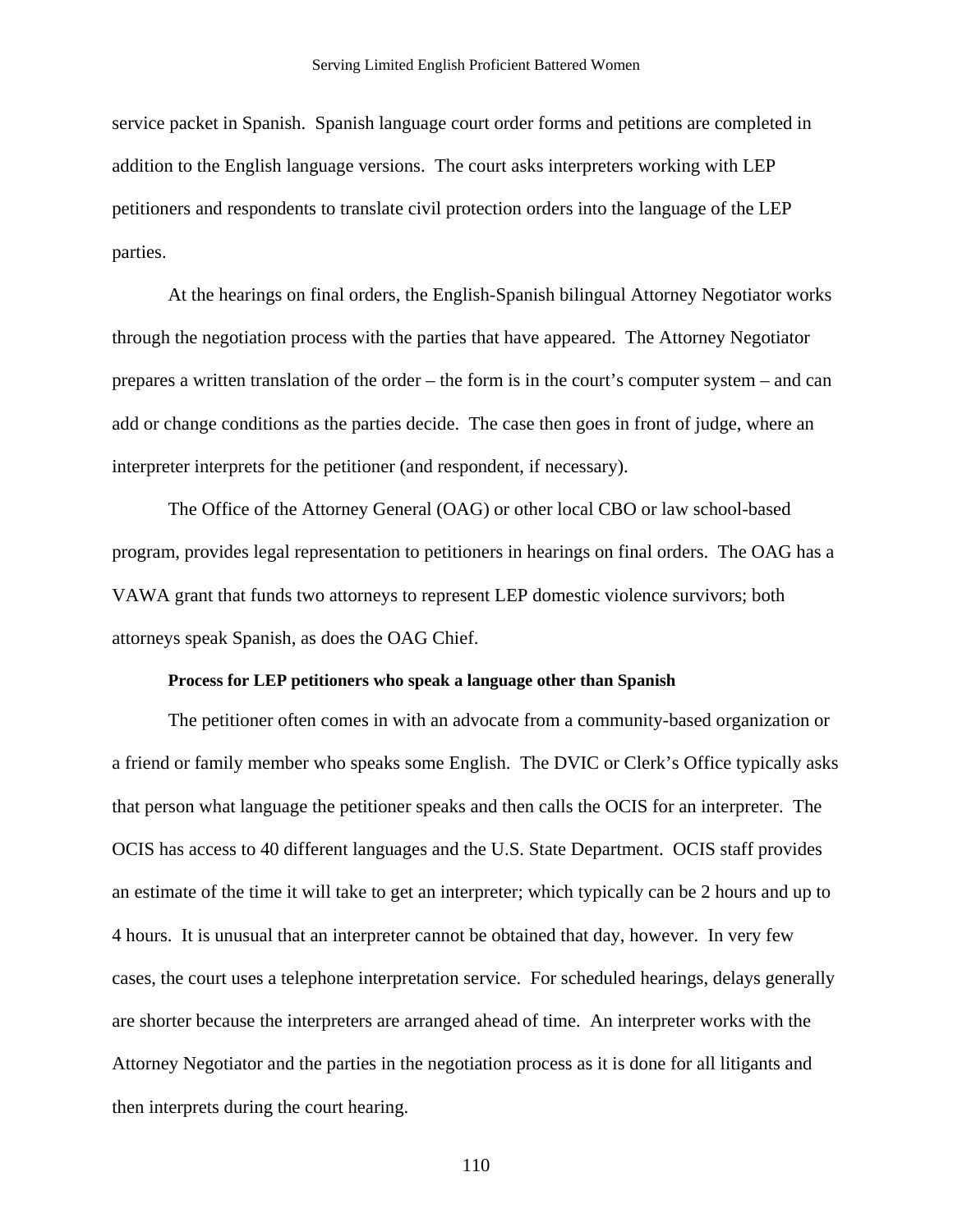### <span id="page-113-0"></span>**Community-Based Organizations**

 $\overline{a}$ 

The NCSC project team interviewed representatives of the Asian Pacific Islander Domestic Violence Resource Project (DVRP), Ayuda, the D.C. Coalition Against Domestic Violence (DCCADV), and WEAVE (Women Empowered Against Domestic Violence). These community based organizations provide an array of services, including legal representation for protection orders, family law, public benefits, immigration and other legal issues; legal advocacy in court proceedings; counseling, financial counseling and support services for survivors and their children; and services to strengthen communities, including health services and training community volunteers to become advocates and provide language interpretation for other service providers. Each of these agencies has bilingual staff and program materials in the languages of their primary client groups. Ayuda and DVRP require staff to be bilingual.

Two of these agencies, DCCADV and WEAVE, are partner agencies in the DVIC. WEAVE provides legal representation to petitioners.<sup>[39](#page-113-0)</sup> The DCCADV offers legal advocacy, safety planning, and court accompaniment for each petitioner who wants the service. Advocates also collaborate with the Spanish-English bilingual clerk in the DV Clerk's Office to connect LEP petitioners who could not use the DVIC to the advocacy services provided by DCCADV.

The DVRP is one of three agencies that provide services to domestic violence survivors in the Asian/Pacific Islander communities the area (the other two are the API Resources Center and Boatpeople SOS). The DVRP has three programs to serve the Asian and Pacific Islanders residing in the District of Columbia, Virginia, and Maryland: direct services, community education and outreach, and technical assistance to other service providers. DVRP staff trains

<sup>&</sup>lt;sup>39</sup> Other area agencies that provide legal representation to petitioners include Ayuda and law school clinical programs at Catholic, American, George Washington, and Georgetown universities.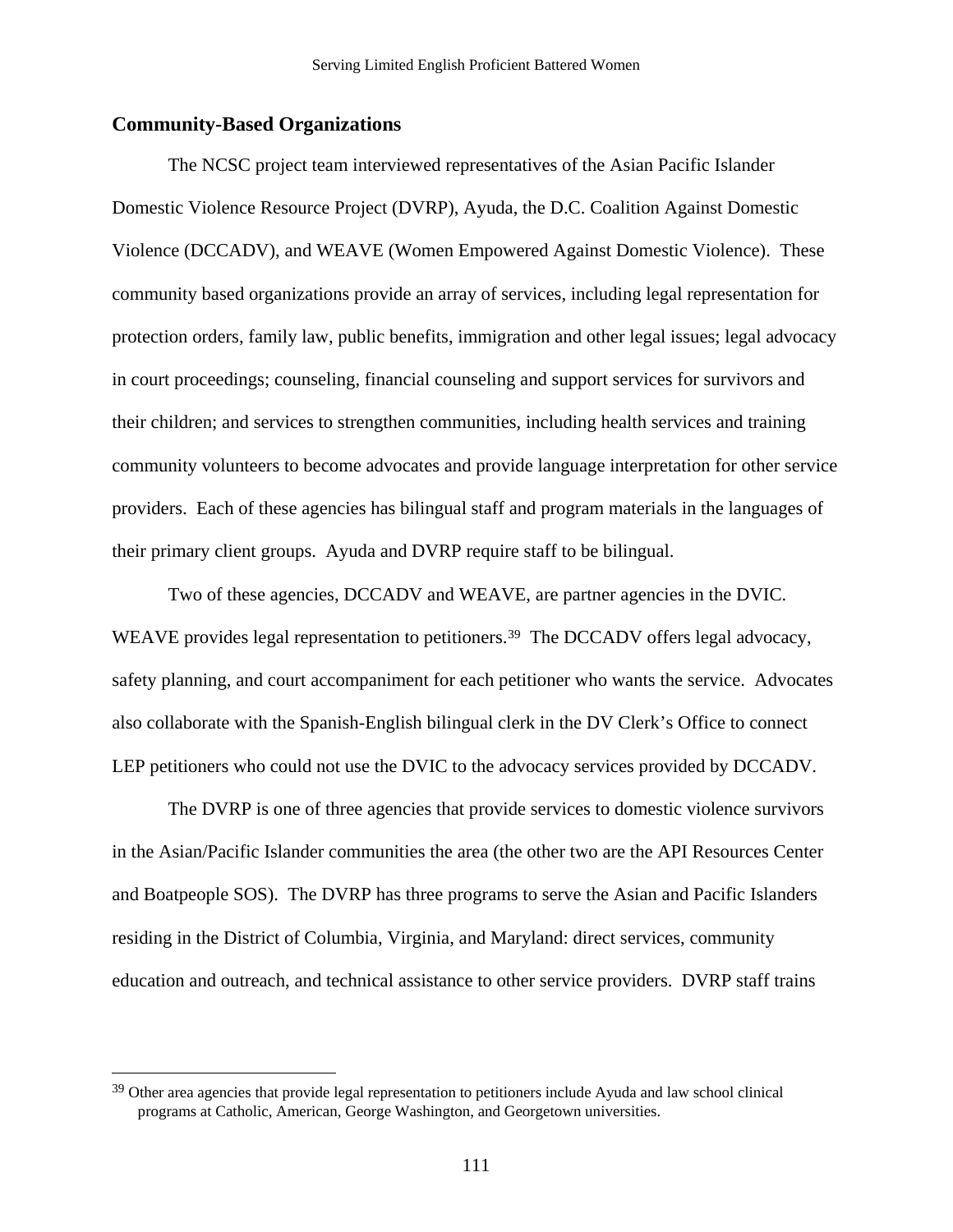community members to become advocates for DVRP clients and currently has 25 advocates who speak approximately 13 languages.

Ayuda provides legal representation in civil protection orders, family law, and immigration matters, translation of court and other documents, referrals to other support services, and training for judges, court staff, and other professionals. Ayuda's primary client population is Spanish speaking. For family law matters, which include protection orders, Ayuda has three attorneys, one paralegal, one social worker, and one case manager. For immigrations matters, staff includes four full time attorneys, one half-time attorney, two paralegals, and one case manager.

The CBO representatives expressed general support for the efforts the court has made to improve access to language assistance services. They also appreciate the outreach the court had made to the Latino community. The CBO representatives perceive that petitioners who speak Spanish receive the same level of access to justice in the DV Unit as do non-LEP persons. However, for LEP persons who do not speak Spanish the system is considerably less accessible, primarily for intake and obtaining a temporary protection order. These critical access points are difficult to navigate without the assistance of a CBO providing services in the LEP person's native language.

## **Promising Practices**

 In each of the case study sites the project team observed numerous programs, services, polices, and practices that promote access to justice for domestic violence survivors who have limited English proficiency. This section distills these observations into five components of an effective court response to the language assistance needs of LEP domestic violence survivors.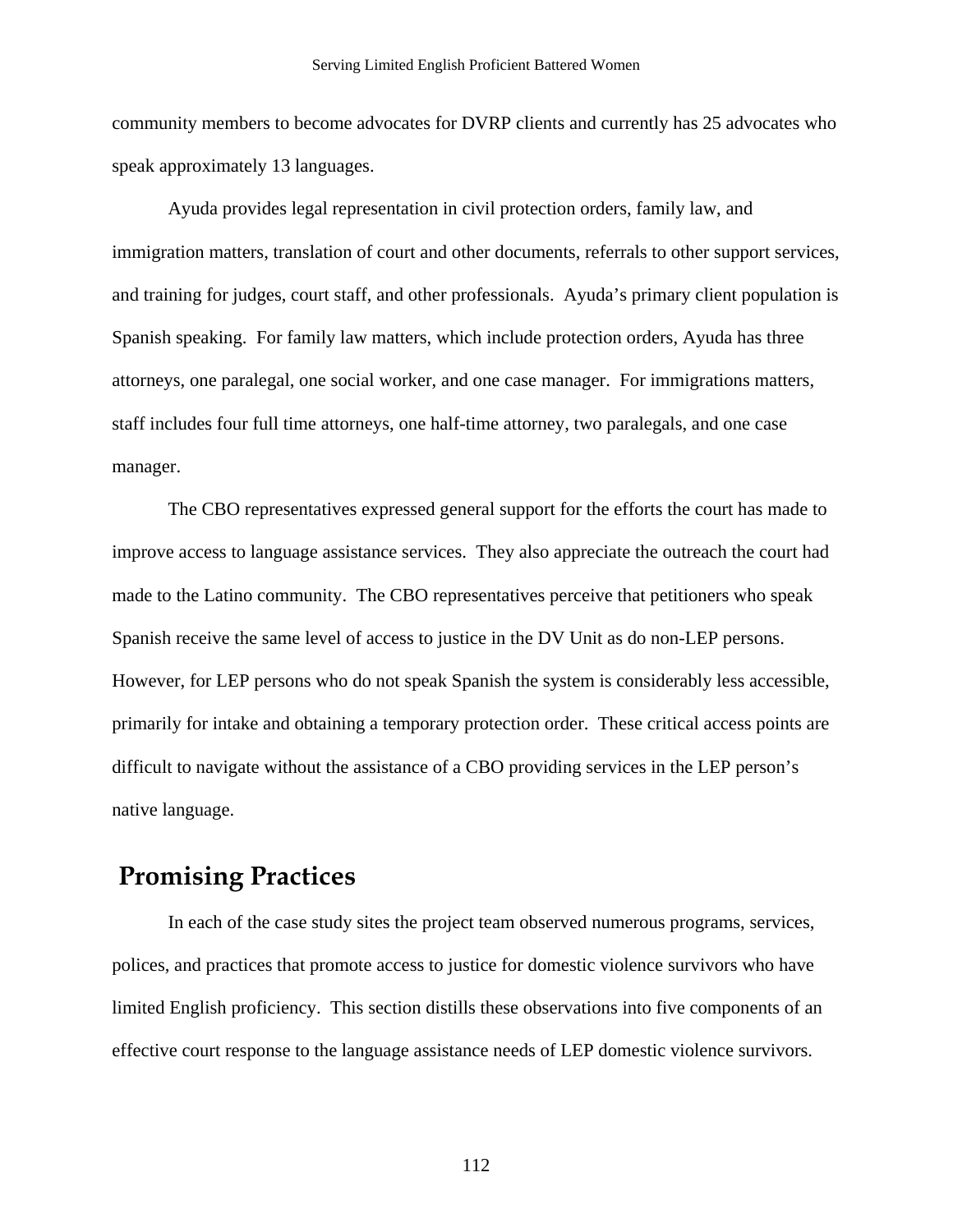For each component, examples of practices and policies identified in the case study sites are

provided.

### **1. Know the language and ethnicity of individuals who seek protection orders.**

- Collect data at intake on native language, level of English speaking ability, and ethnicity for case management, staff assignments, obtaining interpreters for particular languages, identifying training needs.
- Track the number of court interpreters needed for which languages and numbers needed at each stage of the case, including filing, temporary protection order, permanent protection order hearings, and enforcement.

### **2. Create a court environment that encourages LEP individuals to access the court's services.**

- Court staff should reflect the communities the court serves.
- Courthouses should have signage in multiple languages and use language identification cards.
- The court should employ bilingual staff at all stages of the protection order process for the primary language groups served by the court.
- Court documents used in the protection order process should be available in the more common languages spoken by LEP petitioners, including petitions, temporary and final orders, instructions, and materials about services (see examples from the District of Columbia Superior Court (http://www.dccourts.gov/dccourts/superior/dv/forms.jsp).
- Provide training to judges and court staff on interpreter qualifications and how to assess them, when and how to request an interpreter, how to work with interpreters in the courtroom, language and cultural diversity, including immigrants' legal rights to access to justice, and sensitivity to concerns of immigrants and other LEP persons.
- The court should not inquire about immigration status of parties and guarantee that the protection order process is the same for all persons.

### **3. Ensure the quality and professionalism of court interpretation.**

- For the languages most commonly spoken by LEP petitioners require certification through the state's certification body, the Consortium for State Court Interpretation, the Federal Court Interpreter Certification Examination Program, The National Association of Judiciary Interpreters and Translators or the local court.
- Ensure that interpreters adhere to the Model Code of Professional Responsibility for Interpreters in the Judiciary. (see http://www.ncsconline.org/wc/publications/ Res\_CtInte\_ModelGuidePub.pdf*)*.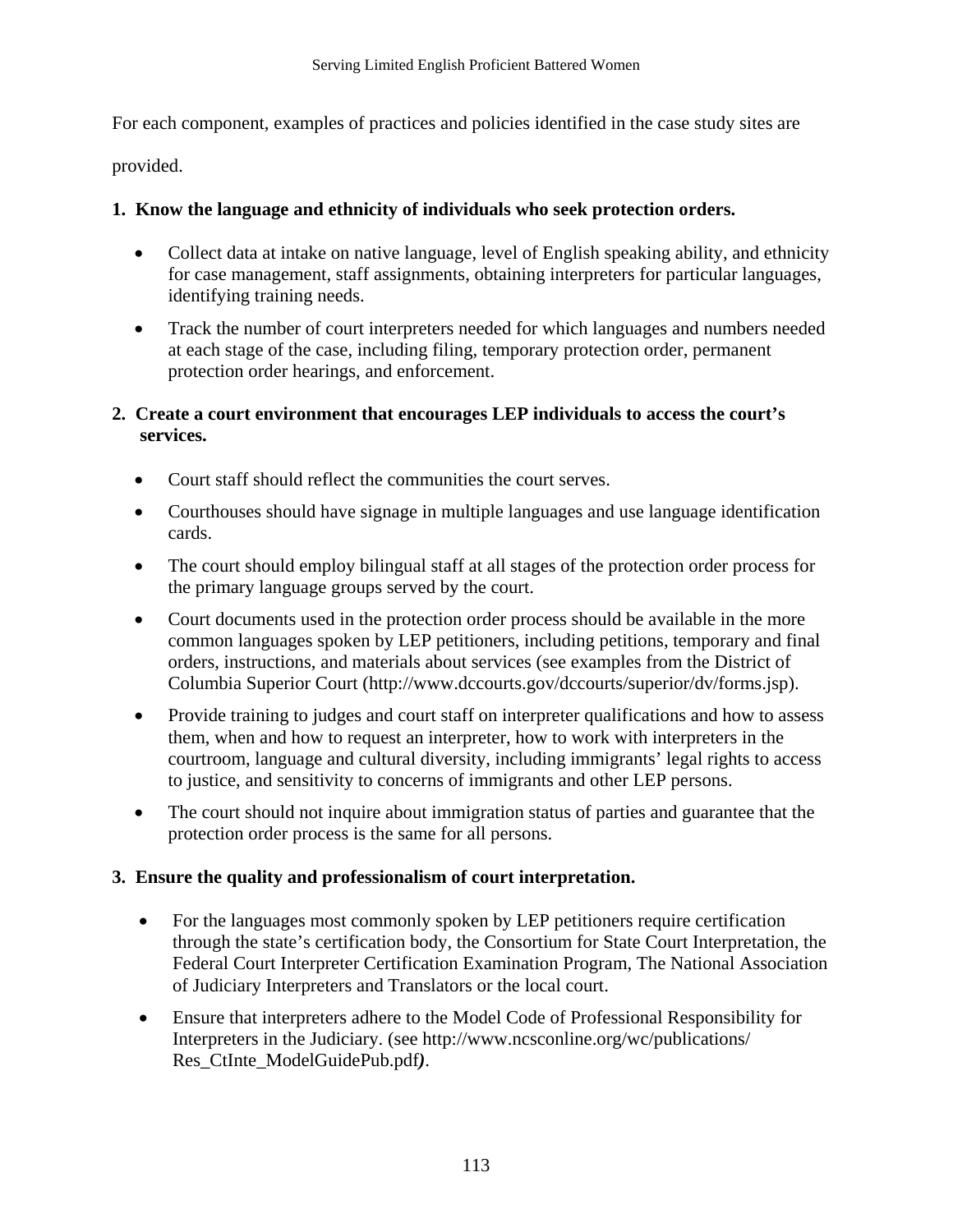- Pay court interpreters at a rate that is reasonably competitive with other government agencies and the local private sector. (see www.uscourts.gov/interpretprog/rates.html).
- Provide an opportunity for court users and service providers to identify problems in the quality or performance of interpreters and offer suggestion for addressing concerns.
- **4. Work collaboratively with community-based organizations to achieve a coordinated community response to the language assistance and service needs of LEP communities served by the court.** 
	- Establish or revive a domestic violence coordinating council that includes justice system partners, domestic violence service providers, and organizations serving specific immigrant and ethnic communities and groups.
	- Engage in proactive outreach to community-based organizations to identify immigrant communities that may not access the court, to learn about cultural issues that may be barriers for LEP and immigrant domestic violence survivors.
	- Use community networks to find qualified court interpreters.

### **5. Participate in and use national networks to expand resources for providing appropriate language assistance services.**

- Use on-line resources available from the U.S. Department of Justice (www.lep.gov), the U.S. Department of Health and Human Services (e.g., (www.4woman.gov/minority/), the Consortium for State Court Interpretation (www.ncsconline.org/D\_Research/CourtInterp.html), and The National Association of Judiciary Interpreters and Translators (www.najit.org).
- Use the internet to gather information on languages and cultures of LEP groups in the community.
- Work with universities and other courts nationally to develop mechanisms for securing interpreters in less frequently called for languages.
- Creatively use in-person and telephonic interpreting to fill gaps and provide interpretations for all languages at all stage of the protection order process.

# **Summary**

All of the case study sites, Miami, Florida; Seattle, Washington; and Washington, D.C.,

demonstrate the court's commitment to developing promising practices that build the court's

ability to provide meaningful access to Limited English proficient persons seeking protection

orders. While no one site provides a total delivery model of promising practices that can be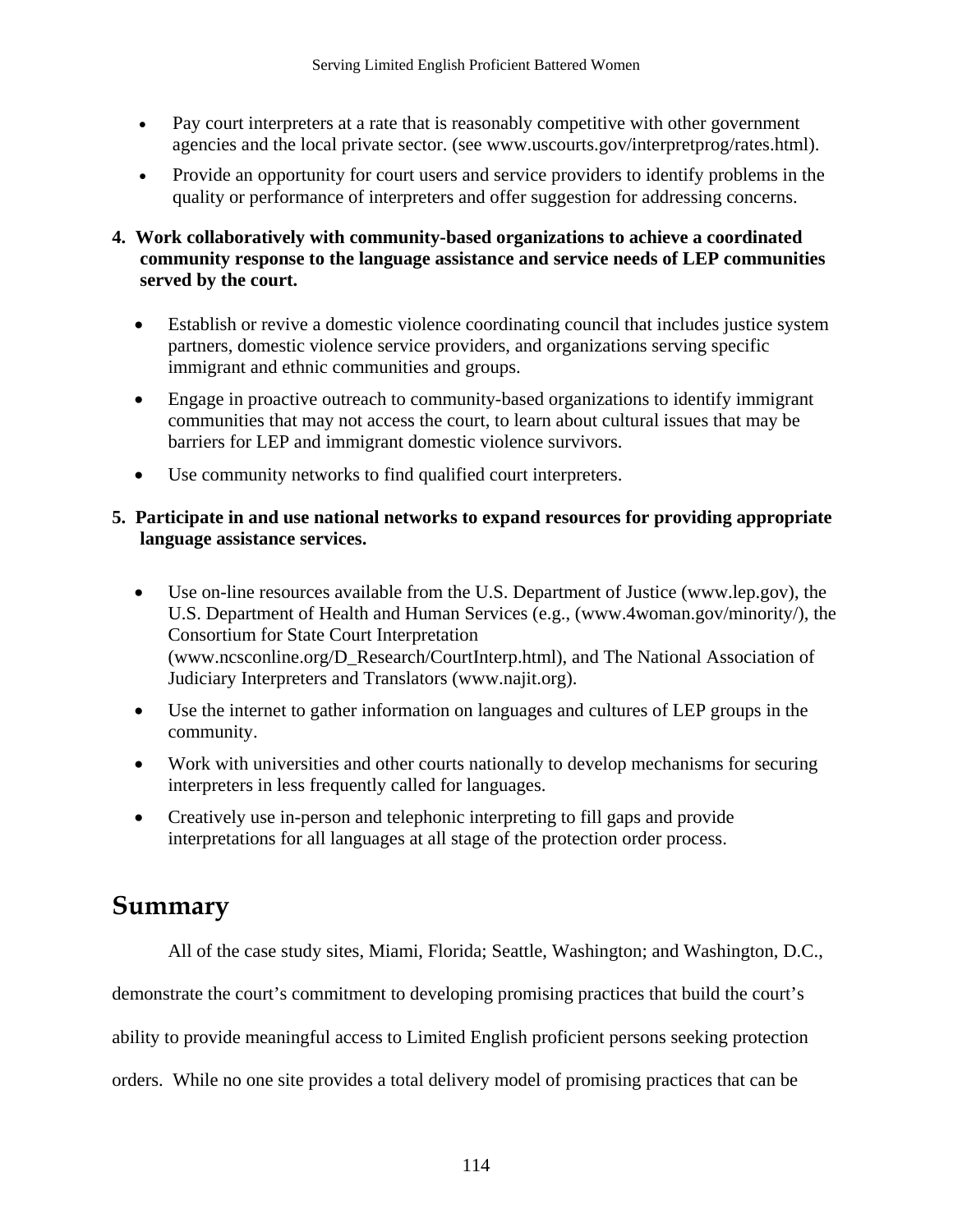replicated nationwide, the commitment by each of these courts to ensure quality interpretation, translate materials, hire bilingual staff, and attempt to understand the communities they serve through collaborations with community based organization are significant steps in the right direction. Other courts, including urban, mid-sized, and rural, can adopt some variation of the policies and practices implemented by the courts in the case study sites to make "meaningful access" to protection orders and the relief they offer for LEP persons a reality nationally.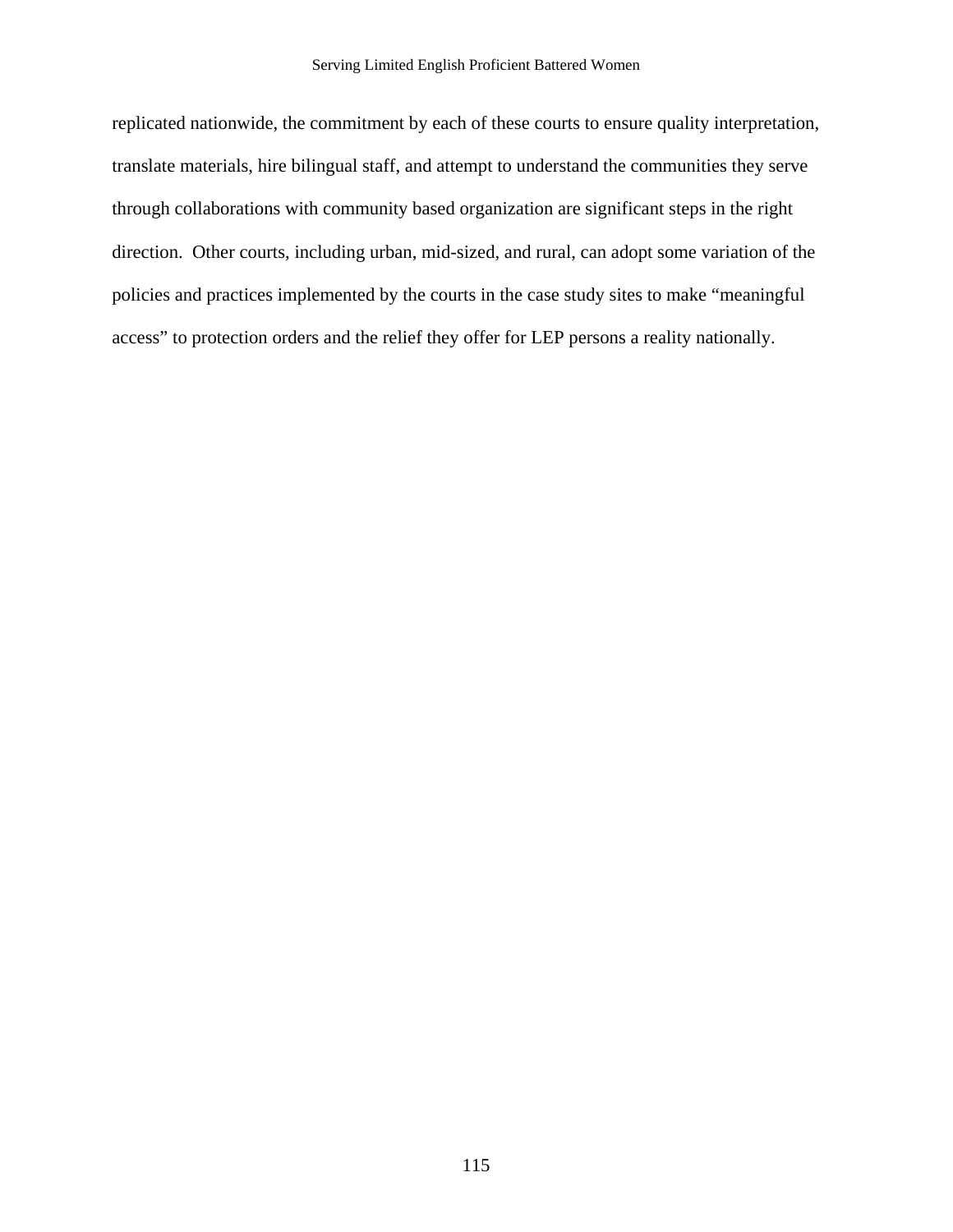# **References**

- Abraham, M. 2000. *Speaking the Unspeakable: Marital Violence Among South Asians in the U.S.* New Brunswick, NJ: Rutgers University Press.
- Consortium for State Court Interpreter Certification. 2002. *Agreements for Consortium Organization and Operation*. Williamsburg, VA: National Center for State Courts.
- Dasgupta, S. D. 1998. "Women's Realities: Defining Violence Against Women by Immigration, Race, and Class." In R. K. Bergen (Ed.), *Issues in Intimate Violence*. Thousand Oaks, CA: Sage.
- Dutton, M. A., L. E. Orloff, and G. Aguilar Hass. 2000. "Characteristics of Help-Seeking Behaviors, Resources and Service needs of Battered Immigrant Latinas." *Georgetown Journal on Poverty Law & Policy* 7 (2): 245-305.
- Erez, E. 2000. "Immigration, Culture Conflict and Domestic Violence/Woman Battering." *Crime Prevention and Community Safety: An International Journal* 2 (1): 27-36.
- Hewitt, W. E. 1995. *Court Interpretation: Model Guides for Policy and Practice in the State Courts*. Williamsburg, VA: National Center for State Courts.
- Nebraska Minority and Justice Task Force. 2003. *Final Report*. Lincoln, NE: Nebraska Supreme Court and the Nebraska State Bar Association.
- New Jersey Supreme Court Committee on Minority Concerns. 2002. *2000-2002 Report*. Trenton, NJ: New Jersey Supreme Court.
- Orloff, L.E., M. A. Dutton, G. A. Hass, and N. Ammar. 2003. "Battered Immigrant Women's Willingness to Call for Help and Police Response," *UCLA Women's Law Journal* 13 (43): 43-100.
- Pennsylvania Supreme Court Committee on Racial and Gender Bias in the Justice System. 2003. *Final Report of the Pennsylvania Supreme Court Commission on Racial and Gender Bias in the Justice System*. Harrisburg, PA.
- Shetty, S. and J. Kaguyutan. 2002. *Immigrant Victims of Domestic Violence: Cultural Challenges and Available Legal Protections*. Minnesota Center Against Violence and Abuse (MINCAV).
- Strack, B. 2000. Acting INS Executive Associate Commissioner, Battered Immigrant Women Protection Act of 1999: Hearing on H.R. 3083 Before the Subcommittee on Immigration and Claims of the House Committee on the Judiciary,  $106<sup>th</sup>$  Congress.
- Supriya, K. E. 1996. "Confessionals, testimonials: Women's speech in/and contexts of violence," *Hypatia* 11 (4): 92-96.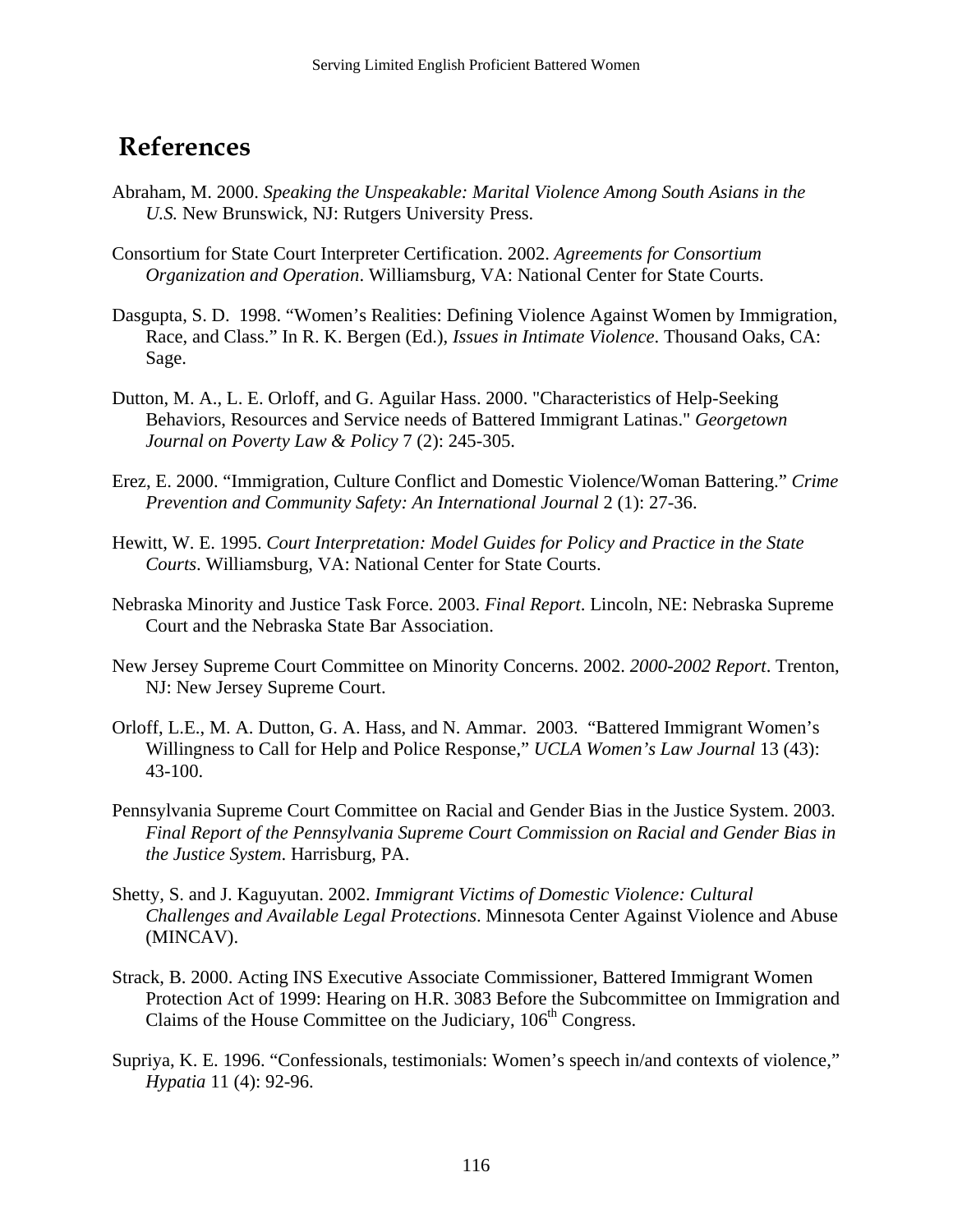United States Department of Commerce, Census Bureau. 2003. *The Foreign-Born Population in the United States*, March 2002. Washington, DC: United States Department of Commerce.

Warrier, S. n.d. *(Un)heard Voices: Domestic Violence in the Asian American Community*, San Francisco, CA: The Family Violence Prevention Fund.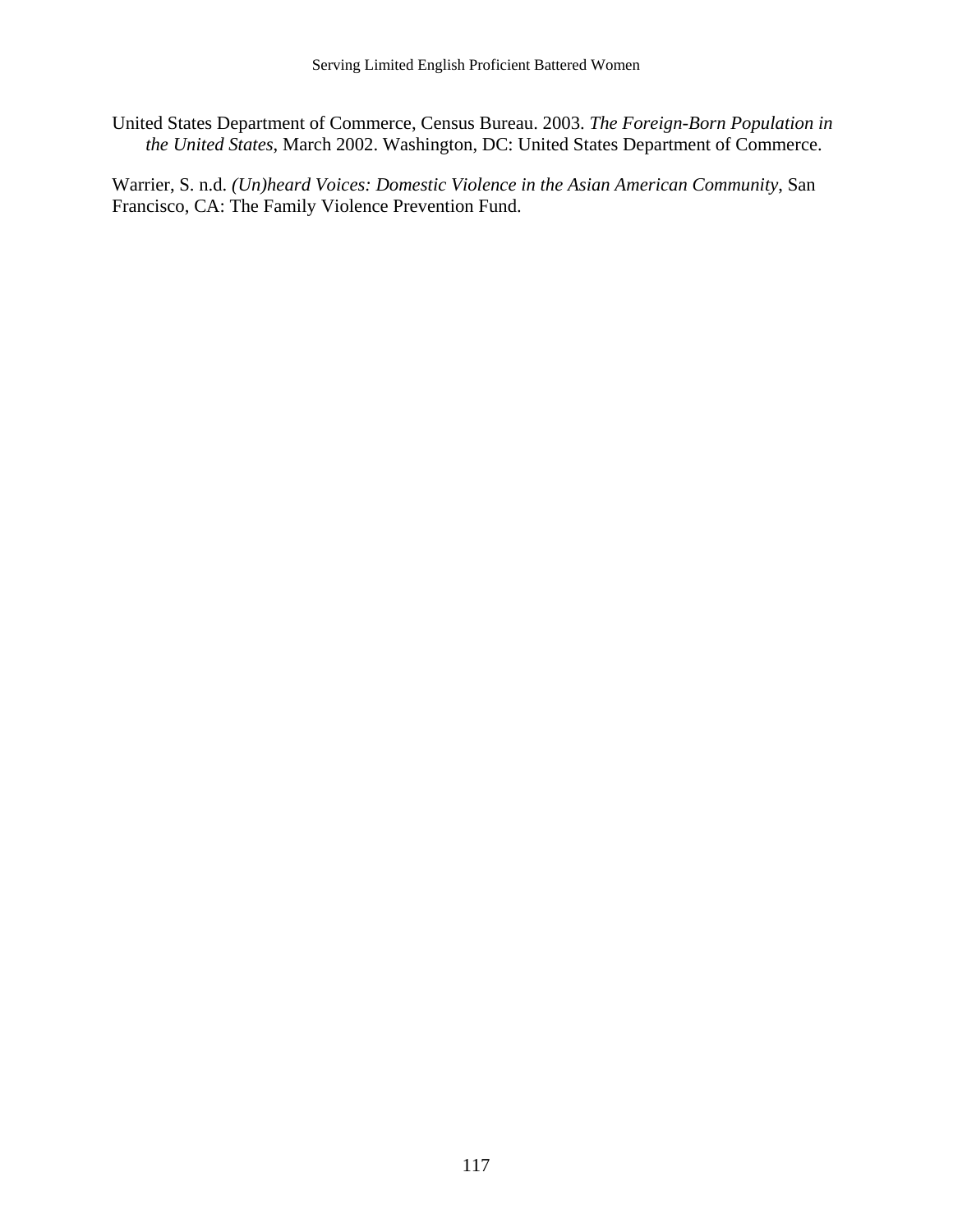# **ATTACHMENTS**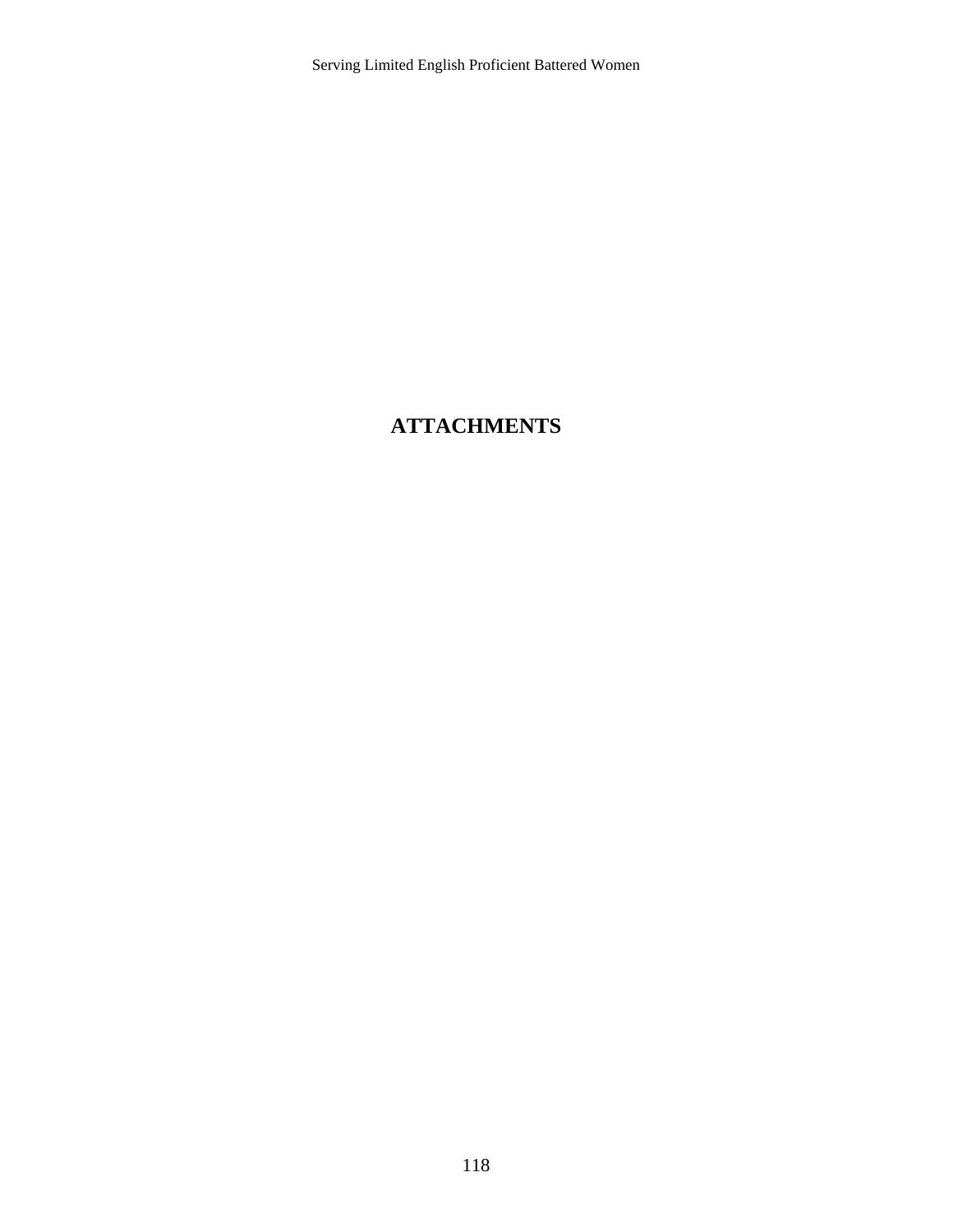# **Attachment A**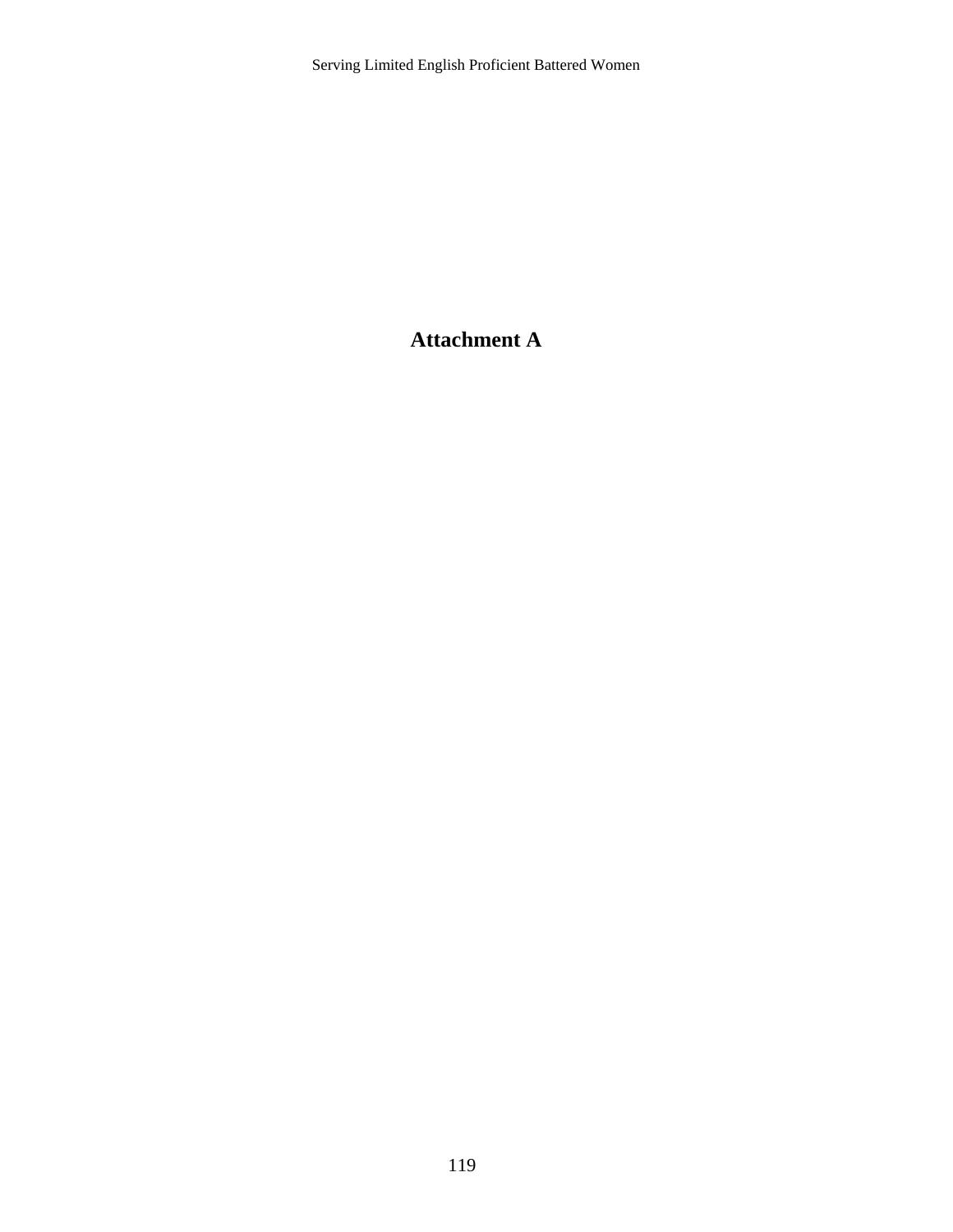### **Serving Limited English Proficient (LEP) Battered Women: A National Survey Of The Courts' Capacity To Provide Protection Orders Advisory Board Members**

Sarah Brown-Clark Clerk of Court Youngstown Municipal Court 26 South Phelps Street PO Box 6047 Youngstown, OH 44501-6047 330-742-8861 330-742-8786 (fax) sbrownclark@cboss.com *(representing National Association for Court Management (NACM))*

Leo Bowman Chief Judge 50<sup>th</sup> District Court 70 North Saginaw Pontiac, MI 48342 248-758-3875 248-758-3888 (fax) lbowman@pontiac.mi.us *(representing American Judges Association)*

L. Dew Kaneshiro 94-784 Haakoa Place Waipahu, HI 96797 (808) 677-3207 dewk@hawaii.rr.com *(representing National Consortium on Racial and Ethnic Fairness)*

Stephanie Summers Scarce **Coordinator** Interpreting Services PO Box 2448 Raleigh, NC 27602 919-420-7970 919-733-1845 (fax) Stephanie.s.scarce@nccourts.org *(representing Consortium for State Court Interpreter Certification)*

Kathy Poulos-Minott National Limited English Proficient (LEP) Advocacy Task Force 85 Lester Drive Portland, ME 04103 207-878-5196 lep@maine.rr.com kpoulos@verizon.net

Hilary Sunghee Seo Sanctuary for Families 67 Wall Street, Ste. 2211 New York, NY 10005 212-349-6009 ext. 284 212-566-0344 (fax) sseo@sffny.org

Purvi Shah Executive Director Sahki PO Box 20208 Greeley Square Station New York, NY 10001 212-714-9153 ext. 101 purvi.shah@sakhi.org

Lauren Smith Ayuda 1736 Columbia Road, NW Washington, DC 20009 202-387-0434 ext. 24 202-387-0324 (fax) lsmith@ayudainc.org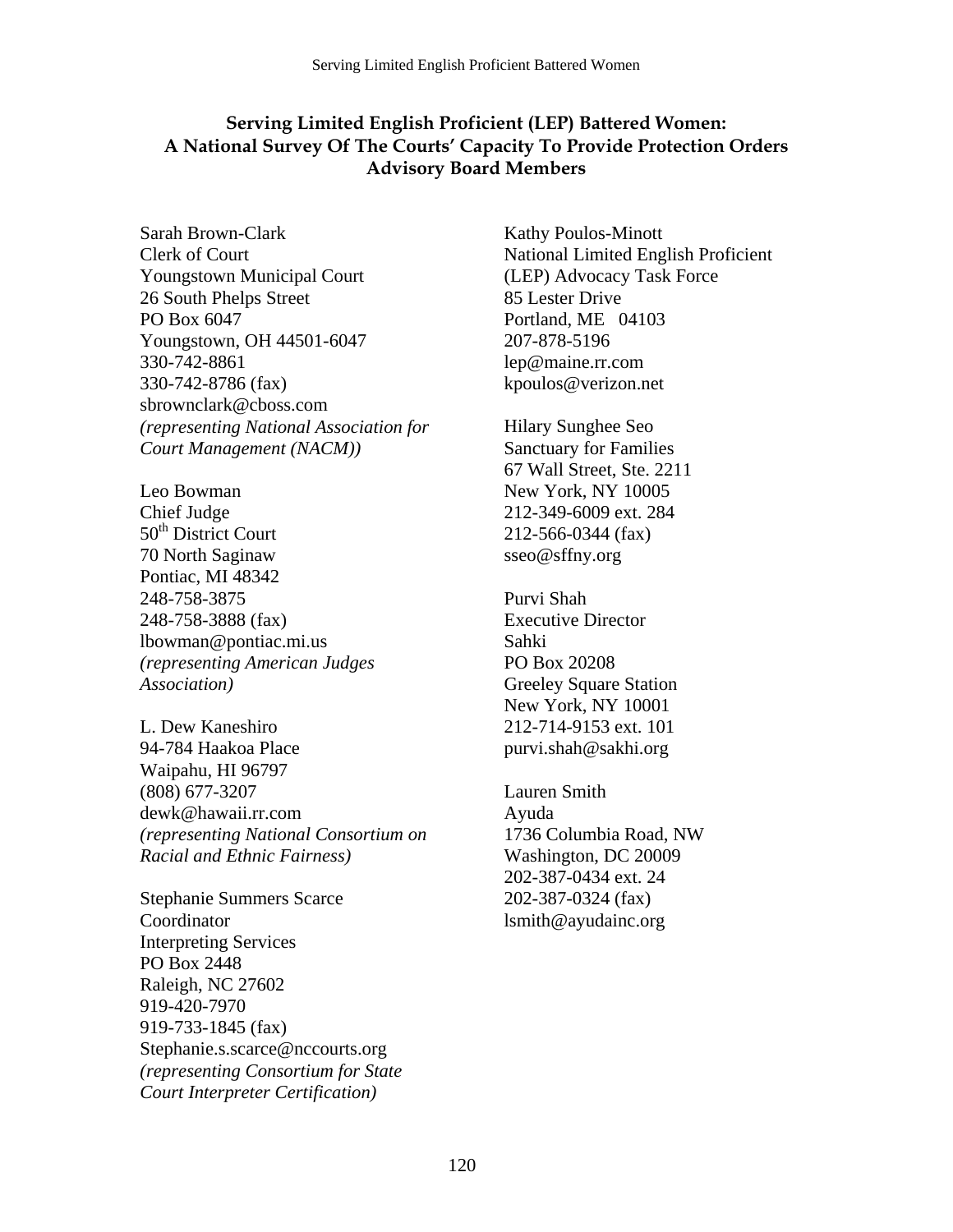Ronald B. Adrine Judge Cleveland Municipal Court 1200 Ontario Street – 15A Cleveland, OH 44113 216-664-4974 216-664-6737 (fax) longpencil@email.msn.com

William Agosto Bilingual Attorney Negotiator Domestic Violence Unit Superior Court of the District of Columbia 500 Indiana Avenue, NW Room 4242 Washington, DC 20001 202-879-1336 agostow@dcsc.gov

Susan Berk-Seligson Center for Latin American and Iberian Studies and Department of Spanish & Portuguese Vanderbilt University 42 Green View Nashville, TN 37205 615-343-2480 615-292-1422 (fax) Susan.Berk-Seligson@vanderbilt.edu

Rachel Rodriguez Assistant Professor University of Wisconsin School of Nursing 600 Highland Avenue Madison, WI 53792-2455 608-262-0051 rarodri1@wisc.edu

Nicole D. Gaskin-Laniyan NIJ Program Manager Violence and Victimization Research Division National Institute of Justice 810 7th Street, NW Washington, D. C. 20531 202-353-7294 202-616-0275 (fax) E-mail: GaskinLN@ojp.usdoj.gov

Corrin Ferber Legal Assistance for Victims Grant Program Office on Violence Against Women Department of Justice 800 K. Street NW Washington, DC 20530 202-307-6015 202-305-2589 (fax) Ferberc@ojp.usdoj.gov

Leslye E. Orloff Associate Vice President and Director of Immigrant Women Program (DC) Legal Momentum 1522 K Street, NW, Suite 550 Washington, DC 20005 202-326-0042 202-589-0511 lorloff@legalmomentum.org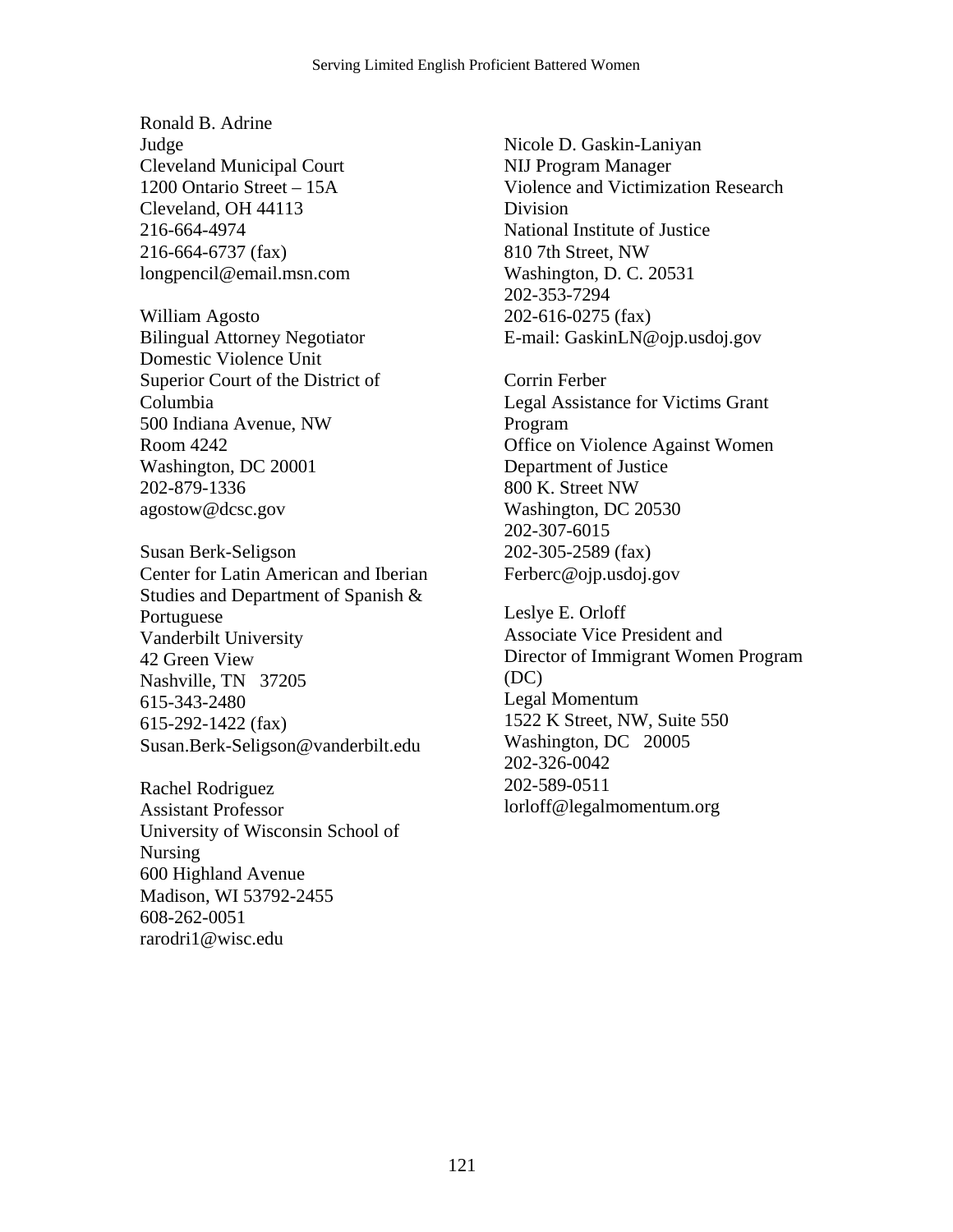## **Attachment B**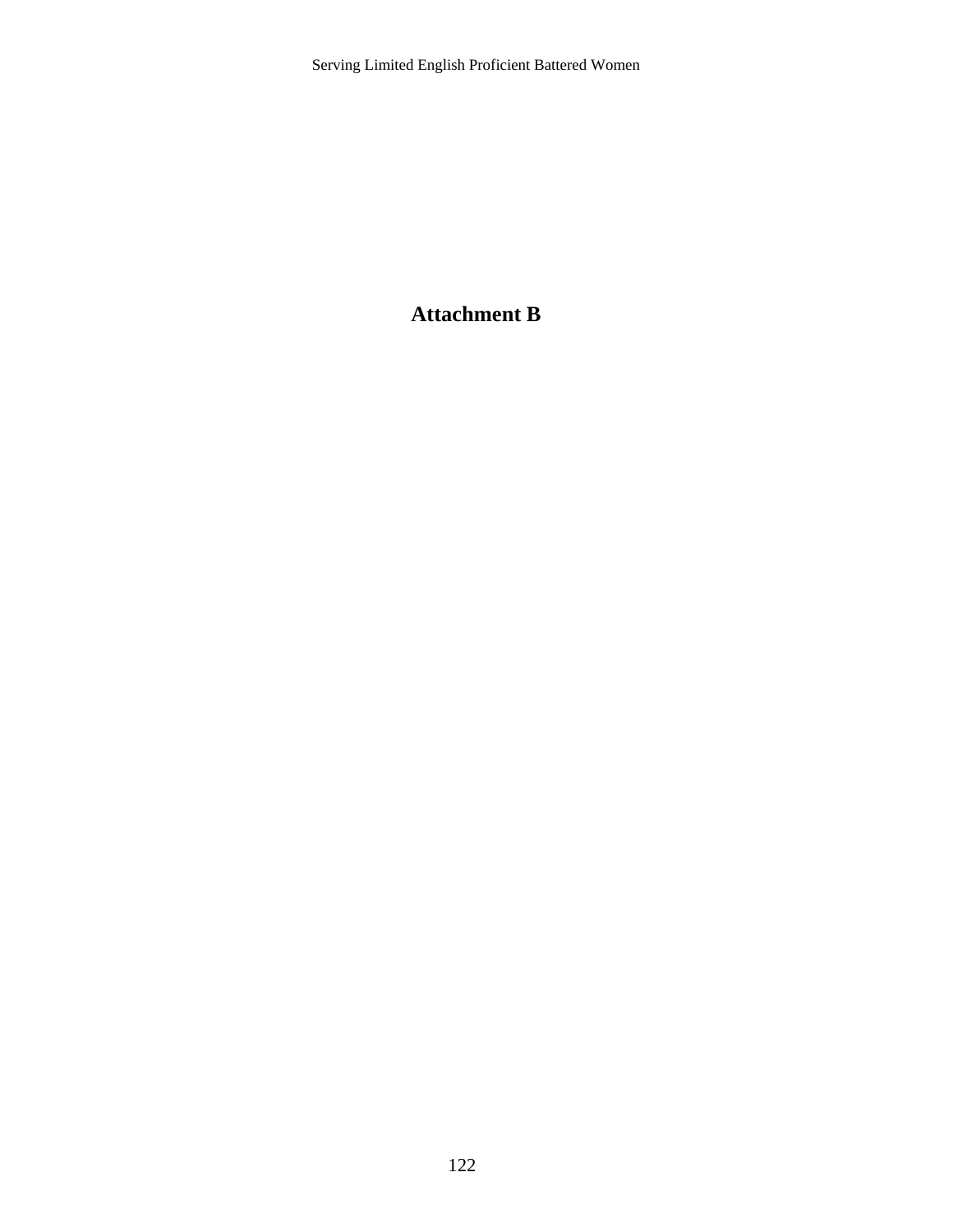## **Jurisdiction State Jurisdiction State**

| <b>Tier One: State Population Centers</b> |                | Tier Two: Metro (400,000 or more) |                          |
|-------------------------------------------|----------------|-----------------------------------|--------------------------|
| Anchorage Borough                         | AK             | Pima County                       | AZ                       |
| Jefferson County                          | AL             | San Bernardino County             | CA                       |
| Pulaski County                            | AR             | Alameda County                    | CA                       |
| Maricopa County                           | AZ             | San Francisco County              | CA                       |
| Los Angeles County                        | CA             | Kern County                       | CA                       |
| Denver County                             | CO             | <b>Stanislaus County</b>          | CA                       |
| <b>Fairfield County</b>                   | CT             | El Paso County                    | CO                       |
| District of Columbia                      | DC             | New Haven County                  | <b>CT</b>                |
| New Castle County                         | DE             | <b>Hillsborough County</b>        | FL                       |
| Miami-Dade County                         | ${\rm FL}$     | Duval County                      | ${\rm FL}$               |
| <b>Fulton County</b>                      | GA             | Volusia County                    | ${\rm FL}$               |
| Honolulu County                           | H <sub>I</sub> | Cobb County                       | <b>GA</b>                |
| Polk County                               | IA             | Lake County                       | $\mathbb{L}$             |
| Ada County                                | ID             | Lake County                       | $\ensuremath{\text{IN}}$ |
| <b>Cook County</b>                        | IL             | East Baton Rouge Parish           | LA                       |
| <b>Marion County</b>                      | IN             | <b>Suffolk County</b>             | MA                       |
| Sedgwick County                           | <b>KS</b>      | <b>Plymouth County</b>            | MA                       |
| Jefferson County                          | KY             | <b>Baltimore County</b>           | MD                       |
| <b>Orleans Parish</b>                     | LA             | <b>Baltimore</b> city             | MD                       |
| Middlesex County                          | MA             | Macomb County                     | MI                       |
| Montgomery County                         | MD             | Oakland County                    | MI                       |
| <b>Cumberland County</b>                  | ME             | <b>Ramsey County</b>              | <b>MN</b>                |
| <b>Wayne County</b>                       | MI             | <b>Guilford County</b>            | NC                       |
| Hennepin County                           | MN             | Monmouth County                   | NJ                       |
| St. Louis County                          | MO             | Ocean County                      | NJ                       |
| <b>Hinds County</b>                       | MS             | Morris County                     | $\mathbf{N}\mathbf{J}$   |
| <b>Yellowstone County</b>                 | MT             | <b>Burlington County</b>          | NJ                       |
| Mecklenburg County                        | NC             | <b>Suffolk County</b>             | ${\rm NY}$               |
| <b>Cass County</b>                        | ND             | Erie County                       | ${\rm NY}$               |
| Douglas County                            | <b>NE</b>      | Onondaga County                   | NY                       |
|                                           | <b>NH</b>      |                                   |                          |
| Hillsborough County                       |                | <b>Hamilton County</b>            | <b>OH</b><br><b>OH</b>   |
| <b>Bergen County</b>                      | NJ             | Lucas County                      | PA                       |
| <b>Bernalillo County</b>                  | $\rm{NM}$      | Allegheny County                  |                          |
| <b>Clark County</b>                       | <b>NV</b>      | Delaware County                   | PA                       |
| <b>Kings County</b>                       | NY             | Davidson County                   | <b>TN</b>                |
| Cuyahoga County                           | OH             | <b>Bexar County</b>               | TX                       |
| Oklahoma County                           | OK             | Hidalgo County                    | TX                       |
| Multnomah County                          | <b>OR</b>      | Virginia Beach city               | VA                       |
| Philadelphia County                       | PA             |                                   | $N = 38$                 |
| Providence County                         | RI             |                                   |                          |
| Greenville County                         | <b>SC</b>      |                                   |                          |
| Minnehaha County                          | ${\rm SD}$     |                                   |                          |
| Shelby County                             | <b>TN</b>      |                                   |                          |
| Harris County                             | TX             |                                   |                          |
| Salt Lake County                          | UT             |                                   |                          |
| Fairfax County                            | VA             |                                   |                          |
| Chittenden County                         | VT             |                                   |                          |
| King County                               | WA             |                                   |                          |
| Milwaukee County                          | WI             |                                   |                          |

| <b>Jurisdiction</b>               | State     |
|-----------------------------------|-----------|
| Tier Two: Metro (400,000 or more) |           |
| Pima County                       | AZ.       |
| San Bernardino County             | CA        |
| Alameda County                    | CА        |
| San Francisco County              | <b>CA</b> |
| Kern County                       | CA        |
| <b>Stanislaus County</b>          | CA        |
| El Paso County                    | CO        |
| New Haven County                  | <b>CT</b> |
| <b>Hillsborough County</b>        | FL        |
| Duval County                      | FL        |
| Volusia County                    | FL        |
| Cobb County                       | GА        |
| Lake County                       | IL        |
| Lake County                       | IN        |
| East Baton Rouge Parish           | LA        |
| <b>Suffolk County</b>             | MA        |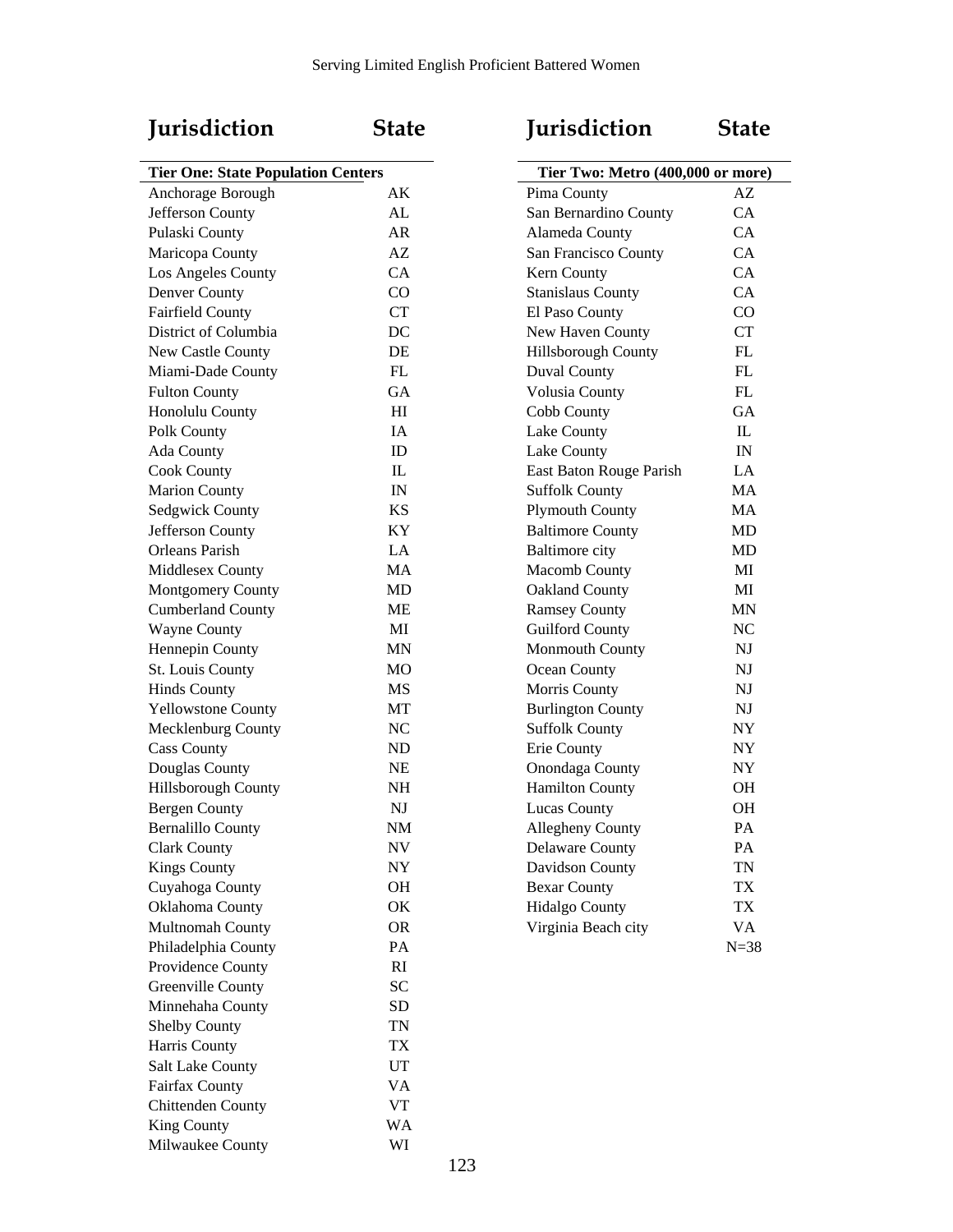Kanawha County WV Laramie County WY

| Jurisdiction |
|--------------|
|--------------|

# **Jurisdiction State Jurisdiction State**

# **Tier Three: 100,000 to 399,999**

| Mobile County            | AL        | Conecuh County           | AL               |
|--------------------------|-----------|--------------------------|------------------|
| <b>Washington County</b> | AR        | <b>Scott County</b>      | AR               |
| Solano County            | CA        | Yuma County              | CO               |
| El Dorado County         | CA        | <b>Bulloch County</b>    | GA               |
| Douglas County           | CO        | Dade County              | GA               |
| Seminole County          | FL        | <b>Marion County</b>     | IA               |
| St. Lucie County         | FL        | Davis County             | IA               |
| Santa Rosa County        | FL        | Lee County               | $\mathbf{I}$     |
| <b>Houston County</b>    | GA        | <b>Wayne County</b>      | IN               |
| Kootenai County          | ID        | <b>Benton County</b>     | IN               |
| <b>Tazewell County</b>   | IL        | <b>Gray County</b>       | <b>KS</b>        |
| Porter County            | IN        | McCreary County          | KY               |
| <b>Fayette County</b>    | KY        | St. Martin Parish        | LA               |
| <b>Barnstable County</b> | MA        | <b>Lincoln County</b>    | <b>ME</b>        |
| Penobscot County         | <b>ME</b> | <b>Scott County</b>      | <b>MN</b>        |
| <b>Berrien County</b>    | MI        | Lac qui Parle County     | $\mbox{MN}$      |
| <b>Washington County</b> | MN        | Dallas County            | <b>MO</b>        |
| Jasper County            | <b>MO</b> | <b>Lincoln County</b>    | <b>MS</b>        |
| New Hanover County       | NC        | <b>Big Horn County</b>   | MT               |
| Robeson County           | NC        | <b>Macon County</b>      | NC               |
| <b>Merrimack County</b>  | NH        | Dakota County            | NE               |
| Dona Ana County          | NM        | Los Alamos County        | $\rm{NM}$        |
| Saratoga County          | NY        | <b>Washington County</b> | <b>OH</b>        |
| <b>Stark County</b>      | <b>OH</b> | Cherokee County          | OK               |
| Greene County            | <b>OH</b> | <b>Hood River County</b> | <b>OR</b>        |
| Ashtabula County         | <b>OH</b> | Marlboro County          | <b>SC</b>        |
| <b>York County</b>       | PA        | Jefferson County         | <b>TN</b>        |
| <b>Washington County</b> | PA        | <b>Bowie County</b>      | ${\rm T}{\rm X}$ |
| Lebanon County           | PA        | <b>Houston County</b>    | ${\rm T}{\rm X}$ |
| <b>Anderson County</b>   | <b>SC</b> | Franklin County          | <b>TX</b>        |
| Rutherford County        | <b>TN</b> | Suffolk city             | VA               |
| Montgomery County        | <b>TX</b> | <b>Buckingham County</b> | VA               |
| <b>Brazos County</b>     | <b>TX</b> | <b>Stevens County</b>    | <b>WA</b>        |
| <b>Randall County</b>    | <b>TX</b> | <b>Bayfield County</b>   | WI               |
| Richmond city            | <b>VA</b> | Park County              | <b>WY</b>        |
| <b>Thurston County</b>   | <b>WA</b> |                          | $N=35$           |
| Kenosha County           | WI        |                          |                  |
|                          | $N = 37$  |                          |                  |

| Tier Three: 100,000 to 399,999 |                          |                                    |
|--------------------------------|--------------------------|------------------------------------|
| AL                             | Conecuh County           | AL                                 |
| <b>AR</b>                      | <b>Scott County</b>      | <b>AR</b>                          |
| CA                             | Yuma County              | CO                                 |
| CA                             | <b>Bulloch County</b>    | GA                                 |
| CO                             | Dade County              | <b>GA</b>                          |
| FL                             | <b>Marion County</b>     | IA                                 |
| FL                             | Davis County             | IA                                 |
| ${\rm FL}$                     | Lee County               | $\mathbf{L}$                       |
| <b>GA</b>                      | <b>Wayne County</b>      | IN                                 |
| ID                             | <b>Benton County</b>     | IN                                 |
| $\rm IL$                       | <b>Gray County</b>       | <b>KS</b>                          |
| IN                             | McCreary County          | KY                                 |
| KY                             | St. Martin Parish        | LA                                 |
| <b>MA</b>                      | <b>Lincoln County</b>    | ME                                 |
| <b>ME</b>                      | <b>Scott County</b>      | MN                                 |
| MI                             | Lac qui Parle County     | <b>MN</b>                          |
| <b>MN</b>                      | Dallas County            | <b>MO</b>                          |
| M <sub>O</sub>                 | <b>Lincoln County</b>    | <b>MS</b>                          |
| NC                             | <b>Big Horn County</b>   | MT                                 |
| NC                             | <b>Macon County</b>      | NC                                 |
| NH                             | Dakota County            | NE                                 |
| NM                             | Los Alamos County        | NM                                 |
| ${\rm NY}$                     | <b>Washington County</b> | <b>OH</b>                          |
| OH                             | Cherokee County          | OK                                 |
| OH                             | <b>Hood River County</b> | <b>OR</b>                          |
| OH                             | Marlboro County          | <b>SC</b>                          |
| PA                             | Jefferson County         | <b>TN</b>                          |
| PA                             | <b>Bowie County</b>      | <b>TX</b>                          |
| PA                             | <b>Houston County</b>    | TX                                 |
| <b>SC</b>                      | Franklin County          | TX                                 |
| <b>TN</b>                      | Suffolk city             | <b>VA</b>                          |
| <b>TX</b>                      | <b>Buckingham County</b> | <b>VA</b>                          |
| <b>TX</b>                      | <b>Stevens County</b>    | <b>WA</b>                          |
| <b>TX</b>                      | <b>Bayfield County</b>   | WI                                 |
| <b>VA</b>                      | Park County              | <b>WY</b>                          |
| <b>WA</b>                      |                          | $N=35$                             |
|                                |                          | Tier Four: Rural (5,000 to 99,999) |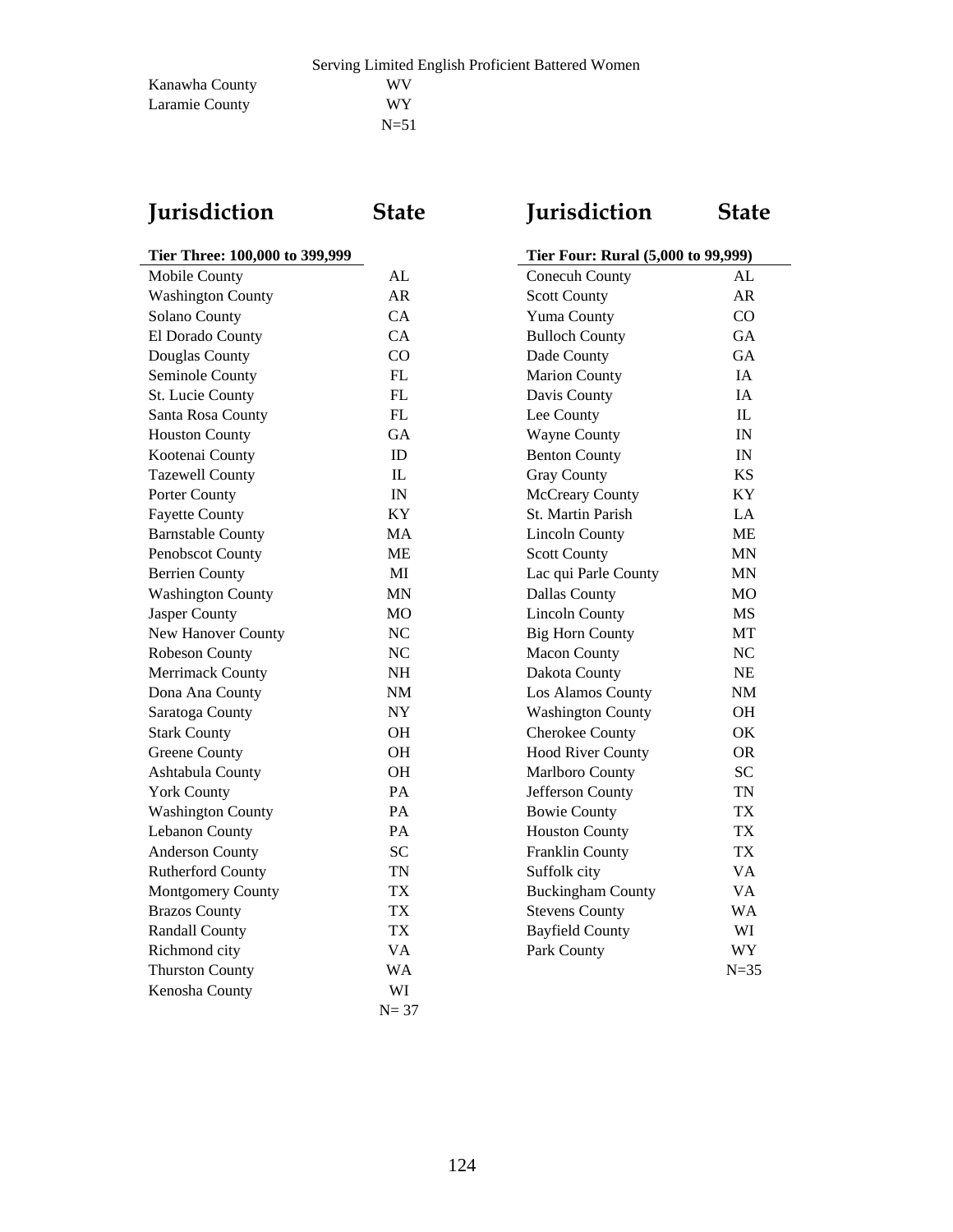**Attachment C**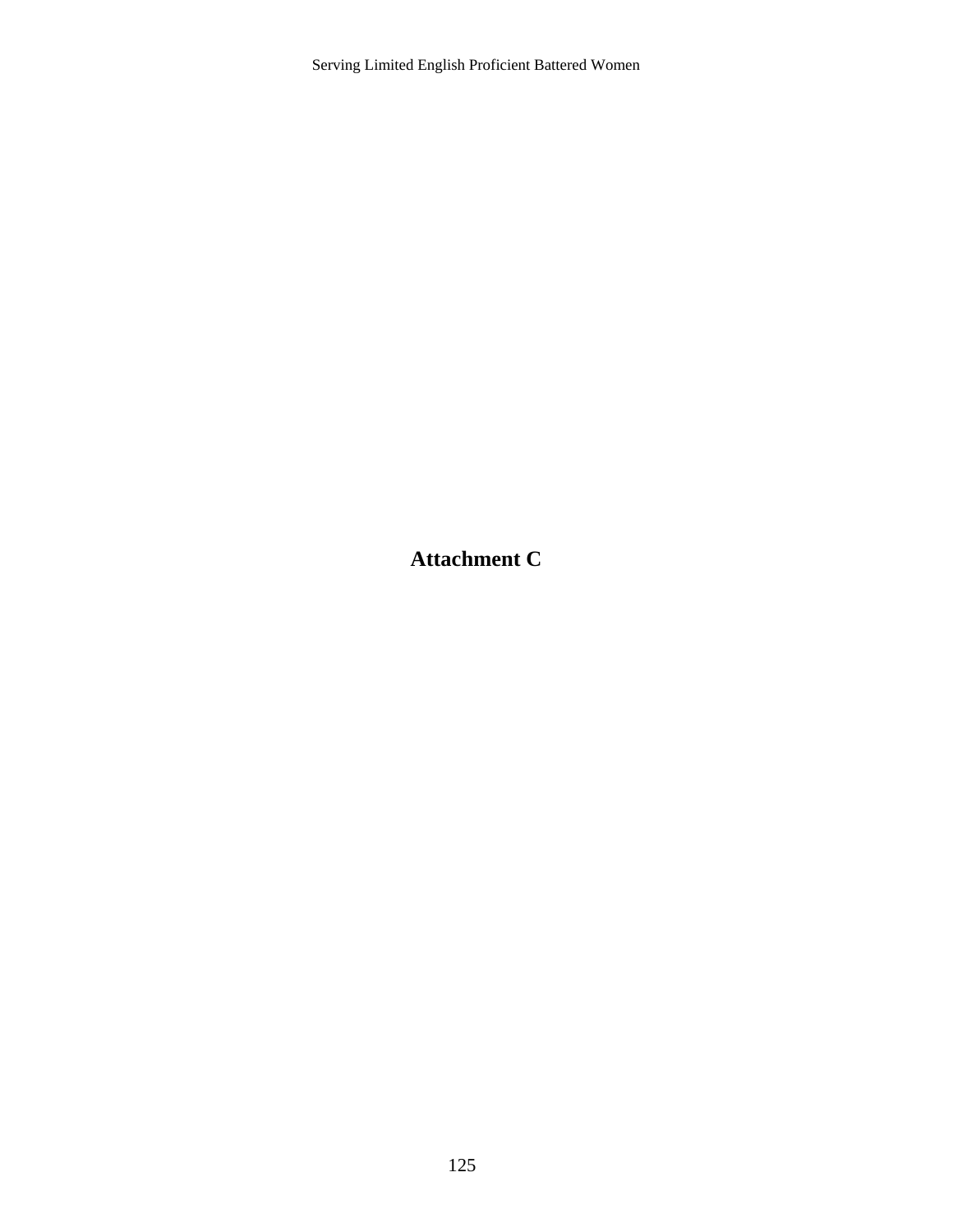# **National Court Survey**

# **Civil Protection Orders and Language Issues**

Project Summary

The National Center for State Courts (NCSC) is conducting a national survey of the courts' capacity to provide services to Limited English Proficient (LEP) individuals in the context of civil protection orders. The project is funded by the National Institute of Justice and is guided by a national advisory board.

### Definitions used in the Survey

In this survey, the generic term *civil protection orders* is used to refer to civil orders issued by the courts for the protection of victims of domestic violence. *Temporary* orders of protection refer to emergency, or *ex parte* orders that are issued by the court and short-lived; while *permanent* orders, typically issued after a full hearing, are of a longer duration. *LEP* refers to limited English proficiency.

### Contact Information

Thank you for taking the time to participate in this survey. Please contact the survey director, Brenda Uekert, with any questions (757-259-1861 or buekert@ncsc.dni.us).

> Fax the completed survey to the National Center for State Courts **757-564-2123**  Please Respond by Friday, June 18

Name of Court (please verify):  $ID \# \text{[insert from database]}$ [insert from database]

Main Contact Person (please verify) [insert from database]

Person(s) Completing the Survey:

| Name | Title | Phone | Email |
|------|-------|-------|-------|
|      |       |       |       |
|      |       |       |       |
|      |       |       |       |
|      |       |       |       |
|      |       |       |       |
|      |       |       |       |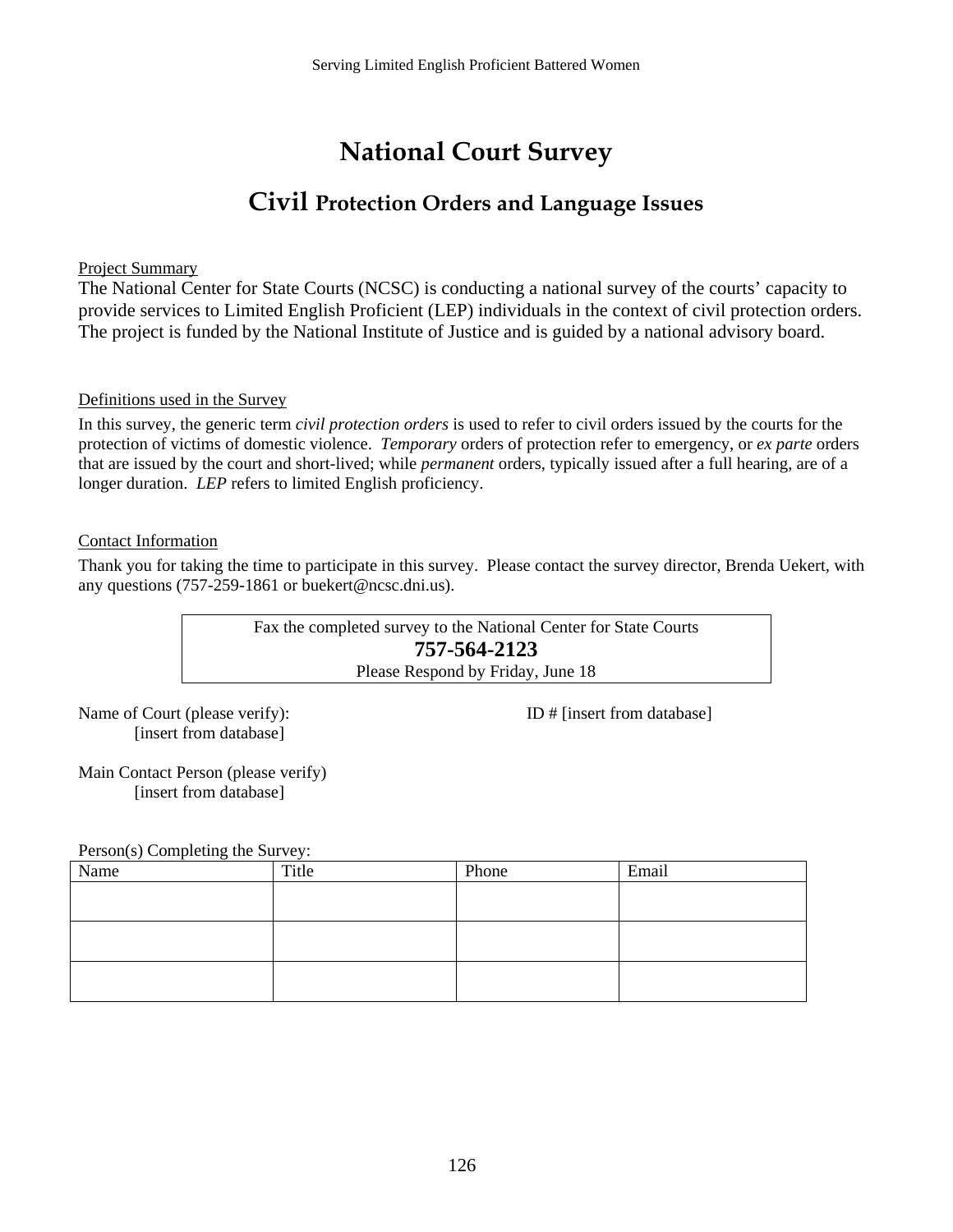### **Part I: Background Information**

- 1. What types of cases are handled by your court? (check all that apply)
	- $\square$  Criminal
	- $\square$  Civil<br> $\square$  Famil
	- Family
- 2. The civil protection order process often varies depending on whether the order is *temporary* or *permanent*. So that we understand processes in your jurisdiction, please indicate whether the following statements apply to *temporary* and *permanent* orders. Check all that apply.

|                |                                                                                                                  | Temporary | Permanent |
|----------------|------------------------------------------------------------------------------------------------------------------|-----------|-----------|
|                | <b>FILING OF APPLICATIONS</b>                                                                                    | Orders    | Orders    |
| a.             | Petitioners are required to come to the courthouse to file an<br>application.                                    |           |           |
| $\mathbf{b}$ . | Petitioners may download a protection order application from<br>the Internet.                                    | П         |           |
| $\mathbf{c}$ . | E-filing is available.                                                                                           |           |           |
| d.             | Civil orders of protection may be filed through the<br>prosecutor's office.                                      |           |           |
|                | ASSISTANCE WITH APPLICATIONS                                                                                     |           |           |
| e.             | The court has a specialized unit or dedicated staff to assist<br>petitioners with protection order applications. |           |           |
| f.             | Domestic violence advocates are available on-site to assist<br>petitioners.                                      | П         |           |
| g.             | Petitioners who seek assistance are referred to off-site<br>community-based advocates.                           | □         |           |
| h.             | The court permits staff to assist petitioners.                                                                   | П         |           |
|                | <b>HEARINGS</b>                                                                                                  |           |           |
| $\mathbf{i}$ . | Petitioners are required to attend hearings.                                                                     |           |           |

3. What languages other than English are spoken by persons seeking assistance with issues related to protection orders? Please indicate by checking from the table below the languages spoken and whether court interpreters are generally available for these languages.

|                |                       | Commonly<br>spoken | Less commonly<br>spoken | <b>Not</b><br>spoken | <b>Check this Box if</b><br><b>Court Interpreters</b><br>are Available as<br><b>Needed</b> |
|----------------|-----------------------|--------------------|-------------------------|----------------------|--------------------------------------------------------------------------------------------|
| a.             | Albanian              |                    |                         |                      |                                                                                            |
| $\mathbf{b}$ . | Arabic                |                    |                         |                      |                                                                                            |
| c.             | Armenian              |                    |                         |                      |                                                                                            |
| d.             | <b>Bosnian</b>        |                    | ∩                       | ∩                    |                                                                                            |
| e.             | Cantonese             |                    |                         |                      |                                                                                            |
| f.             | Farsi                 |                    |                         |                      |                                                                                            |
| g.             | French                |                    |                         |                      |                                                                                            |
| h.             | <b>Haitian Creole</b> |                    |                         |                      |                                                                                            |
| 1.             | Korean                |                    |                         |                      |                                                                                            |
| $\mathbf{J}$   | Laotian               |                    |                         |                      |                                                                                            |
| k.             | Mandarin              |                    |                         |                      |                                                                                            |
|                | Polish                |                    |                         |                      |                                                                                            |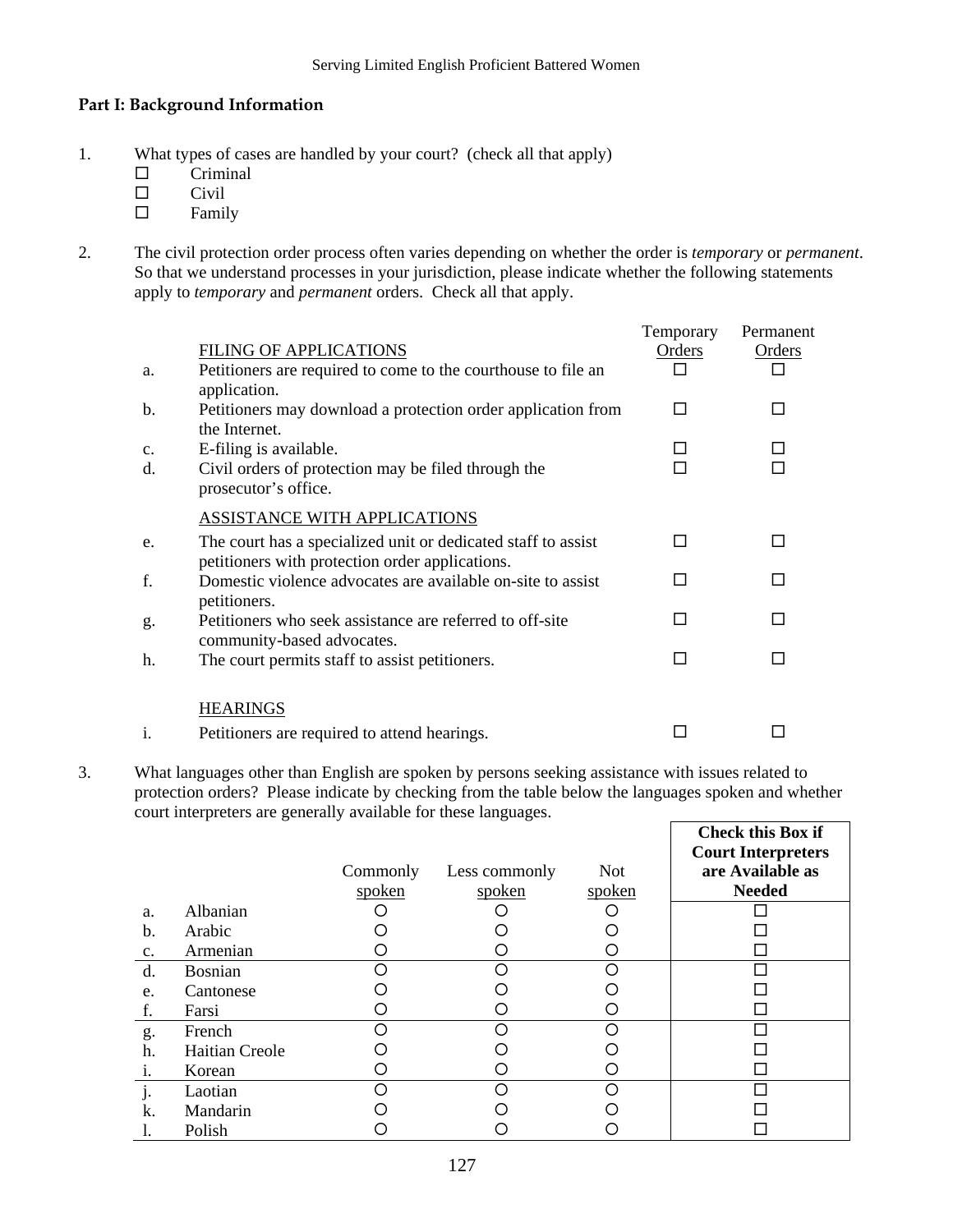|    |                  | Commonly | Less commonly | <b>Not</b> | <b>Check this Box if</b><br><b>Court Interpreters</b><br>are Available as |
|----|------------------|----------|---------------|------------|---------------------------------------------------------------------------|
|    |                  | spoken   | spoken        | spoken     | <b>Needed</b>                                                             |
| m. | Portuguese       |          |               |            |                                                                           |
| n. | Punjabi          |          |               |            |                                                                           |
| О. | Russian          |          |               |            |                                                                           |
| p. | Spanish          |          | ( )           |            |                                                                           |
| q. | Tagalog          |          |               |            |                                                                           |
| r. | Vietnamese       |          |               |            |                                                                           |
|    | Other Languages: |          | ∩             |            |                                                                           |
| S. |                  |          |               |            |                                                                           |
| t. |                  |          |               |            |                                                                           |
| u. |                  |          |               |            |                                                                           |
| V. |                  |          |               |            |                                                                           |

4. Does your court use language identification cards?  ${\rm O}$  No  ${\rm O}$  No  ${\rm O}$  Yes  ${\rm O}$  Not Sure

5. Does the court post signs informing the public of the availability of any free interpretation services?

 ${\cal O}$  Not applicable – court does not provide free interpretation services (go to #6)

 $\frac{1}{\sqrt{2\pi}}$  , which is the contract of the contract of the contract of the contract of the contract of the contract of the contract of the contract of the contract of the contract of the contract of the contract of the  $\frac{1}{\sqrt{2\pi}}$  ,  $\frac{1}{\sqrt{2\pi}}$  ,  $\frac{1}{\sqrt{2\pi}}$  ,  $\frac{1}{\sqrt{2\pi}}$  ,  $\frac{1}{\sqrt{2\pi}}$  ,  $\frac{1}{\sqrt{2\pi}}$  ,  $\frac{1}{\sqrt{2\pi}}$  ,  $\frac{1}{\sqrt{2\pi}}$  ,  $\frac{1}{\sqrt{2\pi}}$  ,  $\frac{1}{\sqrt{2\pi}}$  ,  $\frac{1}{\sqrt{2\pi}}$  ,  $\frac{1}{\sqrt{2\pi}}$  ,  $\frac{1}{\sqrt{2\pi}}$  ,

 $\frac{1}{\sqrt{2\pi}}$  ,  $\frac{1}{\sqrt{2\pi}}$  ,  $\frac{1}{\sqrt{2\pi}}$  ,  $\frac{1}{\sqrt{2\pi}}$  ,  $\frac{1}{\sqrt{2\pi}}$  ,  $\frac{1}{\sqrt{2\pi}}$  ,  $\frac{1}{\sqrt{2\pi}}$  ,  $\frac{1}{\sqrt{2\pi}}$  ,  $\frac{1}{\sqrt{2\pi}}$  ,  $\frac{1}{\sqrt{2\pi}}$  ,  $\frac{1}{\sqrt{2\pi}}$  ,  $\frac{1}{\sqrt{2\pi}}$  ,  $\frac{1}{\sqrt{2\pi}}$  ,

 $\begin{array}{cc} \n\text{O} & \text{No} \text{ (go to \#6)} \\ \n\text{O} & \text{Yes} \n\end{array}$ 

{ Yes

- 5.1. Have the signs been translated into multiple languages?<br>  $\overline{O}$  No (go to #5.3)  $\overline{O}$  Yes  ${\rm O}$  No (go to #5.3)
	- 5.2 If yes, in what languages have signs been translated?
- 5.3. Do the signs specifically mention the availability of free interpretation services in protection order cases?
	- $O$  No
	- { Yes
	- { Not applicable the court does not provide free interpretation services in protection order cases.
- 6. What language services are provided to protection order petitioners for filings and hearings—by either the court or another agency? Please check whether services are available for petitioners filing protection orders and whether they are provided for hearings. Check all that apply.

|    |                                                                  | Are services available? |                 |
|----|------------------------------------------------------------------|-------------------------|-----------------|
|    |                                                                  | <b>Protection Order</b> | Court           |
|    |                                                                  | Filings                 | <b>Hearings</b> |
| a. | Interpreters are available 24 hours a day.                       |                         |                 |
| b. | On-site interpreters are available during business               |                         |                 |
|    | hours.                                                           |                         |                 |
| c. | Contractual interpreters provide services as needed.             |                         |                 |
| d. | Telephone interpreters are used through a commercial<br>service. |                         |                 |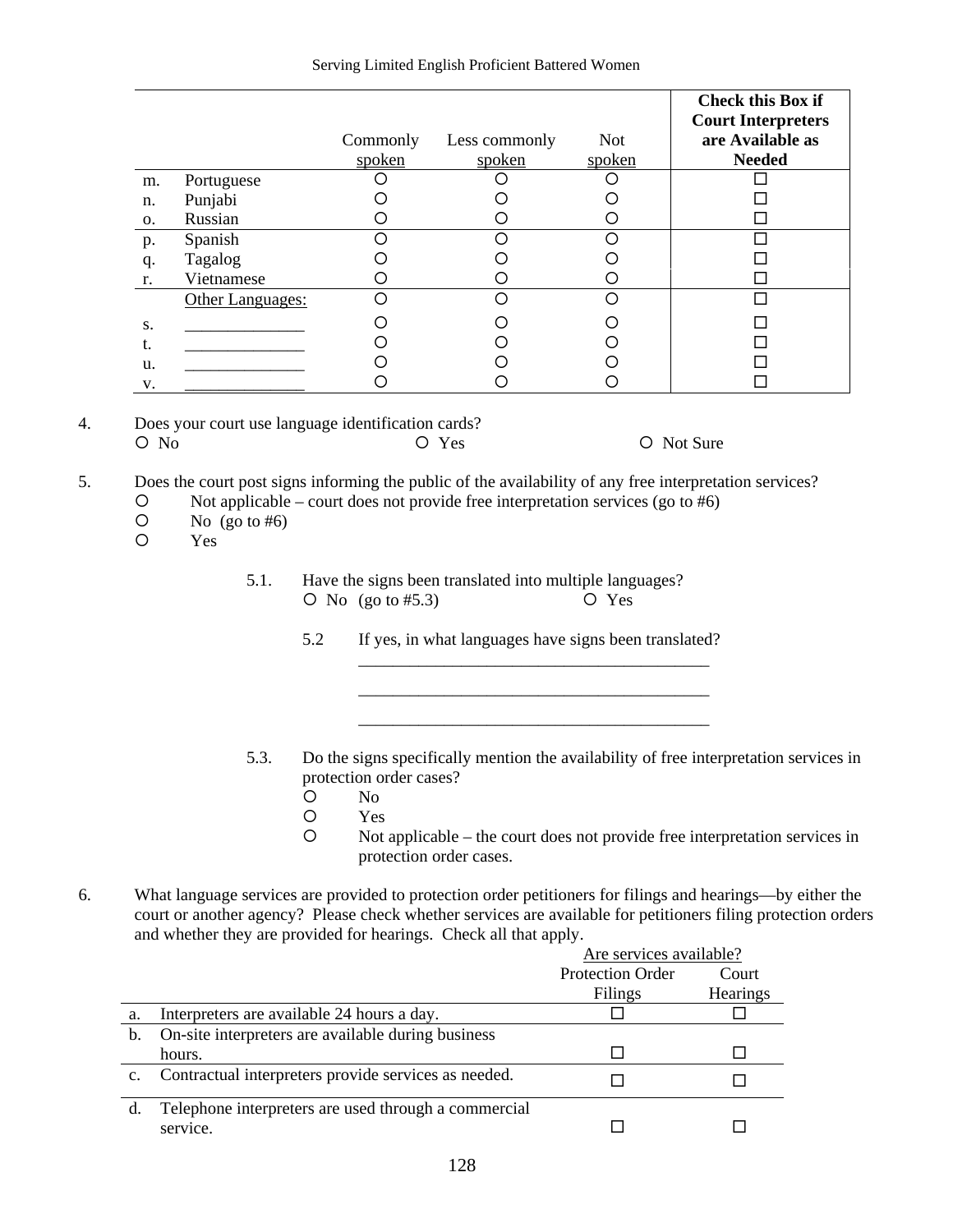|              |                                                     | Are services available? |                 |
|--------------|-----------------------------------------------------|-------------------------|-----------------|
|              |                                                     | <b>Protection Order</b> | Court           |
|              |                                                     | Filings                 | <b>Hearings</b> |
| e.           | Interpreters are provided through a community-based |                         |                 |
|              | organization.                                       |                         |                 |
| f.           | Bilingual staff/volunteers from a community-based   |                         |                 |
|              | organization assist petitioners.                    |                         |                 |
| $g$ .        | Bilingual court staff assist petitioners.           |                         |                 |
| h.           | The petitioner must make arrangements for an        |                         |                 |
|              | interpreter.                                        |                         |                 |
| $\ddot{i}$ . | Adult family members and friends of the petitioner  |                         |                 |
|              | who may be present are asked to interpret.          |                         |                 |
| j.           | Minors (children of petitioners) who may be present |                         |                 |
|              | are asked to interpret.                             |                         |                 |
| k.           | Other (explain) $\overline{\phantom{a}}$            |                         |                 |
|              |                                                     |                         |                 |

7. Which agency or organization is primarily responsible for arranging interpreter services in protection order cases?

{ Courts

- { Prosecutor's Office
- { Local Domestic Violence Organization
- { Interpreter services arranged on an ad hoc basis—no particular agency/organization is in charge
- { Interpreter services are not provided in protection order cases.
- $\circ$  Other
- 8. Are language services provided without cost to defendants attending protection order hearings?  ${\rm O}$  No  ${\rm O}$  Yes  ${\rm O}$  This court does not hold hearings
- 9. From your perspective, does the court have sufficient services to meet the needs of those with limited English proficiency seeking protection orders?  $\overline{O}$  No  $\overline{O}$  Yes (go to #10)

9.1 If not, what is your single greatest need?

10. What types of informational or instructional materials does the court provide about its protection order services? In what languages are these materials available?

| Does the court<br>$\mathbf{provide} \dots$ | Brochures/Written<br>Materials? | Videos/DVDs?         | CD-ROMs?             | World Wide Web<br>Page? |
|--------------------------------------------|---------------------------------|----------------------|----------------------|-------------------------|
|                                            | OYes ON <sub>0</sub>            | OYes ON <sub>0</sub> | OYes ON <sub>0</sub> | OYes ON <sub>0</sub>    |
|                                            |                                 |                      |                      |                         |
| In what languages                          |                                 |                      |                      |                         |
| other than                                 |                                 |                      |                      |                         |
| English?                                   |                                 |                      |                      |                         |
|                                            |                                 |                      |                      |                         |

\_\_\_\_\_\_\_\_\_\_\_\_\_\_\_\_\_\_\_\_\_\_\_\_\_\_\_\_\_\_\_\_\_\_\_\_\_\_\_\_\_\_\_\_\_\_\_\_\_\_\_\_\_\_\_\_\_\_

\_\_\_\_\_\_\_\_\_\_\_\_\_\_\_\_\_\_\_\_\_\_\_\_\_\_\_\_\_\_\_\_\_\_\_\_\_\_\_\_\_\_\_\_\_\_\_\_\_\_\_\_\_\_\_\_\_\_\_\_\_\_\_\_\_\_\_\_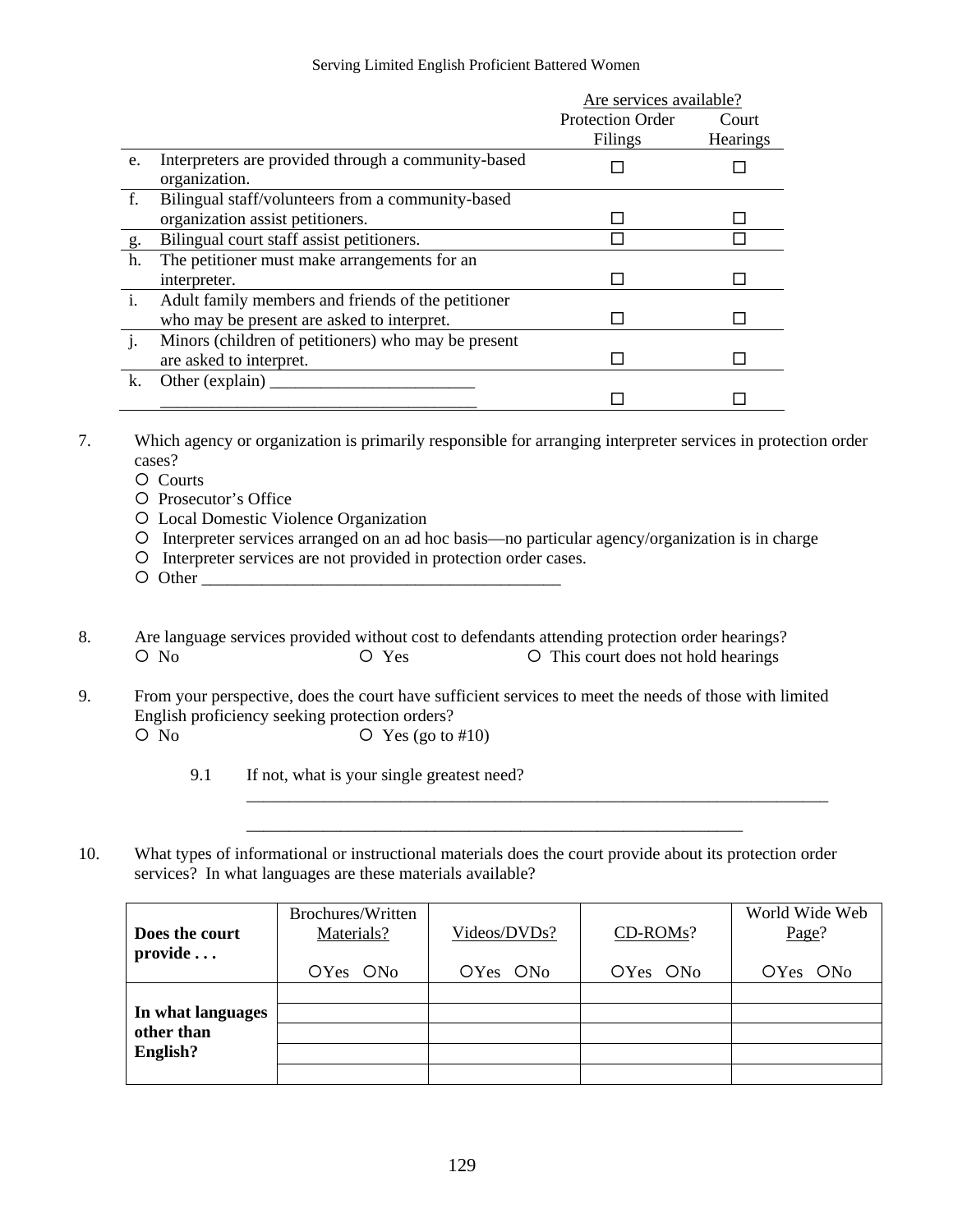11. What types of court documents related to protection orders are available in languages other than English?

| Do protection<br>order court<br>documents | Petitions?           | Affidavits?          | Protection Orders?   | Other?               |
|-------------------------------------------|----------------------|----------------------|----------------------|----------------------|
| include                                   | OYes ON <sub>0</sub> | OYes ON <sub>0</sub> | OYes ON <sub>0</sub> | OYes ON <sub>0</sub> |
|                                           |                      |                      |                      |                      |
| In what languages                         |                      |                      |                      |                      |
| other than                                |                      |                      |                      |                      |
| English?                                  |                      |                      |                      |                      |
|                                           |                      |                      |                      |                      |

- 12. How does the court determine the qualifications of interpreters and translators? (check all that apply)
	- $\Box$  Interpreters must meet state certification guidelines.<br> $\Box$  The court uses a state register of qualified interpreter
	- The court uses a state register of qualified interpreters.
	- Interpreters must meet local performance standards.
	- $\Box$  Interpreters are selected based on a formal interview by a language professional.
	- $\square$  Interpreters are selected based on referral.
	- $\Box$  Interpreters are selected through a formal application process.
	- □ Translators of court brochures are ATA certified.
	- $\square$  The court does not have any formal means to determine the qualifications of interpreters and translators.
	- $\Box$  Other (explain)
- 13. Does the court have a comprehensive plan for language assistance to LEP persons? The plan may include coverage for specific types of criminal or civil cases. Please check all that apply.
	- $\circ$  Not at this time (go to #14)
	- $\circ$  Yes, but for criminal cases only (go to #14)
	- { Yes, but for civil cases only
	- { Yes, for both criminal and civil cases

13.1. If your court has a comprehensive plan for language assistance to LEP persons in civil cases, does the plan include protection orders?

 ${\rm O}$  No  ${\rm O}$  Yes  ${\rm O}$  Not Sure

14. What are the court's strengths in terms of its response to LEP protection order petitioners? Does your court have any promising practices?

15. What are the court's challenges in terms of its response to LEP protection order petitioners?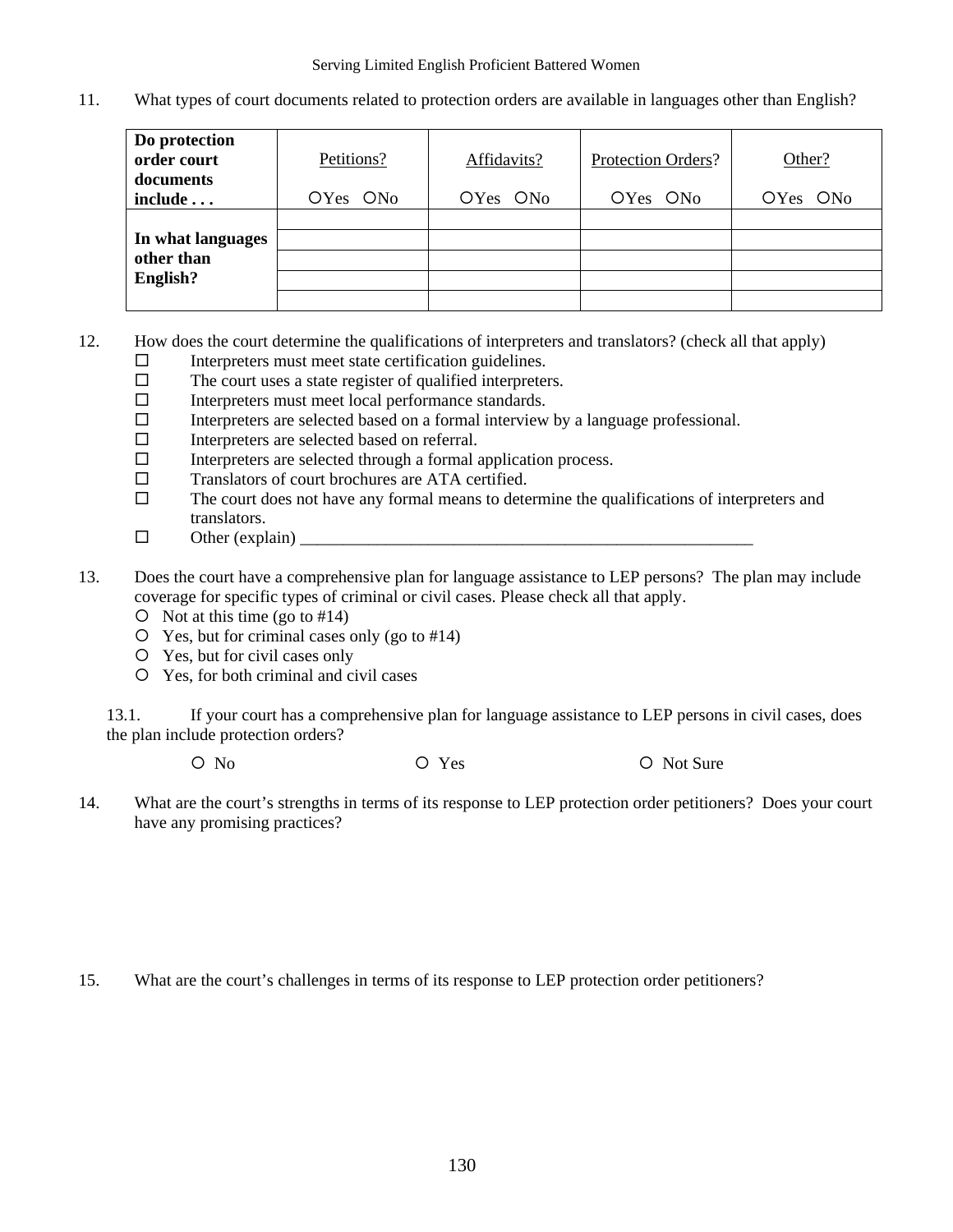### **Part II: Court Relationships with Community-Based Organizations**

16. Does the court work with community based organizations to:

|                |                                                                        | Yes | No |
|----------------|------------------------------------------------------------------------|-----|----|
| a.             | Inform limited English proficient individuals of the court's services? |     |    |
| $\mathbf b$ .  | Develop informational brochures on protection orders in multiple       |     |    |
|                | languages?                                                             |     |    |
| $\mathbf{c}$ . | Develop language assistance plan for protection order petitioners?     |     |    |
| d.             | Provide multilingual brochures for distribution?                       |     |    |
| e.             | Develop questionnaires to collect data on petitioner satisfaction with |     |    |
|                | interpreter services?                                                  |     |    |
|                | Help secure qualified interpreters in protection order cases?          |     |    |
| g.             | Address immigration issues in domestic violence cases?                 |     |    |

17. Please provide the organization name and contact information for domestic violence organizations in the community that serve the needs of women with limited English proficiency. If there is only a single domestic violence organization serving your community, please provide that information.

| Organization | <b>Main Contact</b> | <b>Phone</b> | Check this box if<br>the Court Works<br>with this<br>Organization |
|--------------|---------------------|--------------|-------------------------------------------------------------------|
|              |                     |              |                                                                   |
|              |                     |              | П                                                                 |
|              |                     |              |                                                                   |
|              |                     |              | П                                                                 |
|              |                     |              |                                                                   |

### **Part III: Data and Information Systems**

- 18. In many states, a single court is responsible for protection orders within the county. In other states, people can file a protection order in a number of different courts. To get a better sense of the volume of protection orders handled by your court, we ask that you provide us with data (where available) from the county (or equivalent) and your individual court. We are also seeking information on whether language assistance is documented by the courts. Data may not exist for all of the items—in which case, please enter "NA" in the appropriate place. *Also, if data exist for 2002 only, please enter that data and note the change.*
	- a. Is the data reported for the calendar year or fiscal year?  ${\rm O}$  Calendar Year  ${\rm O}$  Fiscal Year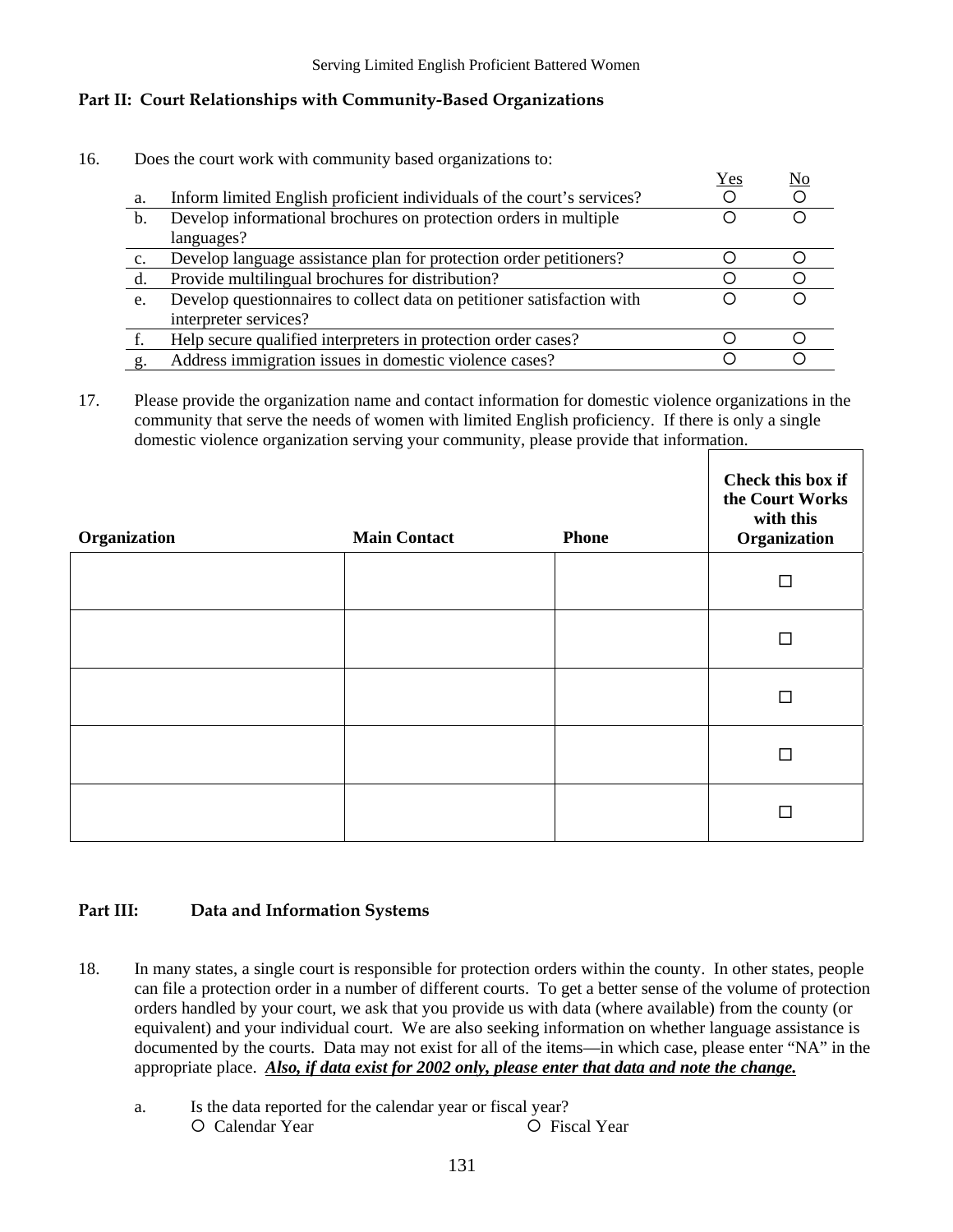|                | <b>DATA FOR [INSERT JURISDICTION FROM DATABASE]</b>                                            | 2003 Data |  |
|----------------|------------------------------------------------------------------------------------------------|-----------|--|
| b.             | Number of Civil Temporary Protection Orders Filed                                              |           |  |
| c.             | Number of Civil Permanent Protection Orders Filed                                              |           |  |
| d.             | Number of Civil Permanent Protection Orders Issued                                             |           |  |
| e.             | Number of Civil Protection Hearings<br><b>DATA FOR THE [INSERT NAME OF COURT]</b>              |           |  |
| f.             | Number of Civil Temporary Protection Orders Filed                                              |           |  |
| g.             | Number of Civil Permanent Protection Orders Filed                                              |           |  |
| h.             | Number of Civil Permanent Protection Orders Issued                                             |           |  |
| $\mathbf{i}$ . | Number of Civil Protection Hearings<br>LANGUAGE ASSISTANCE DATA FOR THE [INSERT NAME OF COURT] |           |  |
| j.             | Number of Civil Temporary Protection Orders Filed Requiring<br>Language Assistance             |           |  |
| k.             | Number of Civil Permanent Protection Orders Filed Requiring<br>Language Assistance             |           |  |
| $\mathbf{l}$ . | Number of Civil Permanent Protection Orders Issued Requiring<br>Language Assistance            |           |  |
| m.             | Number of Civil Protection Hearings in which an Interpreter was<br>Used                        |           |  |
|                | Does the court collect data on:                                                                |           |  |
| a.             | Primary language of protection order petitioner?                                               | Yes<br>O  |  |
| b.             | Primary language of protection order defendant?                                                | $\circ$   |  |
| c.             | Petitioner satisfaction with interpreter services?                                             | $\circ$   |  |

d. Grievances or complaints due to language access issues?  $\qquad \qquad \circ$ 

20. Do you have any additional comments?

Thank you for your participation in this survey. If you would like to receive a summary of results from this survey, please provide us with a fax number or an email address:

Fax Number:

Email Address: \_\_\_\_\_\_\_\_\_\_\_\_\_\_\_\_\_\_\_\_\_\_\_\_\_\_\_\_\_\_\_\_\_

Fax the completed survey to the National Center for State Courts **757-564-2123**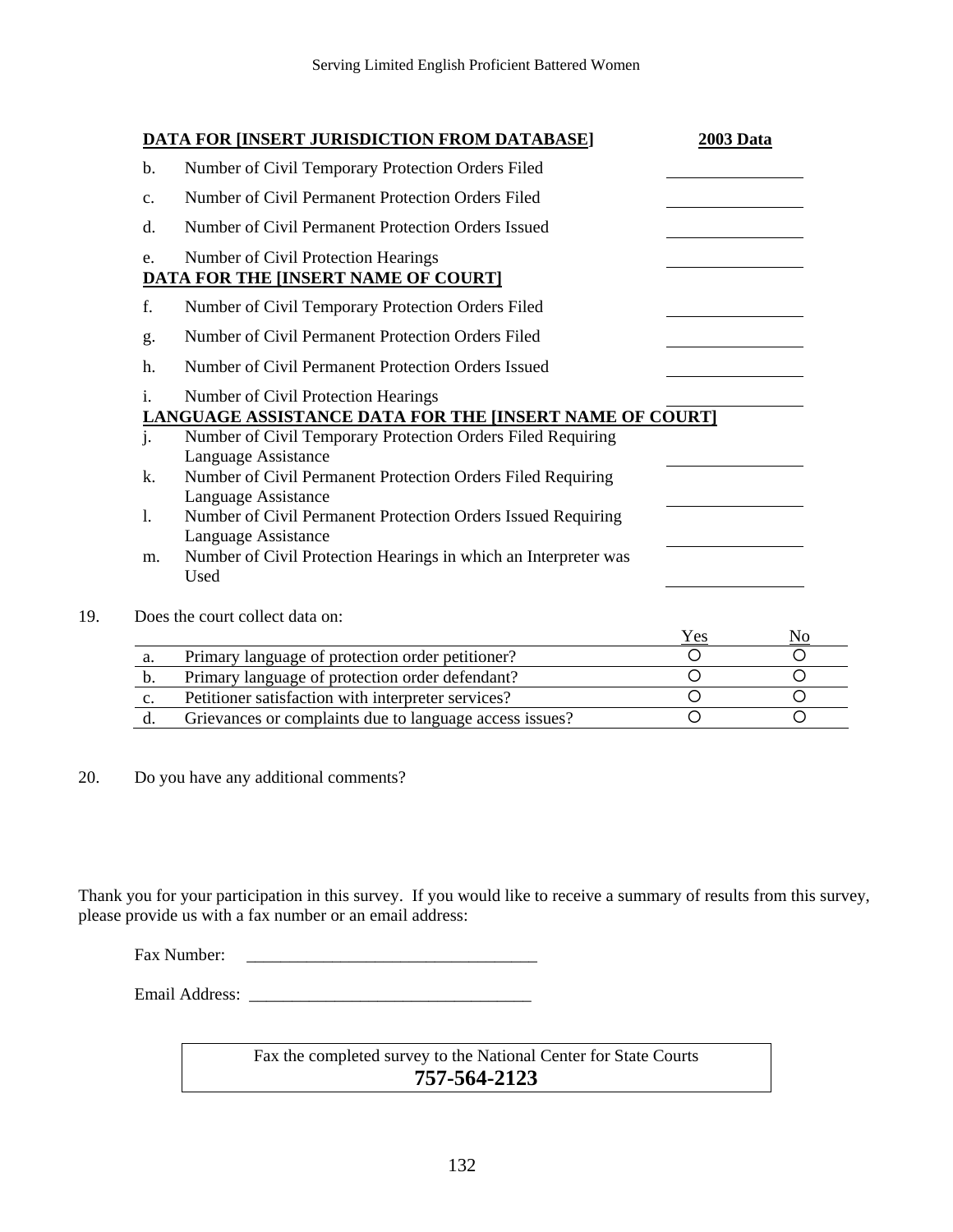### **Attachment D**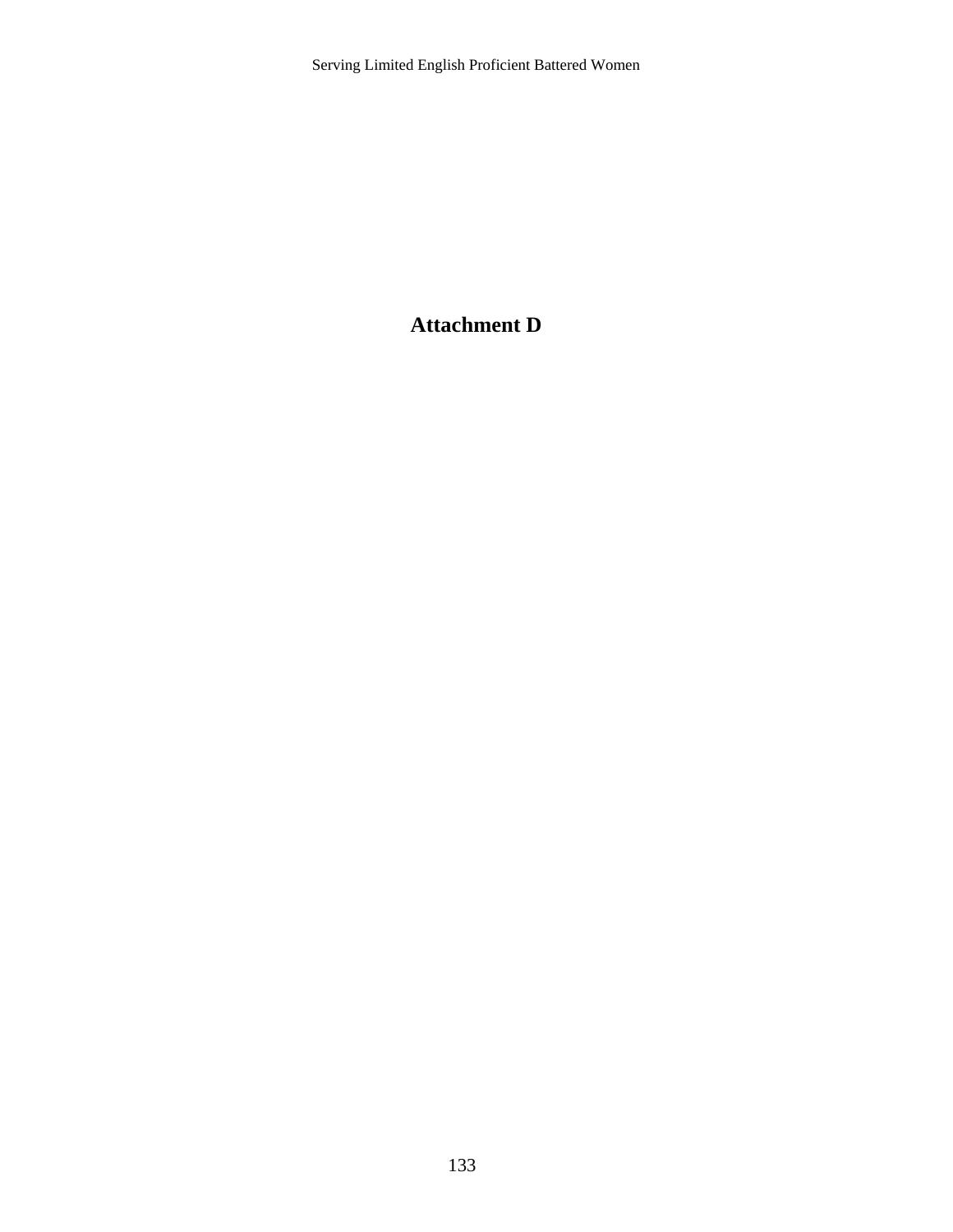# $N = 158$  respond:

# *Jurisdiction State Responding Court*

| $N = 158$ responding courts |                                 |                                                            |
|-----------------------------|---------------------------------|------------------------------------------------------------|
| Anchorage Borough           | AK                              | Superior Court, 3rd District                               |
| Anchorage Borough           | AK                              | Anchorage District Court                                   |
| Jefferson County            | AL                              | <b>Bessemer Family Court</b>                               |
| Conecuh County              | AL                              | Circuit Court - Family Division                            |
| <b>Scott County</b>         | AR                              | 15th Judicial Circuit Court                                |
| <b>Washington County</b>    | AR                              | Circuit Court                                              |
| Maricopa County             | AZ                              | Maricopa County Superior Court                             |
| Maricopa County             | AZ                              | Phoenix Municipal Court                                    |
| Maricopa County             | AZ                              | Glendale Municipal Court                                   |
| Pima County                 | AZ                              | Pima County Superior Court                                 |
| Pima County                 | AZ                              | Pima Consolidated Justice Courts                           |
| Pima County                 | AZ                              | <b>Tucson Municipal Courts</b>                             |
| Solano County               | CA                              | Solano County Superior Court                               |
| El Dorado County            | CA                              | El Dorado County Superior Court                            |
| <b>Stanislaus County</b>    | <b>CA</b>                       | Family Law Division, Stanislaus Superior Court             |
| Kern County                 | <b>CA</b>                       | <b>Superior Court Family Law</b>                           |
| San Francisco County        | CA                              | San Francisco County Superior Court                        |
| Alameda County              | <b>CA</b>                       | Alameda Superior Court, Oakland Branch                     |
| Los Angeles County          | CA                              | Los Angeles Superior Court                                 |
| San Bernardino County       | CA                              | San Bernardino Superior Court                              |
| El Paso County              | $\rm CO$                        | El Paso County Combined Courts                             |
| Denver County               | $\rm CO$                        | <b>Denver County Courts</b>                                |
| Douglas County              | $\rm CO$                        | Douglas Combined Court                                     |
| Yuma County                 | CO                              | Yuma Combined Court                                        |
| <b>Fairfield County</b>     | CT                              | Fairfield Superior Court - Family Division                 |
| New Haven County            | CT                              | New Haven Superior Court - Family Division                 |
| District of Columbia        | DC                              | DC Superior Court Intake Center                            |
| New Castle County           | DE                              | Family Court - New Castle                                  |
| Seminole County             | FL                              | Seminole County Circuit Court                              |
| Miami-Dade County           | FL                              | 11th Circuit Court                                         |
| Volusia County              | FL                              | 7th Circuit Court, Volusia County                          |
| Hillsborough County         | FL                              | Hillsborough Circuit Court, 13th Circuit                   |
| St. Lucie County            | FL                              | St. Lucie County Circuit Court                             |
| <b>Houston County</b>       | GA                              | Houston County Superior Court                              |
| <b>Fulton County</b>        | GА                              | <b>Fulton County Superior Court</b>                        |
| <b>Fulton County</b>        | GA                              | <b>State Court of Fulton County</b>                        |
| Honolulu County             | H                               | Ka'ahumanu Hale                                            |
|                             |                                 |                                                            |
| Polk County                 | IA                              | Polk County District Court-DV and Mental Health Department |
| <b>Marion County</b>        | IA                              | <b>District Court</b>                                      |
| Kootenai County             | ID                              | Kootenai District Court                                    |
| Ada County                  | ID                              | Ada County District Court                                  |
| <b>Cook County</b>          | $\mathop{\mathrm{IL}}\nolimits$ | <b>Cook County Circuit Court</b>                           |
| Lake County                 | IN                              | Lake County Circuit Court                                  |
| Porter County               | IN                              | Porter County Superior Courts                              |
| <b>Marion County</b>        | IN                              | Marion County Superior Court                               |
| <b>Benton County</b>        | IN                              | <b>Brenton County Circuit Court</b>                        |
| <b>Wayne County</b>         | IN                              | Wayne County Circuit Court                                 |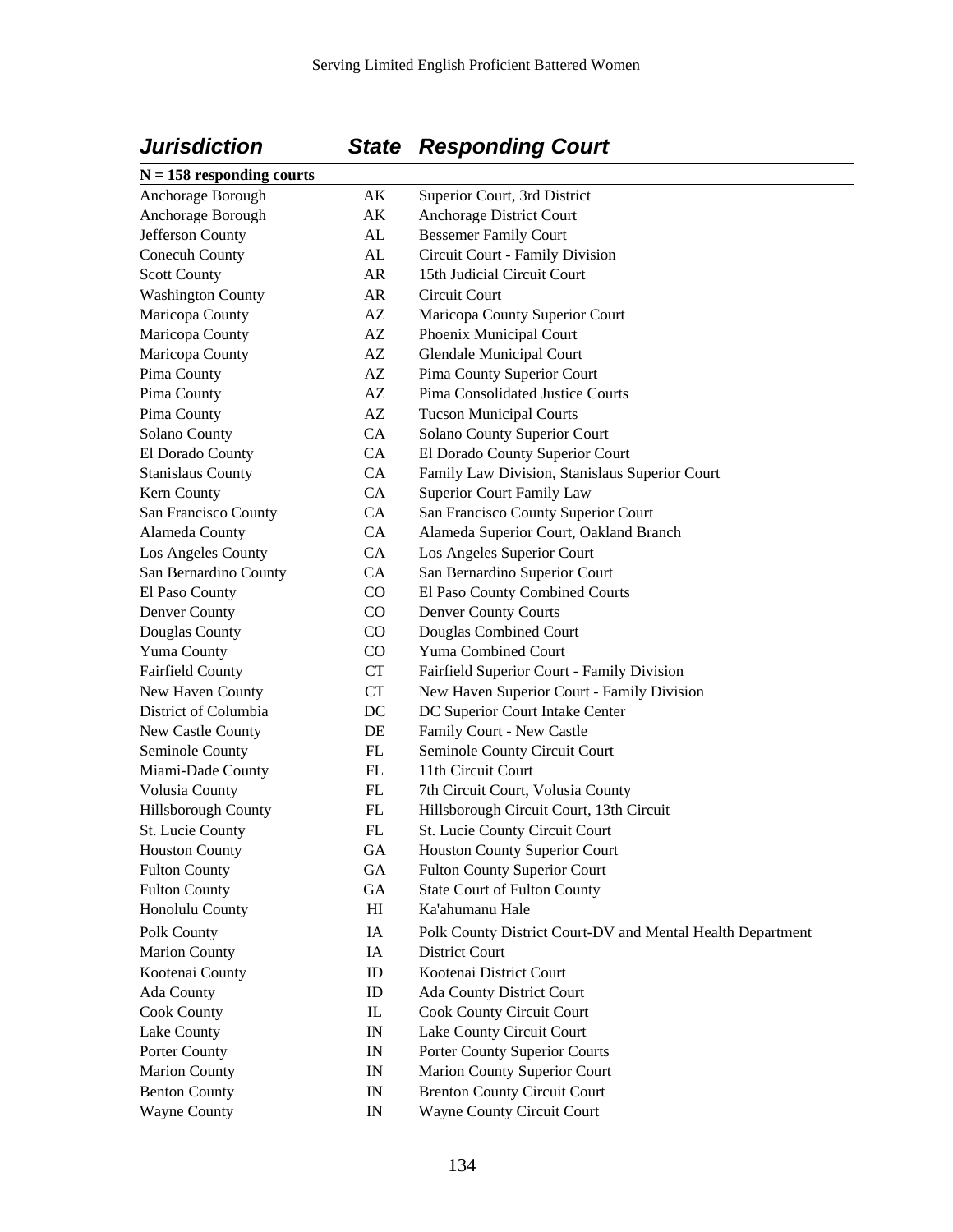Big Horn County **MT** Justice/City Court Douglas County NE District Court

Sedgwick County **KS** Sedgwick County District Court Gray County **KS** 16th District Court Fayette County KY Fayette Family Court - Domestic Violence Division McCreary County **KY** McCreary County District Court Jefferson County KY Jefferson Family Court Orleans Parish LA Orleans Civil District Court East Baton Rouge Parish LA East Baton Rouge Family Court St. Martin Parish LA St. Martin Parish District Court Plymouth County MA Brockton District Court Plymouth County MA Plymouth Probate and Family Court Plymouth County MA Wareham District Court Barnstable County MA Barnstable District Court Barnstable County MA Falmouth District Court Suffolk County MA Chelsea District Court Suffolk County **MA** Boston Municipal Court Middlesex County MA Lowell District Court Middlesex County MA Malden District Court Middlesex County MA Woburn District Court Baltimore County MD 3rd Judicial District, Baltimore County Baltimore County MD Baltimore County Circuit Court (3rd) Montgomery County MD Montgomery District Court Montgomery County MD 6th Circuit Court, Montgomery County Baltimore City MD Baltimore City District Court Baltimore City **MD** 8th Circuit Court, Baltimore City Lincoln County ME Wiscasset District Court Penobscot County ME Bangor District Court Penobscot County ME Lincoln District Court Cumberland County ME Portland District Court Cumberland County ME Bridgton District Court Macomb County MI Family Court Division of 16th Circuit Court Oakland County MI Oakland County Circuit Court Wayne County MI Wayne County Circuit Court Family Division Berrien County MI Berrien County Circuit Court Scott County MN Scott County District Court Ramsey County MN Ramsey County District Court Lac qui Parle County MN District Court, Lac Qui Parle County Washington County MN Washington County District Court Jasper County MO Jasper County Circuit Court Dallas County MO Dallas County Circuit Court St. Louis County MO Circuit Court - Family Division Hinds County MS Hinds County Justice Court Big Horn County MT 22nd Judicial District Court Yellowstone County MT Justice of the Peace Court Yellowstone County MT Billings Municipal Court Macon County NC Macon County District Court New Hanover County NC New Hanover District Court Robeson County NC Robeson District Court Cass County ND Cass County District Court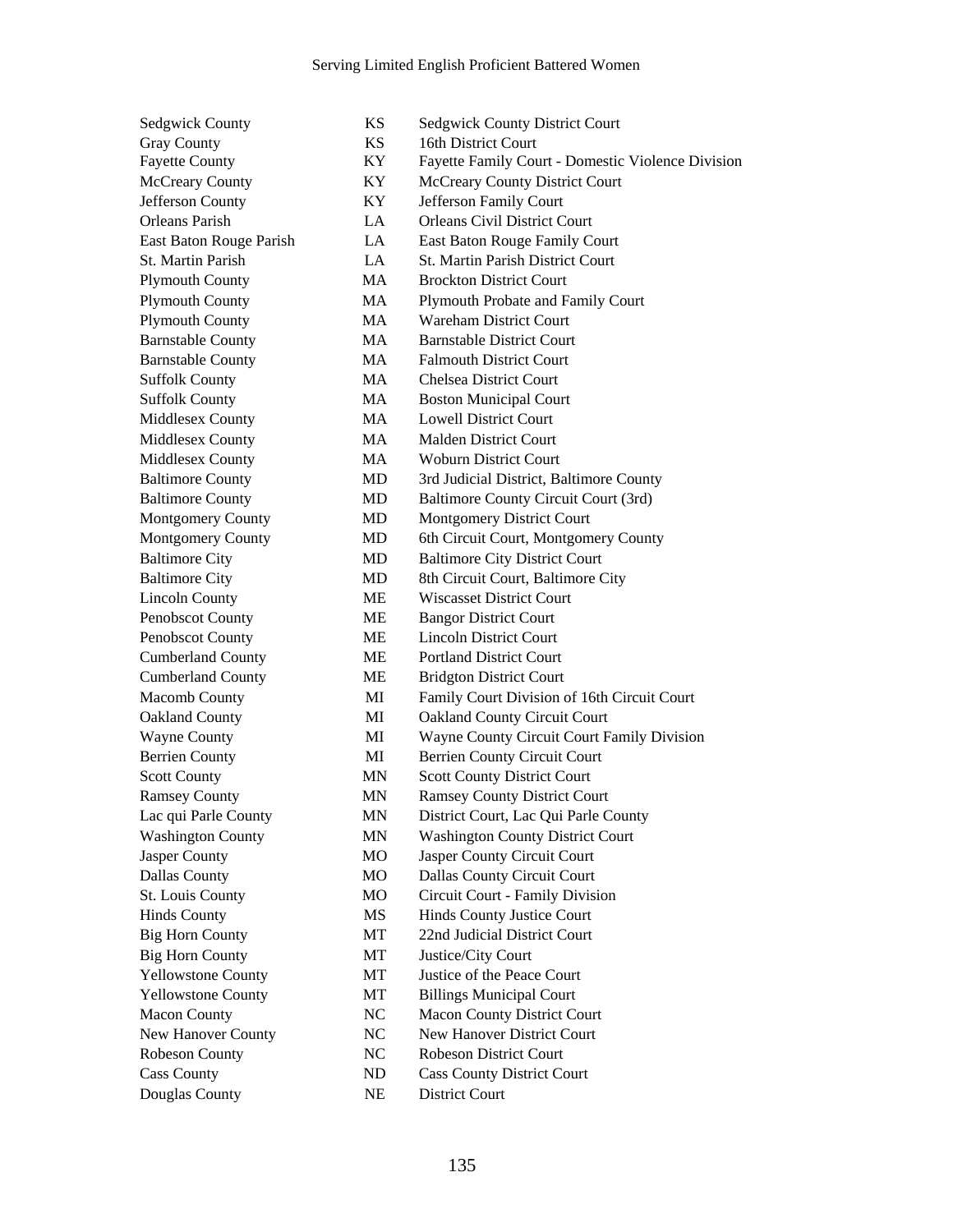Dakota County NE District Court Dona Ana County NM District Court Los Alamos County NM District Court Cuyahoga County OH Greene County **OH** Stark County **OH** Family Court

Merrimack County **NH** Concord District Court Hillsborough County NH Nashua District Court Hillsborough County NH Manchester District Court Hillsborough County NH Hillsborough Superior Court (North) Morris County **NJ** Morris County Superior Court Bernalillo County NM District Court (Family Court Division) Clark County NV Family Division of the 8th Judicial District Court Onondaga County NY Syracuse City Court Suffolk County NY Suffolk County Family Court Suffolk County NY Suffolk County District Court Suffolk County NY Suffolk County Court Erie County NY Erie County Family Court Erie County NY Erie County Court Erie County NY Buffalo City Court Kings County **NY** Manhattan Family Court Cuyahoga County Court of Common Pleas, Domestic Relations Division Ashtabula County OH Court of Common Pleas Washington County **OH** Court of Common Pleas Greene County Court of Common Pleas, Domestic Relations Division Lucas County OH Lucas County Domestic Relations Court Oklahoma County OK Oklahama County District Court Hood River County OR Hood County Circuit Court Multnomah County OR Multnomah County Court Lebanon County PA Lebanon County Court of Common Pleas York County PA York County Court of Common Pleas Allegheny County PA Allegheny County Court of Common Pleas Philadelphia County PA Court of Common Pleas, Philadelphia First Judicial District Washington County PA Washington County Court of Common Pleas Providence County **RI** Providence County Family Court Greenville County SC Greenville County Family Court Minnehaha County SD Minnehaha County Circuit Court Jefferson County TN Jefferson County Chancery Court Rutherford County TN Rutherford County Chancery Court Rutherford County TN Rutherford County Circuit Court Shelby County TN Shelby Co. General Sessions Criminal Court Davidson County TN Davidson County Civil Circuit Court Davidson County TN Davidson County General Sessions Court Suffolk city VA Suffolk Juvenile and Domestic Relations Court Richmond city VA Richmond Juvenile and Domestic Relations Court Richmond city VA Thirteenth Judicial District Virginia Beach city VA Virginia Beach Juvenile and Domestic Relations Court Fairfax County VA Fairfax Juvenile and Domestic Relations Court Milwaukee County WI Civil & Family Courts Division

Kenosha County WI Kenosha County Circuit Court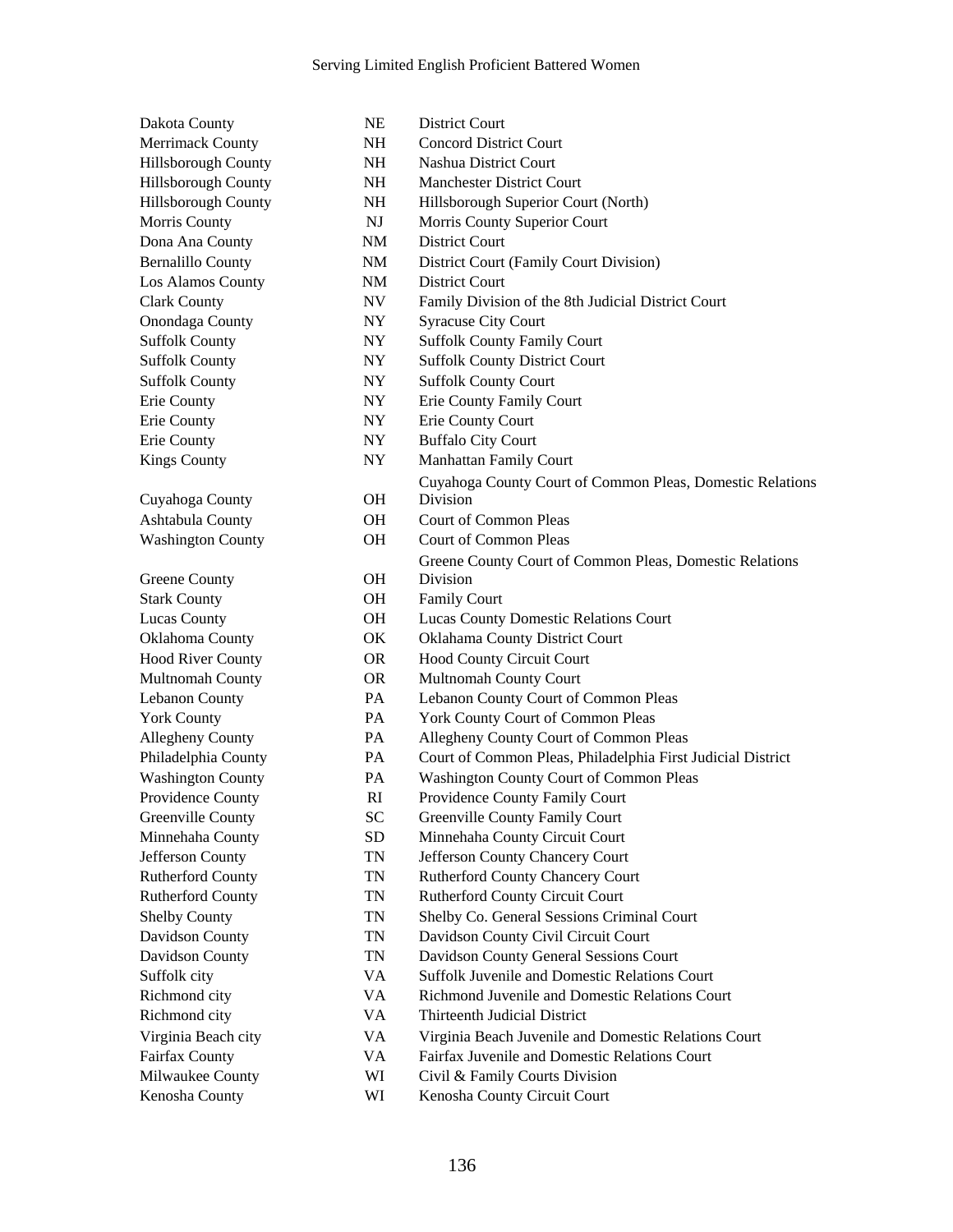Stevens County WA Stevens County District Court

Bayfield County WI Bayfield County Circuit Court Kanawha County WV Kanawha County Magistrate Court Kanawha County WV Kanawha County Circuit Court Laramie County WY Laramie County Circuit Court Park County **WY** Park County Circuit Court (Powell) Bowie County TX Bowie County District Court Bexar County TX Bexar County District Court Hidalgo County TX Hidalgo County District Court Montgomery County TX County Court at Law 1 King County WA King County Superior Court King County WA King County District Court King County WA King County District Court Thurston County WA Thurston County Superior Court Thurston County WA Thurston County District Court Stevens County WA Stevens County Superior Court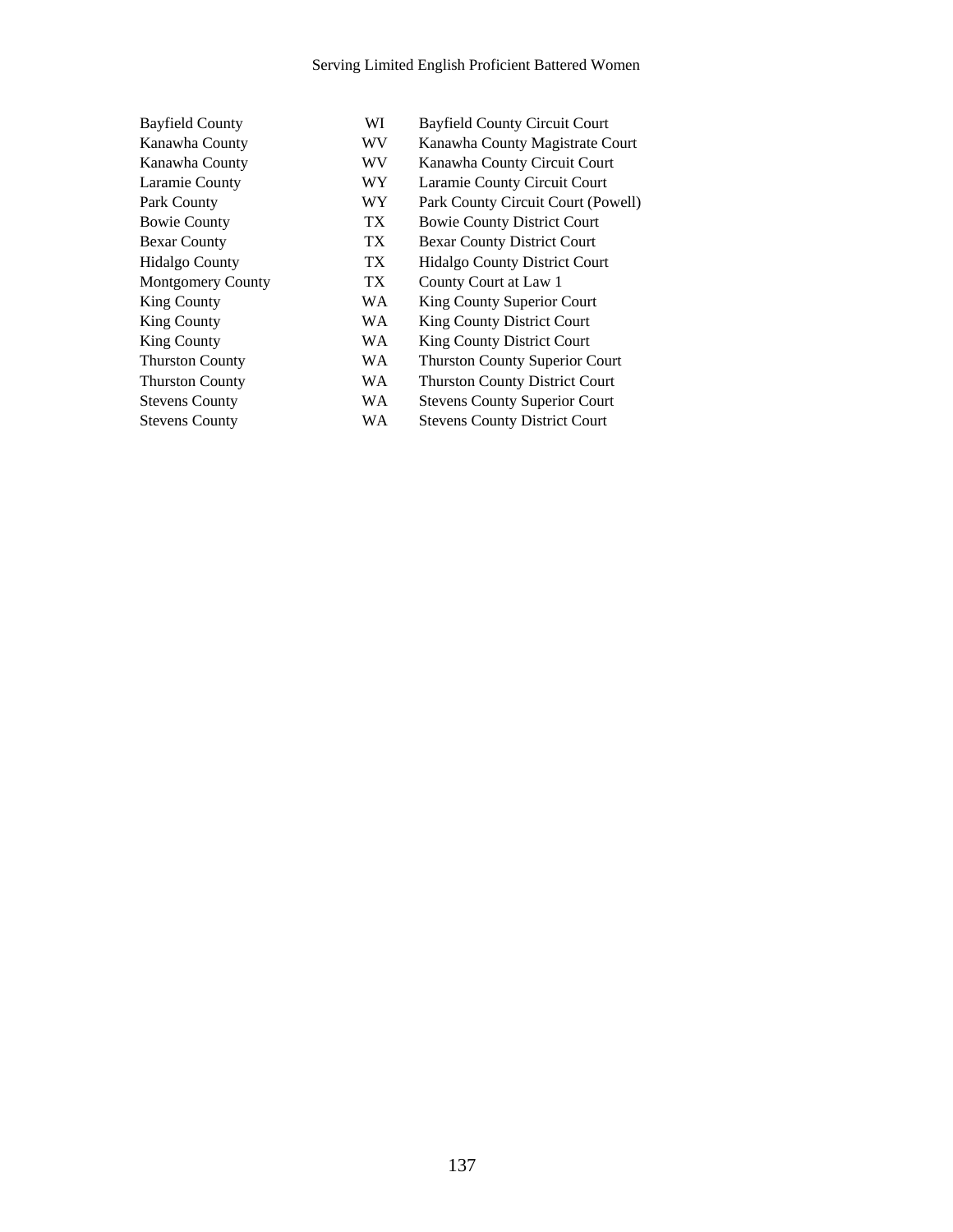# **Attachment E**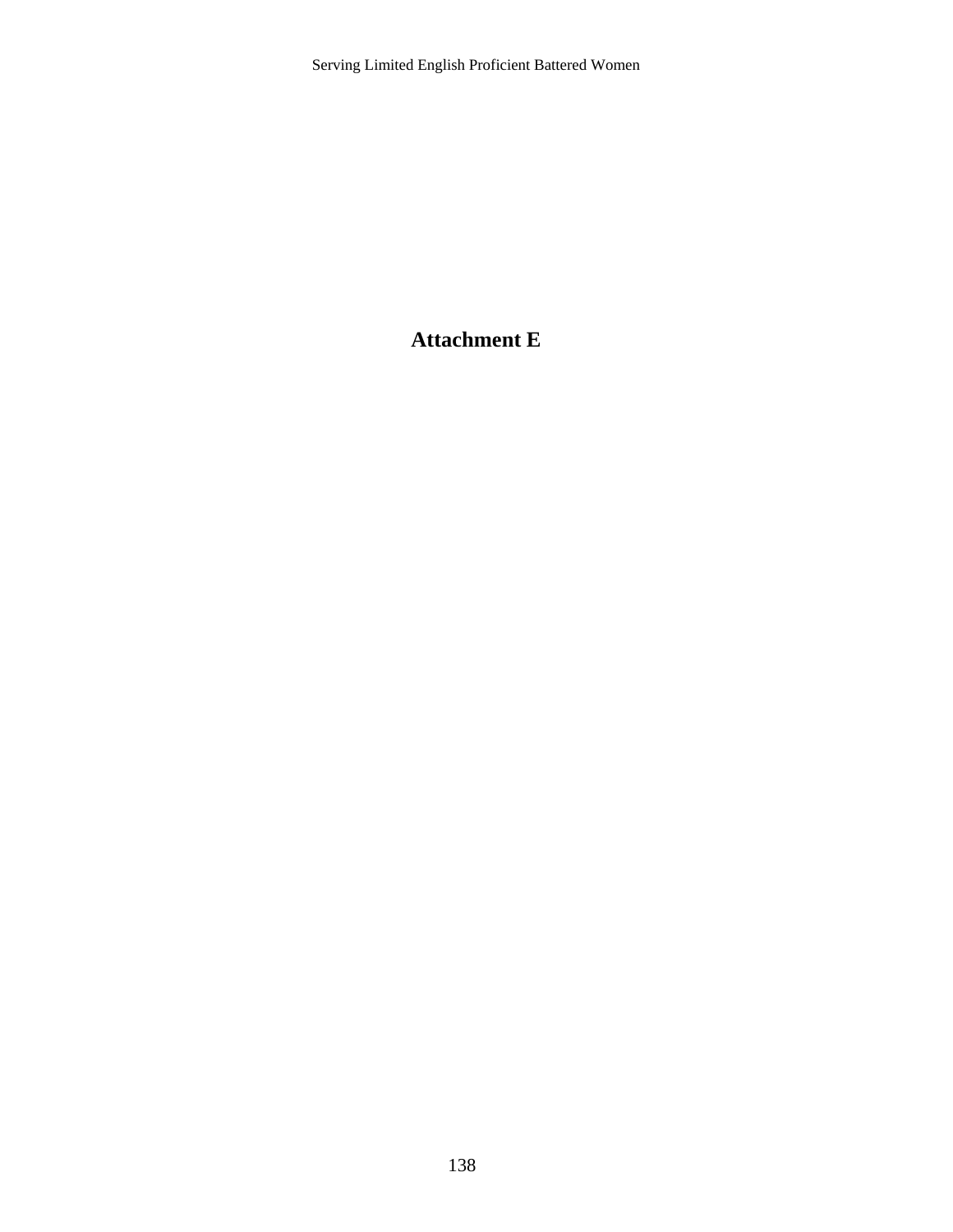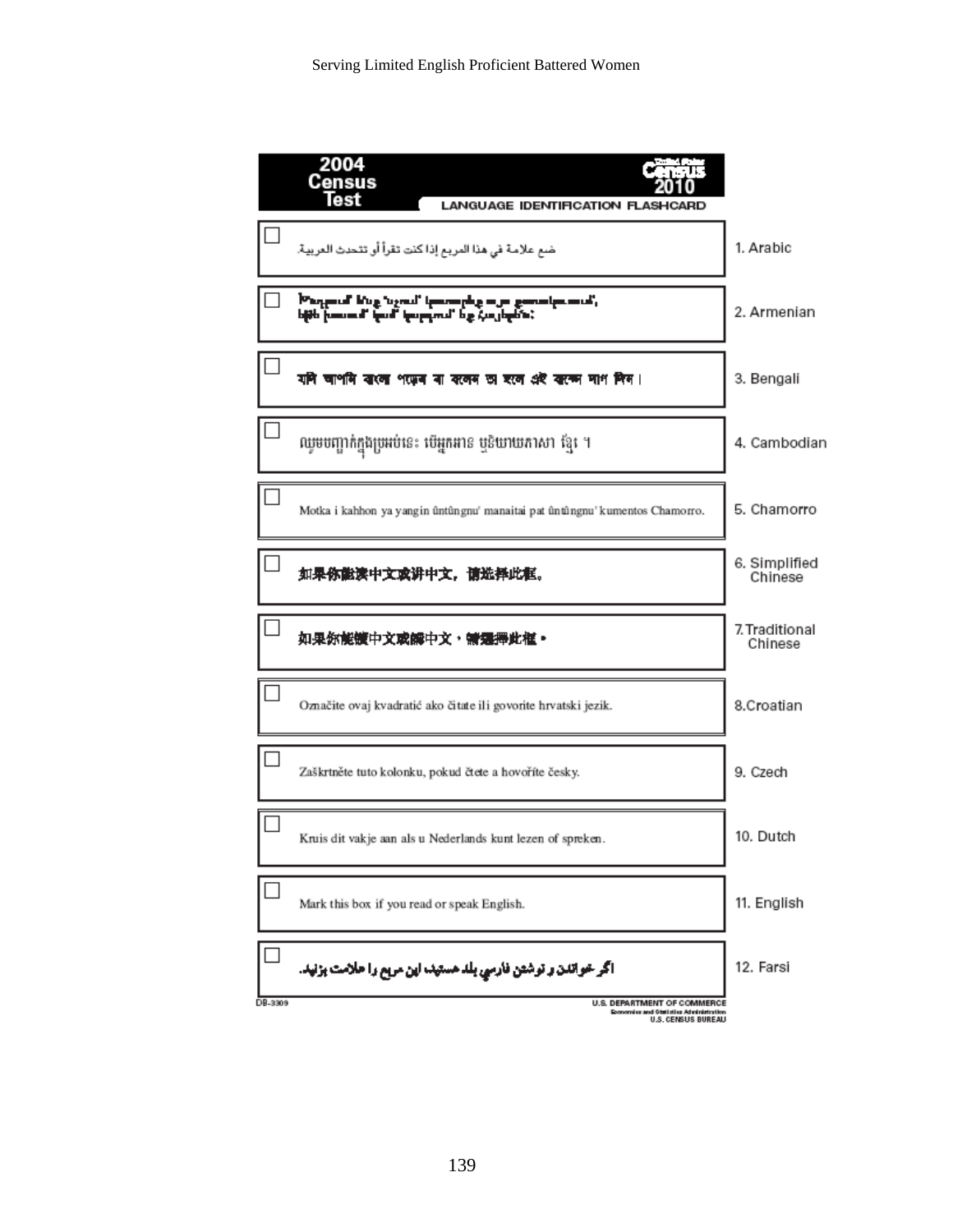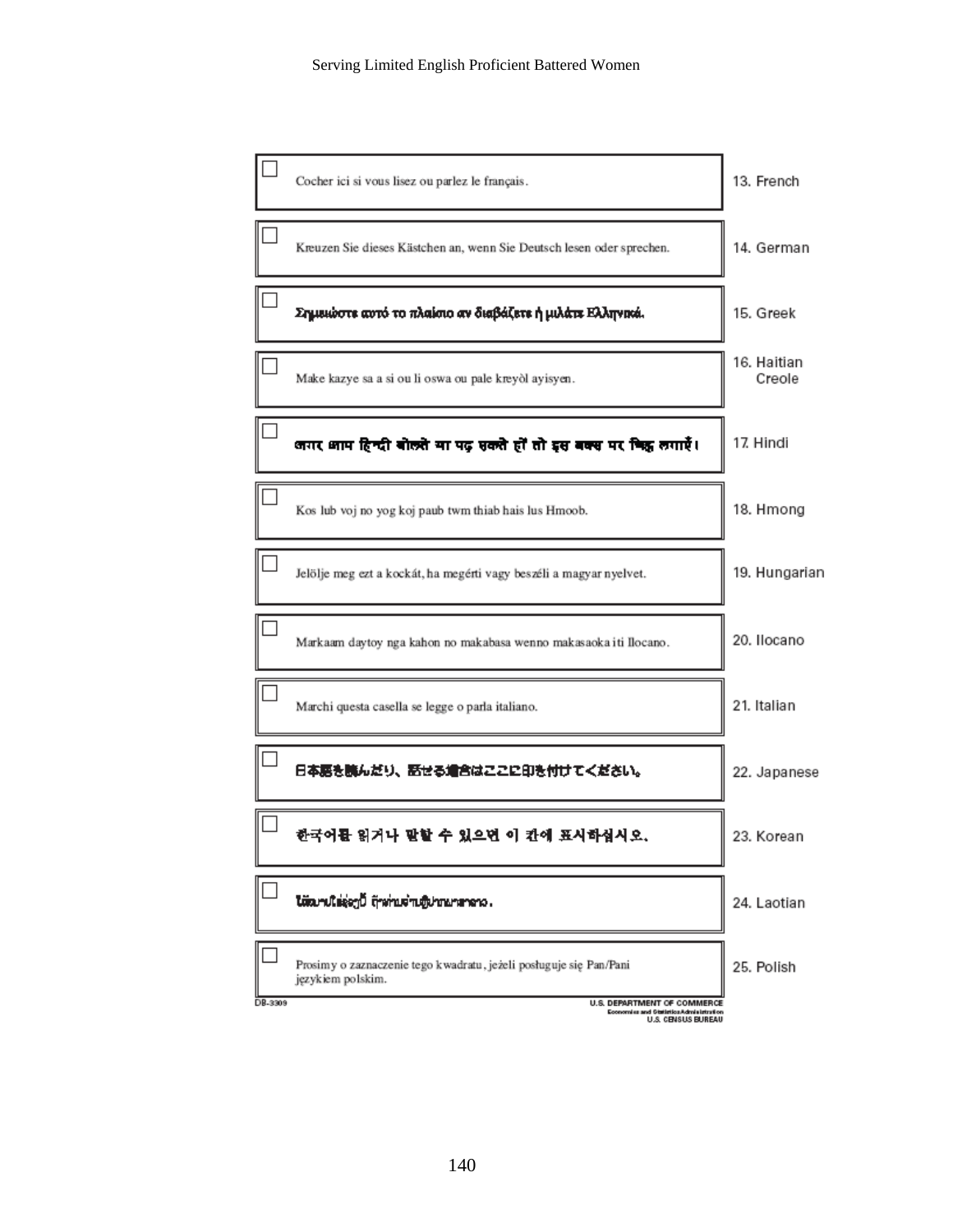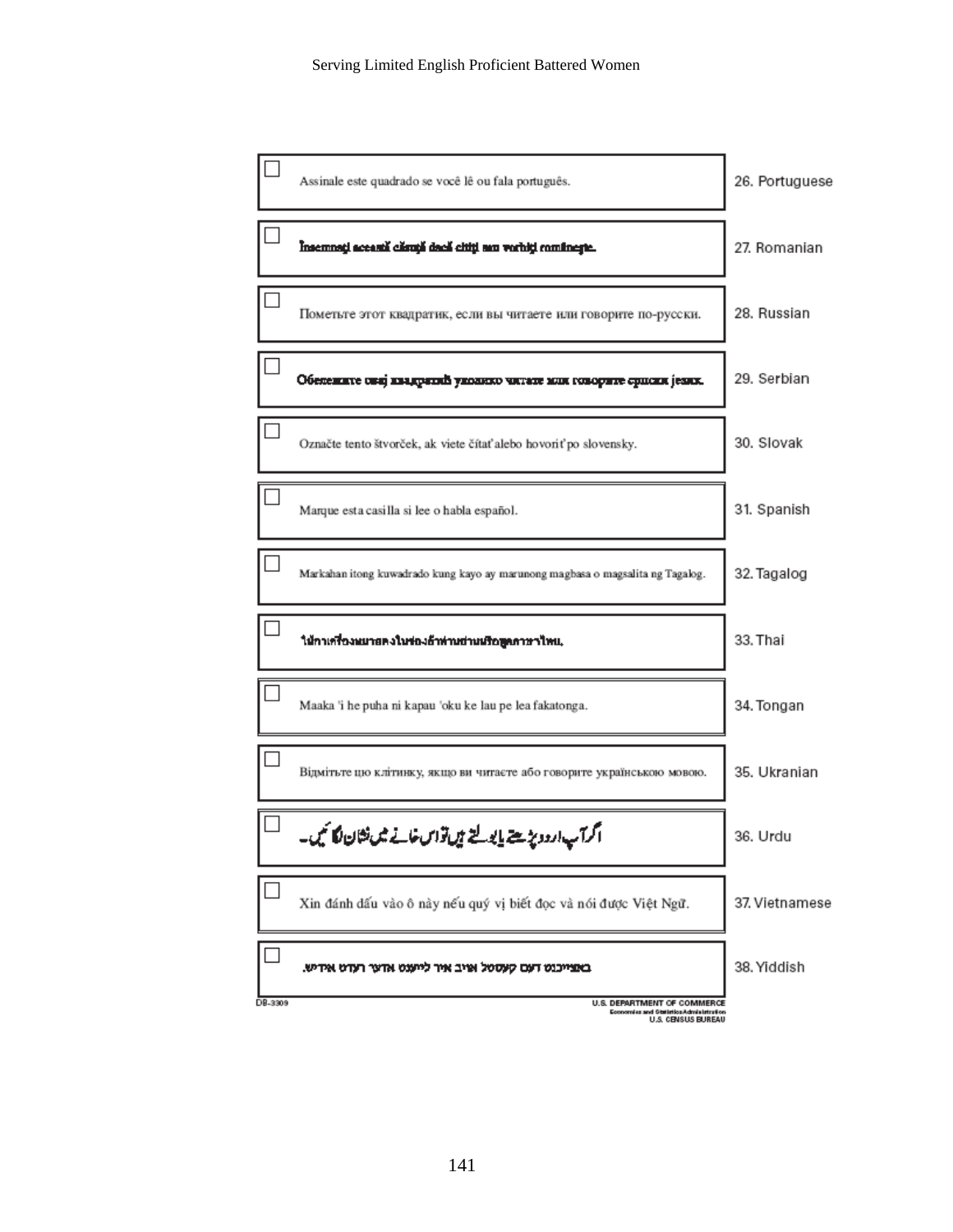### **Attachment F**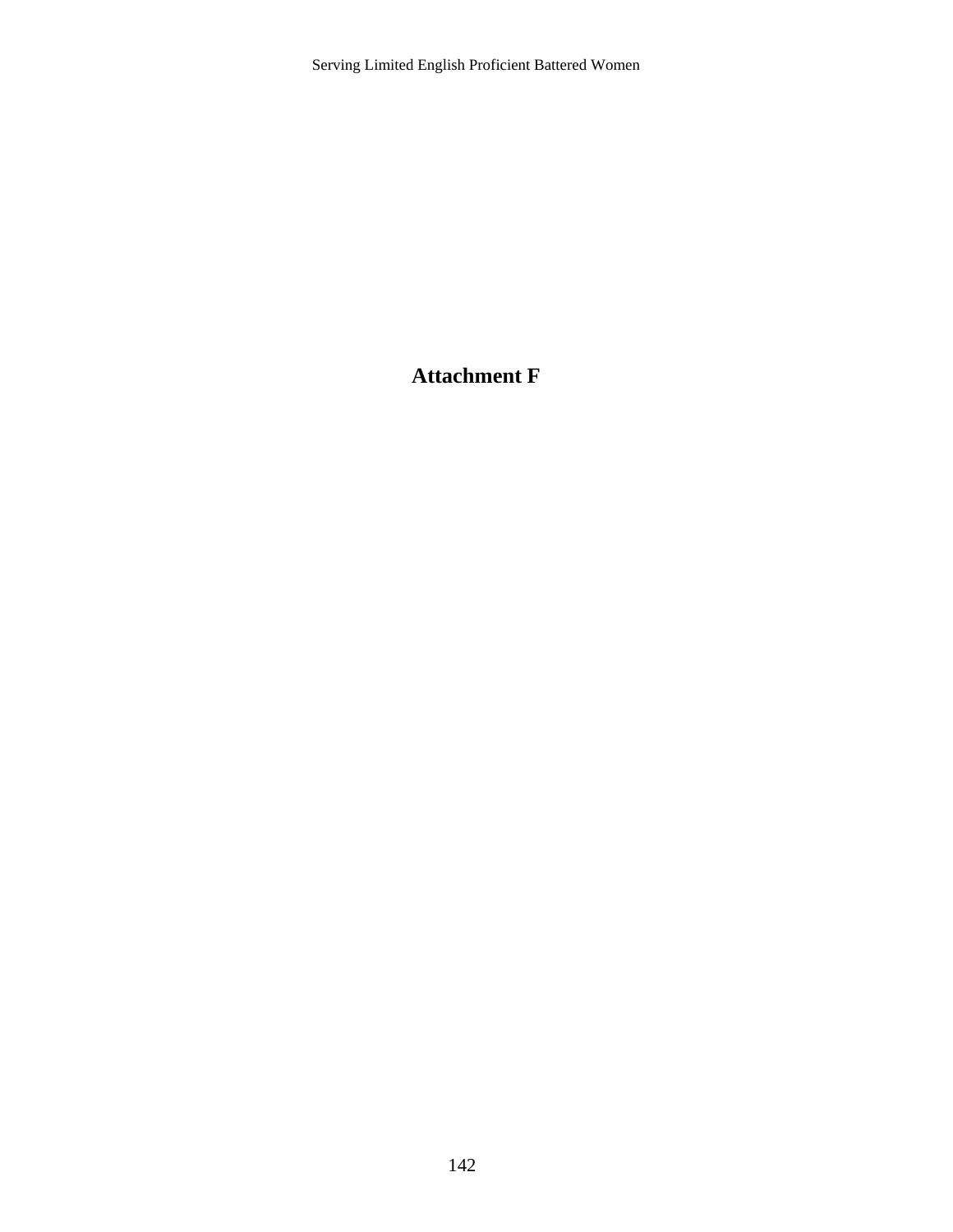### *Jurisdiction State Responding Court Size*

| $N = 43$ Responding Courts |                          |                                                    |          |
|----------------------------|--------------------------|----------------------------------------------------|----------|
| Washington                 | DC                       | Superior Court - DV Intake Center                  | PopCtr   |
| Jefferson                  | KY                       | Jefferson Family Court                             | PopCtr   |
| New Orleans                | LA                       | <b>Orleans Civil District Court</b>                | PopCtr   |
| Cumberland                 | <b>ME</b>                | <b>Portland District Court</b>                     | PopCtr   |
| St. Louis                  | <b>MO</b>                | Circuit Court - Family Division                    | PopCtr   |
| Milwaukee                  | WI                       | Milwaukee County Civil & Family Courts             | PopCtr   |
| King                       | <b>WA</b>                | King County Superior Court                         | PopCtr   |
| Miami-Dade                 | ${\rm FL}$               | <b>Eleventh Circuit Court</b>                      | PopCtr   |
| Cook                       | $\mathbf{I}$             | Cook County Circuit Court                          | PopCtr   |
| Middlesex                  | MA                       | <b>Malden District Court</b>                       | PopCtr   |
| Montgomery                 | <b>MD</b>                | <b>Sixth Circuit Court</b>                         | PopCtr   |
| Wayne                      | MI                       | <b>Circuit Family Division</b>                     | PopCtr   |
| Clark                      | $\ensuremath{\text{NV}}$ | Family Division - 8th Judicial District            | PopCtr   |
| Multnomah                  | <b>OR</b>                | Multnomah County Court                             | PopCtr   |
| Pima                       | $\mathbf{A}\mathbf{Z}$   | <b>Tucson City Court</b>                           | Metro    |
| Alameda                    | CA                       | Alameda Superior                                   | Metro    |
| San Francisco              | CA                       | San Francisco Superior                             | Metro    |
| Plymouth                   | MA                       | <b>Brockton District</b>                           | Metro    |
| Ramsey                     | <b>MN</b>                | <b>Ramsey County District</b>                      | Metro    |
| Morris/Sussex Vicinage     | <b>NJ</b>                | <b>Superior Court</b>                              | Metro    |
| Suffolk                    | ${\rm NY}$               | <b>Suffolk District Court</b>                      | Metro    |
| <b>Stanslaus</b>           | CA                       | <b>Stanislaus Superior</b>                         | Metro    |
| El Paso                    | CO                       | El Paso County Combined Courts                     | Metro    |
| Suffok                     | MA                       | <b>Chelsea District Court</b>                      | Metro    |
| Baltimore                  | <b>MD</b>                | Third Judicial District                            | Metro    |
| Baltimore                  | <b>MD</b>                | <b>Baltimore City District Court</b>               | Metro    |
| Oakland                    | MI                       | Oakland County Circuit Court                       | Metro    |
| Erie                       | <b>NY</b>                | Erie County Family Court                           | Metro    |
| Virginia Beach             | VA                       | Virginia Beach Juvenile & Domestic Relations Court | Metro    |
| Solano                     | CA                       | Solano County Superior Court                       | Mid-size |
| El Dorado                  | CA                       | El Dorado County Superior Court                    | Mid-size |
| Barnstable                 | <b>MA</b>                | <b>Barnstable District</b>                         | Mid-size |
| Washington                 | ${\sf AR}$               | Circuit Court                                      | Mid-size |
| Merrimack                  | NH                       | <b>Concord District Court</b>                      | Mid-size |
| Washington                 | <b>MN</b>                | District Court                                     | Mid-size |
| Jasper                     | MO                       | Jasper County Circuit Court                        | Mid-size |
| Houston                    | GA                       | <b>Houston County Superior Court</b>               | Mid-size |
| Fayette                    | KY                       | Fayette Family Court, DV Division                  | Mid-size |
| New Hanover                | $\rm NC$                 | New Hanover County Superior Court                  | Mid-size |
| Robeson                    | $\rm NC$                 | <b>Robeson District Court</b>                      | Mid-size |
| Lac Qui Parle              | <b>MN</b>                | Lac Qui Parle County District Court                | Rural    |
| Dallas                     | MO                       | Dallas County Circuit Court                        | Rural    |
| Scott                      | MN                       | <b>Scott County District Court</b>                 | Rural    |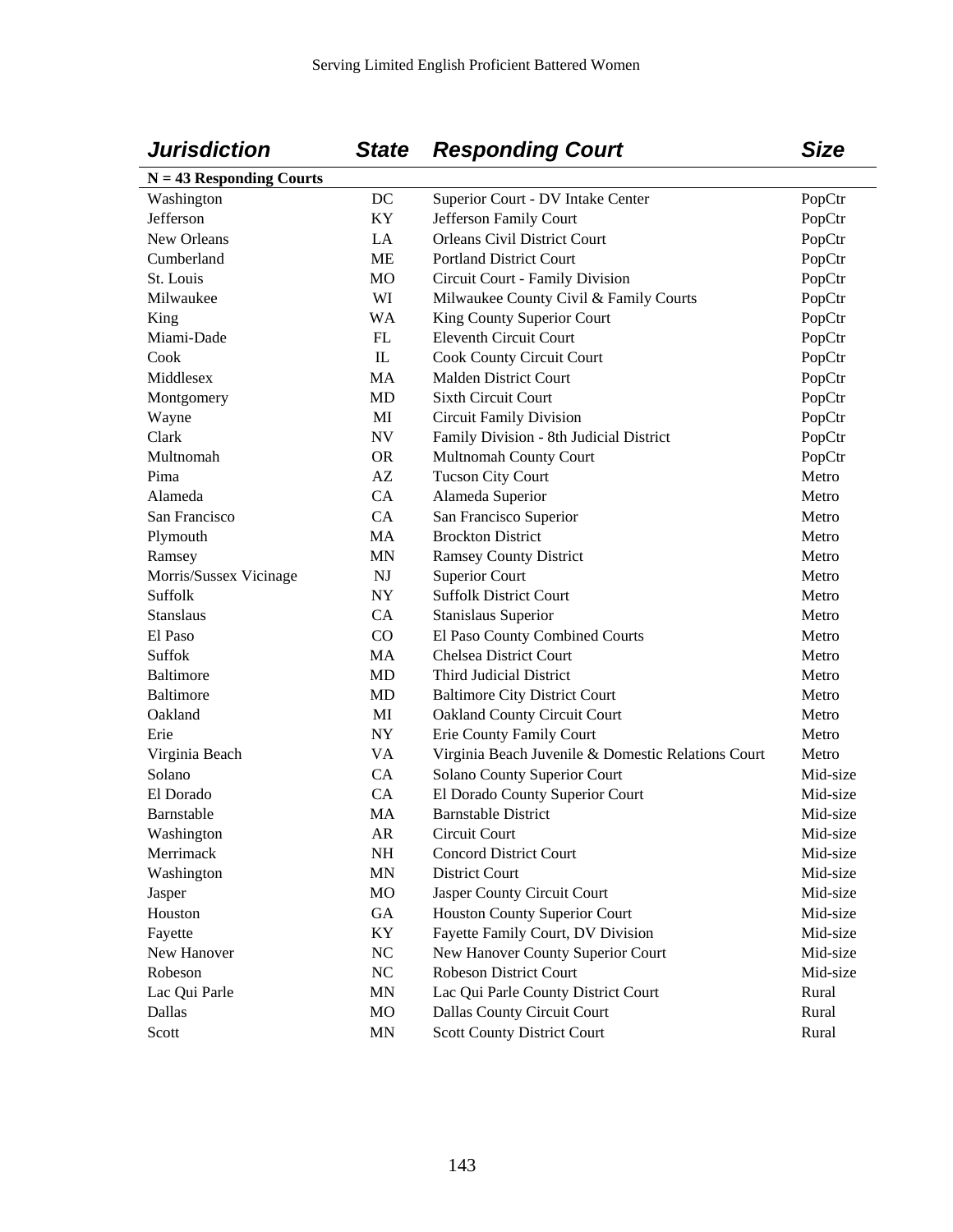### **Attachment G**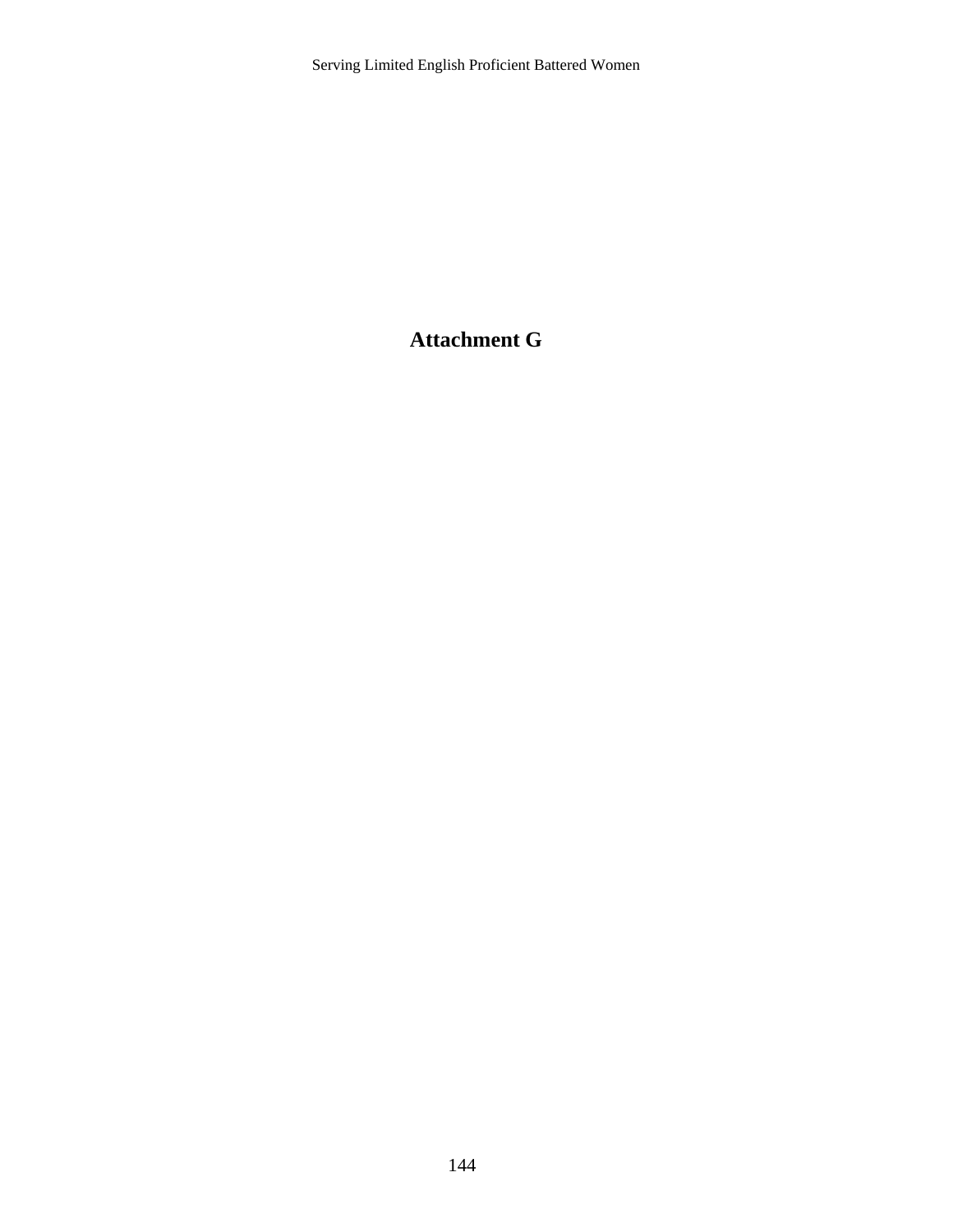|  |  | <b>Jurisdiction State Responding CBOs</b> |
|--|--|-------------------------------------------|
|--|--|-------------------------------------------|

| $N = 93$ Responding Community-based Organizations (CBOs) |              |                                                                          |  |  |  |
|----------------------------------------------------------|--------------|--------------------------------------------------------------------------|--|--|--|
| Washington                                               | AR           | Project for Victims of Family Violence                                   |  |  |  |
| Pima                                                     | AZ           | The Brewster Center                                                      |  |  |  |
| Alameda                                                  | CA           | Law Center for Families                                                  |  |  |  |
|                                                          |              | Family Violence Law Center                                               |  |  |  |
|                                                          |              | Shelter Agianst Violent Environments (SAVE)                              |  |  |  |
|                                                          |              | Building Futures with Women and Children                                 |  |  |  |
|                                                          |              | Tri Valley Haven                                                         |  |  |  |
|                                                          |              | Bay Area Legal Aid                                                       |  |  |  |
| San Francisco                                            | <b>CA</b>    | Cooperative Restraining Order Clinic                                     |  |  |  |
|                                                          |              | Asian Women's Shelter                                                    |  |  |  |
|                                                          |              | La Casa de Las Madres                                                    |  |  |  |
|                                                          |              | <b>Riley Center</b>                                                      |  |  |  |
|                                                          |              | <b>Community United Against Violence</b>                                 |  |  |  |
|                                                          |              | Donaldina Cameron House                                                  |  |  |  |
|                                                          |              | Asian Pacific Islander Legal Outreach                                    |  |  |  |
| Stanislaus                                               | <b>CA</b>    | Haven (hotline)                                                          |  |  |  |
| Solano                                                   | <b>CA</b>    | SafeQuest Solano (originally identified as Solano Women's Crisis Center) |  |  |  |
| El Paso                                                  | $\rm CO$     | T.E.S.S.A.                                                               |  |  |  |
| Washington                                               | DC           | Ayuda                                                                    |  |  |  |
|                                                          |              | Asian Pacific Islander Domestic Violence Resource Project                |  |  |  |
|                                                          |              | <b>Boat People SOS</b>                                                   |  |  |  |
|                                                          |              | DC Coalition Against Domestic Violence                                   |  |  |  |
|                                                          |              | <b>WEAVE</b>                                                             |  |  |  |
| Miami-Dade                                               | FL           | Florida Immigrant Advocacy Center LUCHA                                  |  |  |  |
|                                                          |              | Miami-Dade Advocates for Victims                                         |  |  |  |
|                                                          |              | Legal Aid Society of Miami-Dade                                          |  |  |  |
| Cook                                                     | $\mathbf{I}$ | <b>Rainbow House</b>                                                     |  |  |  |
|                                                          |              | Legal Assistance Foundation of Metropolitan Chicago                      |  |  |  |
|                                                          |              | Mujeres Latinas en Accion                                                |  |  |  |
|                                                          |              | Korean American Community Services                                       |  |  |  |
|                                                          |              | Interfaith Refugee and Immigration Ministries                            |  |  |  |
|                                                          |              | Friends of Battered Women and Their Children                             |  |  |  |
|                                                          |              | Korean American Women in Need (KAN-WIN)                                  |  |  |  |
|                                                          |              | The Women's Program of Chicago Connection                                |  |  |  |
|                                                          |              | Chicago Abused Women Coalition                                           |  |  |  |
|                                                          |              | Life Span Center for Legal Services and Advocacy                         |  |  |  |
|                                                          |              | Sarah's Inn                                                              |  |  |  |
|                                                          |              | Apna Ghar                                                                |  |  |  |
|                                                          |              | Domestic Violence Legal Clinic, formerlyPro Bono Advocates               |  |  |  |
|                                                          |              | Casa Central                                                             |  |  |  |
|                                                          |              | <b>Family Rescue</b>                                                     |  |  |  |
|                                                          |              | <b>Metropolitan Family Services</b>                                      |  |  |  |
|                                                          |              | <b>Constance Morris House</b>                                            |  |  |  |
| Jefferson                                                | KY           | Center for Women and Families                                            |  |  |  |
| Fayette                                                  | KY           | Spouse Abuse Center nka Blue Grass Domestic Violence Program             |  |  |  |
|                                                          |              | Blue Grass Rape Crisis Center                                            |  |  |  |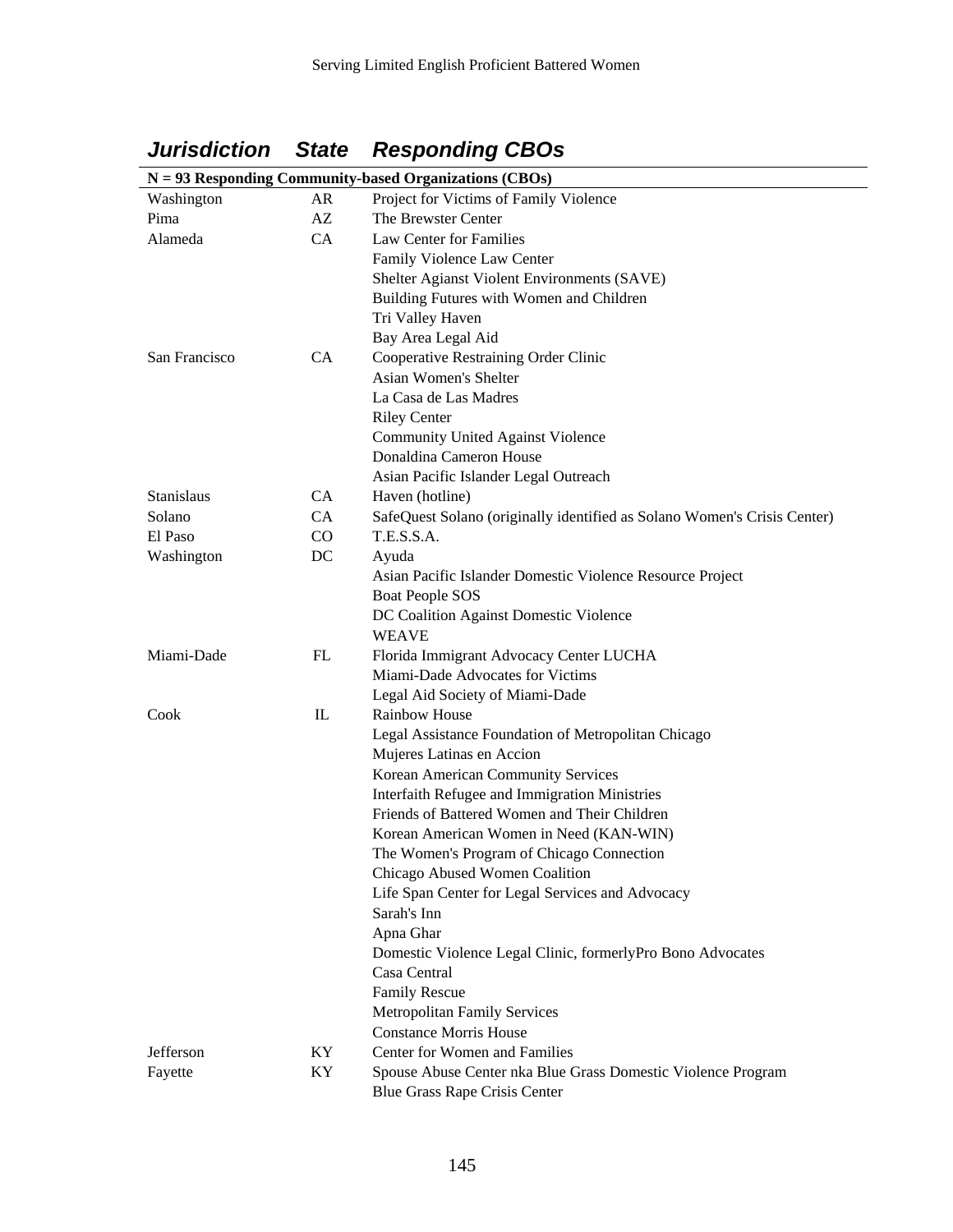| New Orleans           | LA        | Catholic Charities Immigrant DV Program                   |
|-----------------------|-----------|-----------------------------------------------------------|
| Plymouth              | <b>MA</b> | Safe Plan                                                 |
|                       |           | Cape Verdean Association                                  |
|                       |           | Brockton Family & Community Resources                     |
| Suffolk               | MA        | Harbor COV                                                |
|                       |           | The Haven at MGH                                          |
| Barnstable            | MA        | Independence House                                        |
| Montgomery            | MD        | House of Ruth (In-Court Program)                          |
|                       |           | Asian Pacific Islander Domestic Violence Resource Project |
|                       |           | Migrant and Refugee Cultural Support Inc.                 |
| <b>Baltimore City</b> | MD        | Multi Ethnic Domestic Violence Program                    |
|                       |           | House of Ruth                                             |
| Cumberland            | ME        | Catholic Charities Immigrant DV Program                   |
|                       |           | Familiy Crisis Services                                   |
|                       |           | Pine Tree Legal Assistance                                |
| Wayne                 | MI        | <b>First Step Shelter</b>                                 |
|                       |           | Access                                                    |
| Ramsey                | <b>MN</b> | CSD of Minnesota                                          |
|                       |           | <b>Women of Nations</b>                                   |
|                       |           | Centro Legal, Inc.                                        |
|                       |           | Casa de Esperanza                                         |
|                       |           | St. Paul Domestic Abuse Intervention Project              |
|                       |           | Southern Minnesota Regional Legal Services                |
|                       |           | Asian Women United of Minnesota                           |
| Washington            | MN        | <b>Tubman Family Alliance</b>                             |
| St. Louis             | <b>MO</b> | Legal Advocates for Abused Women                          |
| Jasper                | <b>MO</b> | Women's Shelter - Lafayette House                         |
| New Hanover           | NC        | <b>Domestic Violence Shelter Services</b>                 |
| Robeson               | NC        | <b>Southeastern Family Violence Center</b>                |
| Morris/Sussex         | NJ        | Jersey Battered Women Services                            |
| Vicinage<br>Clark     | NV        | <b>Safe Nest</b>                                          |
|                       |           | <b>Safe House</b>                                         |
| Suffolk               | NY.       | <b>Victims Information Bureau</b>                         |
|                       |           |                                                           |
| Multnomah             | 0R        | Suffolk County Coalition Against Domestic Violence, Inc.  |
| King                  | <b>WA</b> | El Programa Hispano<br>Refugee Women's Alliance           |
|                       |           | Consejo Counseling and Referral Service                   |
|                       |           | Northwest Justice Project                                 |
|                       |           | <b>Chinese Information Service Center</b>                 |
|                       |           | New Beginnings                                            |
|                       |           | Domestic Abuse Women's Network (DAWN)                     |
|                       |           | Eastside Domestic Violence Program                        |
|                       |           | Chaya for South Asian Women                               |
|                       |           | <b>Abused Deaf Women's Advocacy Services</b>              |
| Milwaukee             | WI        | Task Force on Family Violence                             |
|                       |           | <b>UMOS</b> - Latina Resource Center                      |
|                       |           | Hmong American Friendship Association                     |
|                       |           |                                                           |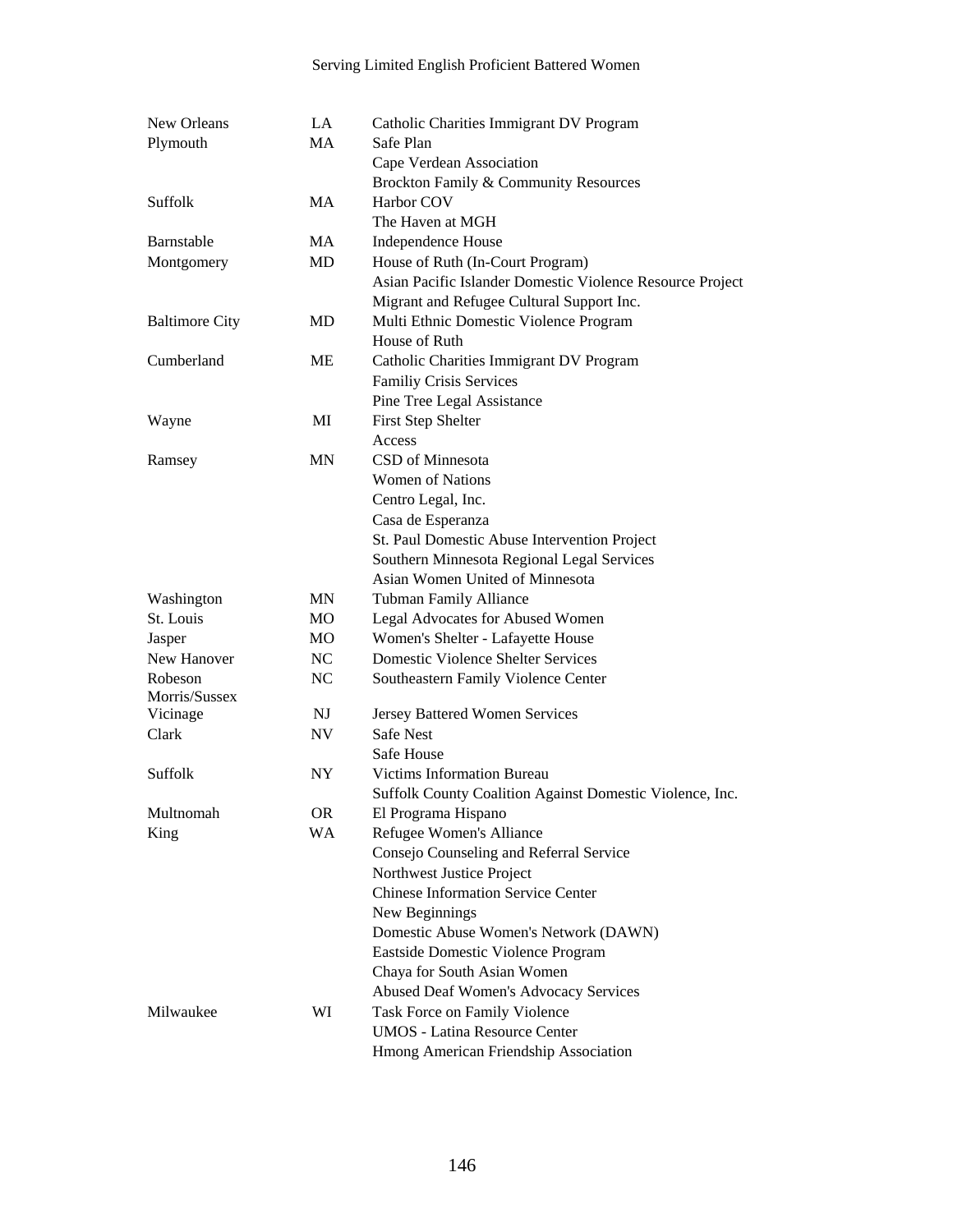### **Attachment H**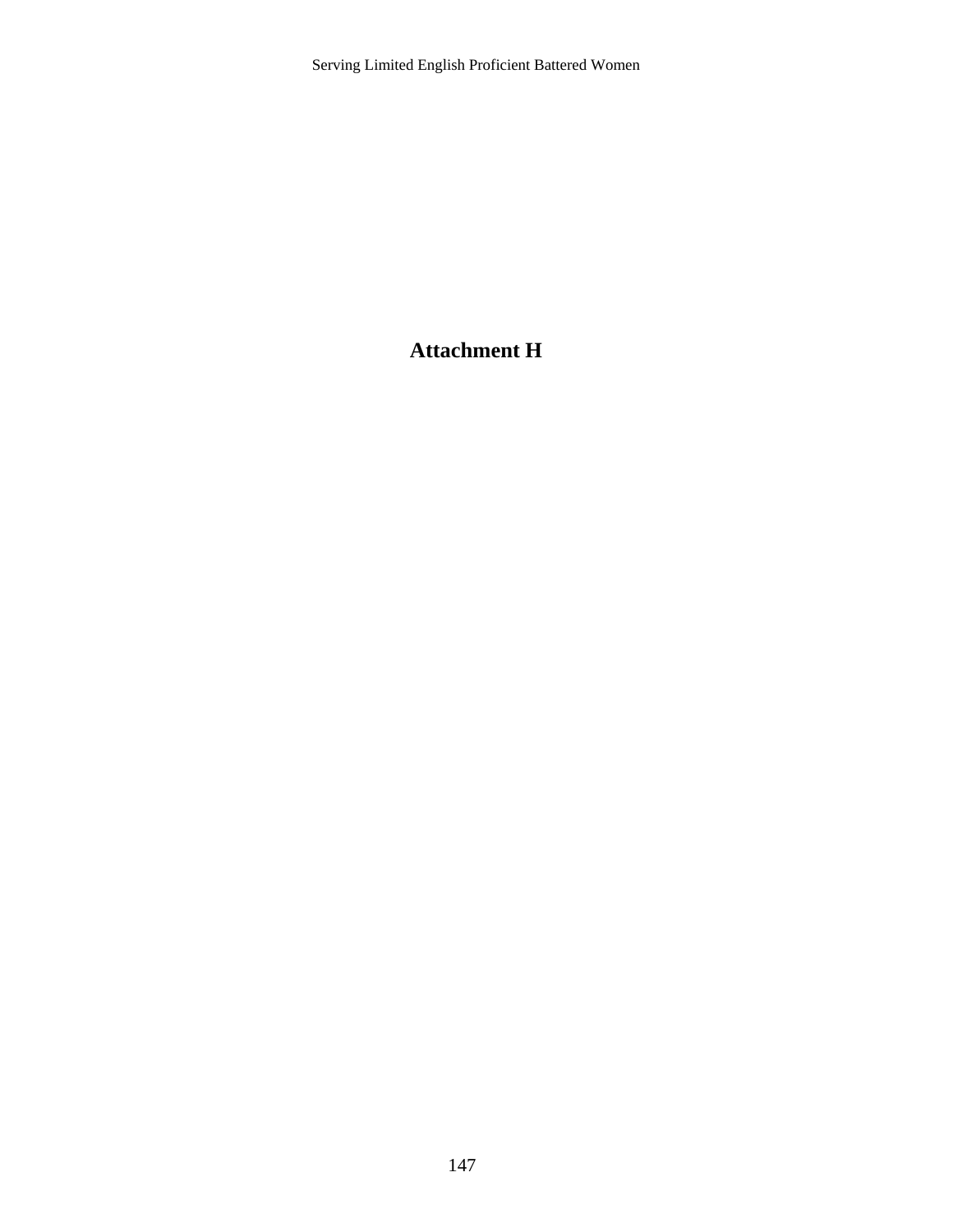# **Project Summary**

The National Center for State Courts (NCSC) is conducting a national study of the courts' capacity to provide services to Limited English Proficient (LEP) individuals in the context of civil protection orders. The project is funded by the National Institute of Justice and is guided by a national advisory board.

As part of our national study, we have selected the [insert court] to participate in this project. We are interviewing court staff to learn about challenges and promising practices in the provision of language assistance to protection order petitioners. To complement and assess court responses and learn about collaborative efforts, we are also seeking input from community-based organizations that work in the area of domestic violence. By completing this short fax-back survey and participating in a telephone interview, you will help us identify and develop national service and delivery models based on promising local practices. Please keep a copy of this survey, in the event that the fax transmission is incomplete. A cover sheet is not necessary.

### **Definitions Used in the Survey**

- In this survey, the generic term **civil protection orders** is used to refer to civil orders issued by the courts for the protection of victims of domestic violence.
- **LEP** refers to limited English proficiency.

### **Contact Information**

Thank you for taking the time to participate in this survey. Please contact the survey director, Brenda Uekert, with any questions (757-259-1861 or buekert@ncsc.dni.us).

Participating Court: Court ID#:

Your Organization (please verify): ID #

Main Contact Person (please verify)

Person(s) Completing/participating in the Survey

| Name | Title | Phone | Email |
|------|-------|-------|-------|
|      |       |       |       |
|      |       |       |       |
|      |       |       |       |
|      |       |       |       |

### **Preferred Date and Time for Telephone Interview:**

```
Date: Time:
```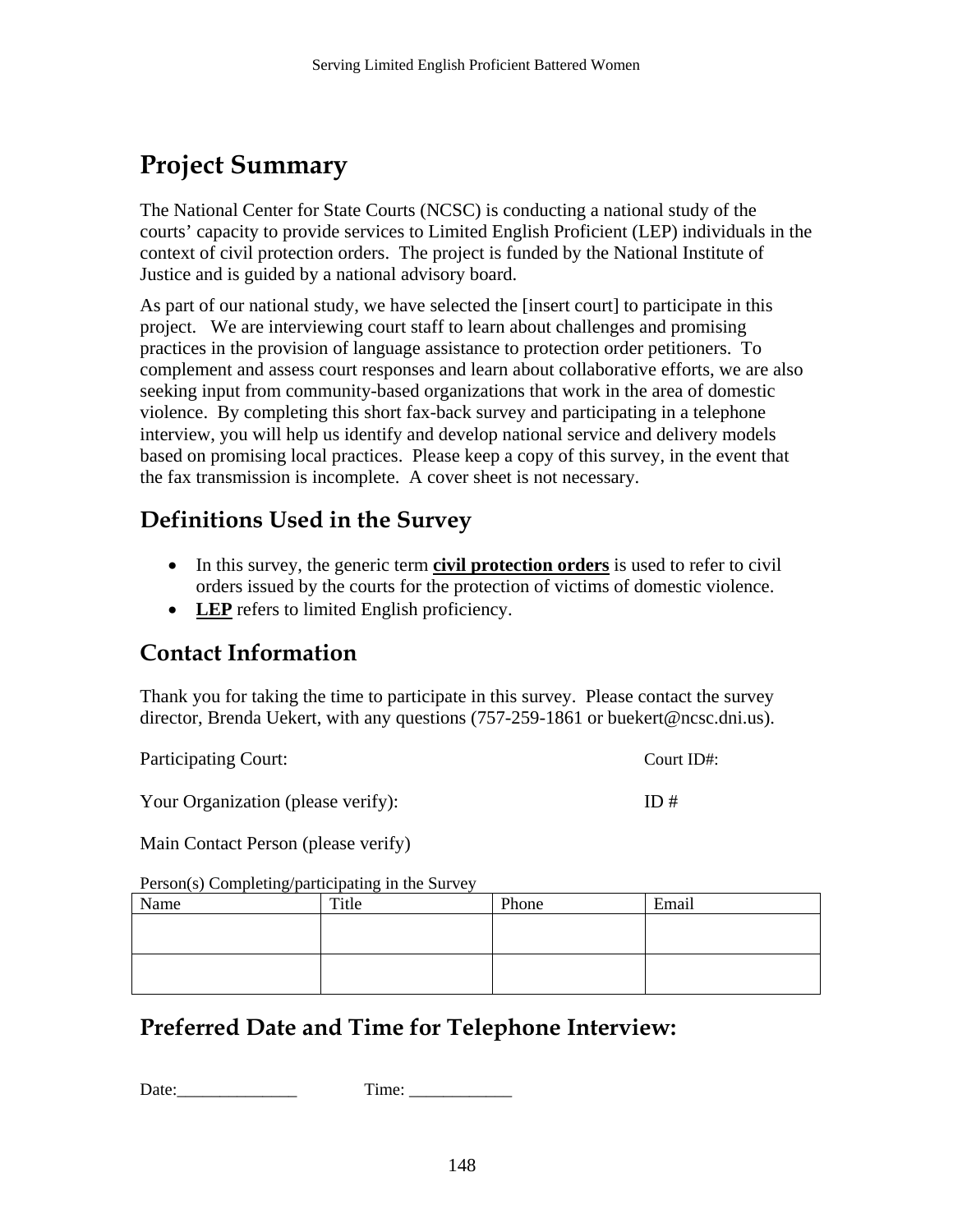1. We would like some general information about your organization's work in the area of domestic violence and protection orders. Does your organization provide assistance to those who seek protection orders? Please check the appropriate response.

|                |                                                                                                                                            | Yes | No |
|----------------|--------------------------------------------------------------------------------------------------------------------------------------------|-----|----|
| a.             | Our organization provides direct assistance to individuals<br>seeking protection orders.                                                   |     |    |
| b.             | We have staff housed in the courthouse to assist<br>petitioners.                                                                           |     |    |
| C <sub>1</sub> | We refer clients who seek assistance with protection<br>orders to another community-based organization.                                    |     |    |
| $\mathbf{d}$ . | We refer clients who seek assistance with protection<br>orders to a justice agency (i.e., Prosecutor's Office,<br>Courts, Victim/Witness). |     |    |
| e.             | Our staff accompany petitioners to hearings for protection<br>orders.                                                                      |     |    |
| f.             | Other (Elaborate)                                                                                                                          |     |    |

2. What languages other than English are spoken by persons seeking assistance from your organization for domestic violence issues? Please indicate by checking from the table below the languages spoken. Please add any languages spoken but not listed.

|                           |                         | Commonly<br>spoken | Less commonly<br>spoken | Not spoken |
|---------------------------|-------------------------|--------------------|-------------------------|------------|
| a.                        | Albanian                | O                  | Ω                       | ◯          |
| $\mathbf b$ .             | Arabic                  | Ω                  | Ο                       |            |
| c.                        | Armenian                | О                  | О                       | O          |
| d.                        | <b>Bosnian</b>          | O                  | Ο                       | Ω          |
| e.                        | Cantonese               | O                  | О                       | О          |
| f.                        | Farsi                   | O                  | O                       | O          |
| g.                        | French                  | O                  | O                       | O          |
| h.                        | Haitian Creole          | О                  | Ο                       | O          |
| i.                        | Korean                  | O                  | O                       | О          |
| $\overline{\mathbf{j}}$ . | Laotian                 | $\circ$            | O                       | O          |
| k.                        | Mandarin                | О                  | О                       | ∩          |
| 1.                        | Polish                  | O                  | O                       | Ο          |
| m.                        | Portuguese              | $\circ$            | Ο                       | O          |
| n.                        | Punjabi                 | Ο                  | Ο                       | ∩          |
| 0.                        | Russian                 | O                  | Ο                       | О          |
| p.                        | Spanish                 | $\circ$            | O                       | O          |
| q.                        | Tagalog                 | Ο                  | Ο                       | О          |
| r.                        | Vietnamese              | O                  | O                       | O          |
|                           | <b>Other Languages:</b> |                    |                         |            |
| S.                        |                         | Ω                  |                         |            |
| t.                        |                         | О                  |                         |            |
| u.                        |                         | O                  | O                       | ∩          |
| v.                        |                         | Ο                  | O                       | ∩          |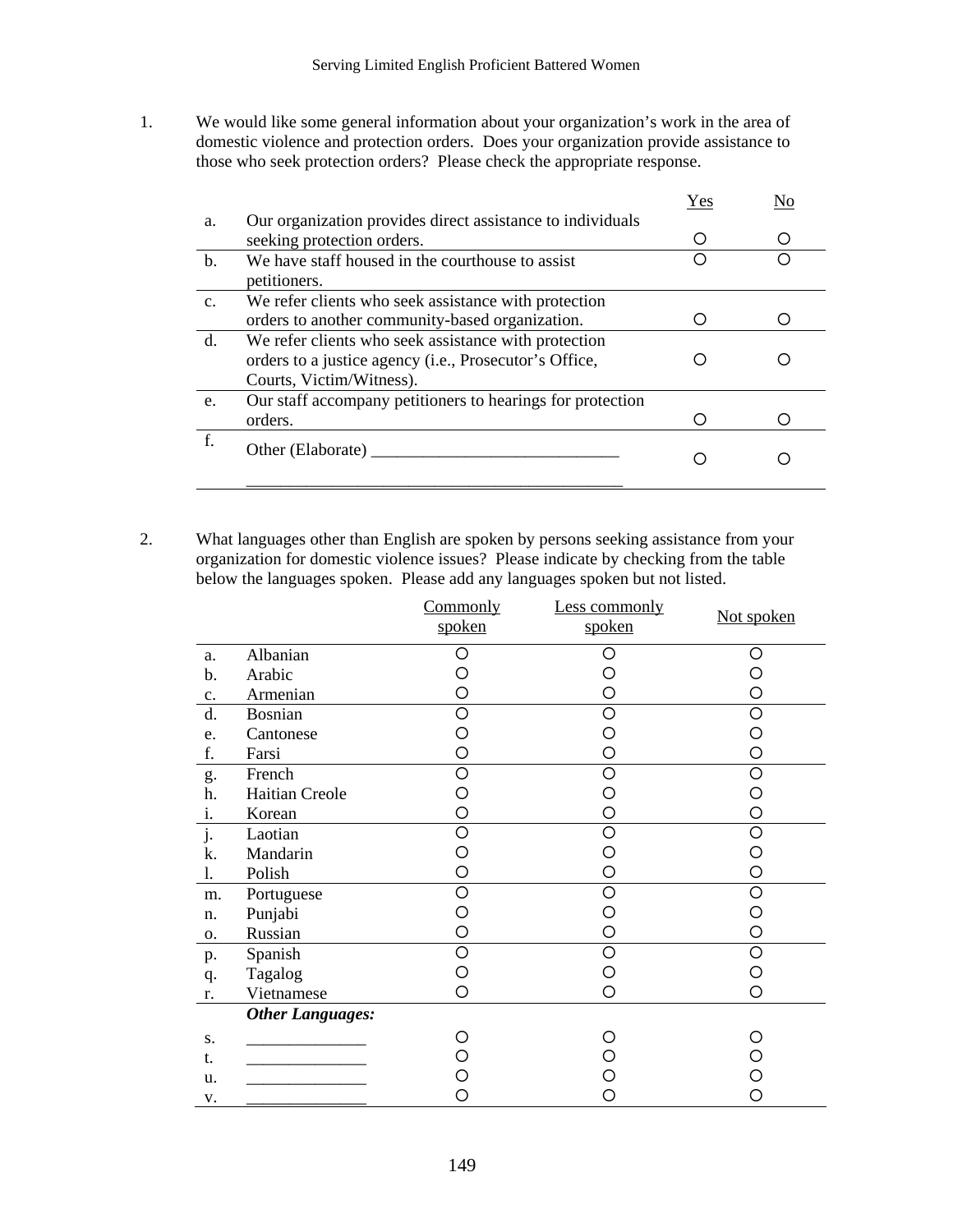3. To the best of your knowledge, what language assistance is provided to protection order petitioners/plaintiffs for protection order filings and court hearings? Check all that apply.

| a.<br>b.<br>c.<br>d.<br>e.<br>f.<br>g.<br>h.<br>a.<br>$\mathbf b$ . | Interpreters are provided through your organization<br>for court proceedings.<br>The court uses independent contractual interpreters to<br>provide services as needed.<br>Bilingual staff/volunteers from your organization act<br>in the capacity of interpreters for petitioners.<br>Bilingual court staff act in the capacity of interpreters<br>for petitioners.<br>Petitioners must obtain interpreters for court activities<br>and hearings on their own.<br>The court may ask adult family members and friends<br>of the petitioner to interpret instructions and<br>proceedings.<br>The court may ask children of the petitioner to<br>interpret instructions and proceedings.<br>Does your organization work to: | $\Box$<br>$\Box$<br>⊔<br>П<br>$\Box$<br>ΙI<br>□<br>п | □<br>□<br>п                       |
|---------------------------------------------------------------------|---------------------------------------------------------------------------------------------------------------------------------------------------------------------------------------------------------------------------------------------------------------------------------------------------------------------------------------------------------------------------------------------------------------------------------------------------------------------------------------------------------------------------------------------------------------------------------------------------------------------------------------------------------------------------------------------------------------------------|------------------------------------------------------|-----------------------------------|
|                                                                     |                                                                                                                                                                                                                                                                                                                                                                                                                                                                                                                                                                                                                                                                                                                           |                                                      |                                   |
|                                                                     |                                                                                                                                                                                                                                                                                                                                                                                                                                                                                                                                                                                                                                                                                                                           |                                                      |                                   |
|                                                                     |                                                                                                                                                                                                                                                                                                                                                                                                                                                                                                                                                                                                                                                                                                                           |                                                      |                                   |
|                                                                     |                                                                                                                                                                                                                                                                                                                                                                                                                                                                                                                                                                                                                                                                                                                           |                                                      |                                   |
|                                                                     |                                                                                                                                                                                                                                                                                                                                                                                                                                                                                                                                                                                                                                                                                                                           |                                                      |                                   |
|                                                                     |                                                                                                                                                                                                                                                                                                                                                                                                                                                                                                                                                                                                                                                                                                                           |                                                      |                                   |
|                                                                     |                                                                                                                                                                                                                                                                                                                                                                                                                                                                                                                                                                                                                                                                                                                           |                                                      |                                   |
|                                                                     |                                                                                                                                                                                                                                                                                                                                                                                                                                                                                                                                                                                                                                                                                                                           |                                                      |                                   |
|                                                                     | Inform limited English proficient individuals of the                                                                                                                                                                                                                                                                                                                                                                                                                                                                                                                                                                                                                                                                      | Yes                                                  | partnership<br>with the<br>court? |
|                                                                     | court's services?                                                                                                                                                                                                                                                                                                                                                                                                                                                                                                                                                                                                                                                                                                         | O                                                    | П                                 |
|                                                                     | Develop informational brochures on protection orders<br>in multiple languages?                                                                                                                                                                                                                                                                                                                                                                                                                                                                                                                                                                                                                                            | O                                                    |                                   |
| $\mathbf{c}$ .                                                      | Develop language assistance plan for protection order<br>petitioners?                                                                                                                                                                                                                                                                                                                                                                                                                                                                                                                                                                                                                                                     | O                                                    |                                   |
| d.                                                                  | Provide multilingual brochures for distribution?                                                                                                                                                                                                                                                                                                                                                                                                                                                                                                                                                                                                                                                                          | Ω                                                    |                                   |
| e.                                                                  | Develop questionnaires to collect data on petitioner<br>satisfaction with interpreter services?                                                                                                                                                                                                                                                                                                                                                                                                                                                                                                                                                                                                                           | C)                                                   |                                   |
| f.                                                                  | Help obtain qualified interpreters in protection order<br>cases?                                                                                                                                                                                                                                                                                                                                                                                                                                                                                                                                                                                                                                                          | O                                                    |                                   |
| g.                                                                  |                                                                                                                                                                                                                                                                                                                                                                                                                                                                                                                                                                                                                                                                                                                           | O                                                    |                                   |
| Other (explain)<br>h.                                               | Address immigration issues in domestic violence cases?                                                                                                                                                                                                                                                                                                                                                                                                                                                                                                                                                                                                                                                                    |                                                      |                                   |

 $\overline{\phantom{a}}$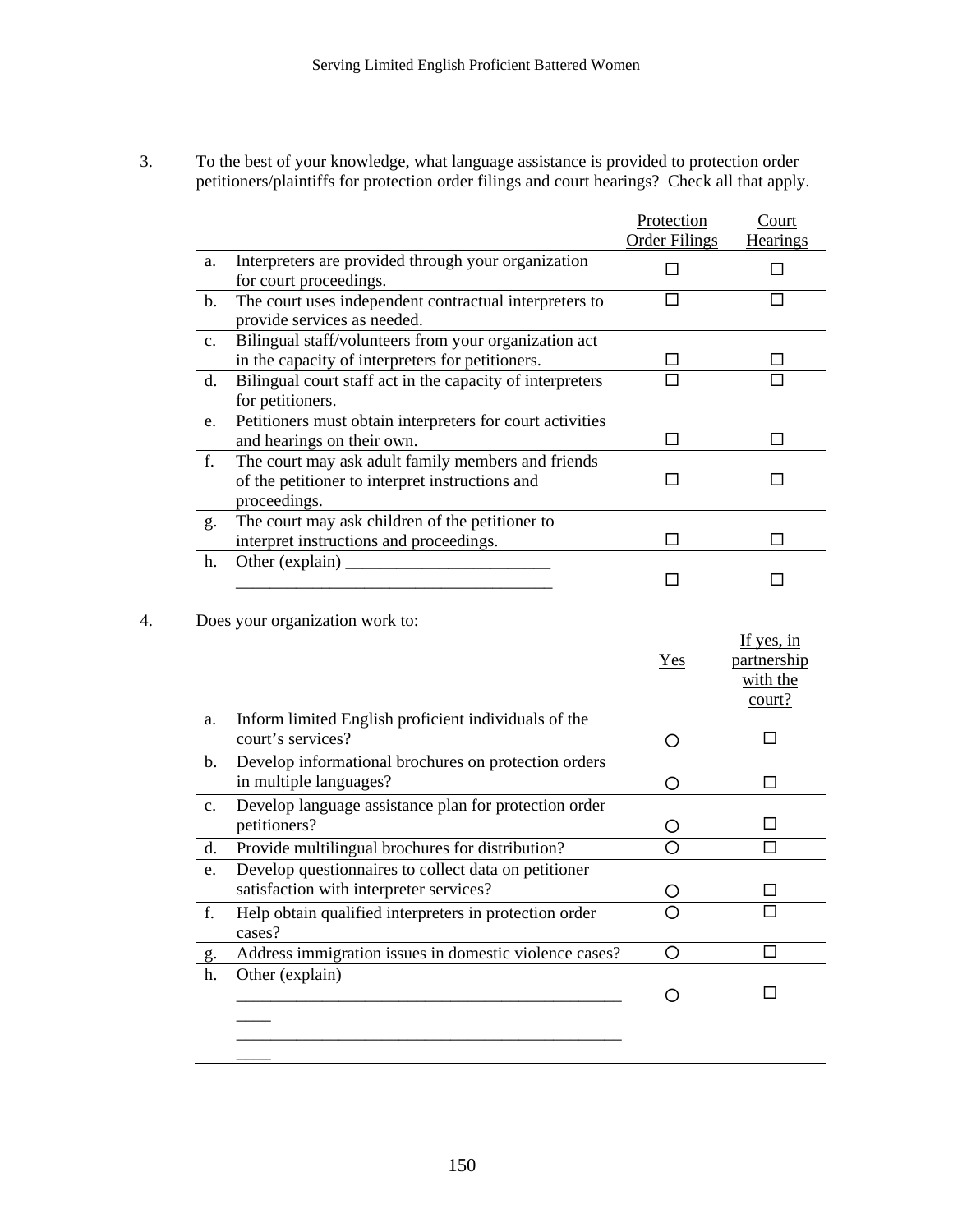5. Does your organization collect data on:

|    |                                                                          | Yes |  |
|----|--------------------------------------------------------------------------|-----|--|
| a. | Number of protection orders filed by clients?                            |     |  |
| b. | Primary language of protection order petitioners?                        |     |  |
| c. | Petitioner satisfaction with interpreter services                        |     |  |
|    | provided for court actions or hearings?                                  |     |  |
| d. | Grievances or complaints due to language access<br>issues in the courts? |     |  |

- 6. To what extent do you provide services to LEP individuals seeking protection orders? (If you do not collect data in this area, please give us your best estimate)
	- a. How many clients do you assist with protection orders each year?
	- b. How many clients that you assist with protection orders each year are limited English proficient (LEP)?
- 7. What other organizations in your community should we speak to in regard to language access issues and the protection order process? Please provide contact information where available.

| Organization | <b>Main Contact</b> | <b>Phone</b> | Email |
|--------------|---------------------|--------------|-------|
|              |                     |              |       |
|              |                     |              |       |
|              |                     |              |       |
|              |                     |              |       |
|              |                     |              |       |
|              |                     |              |       |
|              |                     |              |       |
|              |                     |              |       |
|              |                     |              |       |
|              |                     |              |       |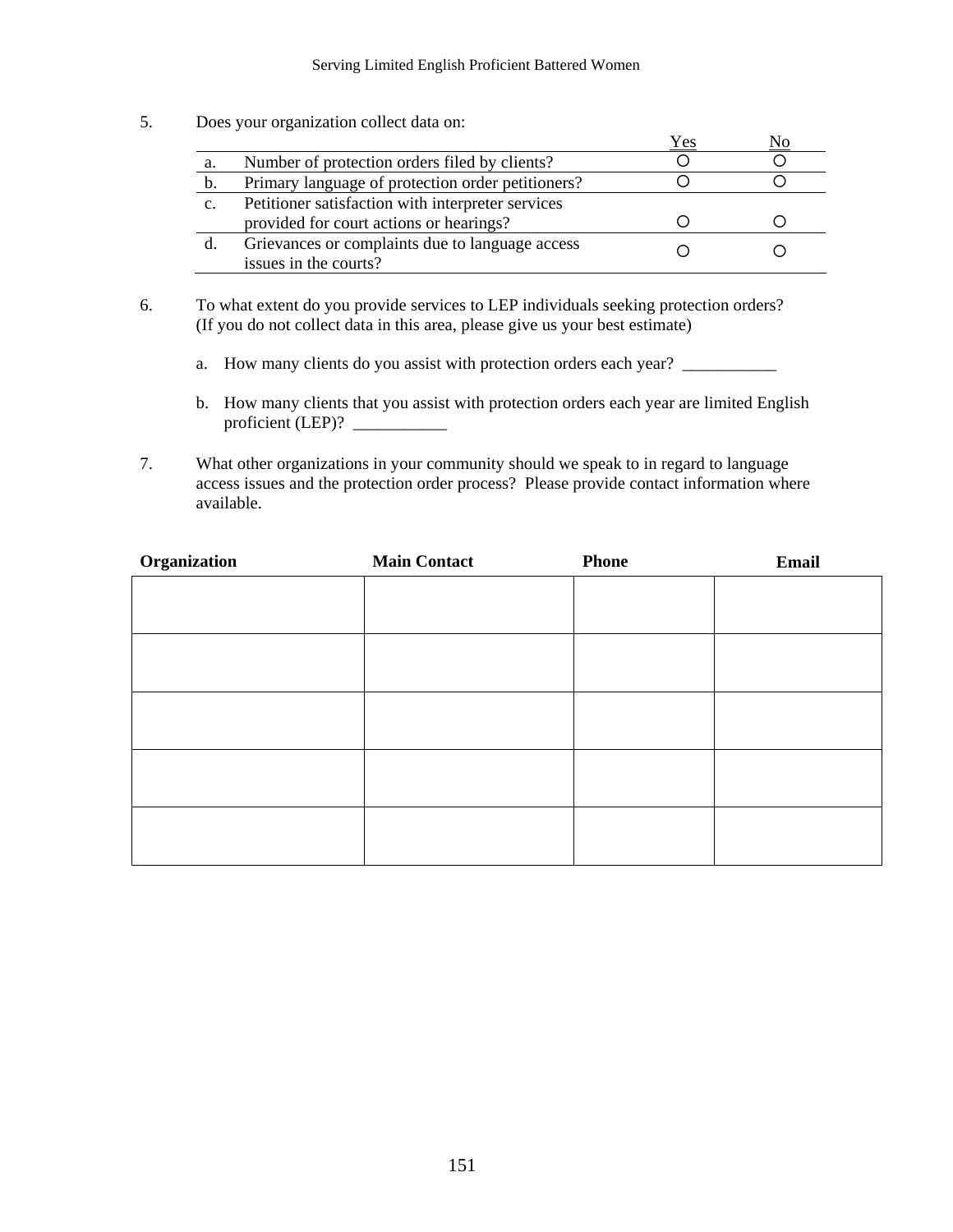### **Attachment I**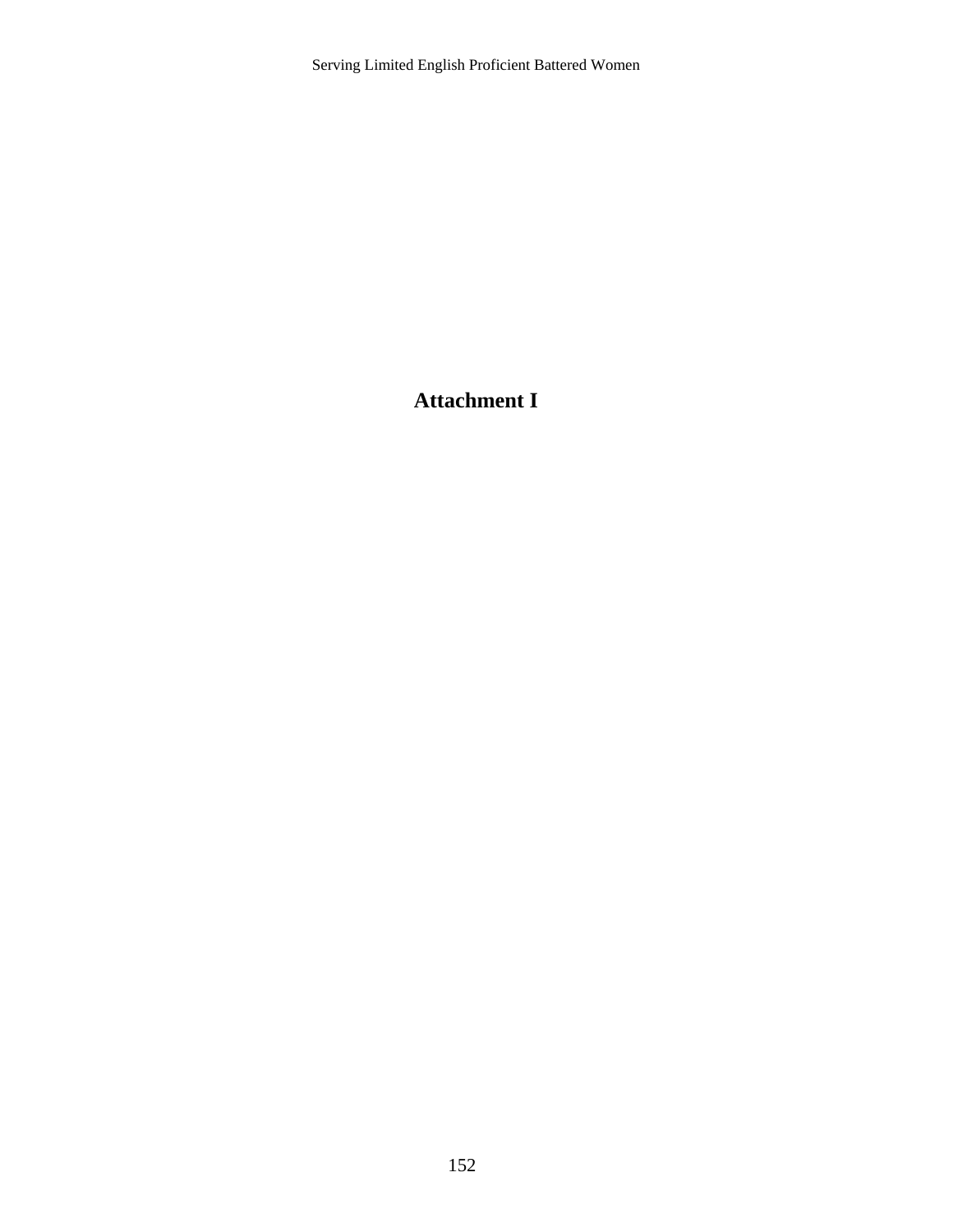# **Introduction**

Last summer, you kindly responded to our survey on civil protection orders and language issues. We received information from 151 courts across the nation, from those serving large metropolitan areas to smaller courts in rural counties. In our efforts to identify promising practices that can be incorporated by other courts, we have now moved into a second phase of the research project. In this phase, we are asking only those courts that appear to be more proactive in providing language assistance to participate in a telephone survey.

We would like to arrange a time that we can speak to you about how language services are provided to those who seek an order of protection. The survey could take up to 45 minutes, depending on the level of diversity and complexity of the issue in your jurisdiction. We will also be talking to community-based organizations that serve battered women with limited English proficiency (LEP) so that we can document community-based approaches that complement any court-based programs.

We kindly request that you provide us with a date and time when we can speak with you. You may do this by contacting Tracy Peters at [tpeters@ncsc.dni.us](mailto:tpeters@ncsc.dni.us) or 757-259-1503. We are including the questions below so that we can make the best use of your time and get as much information as possible. If you have any additional questions, please contact the project director, Brenda Uekert, PhD, at **[buekert@ncsc.dni.us](mailto:buekert@ncsc.dni.us)** or 757-259-1861.

My interview is scheduled for \_\_\_\_\_\_\_\_\_\_\_\_\_\_ at \_\_\_\_\_\_\_.

Our staff will confirm your requested interview time and date with an email or telephone call. We look forward to speaking with you and appreciate your continued participation in our project.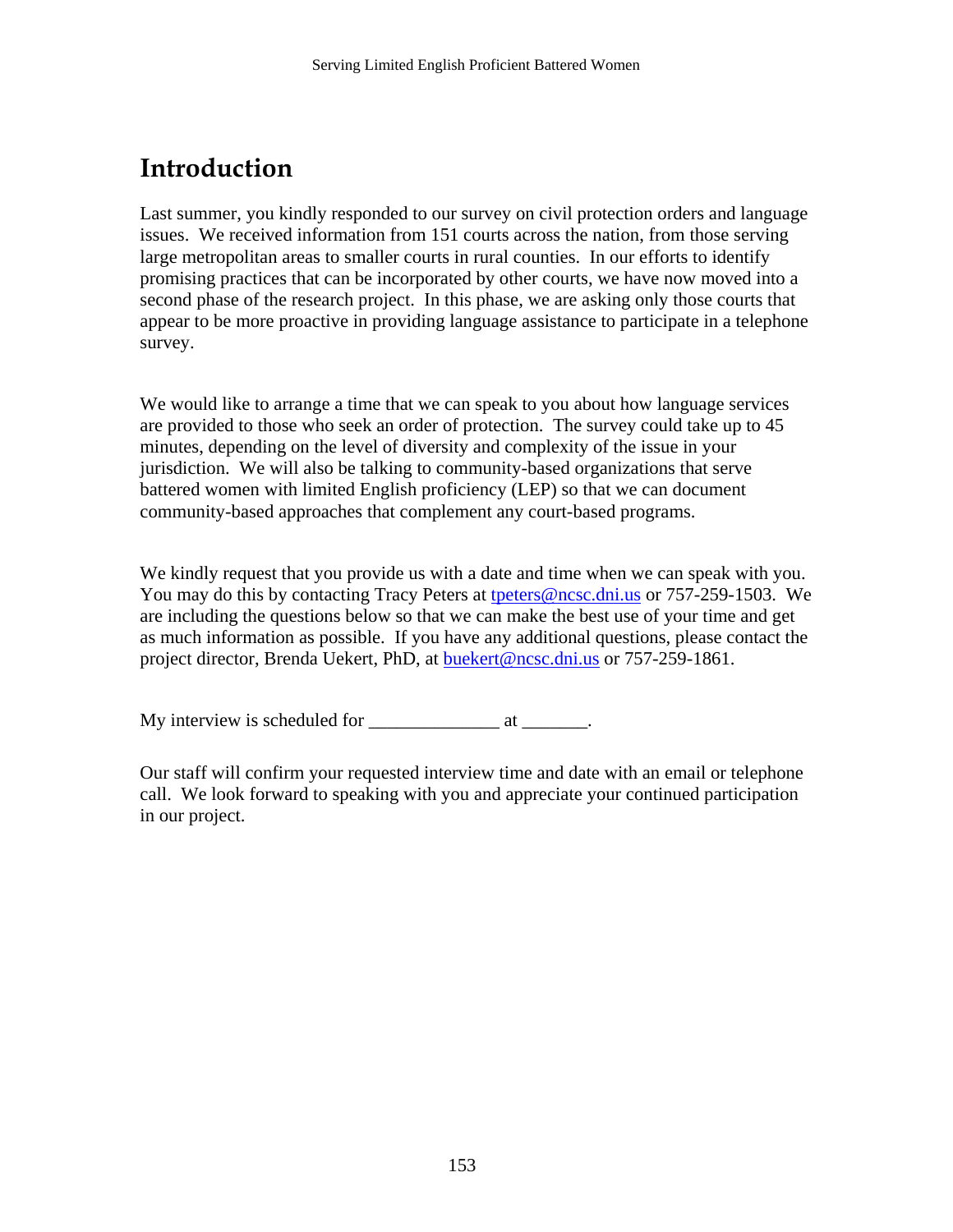## **Part 1: Court Structure and Language Issues**

This survey is being administered to a variety of courts throughout the United States. Some courts are located in rural counties while others serve large metropolitan areas. There are great variances in resources, demand, and diversity. For this reason, we ask that you share some background information on court structure and limited English proficient (LEP) groups in your community.

- 1A. Briefly tell us about the structure of the [Insert court name]. What types of cases does the court hear? Which division handles protection orders? Can you give us a sense of the volume of protection orders and the number of judicial officers/judges who hear the cases? How are interpreter services arranged for protection order petitioners? What is the role of the state administrative office of the courts (AOC) in assisting the court with language services?
- 1B. Could you please briefly describe the protection order process?
- 1C. Please tell us about the various limited English proficient (LEP) groups that are served by the court. Can you tell us about any recent trends concerning language services you provide, such as an increase or decrease in protection order petitioners who need language assistance? In which languages? What is the source of that information?
- 1D. Have there been any changes in your court's provision of language services in protection order cases over the last five years? What accounts for any changes you have seen?
- 1E. What types of funding issues impact the court's ability to provide language assistance, such as interpreter and translation services, to those seeking protection orders?

# **Part 2: Provision of Services**

The next series of questions focus on the protection order process and language services provided to petitioners with limited English proficiency (LEP). *Please refer to the attachment for a list of items to include when discussing the processes.* 

2A. An LEP battered woman seeks a protection order. She speaks a language (other than English) that is commonly encountered by your court. Please describe the typical process followed and any language services provided by the court or other organizations, from petitioning for an order of protection through issuance of a final order.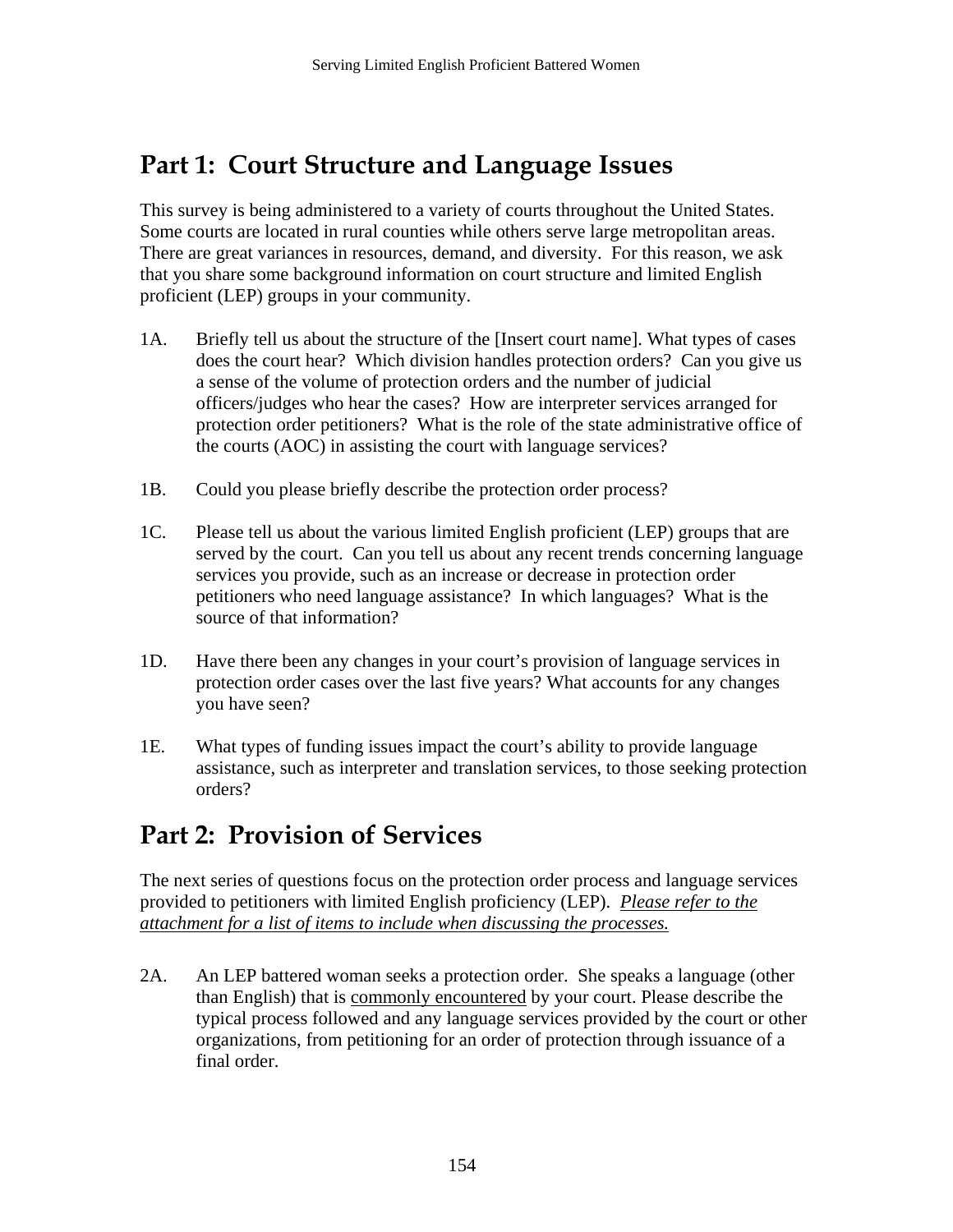- 2B. What might be done differently for a protection order petitioner who speaks a language that is less commonly encountered by your court? Please give us examples of less commonly encountered languages and refer to the items noted in the previous question.
- 2C. Does the process differ if the battered LEP petitioner is an undocumented immigrant? Does immigration status affect the protection order process and the provision of language services? Please include any efforts to work with local organizations to assist battered immigrant women.

# **Part 3: Court and Community Coordination**

In this section, we ask that you describe any efforts in the area of language assistance for protection order petitioners/plaintiffs that involve both the court and community-based organizations. This could include activities such as participation in task forces, collaborating to provide interpreters, and working together to translate brochures or other materials.

- 3A. Please discuss the court's relationship with any community-based organizations to provide language services in regard to domestic violence cases. Which organizations do you work with and in what capacity? Who participates and how frequent is the interaction?
- 3B. What are the particular strengths and challenges in working on language access needs with community-based organizations?
- 3C. Are there any limited English proficient (LEP) groups or organizations in the community that you think the court should work with but currently does not? Which ones? Please explain.

# **Part 4: Successes and Challenges**

In this section, we are interested in challenges the court may face in the provision of language services in protection order cases. We also seek your input on successful practices that may benefit other courts.

- 4A. Please give us your overall assessment of how you think your court addresses the language assistance needs of protection order petitioners/plaintiffs. Would you rate your court's provision of language services as excellent, good, fair, or poor? Please tell us more about what works and what doesn't.
- 4B. What can be done to improve language services to those seeking protection orders? What would you need to accomplish that?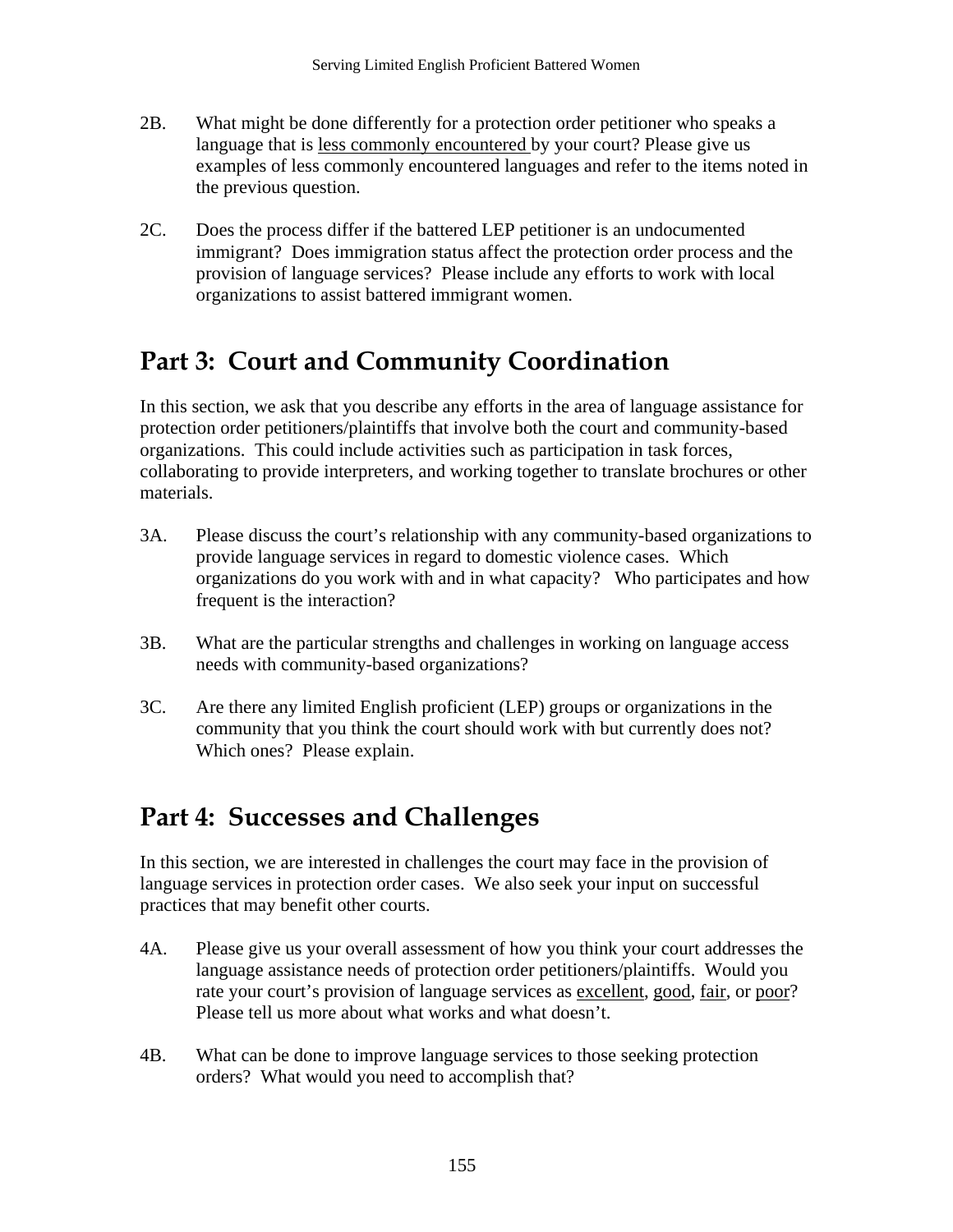Would you like us to send you a report when this project is completed? Please provide an email address or mailing address.

\_\_\_\_\_\_\_\_\_\_\_\_\_\_\_\_\_\_\_\_\_\_\_\_\_\_\_\_\_\_\_\_\_\_\_\_\_\_\_\_\_\_\_\_\_\_\_\_\_\_\_

Thank you for participating in this interview! Do you have any additional comments?

### **Attachment**

### **Items to Consider when Discussing Part 2: Provision of Services**

### **Questions 2A and 2B: Process**

• Please give us examples of languages commonly and less commonly encountered by your organization.

Commonly Encountered:

Less Commonly Encountered:

- What screening might be done to identify the language needs of the petitioner/plaintiff and respondent/defendant?
- If a battered LEP woman seeks a protection order, is she more or less likely to seek assistance directly from the court on an individual basis? Or is it more likely that a bilingual advocate or staff from a local organization will accompany the petitioner?
- Does the court provide any interpreter or translation services to assist the plaintiff in the preparation of paperwork required for the protection order?
- Is an interpreter provided for protection order hearings? For the petitioner? For the respondent?  $\overline{\phantom{a}}$
- Would the same interpreter assist both the petitioner and respondent? If so, under what conditions?
- How does the court obtain interpreters?
- What is the typical timeframe in which an interpreter can provide assistance?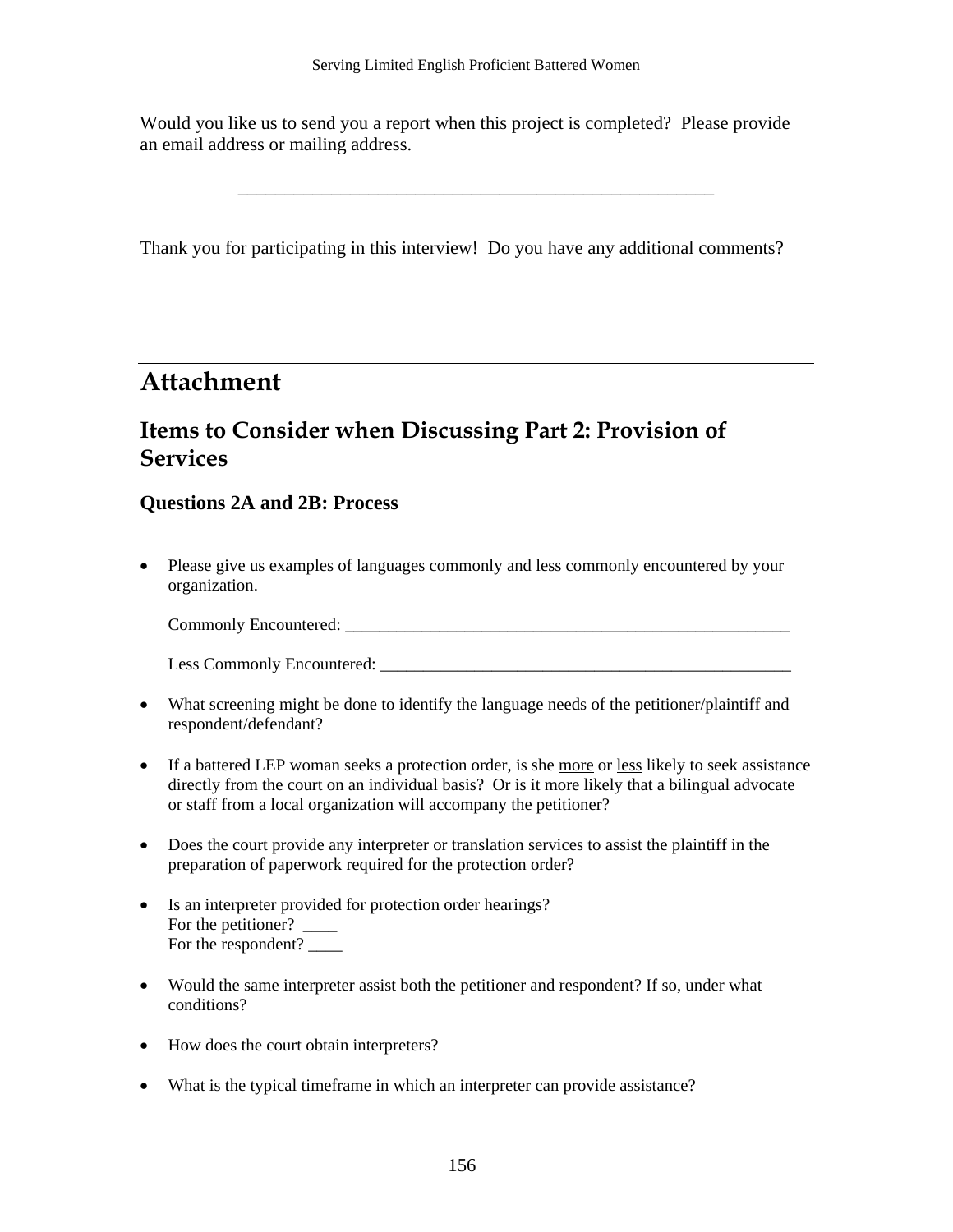- What types of delays might be incurred in the protection order process?
- How does the court determine the interpreter's qualifications? Are interpreters certified?
- Are there any conditions in which family members or friends are used to interpret or translate documents?
- If the plaintiff does not receive language assistance, how does the case progress?
- In what languages are documents translated? Which documents? \_\_\_\_\_\_\_\_\_\_\_\_\_\_\_\_\_\_\_\_\_\_\_\_\_\_\_\_\_\_\_\_\_\_\_\_\_\_\_\_\_\_\_\_\_\_\_\_\_\_\_ Which languages?
- If there is a need for translations of documents, how do you find a translator?
- How do you determine qualifications of the translator? Describe the process.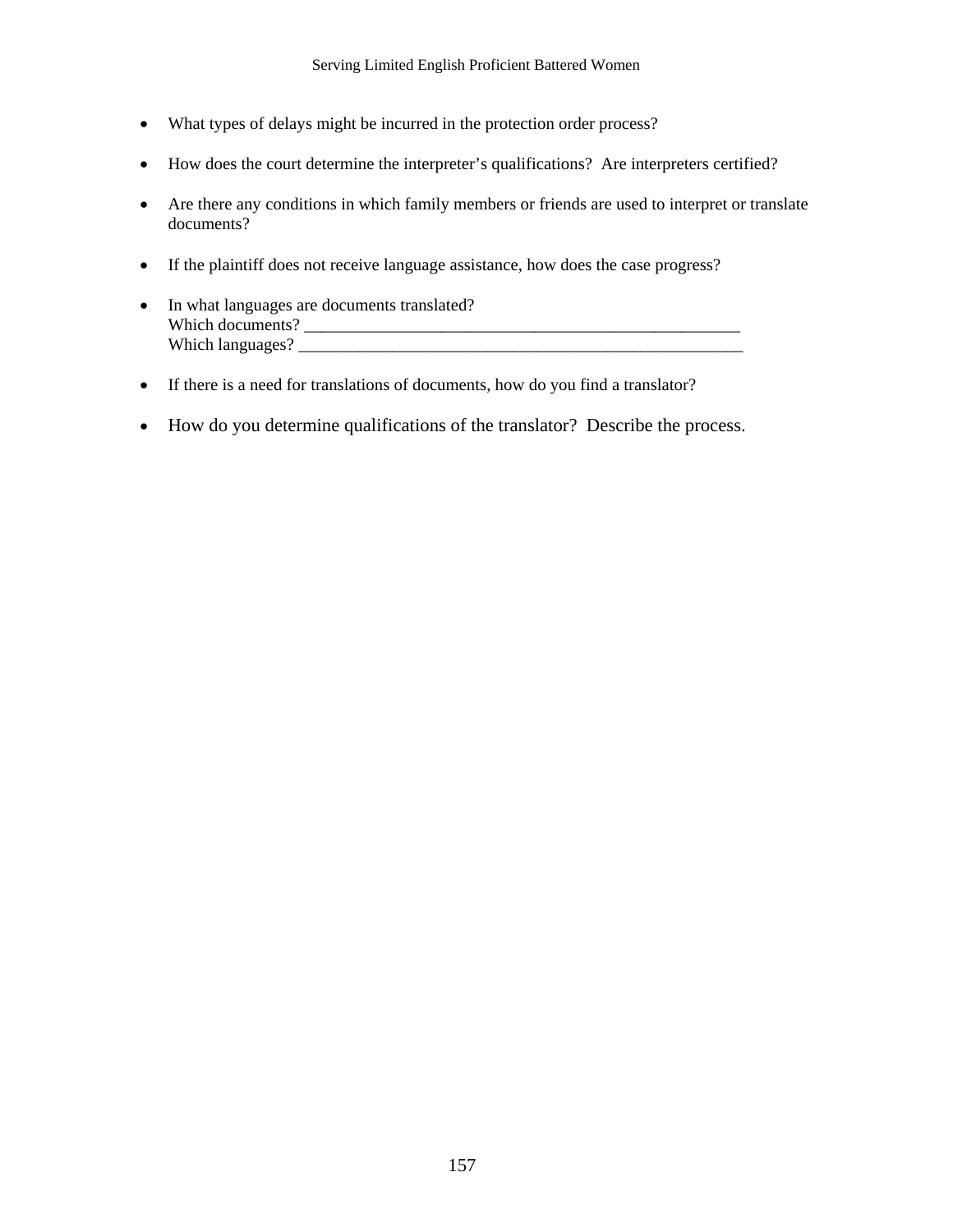### **Attachment J**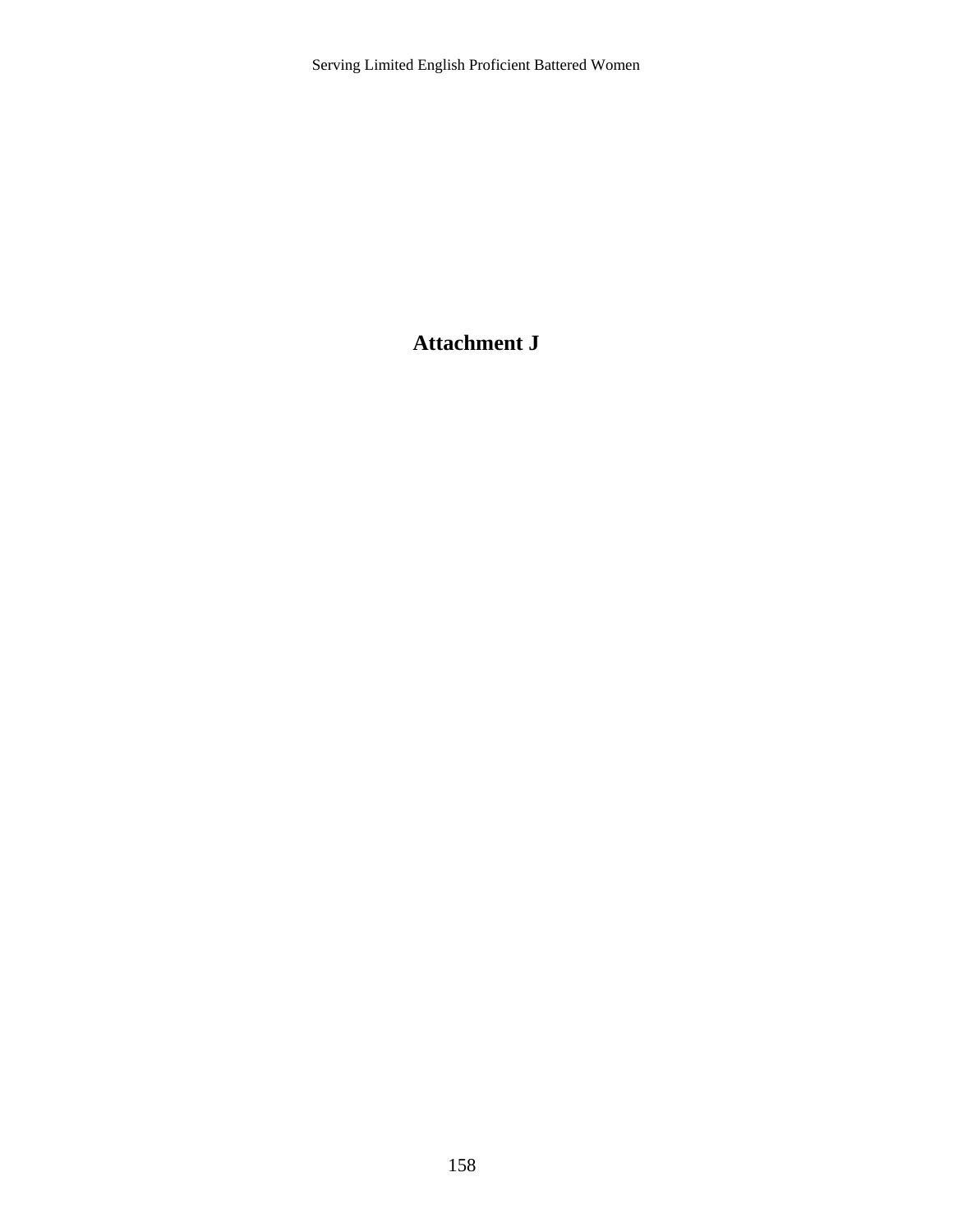## **Introduction to the Interview**

The National Center for State Courts (NCSC) is conducting a national study of the courts' capacity to provide services to limited English proficient (LEP) individuals in the context of civil protection orders. The project is funded by the National Institute of Justice and is guided by a national advisory board.

As part of our national study, we have selected the [Insert name of Court] to participate in this project. We are interviewing court staff to learn about challenges and promising practices in the provision of language assistance to protection order petitioners. To complement and assess court responses and learn about collaborative efforts, we are also seeking input from community-based organizations that work in the area of domestic violence. Your organization was identified in an earlier survey given to the [Insert name of Court] as providing local services or assistance in domestic violence or language interpretation.

We would like to arrange a time in which we can speak to you about language issues as they impact domestic violence survivors. The survey could take up to 45 minutes, depending on the level of diversity and complexity of the issue in your jurisdiction.

We kindly request that you provide us with a date and time when we can speak with you. You may do this by contacting Tracy Peters at tpeters@ncsc.dni.us or 757-259-1503. We are including the questions below so that we can make the best use of your time and get as much information as possible. If you have any additional questions, please contact the project director, Brenda Uekert, PhD, at buekert@ncsc.dni.us or 757-259-1861.

My interview is scheduled for \_\_\_\_\_\_\_\_\_\_\_\_\_\_ at \_\_\_\_\_\_\_.

Our staff will confirm your requested interview time and date with an email or telephone call. We look forward to speaking with you and appreciate your participation in this national study of court responses to language issues.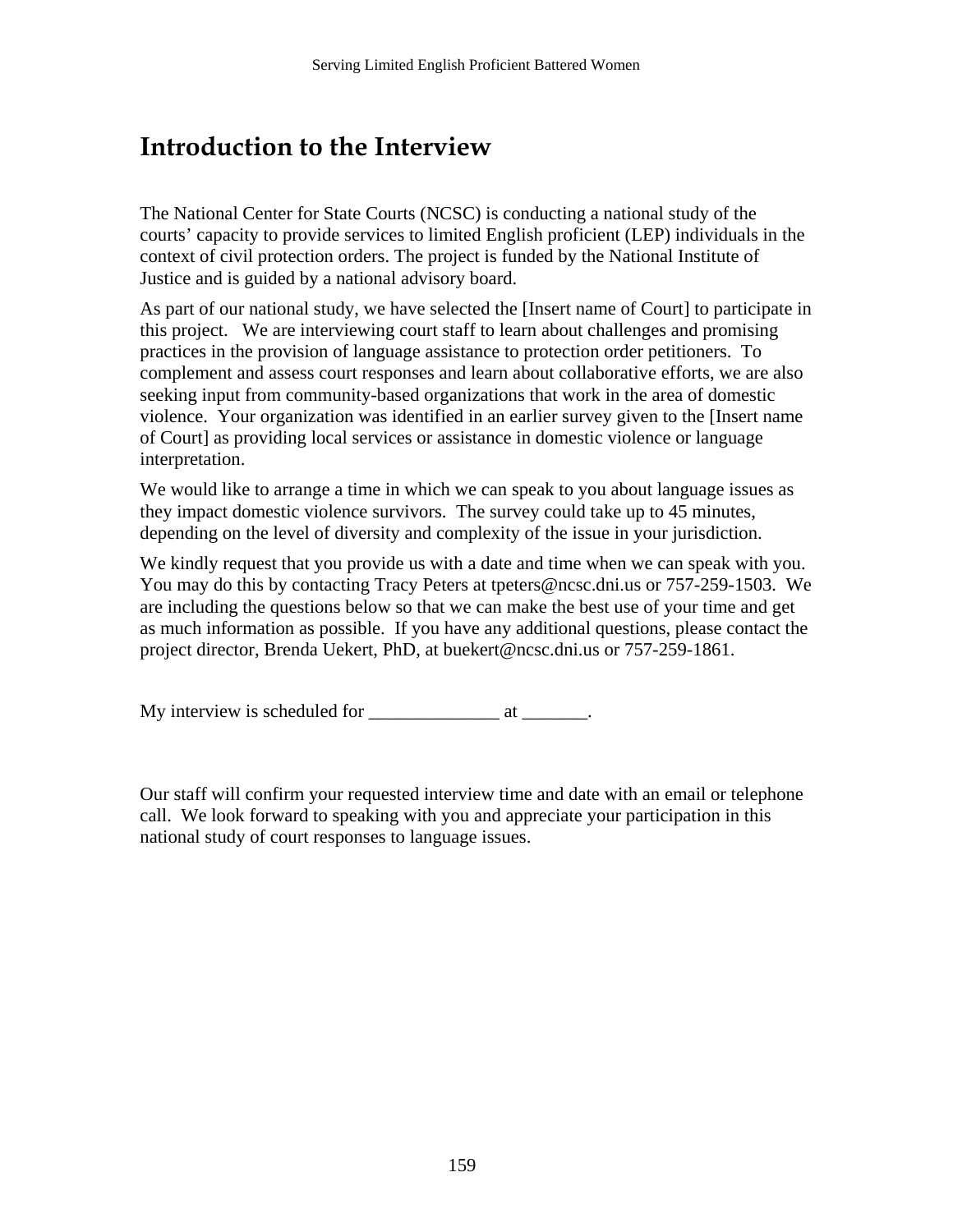# **Part 1: Organizational Structure and Language Issues**

- 1A. In what capacity do you work with domestic violence survivors? What is your organization's role in assisting those in need of protection orders? Do you screen clients for eligibility? Do you charge clients for services?
- 1B. Please tell us about the various limited English proficient (LEP) groups that are served by your organization. Can you tell us about any recent trends, such as an increase or decrease in protection order petitioners who need language assistance? In which languages?
- 1C. Can you tell us about the provision of interpreters and/or translators for non-English speaking clients for protection order cases? Who provides the interpreter? The courts? Your organization? Another agency or organization? Do you know how this is funded? How are the qualifications of the interpreters determined?
- 1D. Have there been any changes in the provision of language services, for your organization or the court, in protection order cases over the last five years? What accounts for any changes you have seen?

# **Part 2: Provision of Services**

The next series of questions focus on the protection order process and language services provided to petitioners with limited English proficiency (LEP). *Please refer to the attachment for a list of items to include when discussing the processes.* 

- 2A. An LEP battered woman seeks a protection order. She speaks a language (other than English) that is commonly encountered by your organization. Please describe the typical process followed and any language services provided by your organization and the court, from petitioning for an order of protection through issuance of a final order.
- 2B. What might be done differently for a protection order petitioner who speaks a language that is less commonly encountered by your organization? Please give us examples of less commonly encountered languages and refer to the items noted in the previous question.
- 2C. Does the process differ if the battered LEP petitioner is an undocumented immigrant? Does immigration status affect the protection order process and the provision of language services? Please include any efforts to work with the [Insert name of Court] and federal immigration officials.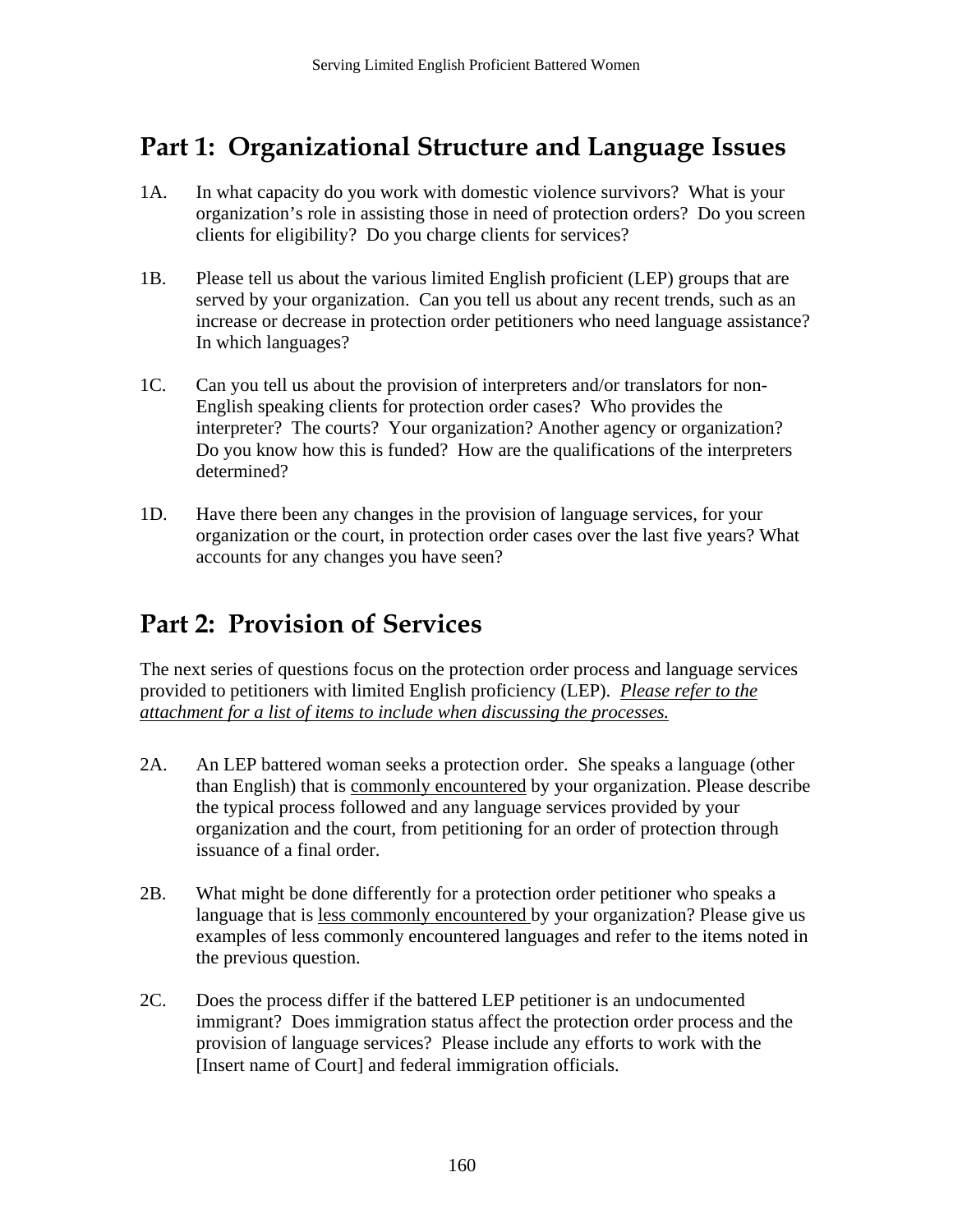# **Part 3: Court and Community Coordination**

In this section, we ask that you describe any efforts in the area of language assistance for protection order petitioners that involve both your organization and the court. This could include activities such as participation in task forces, collaborating to provide interpreters, and working together to translate brochures or other materials.

- 3A. How would you describe your current relationship with the court? Which divisions in the court do you work with and in what capacity? Do you work with the court on language access issues?
- 3B. What are the particular strengths and challenges in working with the court? Please describe efforts in both the protection order and language access areas, if relevant.

# **Part 4: Successes and Challenges**

In this section, we are interested in the challenges that the court may face in providing language services in protection order cases. We also seek your input on successful practices that may benefit other courts.

- 4A. Please give us your overall assessment of how you think the court addresses the language needs of protection order petitioners. Would you rate the court's provision of language services as excellent, good, fair, or poor? Please tell us more about what works and what doesn't.
- 4B. What can be done to improve language services to those seeking protection orders? What would be needed to accomplish that?

Would you like us to send you a report when this project is completed? Please provide an email address or mailing address.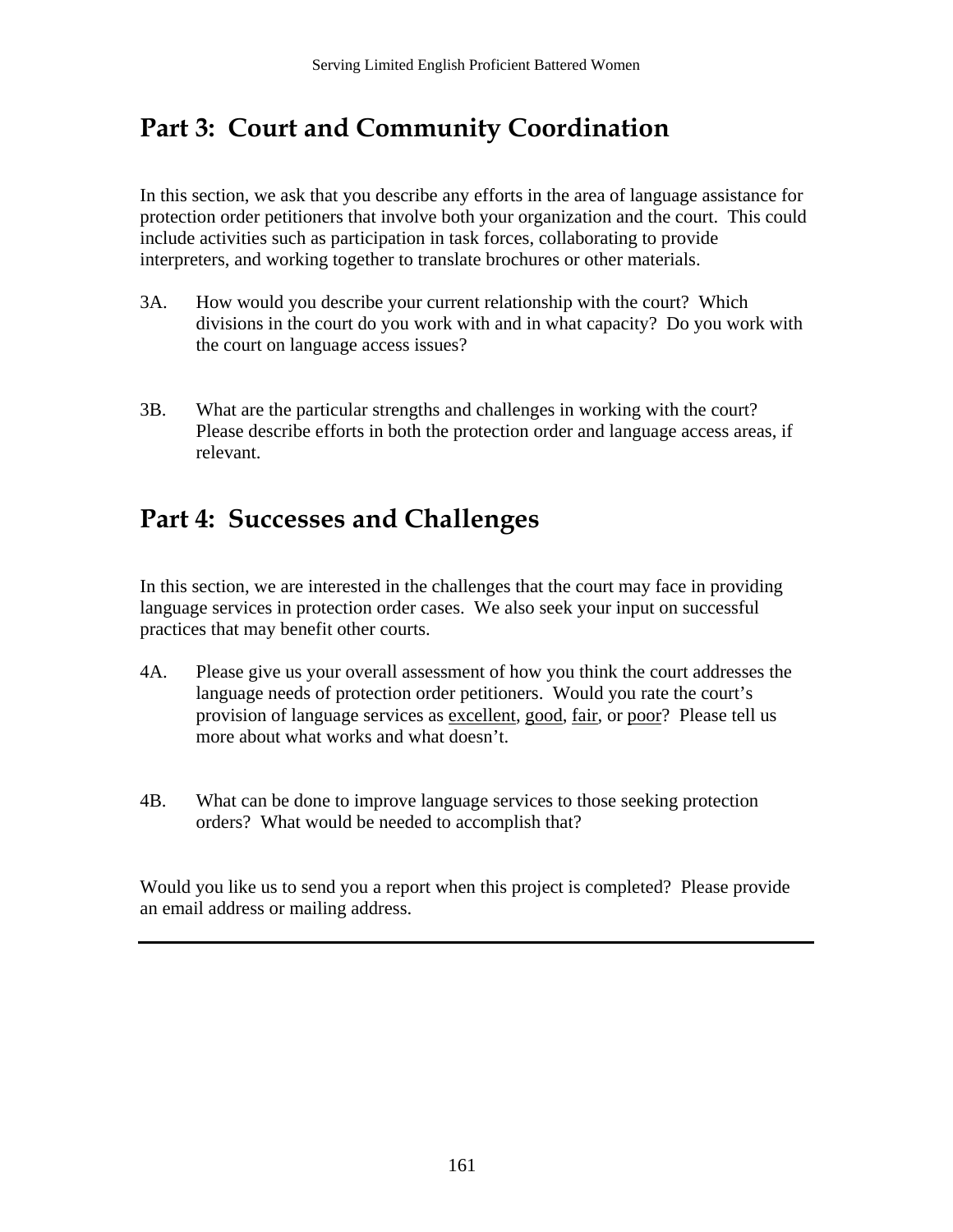# **Thank you for participating in this interview! Do you have any additional comments? Attachment**

**Items to Consider when Discussing Part 2: Provision of Services** 

### **Questions 2A and 2B: Process**

- What screening might be done (by your organization and by the court) to identify the language needs of the petitioner/plaintiff and respondent/defendant?
- If a battered LEP woman seeks a protection order, is she more or less likely to first approach your organization (or another organization) prior to approaching the court?
- What types of language assistance (interpretation, translation) are available for filing a protection order and for any hearings?
- What is the typical timeframe in which an interpreter can provide assistance?
- What types of delays might be incurred in the protection order process?
- Are there any conditions in which family members or friends are used to interpret or translate documents?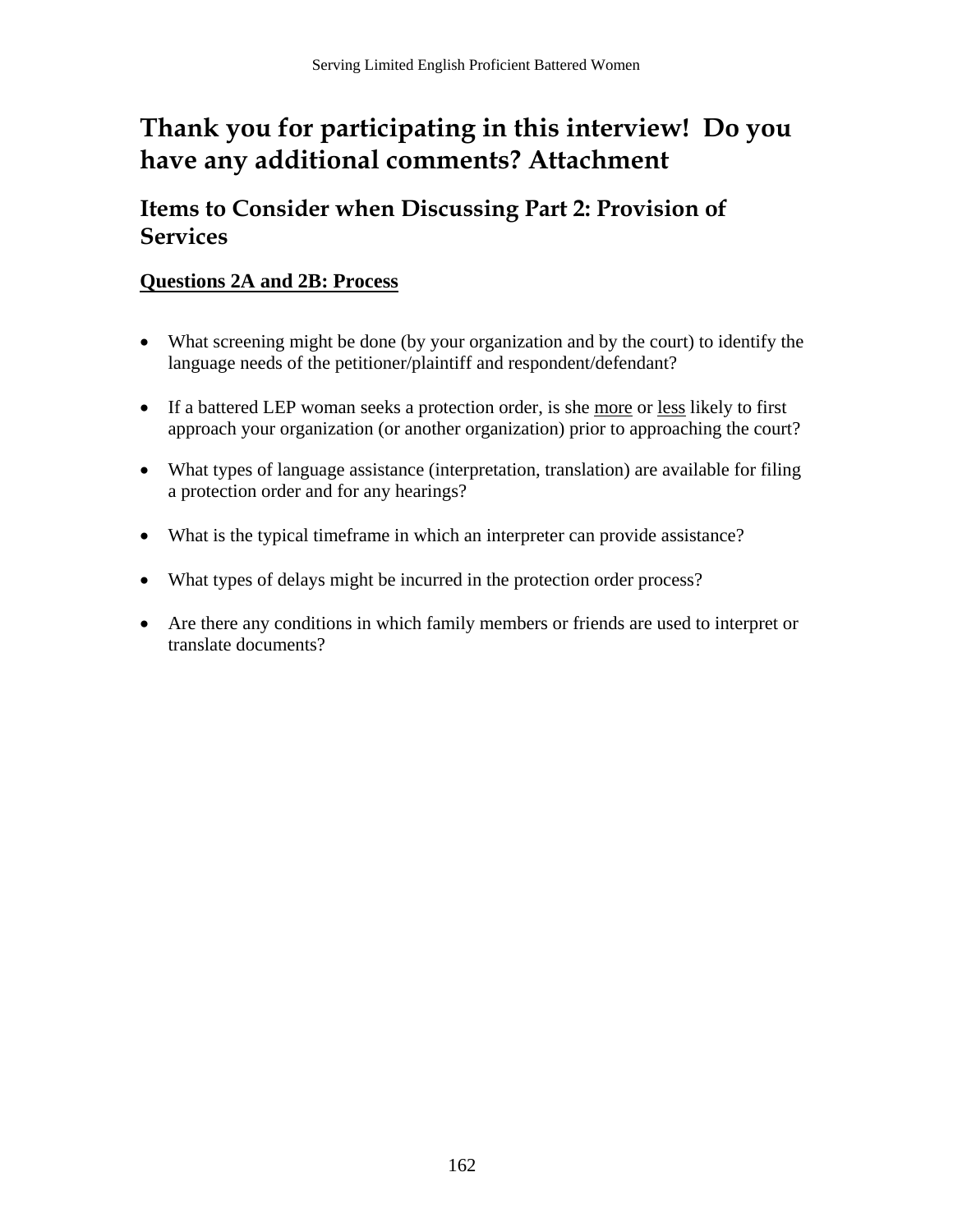### **Attachment K**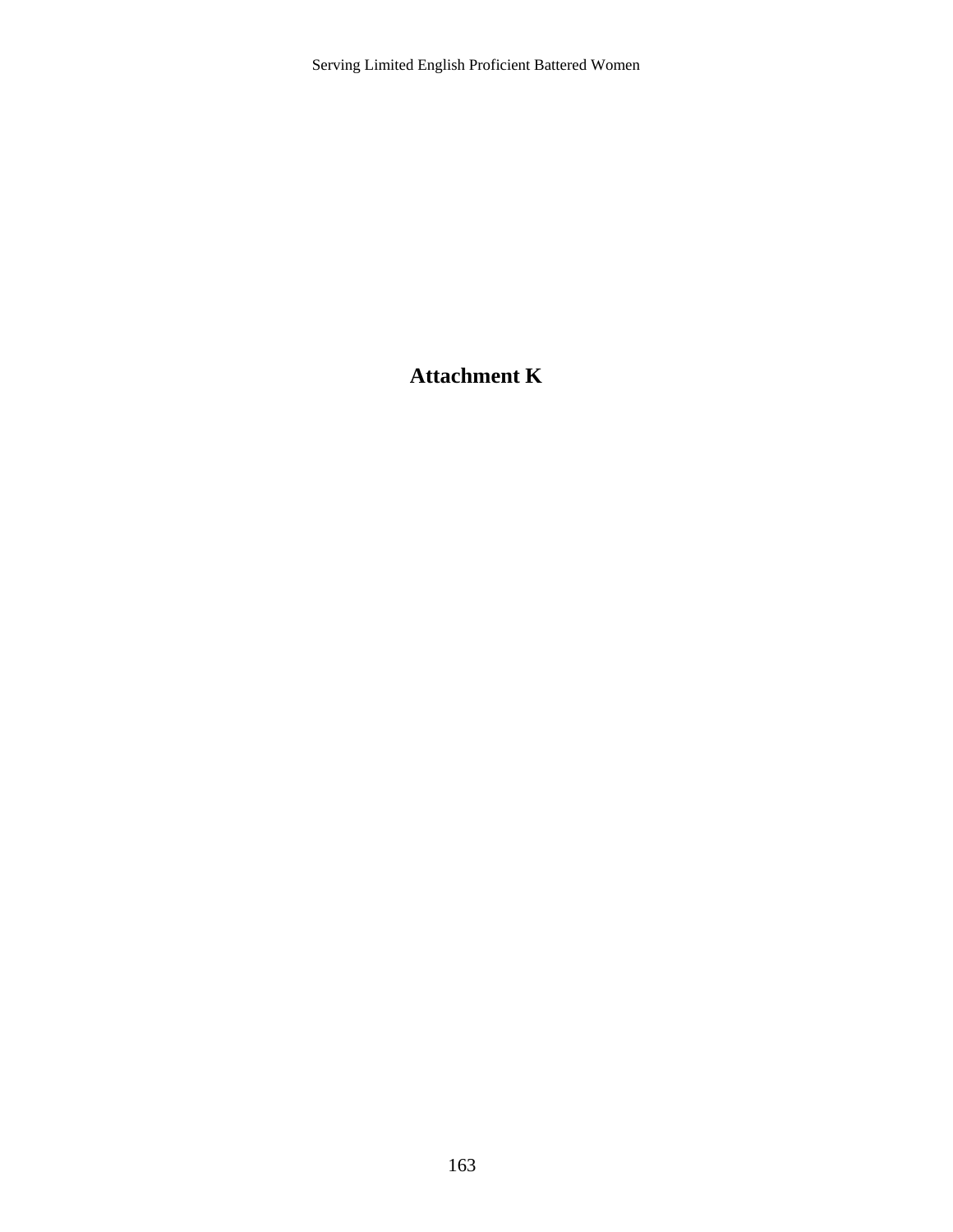### **Site: Seattle**

### **Interview Questions for Judges**

- 1. What extra challenges are posed by the use of interpreters in protection order cases?
	- a. How do you make sure that the interpreter is qualified and is interpreting correctly?
	- b. Have you heard of any concerns about inconsistencies in the quality of interpretation?
	- c. Have you heard concerns about inconsistencies in the level of knowledge interpreters have about DV, sexual assault, stalking, cultural issues, immigration issues, and differences in level of literacy/competency of clients in their native language?
	- d. Please describe the training the court requires for interpreters who work in the DV court
	- e. Are the orders written in English, or are they translated into the language of the respondent?
	- f. Are there any service issues (packets in Spanish, Creole; immigrant community issues)?
- 2. How does culture affect petitioner and respondent views on domestic violence and the role of protection orders? Can you give us some examples?
- 3. Is there any judicial training offered that addresses domestic violence and cultural sensitivity? If so, what type of training and have you attended?

#### **Promising practices**

4. What programs or services of the court would you consider to be best/promising practices for addressing the language assistance needs of LEP persons in the protection order process?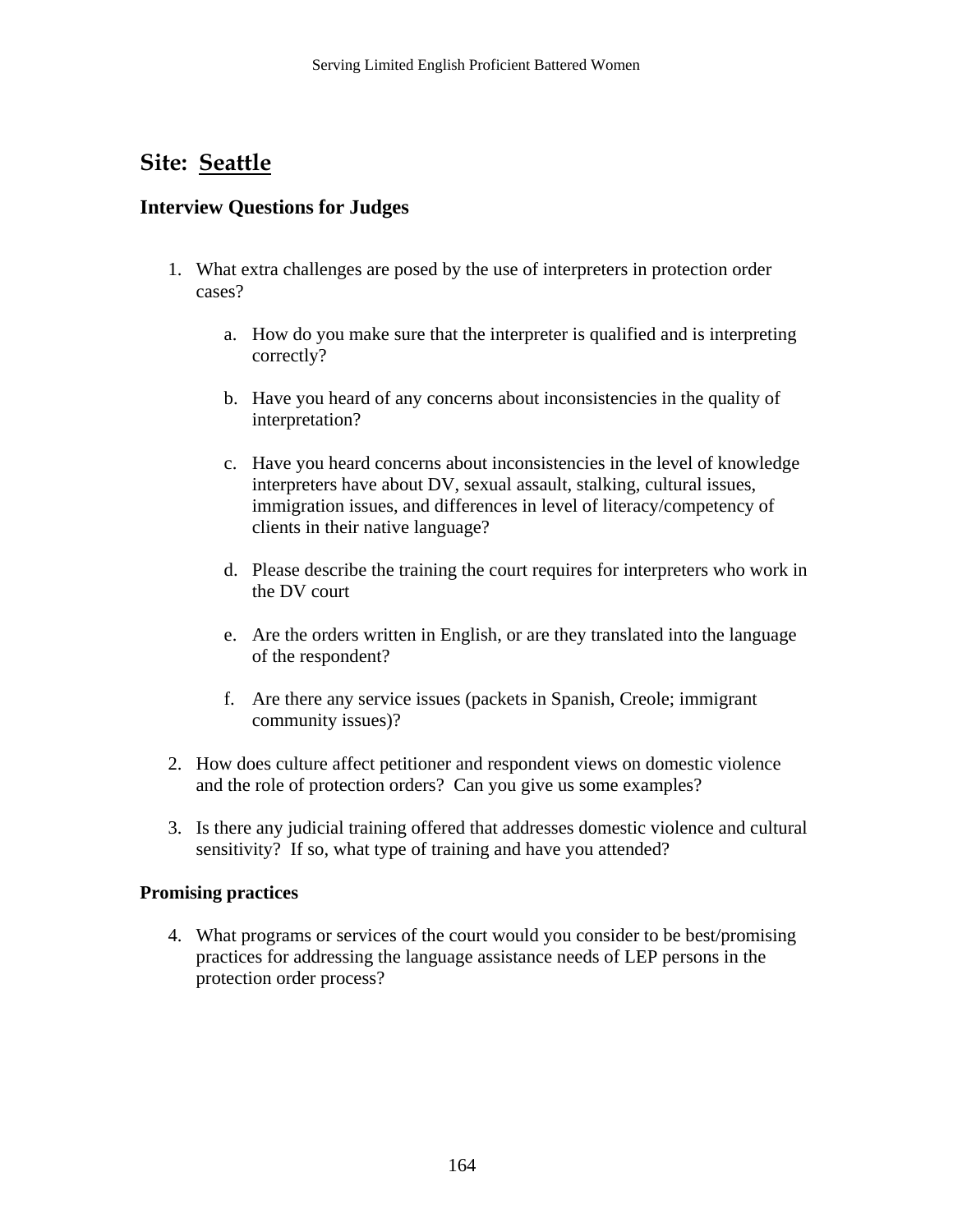#### **Improvements needed/how to achieve**

- 5. Do you have a formal LEP plan? Can you share it with us? Is it updated regularly?
- 6. What things would you change about the protection order process to make it more accessible to LEP persons?
	- More bilingual staff
	- More interpreters
	- •Materials/court documents in Spanish and Creole, and other languages as possible
	- •Training for interpreters on DV, SA, stalking, cultural issues, immigration issues, variations of individual client's competency in native language
	- •Training for judges on cultural and immigration issues
- 7. The court and community-based organizations seem to work very well together on domestic violence issues; have there been coordinated efforts to address the needs of LEP battered women and to develop best practices? What could be done to strengthen/enhance these efforts?

#### **Recommendations for other jurisdictions**

- 8. What advice would you give to judges or magistrates in communities that are illprepared to provide services to persons with limited English proficiency?
- 9. Are there any local or national resources for judges in this area? Have you used any of these resources? If so, would you recommend them to other judges and courts?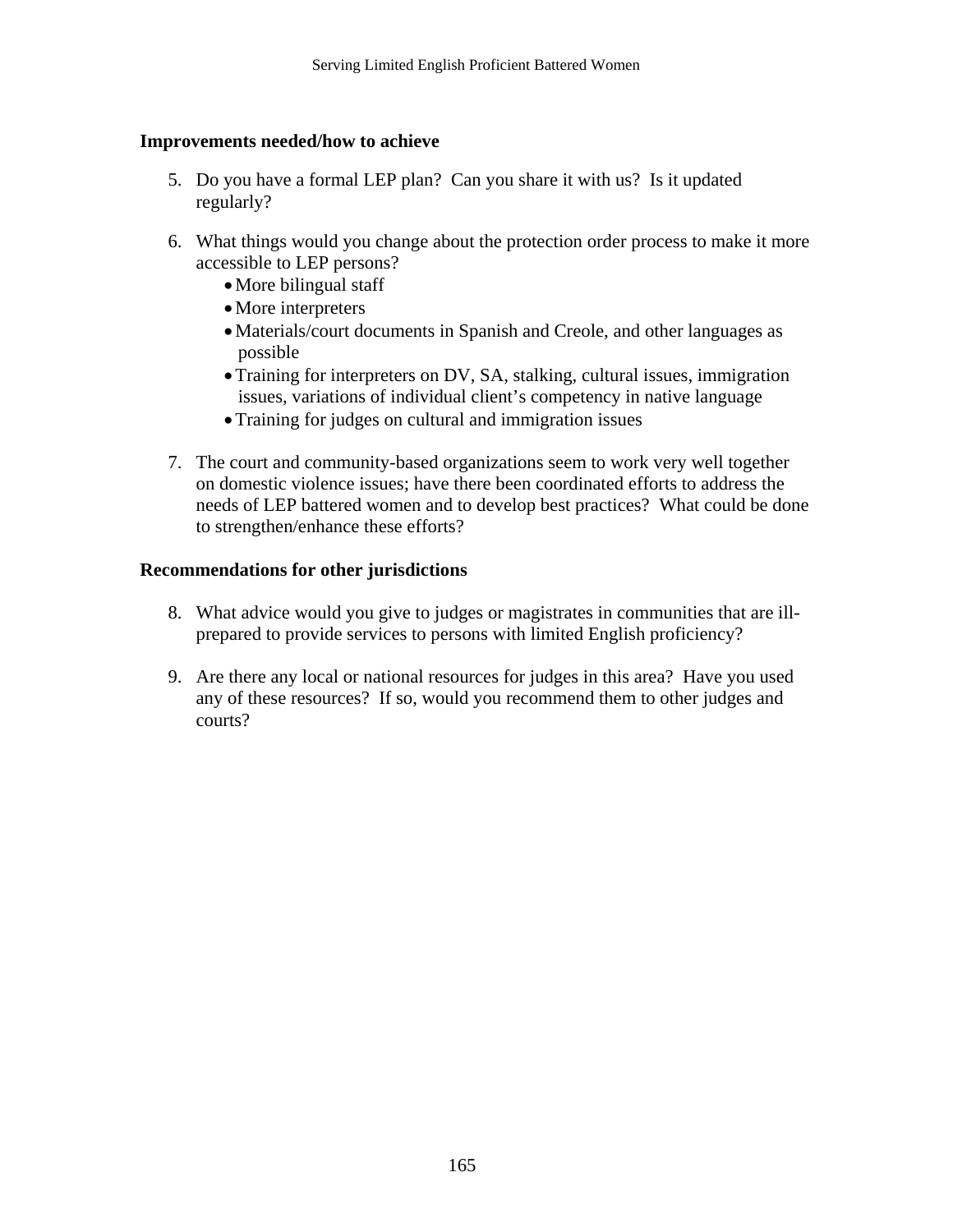### **Attachment L**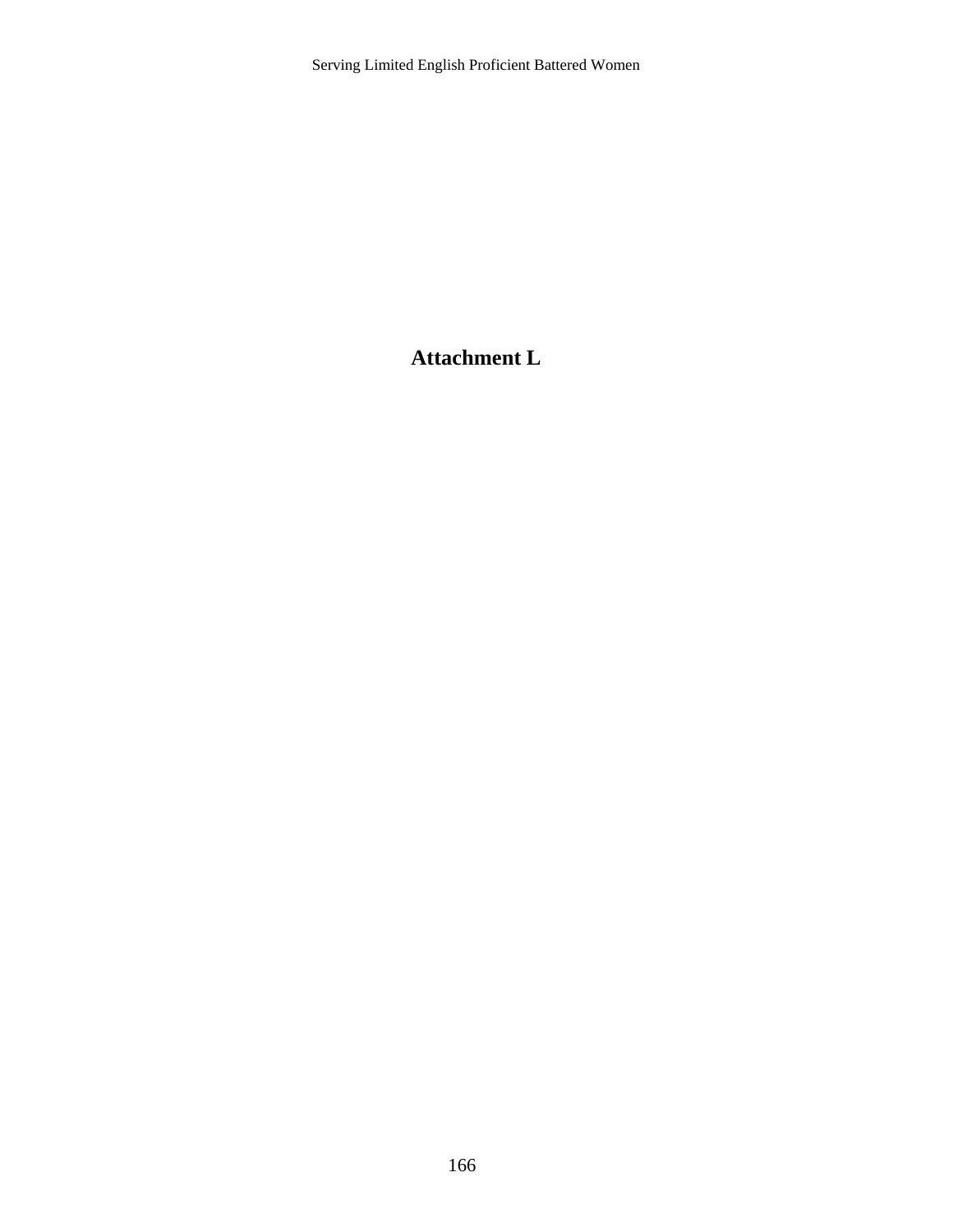### **Site: Miami**

### Onsite Interview Questions

**\_\_\_\_\_\_\_\_\_\_\_\_\_\_\_\_\_\_\_\_\_\_\_\_\_\_\_\_\_\_\_\_\_\_\_\_\_\_\_\_\_\_\_\_\_\_\_\_\_\_\_\_\_\_\_\_\_\_\_\_\_\_** 

#### **Addressing needs of agency's LEP clients/cross training**

- 1. Do you collect data on the language needs of your clients and adverse parties (i.e., both petitioners and respondents)? If so, how do you collect the data (e.g., a checkbox or other mechanism on your intake forms)? How do you use this information?
- 2. Do you have any formal plans or policies that outline your organization's response to limited English proficient clients? If so, how were they developed?
- 3. Are your documents translated? Into what languages? Who does the translation? Are translators certified?
- 4. What types of outreach do you do in the local communities? Do you have outreach to immigrant communities? Who participates in outreach?
- 5. We understand that your agency has provided training for court staff and that your staff also participates in trainings offered by the court. Can you tell us some examples of training topics (e.g., interpreting, court processes, or cultural sensitivity issues)? What resources have you developed/obtained to initiate these cross trainings and what keeps the momentum going to continue?

#### **Interpretation services**

- 6. Do you have any difficulties in finding interpreters for certain languages? Are there any tensions between your organization and the interpreters, and between the interpreters and the community (e.g., interpreters know the client because that immigrant community is small)? How are interpreters qualified?
- 7. We have heard some concerns about inconsistencies in the quality of interpretation services by court interpreters. Do you have any concerns about the quality of interpretation? What do you think the court could do to improve/ensure the quality of interpretation?
- 8. We also have heard some concerns about inconsistencies in the level of knowledge interpreters have about DV, sexual assault, stalking, cultural issues, immigration issues, and differences in level of literacy/competency of clients in their native language. Do you share these concerns? Do you think interpreters have adequate training on these issues?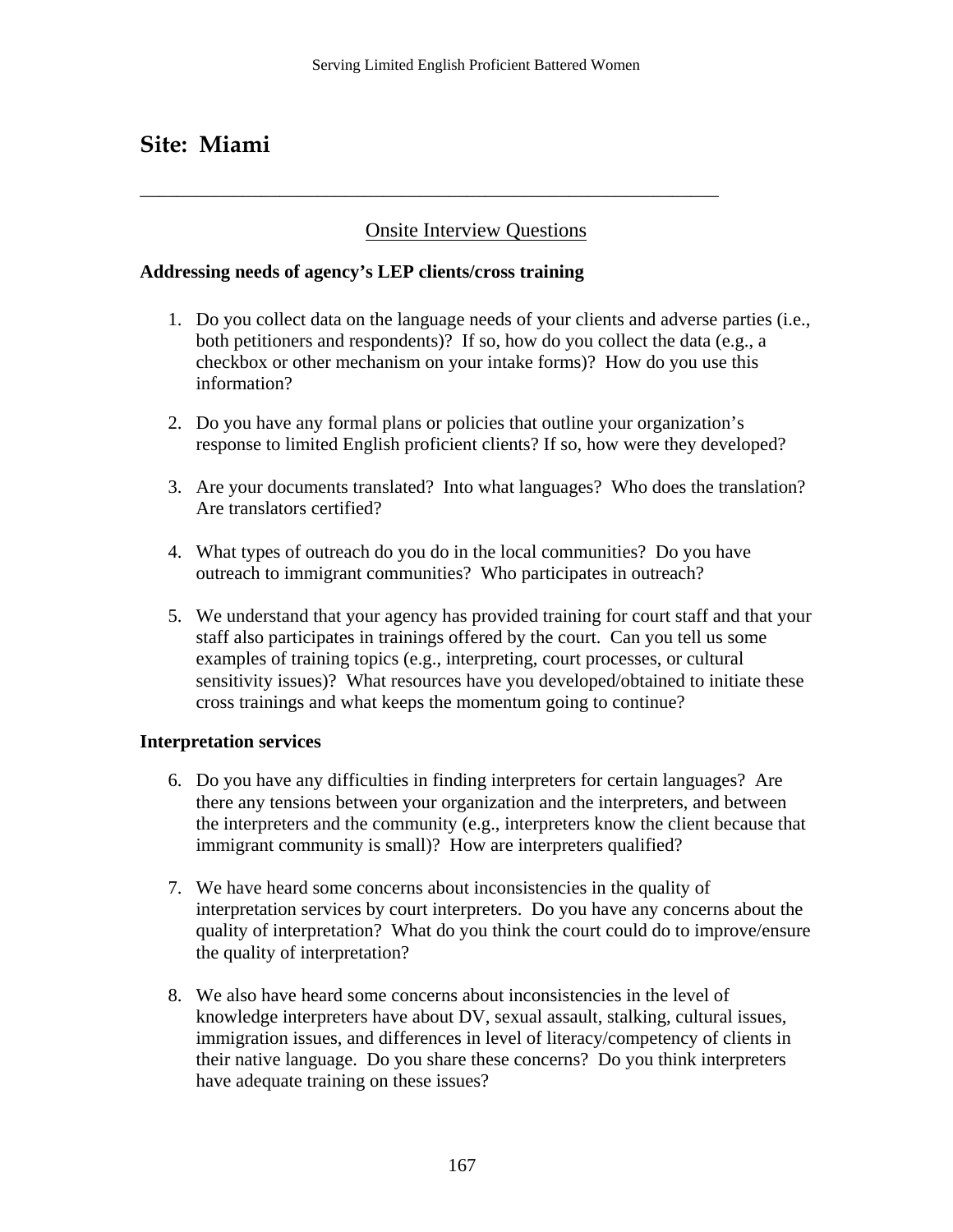#### **Court services in DV cases**

- 9. Can you compare the services the court offers to those with limited English proficiency with services offered to those who are able to communicate effectively in English? How do services vary depending on the language (e.g., Spanish and Creole different from other languages)?
- 10. Are there any differences in how the Intake Unit operates now that the Clerk of Court has responsibility for intake?

#### **Best practices**

- 11. Does your organization have any programs or services that you would consider to be best practices for addressing the language assistance needs of LEP persons in the protection order process?
- 12. Does the court have any programs or services that you would consider to be best practices for addressing the language assistance needs of LEP persons in the protection order process?

#### **Improvements needed/how to achieve**

- 13. What can the court do to better serve the needs of limited English proficient battered women?
	- More interpreters
	- •Materials/court documents in Spanish and Creole, and other languages as possible
	- Training for interpreters on DV, SA, stalking, cultural issues, immigration issues, variations of individual client's competency in native language
	- •Training for judges on cultural and immigration issues
- 14. What can your organization do to better serve the needs of limited English proficient battered women?
- 15. The court and community-based organizations seem to work very well together on domestic violence issues; have there been coordinated efforts to address the needs of LEP battered women and to develop best practices? What could be done to strengthen/enhance these efforts?
- 16. We have heard concerns from several people that funding for court and social services is decreasing and the decreases will result in fewer interpreters and bilingual staff. Do you know of any efforts to find alternative sources of funds for these resources for LEP persons?
- 17. What advice can you give to other community-based organizations on working with the courts to improve access to protection orders for limited English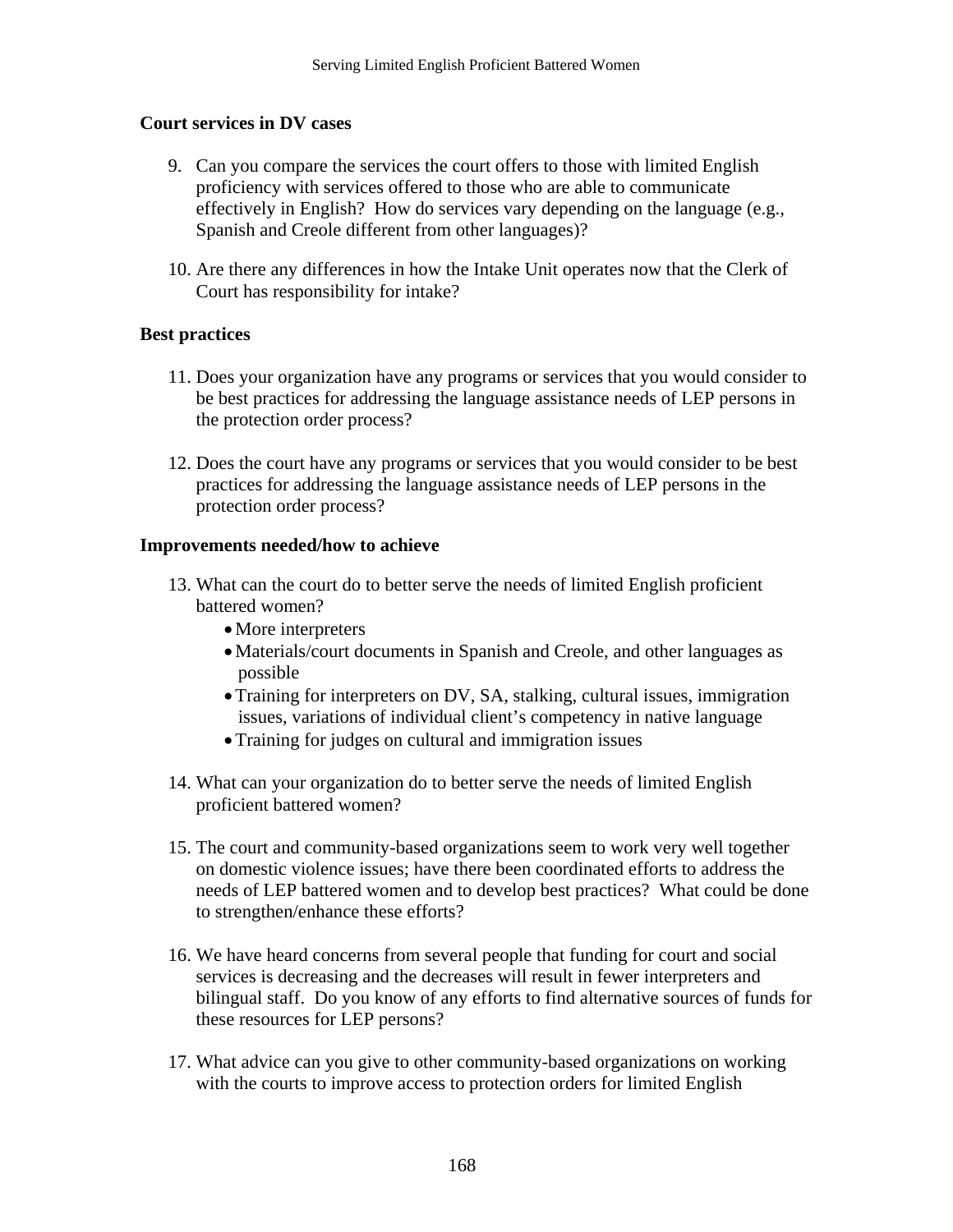proficient clients? Do you have any suggestions or advice for courts or community-based organizations that work in rural communities?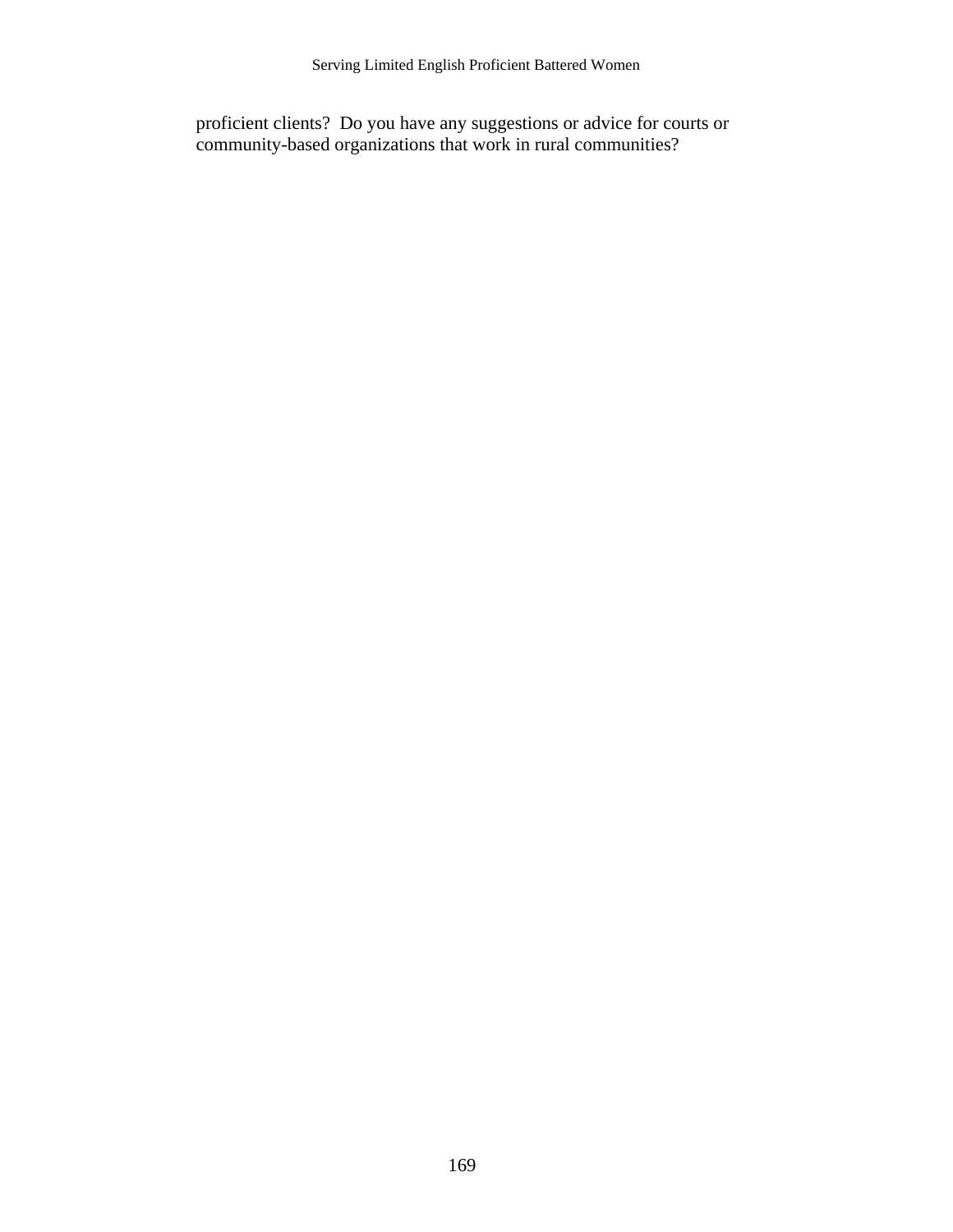### **Attachment M**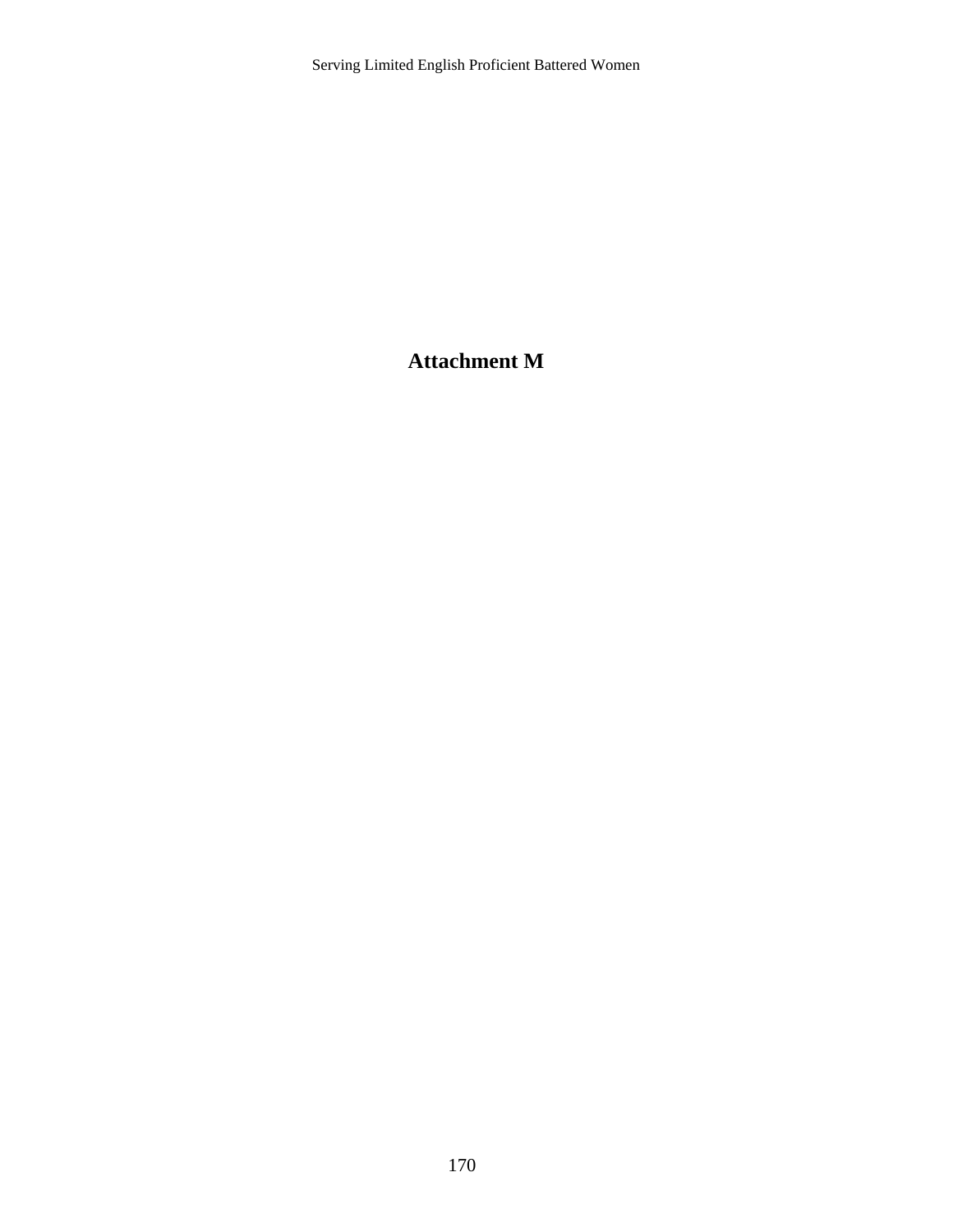

### COURT INTERPRETATION IN PROTECTION ORDER HEARINGS

### **JUDICIAL BENCHCARD**

Judges have a critical role in ensuring access to justice in protection order proceedings. Petitioners with limited English proficiency (LEP) face special challenges when they attempt to use the judicial system. Courts should provide qualified interpreters to assist the parties in protection order proceedings to place non-English speaking and English-speaking parties of equivalent background and education on equal footing before the bench. See Resources for additional information.

### **HOW DO I KNOW IF A PARTY OR WITNESS NEEDS AN INTERPRETER?**

- When an attorney or a pro se litigant advises the court that a party or witness has limited English proficiency and requests an interpreter.
- When any party involved in a case does not appear to understand court proceedings in English.
- If you are unsure, ask a few questions to determine the party's level of English understanding.

### **Sample Questions to Assess Understanding of English**

- ◆ Please tell the court your name.
- ❖ Please also tell us how old you are.
- How did you come to court today?
- What kind of work do you do?
- ◆ How comfortable are you in proceeding with this matter in English?
- \* Would you like the court to provide you with free assistance in understanding this proceeding?
- Determine the language of the party using language ID cards
- If the party cannot read, or if language ID cards are not available, contact a court interpreter or a commercial telephonic service, if you have access to one, to determine the language of the party requiring services.

### **HOW DO I APPOINT AN INTERPRETER?**

### **HOW DO I LOCATE AN INTERPRETER?**

- If your local court has an interpreter services office, contact it to request an interpreter.
- If your court does not have someone responsible for securing interpreters, then: (1) Check a Federal or State certified list; (2) Check a locally accredited list; and (3) Call local universities and community-based organizations.
- Under only very limited circumstances, use a commercial telephonic interpreter service, if you have access to one.

### **HOW DO I KNOW IF THE INTERPRETER IS QUALIFIED?**

- Interpreting requires specialized knowledge of: legal and other specialized terminology, slang, idioms and dialectal variations.
- Interpreting requires specialized skills, such as: memory, comprehension, attentiveness, and multi-tasking.
- Being bilingual does not qualify a person to interpret. Children and relatives should never be used to
- interpret. Judges, attorneys, and court personnel should not function as interpreters.
- If you are unsure, ask a few questions to determine the interpreter's qualifications.
- If you are assured that the interpreter is qualified, administer an oath of interpretation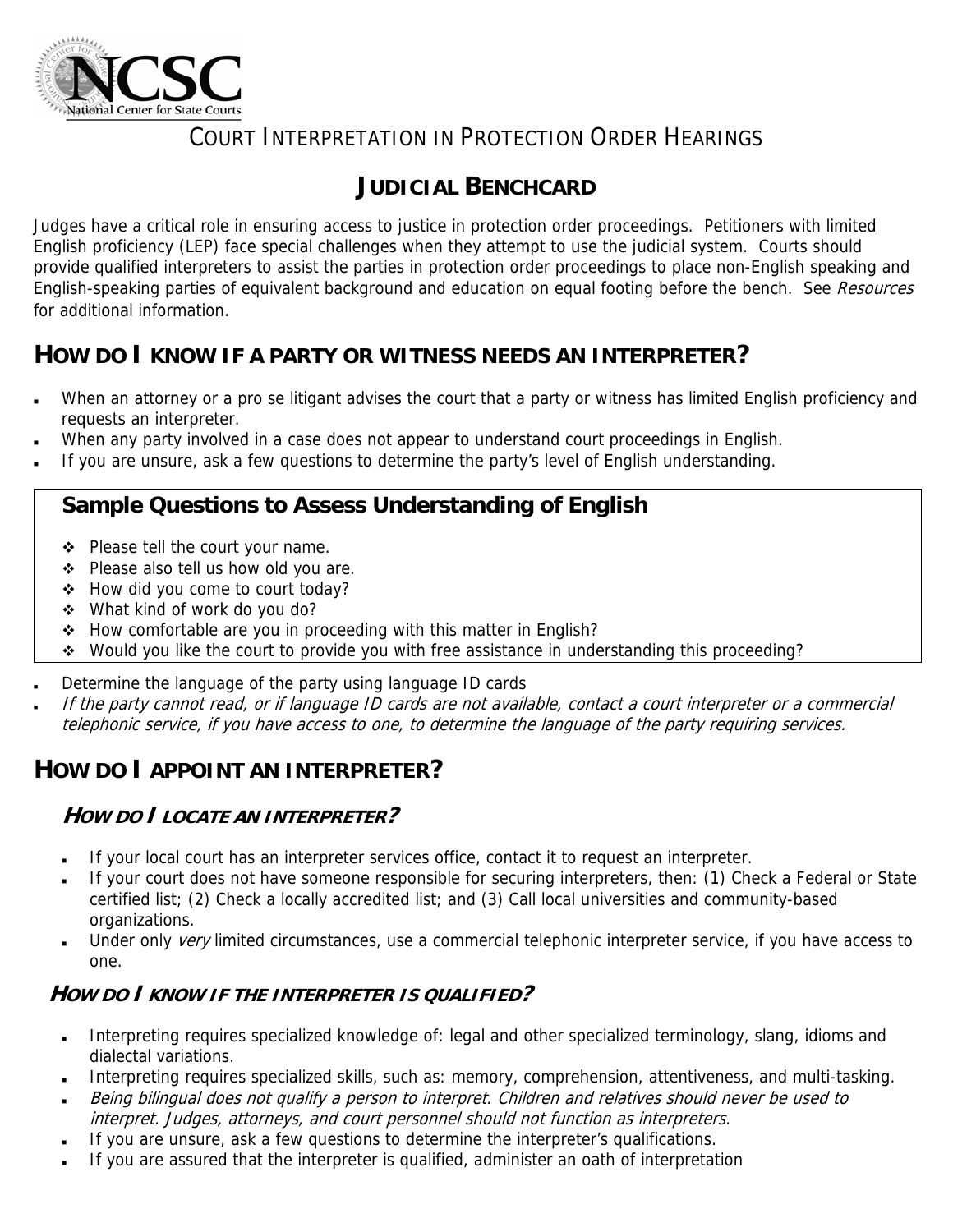### **Sample Questions to Assess Interpreter Qualifications**

- \* What training or credentials do you have as an interpreter?
- $\div$  Are you certified in the State of \_\_\_\_\_\_\_\_\_\_\_?
- \* Are you familiar with the Code of Professional Responsibility for interpreters? What are its main points?
- ◆ How did you learn English?
- How did you learn (non-English language)?
- $\bullet$  Do you have any potential conflict of interest in this case? (E.g., do you know any of the parties in this case?)

### **Sample Interpreter's Oath**

Do you solemnly swear or affirm that you will interpret accurately, completely and impartially, follow all official guidelines established by this court for legal interpreting or translating, and discharge all of the duties and obligations of legal interpretation and translation?

### **WHAT SHOULD I EXPECT FROM THE INTERPRETER?**

A **g**ood **i**nterpreter **will:**

- Interpret in the first person and address the court in the third person, to keep a clear record.
- Interpret everything said in the courtroom, with no additions, omissions, explanations, or personal input.
- Request clarification if a phrase or word is not understood.
- Use appropriate interpreter tools such as a language dictionary and note-taking materials.
- Be as unobtrusive and professional as possible.

### **HOW CAN I ASSIST COMMUNICATION IN INTERPRETED PROCEEDINGS?**

- Instruct all parties as to the role of the interpreter.
- Allow the interpreter to view the court file to review names, parties and unique vocabulary.
- Allow the interpreter to briefly converse with the non-English speaker to ensure understanding of dialect and pronunciation differences.
- Instruct all participants to speak loudly and clearly.
- Allow only one person to speak at a time.
- Speak directly to the party or witness, not to the interpreter.
- Speak and read slowly and clearly enough for the interpreter to keep up during simultaneous interpretation.
- Speak in logical, meaningful phrases, pausing to allow the interpreter to keep the pace, during consecutive interpretation (witness testimony).
- Do not ask the interpreter to explain or restate anything said by the party and do not allow attorneys to ask that of an interpreter.
- Allow the interpreter to take a break after 30 minutes.

### **RESOURCES**

- U.S. Department of Justice Web Site (http://www.lep.gov)
- Model Code of Professional Responsibility for Interpreters in the Judiciary (http://www.ncsconline.org/wc/publications/Res\_CtInte\_ModelGuidePub.pdf)
- State Court Interpreter Programs (http://www.ncsconline.org/D\_Research/CourtInterp.html)
- The National Association of Judiciary Interpreters and Translators (NAJIT) ([http://www.najit.org\)](http://www.najit.org/)

This project was supported by Grant No. 2003-WG-BX-1009 awarded by the National Institute of Justice, Office of Justice Programs, U.S. Department of Justice. Points of view in this document do not necessarily represent the official position or policies of the U.S. Department of Justice.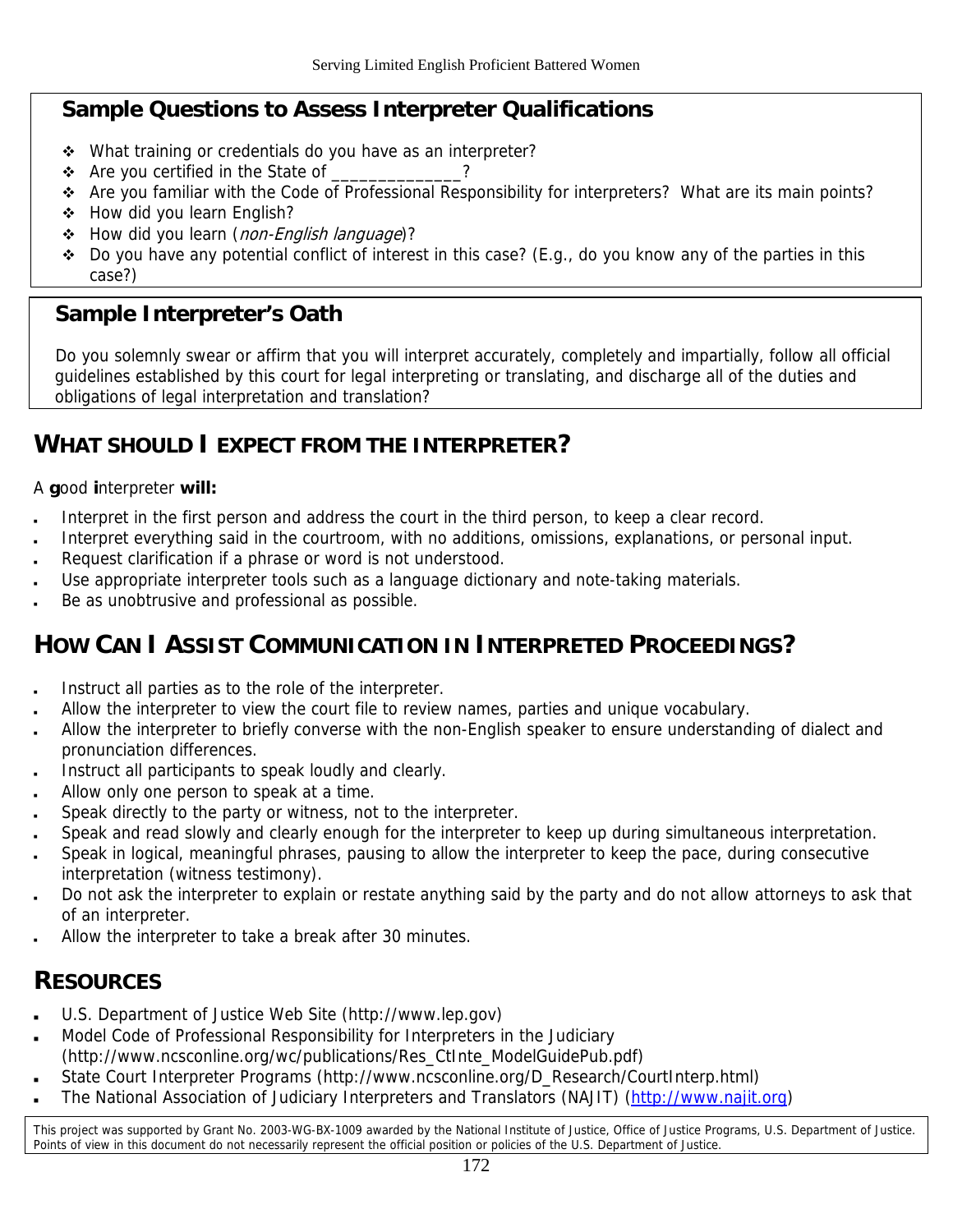**Attachment N**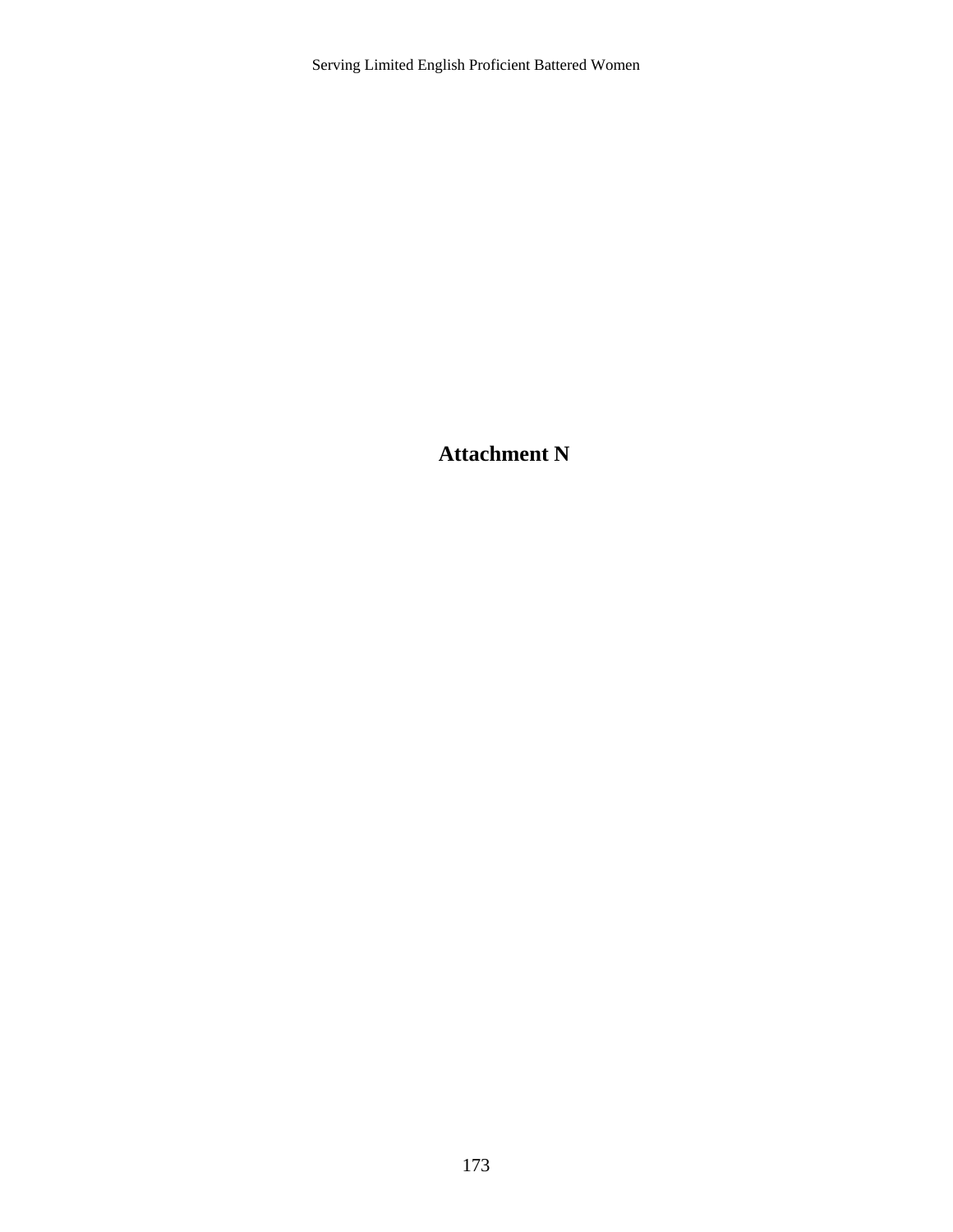

# for State Court

#### Protection Orders and Limited English Proficient (LEP) Individuals

National Center for State Courts 300 Newport Ave Williamsburg, VA 23185-4147 http://www.ncsconline.org

Phone: 1-800-616-6164 Fax: 1-757-564-2022 Email: webmaster@ncsc.dni.us

### **Protection Orders** and **Limited English** Proficient (LEP) Individuals



An informational brochure for Community-Based Organizations

National Center for State Courts

Phone: 1-800-616-6164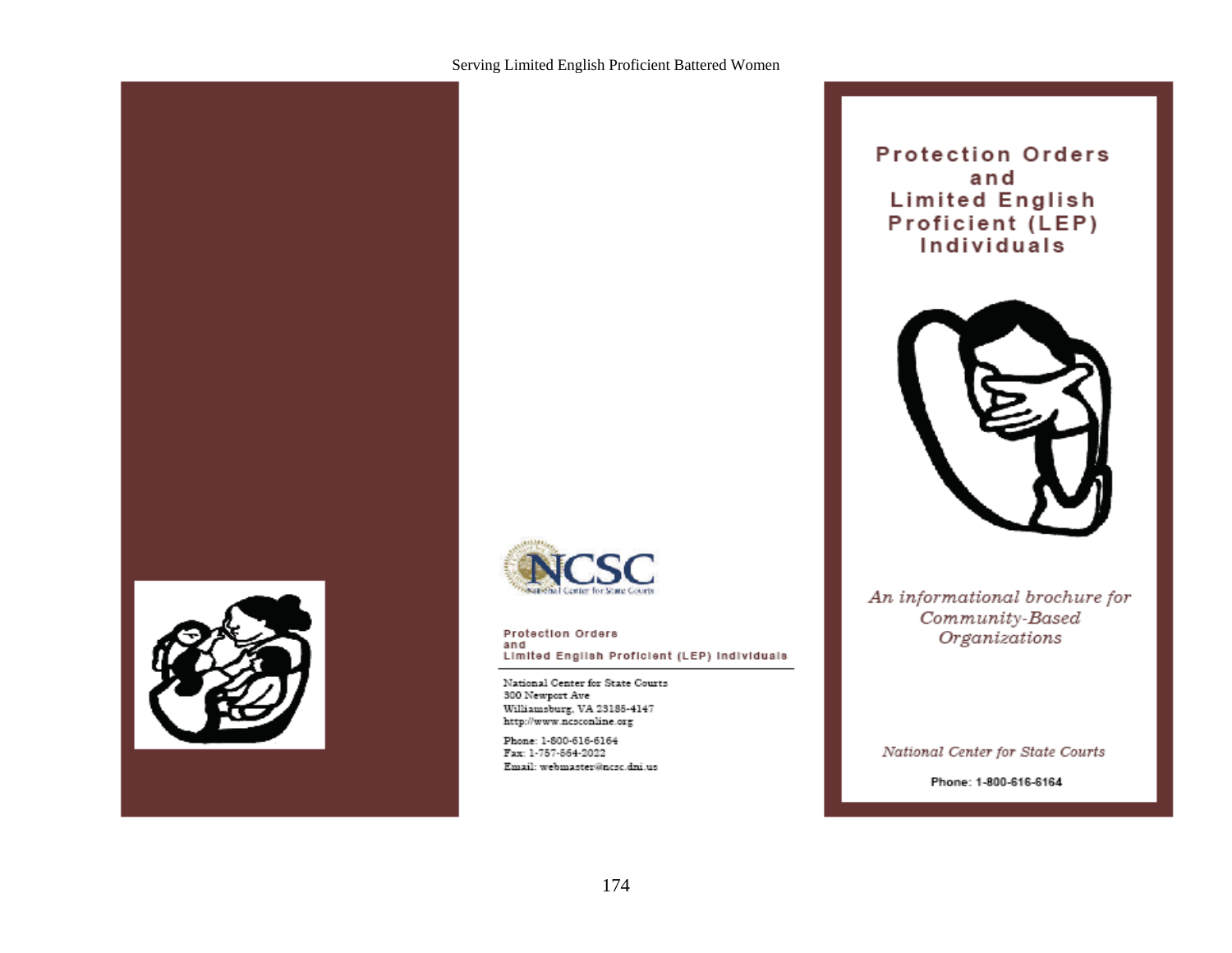#### What is a **Protection Order?**

A Protection Order (PO) is an order by the court commanding an abuser not to threaten or hurt the petitioner.\* Violations have legal consequences and can result in arrest and court action against the abuser. Depending upon state laws and case circumstances, a PO can also give temporary custody of children, set a visitation schedule, order an abuser to leave a shared residence, grant possession of essential personal items, or order an abuser to attend counseling.

A temporary Protection Order (TPO) is issued ex parte meaning an abuser does not need to be present for a petitioner to receive immediate, temporary protection. To receive long-term protection the petitioner must return to the court for a full hearing when the abuser has a right to be present. At the hearing the court will decide whether to issue a permanent Protection Order (PPO), which lasts for a fixed period of time.

Helping LEP individuals access the courts reduces the barriers they face in the search for protection from abuse...

Some of the barriers faced by LEP petitioners are listed below, with suggestions for service providers to assist LEP respond provided in italics.

#### Court assumes language proficiency because LEP person nods and appears to understand

• Encourage LEP clients, if they are having difficulty understanding or communicating, to request an interpreter.

#### Lack of access to qualified interpreters

• Lobby with the state Administrative Office of the Courts (AOC) or the local courts to obtain the resources necessary to provide certified or otherwise qualified interpreters.

#### Postponed hearings due to lack of interpreters

• Notify the court prior to a hearing if an interpreter is needed for any party—abused or abuser. This will allow the court to prepare and may help prevent postponed hearings.

\* Petitioner is a term used by the court to refer to the person that initiates a lawouit.

### What are the Rights of LEP Individuals?

#### Courts may be required to provide an interpreter

Any organization or court that receives federal funds must provide meaningful access to limited English proficient (LEP) persons under Executive Order 13166 "Improving Access to Services for Persons with Limited English Profi-

ciency" and Title<br>VI of the Civil Rights Act of 1964.

· Executive Order 13166 specifies when a petitioner is entitled to an interpreter. The Department of Justice provides

information at http://www.usdoj.gov/civilliberties.htm and http://www.lep.gov/community.html

- · Whenever possible, request a trained court interpreter rather than relying on an advocate interpreter
- · Minors and family members should never be asked to act as an interpreter.

#### Immigration status and language should not be a barrier to protection

Some LEP persons may have concerns related to immigration status. Law enforcement officers must enforce Protection Orders even if the petitioner is an undocumented immigrant.

All entities receiving federal funds are required to comply with Title VI. Under Executive Order 13166 all government offices and Community-Based Organizations that receive federal funds may be required to provide interpreting services.

#### **Checklist of Resources for** Community-Based Organizations

#### $\checkmark$  Administrative Office of the Courts (AOC)

Go to http://www.ncsconline.org/wc/publications/<br>kis\_admOCtStateLinks.pdf for a list of State AOCs or call 1-800-616-6164. State AOCs will generally have information about the local courts and who to contact, and may have copies of PO forms online.

#### ✔ Court Interpreting Services

Many states have court interpreting web sites that include rosters of interpreters. You can link to many of those web sites from

http://www.ncsconline.org/D\_Research/CourtInterp.html

- ✔ Legal Services Resources
- $\checkmark$  Consortium for State Court Interpreter Certification

The Consortium provides testing and training for interpreters, and education for agencies and organizations that utilize the services of interpreters.

To find out more call 1-800-616-6109 or visit<br>http://www.ncsconline.org/D\_Research/CourtInterp.html

#### $\checkmark$  Other National Resources

- National Immigrant Victim Service Provider Resource<br>Directory 1-212-925-6635 or http://www.legalmomentum.org/issues/imm/nivsprd.shtml

• National Domestic Violence Hotline 1-800-799-7233 or http://www.ndvh.org (1-800-787-3224 TTY)

If services that are required by Title VI Prohibition Against National Origin Discrimination Affecting LEP Persons are denied by any entity receiving federal funds, you can file a Discrimination Complaint Form. The form can be found at http://www.lep.gov/community.html or by calling 1-888-848-5306.

This project was supported by Grant No. 2005-WG-BX-1009 awarded to the National Center for State Courts by the National Institute of Justice. Points of view in this document are those of the authors and do not necessarily represent the official position or policies of the National Institute of Justice. For more information on this topic visit http://munn.nesconline.org or call 1-300-616-6164.

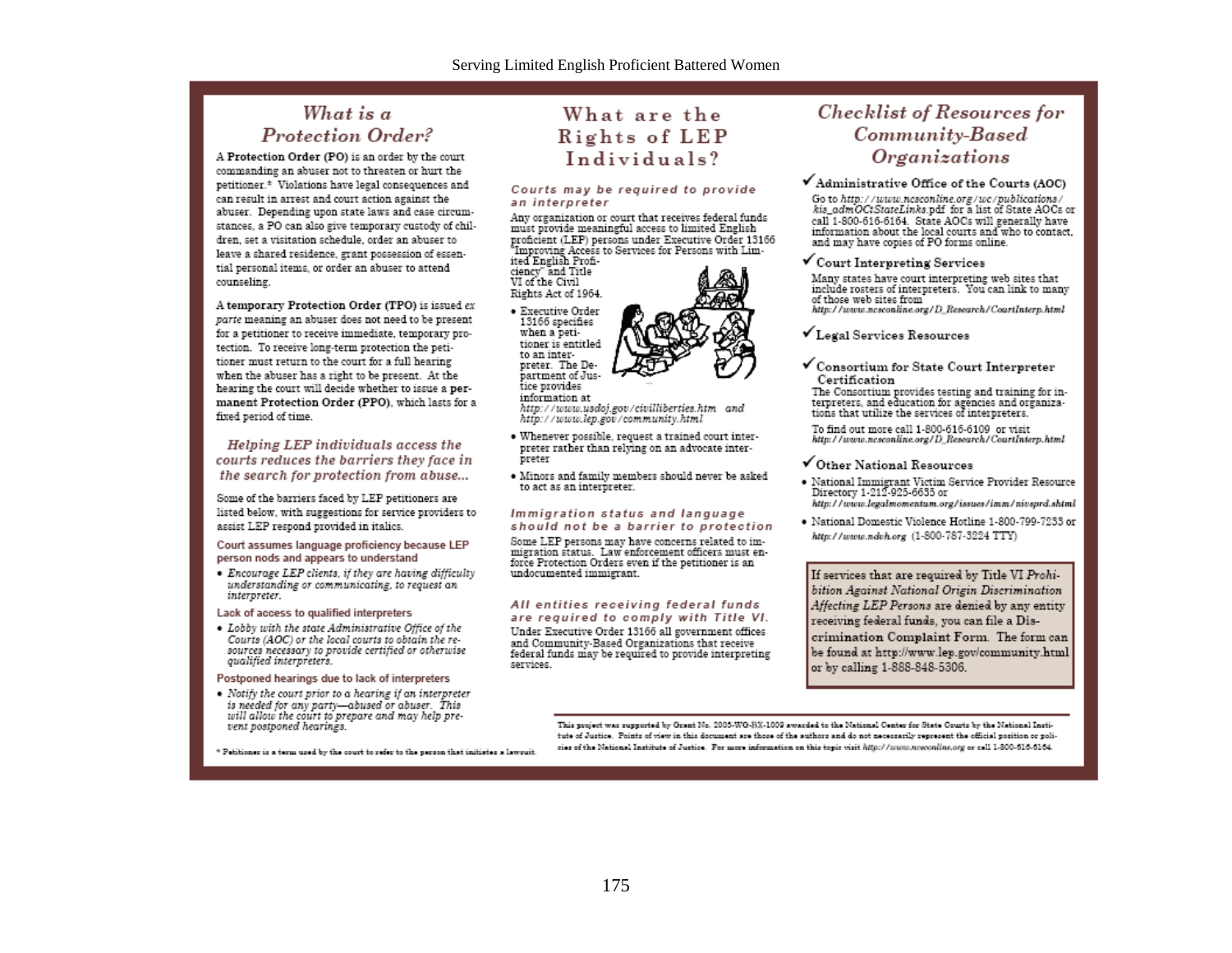**Attachment O**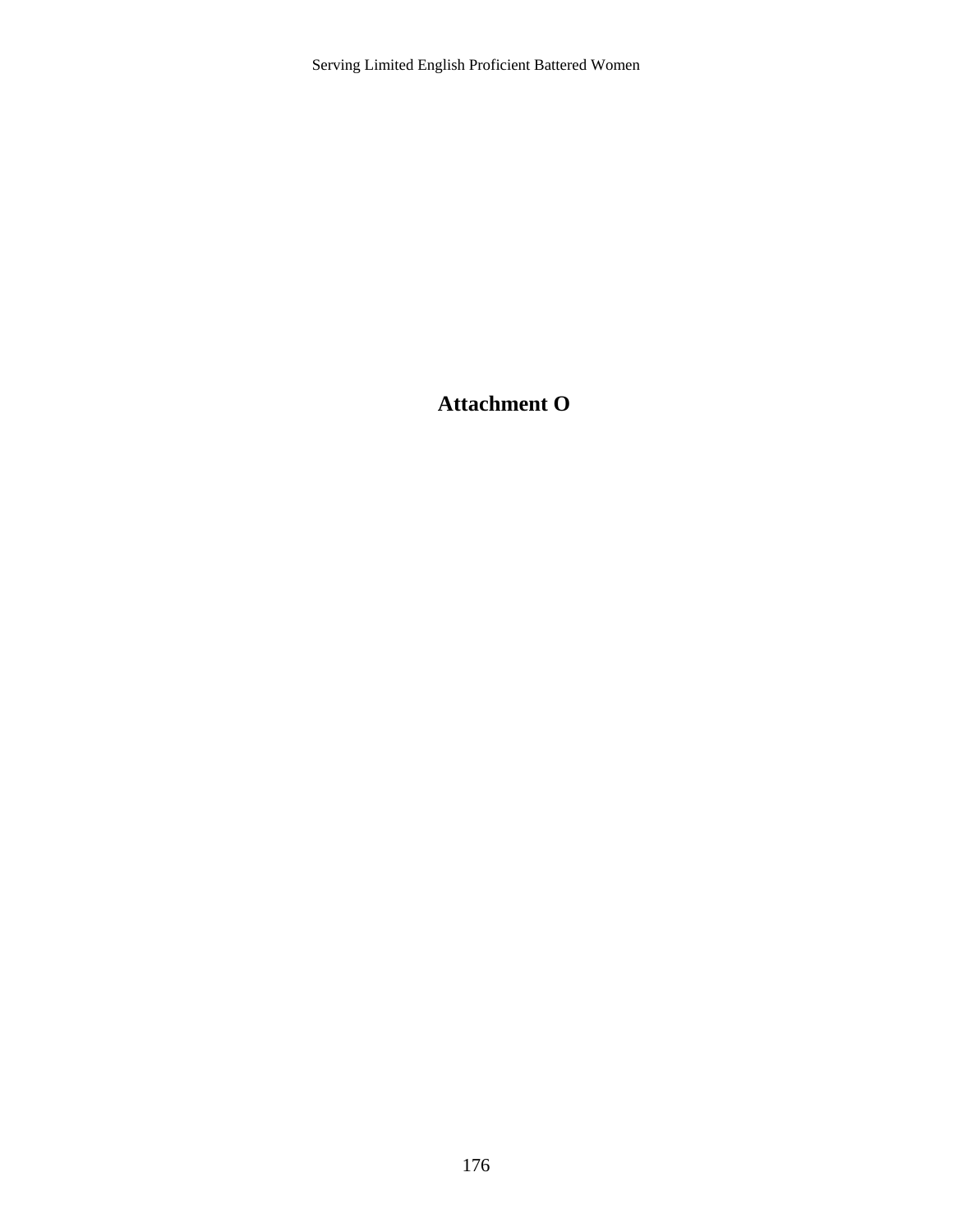The National Advisory Board of *"Serving Limited English Proficient (LEP) Battered Women: A National Survey of the Courts' Capacity to Provide Protection Orders"* recommends that the following Code of Professional Responsibility for Interpreters Serving Limited English Proficiency (LEP) Victims of Domestic Violence be read, understood, and strictly adhered to by interpreters providing services to victims of domestic violence. These canons cover interpreting services in *non-judicial* settings, such as intake and meetings with service providers, interviews with police, and communications with advocates and medical personnel. Although the following Code relates to domestic violence cases, the canons are equally applicable to cases involving sexual assault.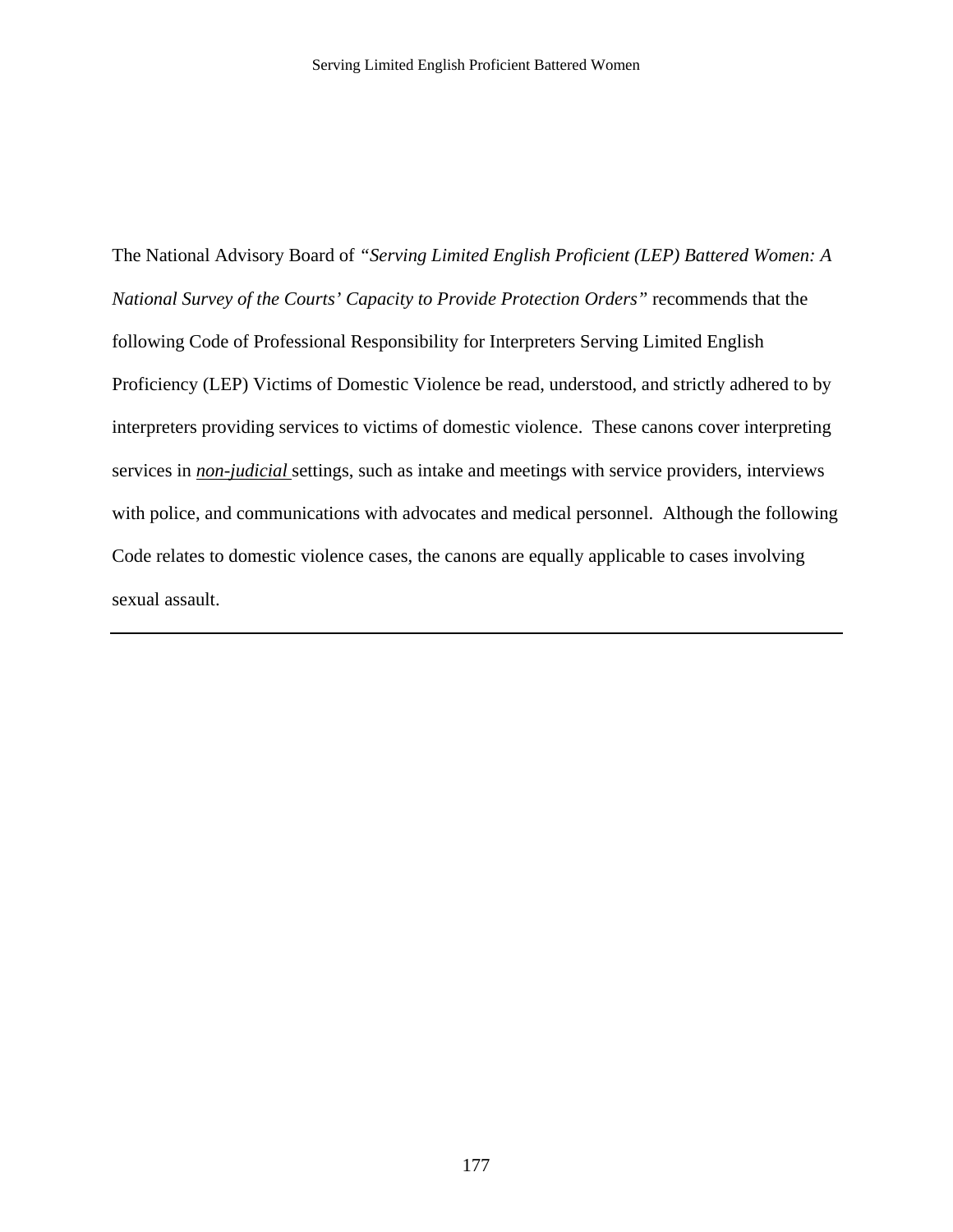# **Code of Professional Responsibility for Interpreters Serving Limited English Proficiency (LEP) Victims of Domestic Violence outside of the courtroom and judicial settings**

These Canons apply to interpreters who are serving limited – English proficiency (LEP) victims of domestic violence in non-judicial settings such as intake and meetings with service providers, interviews with police, and communications with advocates and medical personnel. For judicial proceedings, interpreters are governed by, and must strictly observe the provisions of the Code of Professional Responsibility for Interpreters in the Judiciary.

\_\_\_\_\_\_\_\_\_\_\_\_\_\_\_\_\_\_\_\_\_\_\_\_\_\_\_\_\_\_\_\_\_\_\_\_\_\_\_\_\_\_\_\_\_\_\_\_\_\_\_\_\_\_\_\_\_\_\_\_\_\_\_\_\_\_\_\_\_\_\_\_\_\_\_\_\_\_\_\_\_\_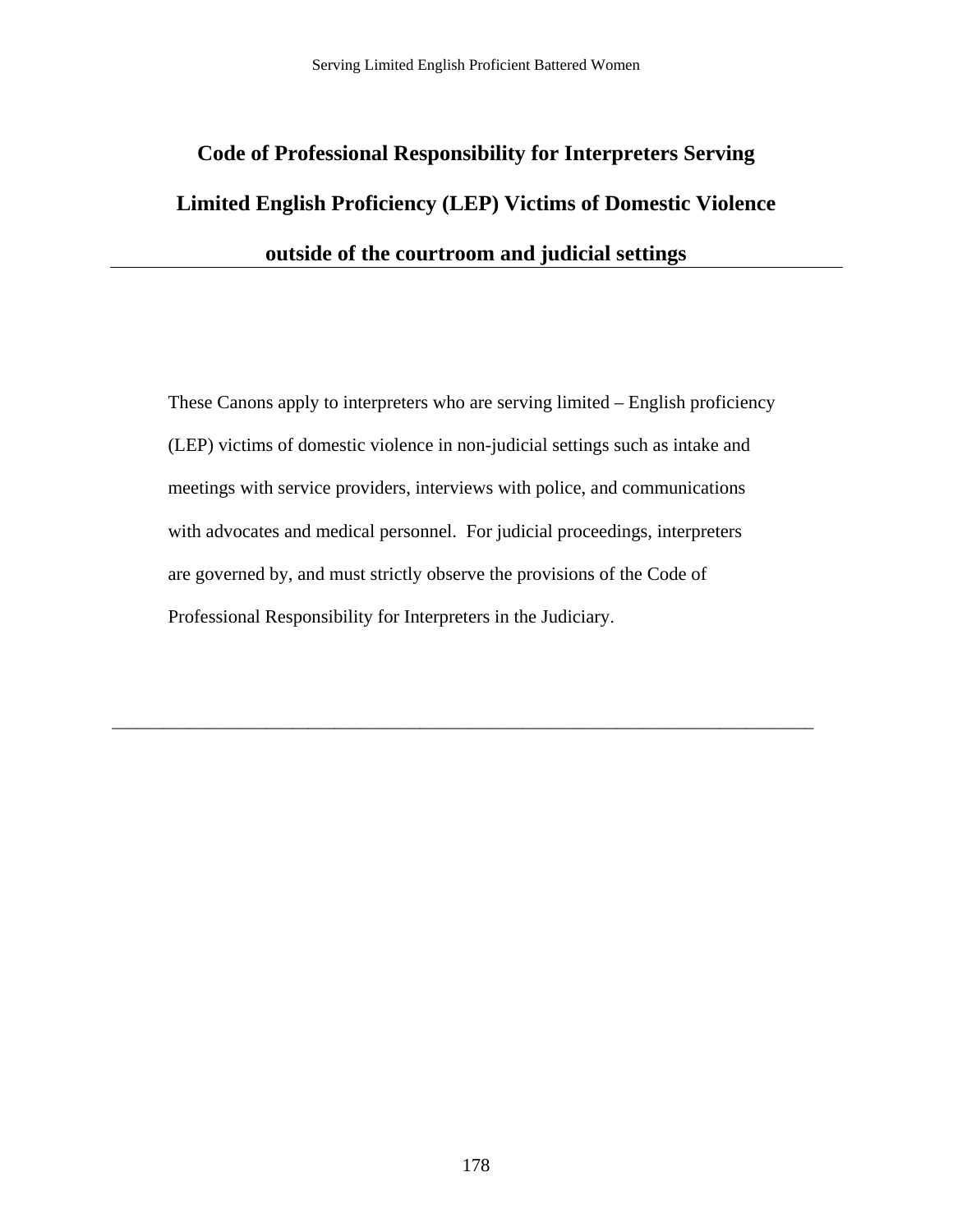#### **CANON 1: ACCURACY AND COMPLETENESS**

 **Interpreters shall render a complete and accurate interpretation or sight translation, without additions or omissions.** 

#### **Commentary:**

 The interpreter has a threefold duty: 1) to ensure that conversations and discussions in English are interpreted accurately for an LEP individual; 2) to ensure that information and discussions in the LEP person's language are interpreted accurately for English speaking individuals; and 3) to place the LEP person on an equal footing with those who understand English.

 Therefore, interpreters are obligated to apply their best skills and judgment to preserve faithfully the meaning of what is said, including the style or register of speech. Verbatim, "word for word," or literal oral interpretations are not appropriate if they distort the meaning of the source language, but *every spoken statement, even if it appears non-responsive, obscene, rambling, or incoherent should be interpreted*. This includes apparent misstatements. The interpretation of all spoken statements will help the interviewer more clearly understand the LEP speaker's limitations, philosophy, attitude, or lack of understanding.

 Interpreters should convey the emotional emphasis of the LEP speaker without reenacting or mimicking the speaker's emotions or dramatic gestures.

 Interpreters should not interject their own words, phrases, or expressions as a substitute for what is actually said. If the need arises to explain an interpreting problem or a linguistic barrier in order to facilitate communication between the LEP person and the interviewer, the interpreter should ask for the interviewer's permission to provide an explanation. If a discussion of the problem or barrier becomes necessary, the interpreter should be careful to include the LEP individual in the entire discussion. The interpreter must refrain from acting as a cultural expert and must never attempt to explain "cultural differences" or provide culture-based advice.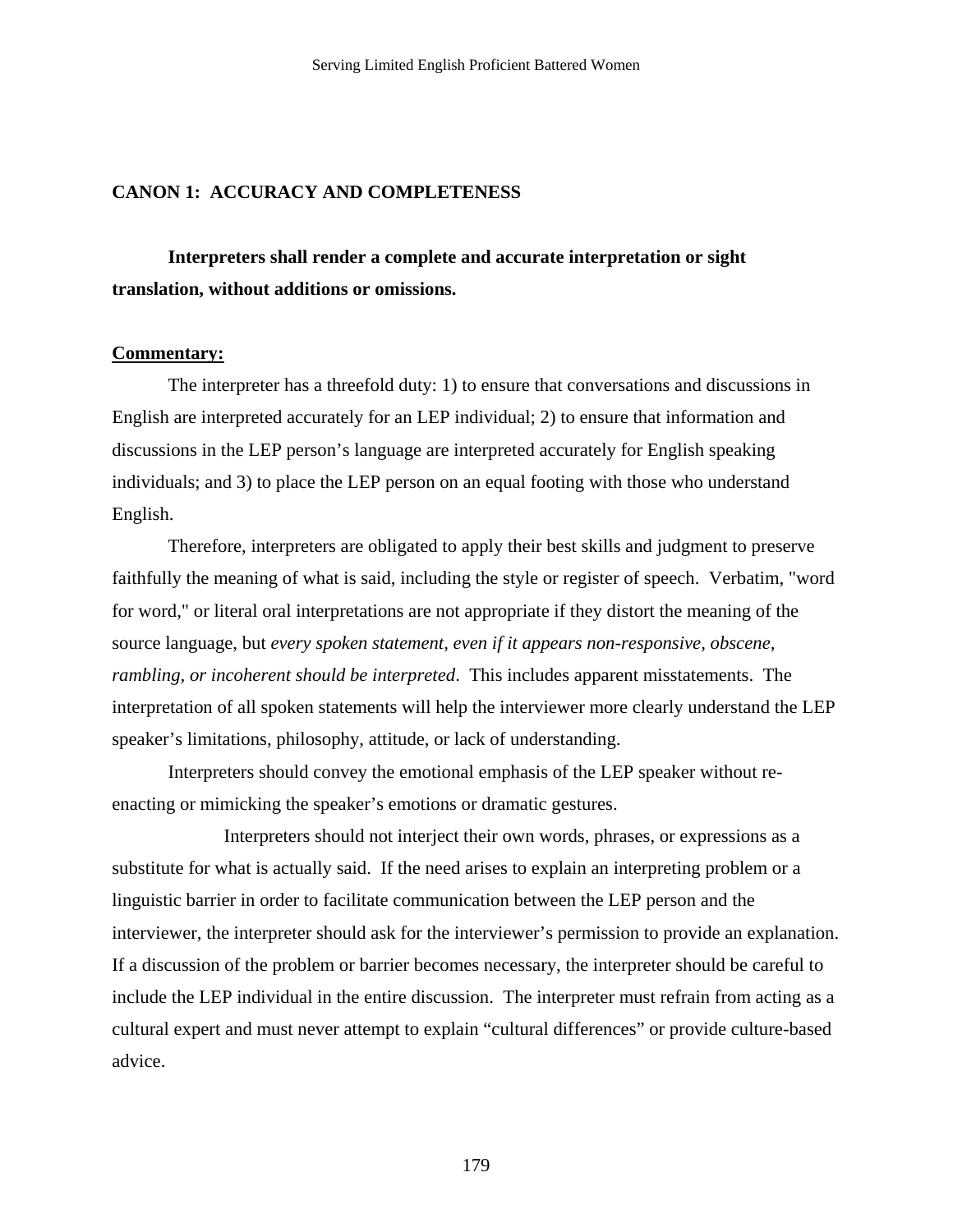#### **CANON 2: REPRESENTATION OF QUALIFICATIONS**

 **Interpreters shall accurately and completely represent their certification, training, and pertinent experience.** 

#### **Commentary:**

 Acceptance of a job by an interpreter conveys linguistic competency and interpreting skills. It is therefore essential that interpreters present a complete and truthful account of their training, certification and experience prior to providing interpreting services. Persons providing services to victims of domestic violence should always seek a competent, trained interpreter to insure that the interpretation is accurate and complete. No bilingual court employee should be coerced or forced to act as an interpreter. If a non-qualified interpreter is interpreting for a LEP victim in a non-judicial setting, the interpreter must convey his/her limitations to the English speaking person for whom the services are provided.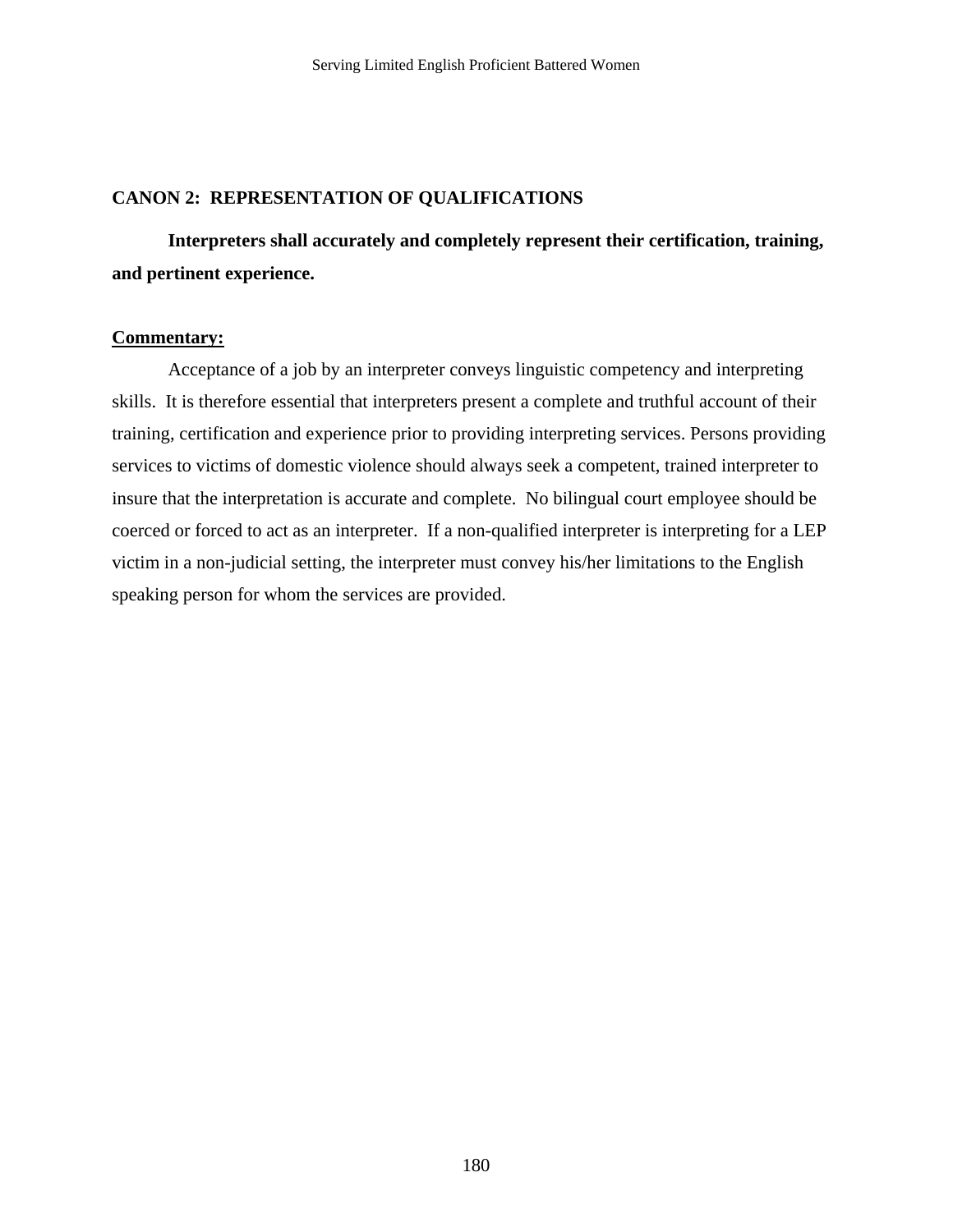#### **CANON 3: IMPARTIALITY AND AVOIDANCE OF CONFLICT OF INTEREST**

 **Interpreters shall be impartial and unbiased and shall refrain from conduct that may give an appearance of bias. Interpreters shall disclose any real or perceived conflict of interest.** 

#### **Commentary:**

 The interpreter should avoid any conduct that presents the appearance of bias against or favoritism toward any of the parties. The interpreter should strive for professional detachment. Verbal and non-verbal displays of personal attitudes, prejudices, emotions, or opinions should be avoided at all times.

 An interpreter must preserve a strictly professional relationship with the LEP victim for whom he or she is interpreting. An interpreter must neither encourage nor discourage an LEP victim with regard to the case. The interpreter must not engage in conversations with the LEP victim, except as required in the discharge of interpreting duties. An interpreter should prudently and with sensitivity discourage an LEP victim's personal attachment or dependence upon the interpreter.

 During the course of the case, interpreters should not converse with other parties, potential witnesses, attorneys, or with friends or relatives of the LEP victim or any other part, except as required in the discharge of interpreting duties.

 If the interpreter is serving a dual role and is also acting as a LEP victim's advocate, or if the LEP individual develops a personal dependence on the interpreter, the interpreter should not accept any other interpreting assignments related to the case, including interpreting for the court or for any other party in the case. Such advocacy and dependency creates a conflict of interest for the interpreter and the interpreter must reveal that conflict to other persons providing services to the LEP victim.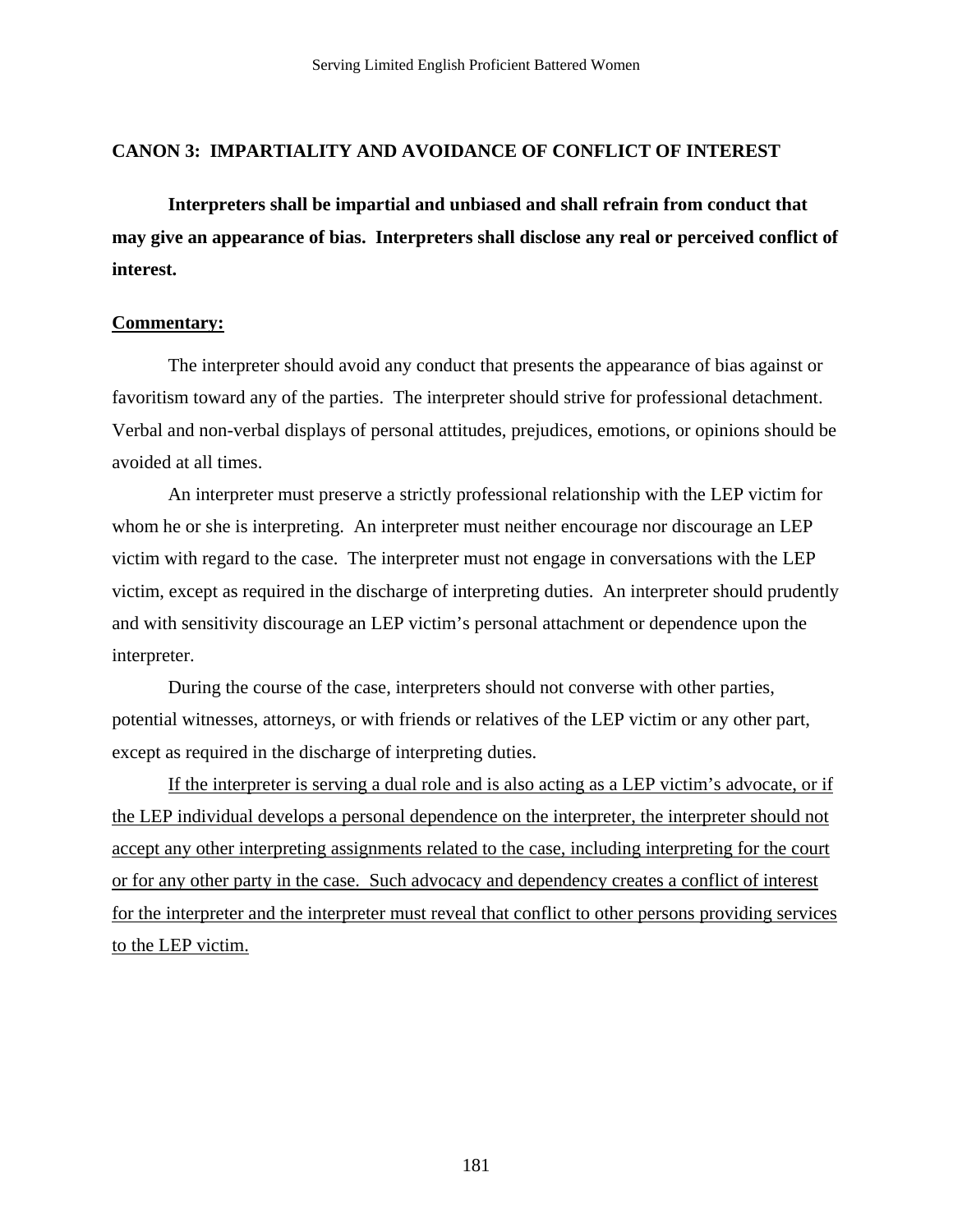#### **CANON 4. PROFESSIONAL DEMEANOR**

 **Interpreters shall conduct themselves in a professional manner and should be as unobtrusive as possible.** 

#### **Commentary:**

 Interpreters should know and observe the established protocol, rules, and procedures relating to interpreting services, including the ethical requirements of the organization for which those services are rendered. Interpreters should work without drawing undue or inappropriate attention to themselves and should dress in a manner that is consistent with the nature of the assignment.

 Interpreters should avoid personal or professional conduct that discredits the interpreting profession.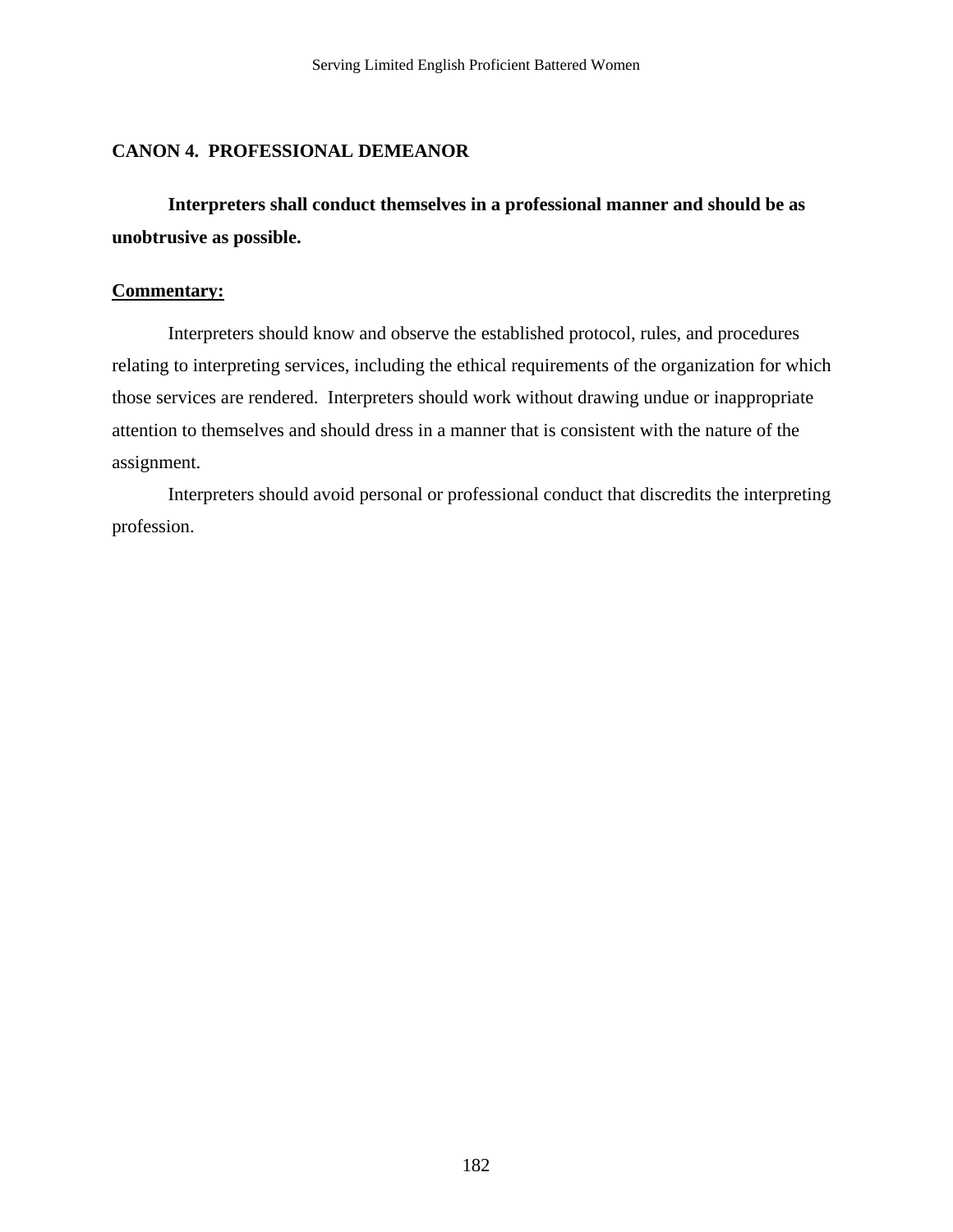### **CANON 5: CONFIDENTIALITY**

 **Interpreters shall protect the confidentiality of all privileged and other confidential information.** 

#### **Commentary:**

 The interpreter must protect the confidentiality of communications that are protected by a legal privilege, such as the attorney-client, doctor-patient or victim-advocate privilege. Interpreters must not disclose information deemed confidential by statute, case law, or court rule or policy.

 In domestic violence cases, the interpreter must not reveal information that may jeopardize the safety of the victim, including safe shelter information or the whereabouts of the victim.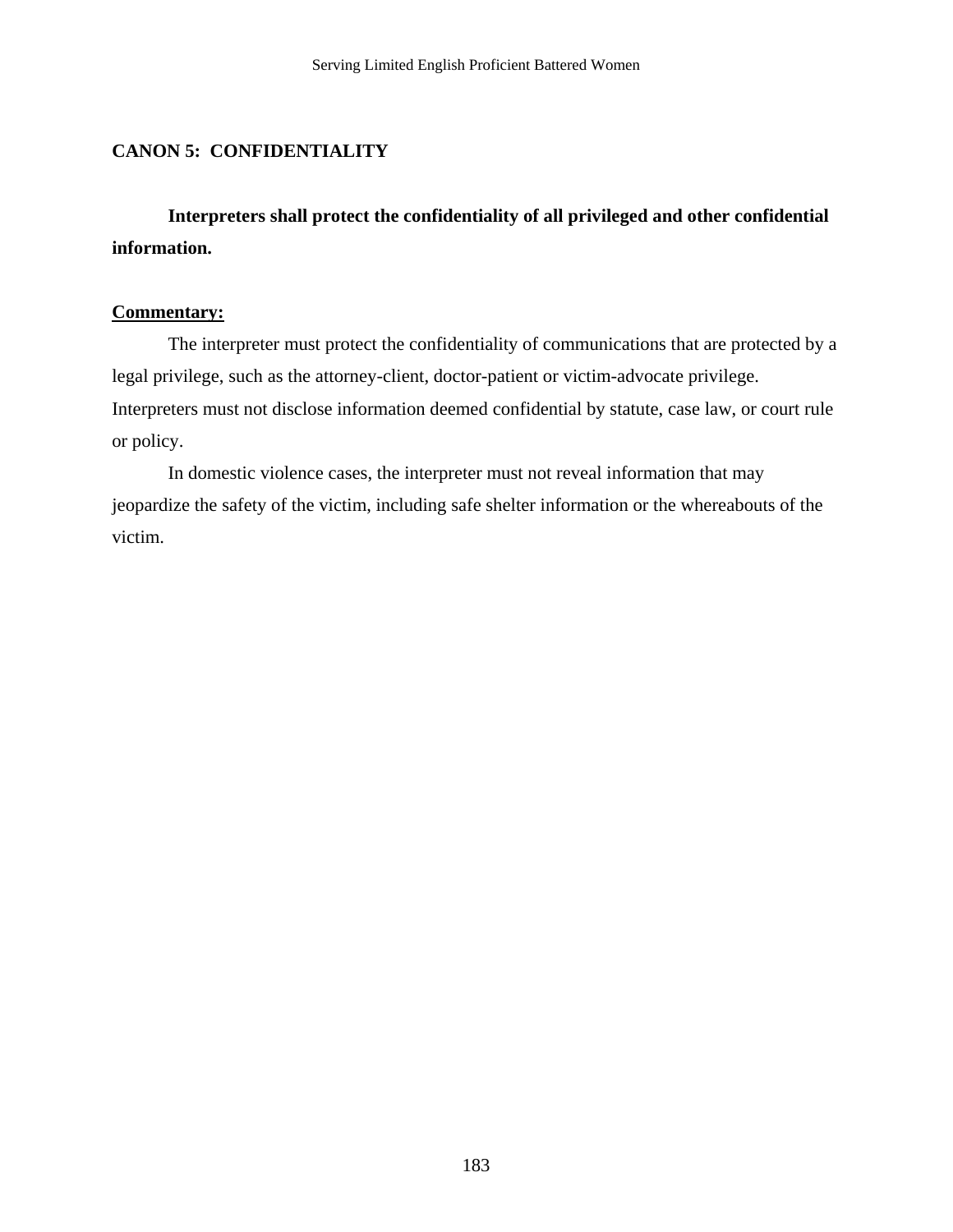#### **CANON 6: RESTRICTION OF PUBLIC COMMENT**

 **Interpreters shall not publicly discuss, report, or offer an opinion concerning a matter in which they are or have been engaged, even when that information is not privileged or required by law to be confidential.**

Interpreters must avoid speaking to the media or any other person or entity about the facts of a case and should not voice an opinion about the veracity of the parties or evidence in the case.

Interpreters providing services in a domestic violence or sexual assault case or any case wherein an order for protection is being sought should refrain from repeating or disclosing *any* information about the case, including the names of the parties and the nature of the case, regardless of whether that information is privileged or otherwise deemed confidential.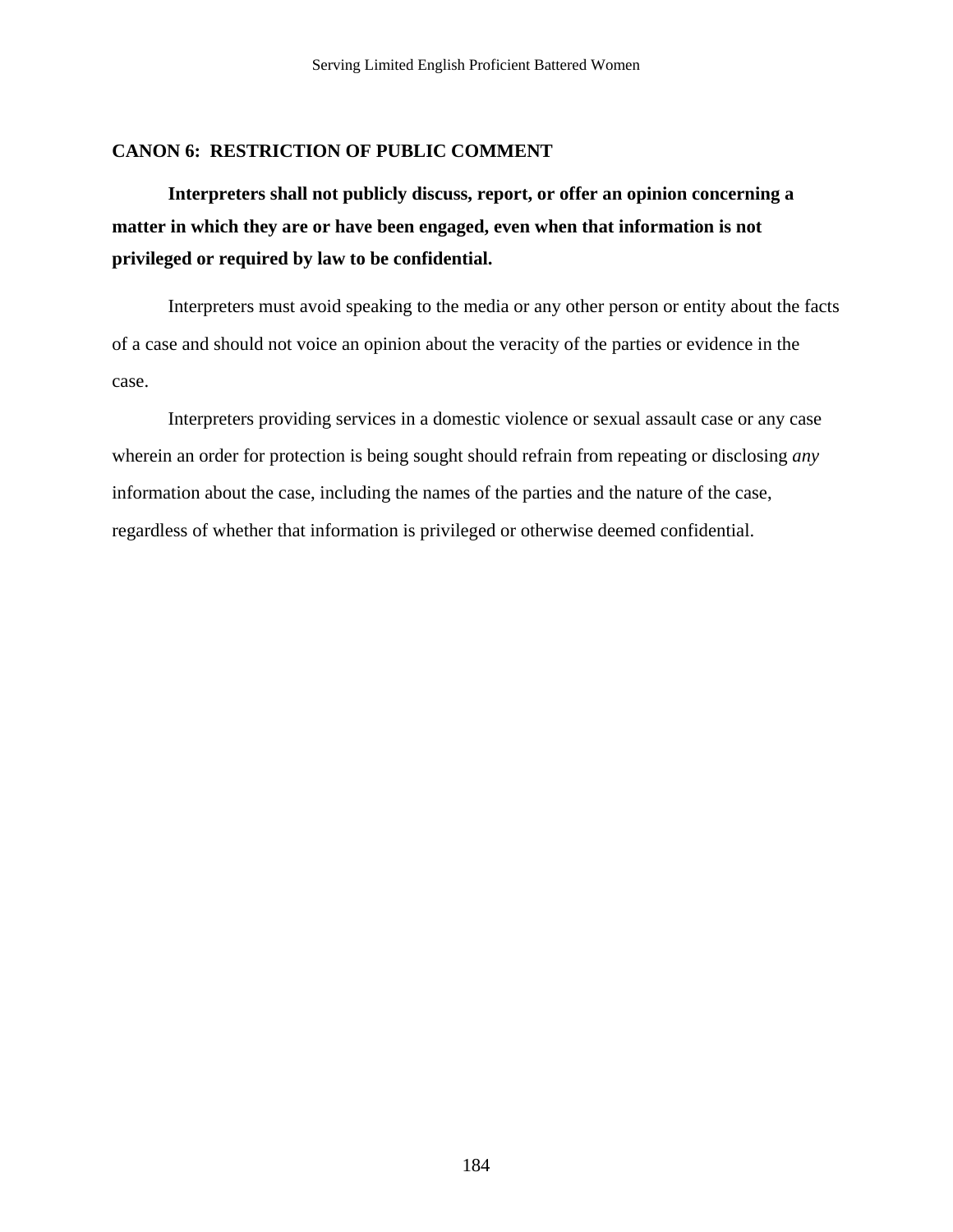#### **CANON 7: SCOPE OF PRACTICE**

 **While serving as an interpreter, interpreters shall limit themselves to interpreting or translating, and shall not give legal advice, express personal opinions to individuals for whom they are interpreting, or engage in any other activities which may be construed to constitute a service other than interpreting or translating.** 

#### **Commentary:**

 Because the interpreter's only role is to enable others to communicate, the interpreter's activities are limited to interpreting or translating. Interpreters should refrain from initiating communications while interpreting unless such communications are necessary to ensure an accurate and faithful interpretation. Interpreters may be required to initiate communications when they find it necessary to seek assistance in performing their duties. Examples of such circumstances include seeking clarification if the interpreter is unable to understand or express a word or thought, requesting permission to clarify an unfamiliar regionalism, seeking permission to consult a bilingual dictionary or other resource, requesting speakers to moderate their rate of communication or repeat or rephrase a statement, correcting interpreting errors, or notifying the interviewer if the interpreter has reservations about his/her own ability to satisfy an assignment competently. To signify that the interpreter is speaking personally and not interpreting the LEP individual's words, the interpreter should refer to himself or herself in the third person; e.g. "The interpreter requests . . ." The interpreter must also include the LEP individual by interpreting the entire discussion.

 An interpreter should not independently explain the purpose of forms, services, or otherwise act as counselors or advisors. The interpreter may sight translate language on a form for a LEP individual, but may not explain the form or its purpose for the individual.

 The interpreter is a conduit for communication and is not an attorney, an anthropologist, a linguist, a counselor, or a psychiatrist. Therefore, the interpreter should refrain from providing services outside the scope of interpreting and translating services. If the interpreter is performing a dual role and is acting as an advocate for the LEP victim, that dual role should be explained to the LEP victim and the interpreter should not accept interpreting assignments for the case in any other setting.

185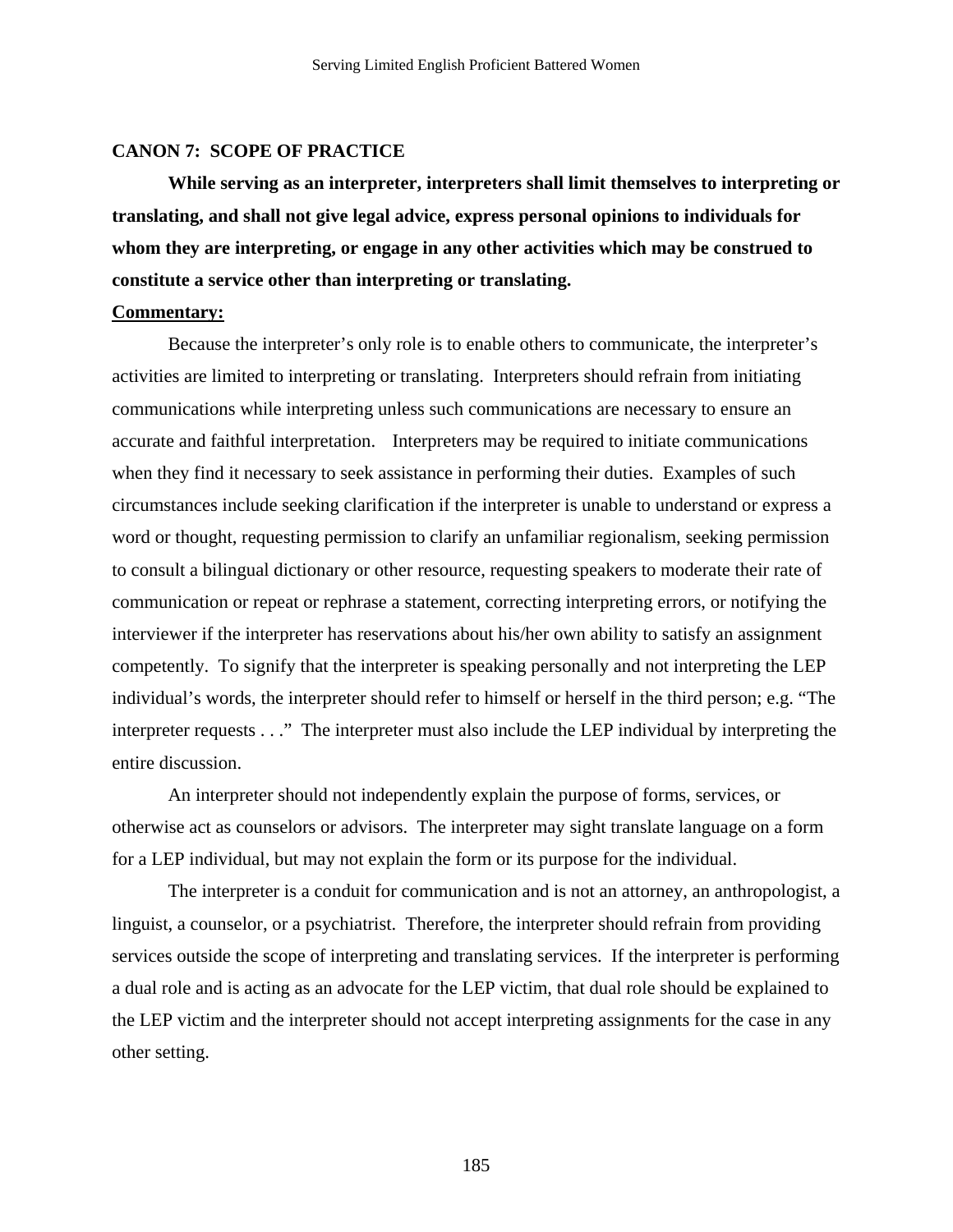#### **CANON 8: ASSESSING AND REPORTING IMPEDIMENTS TO PERFORMANCE**

 **Interpreters shall assess at all times their ability to deliver their services. If an interpreter has any reservation about his/her ability to satisfy an assignment competently, the interpreter shall immediately convey that reservation to the person or entity retaining the interpreter.** 

#### **Commentary:**

 If the communication mode or language of the non-English-speaking person cannot be readily interpreted, if the subject matter is likely to exceed the interpreter's skills, or if after starting an assignment, the interpreter believes he/she cannot perform competently for any reason, the interpreter should notify the person or entity retaining the interpreter.

 Interpreters should also report any environmental or physical limitation that impedes the ability to deliver interpreting services adequately (e.g., the environment is not quiet enough for the interpreter to hear or be heard by the LEP person, more than one person at a time is speaking, or individuals are speaking too rapidly). Whenever possible, interpreters are encouraged to inquire into the nature and topic of the interpreting assignment before accepting the assignment. This enables interpreters to match more closely their professional qualifications, skills, and experience to potential assignments and more accurately assess the interpreter's ability to perform interpreting duties competently.

 Interpreters should notify the person or entity that retained him/her of any perceived or actual personal bias relating to any aspect of the assignment. For example, an interpreter who has been the victim of a sexual assault may wish to be excused from interpreting in cases involving similar offenses, and a person convicted of domestic abuse should not interpret for any party in a domestic violence case.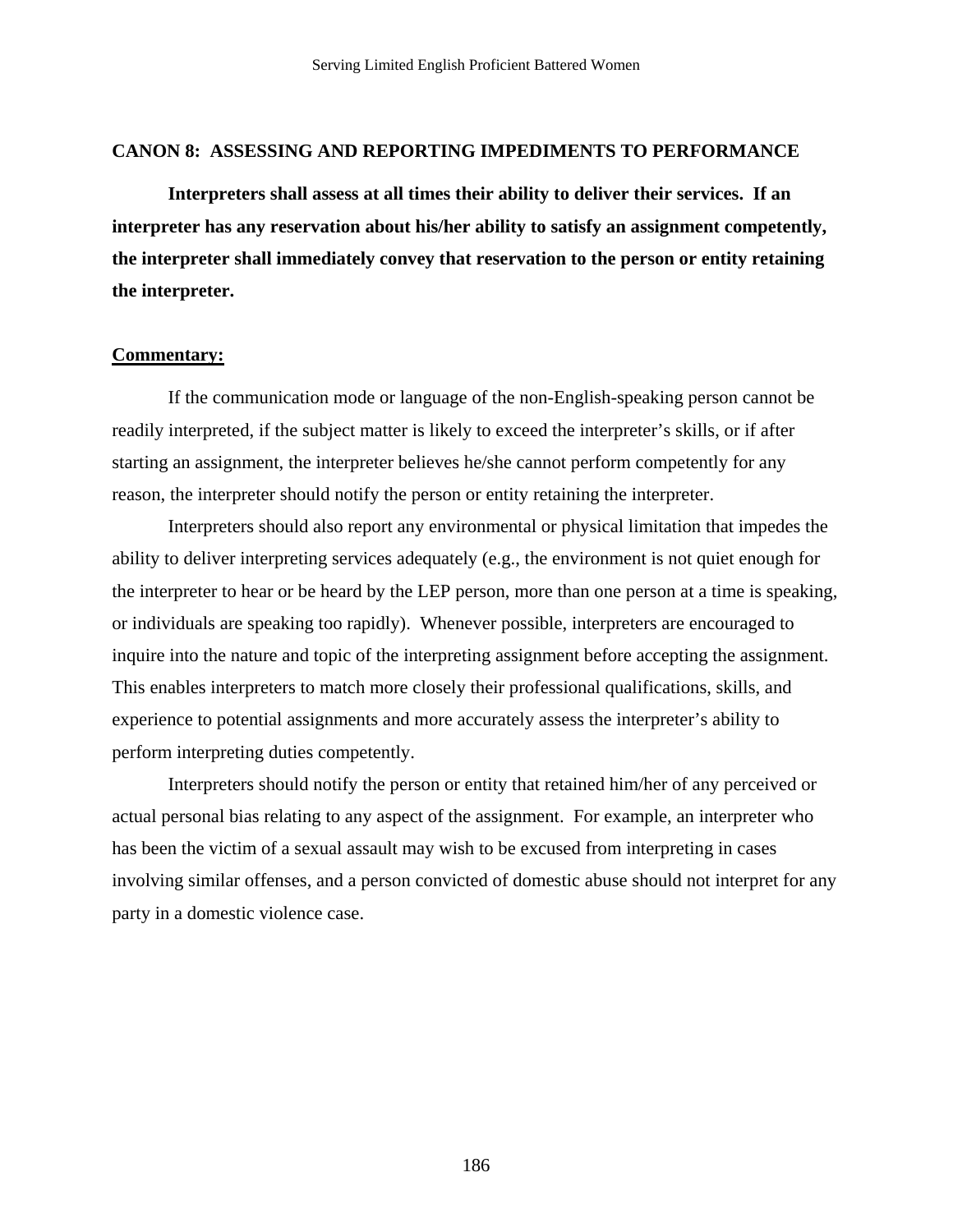#### **CANON 9: DUTY TO REPORT ETHICAL VIOLATIONS**

 **Interpreters shall report to the proper authority any effort to impede their compliance with any law, any provision of this code, or any other official policy governing interpreting and translating.** 

#### **Commentary:**

 Users of interpreting services may ask or expect interpreters to perform duties or engage in activities that violate the provisions of this code or other laws, regulations, or policies governing interpreters. It is incumbent upon the interpreter to inform such persons of an interpreter's professional obligations. If, having been apprised of these obligations, the person persists in demanding that the interpreter engage in prohibited behavior, the interpreter should turn to a supervisor, a judge, or another official with jurisdiction over interpreter matters to resolve the situation.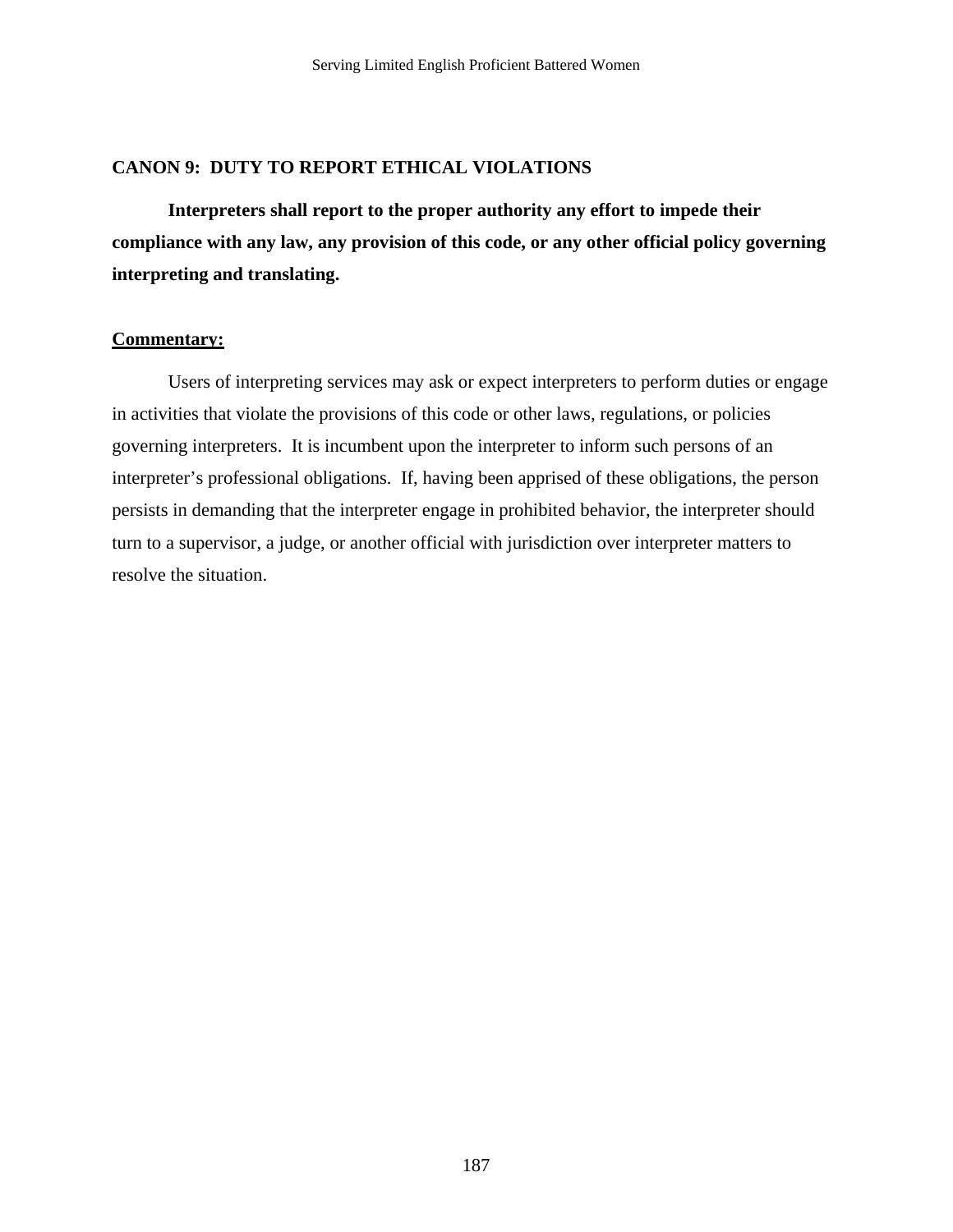#### **CANON 10: PROFESSIONAL DEVELOPMENT**

 **Interpreters shall continually improve their skills and knowledge and advance the profession through activities such as professional training, education, and interaction with colleagues and specialists in related fields.** 

#### **Commentary:**

 Interpreters must continually strive to increase their knowledge of the languages they interpet, including past and current trends in technical, vernacular, and regional terminology as well as their application.

 Interpreters should keep informed of all statutes, rules of courts and policies that relate to the performance of their professional duties.

 An interpreter should seek to elevate the standards of the profession through participation in workshops and professional meetings, interaction with colleagues, and reading current literature in the field.

 Interpreters providing services to LEP victims of domestic violence are encouraged to engage in training specific to the vocabulary, procedures, and dynamics of such cases.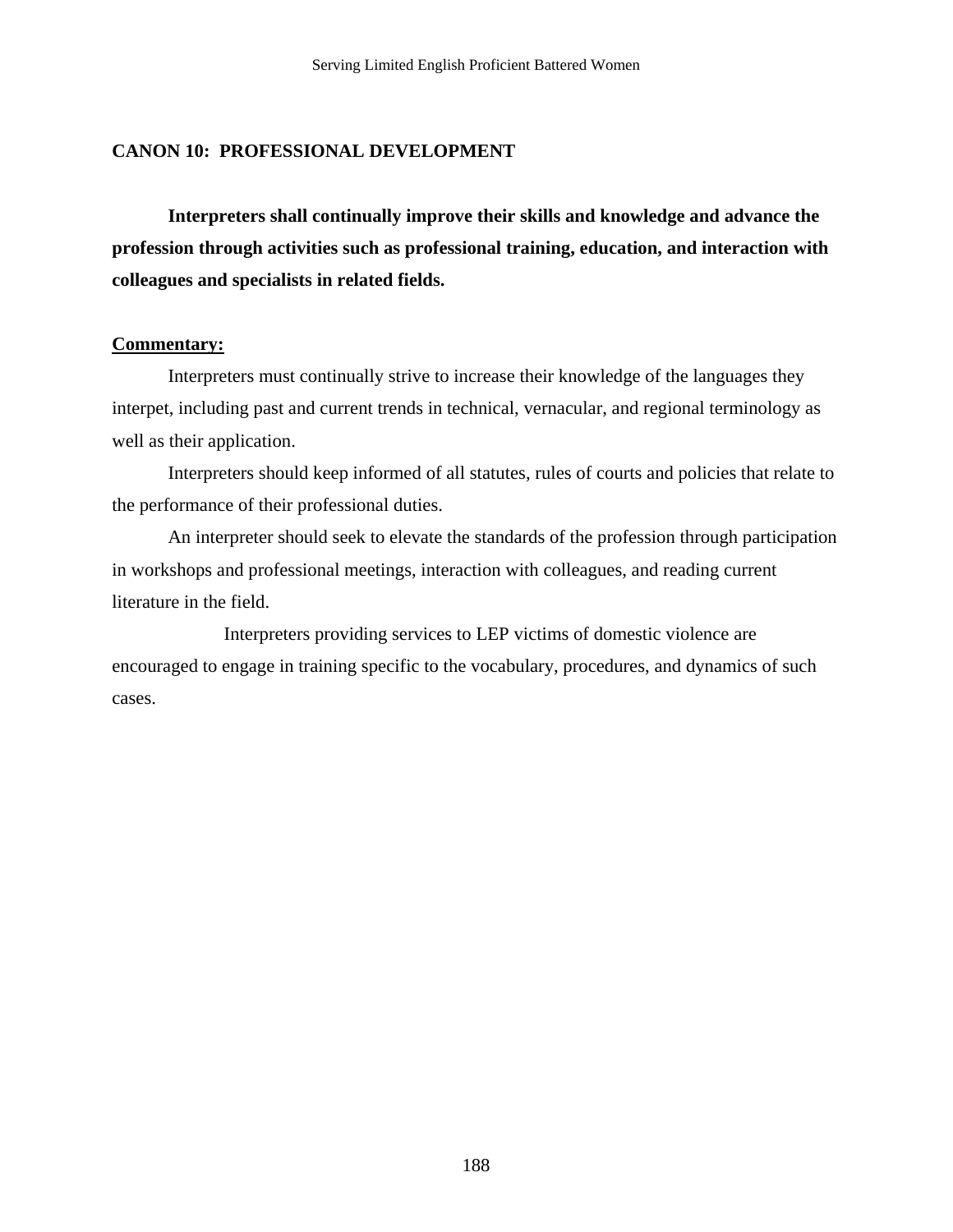### **Additional considerations when language interpreters**

### **are needed for a Limited English Proficiency (LEP)**

#### **Protection Order Petitioner or domestic violence victim:**

- 1. For jurisdictions that use volunteer interpreters for LEP protection order petitioners during case processes that take place outside the courtroom (meetings, interviews, intake process, etc.), before beginning any interpreting services, the volunteer should be provided with a copy of these Canons, required to read this document in its entirety, and to sign an oath agreeing to abide by the canons.
- 2. The intake officer or interviewer requesting the services of an interpreter for processes that take place outside the courtroom should read these canons in their entirety in order to better understand the function of an interpreter and to better utilize the interpreter's expertise.
- 3. The intake officer or interviewer should ensure that the LEP individual is fully informed about the responsibilities of an interpreter and the role that the interpreter plays.
- 4. In no case and under no circumstance should a minor, a family member, friend, relative, minister, police officer, or other bilingual individual who has a connection of any kind to the case be allowed to serve as interpreter for an LEP protection order petitioner, and no such individual should be coerced into acting as an interpreter or substituting for an interpreter.

*These canons are excerpted from the Model Code of Professional Responsibility for Interpreters in the Judiciary and are modified somewhat to help interpreters better understand their role when interpreting outside of the courtroom in a protection from abuse or sexual assault proceeding. These canons are only applicable outside of the courtroom and judicial proceedings – when interpreting for the judiciary, the interpreter is governed by the Model Code of Professional Responsibility for Interpreters in the Judiciary (or a similar Code that has been adopted by the state in which the interpreter works).*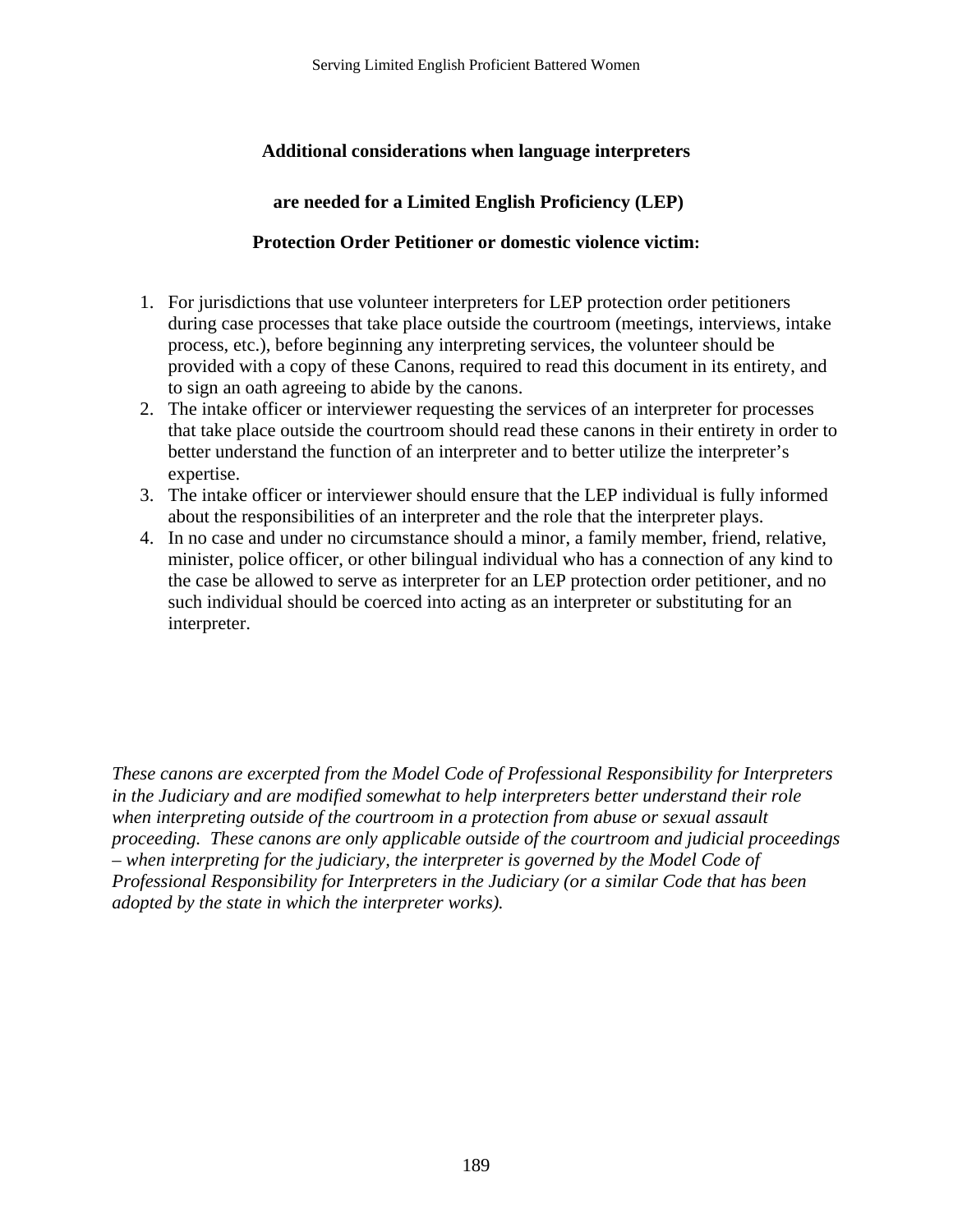Serving Limited English Proficient Battered Women

### **Attachment P**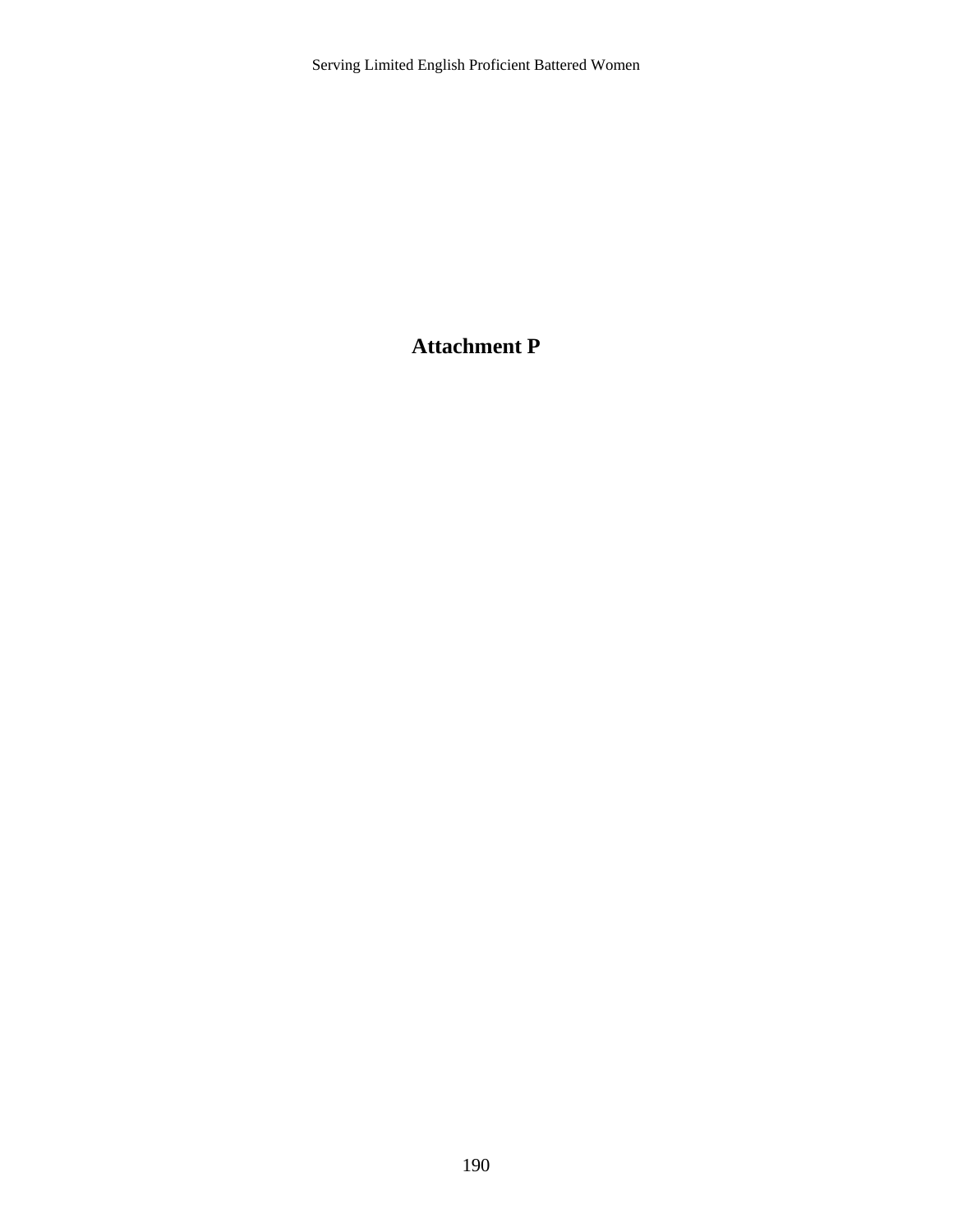<span id="page-193-0"></span>

# **Limited English Proficiency (LEP) Resource Guide**

### **Knowledge & Information Services**

**[NCSC Publications and Resources](#page-193-0)**

**[Online Publications and Resources](#page-193-0)**

**[Articles and Reports](#page-197-0)**

#### **NCSC Publications and Resources:**

[NCSC Documents](http://library.ncsc.dni.us/uhtbin/cgisirsi.exe/YHuBPOF1gr/203280006/38/72/X/BLASTOFF) relating to court interpretation.

[NCSC Library's Digital Archive](http://contentdm.ncsconline.org/cdm4/results.php?CISORESTMP=/cdm4/results.php&CISOVIEWTMP=/cdm4/item_viewer.php&CISOMODE=bib&CISOGRID=thumbnail,A,1;title,A,1;subjec,A,0;descri,200,0;none,A,0;20;title,none,none,none,none&CISOBIB=creato,A,0,N;title,A,1,N;su) on court interpretation.

Uekert, Brenda K. "[The Court's Capacity to Provide Protection Orders: The Case of Limited English](http://www.ncsconline.org/Projects_Initiatives/Family/vol_3.3.htm#Capacity)  [Proficiency.](http://www.ncsconline.org/Projects_Initiatives/Family/vol_3.3.htm#Capacity)" Family Violence Forum 3, no. 3 (Fall/Winter 2004). The Family Violence Forum's Web site provides preliminary findings on the National Center for State Courts' research concerning the ability of courts to provide protection orders for petitioners with limited English proficiency.

Uekert, Brenda K. "[Serving Limited English Proficient Battered Women: A National Survey of the Court's](http://www.ncsconline.org/D_Research/descriptions.html#LEP)  [Capacity to Provide Protection Orders.](http://www.ncsconline.org/D_Research/descriptions.html#LEP)" NCSC Research Project descriptions. The research project seeks to collect nationwide information on the access non-English-speaking women have to protection orders and to identify potential model court practices to be implemented in the future.

#### **Online Publications and Resources:**

**[Top](#page-193-0)**

#### **LEP Laws & Compliance**

[LEP Resolutions and Case Law.](http://www.leptaskforce.org/OCR & Case Law.htm) LEP Task Force. The National LEP Task Force Web site provides information on the organization's advocacy for the rights of individuals who have limited English proficiency through support of the laws, regulations, and policies, which prohibit discrimination based on language and cultural differences.

[Executive Order 13166: Improving Access to Services for Persons with Limited English Proficiency.](http://www.usdoj.gov/crt/cor/13166.htm) Civil Rights Division. U.S. Department of Justice, Coordination and Review Section. Listed here are Title VIrelated guidance, links, and resources on Executive Order 13166, which require federal agencies to improve access to services by individuals with Limited English Proficiency (LEP).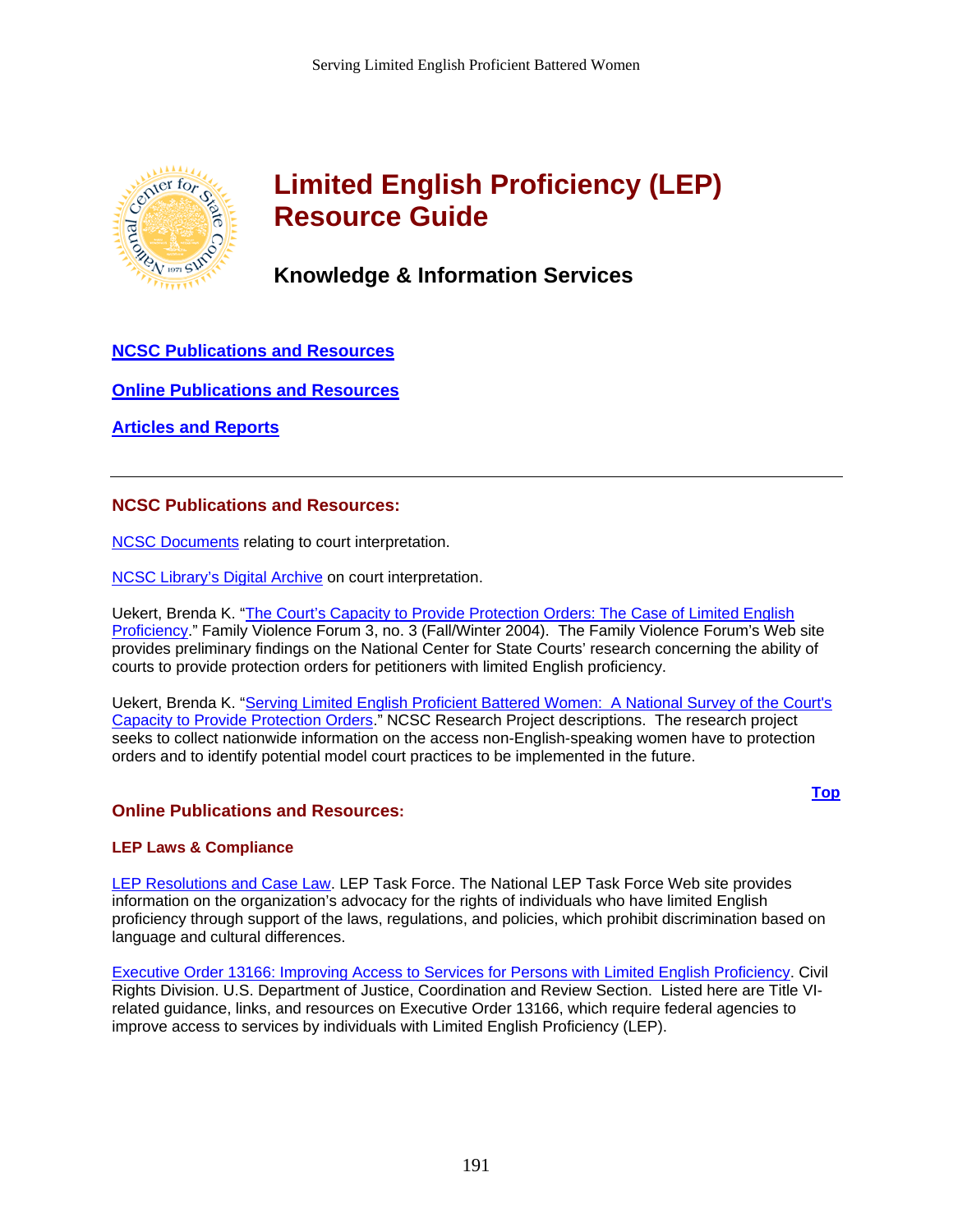[Commonly Asked Questions and Answers Regarding Executive Order 13166.](http://www.usdoj.gov/crt/cor/Pubs/lepqa.htm) U.S. Department of Justice, Civil Rights Division. This page provides information concerning Executive Order 13166, which addresses current issues of meaningful access to individuals with limited English proficiency, through a question-and-answer format.

["Lawsuit Challenging HHS Guidance on Services for LEP Persons Dismissed.](http://www.nilc.org/immspbs/la/langaccess014.htm)" National Immigration Law Center. Immigration Rights Update 19, no. 3 (March 31, 2005).

[LEP: Thinking Outside the Box](http://www.lep.gov/recipbroch.html) in delivering service to all persons regardless of race, color, or national origin. LEP.gov. This document describes how to affirm LEP access and compliance in federal and federally assisted programs.

#### **LEP Policies & Policy Guidance**

**[Top](#page-193-0)**

**[Top](#page-193-0)**

[Letter to the State Court Administrators on LEP Policies and Procedures.](http://www.usdoj.gov/crt/cor/courtsletter_generic.htm) U.S. Department of Justice (December 1, 2003). The Civil Rights Division of the U.S. Department of Justice sent this letter to court administrators across the country to discuss the impact of Executive Order 13166 concerning people with limited English proficiency.

[Guidance to Federal Financial Assistance Recipients Regarding Title VI Prohibition Against National](http://www.usdoj.gov/crt/cor/lep/DOJFinLEPFRJun182002.htm)  [Origin Discrimination Affecting Limited English Proficient Persons](http://www.usdoj.gov/crt/cor/lep/DOJFinLEPFRJun182002.htm). U.S. Department of Justice. Federal Register 67, no. 117 (June 18, 2002). This report from the Department of Justice provides information and guidance concerning Executive Order 13166 and its implementation across the country.

[Comments to the Department of Justice Regarding Guidance on Limited English Proficiency.](http://www.apiahf.org/policy/culturalcompetence/20020219_comments_to_doj_re.htm) Asian and Pacific Islander American Health Forum. This letter and subsequent report present the APIAHF's position and findings concerning the prohibition of discrimination based on national origins and limited English proficiency by the recipients of federal financial assistance.

[LEP Policy Guidance](http://www.hhs.gov/ocr/lep/guide.html). Health and Human Services. This page provides policy guidance from the Office for Civil Rights concerning the prohibition of national-origin discrimination concerning persons with limited English proficiency.

[LEP Policy Guidance](http://www.usdoj.gov/crt/cor/lep/gsalep.htm). Federal Register 67, no. 117 (January 17, 2001). Office of Civil Rights. U.S. Department of Justice. The General Services Administration (GSA) is publishing policy guidance on prohibition against national-origin discrimination as it affects limited English proficient persons. GSA provides this policy guidance for its recipients of federal financial assistance to ensure meaningful access to federally assisted programs and activities for persons with limited English proficiency.

[Guidance to Federal Financial Assistance Recipients Regarding Title VI Prohibition Against National](http://www.hhs.gov/ocr/lep/revisedlep.html) [Origin Discrimination Affecting Limited English Proficient Persons](http://www.hhs.gov/ocr/lep/revisedlep.html). Health and Human Services.This HHS Web page is a policy-guidance document that gives the background and legal history of Ex. Order 13166, provides guidance to complying with this order, outlines who is covered by the order, and answers a host of questions regarding the order.

#### **Tips & Tools for Serving LEP Clients**

[Supporting Limited English Communities](http://www.ojp.usdoj.gov/ccdo/pub/pdf/ncj210506.pdf). U.S. Department of Justice. Office of Justice Programs (July 2005). This 22-page report summarizes results from a survey that determined the extent to which people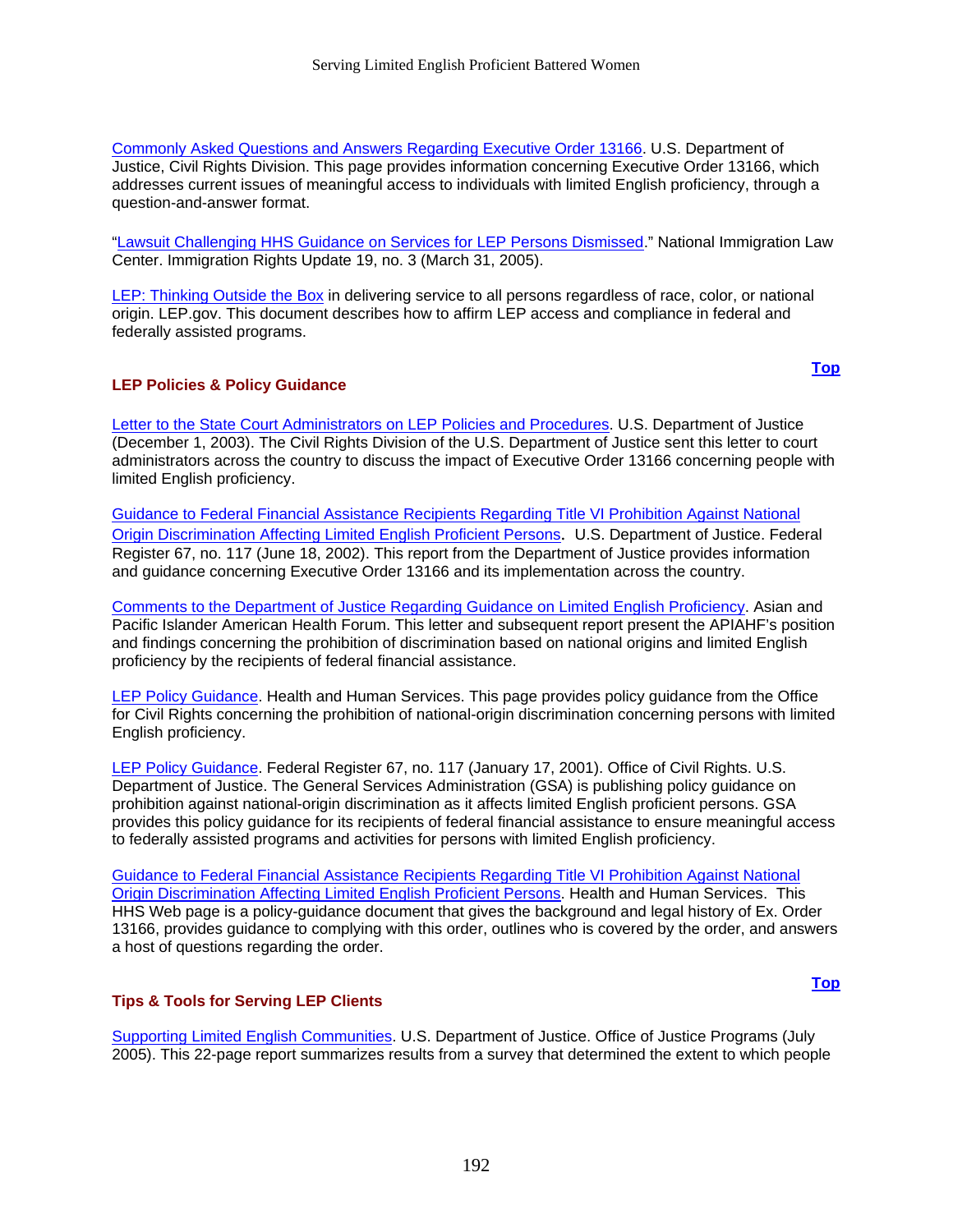with limited English proficiency (LEP) are being served in Weed and Seed communities. The report also provides tips on how to develop LEP programs.

Khashu, Anita, and Kari Almo. [Translating Justice: A Guide for New York City's Justice and Public Safety](http://www.vera.org/publication_pdf/342_619.pdf)  [Agencies to Improve Access for Residents with Limited English Proficiency.](http://www.vera.org/publication_pdf/342_619.pdf) New York: Vera Institute of Justice, 2005. The Translating Justice report is intended to provide guidance for the agencies of criminal and juvenile justice in New York City concerning persons with limited English proficiency to support the needs of individual government agencies and their respective clients.

[Executive Order 13166: Limited English Proficiency Resource Document: Tips and Tools from the Field](http://www.lep.gov/tips_and_tools-9-21-04.htm). U.S. Department of Justice, Civil Rights Division, September 21, 2004.

[Chapter 5: "Tools Specific to Courts](http://www.lep.gov/lepdoc chapter5.htm)." Executive Order 13166: Limited English Proficiency Resource Document: Tips and Tools from the Field. U.S. Department of Justice, Civil Rights Division, September 21, 2004.

[Expanding Legal Services: Serving Limited English Proficient Pacific Asian and Pacific Islanders](http://apalc.org/pdffiles/ELS_Web.pdf). Los Angeles: Asian Pacific American Legal Center, 2003.

[Promising Practices for Legal Service Providers Who Serve the LEP Population.](http://www.leptaskforce.org/Promising Practices.htm) National Limited English Proficient Advocacy Task Force. These Web pages provide examples of several programs across the United States that provide specialized services to LEP clients.

[LEP Information and Resources.](http://www.hhs.gov/ocr/lep/revisedlep.html) Health and Human Services. These Web pages provide fact sheets and guidance to programs serving LEP clients and answer LEP questions.

[Increasing Access to Persons with Limited English Proficiency.](http://www.nilc.org/immspbs/la/Language_access_issue_brief-final.pdf) National Immigration Law Center Issue Brief (August 7, 2003). This seven-page issue brief provides helpful information about providing access to LEP clients.

#### **LEP & Domestic Violence**

Patterson, Lupita. [Model Protocol on Services for Limited English Proficient Immigrant and Refugee](http://www.wscadv.org/Resources/protocol_LEP_victims.pdf)  [Victims of Domestic Violence](http://www.wscadv.org/Resources/protocol_LEP_victims.pdf). Seattle: Washington State Coalition Against Domestic Violence, 2002. The goals of this protocol and model policy are to support domestic violence agencies in the state of Washington to increase and extend their services to immigrant women whose first language is not English. Recommended policies and procedures are outlined in this report.

[Chapter 4: "Tips and Tools Specific to Domestic Violence Service Providers and Specialists](http://www.usdoj.gov/crt/lep/lepdoc chapter4.htm)."

Executive Order 13166: Limited English Proficiency Resource Document: Tips and Tools from the Field. U.S. Department of Justice, Civil Rights Division, September 21, 2004. This text instructs domestic violence workers in providing assistance to victims with limited English proficiency by identifying the need in the community, identifying language resources, and utilizing other resources for LEP victims of domestic violence.

Hamm, Carolyn. ["Reducing Language Barriers to Combating Domestic Violence: The Requirements of](http://data.ipharos.com/bwjp/documents/REDUCING LANGUAGE BARRIERS TO COMBATING DOMESTIC VIOLENCE.pdf)  [Title IV](http://data.ipharos.com/bwjp/documents/REDUCING LANGUAGE BARRIERS TO COMBATING DOMESTIC VIOLENCE.pdf)." Battered Women's Justice Project. This document provides support and planning for supporting victims of domestic violence with limited English proficiency by determining the program's obligation to provide LEP services, implementing a language-assistance plan, and identifying the types of languageassistance services available. It also explains the specific requirements for state agencies, including law enforcement, prosecutors, courts, corrections, and shelter programs.

**[Top](#page-193-0)**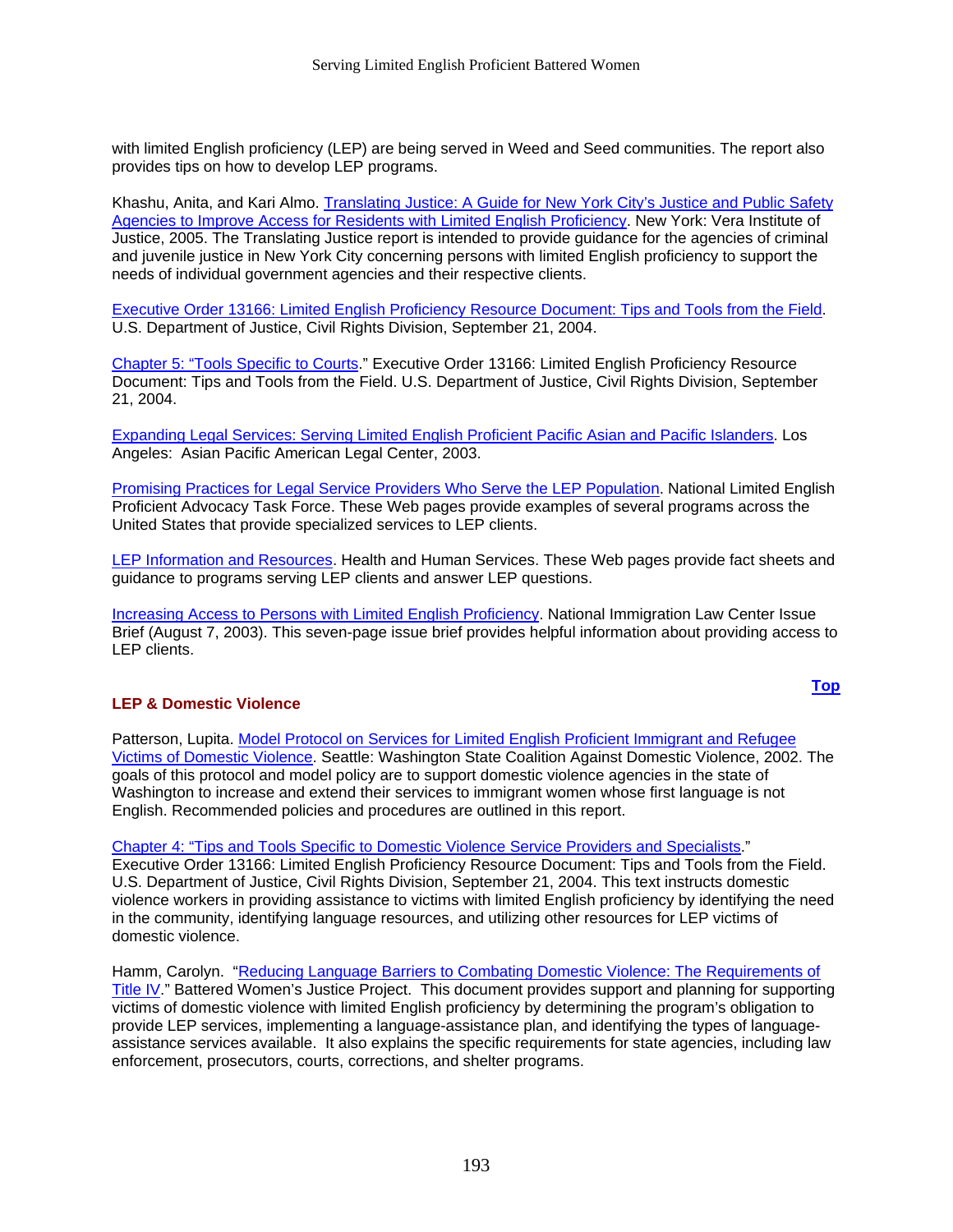Chen, Judy. ["Lessons from Asians and Pacific Islander Domestic Violence-Related Homicides and](http://www.apiahf.org/apidvinstitute/CriticalIssues/chen.htm)  [Suicides.](http://www.apiahf.org/apidvinstitute/CriticalIssues/chen.htm)" Washington State Coalition Against Domestic Violence. See the section discussing "Consistent Themes Regarding Experiences of Women with Limited English Proficiency." Medina, Adelita M., and Jessica F. Vasquez. [Developing Linguistically and Culturally Responsive](http://www.dvalianza.org/pdfs/r_devlinguistic.pdf)  [Materials for Latina Survivors of Domestic Violence](http://www.dvalianza.org/pdfs/r_devlinguistic.pdf), 2nd ed. New York: National Latino Alliance for the Elimination of Domestic Violence, 2004.

#### **Sample LEP Policies & Plans**

**[Top](#page-193-0)**

**[Top](#page-193-0)**

Minnesota LEP Court Plans:

- [Hennepin County LEP Plan.](http://www.courts.state.mn.us/districts/fourth/Administration/Limited English Proficiency Plan.doc)
- [Grant/Pope County Court LEP Plan](http://www.courts.state.mn.us/districts/eighth/PDF docs/LEP/Grant and Pope Counties LEP Plan.pdf).
- [Renville County District Court LEP Plan](http://www.courts.state.mn.us/districts/eighth/PDF docs/LEP/Renville County LEP Plan.pdf).
- [Dakota County District Court LEP Plan](http://www.co.dakota.mn.us/Courts/PDF/LEP Plan 2005.doc)**.**
- [Lac qui Pare County District Court LEP Plan.](http://www.courts.state.mn.us/districts/eighth/PDF docs/LEP/Lac Qui Parle County LEP Plan.pdf)

[Dane County Wisconsin Circuit Court Language Assistance Plan](http://www.co.dane.wi.us/clrkcort/pdf/20040615_language_assistance.pdf). Dane County, Wisconsin.

[LEP Policy of the Washington Department of Developmental Disabilities.](http://www1.dshs.wa.gov/pdf/adsa/ddd/policy_archives/apolicy5.05_12_93.pdf) Olympia, Washington.

[LEP Plan from the Legal Services Corporation](http://www.lri.lsc.gov/pdf/03/030200_LEPplan.pdf)

[Draft Policy on Serving Persons with LEP](http://www.lri.lsc.gov/pdf/05/050022_leppolicy.pdf). Legal Services Corporation.

[LEP Plan and Planning Process for Legal Aid of Western Missouri.](http://www.lri.lsc.gov/abstracts/abstract.asp?level1=Diversity&level2=LEP&abstractid=050022&ImageId=2) Legal Services Corporation.

#### **Miscellaneous LEP Reports & Resources**

[National LEP Advocacy Task Force](http://www.leptaskforce.org/LEP Home Page.htm). "The National LEP Advocacy Task Force advocates for the rights of individuals in the U.S. described by the federal government as (LEP)."

The [Legal Services Corporation](http://www.lri.lsc.gov/sitepages/diversity/div_lep.htm) has compiled a list of documents and reports relating to serving clients with limited English proficiency. Links are provided to a number of articles, projects, and Web sites, including [LEP.gov](http://www.lep.gov/).

[The Summit/Lorain Project: Resource Document for Law Enforcement: Interpretation and Translation](http://www.co.summit.oh.us/Sheriff/LEP.pdf)  [Services](http://www.co.summit.oh.us/Sheriff/LEP.pdf). Summit County Sheriff Department and the City of Lorain (Ohio) Law Enforcement. Report focuses on policies and procedures for law-enforcement officers to serve and protect limited English proficient persons.

[Language Barriers to Justice in California.](http://calbar.ca.gov/calbar/pdfs/reports/2005_Language-Barriers_Report.pdf) California Commission on Access to Justice, September 2005. This report discusses the growing need for court interpreters, the applicable law, the problem, and the effect on the courts. The commission's findings and recommendations are also reported.

[Chapter 1: "Litigants with Limited English Proficiency.](http://www.friendsfw.org/LEP/LEP_Litigants.htm#Ch1)" Extracts from the Final Report of the Pennsylvania Supreme Court Committee on Race and Gender Bias in the Justice System. Friends of Farmworkers Web site.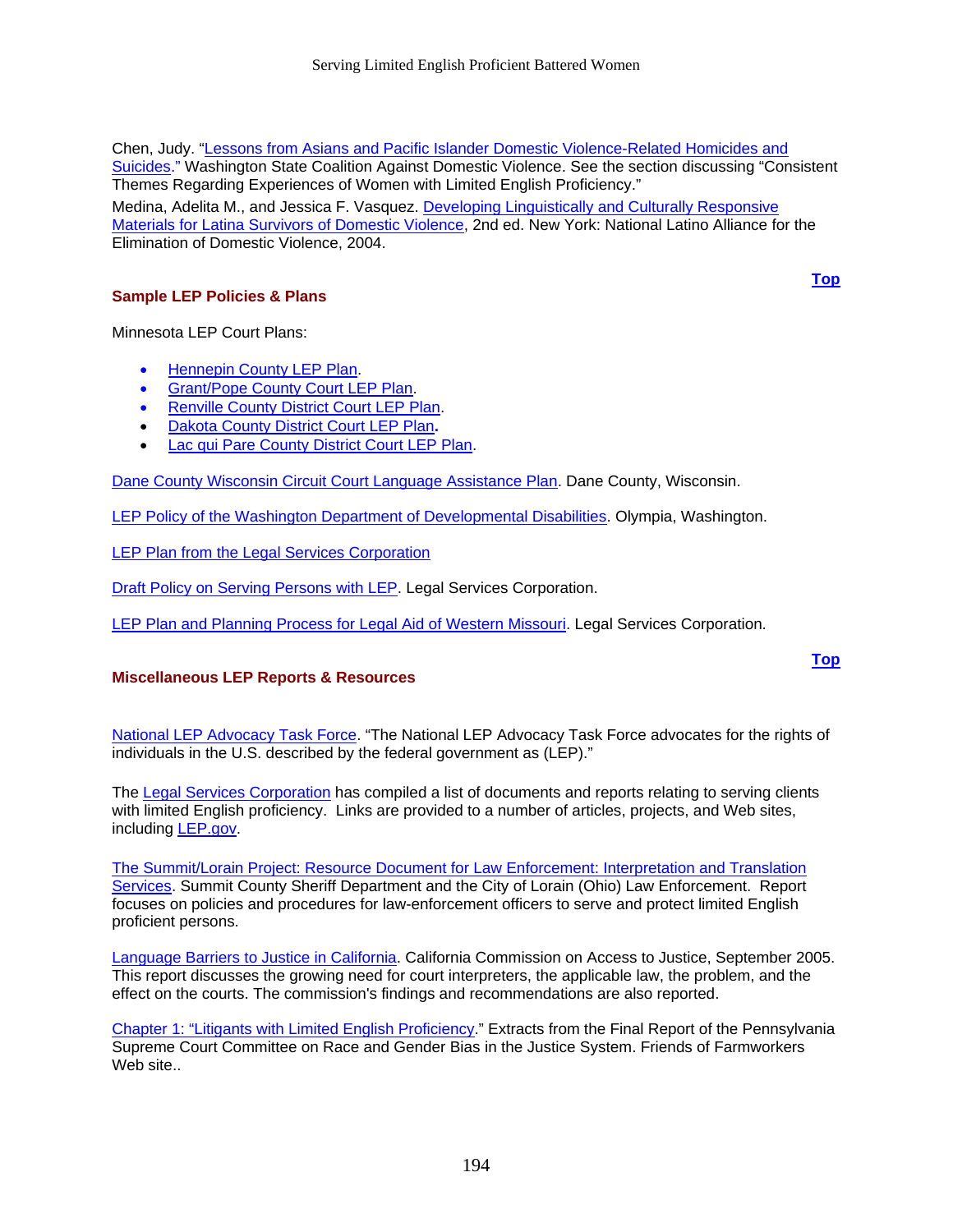#### <span id="page-197-0"></span>**Articles and Reports**

Boyd, Ralph F., Jr. "**Improving Access to Services for Persons with Limited English Proficiency.**" Police Chief 70, no. 4 (April 2003):134-35. This article outlines the U.S. Justice Department's guidelines to recipients of federal financial assistance regarding the provision of meaningful access to funded services by individuals who are limited English proficient.

**[Alexander v. Sandoval,](http://www.law.cornell.edu/supct/html/99-1908.ZO.html) 532 U.S. 575 (2001)**. The U.S. Supreme Court has ruled that private individuals cannot sue a grantee to challenge the lack of LEP services provided under Title VI. Accordingly, the only remedy for an individual who is denied access to programs by lack of LEP services is to file a complaint with the Civil Rights Section of the Department of Justice or the Department of Health and Human Services.

#### **See also:**

[Court Interpretation FAQs](http://www.ncsconline.org/WC/FAQs/CtInteFAQ.htm) and [Resource Guide](http://www.ncsconline.org/WC/Education/CtInteGuide.htm). NCSC CourTopics Database.

[Consortium for State Court Interpreters.](http://www.ncsconline.org/D_Research/CourtInterp.html) NCSC Research Services.

[Multicultural Issues and Domestic Violence Resource Guide](http://www.ncsconline.org/WC/Education/FamVioCultureGuide.htm). NCSC CourTopics Database (2005).

**Keywords:** Limited English proficient, linguistic minority, non-English, language proficiency, language access.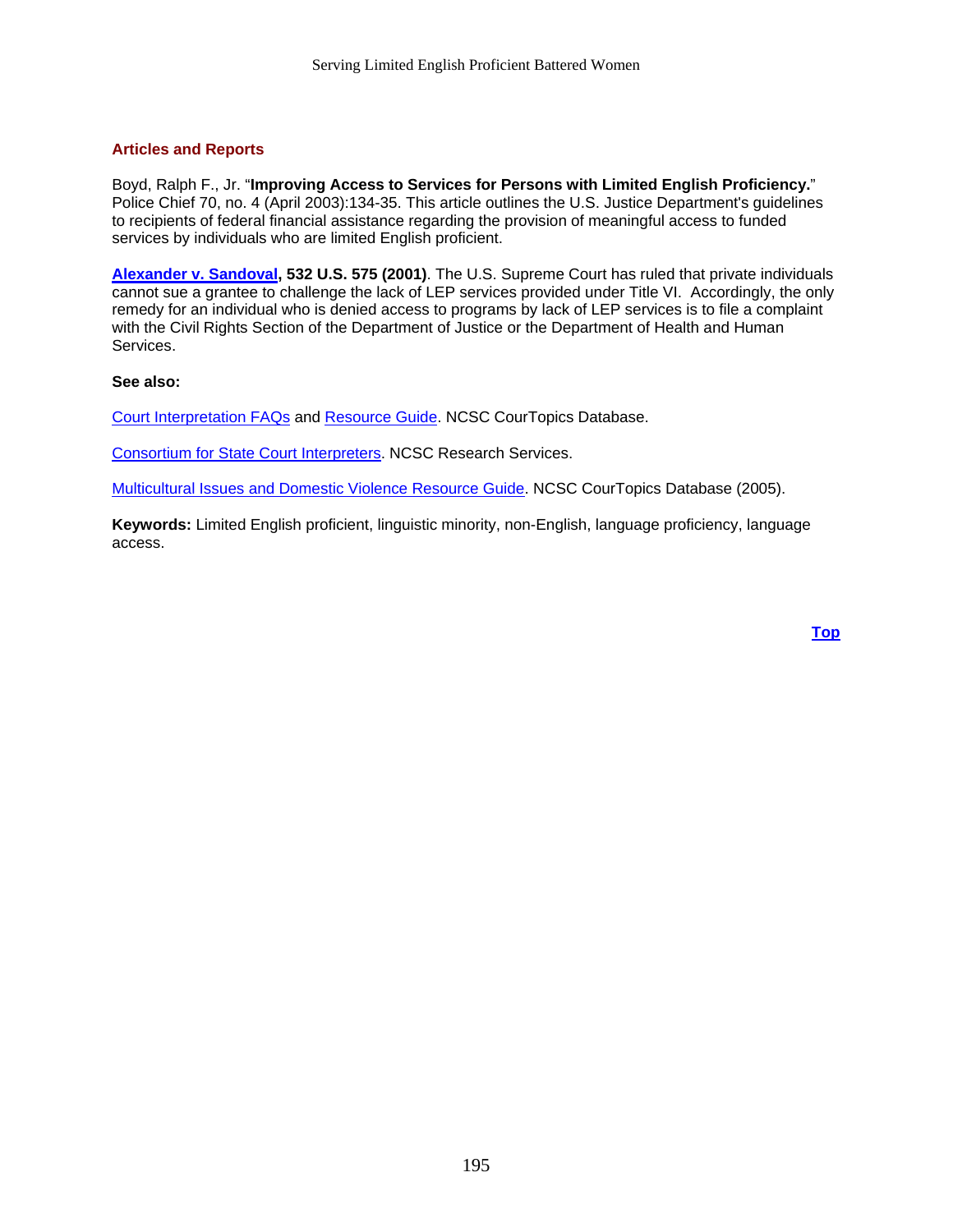# **Attachment Q**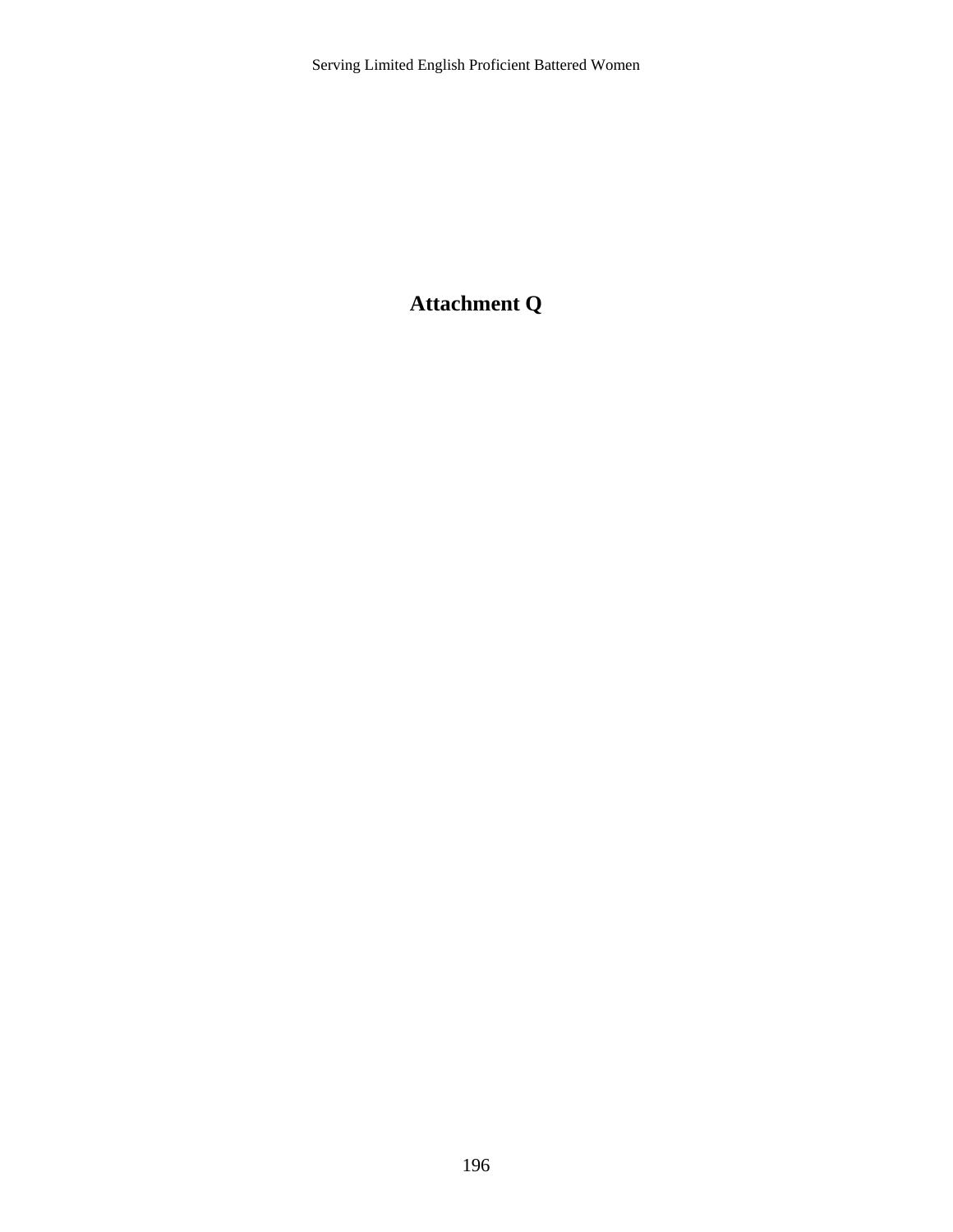# **WHITE PAPER**

# <span id="page-199-0"></span>**Improving the Courts' Capacity To Serve Limited English Proficient Persons Seeking Protection Orders**

### *The National Center for State Courts*

"To a minority for whom English is not the primary language, language barriers only heighten the desperation that justice is simply beyond reach, no matter what the truth or consequences." (Florida Supreme Court, Task Force on Racial and Ethnic Bias)

# **Objective**

To make recommendations and issue a call for action to improve the state courts' capacity to identify, develop, and implement a system that ensures meaningful access to services for limited English proficient individuals seeking protection orders[.4](#page-199-0)0

## **Introduction**

1

The United States has an increasingly heterogeneous population, with a multitude of languages represented among its populace. This diversity of languages presents challenges and underlies the increasing importance of meeting the needs of limited English proficient (LEP) individuals. The term "limited English proficient" is generally used to encompass persons who are non-English speaking as well as persons who do not speak English with sufficient fluency to function effectively in a particular setting without oral or written language assistance (Pennsylvania Supreme Court Committee 2003).

Section 601 of Title VI provides that "No person in the United States shall, on the ground of race, color, or national origin, be excluded from participation in, be denied the benefits of, or be subjected to discrimination under any program or activity receiving Federal financial assistance." On August 11, 2000, President Clinton signed Executive Order 13166, "Improving Access to Services for Persons with Limited English Proficiency, " that requires federally funded programs to improve access to "persons who, as a result of national origin are limited in their English proficiency.["41](#page-199-0) This Executive Order requires all agencies that receive federal funding to examine the services they provide, identify the need for services to those with limited English proficiency, and develop and implement a system to provide meaningful access to services for the LEP population. Under the Executive Order, each agency must prepare a plan to improve

<sup>&</sup>lt;sup>40</sup> Here "meaningful access" implies ensuring in significant ways the availability of effective and quality language resources, services, programs and processes so that equal access to justice is a fundamental right for all.

<sup>41</sup> See Executive Order No 13166, 3 C.F.R. 289 (2000).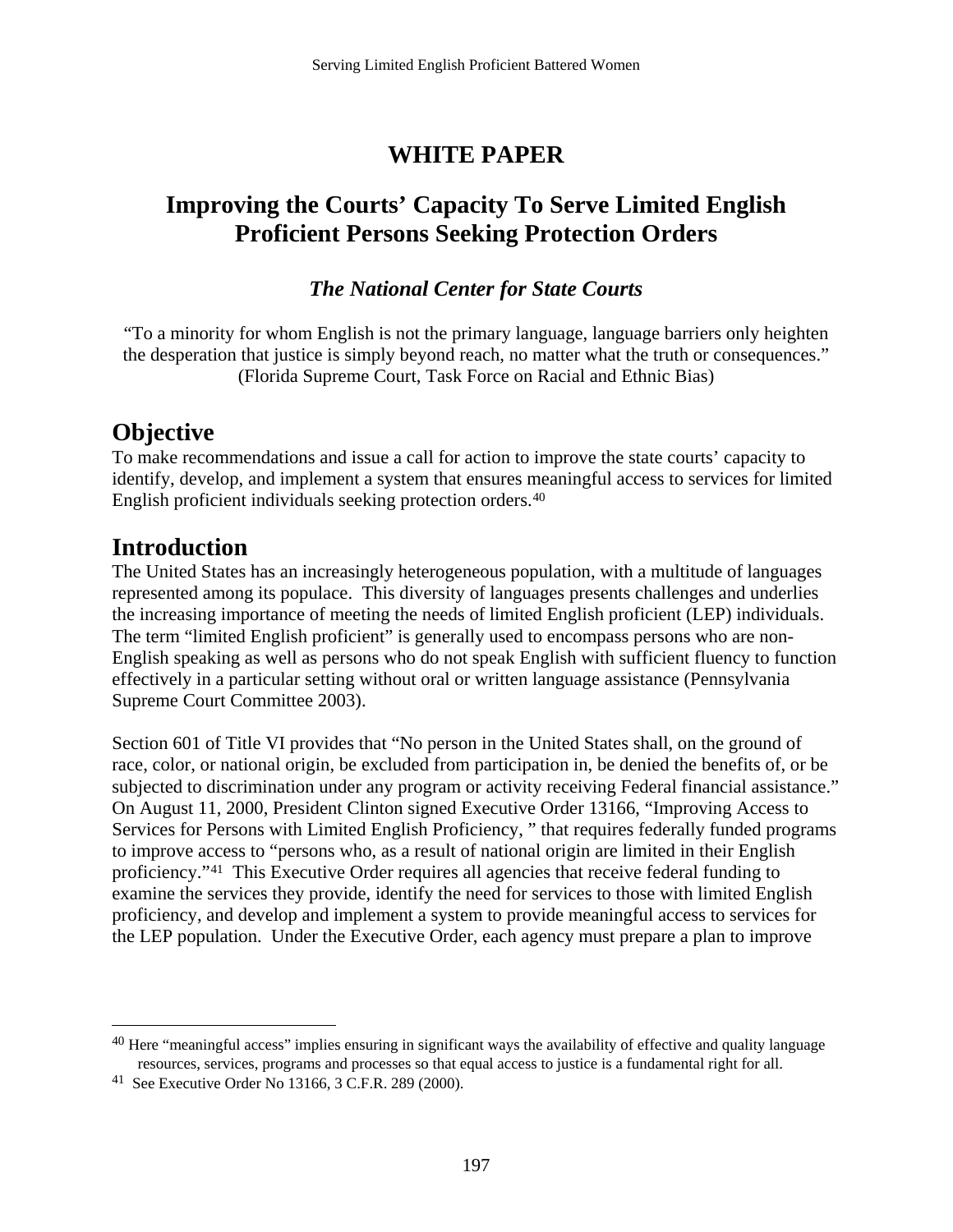<span id="page-200-0"></span>access to its federally funded programs and activities by eligible LEP persons.[42](#page-200-0) It mandates that all agencies and entities receiving federal funding, including the courts, ensure access to services for LEP persons.

## **Statement of the problem for the courts**

"This extremely important and fundamental issue [court interpretation] has been allowed to become a 'stepchild' of the justice system: understudied, under funded, and in terms of its ultimate impact, little understood." (Minnesota Supreme Court Task Force on Racial and Ethnic Bias in the Judicial System)

Despite federal and state guidelines, most courts do not have the capacity to provide needed language services. The courts face many challenges including:

- o Meeting the needs of a growing number of limited English proficient persons in its jurisdiction;
- o Addressing the diversity of languages other than English spoken by the LEP population; and
- o Responding to public pressure for accountability and increased services from the court system.

Although many state courts in the nation have statutes, rules of court, or some other written guidelines for the provision of court interpreters for criminal defendants during court proceedings, little is known about the provision of qualified court interpreters for individuals with limited English proficiency that are seeking an order for protection. The need for interpreters, culturally sensitive staff, and language-specific documents is vital for persons who are battered and stalked and seek reprieve through protection orders.[4](#page-200-0)3 The courts' lack of resources, including qualified interpreters to assist LEP individuals seeking protection orders, can lead to unequal access, or, in the worst case, a complete denial of services for this LEP population. This not only compromises the safety of LEP abused petitioners, but also has a discriminatory or adverse effect on the ability of minorities (based on national origin) to meaningfully avail themselves of programs and services. As such it violates Title VI and Executive Order 13166.

- Number or proportion of LEP persons in the eligible service population;
- Frequency of contact with the program;
- Nature and importance of the program; and
- Resources available and costs.

 $\overline{a}$ 

<sup>&</sup>lt;sup>42</sup> The Department of Justice, which has the responsibility of assisting agencies in developing plans and guidance documents, identified a four-factor analysis to help agencies determine whether the standard of "reasonable steps to ensure meaningful access" has been satisfied:

<sup>43</sup> The National Limited English Proficient (LEP) Advocacy Task Force, based in Maine, recently sent "testers" into the courts to find out if women with limited English proficiency could obtain orders of protection. The Task Force reported that in each case, the court clerks stated that: "(1) the court did not have interpreters to assist the women with the paperwork; and (2) the women should find someone to interpret and sent them away, denying the service. (Cited in an email announcement from the task force on a national telephone conference to discuss Domestic Violence, Language and Cultural Differences, and the Courts, February 24, 2003)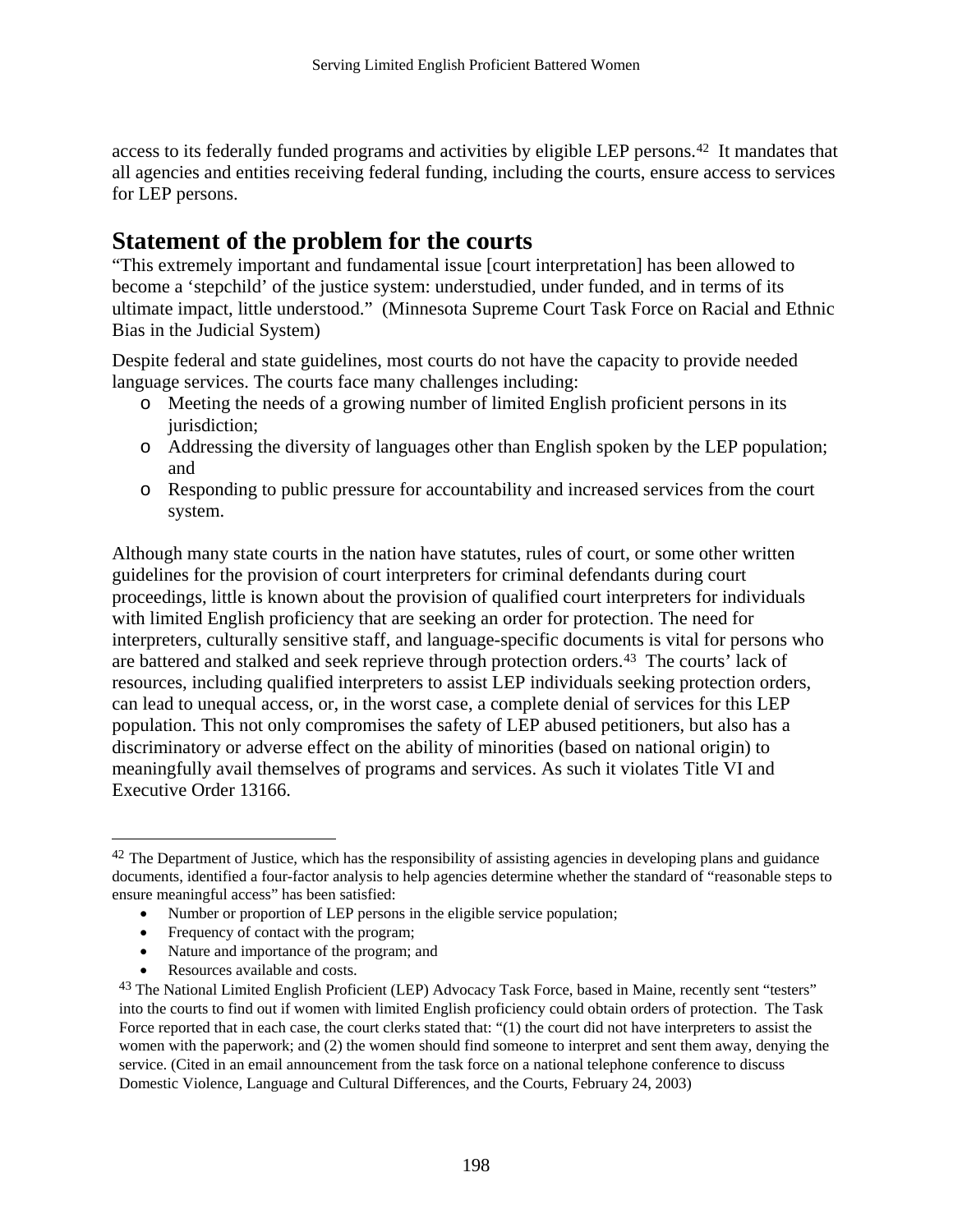# **Call to action**

Access to the American justice system is a fundamental right of *all* individuals in the United States. When this access is denied, limited in scope, or lower in quality for any individual or segment of the population as compared to others, then justice is effectively denied. Although many state courts have appointed task forces to study racial and ethnic biases in the courts, and there is increased awareness of the needs of the LEP population in the court system, too little is being done for the LEP person seeking protection from an abusive spouse, family member, or acquaintance. The courts' ability to assist limited English proficient petitioners essentially determines whether a petitioner makes the first step toward ending an abusive relationship or is further alienated from the justice system with personal safety and safety of children jeopardized. If an individual with limited English proficiency is denied personal safety and forced to return to an abusive environment, then the courts are not living up to the promise of equal access and justice is denied. Therefore:

### *We Call To Action:*

*Policy makers, judges, court clerks, attorneys, community-based organizations, domestic violence service providers, anti violence and immigrant rights coalitions, and all individuals who believe in the right to justice for all:* 

- *To recognize the importance of meaningful access to services for limited English proficient individuals seeking protection orders.*
- *To acknowledge the current gap between LEP needs and the Court's capacity to meet those needs, and the dire consequences of limiting access to the judicial system.*
- *To draw upon the recommendations of this White Paper and avail themselves of the specific resources created to assist community organizations, the courts, and court personnel to better understand and serve the needs of LEP individuals seeking protection orders.*
- *To work together to build the state courts' capacity to identify, develop, and implement a comprehensive coordinated process so that meaningful access to services for limited English proficient individuals seeking protection orders becomes a reality both in policy and practice.*

### **Barriers to meaningful access**

"The [. . .] court system's method of identifying and providing spoken language interpreters is inadequate to provide equal access to justice for persons with limited English proficiency and must be remedied." (Vermont Supreme Court's Committee on Fairness and Equal Access to Justice)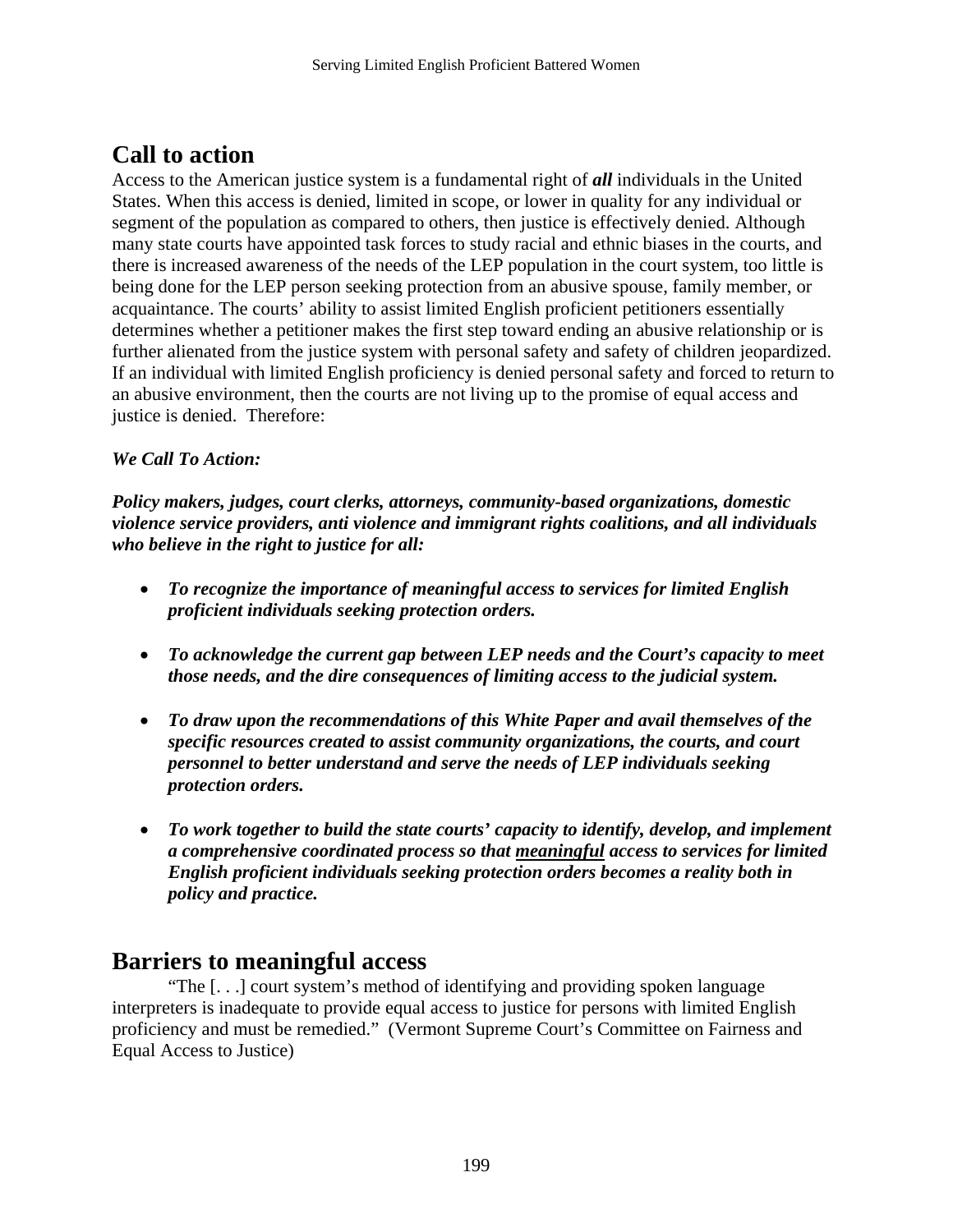The study on *Serving Limited English Proficient (LEP) Battered Women: A National Survey of the Court's Capacity to Provide Protection Orders* found that the state courts' capacity to provide services falls short of meeting the needs of the LEP population. This potentially reduces the range, efficacy, and quality of services that LEP persons receive and thereby limits their right to meaningful access to the courts. Below are some of the areas in which the courts lack capacity:

- 1. The courts have inadequate interpreter resources to meet the needs of the LEP population.
- 2. The courts have very limited diversity in the languages for which there are interpreter resources to serve those seeking protection orders.
- 3. The courts do not have the capacity to provide interpreters outside the courtroom for LEP persons seeking assistance with issues related to protection orders.
- 4. There is considerable variance between court systems in the provision of court interpreters by language with a serous paucity of viable interpreters for less common languages.
- 5. The courts have limited formal provision of interpreters for protection order court hearings.
- 6. The courts still use minors, adult family members, and friends as interpreters in protection order hearings, despite repeated recommendations by statewide task forces against doing so.
- 7. The courts vary widely in their standards for interpreters and translators ranging from courts that use interpreters who meet state certification guidelines to courts with no formal means to determine the qualifications of their interpreters and translators.
- 8. The courts have sparse informational or instructional material on ensuring that an LEP individual understands a protection order.
- 9. The courts rarely use language identification cards or posted signs informing the public of the availability of services, and almost never are these signs translated into languages other than English nor do they specifically mention the availability of free interpretation services for protection order cases.
- 10. The courts vary in the availability, quality, and comprehensiveness of language assistance plans to assist LEP persons in civil cases.
- 11. The courts' relationship with community-based organizations (CBOs) is non-existent or weak and limited primarily to working with CBOs to inform LEP individuals of the court's services.
- 12. The courts have poor data collection and information management systems to assess the number of protection orders handled by individual courts or by the county, and the quality and range of service provisions to LEP persons.
- 13. Courts rarely provide protection order petitions and protection order forms in languages other than English and are not using qualified translators to translate orders issued to LEP petitioners and respondents.

# **Recommendations**

The following are recommendations to improve the courts capacity to provide meaningful access for limited English proficient petitioners who seek protection from abuse.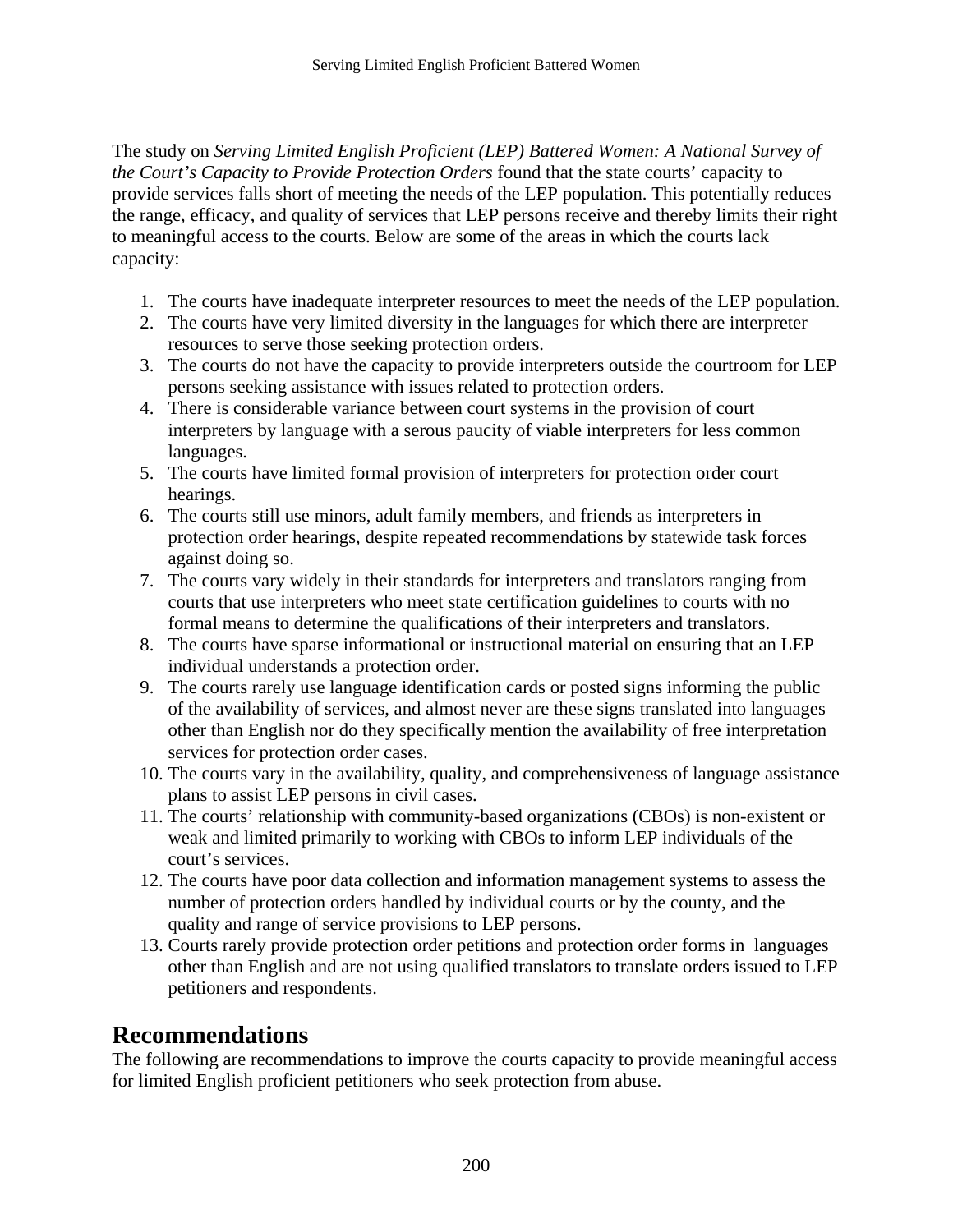### <span id="page-203-0"></span>**Recommendation I:** *Draw upon and develop model practices and delivery systems to provide meaningful access to the courts for LEP individuals*

The quality and quantity of resources and services that the courts provide shape in significant ways the ability of LEP individuals to access the judicial system. Resources for LEP individuals that are limited in scope or poorer in quality than those provided to other persons effectively deny meaningful access. Courts must make every effort to provide an equal range and quality of resources to ensure that services are not denied on the basis of English proficiency. Some courts have designed successful models of best practice that can be replicated by other courts, large and small. We recommend that the Courts:

• Increase interpreter resources and translated materials

 $\overline{a}$ 

- o Encourage court managers to search for any local, statewide, and national resources and develop a comprehensive list of available interpreters and translators.[4](#page-203-0)4
- o When interpreter services are available, inform the public of the availability through posted signs, public service announcements, and orally by frontline staff that come into contact with LEP individuals seeking protection orders.
- o Use language identification cards to accurately identify the language needs of the individual.
- o Provide informational or instructional material for judges that will help the court ensure the petitioner's understanding of the content and meaning of a protection order, including if and when to return to court; do not shirk this responsibility for persons who speak languages that are less commonly spoken, rare, or exotic.
- o Dedicate high-level support, resources, and funding for language specific outreach strategies.
- o Where allowed by state law, translate petitions and court order forms into languages of significant minority populations in the jurisdiction.
- o Distribute materials on immigrant victims' legal rights and Violence Against Women Act (VAWA) immigration protections for victims in multiple languages at courthouses. [45](#page-203-0)
- Create a court environment that encourages LEP individuals to access the court's services.
	- o Improve the environment that the LEP individual experiences when seeking a protection order by creating an approachable, non-intimidating environment with

<sup>44</sup> The state may have a statewide interpreter program already in existence, with best practices and resources available. Find out who the statewide interpreter program manager is and call to inquire about those resources. If qualified court interpreters are available they should always be used for in-court proceedings, even if that means paying some travel-related expenses.

<sup>45</sup> By September 2006, the Office of Violence Against Women will make model brochures available in Spanish, Russian, Arabic, Hindi, and English from Legal Momentum (www.legalmomentum.org).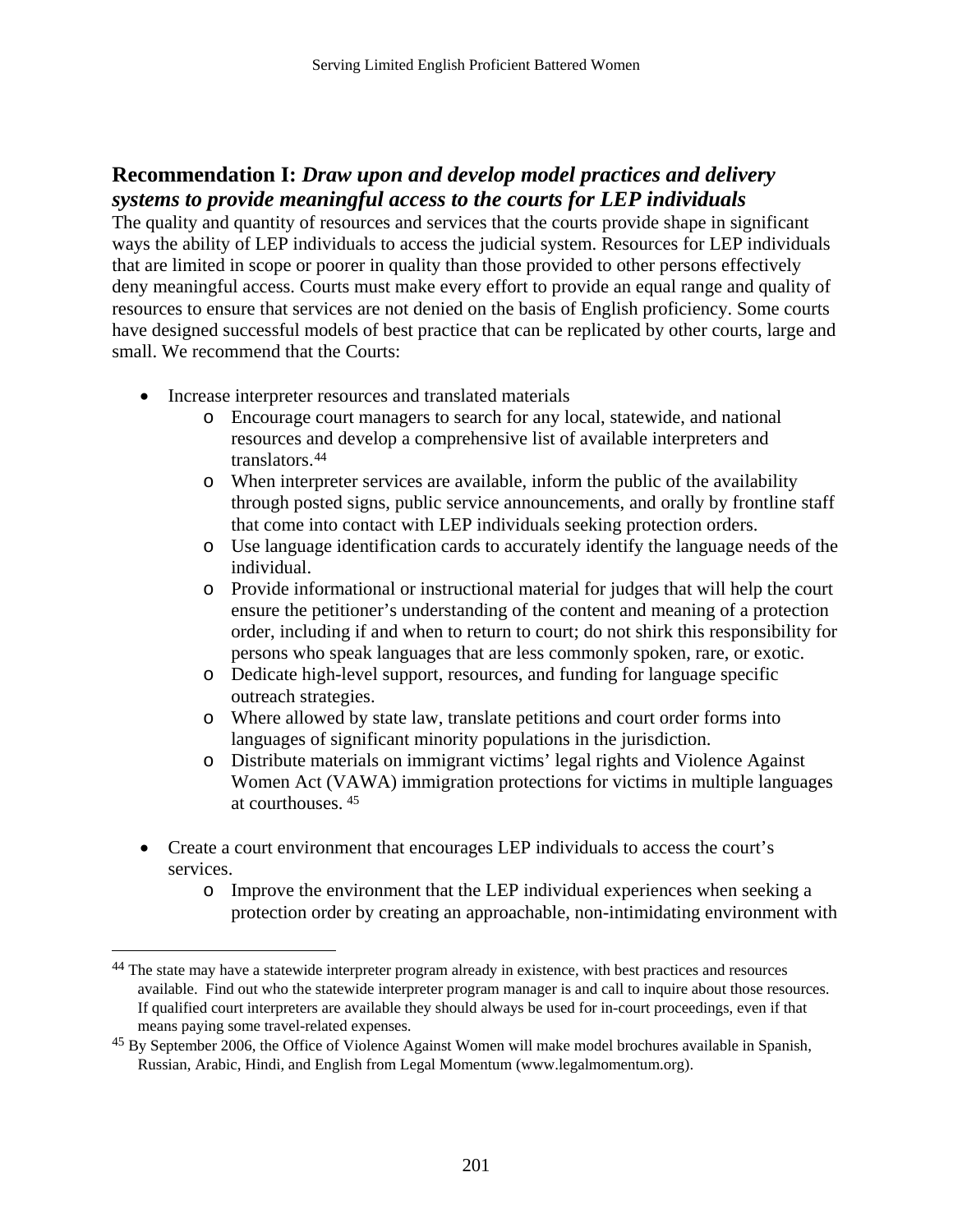<span id="page-204-0"></span>well trained, bilingual court staff involved in all stages of the protection order process and competent interpreters in the courtroom to provide assistance.

- o Hire court staff who are from the communities the court serves.
- o Teach cultural sensitivity and legal competency to service providers such as clerk and court staff and interpreters.
- o Make information and services user friendly and available through the use of translated signage, posters, announcements, written instructions, and court forms.
- o Use the internet and local community-based organizations to gather information on languages and cultures of LEP groups in the community.
- o Ensure that courts do not inquire about the immigration status of parties.
- Provide comprehensive training:
	- o Because management of interpreter resources poses unique challenges, provide comprehensive training in best practice management techniques to court managers responsible for those resources.
	- o Make training available to local interpreters, judges, court personnel, attorneys, and clerks' office personnel on interpreter qualifications and how to assess them, when and how to request an interpreter, language and cultural diversity, including immigrants' legal rights to access justice, and sensitivity to concerns of immigrants and other LEP persons.
	- o Ensure through training that judges, court personnel, and the interpreters are aware of the ethical standards that interpreters should adhere to, especially in domestic violence situations.
- Ensure interpreter competency:

 $\overline{a}$ 

- $\circ$  Always use tested<sup>[46](#page-204-0)</sup> interpreters as the first choice in appointing court interpreters if testing is available for that language. After due diligence, if this is found to be impossible, only then move to appointing a non-tested court interpreter who is on a statewide roster. If this, too, is impossible, only then should the court appoint a non-tested interpreter who is not listed on the statewide roster. In certain, limited circumstances, the court might consider using a commercial telephone interpreter service, but only if no qualified interpreter can be located, the proceeding is short, and it is the only alternative to using a child, relative, or other inappropriate bilingual individual as an interpreter.
- o Provide certified and non-certified interpreters with targeted training in protection order cases, ethics, vocabulary, and processes.
- o Avoid at all times the use of family members, friends, and minors as interpreters in any stage of the protection order process.

<sup>&</sup>lt;sup>46</sup> The ability and qualification of an interpreter can be tested using one of at least four recognized testing entities: The National Association of Judiciary Interpreters and Translators (NAJIT), the Consortium for State Court Interpreter Certification (CSCIC), the Federal Court Interpreter Certification Examination (FCICE) program, and the Judicial Council of California. (This list is not exhaustive.)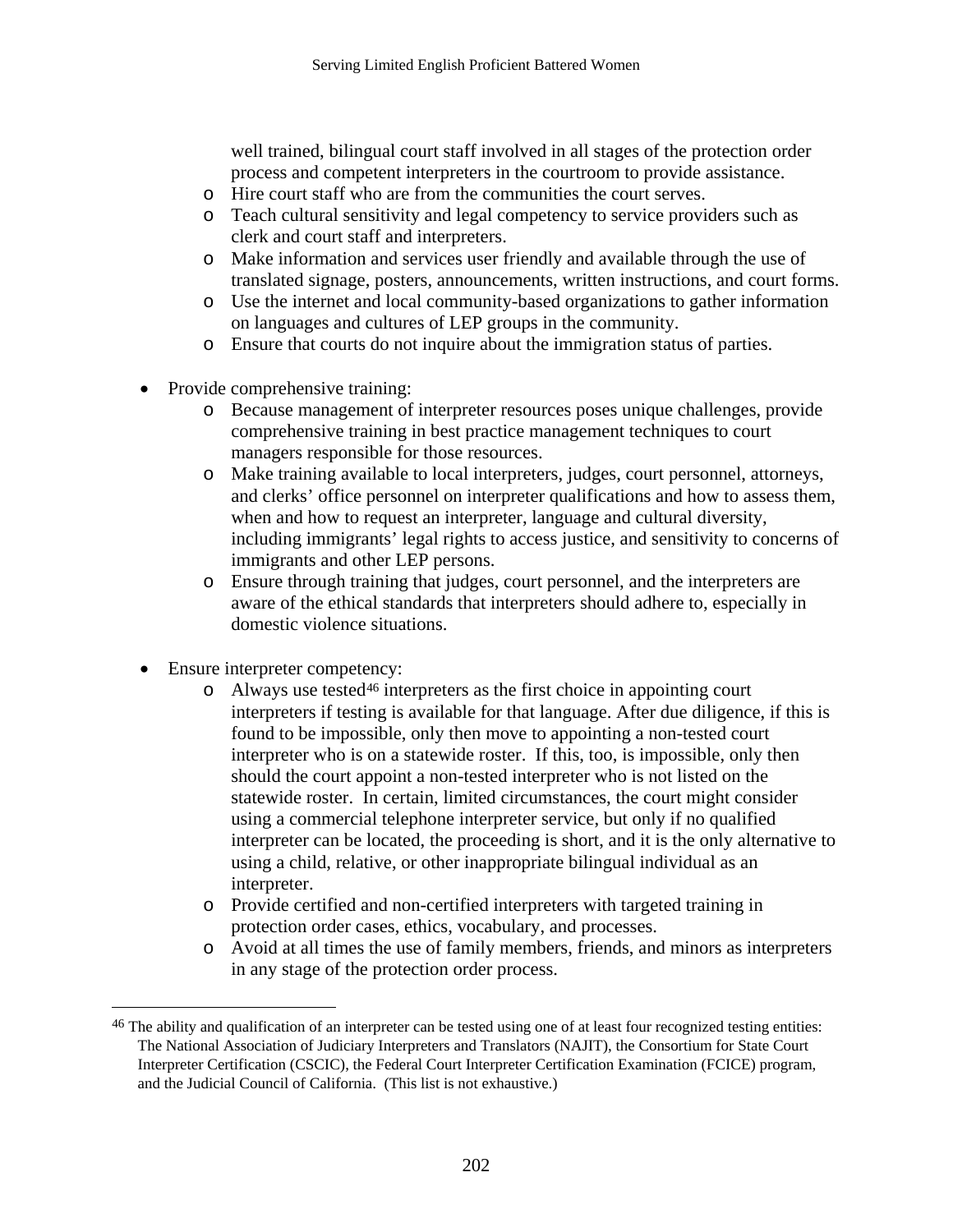- o Use the Code of Professional Responsibility for Interpreters Serving Limited English Proficiency (LEP) Victims of Domestic Violence.
- Develop a comprehensive language assistance plan
	- o Include provisions for language assistance to LEP persons in civil cases.
	- o Periodically assess and reevaluate the appropriateness and efficacy of the language assistance plan.

### **Recommendation II:** *Develop data collection and information management systems for needs assessments and evaluations of services provided*

It is critical for the state courts to periodically gauge the quality or sufficiency of the level of service provided to LEP persons seeking protection orders. The courts should develop good information systems for data collection, as follows:

- Track the number of times a petitioner was turned away from the counter because there was no language assistance available, by language.
- Track the number of interpreter requests, by language, case type, and stage of case filing.
- Track the number, by language, of in-court delays or continuances that occurred because there was no language assistance available.
- Track the number of times, by language, an untrained, untested interpreter was used in a courtroom proceeding.
- Track the number of times, by language, a bilingual family member, friend, or minor was used as an interpreter at any stage of the protection order process.
- Track the number of times, by language, a translated document and/or signage would have provided a solution to a language problem.
- Track the number of times, by language, bilingual court staff was used for interpretation in a courtroom proceeding.
- Develop a reliable baseline to assess ongoing changes in the heterogeneity of the local population and the number of languages represented among its populace and monitor changes at regular intervals.
- Standardize definitions used for data collection for consistency in assessment and evaluation and to avoid misidentification or incorrect categorization.

Such documentation can illuminate ways to improve the provision of services. However, data collection and information management systems must include policies and practices that protect individual confidentiality and personal identifiers, and prevent any information sharing between agencies that can potentially jeopardize the well being, safety, and immigration status of those LEP individuals accessing the justice system.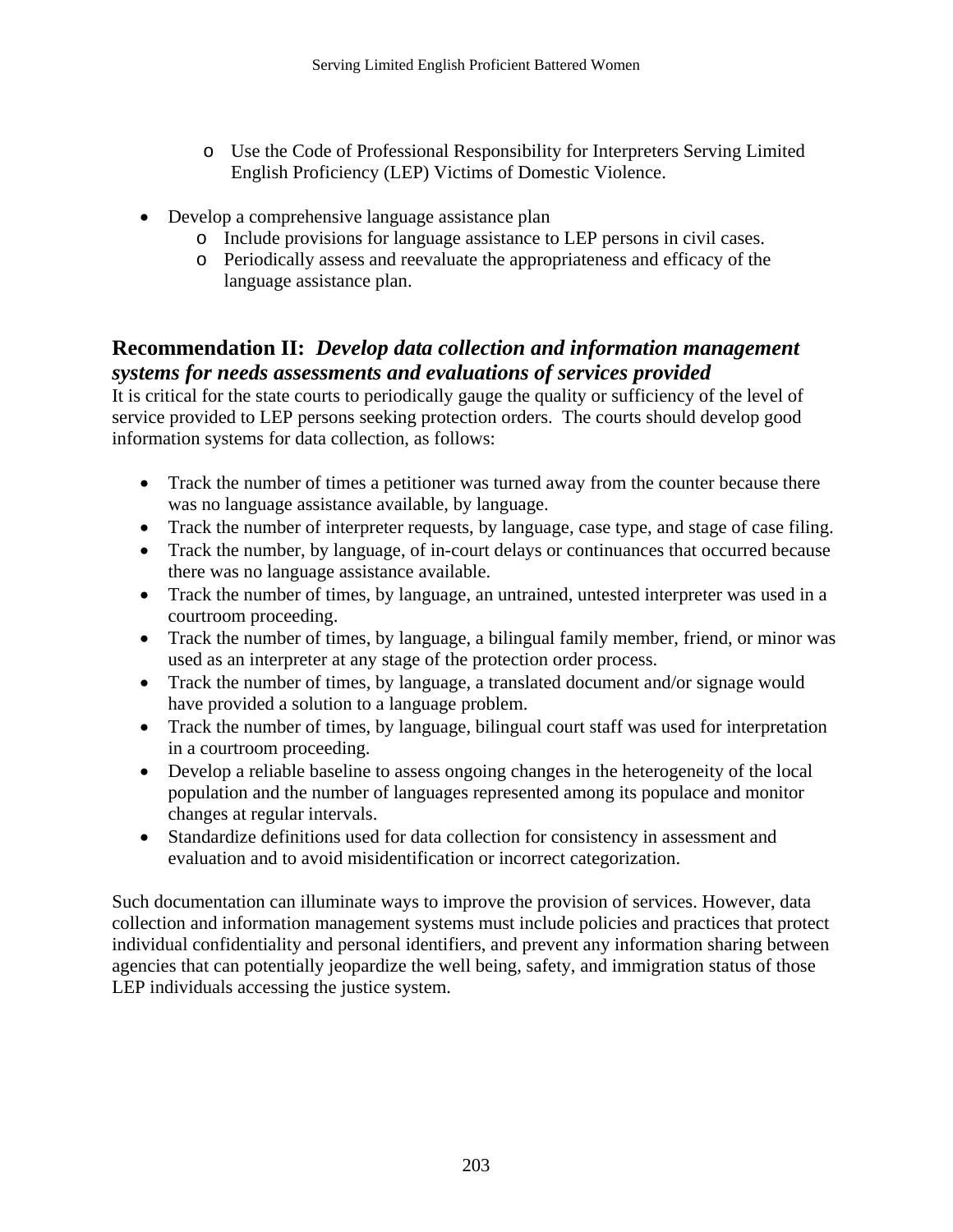### **Recommendation III:** *Increase the courts' collaboration with community-based organizations*

The number of community-based organizations working to empower abused women and other LEP persons has grown considerably in the past two decades. Hence, those organizations provide an experienced and easily accessible resource for the courts, to help develop collaborative strategies that meet the needs of the LEP community. We recommend that the courts:

- Collaborate with community-based organizations to identify LEP communities that may not access the court and to better understand the barriers to access that are faced by LEP persons, including those seeking protection orders.
- Develop effective outreach strategies to inform the local LEP community of the location of courthouse and the availability of resources and services.
- Recognize representatives of community and community-based organizations as important stakeholders at the local, state, and national level, particularly in the development of a language assistance plan.
- Together with CBOs, develop strategies to increase the pool of trained, culturally and legally competent interpreters.
- Share training opportunities and possible solutions with CBOs on language and cultural issues that deter LEP individuals from accessing the courts.
- Consider whether the CBO can provide training to clerk and court staff to help them better serve the LEP population at the help desk.
- Include appropriate representatives from the CBOs in the training process, especially if one or more community-based organizations is intricately involved in the local protection order process.
- Work with CBOs that have established trust and a record of working in the community.
- Seek the input of multiple community-based organizations, including those that immigrant women trust, when planning and implementing programs that enhance services for the LEP population.

### **Recommendation IV:** *Initiate and support local court funding, and federal and state legislation that addresses the courts' need for additional funding to provide meaningful access to the courts for LEP individuals*

For many years, a majority of courts paid for language services from the auspices of other budget line items. The amount of funding devoted to providing qualified language assistance was minuscule when compared to other court expenses. Over the years, courts have seen the costs associated with language services grow, in parallel with the increase of LEP populations across the country. Increased funding of programs and services is a key to providing meaningful access to the courts for LEP individuals. We recommend that: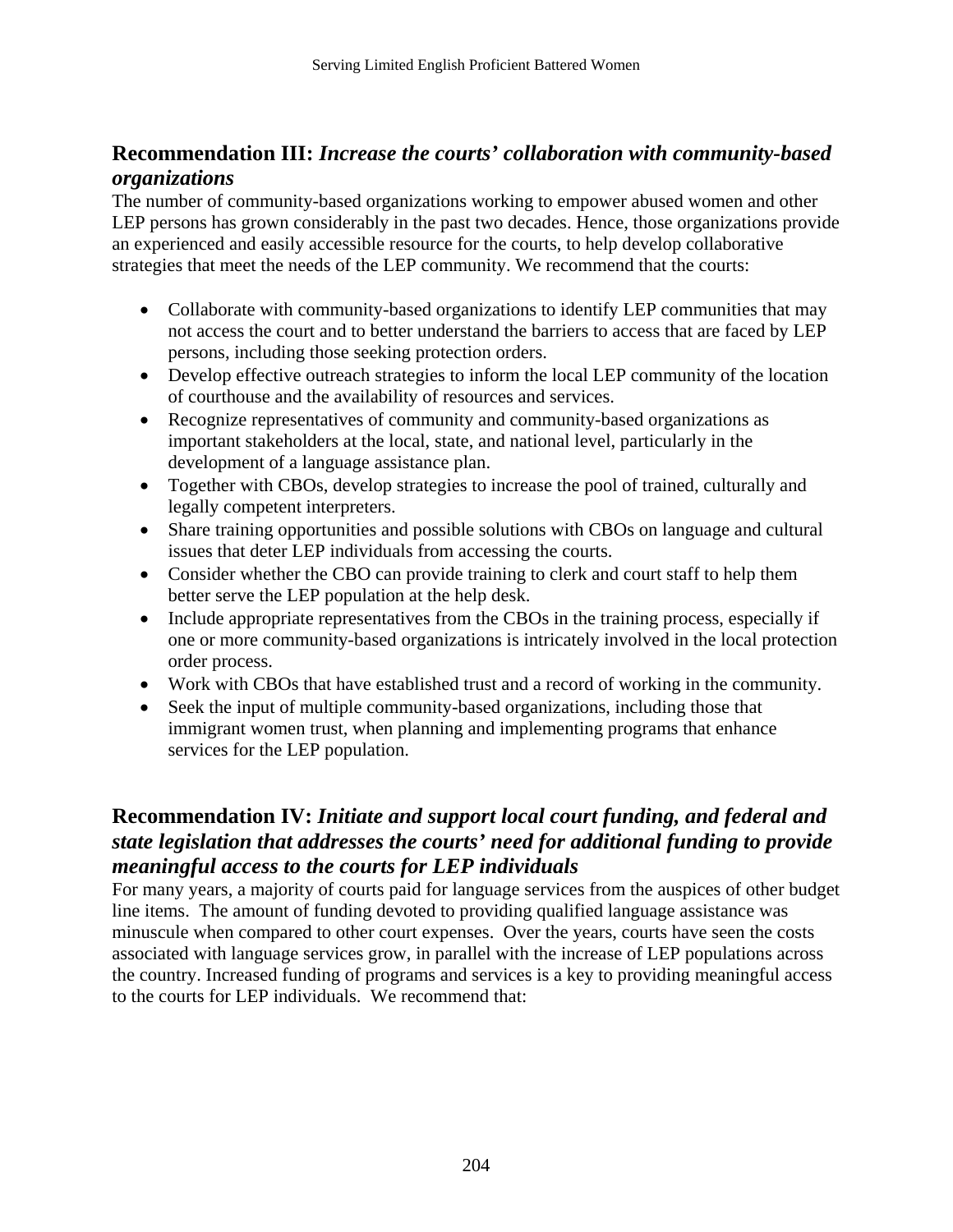- <span id="page-207-0"></span>• Courts recognize that costs associated with foreign language interpreting are increasing and allocate a significant factor in the overall budget for maintaining and improving these services.
- Seek out state and federal grants to improve local interpreter programs and translation of court related documents.
- Increase the court's budget to include language identification cards and signage to inform the general public about the availability of services and translate the signs into appropriate languages.
- Use data collection reports to initiate and support funding requests.
- Participate in national networks to expand resources for providing language assistance services.
- Support federal and state legislation that addresses the courts' need for additional funding to provide meaningful access to the courts for LEP individuals.[47](#page-207-0)

# **Conclusion:**

<u>.</u>

There is an ever-growing community of court users who are survivors of domestic violence or sexual assault who are being denied the protective services that should be available through the court's system, including protection orders, protections for children, and effective enforcement procedures. It is time for courts to increase their capacity to provide meaningful access to those services to the LEP population. Change is needed in almost all the court systems, in all jurisdictions, including urban and rural counties, highly and less populated states, and states with large or small LEP populations.

The National Center for State Courts project team, together with the project's National Advisory Board worked to create specific resources to assist the courts and community-based organizations to better understand the needs of the protection order petitioner who cannot speak English well enough to maneuver through the court's processes. These resources include:

- $\triangleright$  A model code of professional responsibility that will assist the volunteer interpreter, the bilingual employee, and the qualified court interpreter to better understand the role to be played by an interpreter at various stages of the process.
- $\triangleright$  A brochure to help the community-based organization find more resources and work more closely with the courts to help identify solutions.
- $\triangleright$  A brief and easy-to-use bench card to help judges deal with petitioners who need language assistance in order to enjoy access to the court's justice and better understand the court's decisions.

<sup>47</sup> For example, in 2005 and 2006, a Senate Bill was introduced by Senator Kohl (D-WI), that, if passed, would provide significant financial benefit to all states for the creation or improvement of statewide court interpreter programs.